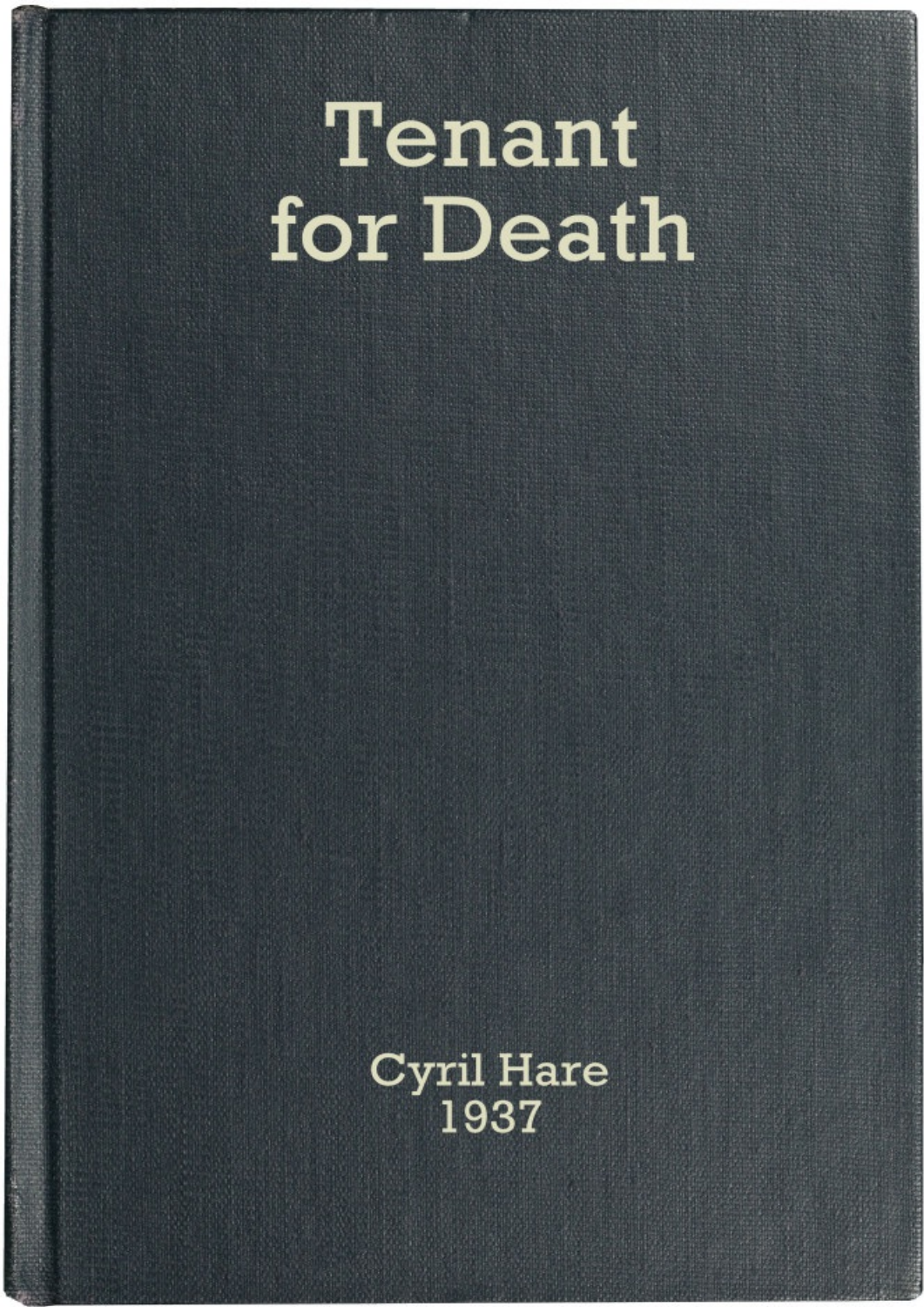#### **\* A Distributed Proofreaders Canada eBook \***

This ebook is made available at no cost and with very few restrictions. These restrictions apply only if (1) you make a change in the ebook (other than alteration for different display devices), or (2) you are making commercial use of the ebook. If either of these conditions applies, please contact a FP administrator before proceeding.

This work is in the Canadian public domain, but may be under copyright in some countries. If you live outside Canada, check your country's copyright laws. IF THE BOOK IS UNDER COPYRIGHT IN YOUR COUNTRY, DO NOT DOWNLOAD OR REDISTRIBUTE THIS FILE.

*Title:* Tenant for Death

*Date of first publication:* 1937

*Author:* Cyril Hare [Alfred Alexander Clark] (1900-1958)

*Date first posted:* May 17, 2014

*Date last updated:* June 29, 2017

Faded Page eBook #20140525

This ebook was produced by: Alex White & the online Distributed Proofreaders Canada team at http://www.pgdpcanada.net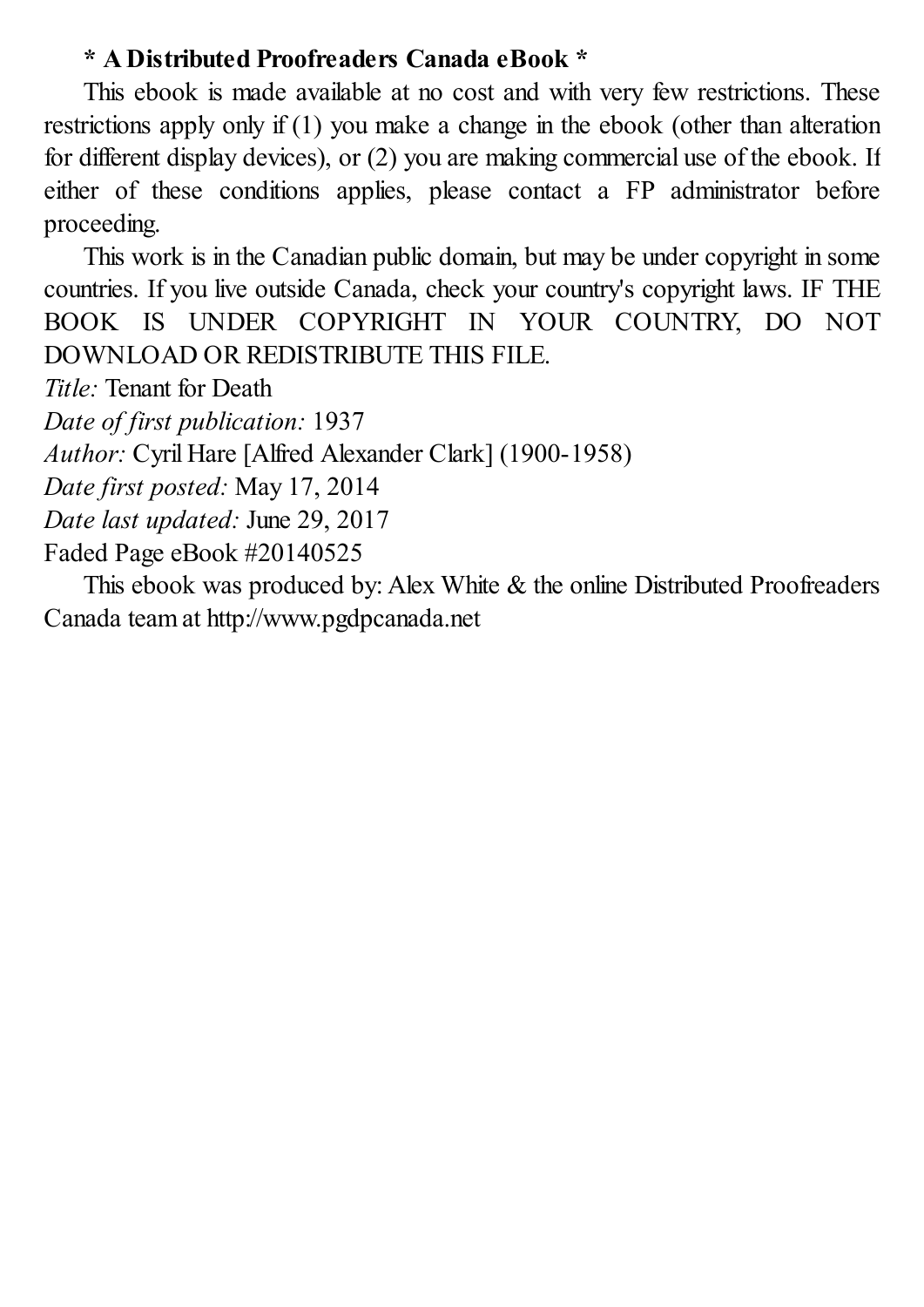## Tenant for Death

Cyril Hare

This work was originally published in England by Faber & Faber Ltd. in 1937.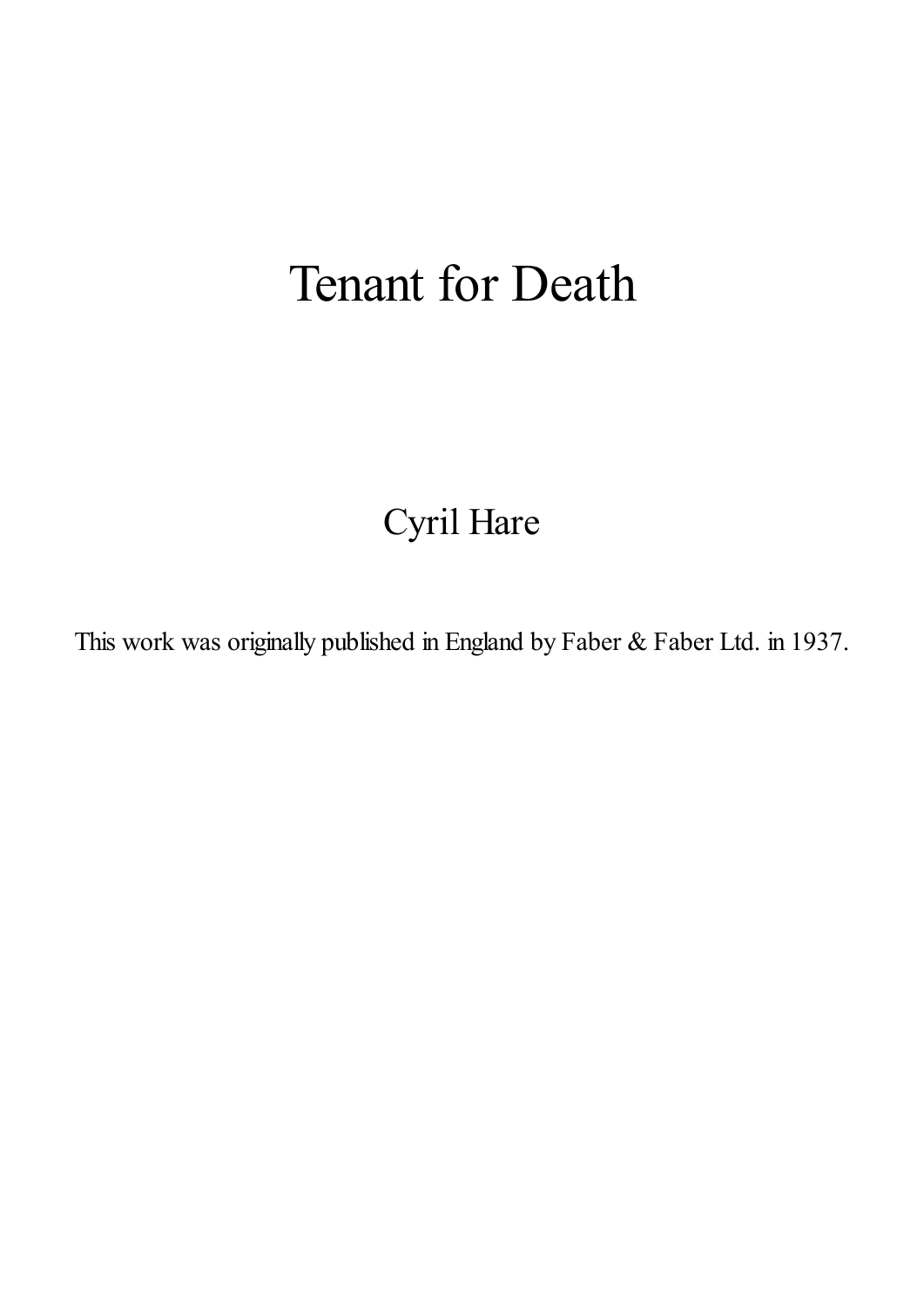#### M.B.G.C.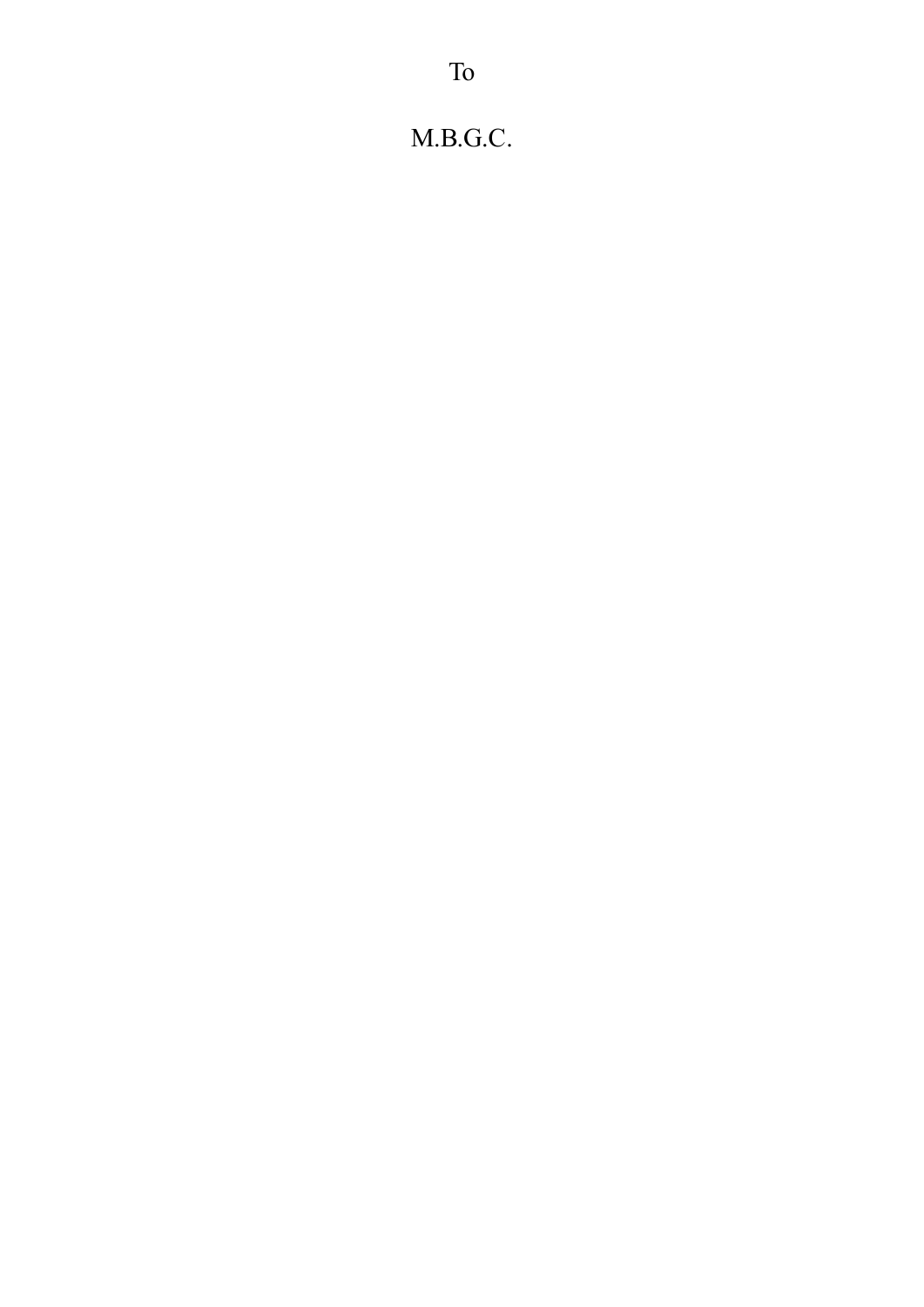## 1 JACKIE ROACH

#### *Friday, November 13th*

Daylesford Gardens, S.W., is one of those addresses that make the most experienced of taxi-drivers hesitate for a moment or two when you give it. Not that he will have any difficulty in determining its general direction, which is in that quiet and respectable region where South Kensington borders on Chelsea. The trouble arises from the lack of imagination displayed by the building syndicate which first laid out the Daylesford estate some time in the middle of the last century. For besides Daylesford Gardens, there are Daylesford Terrace, Daylesford Square, Upper and Lower Daylesford Streets, not to mention a tall, raw red-brick block of flats known as Daylesford Court Mansions and two or three new and almost smart little houses which still keep the name of Daylesford Mews. The houses in Daylesford Gardens, however, are neither raw, tall, nor red-brick, nor new, nor anything approaching smart. On the contrary, they are squat, yellow and elderly, bearing on their monotonous three-storied fronts the same dingy livery of stucco, drab but—with an effort—respectable. One or two have sunk so far as to become boarding-houses, several may be suspected of paying guests, but for the most part they still contrive to carry on the unequal warfare against adverse circumstances and keep the banner of gentility flying.

House agents have been known to call the district a "retired" one, and the description is just in more ways than one. It certainly suits almost all the inhabitants of the Gardens. They are pre-eminently the refuge of the not too wealthy middleaged. Retired colonels and County Court judges, ex-Civil Servants and half-pay naval officers, with one or two lean sallow-faced men who have in their time perhaps governed districts half as large as England, now share between them the empire of the muddy grass and draggled laurustinus bushes which constitute "the gardens". Their houses, too, discreet and unassuming, seem also to have retired from whatever busy existence they may once have had, and to be awaiting with dignified resignation the fate that is in store for London houses when the building lease falls in.

At the northern end of Daylesford Gardens, where Upper Daylesford Street,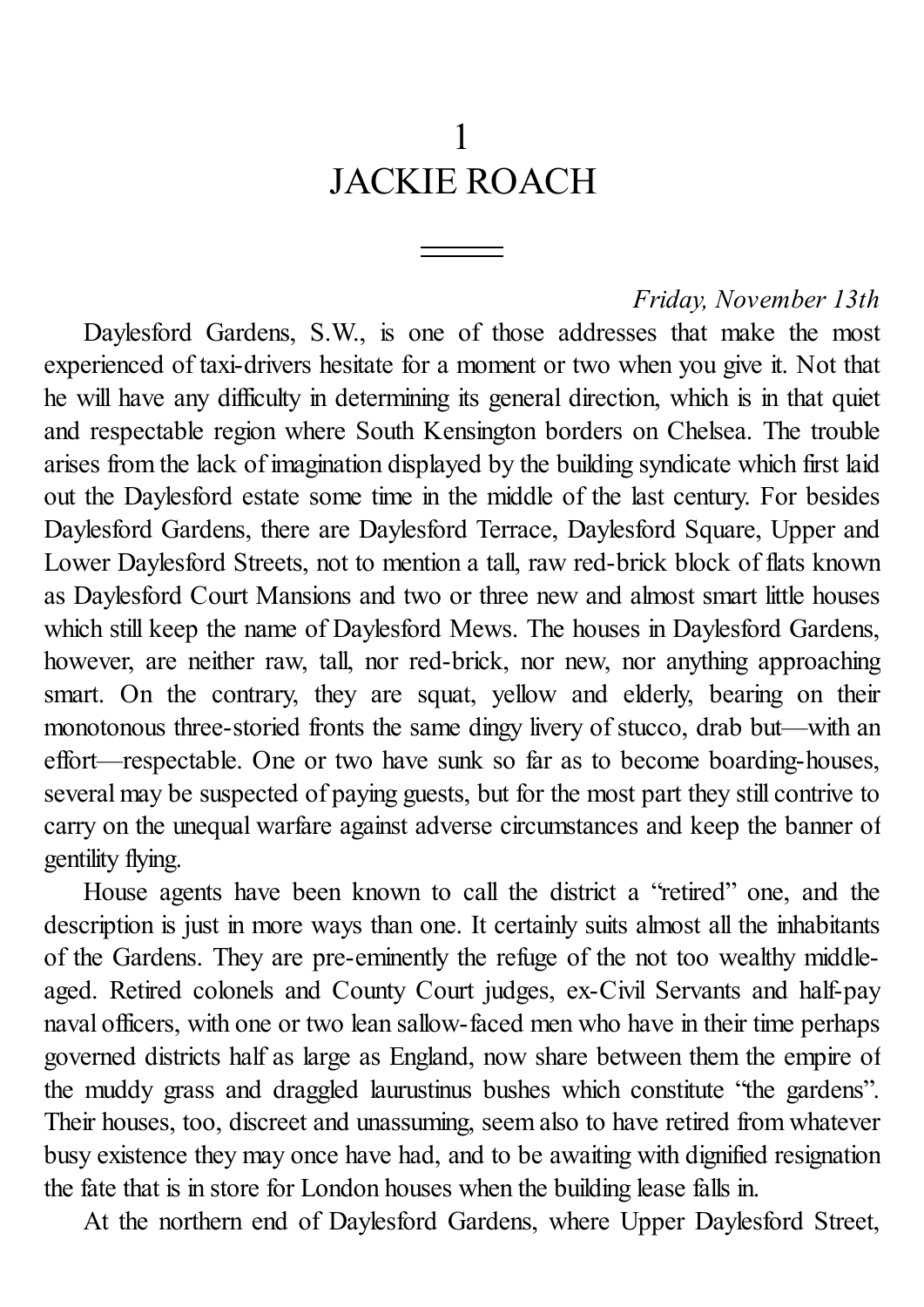noisy with omnibuses and motor vans, marks the boundary of the old Daylesford property, Jackie Roach, the newspaper seller, had his pitch. Every evening he was to be seen there, his comic blob of a nose wobbling uncertainly above his ragged red moustache in time to his husky chant of "*News—Star—Standard!*" Most of the householders in the Gardens knew him by sight. How much he knew about them, their circumstances, habits and domestic staffs, few of them probably ever guessed. They were, as he put it, among his "regulars", and it was almost a point of honour with him to be acquainted with their affairs. He knew—and liked—old Colonel Petherington at No. 15, with his threadbare grey suit and erect habit of body, who went so punctually to his club every afternoon and returned so punctually every evening for dinner. He knew—and disliked—the flashy Mrs. Brent at No. 34, and could have told her husband something of the man who came to visit her when he was away, if he had ever thought of enquiring in that direction. He knew the quiet, shy Miss Penrose of No. 27, whose maid, Rosa, came so regularly at six o'clock every evening for the *Standard*, and could always be relied upon for a few minutes' gossip.

On this chill, windy evening, Roach would have been glad of a little chat with anyone who would stop to pass the time of day—anything to keep his mind off the rheumatism that always tortured him at this time of year. But nobody felt like stopping now. They only paused long enough to thrust a copper into Jackie's hand and snatch a paper, for all the world as though a chap was an automatic machine. Rosa was different. Whatever the weather, she would always hang about a bit for a chat at the corner, as well she might indeed, with a warm back kitchen to go home to.

But no Rosa would come this evening. For a month past Miss Penrose had been away. She had gone abroad, and Rosa had gone to her family in the country. The house was let furnished to a Mr. Colin James. Roach knew his name, thanks to a nodding acquaintance with Crabtree, the manservant who had usurped Rosa's place at No. 27, but he had never spoken to him, or even sold him newspapers. Unlike most of the other inhabitants of the Gardens, he was still in business. At least, nearly every morning he took an eastward bound bus from the corner, and came back again in the evening, so his business was to be presumed. Roach did not like him the better for it. He felt obscurely that such behaviour was letting the Gardens down.

At about half-past six, when the throng in Upper Daylesford Street was at its height and the long-threatening rain had begun to spatter down, Roach, fumbling with numbed fingers for elevenpence change, caught sight of Mr. James on the other side of the street. There was, as he afterwards explained to certain interested persons, no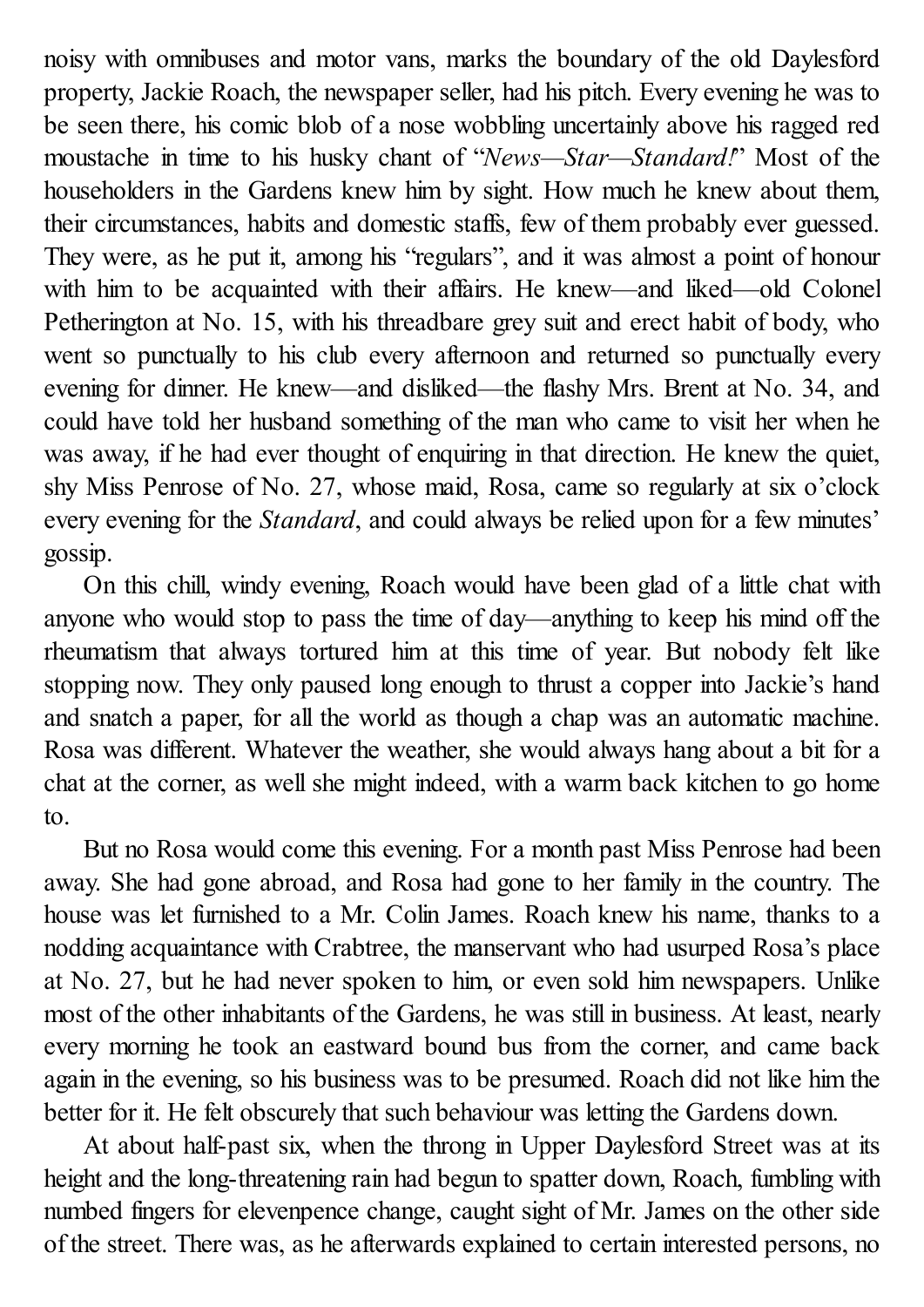mistaking Mr. James. For one thing, he was the only resident in Daylesford Gardens with a beard. It was no mere apologetic tuft, either, but a bushy mass of brown hair, that fairly covered his face from the mouth down. Then there was his figure. He was noticeably fat, with a fatness that seemed quite out of proportion to his thin legs, so that he walked always with a cautious waddle, as though afraid that his weight would overbalance him. Roach noted the passing of the familiar ungainly shape without interest. Then something made him look round again, and stare after him with renewed attention. That something was the simple fact that on this occasion, Mr. James was accompanied by another person.

"The old —— what lives by 'isself," was Roach's private description of Mr. James. Most of the Gardens' inhabitants, indeed, were of the type that keep themselves to themselves. Roach respected them all the more for that. But Mr. James was of them all the most completely alone. During his short residence at No. 27, no visitor had ever been known to cross the threshold, not so much as a letter or parcel, so Crabtree asserted, had ever been delivered there. And never, until now, had he seen Mr. Colin James in the street except alone.

But this time—there could be no doubt of it—Mr. James had found a friend. Or if not a friend, at any rate a near acquaintance, to judge from the way they went along the pavement side by side, their heads close together, as though in quiet, earnest discussion. A pity, thought Roach, that the stranger was on the far side as they went round the corner, so that James's great bulk blotted him out completely. Just for curiosity's sake, he would like to have known—"*News*, sir? Yessir! Fi'pence change, thank you, sir!"

He screwed his head round to look down the Gardens. There was a lamp-post opposite No. 27, and the couple were just within its beams. The light shone on the yellow-brown bag which Mr. James always carried. They stopped and Mr. James was evidently fumbling for his key. Then he opened the door, went in and the stranger followed him. Roach, as he turned to thrust a paper into the hand of a customer, felt oddly triumphant. Mr. James had a visitor! In a small way, it was as though a long-standing record had been broken.

Nearly an hour later, the newspaper seller finally left his pitch. The rain was now a steady downpour. The street was wet and deserted. The "Crown" in Lower Daylesford Street would by contrast be warm and friendly. Cold and thirsty, Roach sheltered his papers beneath his arm and set off in the direction which James had taken before him, but upon the other side of the street. He was halfway down it, his eyes fixed on the pavement, his thoughts on the refreshment that awaited him, when the sound of a street door closing made him look up. He was opposite No. 27, and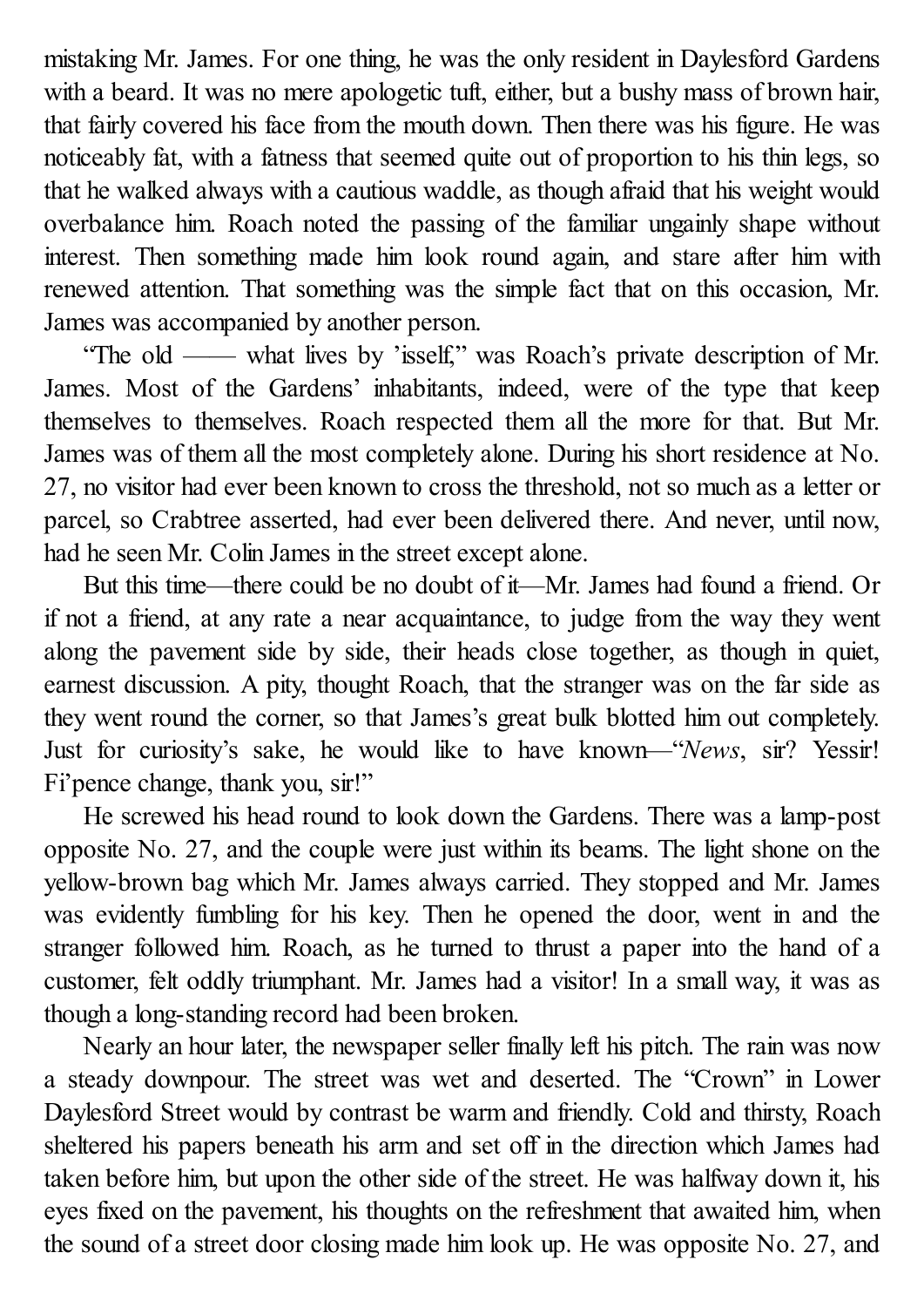a familiar figure, carrying the inevitable bag, had just emerged, and was now walking away towards the upper end of the Gardens.

"Old Man-of-Mystery again!" said Roach to himself. "What's he done to his pal, I wonder?"

He reflected, as he went on his way, that he had never before seen Mr. James walk so fast.

Two minutes later he was standing in an infinitely pleasant, muggy atmosphere before a crowded bar.

"Ow's trade, Jacko?" asked an acquaintance.

"Rotten bloody awful," answered Jackie, a tankard to his lips. "There ain't nothing in the papers nowadays 'cept this political stuff. What we want to make 'em sell is a murder." He took a long pull and repeated, smacking his lips: "Murder bloody murder, that's the ticket!"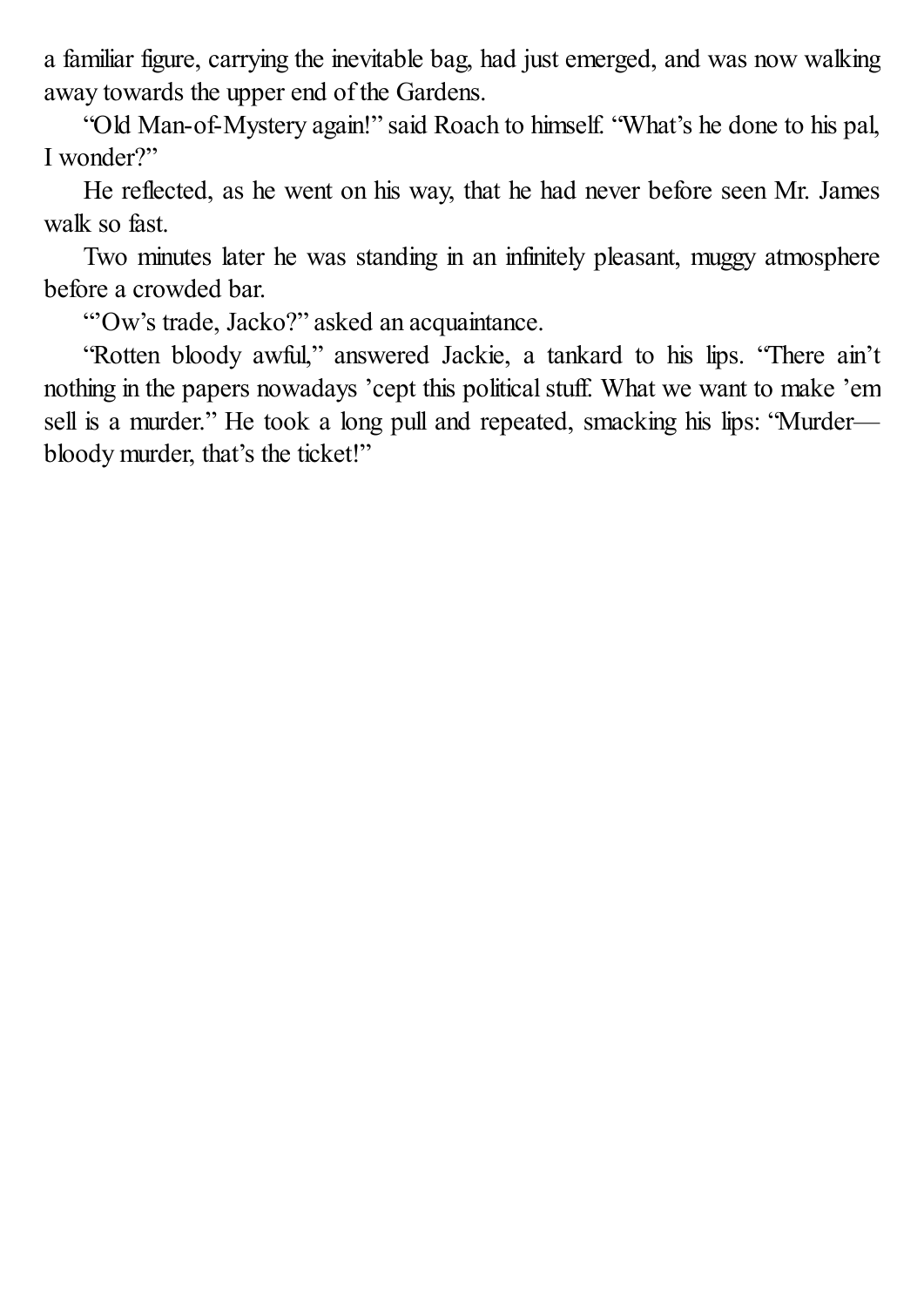## $\mathcal{D}_{\mathcal{L}}$ THE TWELVE APOSTLES

#### *Saturday, November 14th*

The London and Imperial Estates Company, Ltd., and its eleven associated companies, familiarly known on the Stock Exchange as "The Twelve Apostles", occupied imposing offices in Lothbury. There were eight storeys in all, a grandiose Portland stone façade without, waxed oak panels within. The entrance hall was adorned with pillars of polished marble, and was guarded by the largest and smartest commissionaire in the City of London. On the floors above, large airy rooms housed during business hours regiments of typists, clerks, and office boys. In smaller and more luxurious apartments, their superiors—managers, accountants and heads of departments—pursued their mysterious and, presumably, profitable ways. But to the man in the street, and more particularly to the investor or speculator in the City, all this splendour was summed up in and made significant by the personality of one man —Lionel Ballantine.

Ballantine was one of those picturesque figures appearing from time to time in the financial world of London, whose activities lend colour to the ordinarily drab record of commerce. He was, in the generally accepted sense of the phrase, one of the best known men in the City. That is to say, a large public was familiar through the papers with his outward appearance and that of his country house, his racing stables, his yacht and his herd of pedigree Jerseys. A smaller and more closely interested public knew something, though not as much as it would have wished, of his financial interests. In actual fact, the man himself was probably as little known as it is possible to be. He had no intimate friends and even his closest associates knew how far they were from possessing his full confidence. His origin was obscure, and if many people would have liked to penetrate the veil in which he chose to shroud it, there were more who contented themselves with prophesying, cynically or blasphemously, as to his future.

By the world in general, however, Ballantine was taken as what he appeared to be—a spectacularly successful business man. In a comparatively short space of time, he had risen from nothing—or at least from very little—to a position of genuine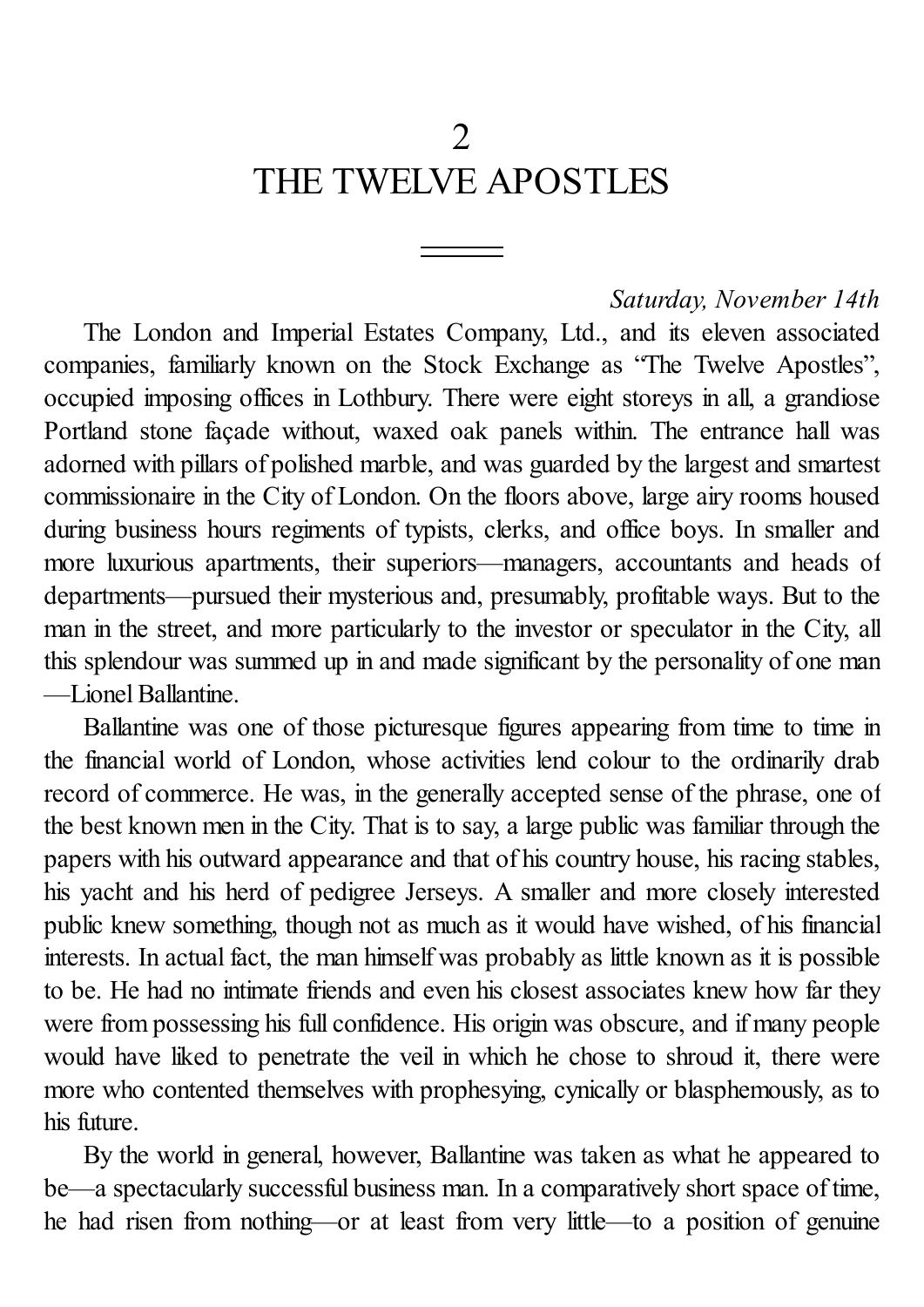importance and even power. Such a career is never to be achieved save at the cost of a good deal of jealousy and detraction, and he had received his fair share of both. More than once there had been unpleasant whispers as to his methods, and on one occasion—the famous Fanshawe Bank failure of four years before—something louder than whispers. But each time the murmurs had died down, leaving Ballantine more prosperous than ever.

But now the whispers were beginning to be heard again in many places, and nowhere more urgently than in the little ante-room to Ballantine's private office on the top floor of the great building. Here the affairs of the company were being discussed in low tones by two of its employees.

"I tell you, Johnson," said one, "I don't like the look of things. Here's the Annual General Meeting not two weeks away, and the market's getting jumpy. Have you seen this morning's figures?"

"The market!" said the other contemptuously. "The market's always got nerves. We've been through worse scares than this, haven't we? Remember what happened in '29? Well, then——"

"I'll tell you another thing," went on the first speaker without listening to the interruption. "Du Pine has got the jumps too. Have you seen him this morning? He was absolutely green. I tell you, he knows something."

"Where is he now?" asked Johnson. "In there?" He nodded his head to a glasspanelled door labelled "Secretary".

"No. He's in the old man's room. Been in and out there the last half-hour, like a cat with the fidgets. And the old man isn't there either."

"Well, what of it? Would he be, on a Saturday morning?"

"Yes, he would—this morning. He's got an appointment for eleven o'clock. I was here when Du Pine made it for him."

"An appointment? Who with?"

"Robinson, the Southern Bank man. And he's bringing Prufrock with him."

"Prufrock? The solicitor?"

"That's him."

Johnson whistled softly. Then he said after a noticeable pause:

"Percy, old man, I suppose you don't happen to know what it was they were coming to see him about, do you?"

"What are you getting at?"

"I mean, if it was the Redbury bond issue they were asking about, and if old Prufrock starts nosing round——"

"Well?" said Percy. "Suppose it was. You had the handling of that issue, hadn't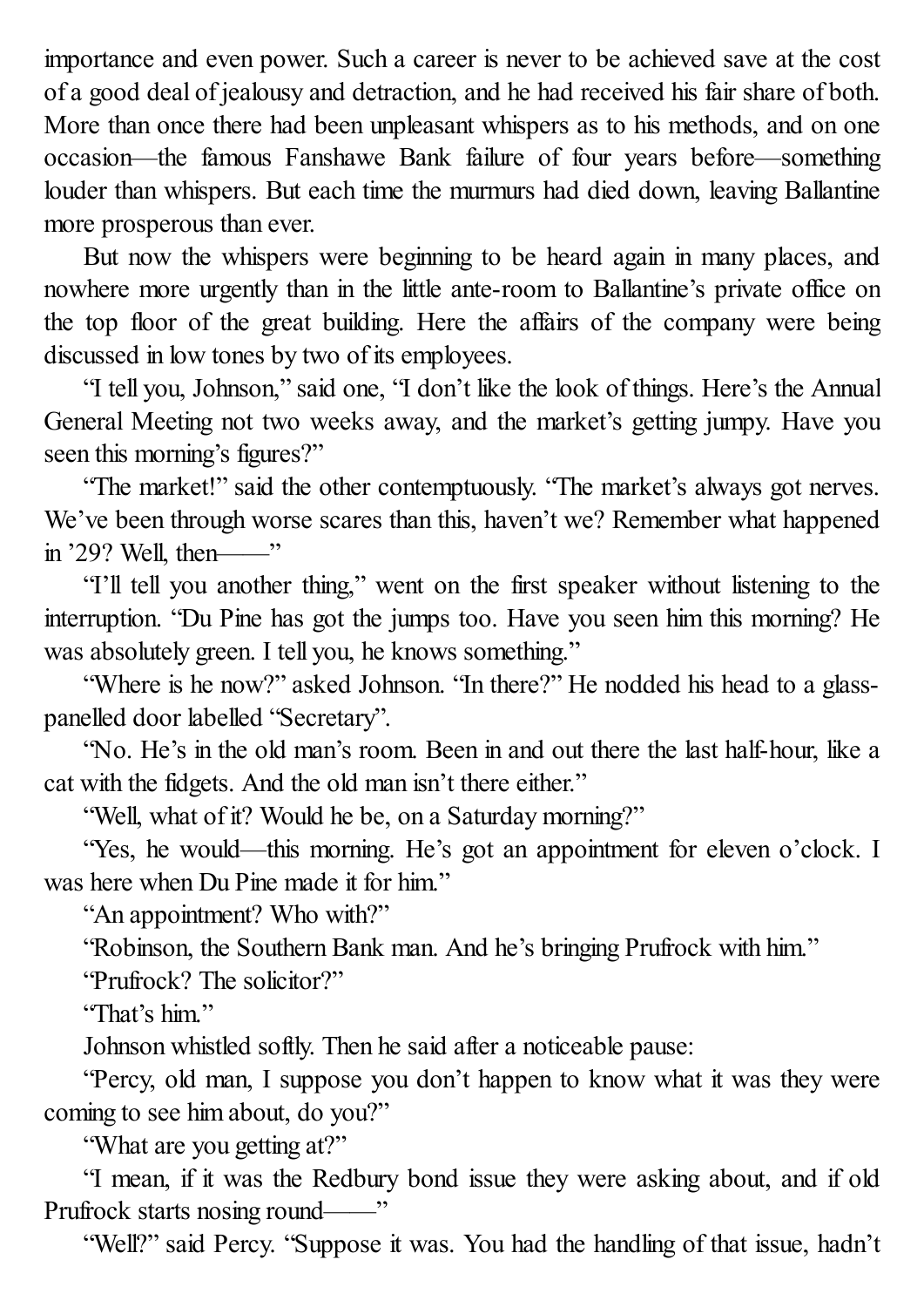you? What about it?"

Johnson was looking straight in front of him. He looked right through the wall and saw a trim red-brick villa at Ealing, heavily mortgaged and utterly desirable, with two small children playing on its minute scrap of lawn, and his wife on the doorstep watching them.

"Well?" Percy repeated.

Johnson turned his head.

"I was just thinking," he said. "A pal of mine in Garrisons' told me there was a head clerk's job going there. It would mean dropping fifty a year, but—I think I shall put in for it, Percy old man."

An understanding glance passed between the two men, but before either could speak the telephone on the table between them rang. At the same moment the door of Ballantine's private room opened and Du Pine, the secretary to the company, walked quickly out. He picked up the receiver, barked into it: "Send them up at once!" and had disappeared again in the space of a few seconds.

"You see what I mean?" murmured Percy. "Nervy, eh?"

"I suppose that was Robinson and Prufrock," said Johnson, rising to his feet. "Well, I'm going round to Garrisons', *now*."

In the inner room, Du Pine took a deep breath and squared his thin shoulders, like a man preparing to face an assault. For a moment he stood thus, then relaxed. His hands, which he had kept still during that brief space by an effort of will, began to jump uneasily from the wrists. He paced the room twice in each direction, then came to a halt opposite a looking-glass. He saw in it a face which would have been handsome but for the unhealthy sallowness of the cheeks, black hair neatly brushed down, a pair of bright beady eyes with heavy lines beneath them. He was still staring at the reflection, as though at the portrait of a stranger, when the visitors were announced.

Du Pine spun round on his heel.

"Good morning, gentlemen!" he exclaimed.

"You are Mr. Du Pine, I think?" said the solicitor.

"At your service, Mr. Prufrock, I think? Mr. Robinson I have met before. Won't you sit down?"

Mr. Prufrock did not sit down, still standing, he looked slowly round the room. "Our appointment was with Mr. Ballantine," he said.

"Quite so," answered Du Pine easily. "Quite so. But he is unfortunately not able to be here in person this morning, and has asked me to deal with the matter in his absence."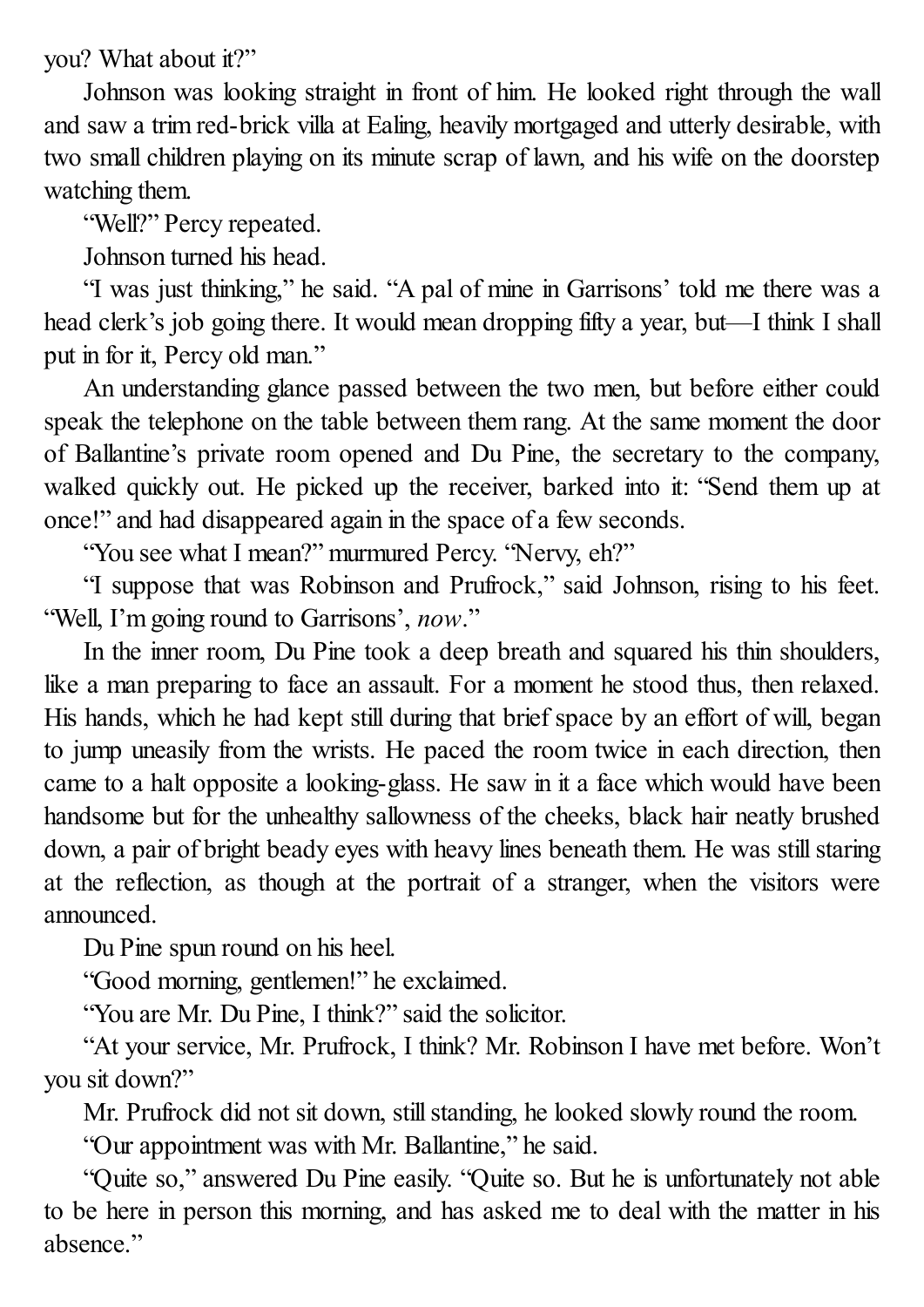Mr. Prufrock's eyebrows went up in shocked surprise. Mr. Robinson's, on the other hand, came down in a threatening frown. It would be difficult to say which of the two expressions Du Pine found the more unpleasant.

"Mr. Ballantine has asked you—*you*—to deal with this matter in his absence?" repeated the solicitor incredulously. "With the Redbury bond issue? May I remind you once more that we have a personal appointment with Mr. Ballantine?"

"Just so," said Du Pine, beginning to show signs of nervousness. "Just so. And I can assure you, gentlemen, that Mr. Ballantine would certainly be here if—if he could."

"What do you mean? Is he unwell?"

Du Pine indicated assent.

"That seems very strange. He seemed in perfect health yesterday. Can you tell me what form his illness takes?"

"No, I cannot."

"Very well. Then we can assume that it is not serious. I think that the best thing would be for us to make an appointment to see him at his private house."

Robinson here spoke for the first time.

"I rather doubt whether we should find him there, well or ill," he observed. "If I might make the suggestion, it would be more to the purpose to enquire for him at the house of Mrs. Eales—his mistress," he added in an aside to Prufrock, who pursed his lips and sniffed by way of reply.

"I have done so already," Du Pine broke in. "He is not there."

"I see." The solicitor looked very steadily at him for a moment, to give his next question its full weight. "Mr. Du Pine, will you please answer me directly: Do you know where Mr. Ballantine is?"

Du Pine took a deep breath, like a swimmer before the plunge, and then began to speak at a great pace.

"No, I do not. And I am quite aware that in the circumstances Mr. Ballantine's absence may seem rather—that it is a matter which calls for enquiry. But gentlemen—before you put any construction on it—before you take any steps which —any irrevocable steps—there is one matter that—in fairness to Mr. Ballantine—in fairness to myself—it may be of importance in the future——"

"Well?"

"Mr. Ballantine had a visitor here yesterday morning, who disturbed him very much. It may in some way account for anything erratic in his behaviour——"

Prufrock turned to Robinson. His mouth was set in a hard line.

"Really, Robinson, I think we are wasting our time here," he said.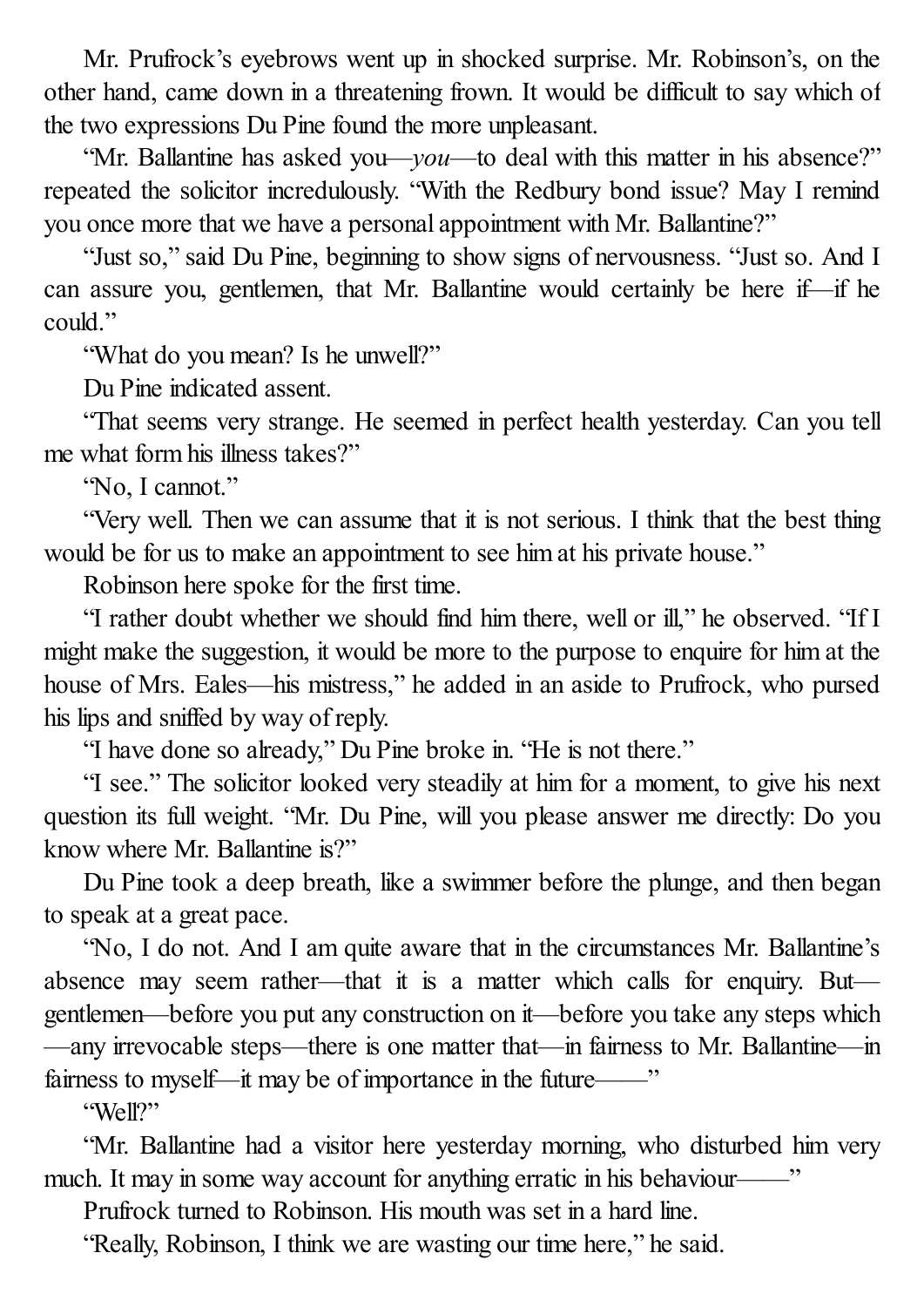"But, gentlemen, this is important," Du Pine insisted.

"I can hardly think of any visitor yesterday who was more important to Mr. Ballantine than the appointment he had made for today," said Prufrock drily.

"But I can assure you, sir, I can assure you that Mr. Ballantine had every intention of meeting you today. He had a perfect explanation of any little discrepancies there might be in the bond issue. There is only one possible explanation for his not coming, and that is that he was not physically able to come."

"What is all this nonsense?" Robinson spoke wearily. "And what has this mysterious visitor to do with it?"

"Perhaps you will understand when I tell you that the visitor was Mr. Fanshawe  $\overline{\phantom{a}}$ 

The two men stiffened with interest.

"Fanshawe?" echoed Prufrock. "He's still in gaol, isn't he?"

"His sentence is about due to expire," put in Robinson. "Poor fellow, I knew him well before..........

"-And that he threatened him, in my hearing," went on Du Pine wildly. "Perhaps now you gentlemen will understand—and—and give Mr. Ballantine a little time to—to make arrangements," he ended weakly, his voice trailing away as though he were at the end of his physical resources.

"I only understand one thing," said Prufrock drily. "Failing satisfactory assurances as to the Redbury bond issue, which Mr. Ballantine promised to give us here—personally—today, I have my client's instructions to issue a writ against the company. He has failed to keep his appointment—whether, as you seem to suggest, because he has been kidnapped by the person you speak of, or not, does not concern me. Affairs must now take their course. The writ will be served on you on Monday morning. The bank loan, I take it, is being called in at the same time?" He glanced at Robinson, who nodded agreement. "Well, Mr. Du Pine," he continued, "you see the position. We need not occupy your time any further. Good day."

There was no reply. Du Pine, supporting himself by one hand on the table, a lock of his dark hair falling across a forehead glistening with sweat, appeared utterly exhausted. The solicitor shrugged his shoulders, and taking Robinson by the arm walked out of the room without another word.

Du Pine watched them go, and a full minute passed before he roused himself. Then he took from his pocket a small phial of white tablets. This he carried to the lavatory opening out of Ballantine's room. There he filled a glass with water, dropped a tablet in, and watched with eager eyes while it dissolved. He drained the mixture in one gulp and little by little the colour began to come back into his cheeks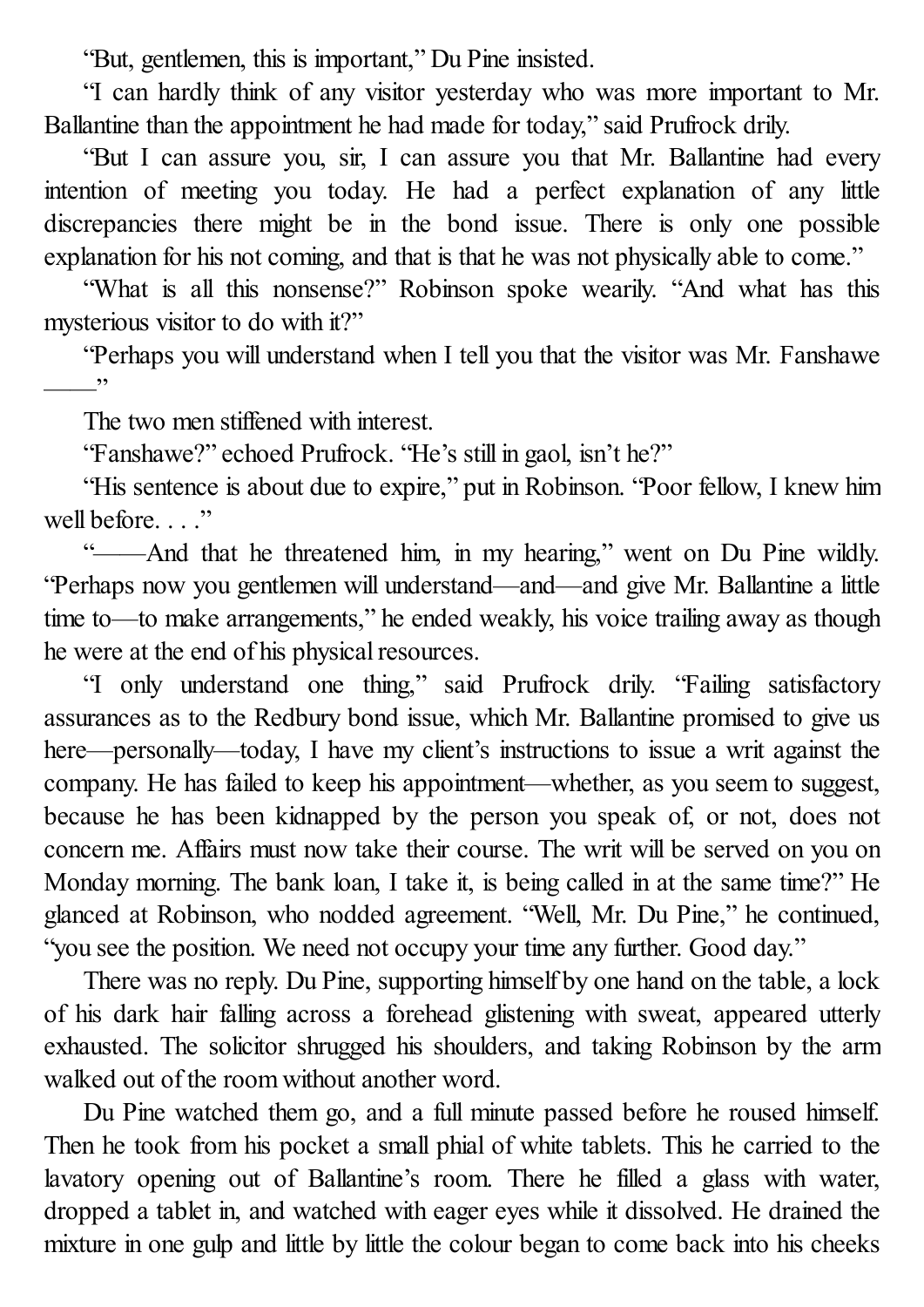and the animation to his eyes. When the drug had done its work, he walked back with his usual quick, springy steps, into the room. He took from his pocket a bunch of keys, selected one and fitted it to his employer's private desk. It was all but empty, and of its few contents there were none that interested him. Next he turned his attention to the safe which was let into the wall. Here too his search was fruitless. With a shrug of his shoulders, he cast one last look round the room that had been so long the nerve-centre of a great business, and departed.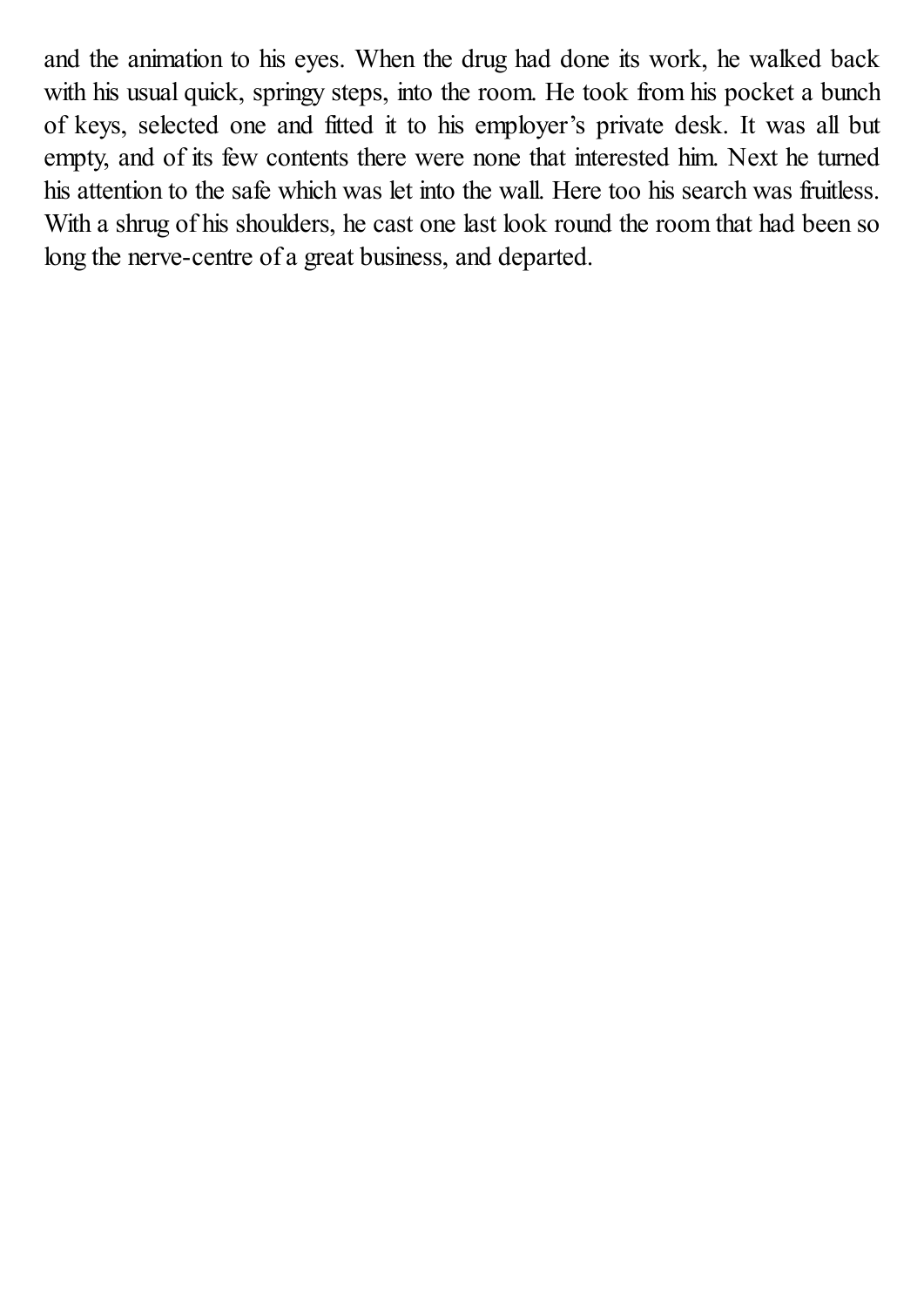## 3 MRS. EALES

#### *Saturday, November 14th*

Mr. Du Pine was quite right. Wherever Ballantine was, he was not with Mrs. Eales. In fact, while Mr. Robinson and Mr. Prufrock were making their enquiries in the City, that lady, sitting up in her bedroom in Mount Street over the remains of a very late breakfast, was wondering earnestly why he was not. A pile of letters lay beside her. They were, and were likely to remain, unopened. Every envelope, she knew, contained a bill, and at the moment she had not the strength of mind that would bear ascertaining how much she owed. In her mind's eye, however, she could not but see some of the items in those bills, and they made her shiver. Her extravagance had in the past been the cause of endless quarrels with her protector, and now, as she glanced at the ominous heap, she automatically reflected: "There'll be a first-class row when he sees that lot." Then, with the dismal realization of how much better was an angry man than no man at all, she felt near to tears.

There was a knock at the door, and before she could answer it, her maid came into the room.

"What is it, Florence?" asked Mrs. Eales, with a smile more charming than is usually accorded to their servants by securely placed women.

Florence did not return the smile. Her manner was abrupt—almost insolent.

"Will Mr. Ballantine be coming in today?" she asked.

"I don't know, Florence, I'm sure. Why do you ask?" Then receiving no answer, she went on hastily: "You can have this afternoon off if you want it. I shall be able to manage quite well, even if he does come."

"Thank you, m'm," said Florence, ungraciously. "And can I have my wages for last week, please?"

"Oh, yes, of course, how stupid of me!" cried Mrs. Eales, a thought shrilly. "Fetch my purse from the dressing-table, will you? Now let me see. . . . Oh, dear! I'm so sorry," she exclaimed, fumbling in the purse, "but I seem to have run terribly short. Will it do if I give you ten shillings on account and the rest on Monday?"

Florence took the proffered note without comment, but her eyes rested for a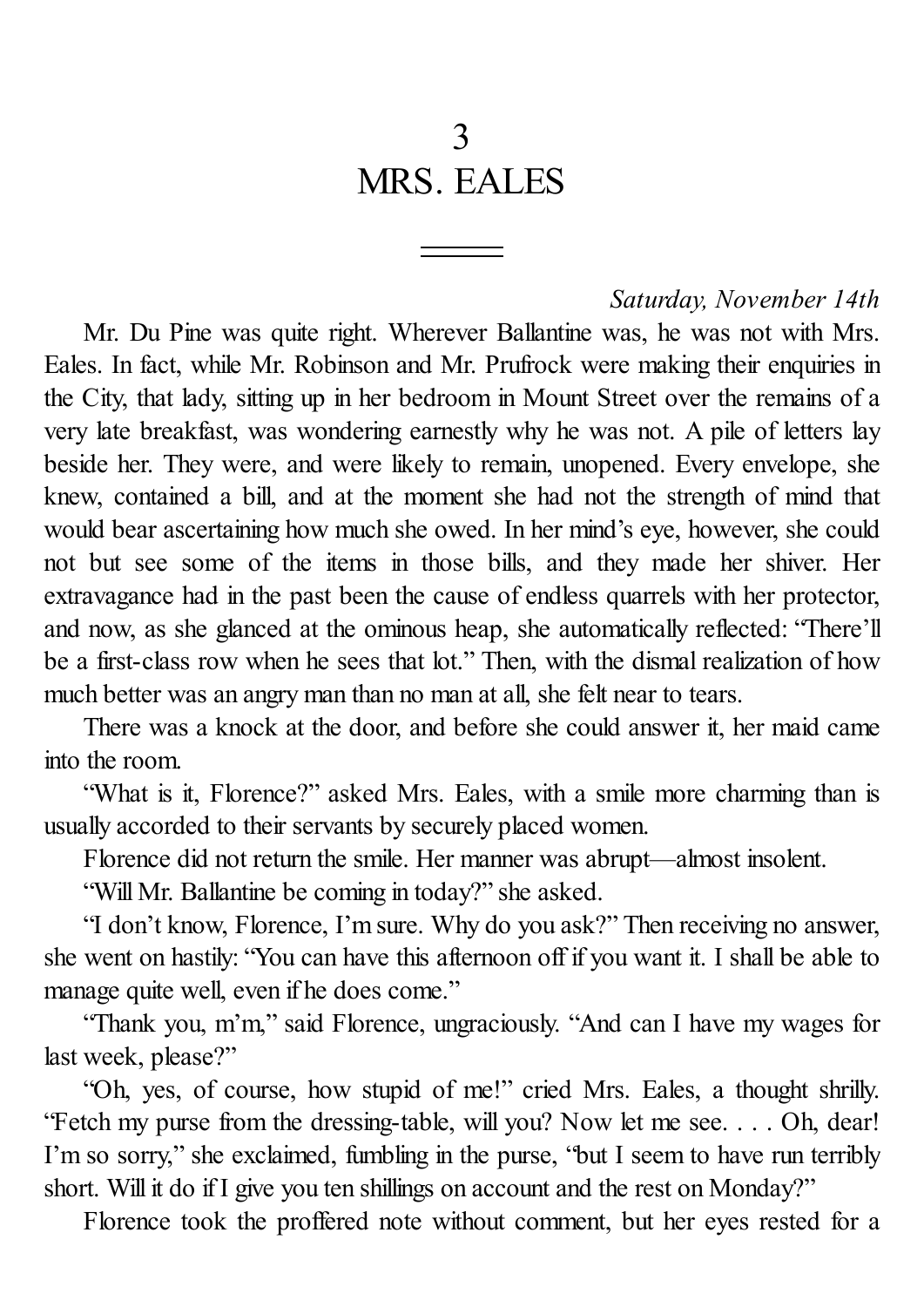moment on the unopened letters before she went on: "Mr. Du Pine was on the telephone just now."

"Mr. Du Pine!" said Mrs. Eales quickly. "I can't speak to him."

"He didn't want to speak to you. He was just enquiring after Mr. Ballantine. I told him he wasn't here and then he rang off."

"I see. Did he say—did he tell you anything about Mr. Ballantine?"

"No. He just rang up to make sure he wasn't here, he said. He didn't sound as if he thought he would be, somehow."

"That will do, Florence," said her mistress coldly. "Will you take the breakfast things, please?"

Florence sulkily removed the tray. At the door she turned, and said over her shoulder:

"If the Captain calls, am I to let him in?"

"Oh, go away, go away!" cried Mrs. Eales, at the end of her patience. The last man in the world of whom she wished to be reminded at that moment was Captain Eales.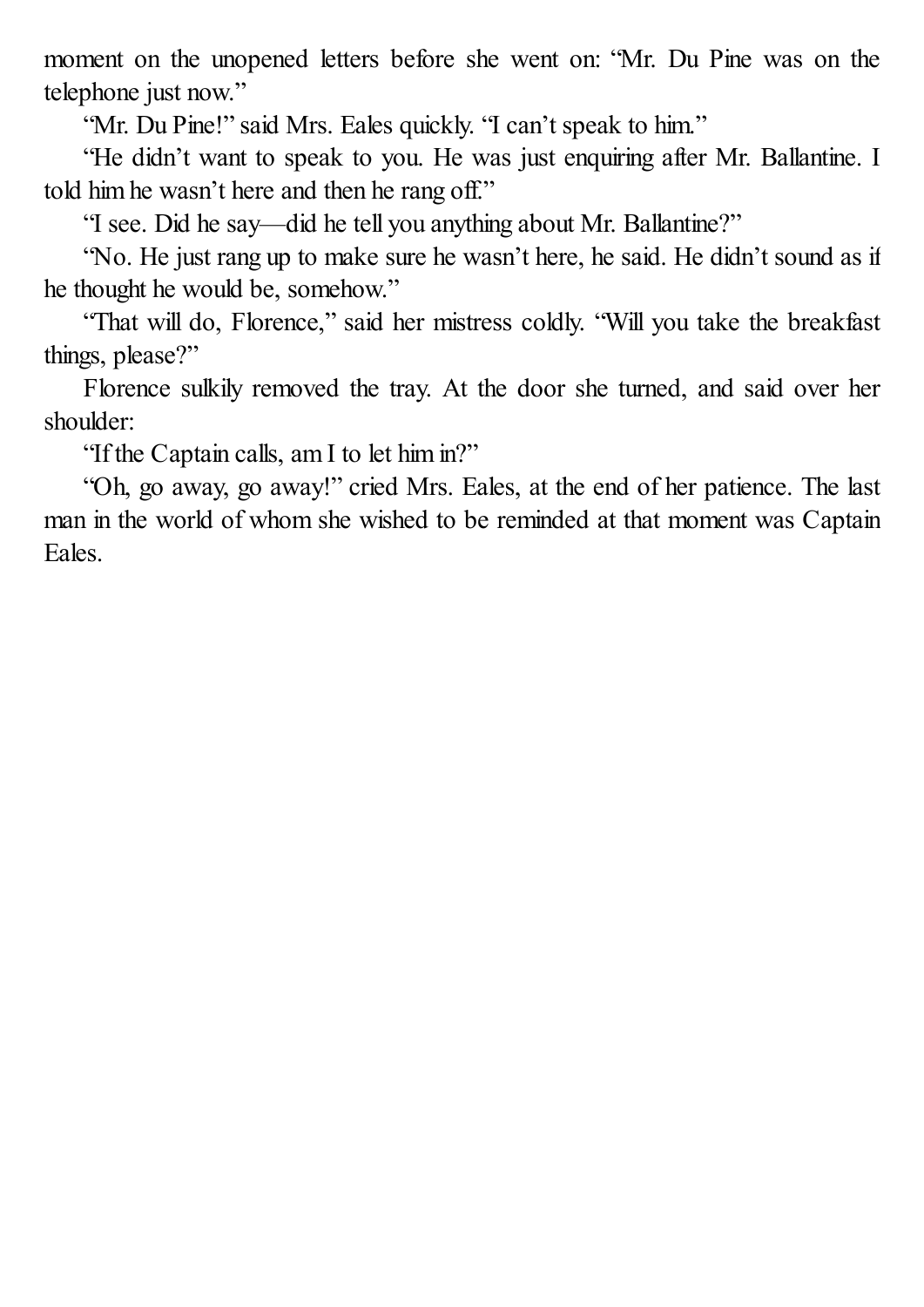## 4 THE PRODIGAL'S RETURN

*Saturday, November 14th*

A little before noon a cab drew up outside a small white villa on the outskirts of Passy, and there set down a thin middle-aged man. He was observed and recognized from a first-floor window by a dishevelled maid, who with a "*Tiens!*" of annoyance and surprise set down her feather duster and hastened to make herself presentable before admitting him.

"*Bonjour*, Eléonore," said John Fanshawe on the threshold, when the door was at length opened to him.

"*Monsieur! Mais, que cette arrivée est imprévue!*"

"Unexpected, but not unwelcome, I hope," said Fanshawe in French which a long lack of practice had made somewhat uncertain.

Oh, monsieur was joking! As if he could be unwelcome at any time! And had monsieur had a good journey? And was he well? But she could see for herself that he was well—only thin. Mon Dieu! How he was thin! She had hardly known him at first.

"And mademoiselle?" asked Fanshawe, as soon as he could make any headway through the flood of words. "How is she?"

Mademoiselle was well. It was a thousand pities that she was not there to greet her father. If monsieur had but let her know of his approach, how happy she would have been. But it was like monsieur to spring a surprise so happy upon her. And now mademoiselle was out and would not be returned until that afternoon, and nothing was prepared. Monsieur would excuse the confusion in the house, but mademoiselle would of course explain. But what was she—Eléonore—doing? Monsieur was hungry, of course, after his so long journey at this terrible season of the year. Monsieur must eat. There was not much in the house, but an omelette monsieur would have an omelette *aux fines herbes*, would he not? And some of the Beaujolais wine that he always took with his *déjeuner*? If monsieur would wait but a little quarter of an hour he should be served.

With a final flurry of words she darted away to the kitchen, and Fanshawe with a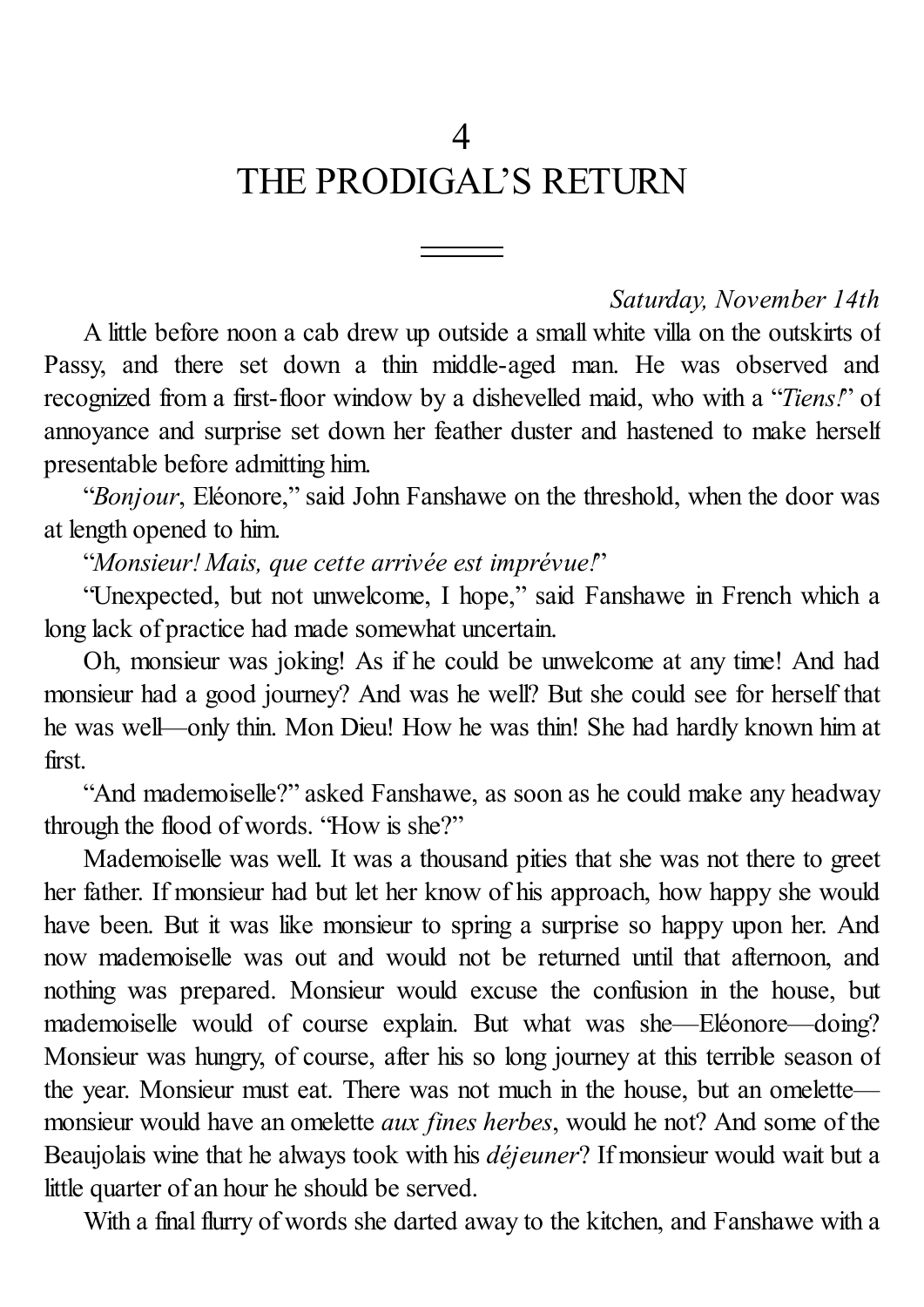sigh of relief made his way to the *salon* and sat down to await his meal. His face, which had lit up with pleasure at the well-remembered sound of Eléonore's eloquence, now resumed the expression of wary cynicism that was habitual to him. A mistake, he reflected, to arrive anywhere without warning—even at your own daughter's house. He was old enough to have known better. This was what happened when you had been marking time for years, waiting, concentrating on the one event which would bring you back to life again. You forgot that for the real, live world outside things didn't stand still, as they did for you. He had so often in imagination arrived at this villa to find his daughter on the threshold ready to leap into his arms, that it had not occurred to him that any arrangements were necessary to ensure her being there. A luncheon engagement—an appointment at the hairdresser's —and there was the great reunion scene *manqué*, and the prodigal parent left to eat his omelette alone.

Fanshawe shrugged his lean shoulders. He was making a great fuss about nothing, he told himself. A man comes out of prison a week or so before he is expected to. He visits his daughter in France without warning. Not unnaturally, she is out when he arrives. That was all. But the other half of his intelligence was not so easily satisfied. If that was all, why had Eléonore been so plainly upset at his first appearance? And now, as she appeared with the announcement, "Monsieur est servi!" was there not a trace of pity in the eager friendliness of her manner?

Fanshawe detained her in the dining-room while he ate his lunch. He had had enough of solitude during the last few years. She gossiped with him readily enough about all manner of past acquaintance and happenings, but was reticent on the one subject that interested him at the moment. Once, in a pause in the conversation, she remarked suddenly and apropos of nothing in particular: "Without doubt, mademoiselle will have many things to tell her father."

"*Evidemment*," said Fanshawe in curt agreement, and did not pursue the matter further.

The meal over, he returned to the *salon*, there to smoke and drink the excellent coffee which Eléonore brought him. Tired as he was, he would have slept in his chair, if some part of his consciousness had not remained ceaselessly on the alert, listening for the sound of the front door opening. The lines in his face grew deeper as he waited, and the expression of patient disillusionment more marked.

It was not long before he heard the unmistakable sound of a key being fitted to the door. He rose and took a step towards the hall, then as he heard footsteps hurrying from the interior of the house, returned quietly to his chair. So Eléonore had been on the watch too! The sounds of a whispered colloquy on the doorstep came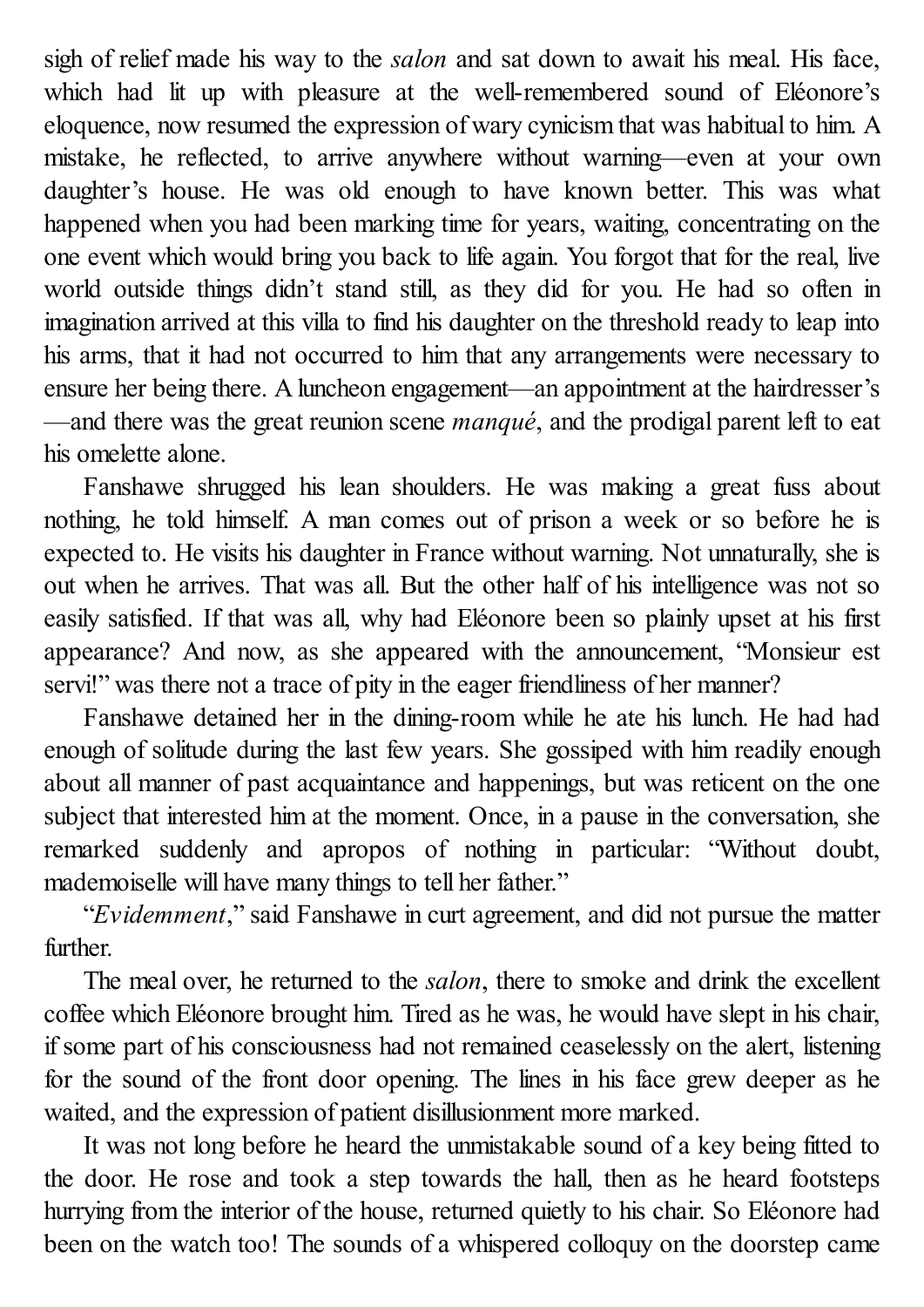to his ears, and without hearing what was being said, he realized that for some reason she found it necessary to break the news of his arrival to her mistress. The delay was but a short one, but it seemed long enough to Fanshawe before the door was flung open, and with a cry of "Father!" his daughter was in his arms again.

She quickly broke away from his embrace, and held him at arm's length so that she could see his face, murmuring broken little phrases of concern at his pallor and grey hairs. He on his side looked at her narrowly. She too had changed, he remarked. She had lost some of the girlish charm that he remembered, but in its place had gained the poise and good looks of mature womanhood. "Just the type to attract a Frenchman," he said to himself. Just now her cheeks were flushed, and there was an expression in her eyes which caused him to raise his brows in a mute question.

She noticed it, and by way of answer drew a little further away from him. "I didn't think you would be—be free for another week," she murmured. "I wasn't expecting you."

"I gathered so much from Eléonore."

"Then you didn't get my letter?"

"Evidently not, since I am here. That is, I presume that the letter was to tell me not to come?"

She looked away, in evident distress.

"Father—this is so horribly difficult. . . ."

"Not at all." Fanshawe's dry, unemotional tones were not unkindly. "I am in the way here. That isn't very surprising, is it?"

"Father, you mustn't say that. It sounds so——"

"I can imagine a good many circumstances," he went on, "in which the reappearance of an ex-convict might be embarrassing to his daughter. For example, it might be rather prejudicial to her prospects of a good marriage——"

She drew a sharp breath and looked him in the eyes. He read in her face all that he needed to know.

"We understand each other," he said gravely. "On such occasions, it is the father's duty to disappear as quietly as may be. Only, why didn't you let me know before?"

"I—I tried to, often, but I hadn't the courage. I was a coward, I know, but I kept on putting it off and off until the last moment—I felt so ashamed."

"You have nothing to be ashamed of," he assured her. "Who is the young man? That is, I hope he is young. He is a Frenchman, I suppose?"

"Yes. His name is Paillard—Roger Paillard. He——"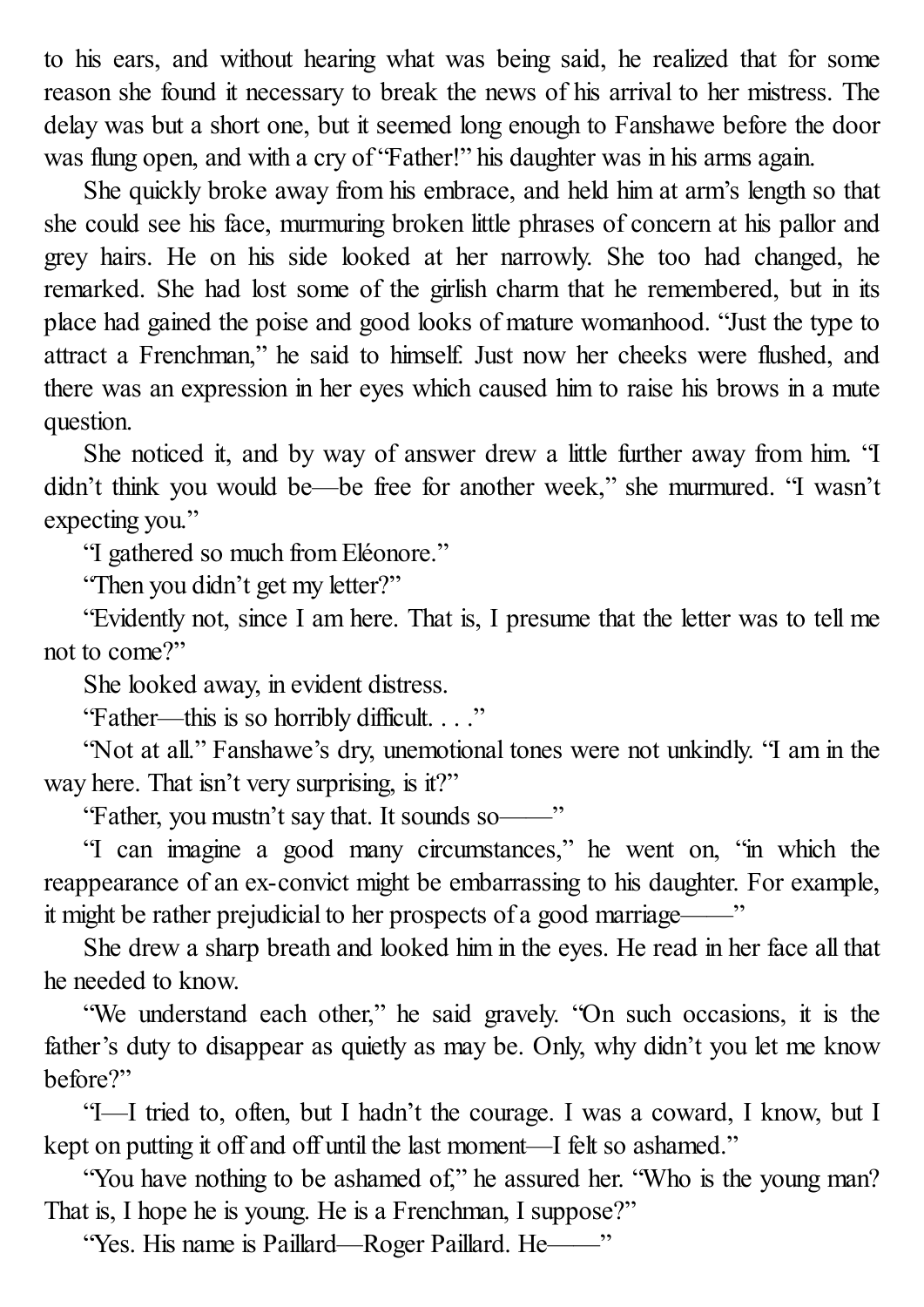"Of the automobiles Paillard? I congratulate you. And his family, of course, know nothing about me?"

She shook her head. "I am on my way to stay with them for the first time," she said. "He is an only son, and his mother, of course——"

"She, of course, thinks the world of him. And he is *un jeune homme bien élevé, très comme il faut*—and all the rest of it?"

He mimicked the precise accents of an elderly Frenchwoman so well that she laughed in spite of herself.

"Very good," he went on. "I hope you will be happy, my dear. The family skeleton will now return to his cupboard and lock himself in. Where is Roger now, by the way?"

"Outside, in the car. We've been lunching, and I only came in to pick up my bag."

"Then hurry, my dear, hurry. You mustn't keep him waiting! He will be wondering what has become of you."

He kissed her lightly, and she turned to go. At the threshold she stopped.

"What is it?" he asked.

"Father, you never said anything about—I mean, you must be terribly short of money. If I can help——"

"Money?" he echoed her gaily. "No, you needn't worry on that score. We crooks, you know, have always a little nest egg put away somewhere."

She winced at the ugly word, and the ironically defiant tone in which he uttered it.

"But what are you going to do?" she asked.

"Perhaps Eléonore will let me stay the night here," he answered. "Even two nights, if I feel like it. I shall be gone before you return, in any case. Then I shall go back to London. Your aunt has kindly promised to put me up for as long as I please."

"It will be very dull for you," she murmured.

"I don't expect so. And in any case, two lonely people are less dull together than apart. And now you must go. I insist. Good-bye and—good luck."

She left him, and as she ran down the steps to the waiting car, the words "two lonely people" rang in her ears like a tolling bell.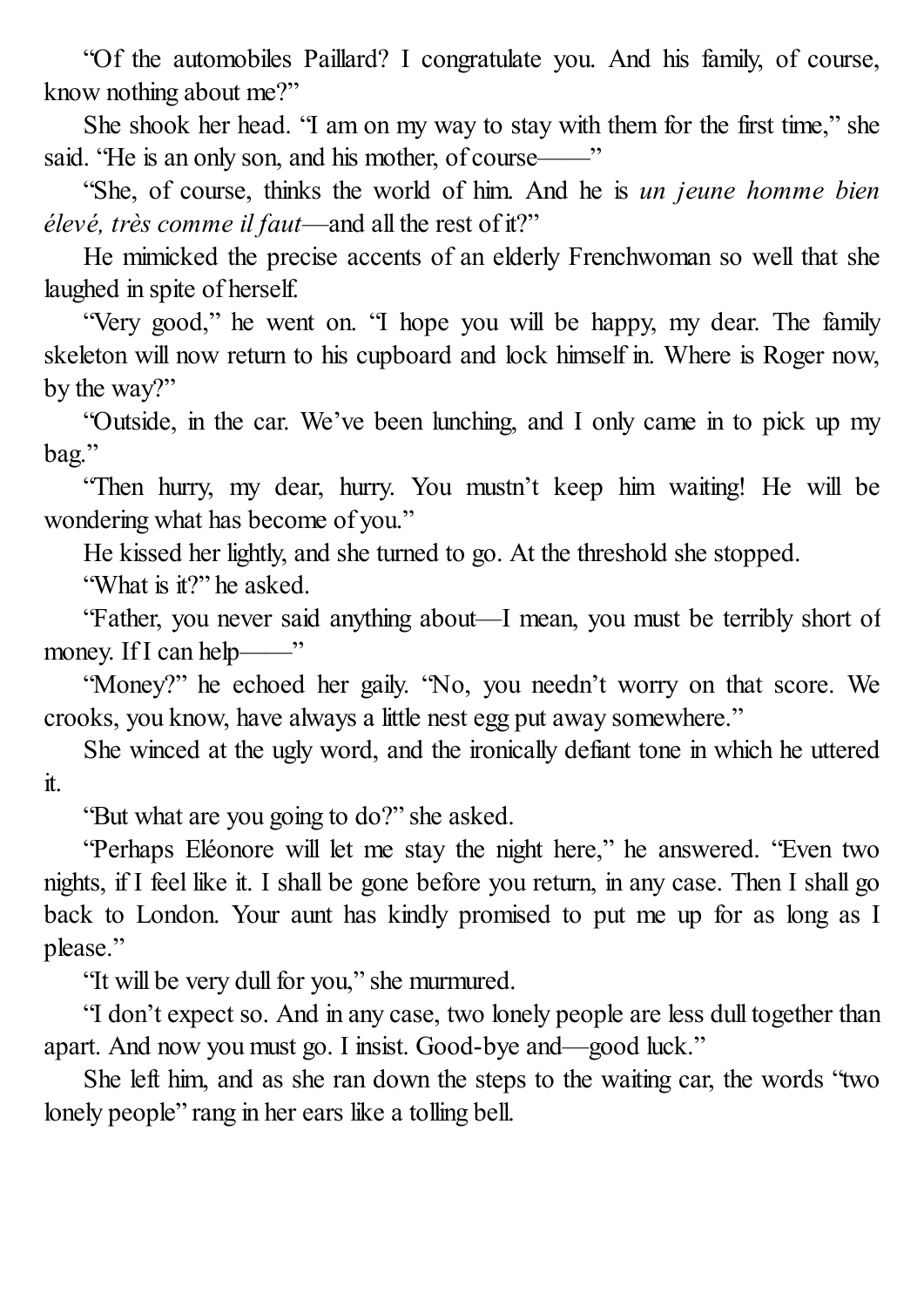## 5 AU CAFÉ DU SOLEIL

#### *Sunday, November 15th*

The Café du Soleil in Goodge Street is always busy at lunch time on Sundays. The narrow white-walled room with its two rows of little tables attracts a clientele from an area far wider than the somewhat shabby neighbourhood that surrounds it. The customers, indeed, are a mixed collection. Many are foreign, some are shabby, a few prosperous, hardly any smart. They are united by one characteristic and one only—that they know and appreciate good food. And Enrico Volpi, the stout little Genoese who learned the art of the kitchen in Marseilles and refined it in Paris, sees that they are not disappointed.

Frank Harper, clerk in the firm of Inglewood, Browne & Company, Auctioneers and Estate Agents of Kensington, had discovered the Soleil in the course of a visit on his employer's business to the Tottenham Court Road. He had been agreeably surprised by the food, and after his meal less agreeably by the bill. Regretfully, as he paid, he had decided that the Soleil was not an eating-house for poor men. He had resolved that so far as he was concerned it must be reserved for some special occasion.

This was such an occasion. Harper had been to a good deal of trouble to plan a meal that should be worthy of it, and Volpi, who knew a young man in love when he saw one, had excelled himself in its execution. So it was with a tone of confidence well justified that over the coffee Harper murmured to his companion:

"Well, Susan, enjoyed your lunch?"

Susan smiled contentedly.

"Frank, it's been the dream of a lunch. I've made a perfect pig of myself, and I shan't be able to eat anything at dinner. You're a perfect genius to have found this place. If only—" Her candid grey eyes had a troubled expression.

"If only—what?"

"If only it wasn't so ruinously expensive."

Harper's rather fatuous expression of happiness gave way to a look of disgust.

"Need you bring that up now?" he asked wearily. "I should have thought——"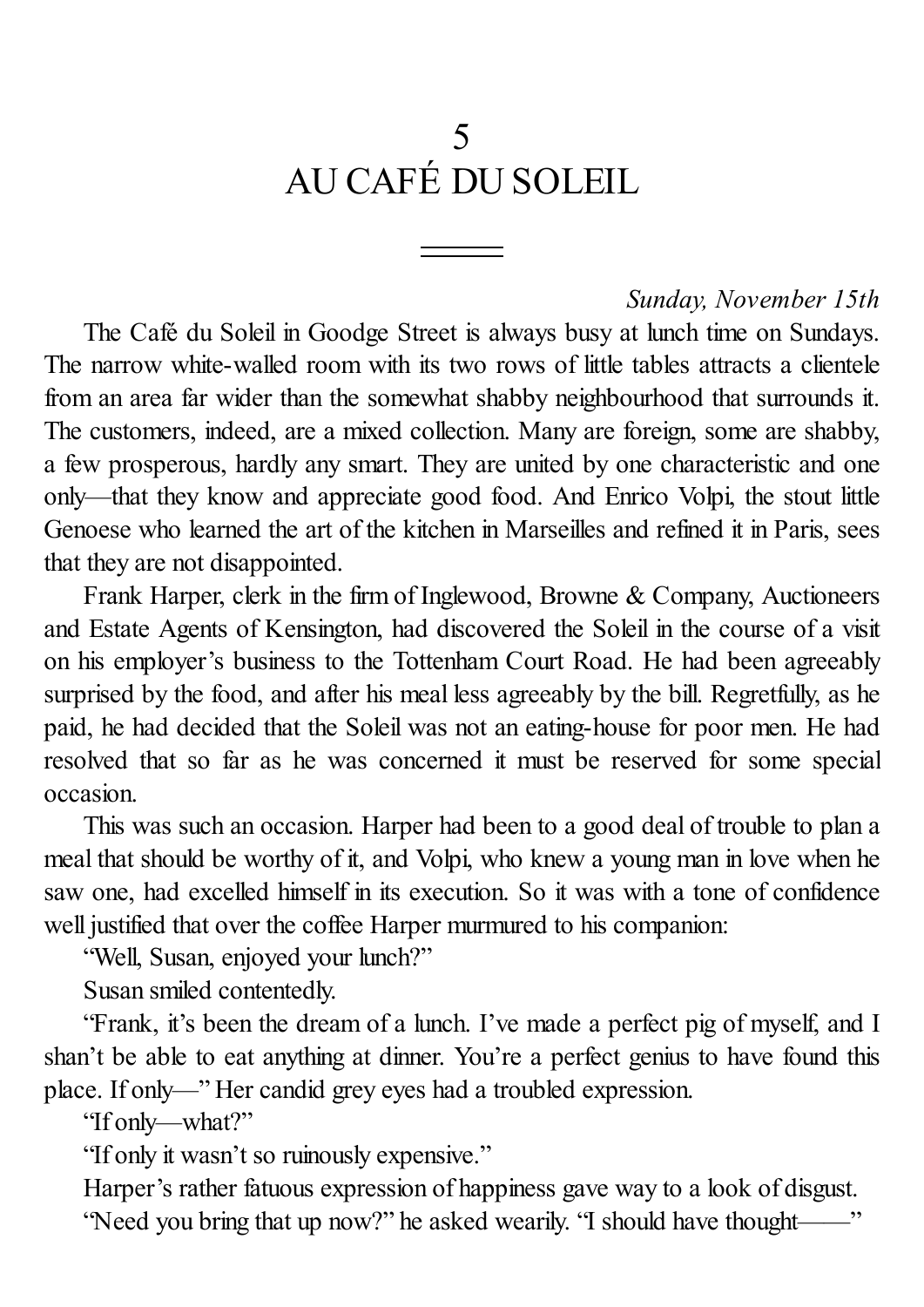Susan was all contrition.

"Darling, I'm sorry. I didn't mean to say anything to spoil things. It was beastly of me."

"Angel, you couldn't be beastly if you tried."

"Yes, I can, and I was. But all the same," she went on, returning to the attack, "we've got to be practical sometimes."

"All right, then," said the young man roughly, "let's be practical. I know what you're thinking. I'm a clerk in a dud firm that pays me two pounds ten shillings a week, which is probably about two pounds nine shillings more than I'm worth. I have been there four years and my prospects of getting any further are precisely nil. You have a dress allowance of fifty pounds a year, and if your father can raise it to a hundred when you're married you will be lucky. Being what are known as gentlefolk, we can't get married under seven hundred a year—say six hundred as a bare minimum. And if we tried it even on that we should hate it, and your father would have seventeen distinct apoplectic fits if we suggested it. Is that practical enough for you?"

"Yes," said Susan in a small sad voice.

"Therefore," he continued, "it ill becomes me to spend fifteen shillings on a decent meal, when I might be putting it in a nice little savings bank, like that ghastly young pup who shares my room at the office."

Susan made a gesture of despair.

"It does seem pretty hopeless, doesn't it?" she said. Harper looked out past her at the grey prospect of Goodge Street.

"I hate London," he said suddenly.

A silence followed his outburst, and when he spoke again it was in a different tone of voice.

"Susan," he said diffidently, "I've had a letter from a fellow I know out in Kenya. He's got a farm there—sisal, coffee and so on. There's not much money in it nowadays, he says, but it's a good sort of life. If he could take me on—would you come?"

She clapped her hands in joy.

"Darling!" she cried. "But this is marvellous! Why on earth have you kept so quiet about it? You didn't really think I wouldn't come, did you?" Then seeing the irresolute expression on his face, she added: "Frank, there's something else in this. What is it?"

"Yes, there is something else," he answered unwillingly, as though regretting that he had said so much already as to make further disclosure necessary. "There is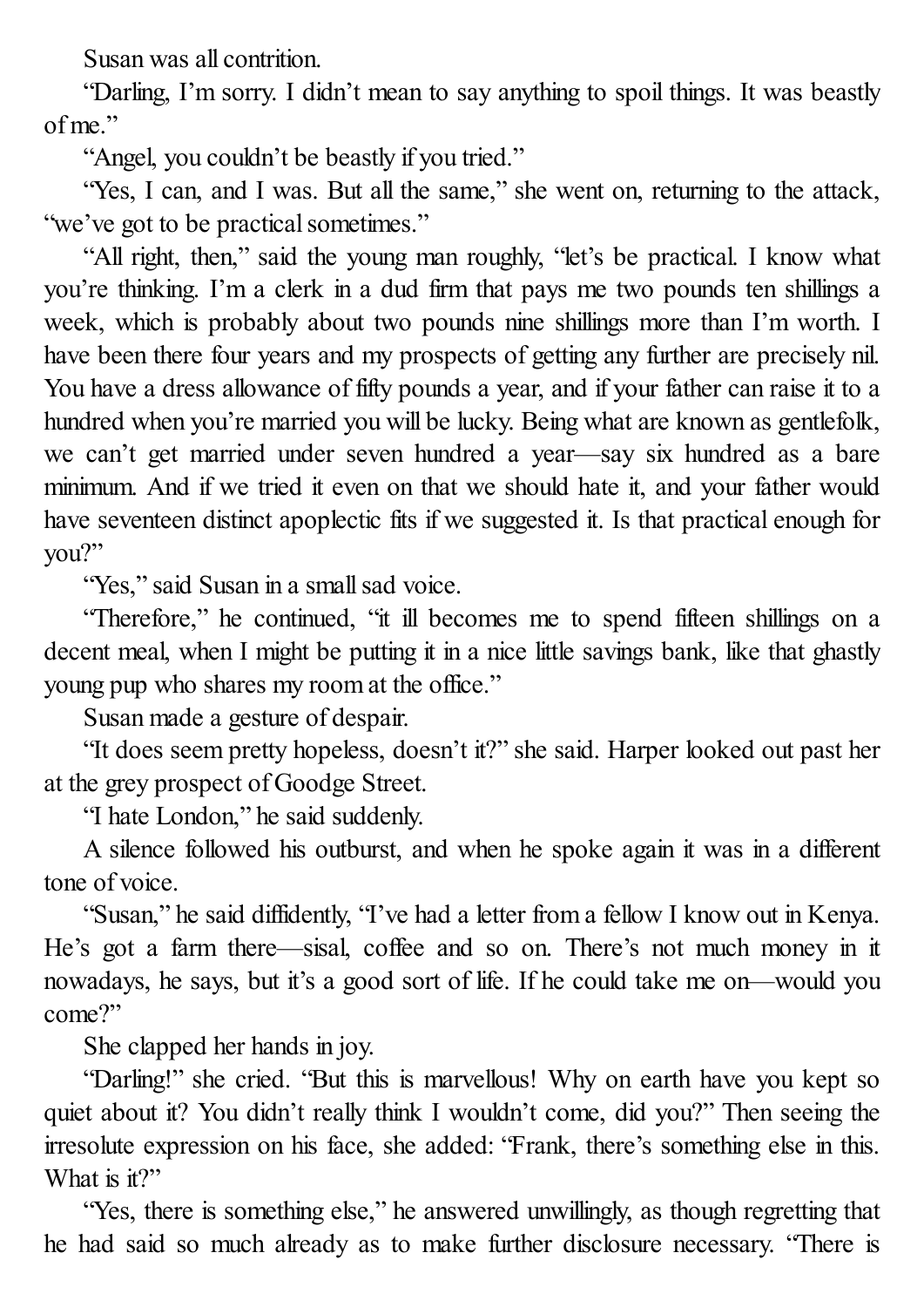something else. What this man is offering is a partnership in the farm."

"M-m?"

"And he wants fifteen hundred pounds for it."

"O-oh!" Susan's castle in Kenya tumbled in a long drawn sigh of disappointment. "What is the good of talking about things like that? Frank, I thought you were being *practical*!"

He flushed darkly.

"Perhaps I am," he muttered.

"What do you mean? Frank, you make me angry sometimes. You know you haven't got fifteen hundred pounds or the remotest chance of getting it——"

"Suppose I had?"

"What's the good of supposing?" She looked him in the face, and then: "You don't mean——? Darling, I hate mysteries. Are you seriously saying that you can really pay for this partnership, or whatever it is? Tell me."

He smiled at her, though his face was still clouded with anxiety.

"I can't tell you anything now. I'm sorry, darling, but there it is. I've got to see how things work out. But if—just *if*—I came along in a week's time, perhaps less, and told you that the show was on, would you come with me?"

"You know I would!"

"And ask no questions?"

"Why not?"

"And ask no questions, I said."

"Frank, you frighten me when you look like that. It seems so silly. . . . Oh, yes, I suppose so—ask no questions."

"That's all right, then."

She looked at her watch.

"Darling, I must fly, or I shall miss my train, and you know what father is."

She pulled on her close-fitting hat over her mass of auburn hair and dabbed powder on her nose while Harper paid the bill.

"I wish," she murmured when the waiter had gone, "I wish you could tell me just a little more about it, all the same."

"No, I can't," he answered shortly. "It's just—just something that's happened lately, that's all."

"I don't know what's happened lately," she said as they made their way out. "I tried to read the paper on the way up, but I went to sleep instead. All I saw were some headlines about a Big City Sensation. Has that anything to do with it?"

Harper laughed sardonically.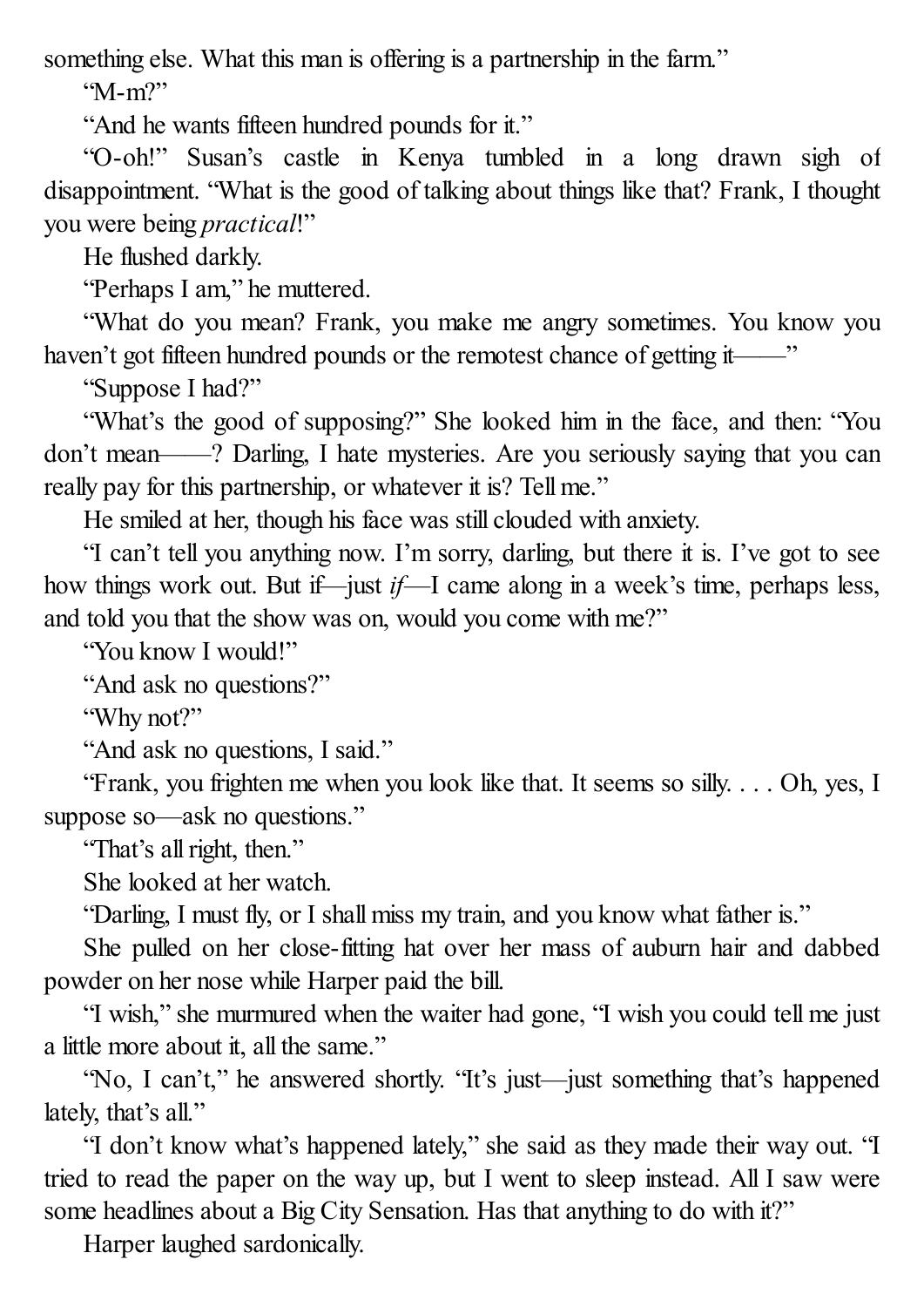"In a roundabout way, it might have," he replied, as he pushed open the street door.

On the doorstep Susan almost ran against a small, sallow man who was just coming in. He gave her a look of open admiration of a kind to which she, who was quite aware of her own good looks, was well accustomed. Ordinarily she felt flattered or amused, according to her mood, by these tributes; but for some reason which she could not explain, this man's glance, momentary though it was, filled her with resentment and vague disquiet. She felt as though she were being appraised by a snake.

Meanwhile the new-comer entered the restaurant and seated himself at a table by the window. Whatever the impression he made upon Susan, he was evidently a valued client of the management, for he was no sooner in his place than Volpi, looking like an agitated black water-beetle as he flitted between the tables, came up to him.

"Ah, Monsieur Du Pine!" he cried. "It is a long time since we had the honour. What will monsieur be pleased to take?"

"A *café filtre*," said Du Pine shortly.

Volpi's face fell, but it was not for him to criticize his client's orders, disappointing though they might be. Besides, he too had read the headlines in the newspapers, and he was a man of tact. The coffee was brought with as much ceremony as though it were the most elaborate dish in the menu, and if Volpi had any comments to make they were uttered only to his wife behind the desk.

Du Pine drank his coffee in slow deliberate sips. When it was finished, he lit a cigarette, and that done, another. Little by little the room emptied, but still he showed no signs of leaving. It was almost deserted when at last a man came in and went straight to the vacant seat at his table.

He was of medium height, his thin body clad in a grey suit and overcoat, that had seen better days. Neither his face nor his jerky cock-sparrowlike manner was particularly prepossessing, but there was something in his appearance, whether it was the close-cut sandy moustache or the set of his shoulders, that gave the impression that this had once been an officer—even a gentleman.

Du Pine looked up as he came in. His expression did not change, and when he spoke, only his lips moved.

"You're very late, Eales," he said in a low tone.

"Fog in the Channel," answered Eales shortly. "A double brandy and soda," he added to Volpi, who had appeared at his elbow.

Volpi expressed regret with voice, face and arms.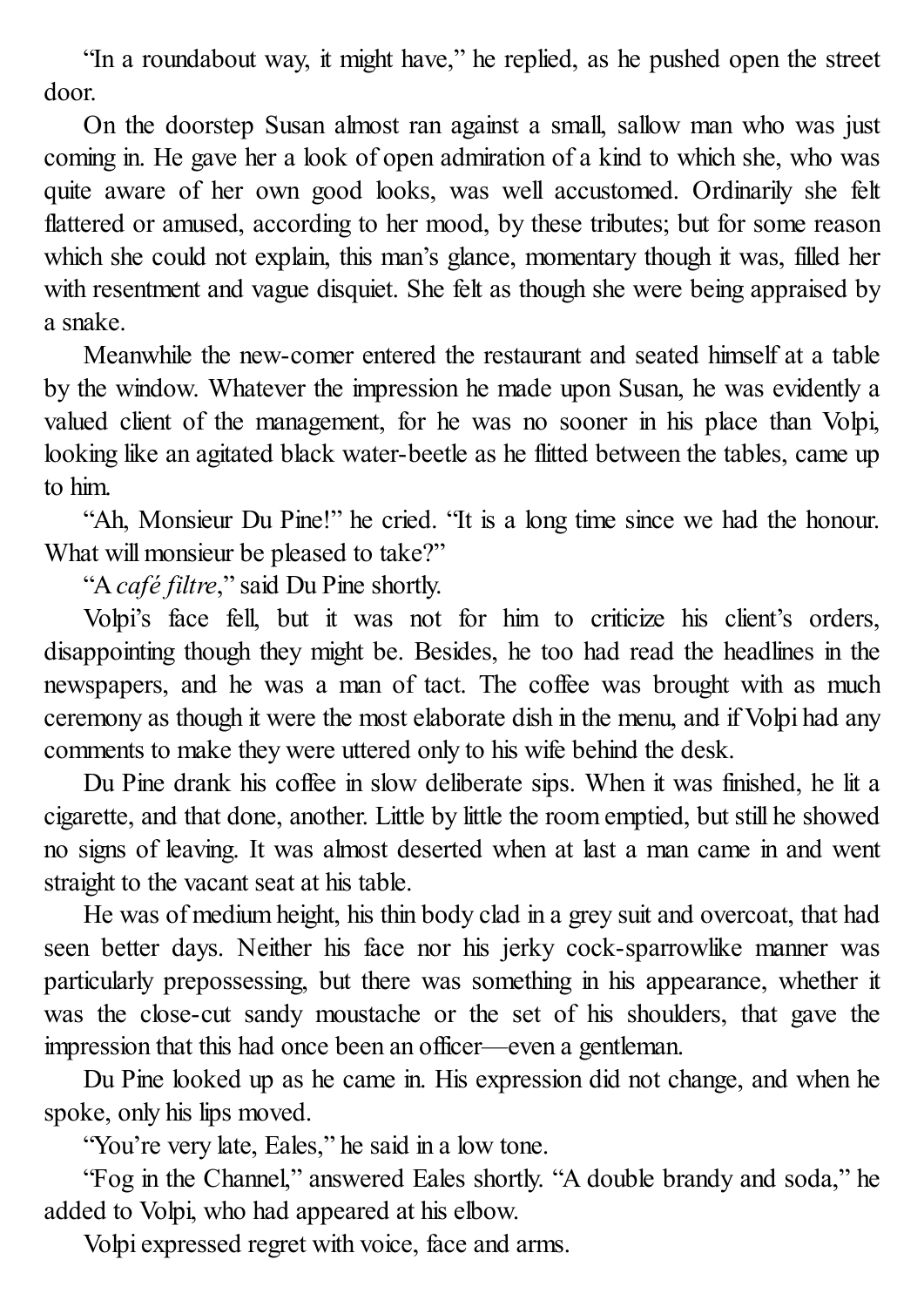"Alas, sare, but I am afraid it is too late. These licensing hours——"

"None the less, I think you can get my friend what he wants," put in Du Pine.

"Ah, monsieur must not ask me——"

"But I do ask you," was the cold rejoinder, and the drink was forthcoming immediately.

"I can't think why you wanted me to come to an out-of-the-way hole like this," grumbled Eales as he put down his glass.

"Because it is out of the way. Things have been happening."

"I know that."

"I wonder," said Du Pine with a penetrating stare, "just how much you do know?"

"What do you mean?"

"Do you know, for example, exactly where Ballantine is at this moment?"

"Why should I?"

"Do you know? was my question."

"If it comes to that, do you?"

They looked at each other, mutually suspicious, and then as by common consent looked away.

"We are wasting time," said Du Pine after a short pause. "You haven't told me if your business went off satisfactorily."

"Only because you haven't asked me. In point of fact, it did."

Eales's hand went to his pocket. Du Pine stopped him with a restraining gesture.

"Not here," he murmured. "I have to be rather careful just now. We will do our business in a taxi, if you don't mind. Pay for your drink and we will be off."

Eales displayed his discoloured teeth in a mirthless smile.

"You don't like paying for things, do you, Du Pine?" he remarked.

"I pay for what I get, not otherwise."

In the taxi, Du Pine said affably, "Would you like me to drop you near Mount Street?"

"Why near Mount Street?"

"It occurred to me that Mrs. Eales might be glad of your company just now."

"You can leave my wife out of it, blast you!" said Eales violently.

"Just as you please. Now next time——"

"There isn't going to be a next time!"

"All the same, I think there is," said Du Pine softly.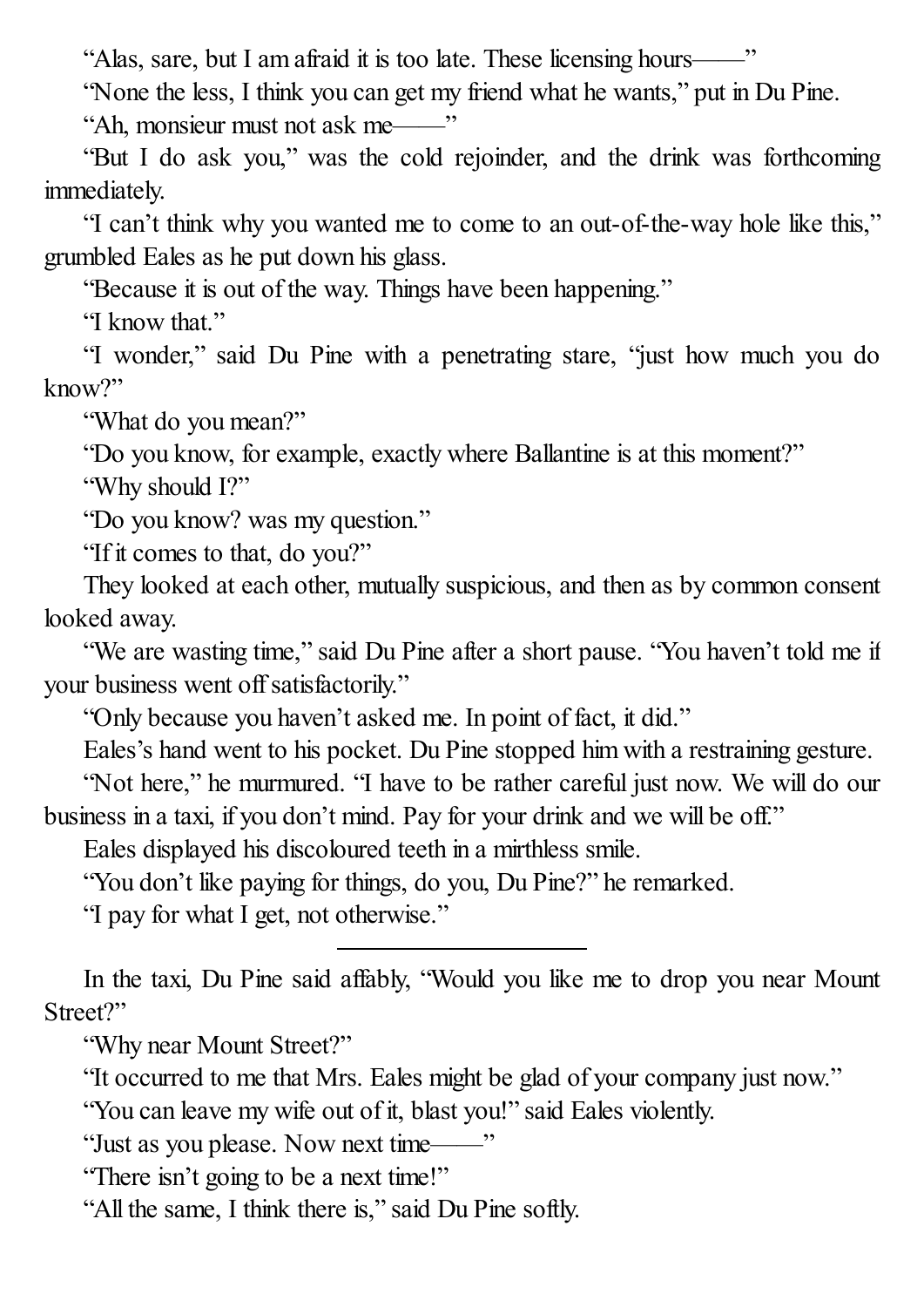## 6 NOT IN THE INVENTORY

*Monday, November 16th*

"Mr. Harper?" "Yes, Mr. Browne." "I want your attention, please. And yours too, Mr. Lewis."

"Very good, sir."

Harper put down the pencil with which he had been playing, and looked with disgust at his fellow employee. Not for the world would he have allowed himself to call Mr. Browne "sir". Lewis saw the glance and scowled in reply. In every respect but their age and occupation the two young men were utterly dissimilar, and for various reasons they disliked each other cordially. Harper was slim, dark and sharpfeatured. Lewis was pug-nosed, fair and heavily built. Lewis took his position and duties seriously. He was satisfied with his employment, which had come to him as the result of much hard labour at night classes and correspondence schools during long years of drudgery as an office boy. His ambition was to qualify himself as an auctioneer, surveyor and estate agent, and his horizon was bounded by a partnership in Inglewood, Browne & Co. Harper, on the contrary, considered himself thoroughly ill-treated by the fate which had thrown him abruptly out of Oxford into what he felt to be an unworthy occupation, and somewhat foolishly, he made no secret of the fact. He could not be induced to look upon his job as anything but a disagreeable necessity, and therefore treated it with a casualness that, combined with his indefinable and quite unintentional air of superiority, caused Lewis perpetual annoyance. In consequence, they avoided each other as much as was reasonably possible, but in a small office they were continually being thrown together and therefore continually jarring on each other.

"No. 27 Daylesford Gardens," said Mr. Browne. He cleared his throat pompously. "Furnished letting, Miss Penrose to—to—er——"

"Colin James."

"Thank you, Mr. Harper. To Mr. Colin James. For four weeks, expiring tomorrow. The tenant appears to have vacated the premises before the end of the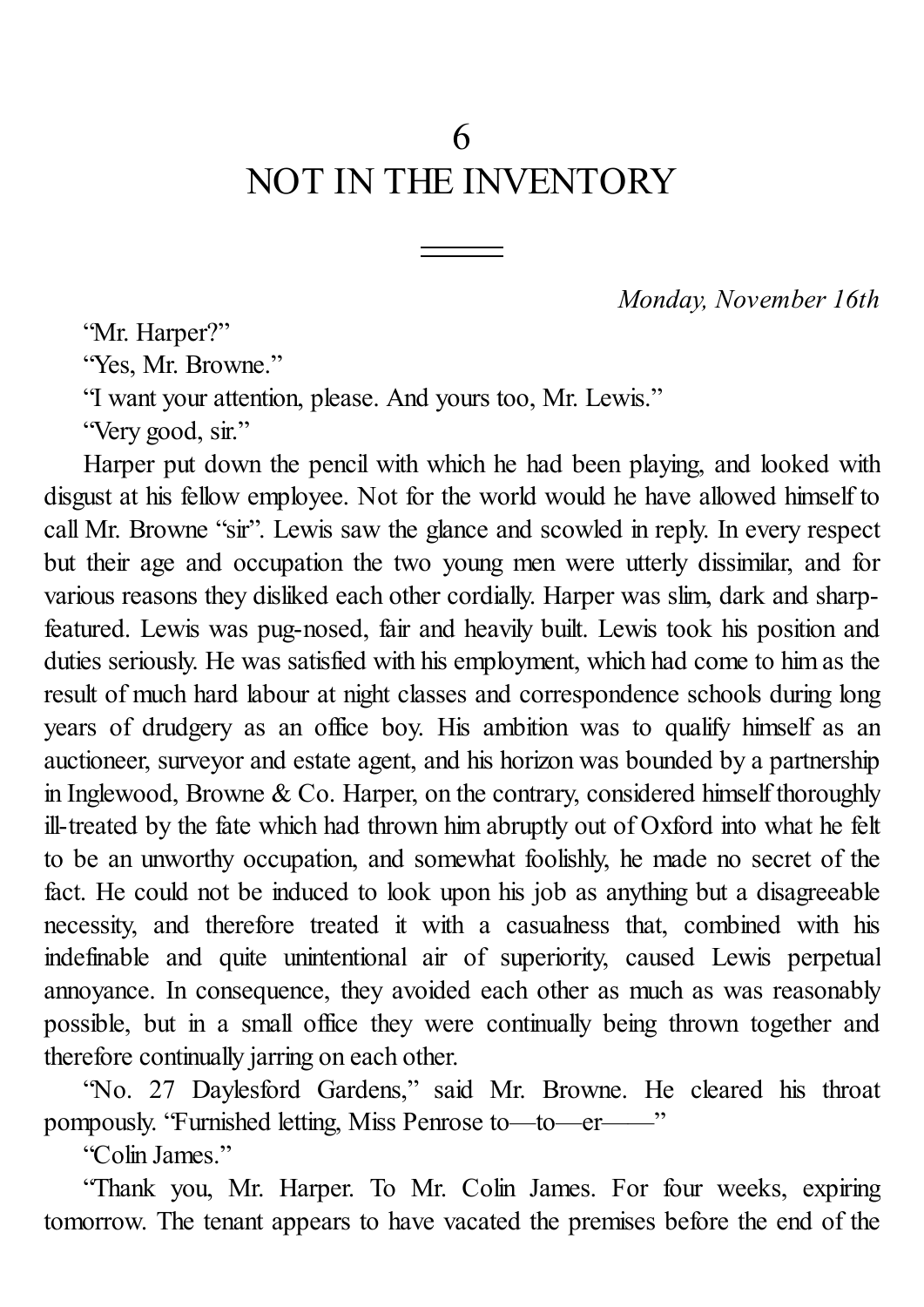lease. It is none the less our duty to protect our client's interests to—ah—the best of our ability. Mr. Harper?"

"Yes, Mr. Browne."

"You will please take Miss Penrose's copy of the inventory of contents and check it carefully—*carefully* with—ah—with the contents. You understand?"

"Perfectly."

"Making at the same time a careful note of any dilapidations which you may which you may note."

"Quite."

"Mr. Lewis?"

"Yes, sir."

"You will go along with Mr. Harper, and supervise him."

"Very good, sir."

"Really, Mr. Browne," Harper protested, "I think I am quite capable of doing a simple job like that without any assistance."

"You may think so, Mr. Harper. Unfortunately, I do not. I have observed recently a certain regrettable—ah—laxity in your work. It is most undesirable in our class of business that we should be in any way—ah—lax. That is why I consider it necessary to send you to check the inventory, and Mr. Lewis to check *you*."

With a faint snigger at his own attempted witticism Mr. Browne thereupon withdrew to his private office.

The two young men walked to Daylesford Gardens in thoroughly bad tempers. Harper had many reasons for feeling annoyed, among them the slight which had been put upon him and the consciousness that it was quite justified. Lewis, on his side, while pleased that the superior Harper had been "taken down a peg", disliked being sent out on an unnecessary errand.

At the door, Lewis broke the silence in which they had walked together from the office.

"Have you got the key?" he asked.

"It would have been rather more useful if you had asked that question before we started," replied Harper coldly. "As a matter of fact, I have."

They passed inside.

"Have you got the inventory?" said Lewis.

This time Harper made no attempt to reply. He merely pulled a folded paper from his pocket and planted himself with his back to the door.

"You read them out and I'll check them off," said Lewis.

Harper shrugged his shoulders wearily, and in a tone of infinite disgust began to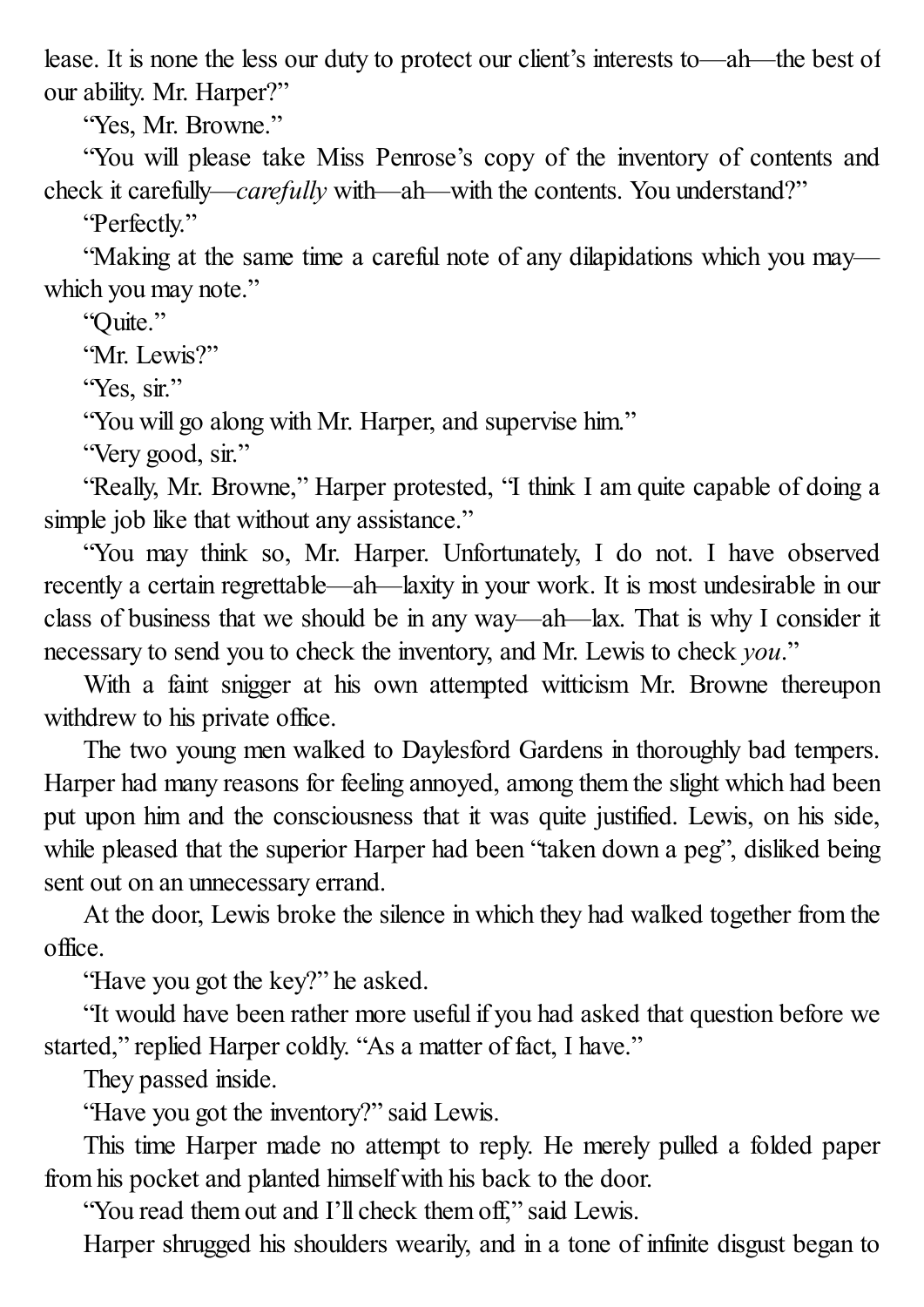read: "Hall and passage. Five and a half yards green lino. . . ."

"Right."

"Carved mahogany hat-stand. . . . God, why do people have such things?" "Right."

"Ebony-framed wall mirror. . . ."

"Right. No, it isn't. One corner's badly chipped."

"Well, it doesn't say so here."

"Then it's a dilapidation. Mark it down."

Harper made a note. "Not that it'll do much good to anybody," he said, "as the tenant has gone abroad."

"He had no call to go until he'd settled the dilapidations," snapped Lewis. "Anyhow, we must protect our client. She's got a right to claim for it. Put it down."

"Oh, by all means," said Harper in his most infuriating manner. "Shall we proceed? Japanese lacquer hanging cupboard. . . ."

The hall completed, they passed to the front room on the ground floor. It was not a large room, but grossly over-furnished, and checking its contents proved a long and laborious affair. Lewis found two further small dilapidations and a cheap brass ashtray which was not in the inventory, and gloated audibly at his own perspicacity. Harper's impatience became more and more manifest until at last his companion's conscientiousness was satisfied and allowed him to move on to the smoking-room.

Harper was the first through the door. He stopped in the entrance, and as Lewis was about to follow, held him back.

"Just a moment," he said gently. "I think there's something here that isn't in the inventory."

The telephone bell rang in the police station which was at the corner of Upper Daylesford Street and the Fulham Road. Sergeant Tapper, who was a conscientious officer, made a note of the time before he answered it. It was 11.31 a.m. He put the receiver to his ear, and at first could make nothing of the message. He heard a succession of gasps, as if the speaker had been running fast. Finally a thick voice exclaimed: "Murder, murder! Come at once!"

"What do you say?" barked Tapper. "Who are you? Where——?"

"I say there's been a murder——" repeated the voice. There was a moment's silence, and the sergeant thought he had been cut off. Then a quiet, cultured voice broke in:

"I'm speaking from 27 Daylesford Gardens. Mr. Lionel Ballantine's body is here. Will you come and remove it, please? . . Yes, certainly I'll wait for you. Good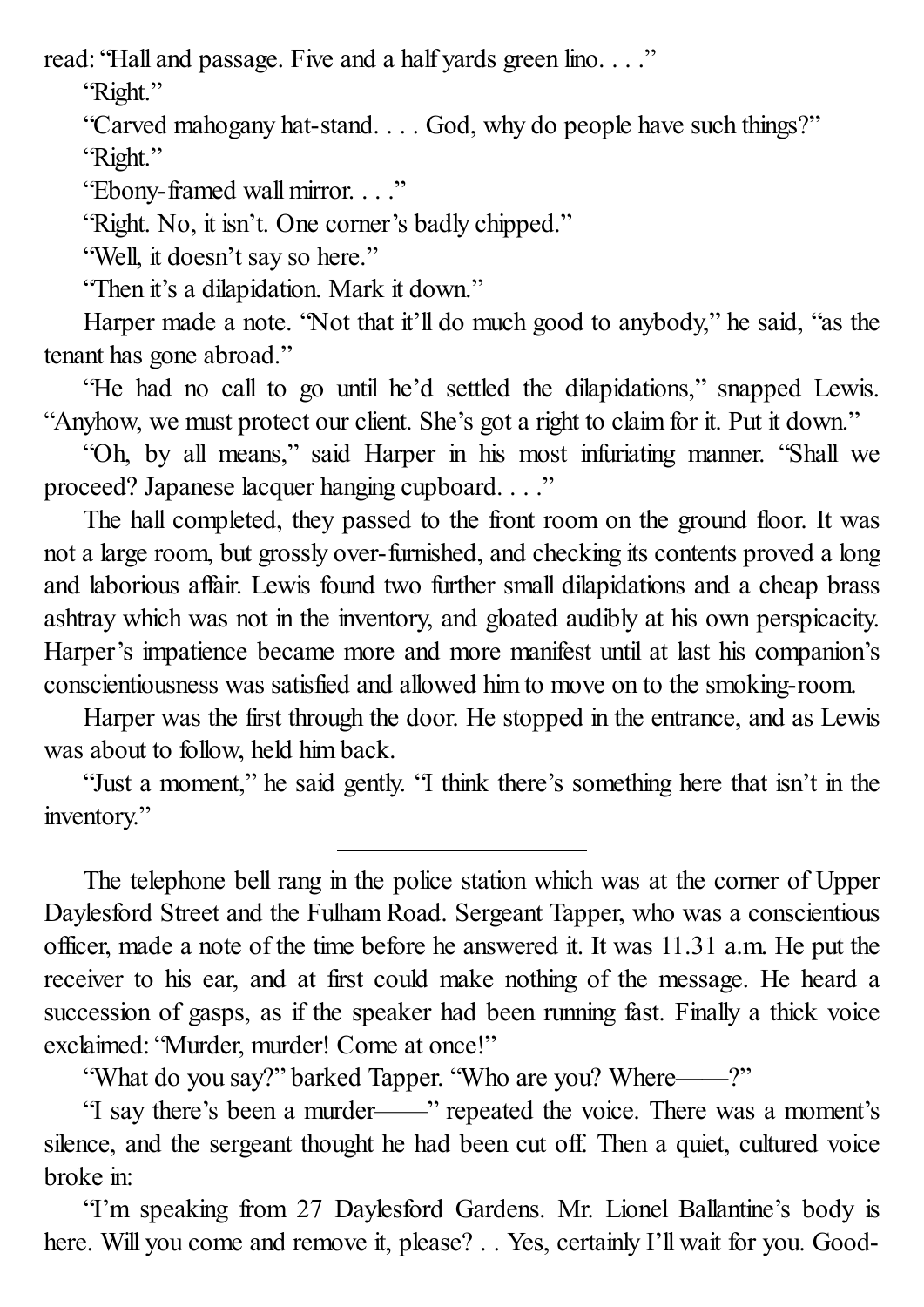bye."

Tapper leapt from his chair with a speed that would have been remarkable in a younger man. Within a bare half-minute of putting down the receiver he was out of the police station, a young constable at his heels, while at the telephone another officer sent an urgent message to Scotland Yard.

At the door of No. 27 the officers found the two young men awaiting them. Both had the appearance of having recently been through an unpleasant experience. Of the two, Harper was noticeably the cooler. It was he who greeted Tapper.

"Glad to see you, sergeant," he said. "You will find him in the room at the back. Nothing has been touched."

They followed the policeman through the hall into the smoking-room. The blind was down and the electric light burning. The contrast to the light of day outside gave a touch of unreality to the scene. There was a moment's silence, as all gazed at the corpse. Here was no dignity in death, no repose. The sprawled, stiffened figure was like a monstrous marionette, hideous, grotesque, unseemly.

The sergeant bent over the remains for an instant, then straightened himself.

"The divisional surgeon will be here in a minute or two, I expect," he said. "Not that there will be much for him to do, it seems. Then I'm expecting a senior officer from the Yard. You can keep your full statements for him. Meanwhile I'll just take down a few particulars." He produced his notebook. "Names and addresses, please," he began, and, these transcribed, continued: "Which of you was it that telephoned?"

"I did," answered Harper. "That is, mine was, I think, the effective message. My friend here actually had the first words, but I don't think they carried very much weight."

Lewis went an angry red. "We're not all of us used to finding bodies about the place," he muttered.

"That's all right, me lad," said Tapper kindly. "Nobody's going to blame you for being a bit upset at a nasty sight like that. It's only natural." He turned to Harper. "And how did you know this was Mr. Ballantine?" he demanded.

For reply, Harper took a newspaper from his pocket.

"Fairly obvious, wasn't it?" he remarked.

A streamer headline across the front page shouted in large capitals: "RIDDLE OF MISSING FINANCIER: WHERE IS MR. BALLANTINE?" Beneath it was a photograph of a man in early middle age, with a prosperous, conceited, not unhandsome face, dressed in a morning coat, grey top-hat and stock, an orchid in his buttonhole. The caption ran: "Mr. Lionel Ballantine; a photo taken at this year's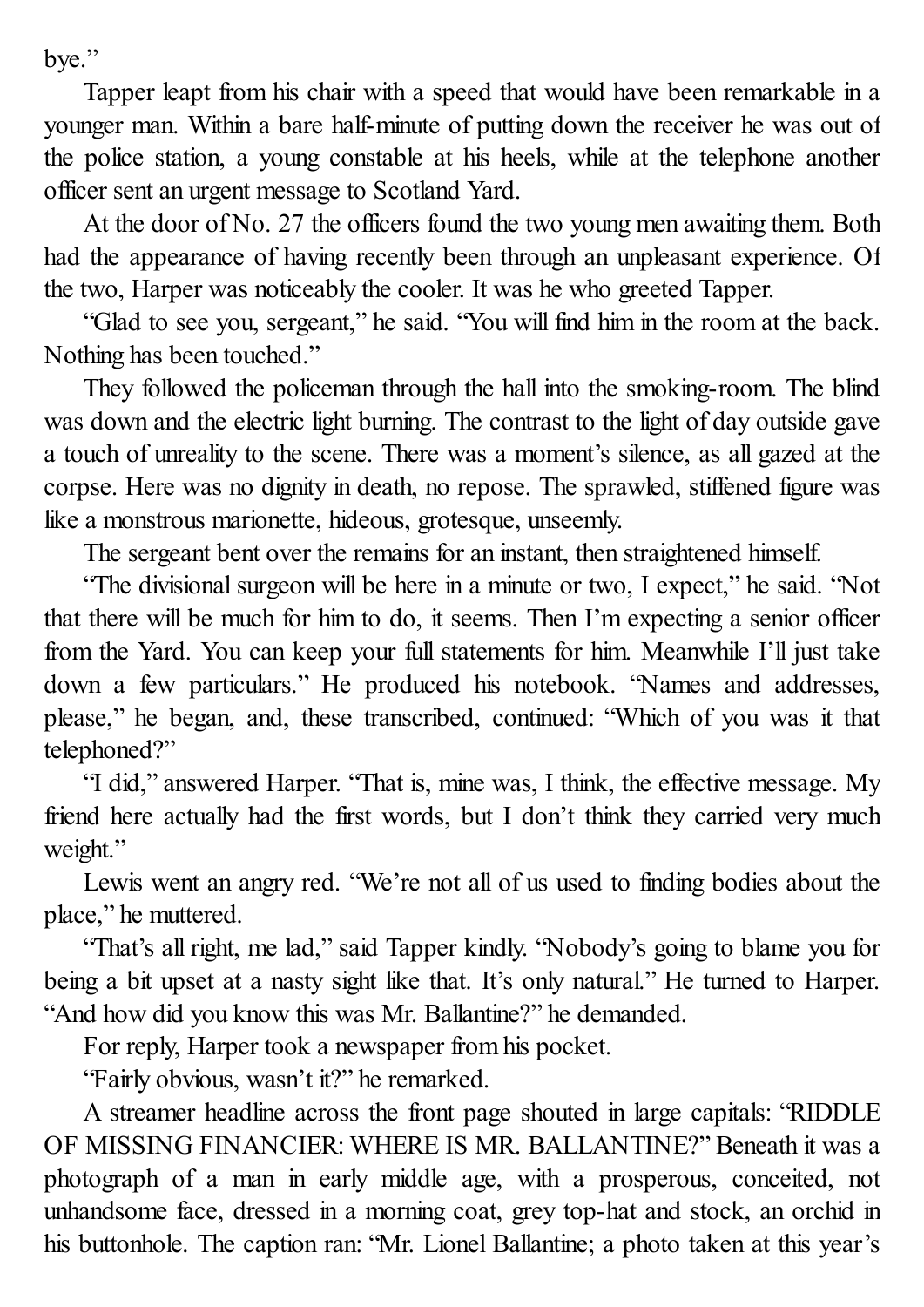Derby."

The sergeant looked from the photograph to the distorted face of the murdered man, and back again. "That's him all right, I can see that," he said.

He pursed his lips and remained silent for a moment.

"What were you two doing here?" he asked.

"Checking the inventory for the leaseholder. Miss Penrose," put in Lewis, who felt it was time to assert himself. "She had let this place furnished and——"

"She hadn't let it to Mr. Ballantine, I suppose?" asked Tapper.

"Lord, no! The tenant was a Mr. James. Sergeant, do you think——?"

"I think you two had better get on with your job of checking the inventory," said Tapper. "We shall know then if anything's missing from the house, at all events, and by the time you've finished I expect there will be someone here from the Yard to hear what you've got to say. Be careful, now. Nothing's to be touched; and if you find anything suspicious, call me at once."

The young men left the room obviously relieved to be able to get away from it and the atmosphere of violence and horror that pervaded it. The sergeant, after posting the constable at the front door to warn off any intruders, pulled out his notebook and pencil and began to make laborious notes in his round, board-school handwriting. Presently he was interrupted by the arrival of an officer from the police station, who brought with him the divisional surgeon. The latter, a pale little man with a reddish moustache, took little time over his examination.

"Strangulation," he said briefly.

"How long has he been dead?" asked Tapper.

"It's difficult to say—two or three days, approximately."

"Well, we shall have to wait for further orders before we move him. Then perhaps you'll be able to tell us something further."

"A message from the Yard has just come through," put in the newly arrived constable. "Inspector Mallett is coming down immediately. Meanwhile nothing is to be touched."

"Does he think I don't know my own business?" grumbled Tapper. "You can get along back to the station, me lad, and if you meet any newspaper men on the doorstep, keep your mouth shut."

By way of protest he put away his notebook, as though determined that the too officious Mallett should have no further help from him. Consequently, he at once found himself with nothing to do. The surgeon rolled a cigarette and inserted it in a long holder, and settling down in a chair began to smoke with an air of melancholy boredom. Tapper tried to engage him in conversation, but found him little more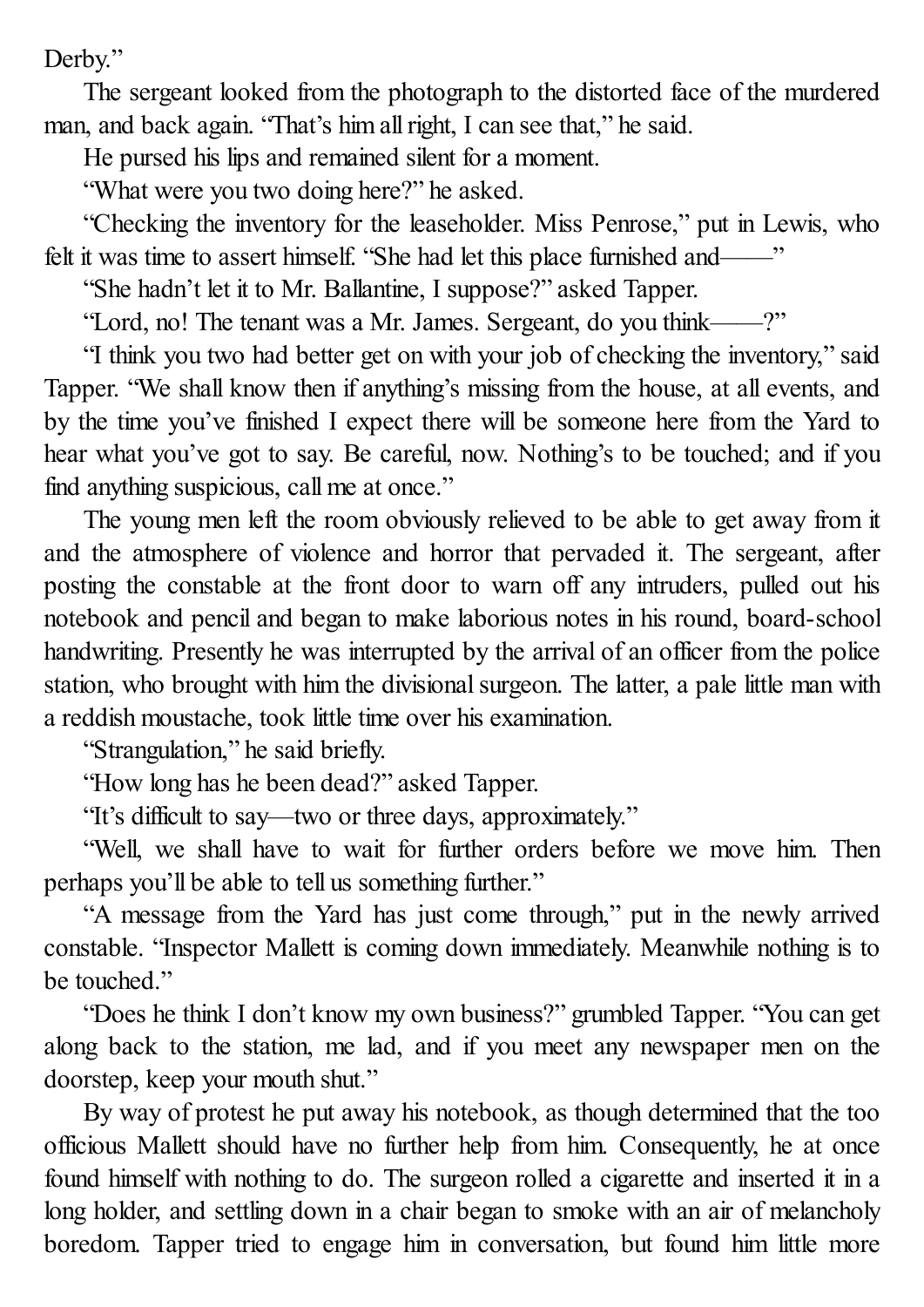communicative than Mr. Ballantine would have been. Finally, casting about for something to occupy his mind, he picked up the newspaper which Harper had left behind, and set himself to read the letterpress which straggled above, below and round-about the photographs of Mr. Lionel Ballantine and of the ornate façade of his London offices.

It was a mixture of fact and comment. The facts were brief, for the obvious reason that none were known beyond the all-important one that Mr. Ballantine, leaving his office at the usual time on Friday afternoon, had not been seen up to a late hour on Sunday night, although a large number of persons were extremely anxious to see him. The comment, on the other hand, was voluminous and pointed. It was couched in the careful style that is usually adopted by the press in relation to a man whose prosecution is to be expected but is not yet inevitable. It was artistically contrived to leave every reader under the firm impression that the object of its attention was a fugitive from justice, while cautiously abstaining from anything that might conceivably go beyond the bounds set by the law of libel. Mr. Lionel Ballantine, the newspaper reminded its readers, had for many years been an important figure in the City of London. He was in particular the chairman of the London and Imperial Estates Company, Ltd., a concern with an issued capital of two and a half million pounds. The article went on to remind its readers that the shares in that company, after having made what in a happy turn of phrase it described as a meteoric rise during the early part of the year, had collapsed abruptly in the past few days and were now quoted at one-tenth of their nominal value. The City, it added sagely, was gravely perturbed at the turn of events and the annual report and balance sheet, due in a fortnight's time, were anxiously awaited. It went on to hint vaguely at repercussions and developments that might be expected. In conclusion, the writer remarked with an air of detachment that would not have deceived a child that it would be recollected that Mr. Ballantine's name had been mentioned at the sensational trial of John Fanshawe over four years previously.

The sergeant looked up from his reading.

"Fanshawe!" he said aloud.

"Eh?" said the surgeon, spilling his cigarette ash on the carpet.

"He was released from Maidstone the other day, wasn't he?"

"Thursday."

"Fanshawe out and Ballantine dead," mused Tapper. "Quite a coincidence, you might say. Wasn't Ballantine supposed to have been mixed up in the Fanshawe bank fraud?"

But the surgeon's interest in the subject seemed to have been already exhausted.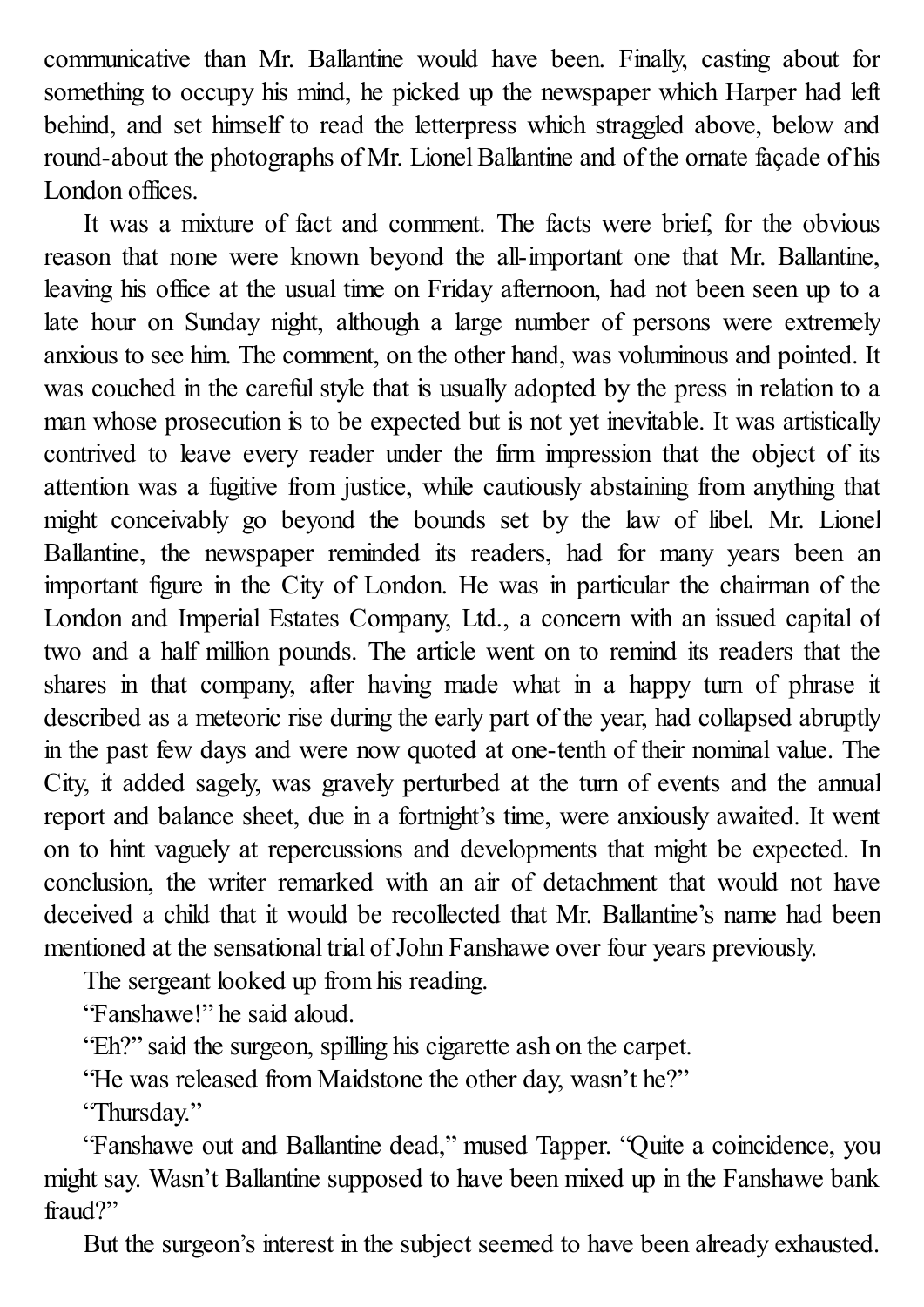Tapper sighed and turned to the football forecasts.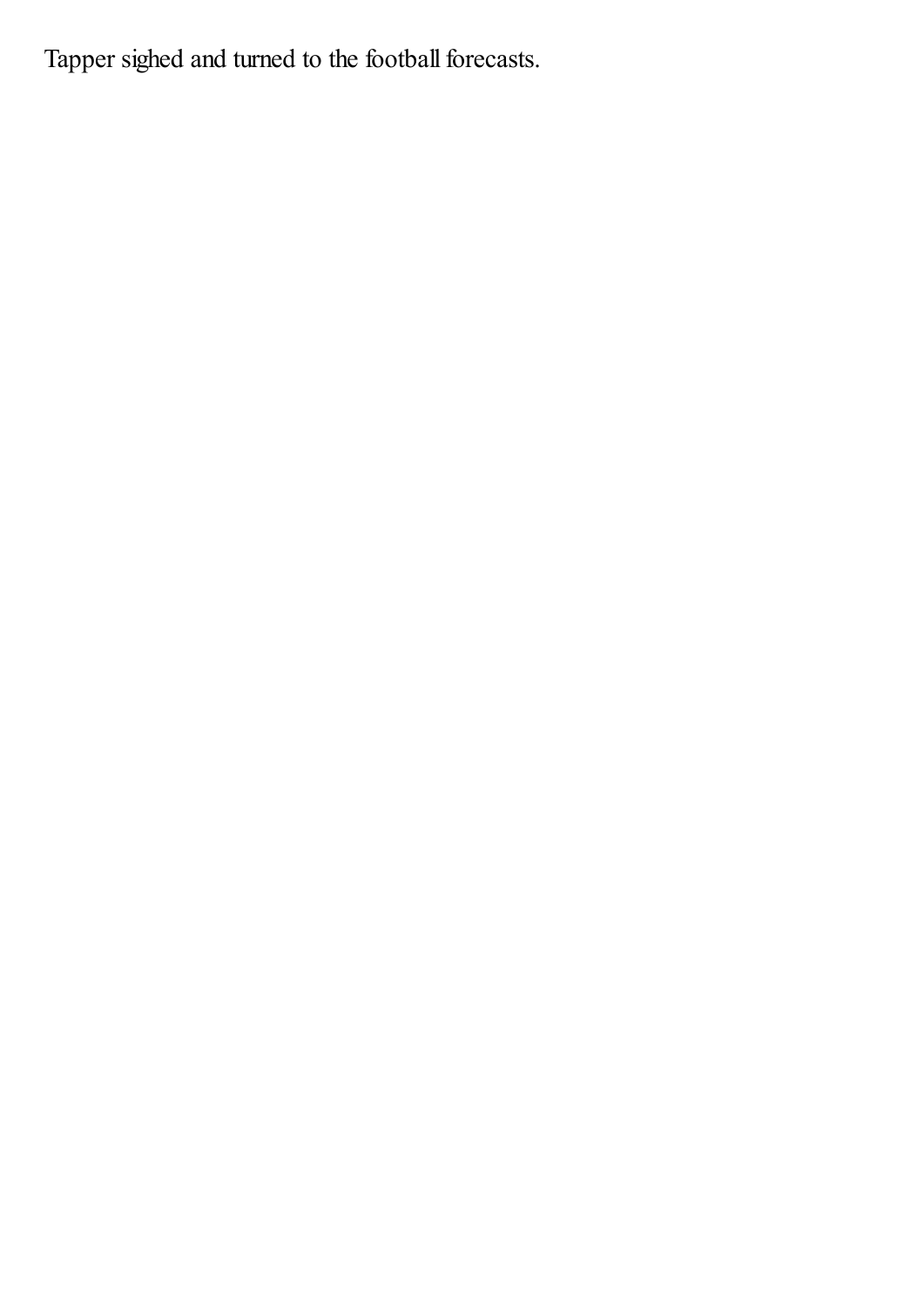## 7 INSPECTOR MALLETT

#### *Monday, November 16th*

Lewis and Harper, their work above stairs completed, descended to a ground floor that seemed suddenly to have become crowded with people. Heavy police boots tramped in the hall, and through the smoking-room door they could see the sudden flash of magnesium as photographers recorded the appearance of the room and its occupant. Scotland Yard had taken possession.

Sergeant Tapper met them at the foot of the stairs.

"The inspector wants a word with you," he said.

Inspector Mallett was a tall, stout man, whose bulk, as he stood four-square in the middle of the carpet, seemed to make the small room still smaller. From a rosy, round face looked out bland blue eyes, the mild expression of which contrasted oddly with his fierce military moustache. He favoured the two young men with a quiet, appraising stare as they entered.

"These are the two men who——" began Tapper.

"Yes," said Mallett. He turned at once to Harper. "Have you finished with your inventory?" he asked.

"Yes," answered Harper. "Every room except this one, of course."

"Then just run your eye over this room, and tell me if anything has been taken."

Harper began to go through the list, checking it off with the objects in the room. Not for the world would he, in this room, and in the presence of all these strangers, acknowledge the need of Lewis's help. Lewis, on his part, was equally determined to see that the job was done thoroughly, and to Harper's extreme annoyance, took up a position at his elbow, where he could look over the inventory and correct what was being done. As quickly as possible Harper completed the work, a desire to be out of the room and to be away from his companion spurring him on.

"There's nothing missing," he announced.

"Yes, there is," said the odious Lewis in the same breath. "The blind-cord has gone."

Harper could not avoid showing his annoyance at his own lapse and his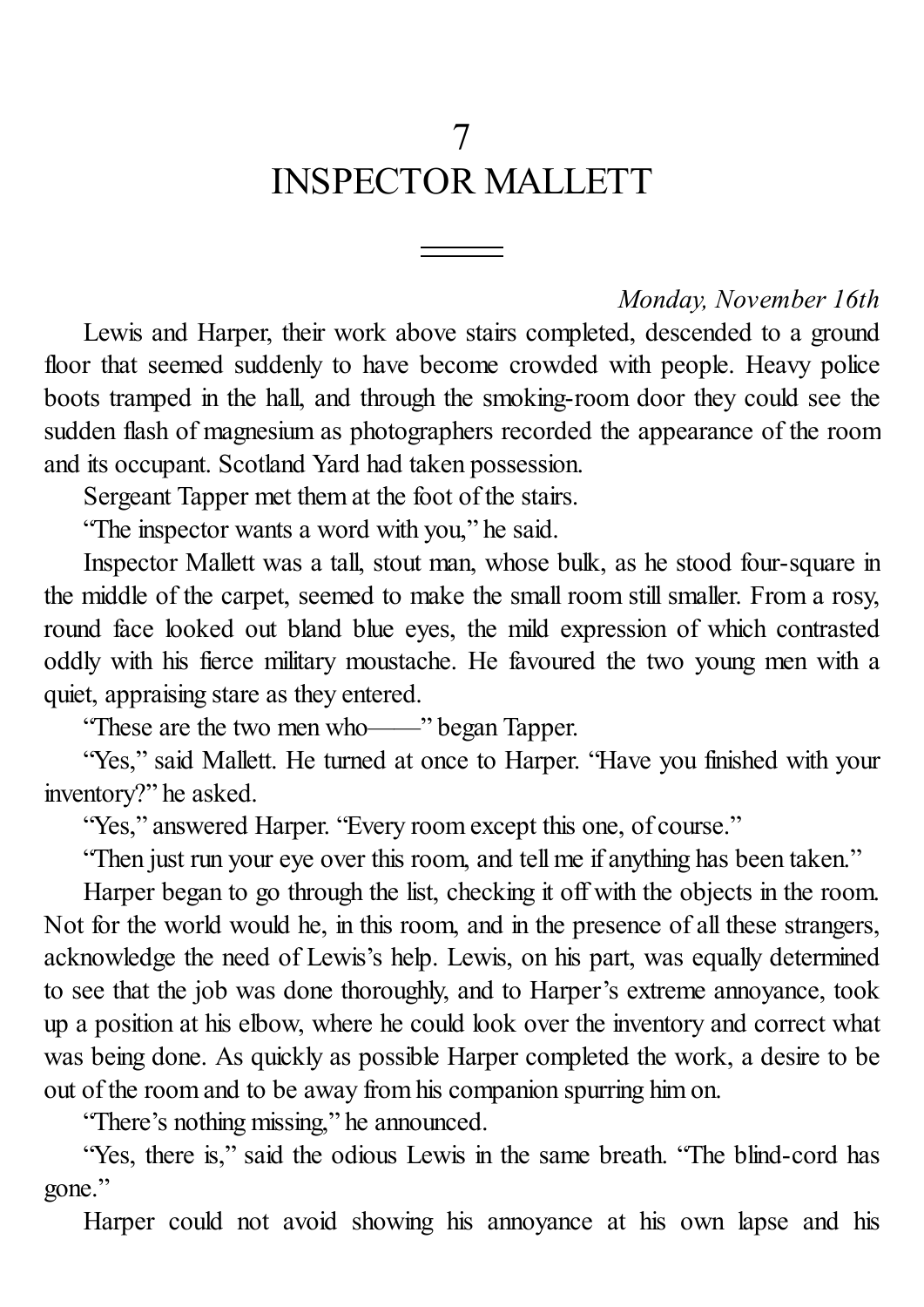contempt for the other's uncalled-for nicety; but the inspector smiled grimly.

"Is this it, do you think?" he asked, pointing to the dead man.

Both had hitherto averted their eyes from the grisly object in the chair as much as possible, while taking in everything above, below and around it, but now, following the direction of the detective's pointing finger, they saw protruding from the back of the neck, just above the collar, an unmistakable wooden knob, attached to a thin cord, most of it so embedded in the folds of the skin as to be invisible. Speechless, they nodded in agreement.

"Right!" said Mallett cheerfully. "That's one thing settled, anyway. Now I don't expect you fellows want to be in here any longer than you can help. Come into the other room."

He consulted in low tones with one of his subordinates before leading the way into the front room. While he did so, Harper, his repugnance now conquered by curiosity, gazed with close interest at the face of the dead man. The body had been moved for the photographers to do their work, and it was possible for him now to look at the upturned features more closely. There was no trace of sympathy in the young man's expression as he stared, but only a deep interest. It seemed unnatural that one who had probably never seen death before, and certainly not in such terrible guise, should be able to regard it with such passionless curiosity. So absorbed was he that he was evidently unaware that he too was the object of scrutiny from eyes no less observant than his own.

"Well?" said Mallett's voice suddenly close behind him. "What are you staring at?"

Harper started, and is was an appreciable time before he could recover his selfpossession. When he did speak, however, it was in his airiest and most superior tone. Lewis, listening, privately concluded that he had decided to assume his Oxford manner so as to impress upon the inspector that he was something more than an ordinary estate agent's clerk.

"As a matter of fact. Inspector," he said, "I was wondering why an obviously well-dressed man like that should have chosen to wear a green bow tie with a grey suit."

The inspector grunted, but said nothing.

"Particularly", pursued Harper, "when it isn't even decently tied. I shouldn't like to be seen dead in it myself."

"Probably Ballantine wouldn't either," snapped Mallett. "If you've finished with the camera, cover that up, one of you, until it can be moved." He strode out of the room, motioning the two young men to follow him.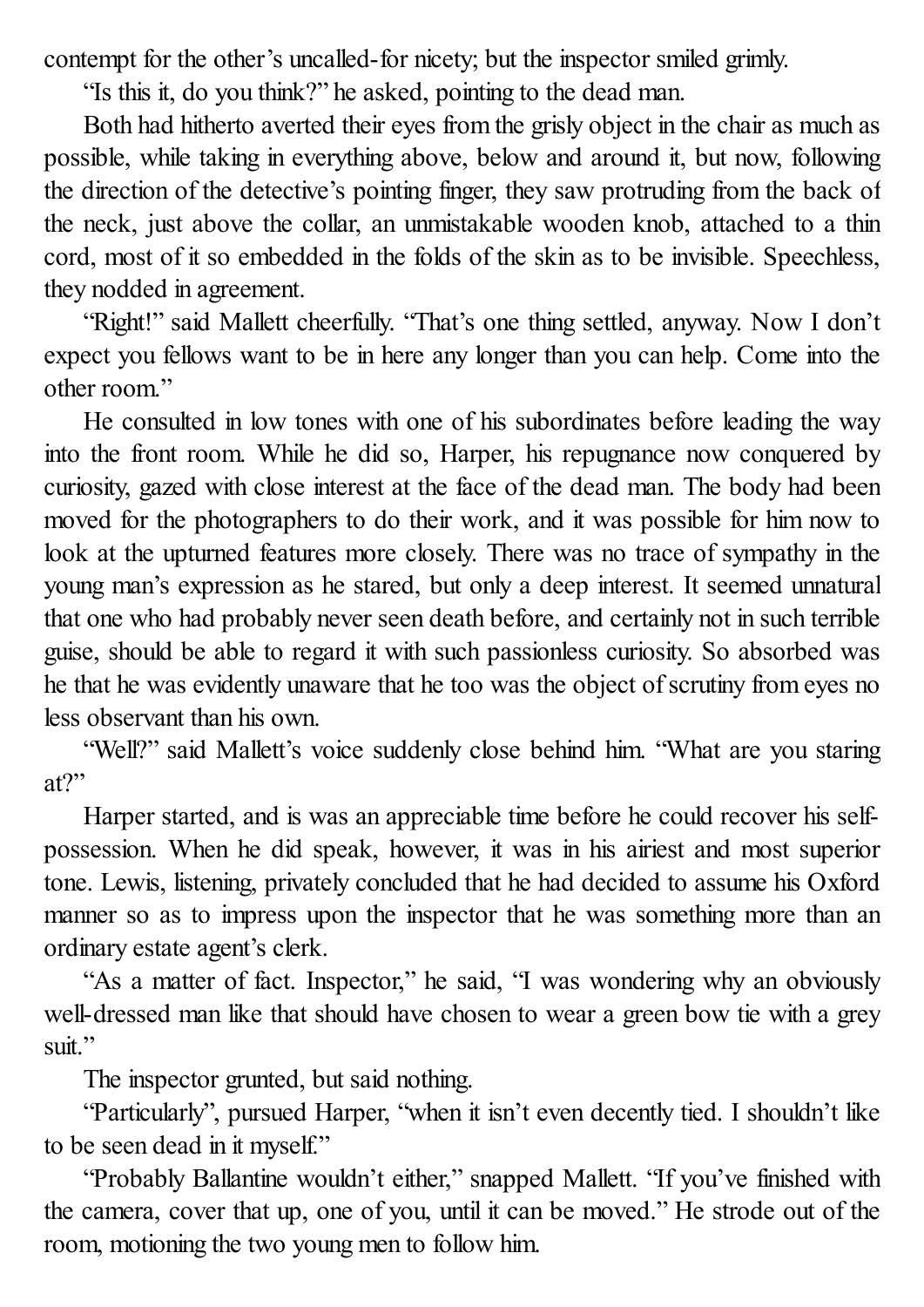"I shan't keep you long," said the inspector, when they were alone together. "I know who you are and why you were here. Just let me have a few details about the house. Whose is it?"

"Miss Penrose's," said Harper. "She is a client of ours, and is in Italy for the winter."

"That is," put in Lewis heavily, "Miss Penrose is the leaseholder. Actually the house belongs to Lord Minfield."

"We won't bother about him," said Mallett. "Then you let it furnished on Miss Penrose's behalf?"

"Yes," said Harper.

"For how long?"

"Amonth, expiring today."

"What was the tenant's name?"

"Colin James."

"Where is he now?"

"Abroad, so far as I know," said Harper. "That is, on Saturday morning he returned the keys of the house with a letter to say that he was giving up possession and going to France."

"What do you know about him?" asked Mallett. "He gave you some references, I suppose?"

"The only reference he gave was his bank," said Harper. "He paid the rent in advance."

"Which bank was it?"

"The Southern—the Lower Daylesford Street branch. I remember that because it was the same as the firm's."

The detective paused for a moment, sucking his cheeks reflectively, his broad back to the window, through which came the murmur of a crowd, already collected at the signs of police activity.

"What did this Colin James look like?" was his next question.

"He was a fat man," answered Harper, "or rather, paunchy. I mean, he had a big stomach and a thin face, as if he had a bad digestion. He had a rather large dark brown beard. He was about medium size, and as far as I can remember, he spoke in rather a husky voice."

Mallett turned to Lewis. "Do you agree with that?" he asked.

"I never saw him," said Lewis. "I only came in on this job because Mr. Browne, my boss, wanted me to help check the inventory." He could not resist a spiteful glance at Harper as he spoke.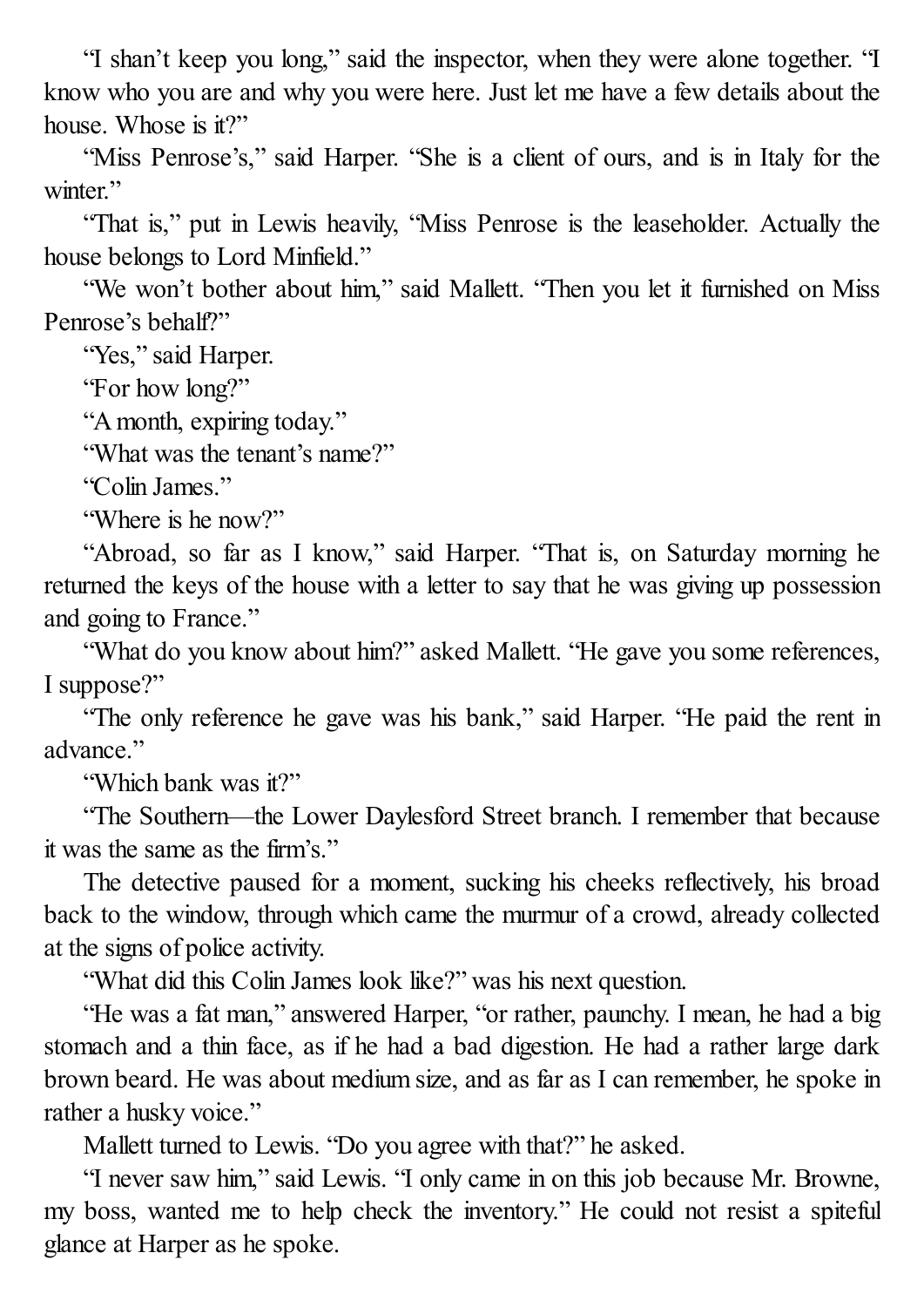"In that case you needn't wait here," said Mallett. "Get back to your office, tell them what has happened, if they don't know already, and ask them to have all their records about Mr. James and his tenancy ready for inspection. I'll let you know when you're wanted again. Not until the inquest, probably."

Lewis left, and the inspector turned to Harper.

"How often did you see James?" he asked.

"Only once. He came into the office in the morning when I was alone, and said he wanted a quiet furnished house in a hurry. I took him out and showed him this place——"

"Leaving the office empty?"

"Mr. Browne was in the inner office, but wouldn't see him from where he was." "I see. Go on."

"He liked the look of it and wanted to move in that afternoon. I took him back to the office and he gave me his cheque, which I paid into the bank during the morning. In the afternoon, Mr. Browne made out the tenancy agreement, and later on in the day Mr. James came back and signed it."

"Were you alone in the office then?"

"Yes. As a matter of fact everyone else had gone home, and I had to wait specially late for him."

"The tenancy agreement will be in the office, I suppose?"

Harper appeared to hesitate. "Yes—I suppose so," he said. "It should be, at any rate."

"You've given a very good description of a man you only saw once," Mallett pursued. "Had you any particular reason for remembering him?"

"No—I don't think so. Except of course a beard is a bit unusual."

"Quite. Would you know him again if you were to see him?"

"I think so—only there's the beard again. I'm not sure if I should know him without that."

The inspector nodded thoughtfully.

"Was he alone in the house, do you know?" he asked. "It seems a biggish place for one man to take."

"So far as I know he was."

"What about servants?"

"He said he would want a man to come in by the day. I engaged one for him."

"What is his name?"

"Crabtree—Richard Crabtree. He lives in the Terrace, just round the corner. No. 14."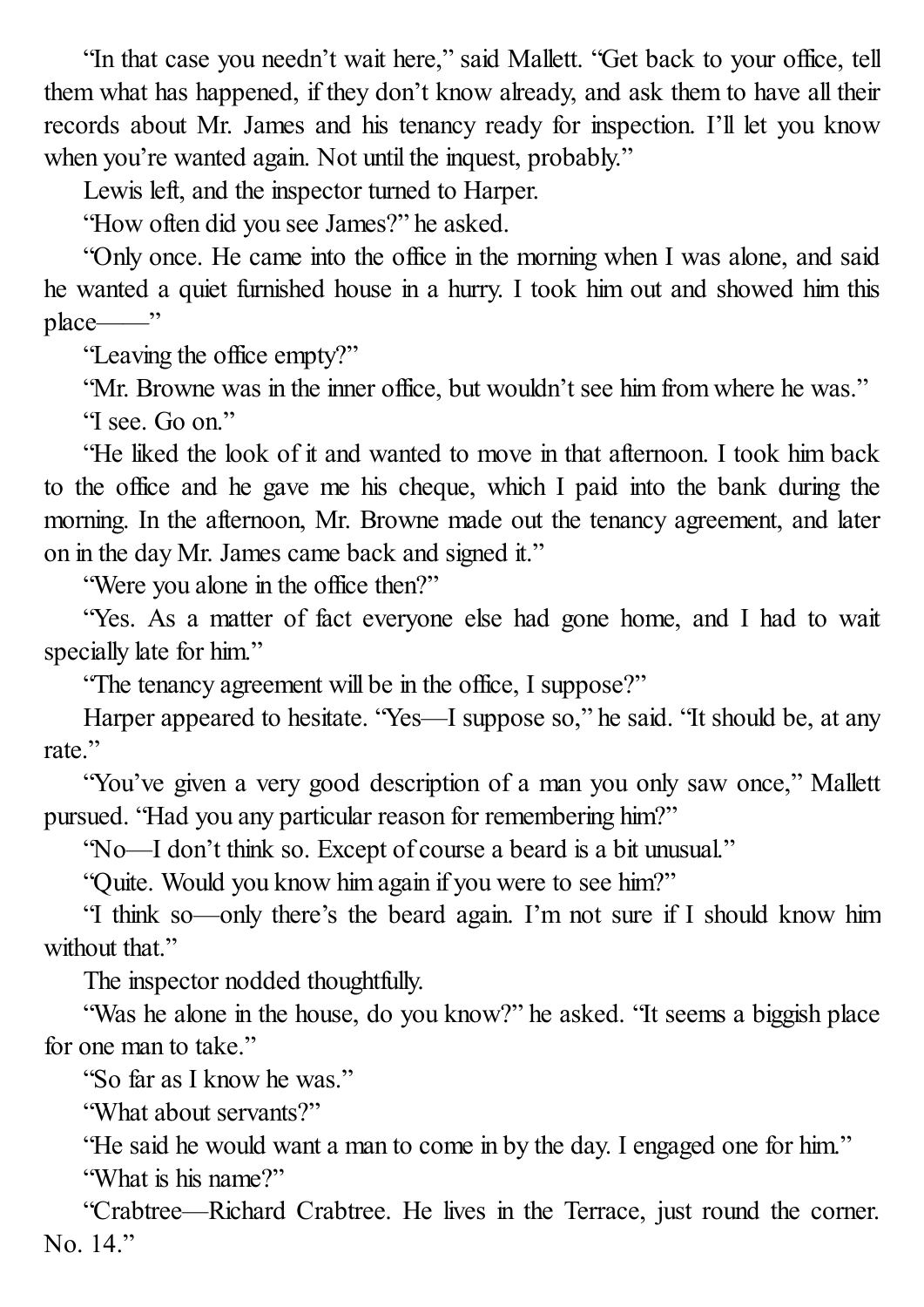"Thank you," said Mallett, making a note of the address. "Now about this inventory. Is there anything missing from the house?"

"No—nothing of any consequence."

"Anything may be of consequence in a case like this," said Mallett severely. "You had better leave the list with me for reference. Is there anything here that isn't on it?"

"Only the linen and cutlery which James brought in with him."

"That may be important. Where did it come from?"

"I ordered it myself for him from the stores near our office, and he gave me the money when he called to sign the agreement."

"Rather an unusual transaction for a house agent to do, wasn't it?"

"Yes, I suppose it was," admitted Harper. "But he asked me to do it, and I didn't think of it at the time."

"I see." Mallett went to the door. The interview was evidently at an end, and Harper rose to go. But the detective stopped him.

"Just one more question," he said. "Have you ever seen Ballantine before?"

"No."

"Then what exactly was it that made you stare at him in the way you did just now?"

"Exactly what I told you," answered Harper coldly.

"No more than that?"

"No."

The inspector shrugged his shoulders. "Very well. I shall keep in touch with you and let you know when you are wanted again. Good day."

He opened the door, and Harper stepped into the open air again. He was conscious of the sound of many voices, of the click of cameras, of the hot breath of a crowd surging round him. But in his relief to be free at last of the horrors of the morning he gave them no heed. Pushing his way through, he walked at his best pace to the end of the street. Then he suddenly realized that he was very tired and distinctly hungry. Looking at his watch, he was astonished to find that it was not yet one o'clock. In an hour and a half he had lived an age. From the window, Inspector Mallett, with a quizzical expression on his lips and a slight frown barring his broad forehead, watched him go.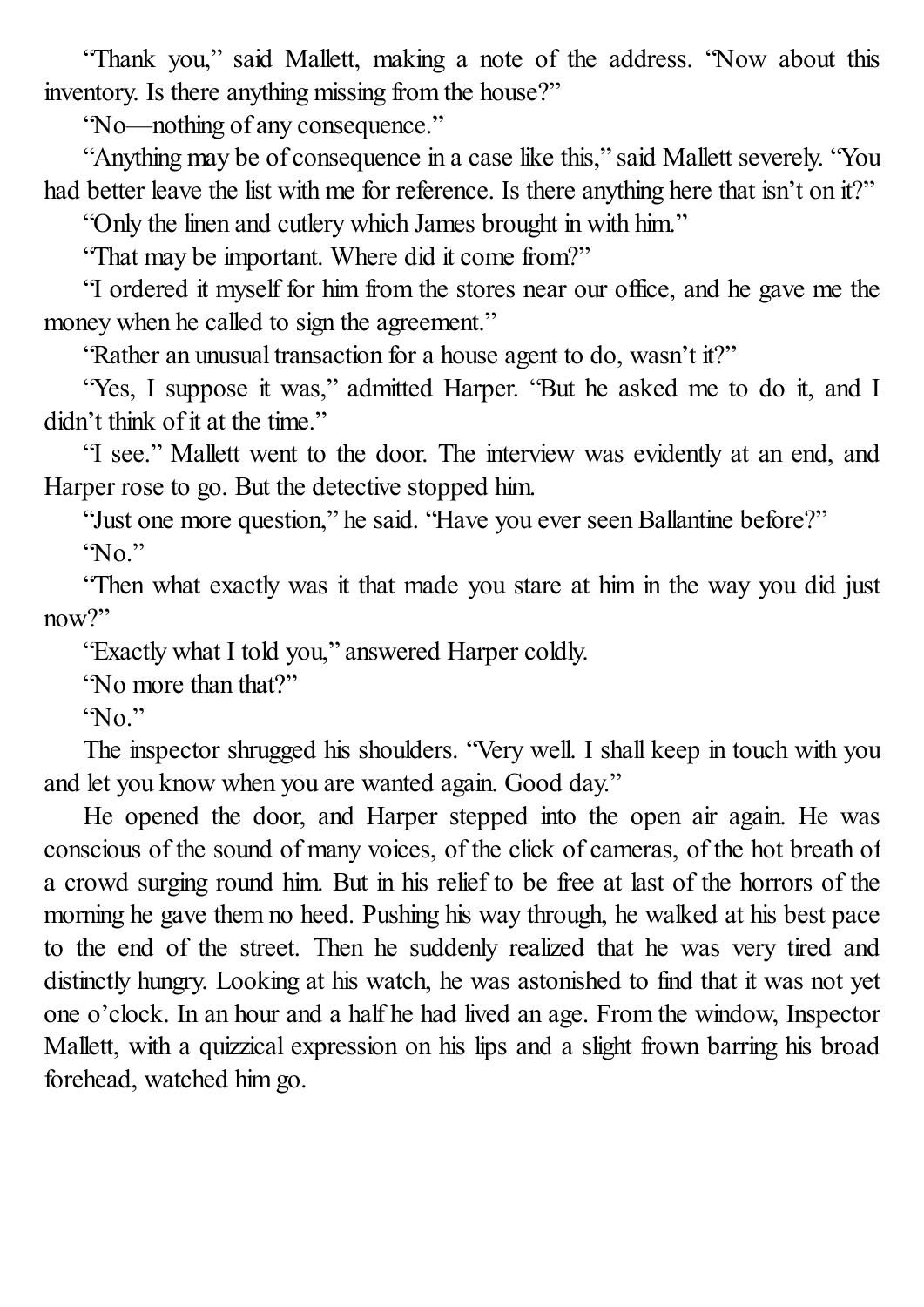### 8 RICHARD CRABTREE

### *Tuesday, November 17th*

If the disappearance of Lionel Ballantine had been front-page news in the morning papers, his reappearance as a corpse in an obscure South Kensington house was a sensation of the first magnitude. It occupied the posters of every newssheet in London, quite excluding such minor matters as a Cabinet crisis, a film star's divorce and an earthquake in China. From morning till night a throng of morbid sightseers blocked the pavement of Daylesford Gardens, to the disgust of its retired but still surviving inhabitants, and gazed with hungry rapture at the commonplace exterior of No. 27. When they finally returned home they were able to feast their eyes on faithful photographs of the same view. One photographer, more enterprising than the rest, had been able to penetrate to the back, and thence to secure a picture of the window of the actual room where the dead man had been found. His effort was rightly considered to be quite a scoop by his paper, which further assisted its readers by marking the particular window with a cross.

The police had been chary in the details which they issued for publication, but news editors and special reporters were not slow to make the most of the material available. Everybody who could conceivably have had any knowledge of the tragedy, not to mention a great many who could not, was pestered by interviewers. Mrs. Brent's particular friend, making a quiet and quick getaway from No. 34, had the fright of his life when he was held up just outside the house by a determined young man whom he took to be an enquiry agent, but who was in fact merely a reporter thirsting for a personal story from a resident. Jackie Roach, on the other hand, thoroughly enjoyed himself. Not only did the murder, as he had foretold, stimulate his sales, but for the first and last time in his life, he was himself part of the news he sold. To be shouting: "Special! Murder! All the latest!"—to be thrusting into eager hands papers with your own picture on the front page—to be photographed in the act of doing so by another pressman—to know that that picture would be in tomorrow's paper, and that tomorrow you might be photographed selling a paper with a picture in it of yourself selling a paper with a picture of yourself—it all fairly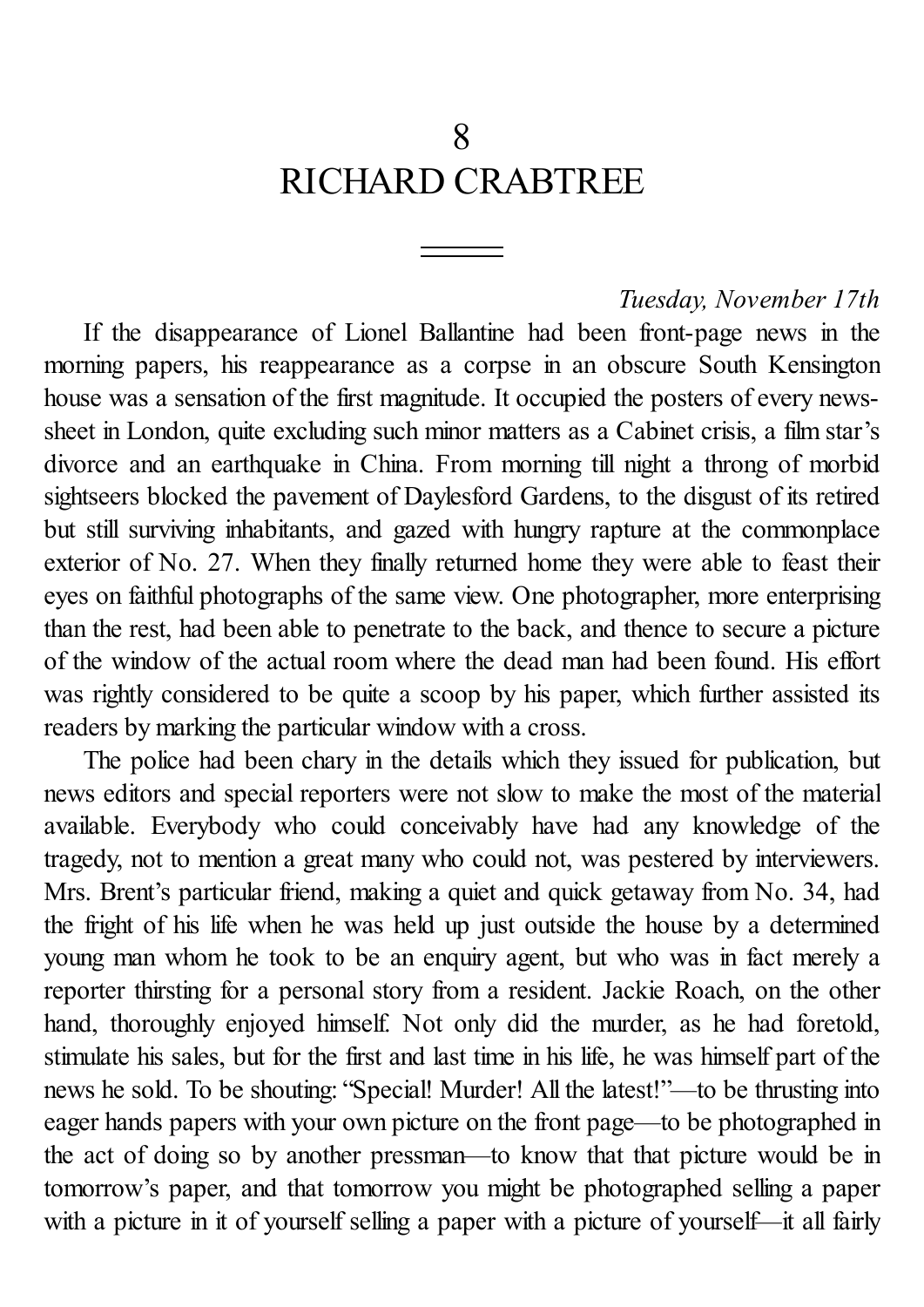went to a chap's head, more even than the drinks which those reporters kept on standing you every time you thought of something extra for them to put in the story.

Roach had of course given his statement to the police and been warned that he must attend the inquest. In the meantime, he had been told to keep his mouth shut. But it wasn't in human nature to keep one's mouth shut when there were so many temptations to open it for the admission of free beer, and Jackie was too honest a man not to do his best to give value for his entertainment. It was wonderful, too, what questions they thought of asking. Things that the police had never bothered him about. For instance, he just happened to mention that he knew Crabtree, Mr. James's servant, and they fairly buzzed with excitement. When had he seen him last? Where was he now? Jackie was blest if he knew. But his very ignorance, it seemed, was news enough, and on the morning after the discovery of Ballantine's death, "WHERE IS RICHARD CRABTREE?" was a question which was worth a headline to itself in some newspapers.

Crabtree, in fact, about the time that these same papers were being read at countless breakfast tables throughout the country, was standing rather forlornly in the main street of Spellsborough, a small market town in Sussex. At his back was a gaunt ugly building with the words "County Police" on the lamp over its main entrance. Across the road, in the direction in which he was looking, was a garage, where a heavy motor lorry had just pulled up to refuel, and towards this he directed a look of hopeful interest.

The lorry driver paid for his petrol, cranked the engine and climbed up into his seat. As he did so, Crabtree crossed the road and came up on his near side.

"Going to London, mate?" he asked.

The driver was a pale-faced, fleshy man with a permanent frown of discontent. He looked down at Crabtree with eyes that seemed to twinkle with malice.

"Ye're just out o' the lock-up, ain't yer?" he said, jerking his thumb at the building across the road.

"What's that got to do with you?" said Crabtree defensively.

"That's all right," was the answer. "I've suffered from the so-called justice of the ruling classes meself. We of the proletariat 'ave got to stick together. Jump in, comrade. Ye're welcome to a lift to London—if this perishing box o' tricks will get so far."

He crashed the engine into gear and the lorry crawled slowly up the steep street and on to the open downs beyond.

"In Soviet Russia", observed the driver, "the output of motor trucks 'as increased three 'undred per cent in the larst five years. That makes yer think a bit,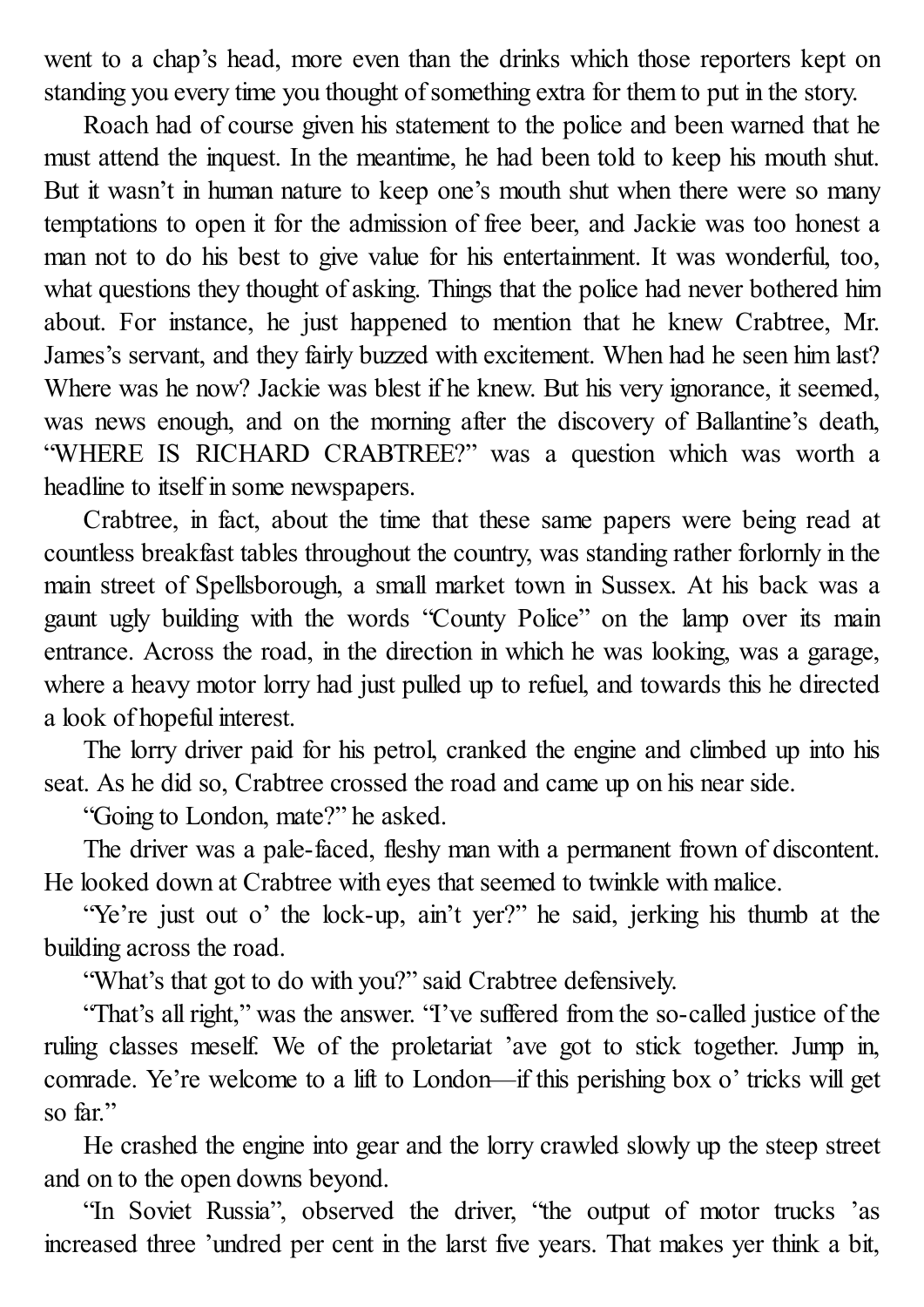don't it?"

Crabtree, who, if he thought at all, was not accustomed to think of such subjects, contented himself with a non-committal grunt. They continued to drive in silence for several miles before his companion spoke again.

"If yer don't believe me," he said, as though the one-sided conversation had never been interrupted, "just take a look at this." He pulled a newspaper from his pocket. "*The Daily Toiler*," he added with reverence in his voice. "Yer can believe what yer reads in the *Toiler*. It's the truth, comrade—not just lying capitalist propaganda, like some I could mention."

An emphatic spit over the side emphasized his contempt for the lords of Fleet Street.

Crabtree took the paper, and glanced without much attention at the small print to which the driver's grubby finger pointed. The statistics of the special correspondent in Moscow promised little entertainment, and it was not long before he turned to the front page. What he saw there interested him a good deal more. Whatever the differences between *The Daily Toiler* and its capitalist competitors, its standard of news values was fundamentally the same. Politics may differ, but a murder is a murder all the world over.

"Ere, 'ullo! What's this?" he exclaimed.

"That? One of these blarsted millionaires gone to 'is account," said the driver with gloomy relish. "And serve 'im right, I say! Bloodsuckers, every one of 'em! Each for 'imself and the weakest goes to the wall—that's capitalism for yer!"

He swung the heavy vehicle round a bend, forcing a cyclist into the hedge. Crabtree, hanging on with difficulty, neither saw nor heard. His whole attention was focused on the printed words before him.

"Twenty-seven Daylesford Gardens!" he murmured incredulously.

He read with difficulty, the words dancing up and down before his eyes to the jolting of the road. Then he saw something which almost caused him to tumble from his seat. From the mass of print one name stood out in heavy, accusing capitals—his own.

"Strewth!" said Crabtree.

He was still staring at the paper in incredulous dismay when the lorry pulled up with a jerk. Looking up, he saw that they were on the crest of a steep hill. From the radiator cap came a thin jet of steam. The driver switched off the engine.

"Boiling again, as per usual," he announced philosophically. "Now we'll just 'ave to wait till'er 'ighness is pleased to cool off. What's the matter, comrade?"

Crabtree handed him over *The Daily Toiler*.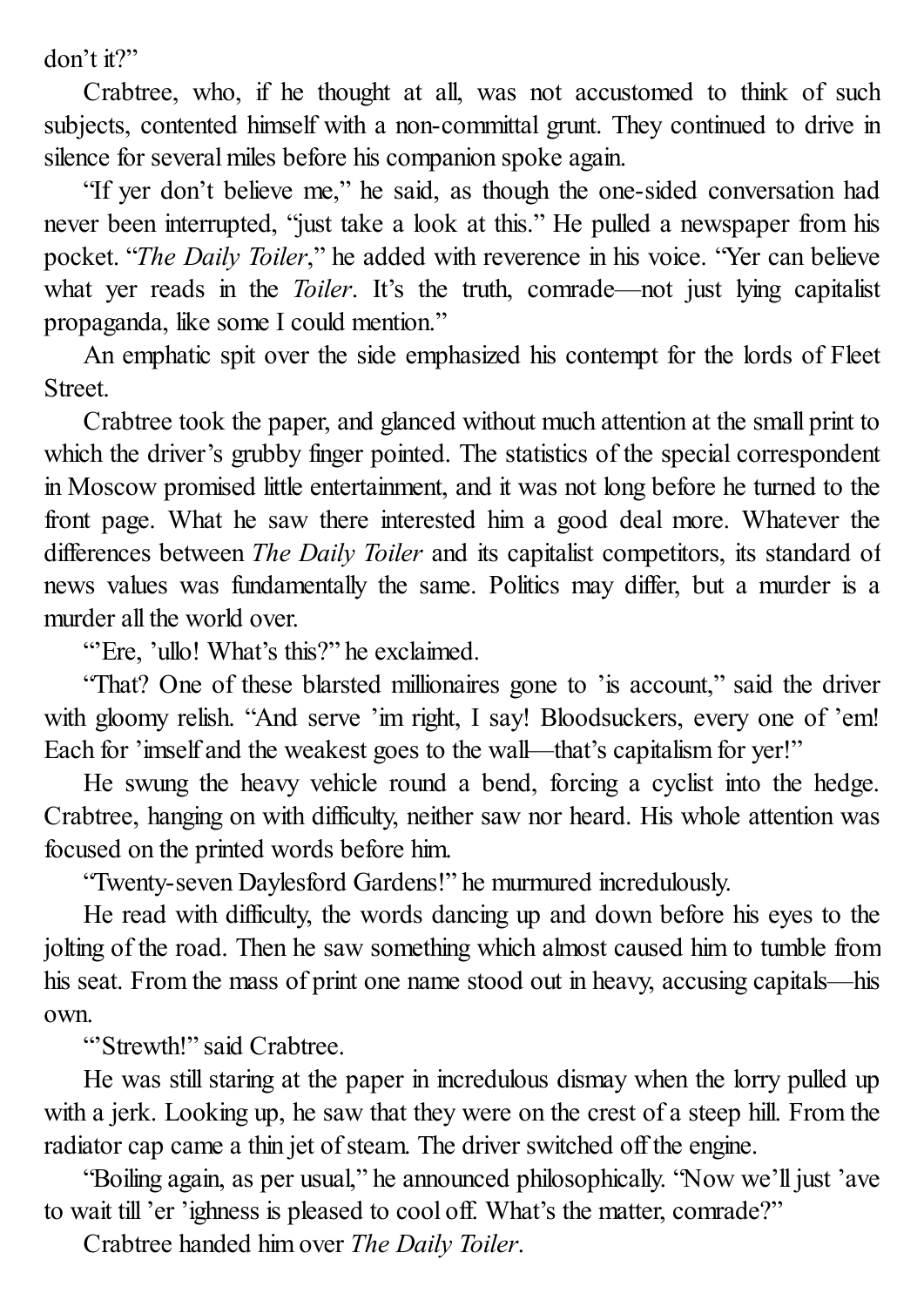"Just look at that there," he said. "Twenty-seven Daylesford Gardens—where I was in service. Colin James—the gent I was doing for. And *me*—the blighters have got me in it too!"

The driver studied the page for some time in silence. Then he took a cigarette from behind his ear and lit it.

"The perlice are anxious to interview", he quoted, "Richard Crabtree. That you?"

"Yes, that's me all right, mate, but-"

"Ar!" He pondered in silence for a while, and then: "The perlice, indeed! Well, sooner you than me. We'd best be getting on."

A few hundred yards farther on the road crossed a small stream. Here he stopped the machine again, and produced a small tin jug, which he handed to Crabtree.

"Just get down and fill'er up with water, will yer, comrade?" he said.

Crabtree was down at the waterside when he heard the roar of the engine being accelerated. He ran back just in time to see the lorry mount the bridge and disappear in a cloud of exhaust smoke. A voice floated back to his ears:

"I don't want no dealings with the perlice, thank you, comrade!"

It had begun to rain. He was five miles from the nearest village, and his only possession in the world was an empty half-gallon tin jug.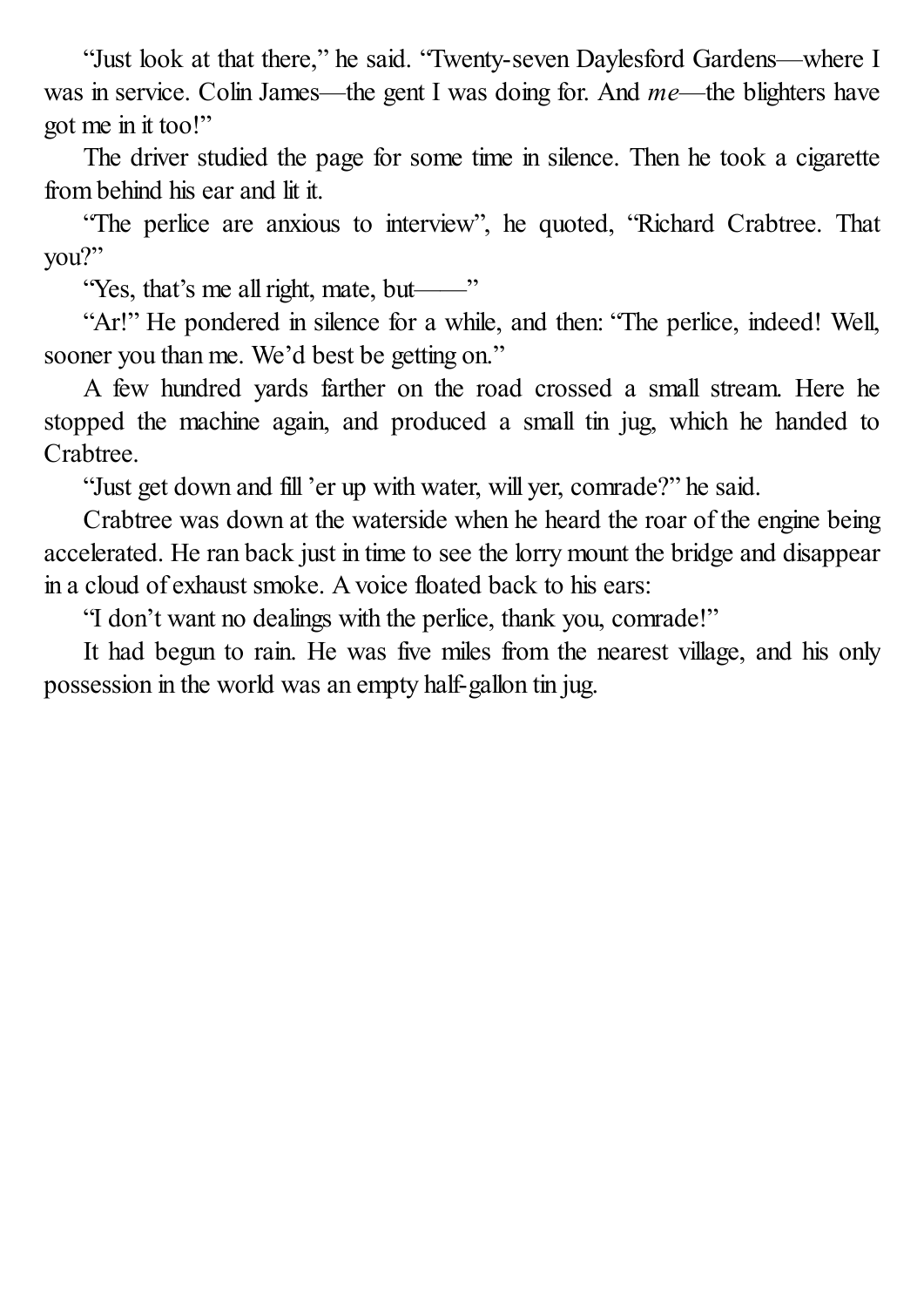# INQUEST ON A FINANCIER

### *Wednesday, November 18th*

"The inquest will be held on Wednesday." This simple statement, which concluded every newspaper account of the mystery of Daylesford Gardens, had at least the merit of being accurate and readily understood. Not unnaturally, those of the public who had time on their hands regarded it as an invitation to be present at what promised to be a sensational enquiry. The niggardly spirit in which the architect had interpreted his duty when designing the court made this invitation a useless one to nine out of ten of those who endeavoured to accept it; but with a truly British determination they continued to skirmish outside the doors long after the last hope was gone.

On Wednesday morning, therefore, the coroner took his seat in a court which was crowded to suffocation. Inspector Mallett sat close at hand, his moustache bristling with disgust at the jostling mob of sensation-hunters. He disliked inquests. They did no good, he considered, and only wasted time which might have been spent in more profitable ways. Still, they were part of the machinery of the law, of which he was the servant, and as such he accepted them with resignation. Their only useful function, in his experience, was to focus public attention on a case, and so to induce witnesses to come forward who otherwise would have remained in ignorance of the value of their evidence; and on this case, he reflected, blowing out his cheeks in the already vitiated atmosphere, there had already been public attention enough and to spare. Fortunately, he knew this coroner to be an amenable individual, who would not do more than discharge the necessary duties of his office, without pushing the enquiry further than he, Mallett, thought necessary at this stage.

The proceedings were opened and the coroner briefly addressed the jury. They were met, he told them, to enquire into the death of Mr. Lionel Ballantine. Certain evidence would be put before them from which it would be clear that the deceased had met with an unnatural death. It was impossible for them in the present state of the investigations to complete their enquiry, and an adjournment would be necessary to give time for the police to clear the matter up fully. It would depend upon the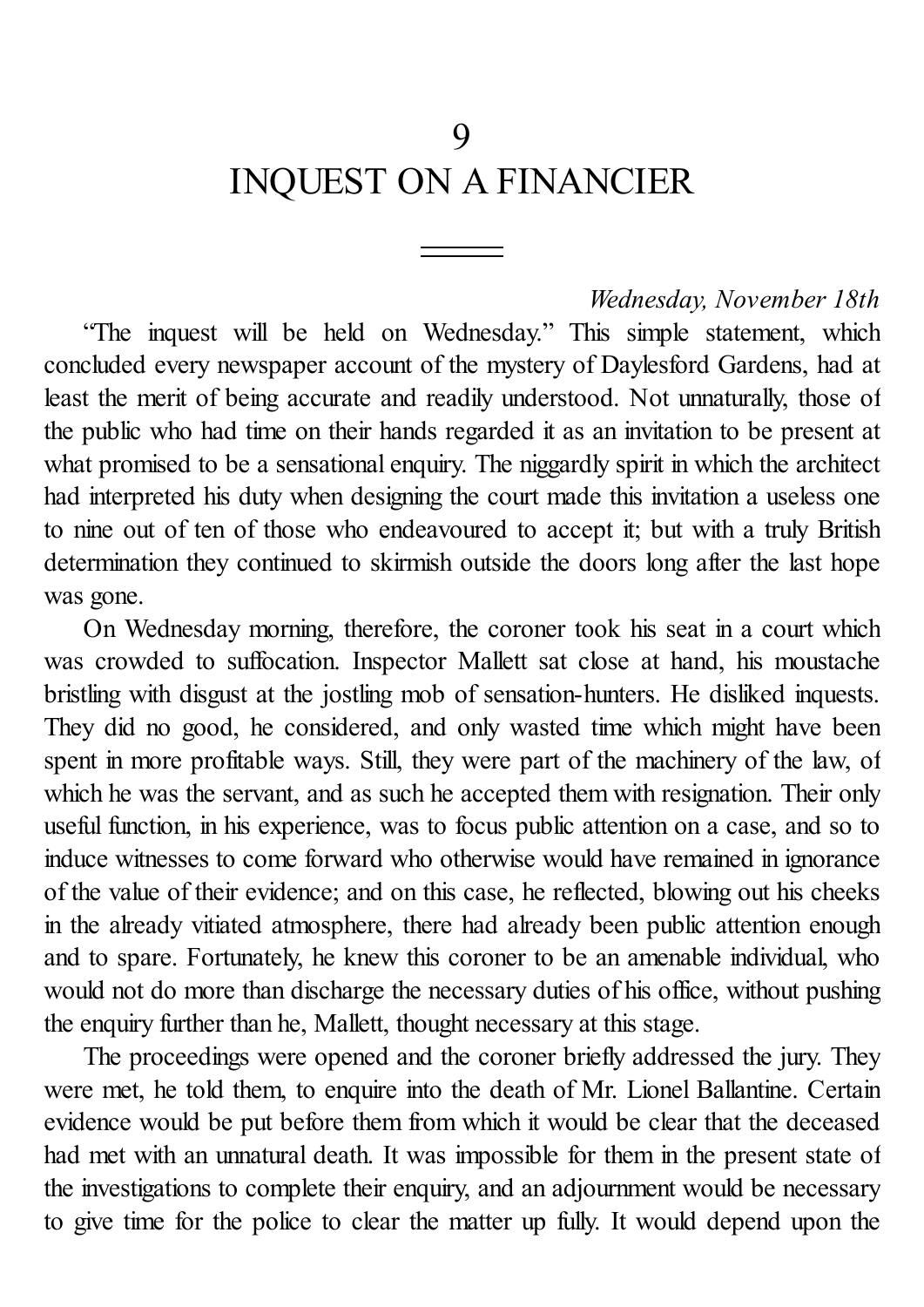result of the work of the police, he added, whether or not it would be his duty to call the jury together again.

"That means, whether they catch the man or not," whispered Lewis knowingly. Harper, sitting reluctantly at his side, felt slightly sick. But his attention was soon diverted as the evidence began.

"Mrs. Ballantine," cried the coroner's officer, and a slender figure in black stepped forward. Those in the witnesses' seats near the front of the court could discern a composed face, level brows and a thin, inflexible mouth.

"You are Evangeline Mary Ballantine?" asked the coroner.

"Yes."

"And you live at 59 Belgrave Square?"

"Yes."

"Have you identified the body of your husband, shown to you in the mortuary at this court?"

"I have."

"When did you last see your husband alive?"

"Last Wednesday—a week ago today."

"Was he then in his usual health?"

"So far as I could see—yes."

The coroner consulted the papers before him, cleared his throat, and went on in a slightly different tone.

"You and your husband were not living together, I think?"

"We were not formally separated," said Mrs. Ballantine in a voice from which all expression seemed deliberately excluded. "My house was open to him whenever he cared to use it."

"And did he use it, from time to time?"

"From time to time—yes. I cannot say exactly how often. It is a large house, and I did not question him as to his movements."

"On this occasion, a week ago, did you see him at Belgrave Square?"

"Yes, I asked him to come and see me. I had to discuss money matters with him."

"Did——?" the coroner began another question, but thought better of it. Instead he turned to the barrister who represented Mrs. Ballantine.

"Have you any questions?" he asked.

Counsel had only one question. "Did your husband ever mention to you the address, 27 Daylesford Gardens?"

"No."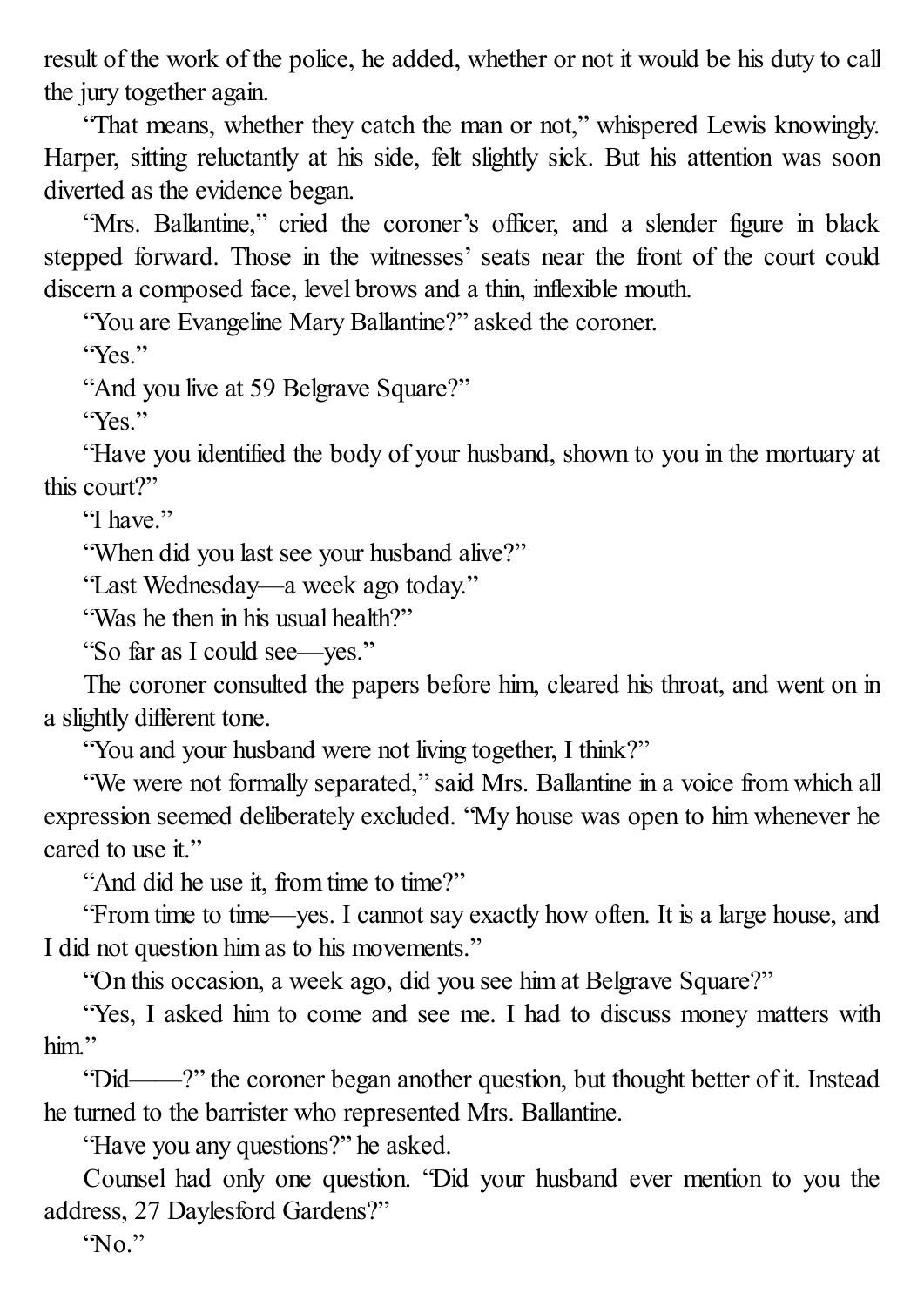He turned to the coroner. "Will this witness be required any longer?" he asked. "If not, she would be obliged if——"

"By all means," was the answer. "She may go at once."

Counsel sat down with the easy conscience of one who has earned his fee, and Mrs. Ballantine nodded her thanks to the coroner and turned to go, as composed as she had come. Neither then nor at any time did she display any sign of emotion. She passed through the throng as though it had not been there and was gone. Mallett was not an impressionable man, but as she left the court he found his eyes following her with admiration and respect. "A hard nut, that woman," he thought. "No wonder Ballantine went elsewhere for his fun! But she's got character—and courage. A woman like that would do—anything!"

The police surgeon was the next witness. He brought an air of businesslike efficiency into the court, giving his evidence with a matter-of-fact taciturnity that made it seem positively ordinary. Many of his audience, agape for thrills, felt that they had been in some way cheated. Later in the day, when they opened their evening papers and read the same evidence in all the glory of headlines and leaded type, they were able to recapture the sensations and the drama which had been so oddly missing in the original.

The surgeon briskly gave his name, address and qualifications. He had been called to 27 Daylesford Gardens. There he had seen the body of the deceased. Rigor mortis had already set in. It was impossible to say accurately how long he had been dead, but he estimated from two to three days. That would place the time of death between midday on Friday and midday on Saturday. If anything, he thought it would be rather towards the beginning of that period. Asked specifically whether appearances were consistent with death on Friday afternoon or evening, he agreed that that was so.

"Did you find anything to account for the death?" asked the coroner.

"Yes—a thin piece of cord was passed twice round the neck and tightly knotted at the back."

"Was this the piece of cord in question?"

For the first time in his recital there was a stir of interest in court, as an impassive officer placed the exhibit before the witness. The surgeon glanced at it, said "Yes", and plunged into medical details. He had conducted a post-mortem. The body was healthy and well nourished. There was no trace of organic disease. Death was due to strangulation. Great force must have been used, suicide was out of the question. He gathered up his papers and left the box with the same air of dreary efficiency that he had displayed throughout.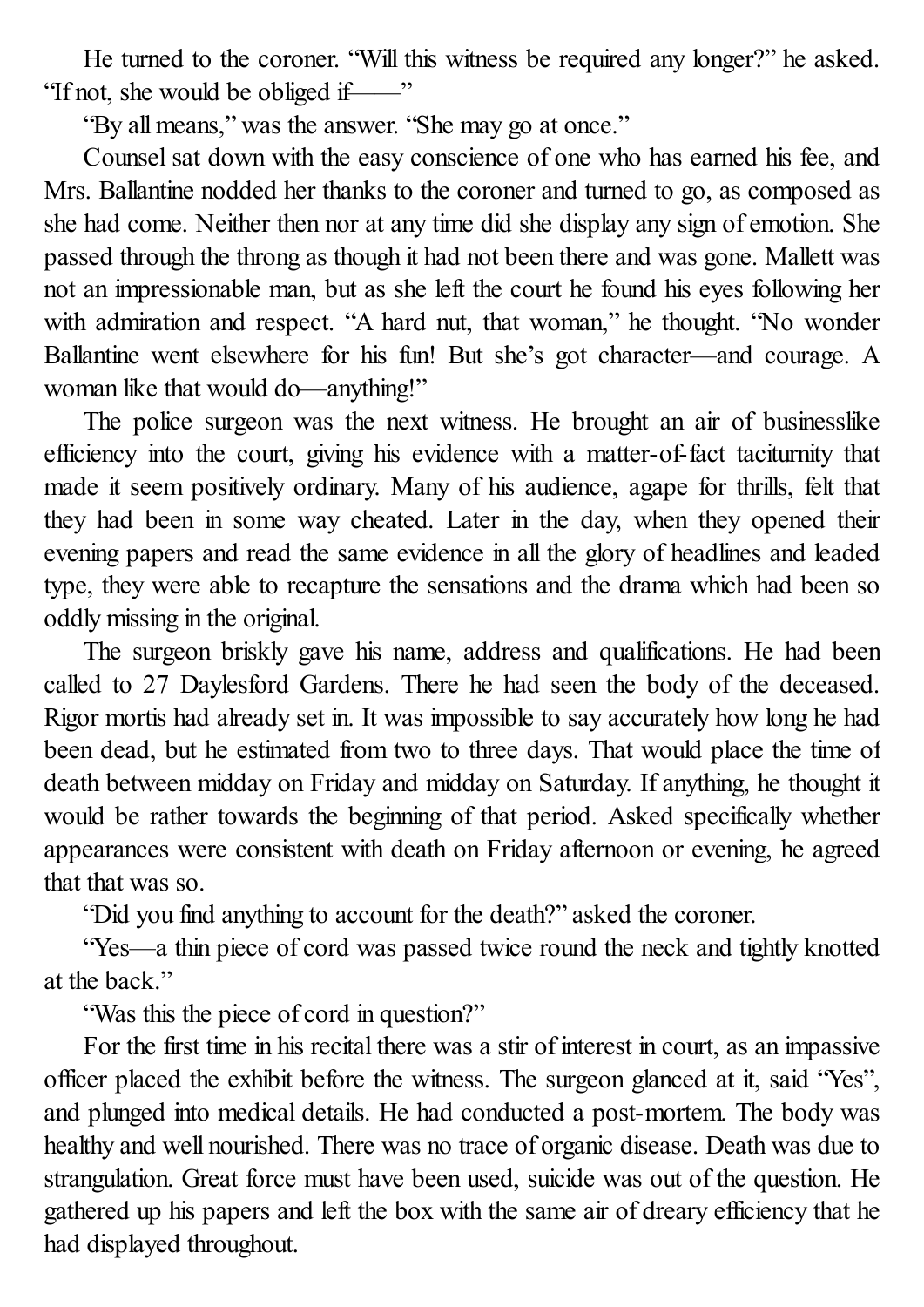Harper and then Lewis were next called to give their account of the finding of the body. The inspector, listening idly to what was for him a twice-told tale, took a certain grim amusement in noting the difference in their attitude. Harper was before the coroner as he had been to the detective, aloof, detached and cool; Lewis, on the contrary, was flustered and excited. He evidently took a vulgar delight in being for once the centre of interest, and was much more concerned to describe his own sentiments of horror and amazement at what he saw than to add anything useful to the enquiry. He had already, Mallett knew, allowed himself to be interviewed and photographed by press reporters, unlike Harper, who had done all in his power to avoid publicity. Altogether the pair made a contrast which to a psychologist—and every good detective must be something of a psychologist—was not without interest, and, possibly, profit.

The coroner looked at the clock. He had been satisfactorily expeditious so far, and he was anxious to finish the case before lunch.

"There are only two more witnesses," he told the jury. "We will deal with them now."

The jury, aching on hard wooden benches, and longing to escape from the fetid air, wriggled impatiently but made no protest.

"Mr. Du Pine," called the coroner's officer.

Du Pine, looking haggard and careworn, came forward. He took the oath in a nervous fashion, holding the Testament as though he were afraid it would bite him, and breathed deeply two or three times before he answered the questions put to him.

"Your name is Hector Du Pine?" asked the coroner.

"Yes."

"And do you live at 92 Fitz-James Avenue, St. John's Wood?"

 $"$  do."

"Are you the secretary of the London and Imperial Estates Company?"

"Yes—that is—yes, I am."

"Of which the deceased was the chairman?"

Mr. Du Pine cleared his throat, bared his teeth in a nervous grin, and sighed rather than said: "He was."

"When did you last see the deceased?"

"About five o'clock in the afternoon of last Friday."

"Was that at the offices of the London and Imperial Estates Company?"

"Yes, I should say," Mr. du Pine hastened to correct himself, "it was just outside the offices. On the pavement."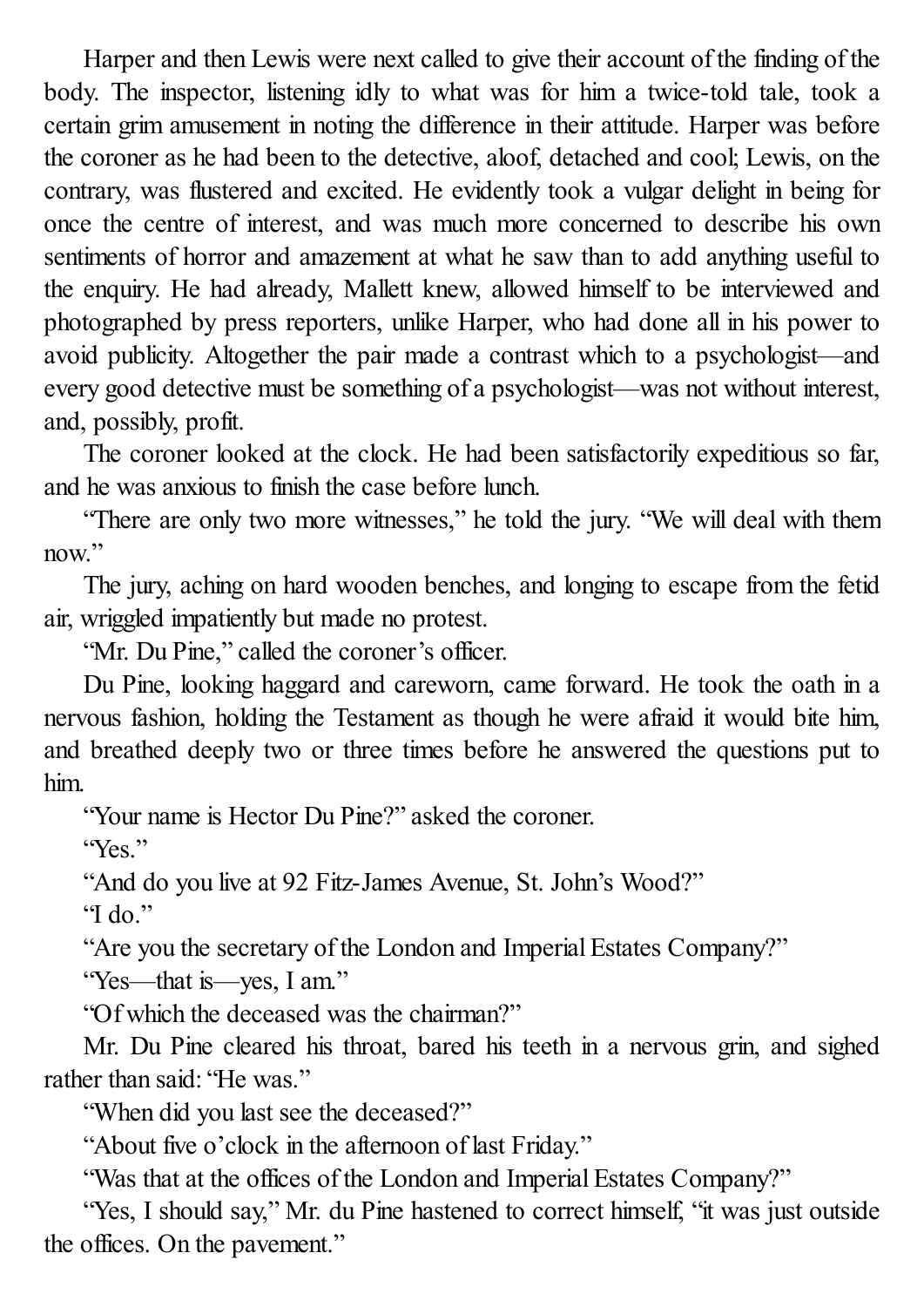"You were outside the offices on the pavement with him?"

"No. I was inside, at my window."

"You were watching out of your window and saw him go?"

"Just so."

"Did you see which way he went?"

"No, I don't think I did. . . . No, decidedly no."

"You had no particular reason for watching, I suppose?" suggested the coroner.

Mr. Du Pine's eyelids flickered once or twice before he answered: "No—no particular reason."

"Was he alone then?"

"He was."

"Had he anything with him?"

"Just an umbrella—nothing else."

"Had you been talking to him before he left?"

"Oh, yes—just before."

"And did he seem in normal health and spirits then?"

"Quite normal, so far as his health went," answered the secretary. Then in lowered tones he added: "He was, of course, rather worried about business matters."

"And I suppose he had been discussing these business matters with you?"

"Yes. Oh, yes, he had."

"Did he tell you where he was going when he left?"

"No. Oh, no. He was not—not a very communicative man, apart from business."

"Did he ever mention No. 27 Daylesford Gardens to you at any time?"

"Certainly not."

"Thank you," said the coroner, with a nod of dismissal. But Mr. Du Pine had still something to say.

"I think I ought to mention," he said breathlessly, his thin hands clutching the rail of the witness-box as though he were afraid he might be forcibly removed before he had finished, "I might say, that Mr. Ballantine had expressed himself that morning as being very much concerned, alarmed indeed——"

"About business matters. You have told us that already," interjected the coroner.

"No, not about business," persisted the witness, "there was that, of course, as well. But I mean he seemed to be alarmed in a personal way."

"As to his safety, do you mean?"

"Yes."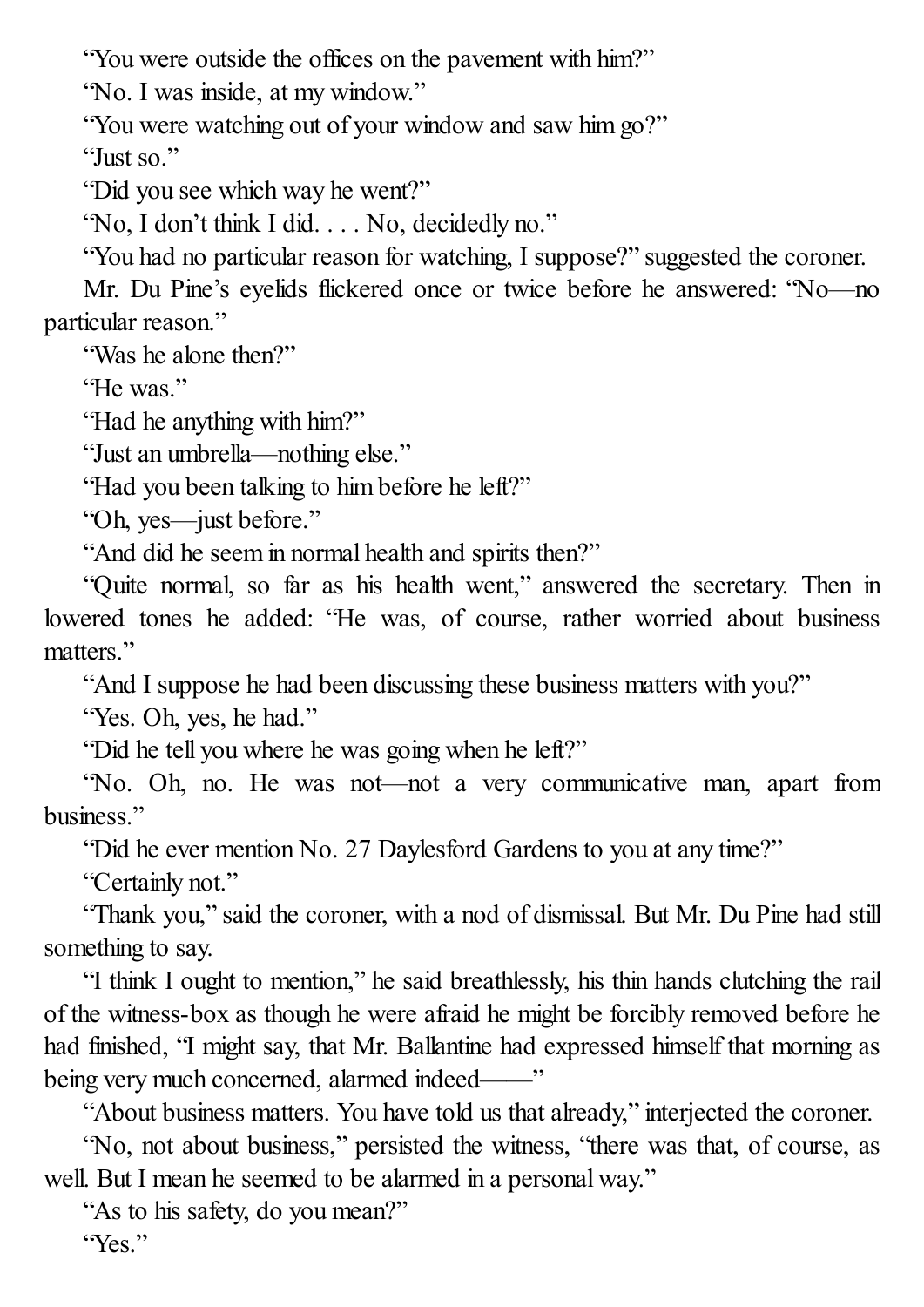"Did he tell you the cause of this alarm you speak of?"

Du Pine swallowed twice before he spoke. "He had had a visitor that morning", he said hurriedly, "who seemed to—to have disturbed him very much indeed. He left strict instructions that he should not be admitted again."

There was a stir in the audience at this evidently completely unexpected piece of evidence. Mallett pursed his lips and frowned. But the coroner could not leave the matter there.

"Did he give the name of his visitor?" he asked.

"Yes—he did." The witness seemed indisposed to say more.

"What was the name?"

"John Fanshawe." The words were muttered rather than spoken, but in the tense silence they reached every corner of the court. They were greeted with an excited murmur, instantly followed by a stentorian cry of "Silence, silence!" from the coroner's officer. Under the cover of the noise, Mallett took the opportunity to whisper a few words to the coroner, who nodded in assent, and then returned to the witness.

"I have no more questions to ask you," he said.

Mr. Du Pine, looking profoundly relieved, took his uneasy presence from the box, and Jackie Roach succeeded him. He stumped forward in high feather at his own importance and grinned cheerfully at the coroner and at the jury. In honour of the occasion he had decorated his shabby coat with three tarnished war medals.

"Are you a newspaper seller?" asked the coroner.

"That's right, sir."

"I want you to take your mind back to last Friday evening. Where were you?"

"Corner of Upper Daylesford Street and the Gardens, sir."

"Carrying on your occupation there?"

"I beg your pardon?"

"Selling newspapers?"

"That's right, sir."

"Did you see anybody pass you while you were there?"

"Quite a number of people, sir."

"Anybody in particular—anyone you know?"

"I knows most of the people in the Gardens, sir."

The coroner tried another tack. "Do you know by sight the person who lived at No. 27?" he asked.

"Oh, Mr. James—yes, sir."

"You knew his name, then?"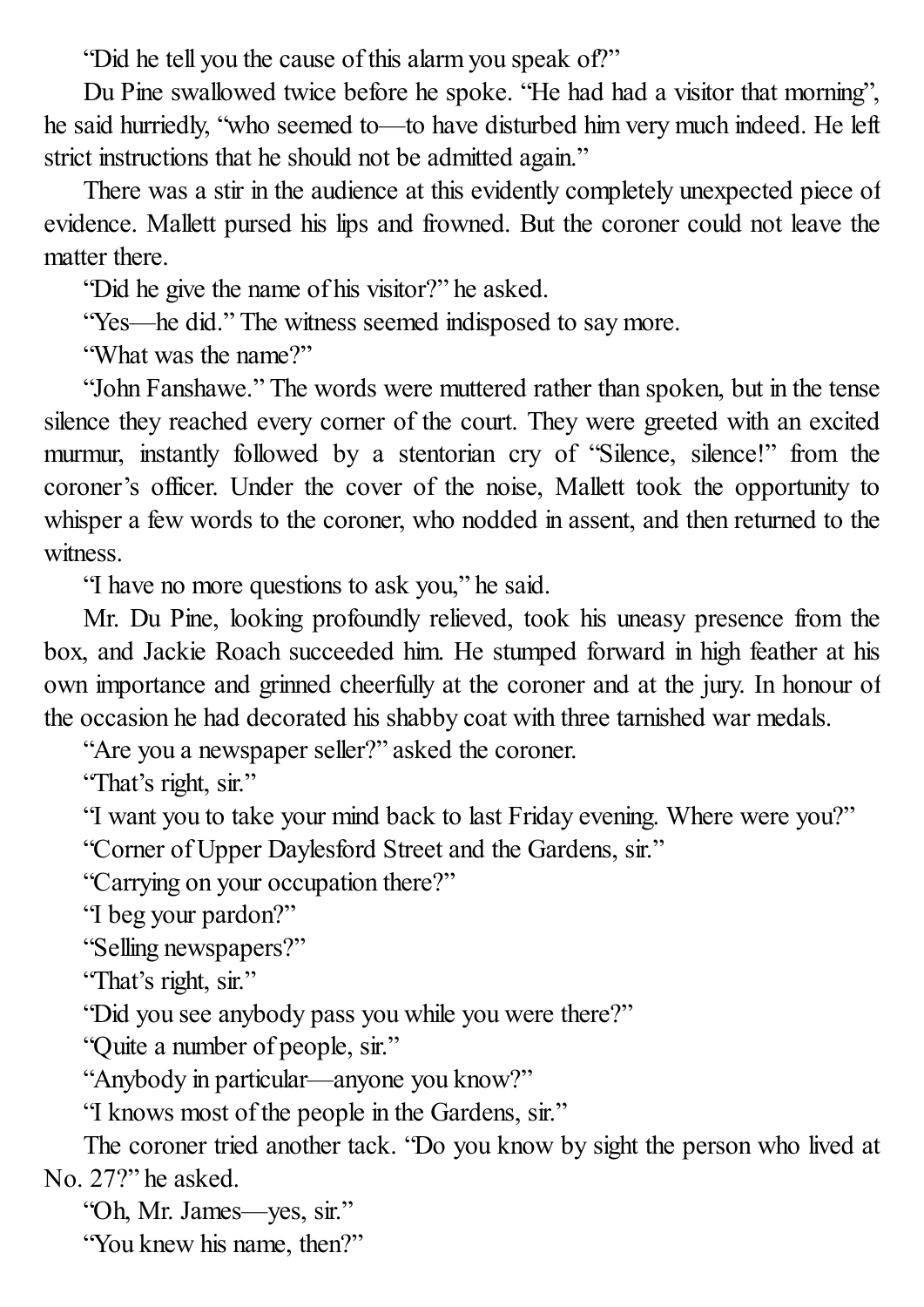"Yes, sir. Mr. Crabtree, what was doing for him, told me his name."

"You mean this Crabtree was his servant?"

"That's right, sir. He did for him."

"Did you see Mr. James that evening?"

"Yes, sir. He come past me on the opposite side of the road to where I was standing—him and another gentleman."

"About what time was that?"

"Round about half-past six, sir, more or less. I couldn't say for certain."

"Which way did they go?"

"Down the Gardens, sir, and into No. 27."

"They both went into the house? You are sure of that?"

"Yes, sir. I noticed that particular, because it was the first time ever I'd seen anyone go into that house since Mr. James come there, except Mr. Crabtree and Mr. James himself."

"Could you see who was with him?"

"No, sir, I couldn't. Mr. James was between him and me, and it was a bit darkish their side of the street."

"It was raining, was it not?"

"Just starting to drizzle, sir. Later on it came on to rain proper hard."

"But you are sure it was Mr. James?"

"Oh, yes, sir. I knows *him* all right. I've seen him, mornings and evenings, often."

"And did you see these two again later on?"

"Mr. James I did, sir, not the other one."

"Where was that?"

"Just outside of No. 27, sir. It had come on to rain, then, hard, and I was just going off down the Gardens to the public in Lower Daylesford Street. I heard the door bang and I looks round and sees Mr. James going up the Gardens the way he'd come, walking fast."

"He was quite close to you, then?"

"Just the width of the street away, sir, that's all."

"Had he anything with him?"

"Just a bag in his hand, sir, same as he always carried. I don't know as I ever see'd him without it."

"Was he carrying it when you saw him first?"

"Oh, yes, sir, I'm sure he was."

"And what time was it when you saw him the second time?"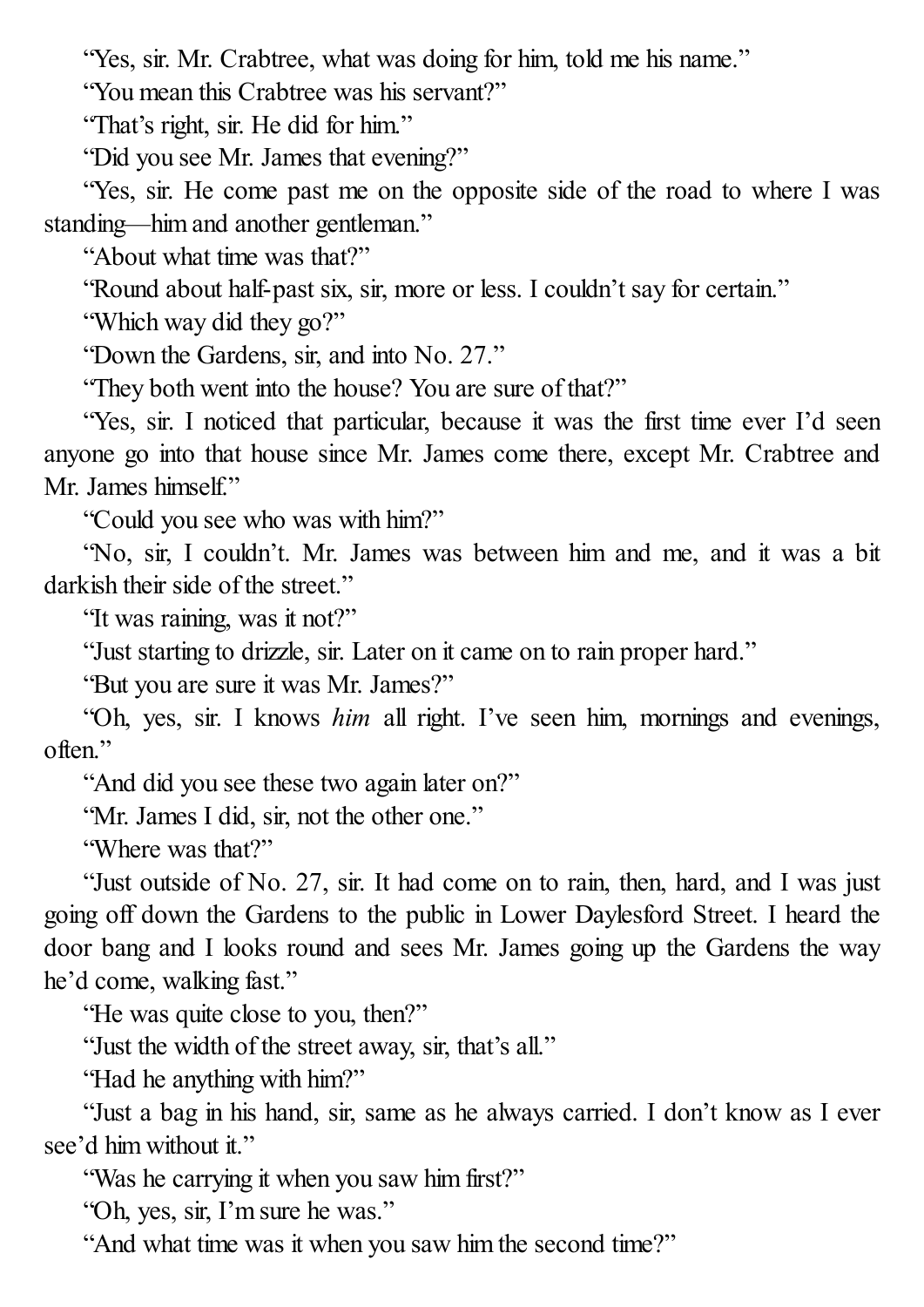Roach paused a moment, and passed the back of his hand across his apology for a nose as an aid to memory. Then his face brightened and he said: "It was near on half-past seven when I got to the public, sir, and that's just five minutes from where I stands at the top of the Gardens."

"About twenty-five minutes past seven, then?"

"Just about, sir."

The coroner shuffled his papers, and glanced at Mallett. Mallett pursed his lips and nodded.

"Thank you," he said to Roach.

"Thank *you*, sir, and good morning," answered the newspaper seller cheerfully and stumped away.

"That is as far as we shall be able to go today, members of the jury," announced the coroner. "You will be informed if your presence is required again."

He rose and without further ceremony left the court. The crowd trickled slowly out, feeling elated that they had been present at an important function, but with the vague sense of disappointment that an anti-climax produces. As the last of them left the building, a plain clothes detective pushed his way in and came up to the inspector.

"The man Crabtree has been found, sir," he said. "He is at the Yard now. I left instructions that no statement should be taken from him until you came."

"Quite right," answered Mallett. His thoughts for a moment turned longingly towards his lunch. But he suppressed the temptation. "I'll come at once," he said firmly.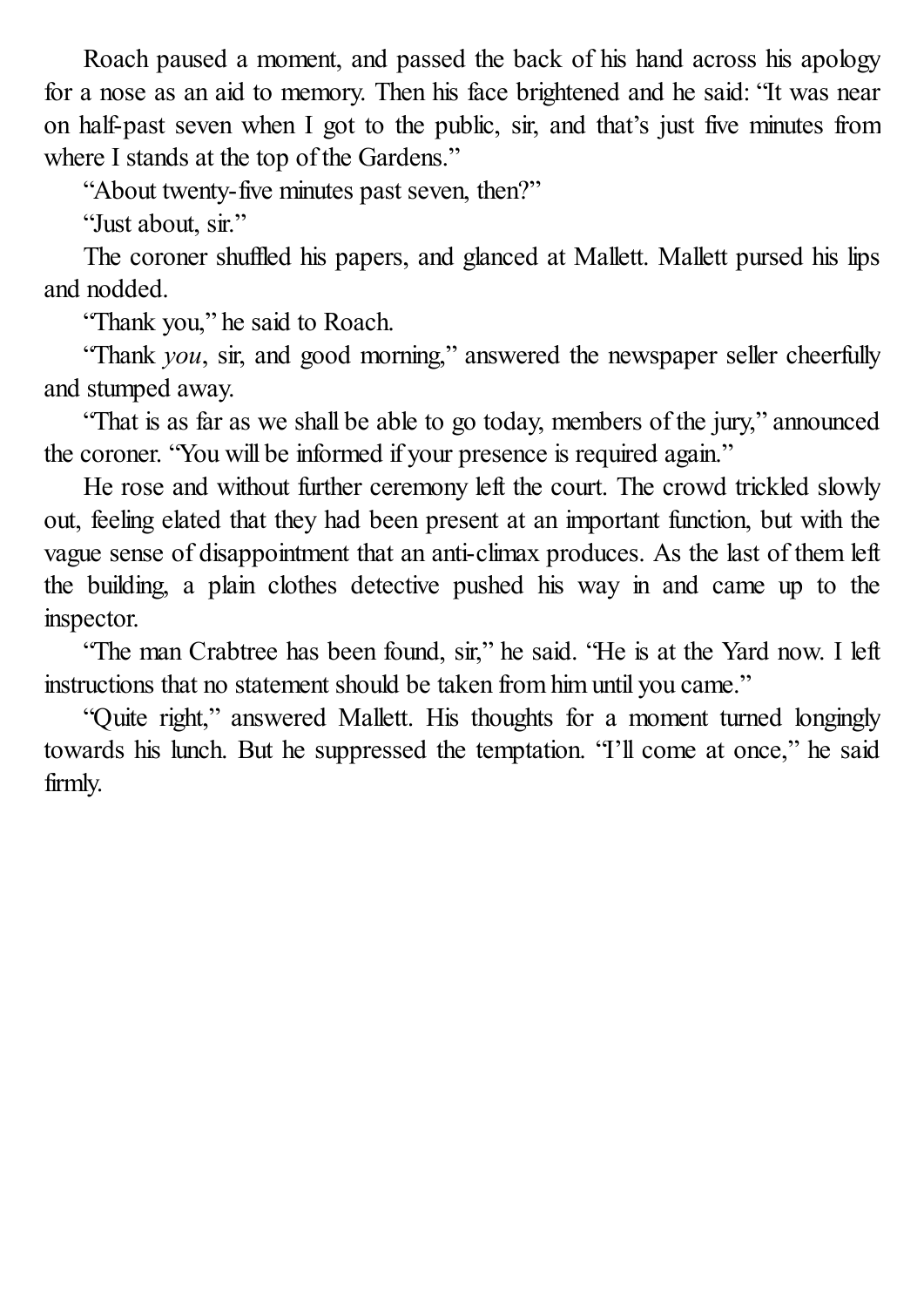### 10 THE TRAIL OF MR. JAMES

*Wednesday, November 18th*

On his arrival at Scotland Yard, Mallett went at once to his room. He was met there by a young officer, recently promoted, who had been assigned to him for assistance in the case, Detective-Sergeant Frant. He was a spare little man, full of dash, and supremely confident in his own abilities.

"Before you see this man, sir," he said, "there are one or two points I have cleared up for you."

"Very good of you," murmured Mallett.

"I have made enquiries from the railway officials," Frant went on. "I have ascertained that a man answering to the description of James travelled by the Newhaven boat-train on Friday night. He went first-class, and dined on the train. The Pullman attendant remembers him quite clearly, because he gave a lot of trouble and tipped him particularly well. I have put through an enquiry to Paris, but the answer isn't to hand yet.

"What about the passport officials?" asked Mallett.

"He had a passport, apparently. They have no recollection of him."

"They wouldn't. Well, have you been to the bank?"

"Yes. It appears that on Friday morning James called and took away his passbook and a sealed packet which he had deposited with them. He also drew out all the money to his credit in one pound notes. I have seen the account. He paid in two hundred pounds in notes on the 16th October, the same day he took the house in Daylesford Gardens. The only payment out was the cheque to the house-agents. All they could give me at the bank were his two specimen signatures. Here they are."

He handed them over to the inspector, and added: "I have got the experts on to them, and they say they are obviously disguised—probably left-handed."

"You surprise me," said Mallett gravely. "Is that all?"

"So far as James is concerned—yes. But you ought to know——"

"The Southern Bank doesn't usually open an account without a reference of some kind," remarked Mallett.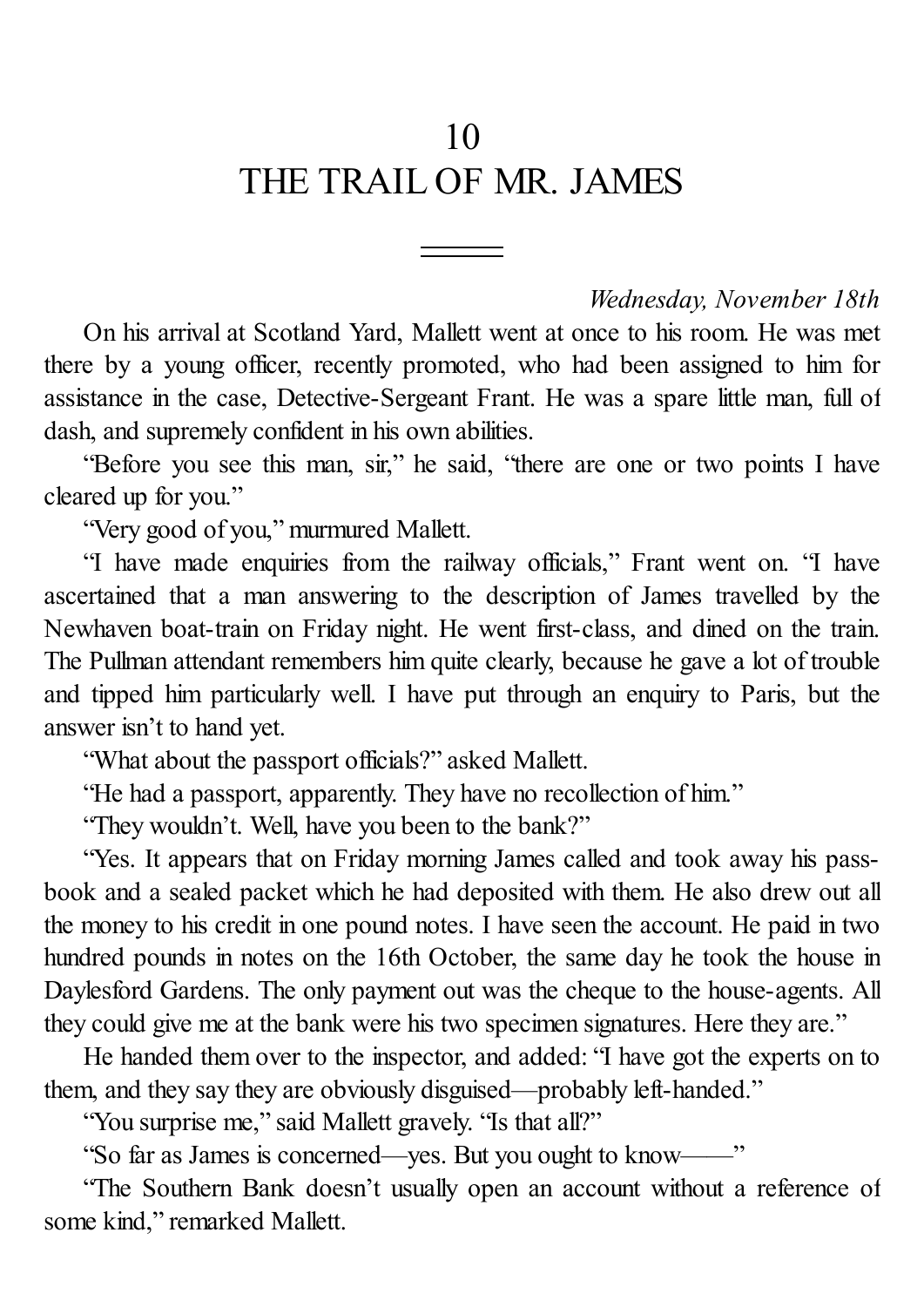The sergeant coloured. "The manager didn't mention anything of the sort to me," he answered.

"In other words, you forgot to ask him. That's not good enough, Frant. If you're going to succeed in this job, you must learn to be thorough. Get back to the bank, and tell the manager to turn up his records. There must be a letter of recommendation or something. What are you waiting for?"

Somewhat crestfallen, the sergeant said: "I thought I ought to mention, sir, a report has just come in that Fanshawe arrived in London from France this morning. He went to his sister's flat at 2b Daylesford Court Mansions."

Mallett made no reply for a moment. Then he said reflectively: "Were you at Fanshawe's trial, by any chance?"

"No—but I heard all about it, of course."

"I was. He was a curious chap. A thoroughbred gentleman, you'd have said, to look at him, and as cool as a cucumber. When he was found guilty and he was asked whether he had anything to say before sentence, he simply stuck his chin in the air and said: 'My lord, I only desire to state that if when I come out of prison Mr. Ballantine is still unhanged, I shall be happy to rectify the omission.' I can hear him now."

"And he did come out of prison," put in Frant eagerly, "and within a day Ballantine is dead."

"And we are looking for Mr. Colin James, who took a furnished house in Kensington while Fanshawe was in Maidstone Gaol," rejoined Mallett drily.

"Still, he had the opportunity to do it," put in Frant, "he may have been in touch with James. After all, two people were seen to go into the house."

"And only James came out, leaving a dead man behind. No, no, Frant, that cock won't fight. Still, it will be worth while to have a chat with Fanshawe some time soon. I suppose he is being kept under observation?"

"Yes."

"Good. And in the meantime we shall have an opportunity of finding out just what was Ballantine's part in the Fanshawe Bank affair when we go through his papers."

"That reminds me of the other thing I was to tell you," said the sergeant. "The London and Imperial Estates and its associated companies all filed their voluntary petitions in winding-up this morning."

"I'm not surprised. That place was simply a glorified bucket-shop. I suppose there will be the usual crop of prosecutions—false prospectuses and so on?"

"I've been talking to Renshaw, who's in charge of that investigation," said Frant,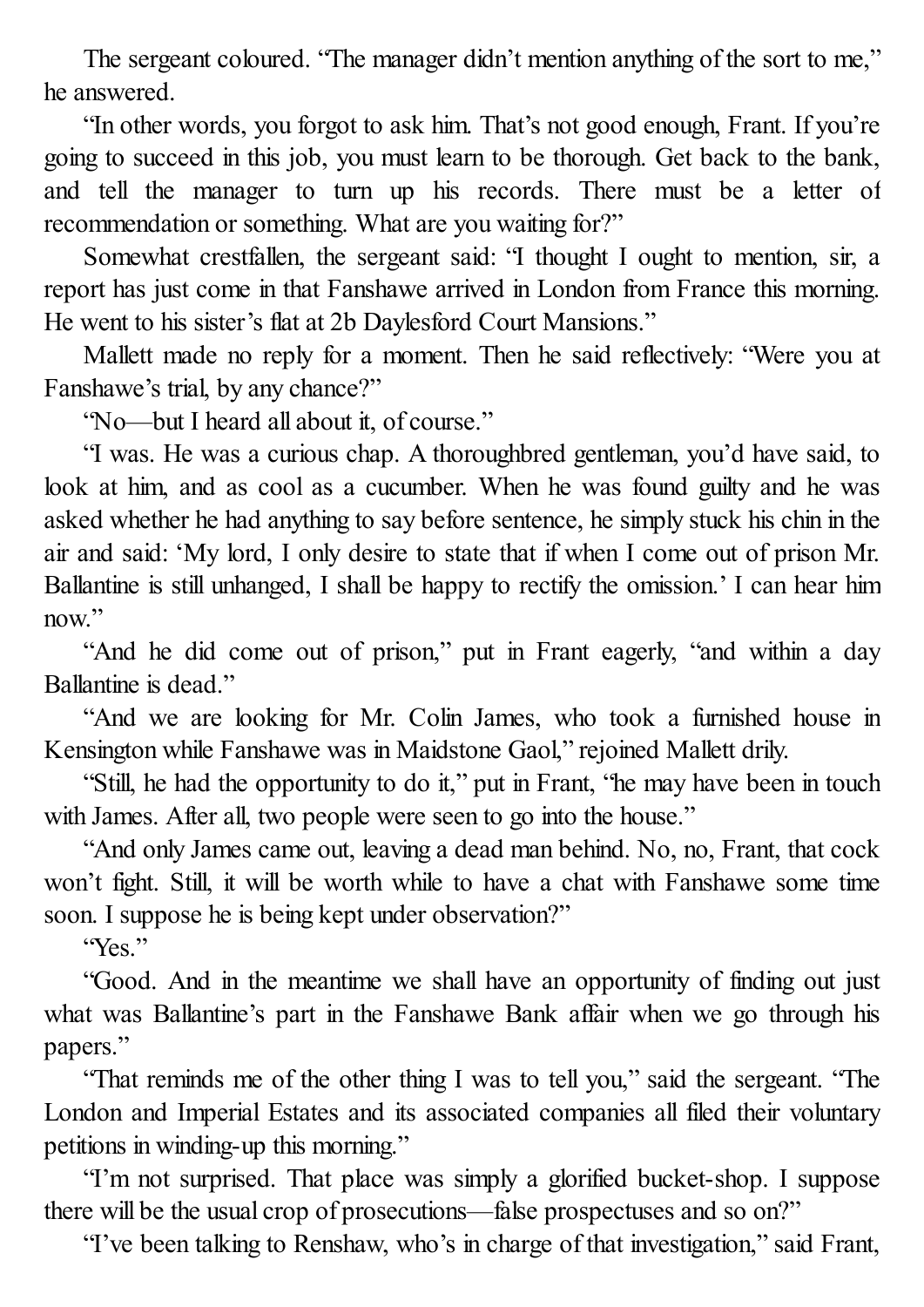"and I gather that there won't be many directors left to prosecute, now that Ballantine is dead. Hartigan and Aliss, his two jackals, skipped the country a week ago, and Melbury, who has been ill in a nursing home for a month, only came up to business today to arrange about the petition and collapsed in the street and isn't expected to recover. That only leaves Du Pine, the secretary, and one director— Lord Henry Gaveston."

"Poor little guinea-pig," commented Mallett. "Well, thank goodness that isn't my pigeon. But tell Renshaw I want all Ballantine's private papers. This is murder, and it's got to come first. I'm not going to let any potty little Companies Acts affair stand in my way. Now off with you to the bank, and don't make a silly mistake like that again. And tell them to send up Crabtree. Lord, lord, when do I get my lunch?"

Mallett stilled the cravings of his stomach with a cigarette. He was not one of those whose brains are stimulated by privation, and he felt exhausted and dispirited. He knew he was only at the beginning of his investigations and that he would need every ounce of his strength to cope with them. And how could an all-too-human detective attend to the matters in hand properly when his thoughts would keep straying to a nicely grilled steak and tomato, with boiled apple pudding and cheese to follow?

These epicurean reflections were cut short by the arrival of Crabtree. It was heralded by much blasphemous language which echoed down the corridor, broken by the blander tones of an escorting police officer. When the door opened Mallett saw a truculent face, surmounting a short and tubby frame. It would have been difficult to guess at Crabtree's age. His grizzled hair and deeply lined cheeks were discounted by his muscular body and the vigour of his movements. "An old seaman," said Mallett to himself. "Certainly he swears like one."

Crabtree took the offensive at once.

"Now look 'ere," he demanded, "what are you perishing cops after, anyway? I've done my time, 'aven't I? Can't you leave a chap alone?"

"Sit down," said Mallett gently. "Where have you been all this time?"

"Been? In the lock-up, of course! Didn't they tell you?"

"What lock-up?" asked Mallett.

"Why, Spellsborough, of course. Drunk and assault. And then as soon as I gets 'ome, one of your blasted flats comes round and pulls me off 'ere. What's the game?"

Mallett became suddenly expansive and genial. He could, when necessary, adapt his manner to any company, and now, in his effort to put his visitor at his ease; he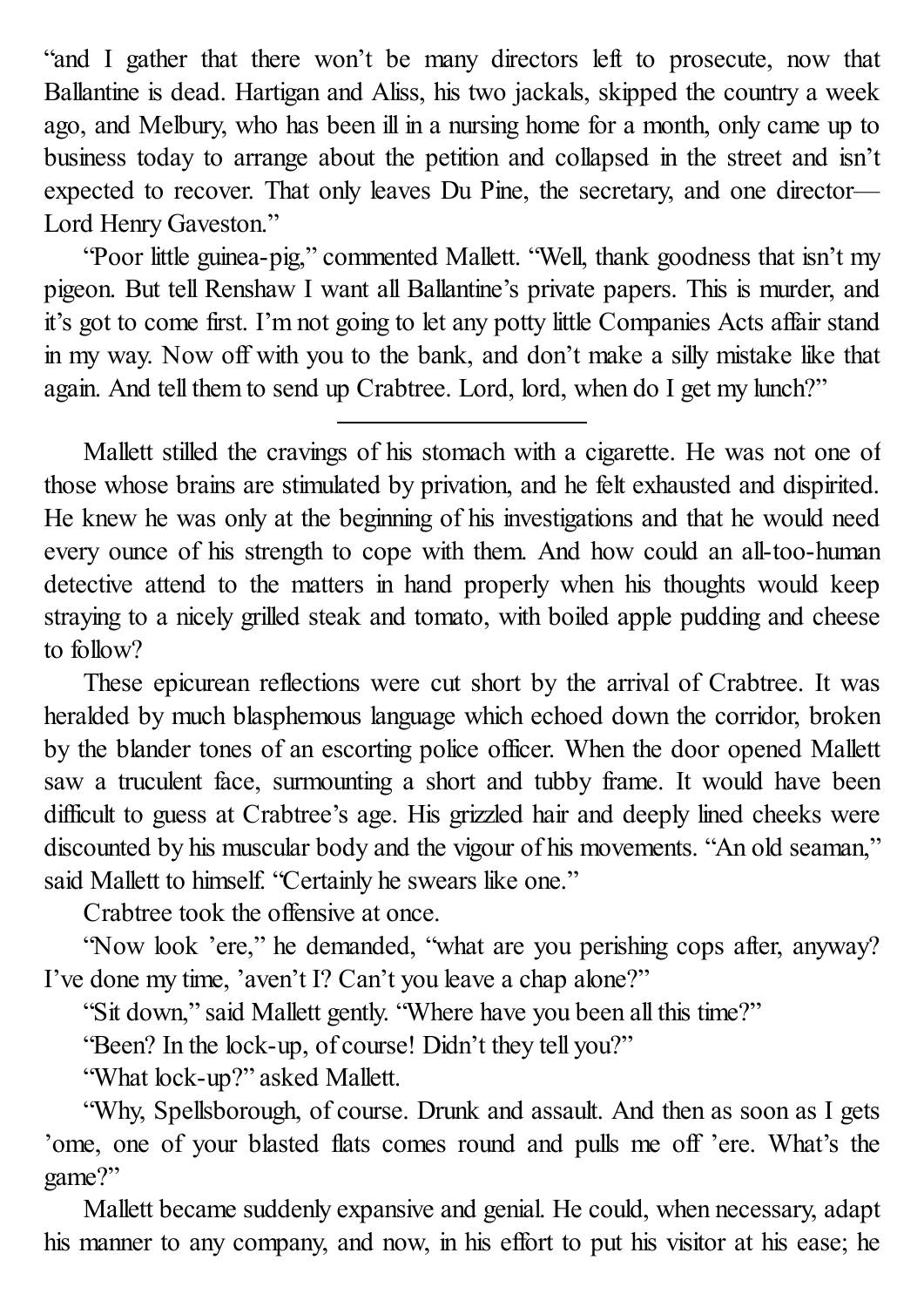assumed an air of vulgar good-fellowship.

"Now look here, old man," he began confidentially, "we've got nothing on you. We thought you could help us in the hell of a big job we've got on here. That's all. I'm sorry about the Spellsborough business, but that's not my fault, is it? If I'd known you were there, I'd have had you out in no time. But I suppose you knew too much to give your proper name down there, eh? Here, sit down and have a fag."

Somewhat mollified, and deeply impressed by the inspector's quite unfounded suggestion that he could have released a prisoner from the cells at Spellsborough whenever he wished, Crabtree accepted the cigarette and sat down.

"Name?" he said. "Course I didn't give my name. Would you? Name of Crawford, I gave. And blowed if it wasn't the same name as the perishing chairman of the beaks! Gawd, that was a bad break, wasn't it?"

He guffawed at the recollection, and Mallett joined in with a discordant bray. Then he looked up at the officer who had brought in Crabtree and who was still waiting.

"I shan't want you any more," he said sharply. "And if this gentleman has to come here again, he's to be treated properly, see?"

The officer knew his Mallett. He clicked his heels together with exaggerated respect, boomed "Very good, sir," and departed well content with the part he had played in the little comedy.

Crabtree's respect for the inspector began to grow. It increased still further when this Olympian man, after so grand a display of authority, began immediately to discuss a subject next his heart.

"So you were at Spellsborough races?" he began. "Were you on Fidgety Lass for the Cup?"

"You bet your life I was," said Crabtree, now completely at his ease. "I'd got the straight tip from the stable on the Thursday, so down I went on Friday morning with every blinking bob I had. I didn't try a thing till the big race come along. Then I punted the lot on Fidgety Lass—I got eights about her, too. Lord, guv'nor, but she didn't 'alf give me the fidgets afore it was over! First time round she pecked at the water, and I thought she was down. She was near a length behind at the last fence, but in the run in 'er jock just showed 'er the whip, and she sailed 'ome. Coo, I cheered, I can tell you!"

"And what happened then?" asked Mallett with a grin.

"Blowed if I can tell you, guv'nor. Next thing I knew I was in the cells with a splitting 'ead and a mouth like the bottom of a parrot's cage. I 'eard all about it Monday morning, though. They didn't 'alf tell the tale. Five days the blighters gave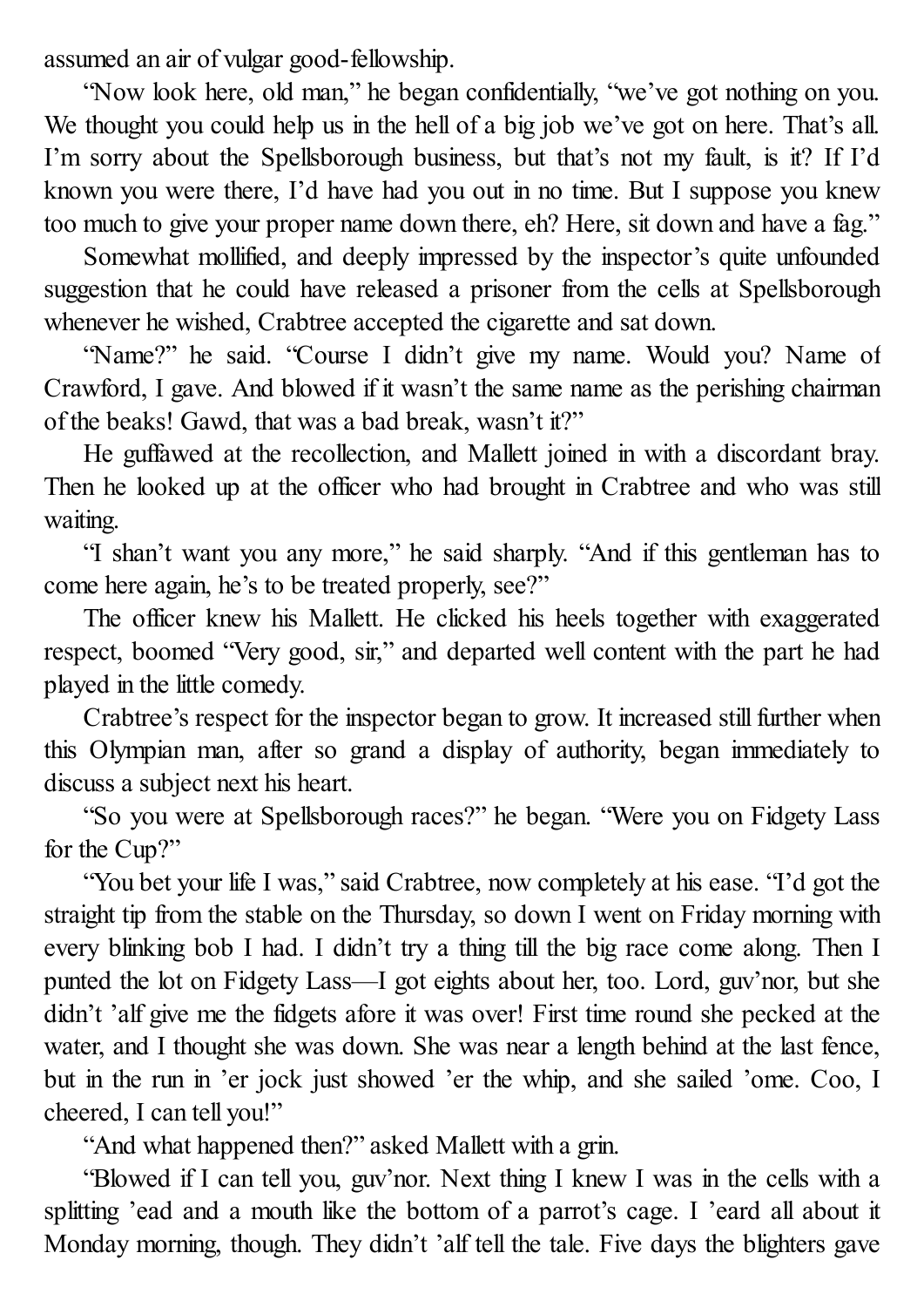me, without the option. I 'adn't no option, anyway. I was cleaned out."

"When did they let you out?"

"Tuesday morning, sir."

"You've taken your time getting home, then."

Crabtree swore at the recollection, and then described with picturesque violence his attempt to get a lift back to London.

"I sold the tin can for the price of a bite of food, sir," he concluded, "and footed it every step of the way back. I slept under a hedge on Tuesday night."

Mallett stroked his chin-and pursed his lips. When he spoke again he was a good deal more like a police officer and less like a boon companion.

"At all events," he said, "you knew then that the police were anxious to interview you."

"I'd only read it in *The Daily Toiler*, sir," Crabtree protested. "You can't tell what to believe in that sort of paper, can you? Just Communist propaganda, ain't it?"

"And that a dead man has been found in Daylesford Gardens—that isn't Communist propaganda, you know."

"It wasn't there when I left, sir," said Crabtree in some agitation, "straight it wasn't."

"What time did you leave?" asked the inspector.

"Friday morning, sir, about 'alf-past nine. As soon as 'e'd finished breakfast, Mr. James calls for me and says, I shan't want you any more, Crabtree, 'e says, and 'e gives me my money and a quid extra to remember 'im by, and as soon as I'd cleared up the breakfast things off I went."

"Did Mr. James tell you he was going abroad?"

"Course 'e did, sir. 'E sent me round to Brook's the travel people in Daylesford Square, to get 'is ticket for 'im."

Mallett opened his blue eyes wide.

"Did he, indeed?" he said. "Where was the ticket for?"

"Paris, sir, First class, by the New'aven boat. And 'e told me to ask Brook's to book 'im a room in a 'otel, too."

"You don't remember the name of the hotel, I suppose?"

"No, sir. It was one of these foreign names. Wait a bit, though, 'e made me write it down before I went to Brook's. I may 'ave it on me still."

He fumbled in his pocket, and finally pulled out a crumpled piece of paper. This he unfolded and handed to Mallett. On it in rough capitals were the words: "Hotel Du Plessis, Avenue Magenta, Paris."

Mallett regarded it, frowning. "This is your handwriting, I suppose?" he said.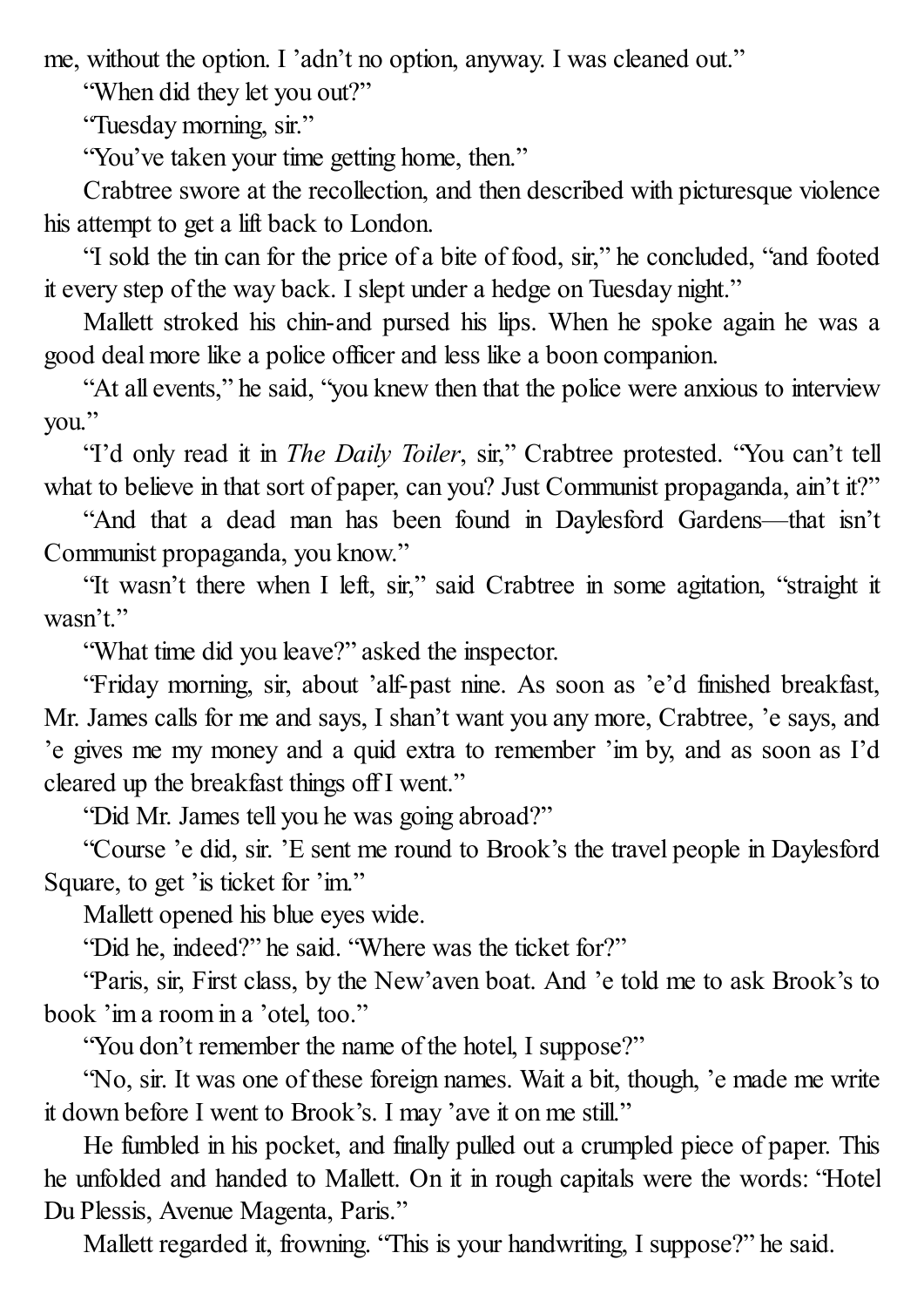"Yes, sir. Mr. James spelt it out to me, same as you see it there. Come to think of it, I never saw 'im write anything, 'isself."

"And when was it you went to Brook's for the tickets?"

"That would be the Tuesday, sir, before 'e went."

Mallett spoke into the house telephone at his elbow.

"I want an enquiry put through to Paris at once," he said. "Ask them to be good enough to find out if anyone answering to the description of James arrived at the Hotel Du Plessis on Saturday morning." He added the address.

"Now tell me anything you can about Mr. James," he said to Crabtree.

What Crabtree could tell proved disappointingly little. It may best be summarized in the words of the notes which Mallett set down after the interview.

"Crabtree's description of James," wrote Mallett, "is vague, but agrees substantially with Harper's. He seems to have seen remarkably little of his employer. His duties were to keep the rooms clean and to prepare breakfast, the only meal James ever had there. He wasn't a particular man, Crabtree says, and couldn't bear women about the house. Refused the suggestion that a charwoman should come in to clear it up. C. is an old seaman and could turn his hand to what was necessary. The usual routine was for him to arrive at seven-thirty in the morning and heat the shaving water, which he would leave outside the bedroom door. James always kept his door locked. C. has never been inside it till James was up and dressed."

Mallett paused in his writing at this point and underlined the last two sentences heavily. He continued:

"James breakfasted at eight-thirty, and would leave the house between nine and half-past. He always carried a small bag or suitcase with him. (Compare Roach's statement.) C. would finish his work in the morning and not see him again till next day. Sometimes James would say he would not be home that night, and C. would find the bedroom empty in the morning. He is vague as to how often this happened, but thinks it may have been two or three times a week. The one thing that sticks in his mind is that it was a soft job. James never left any personal belongings lying about. Never had any visitors, so far as he knows. C. was unable to recognize a photograph of Ballantine when shown to him."

Here the document ended, but it was not the end of the interview. Something else passed between the inspector and Crabtree, which did not appear on the note, but which remained clearly etched on Mallett's retentive memory.

When Crabtree had finished his account, given with a compelling air of sincerity, Mallett said:

"There are just two more points I should like to know. Where did you stay at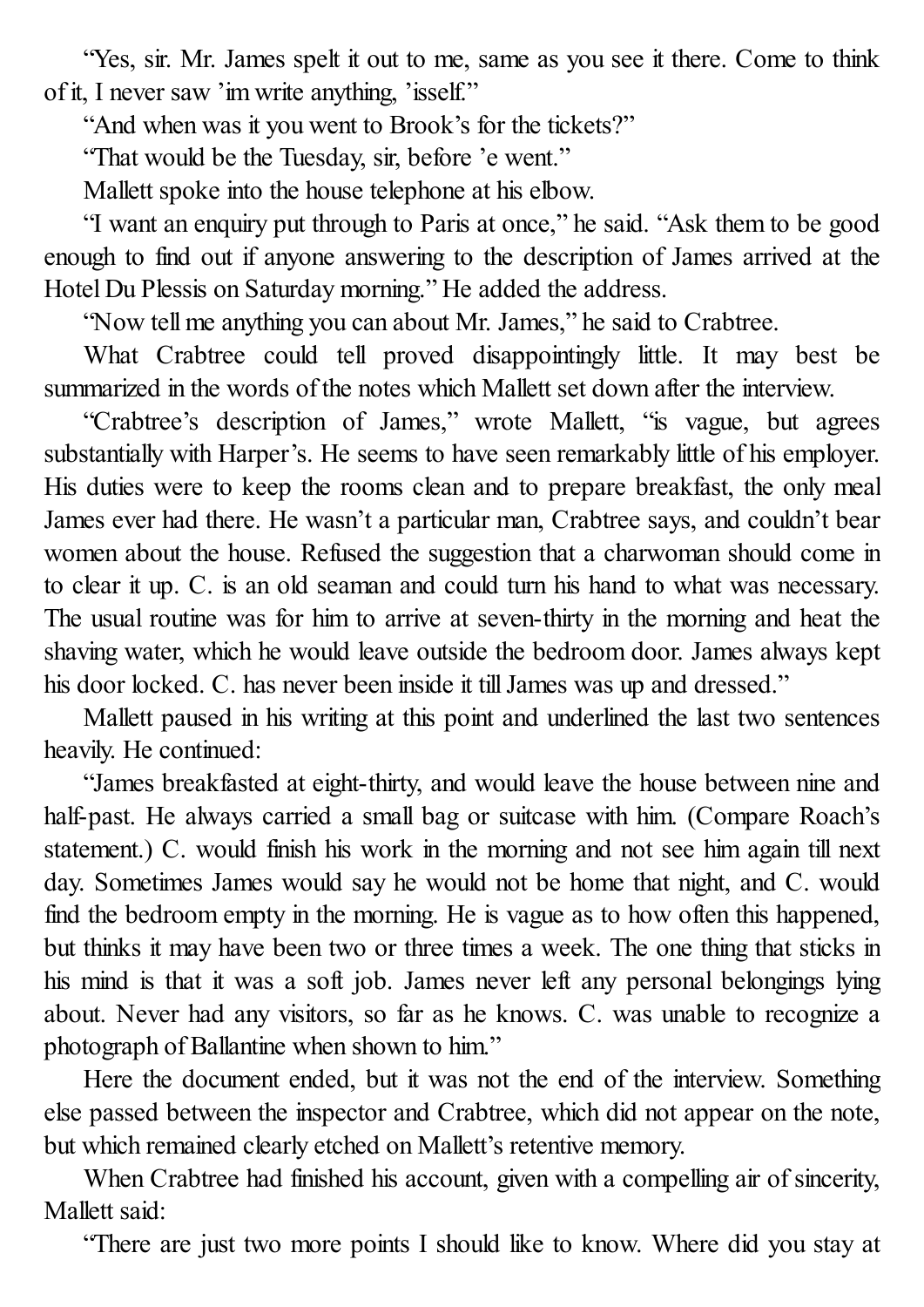Spellsborough on Friday night?"

Crabtree shook his head, and a look of distrust came into his eyes.

"I can't tell yer that," he said. "There's a widder down there, see? And I don't want my old woman up 'ere to 'ear of it."

"You understand", persisted Mallett, "that it may be important for you to be able to say where you were on Friday night?"

Crabtree became sullen. "I won't do it, and that's that," he muttered.

Mallett did not press the point.

"The only other question is: how did you get this job with Mr. James?"

Crabtree answered this readily enough, though it was clear that his friendliness had vanished.

"Mr. 'Arper asked me if I wanted it, and I took it."

"That's the Mr. Harper in Inglewood, Browne's?"

"Just so."

"How did you know him?"

"Know 'im?" repeated Crabtree. "Of course I knew 'im. Didn't I teach 'im 'ow to 'andle a dinghy when 'is father was alive? Afore 'e lost all his money?"

Mallett drew a bow at a venture.

"Didn't he lose his money in a bank smash?" he asked.

"That's right—Fanshawe's Bank. Everything went then, 'ouse and 'orses—even the yacht. That was a fair tragedy, guv'nor," he went on, his eyes glazing with memories. "The prettiest little racing schooner you ever saw. She was bought by a gent up on the Clyde, and he's ruined 'er. Cut down 'er masts, raised 'er bulwarks —she's nothing but a regular old family barge now. It's enough to make a man cry.  $\ldots$ ."

"Have you ever heard young Mr. Harper mention Ballantine's name?" asked Mallett suddenly.

Crabtree, his head still full of dreams, came back to the present with a start.

"That——!" he exclaimed, "I should think I——"

He checked himself abruptly, and then with a puerile attempt at deception went on:

"What name did you say, sir? Ballantine? I'm sure I've never 'eard 'im mention that name in me life!"

He repeated with emphasis: 'No, sir! Not Mr. 'Arper! Never!''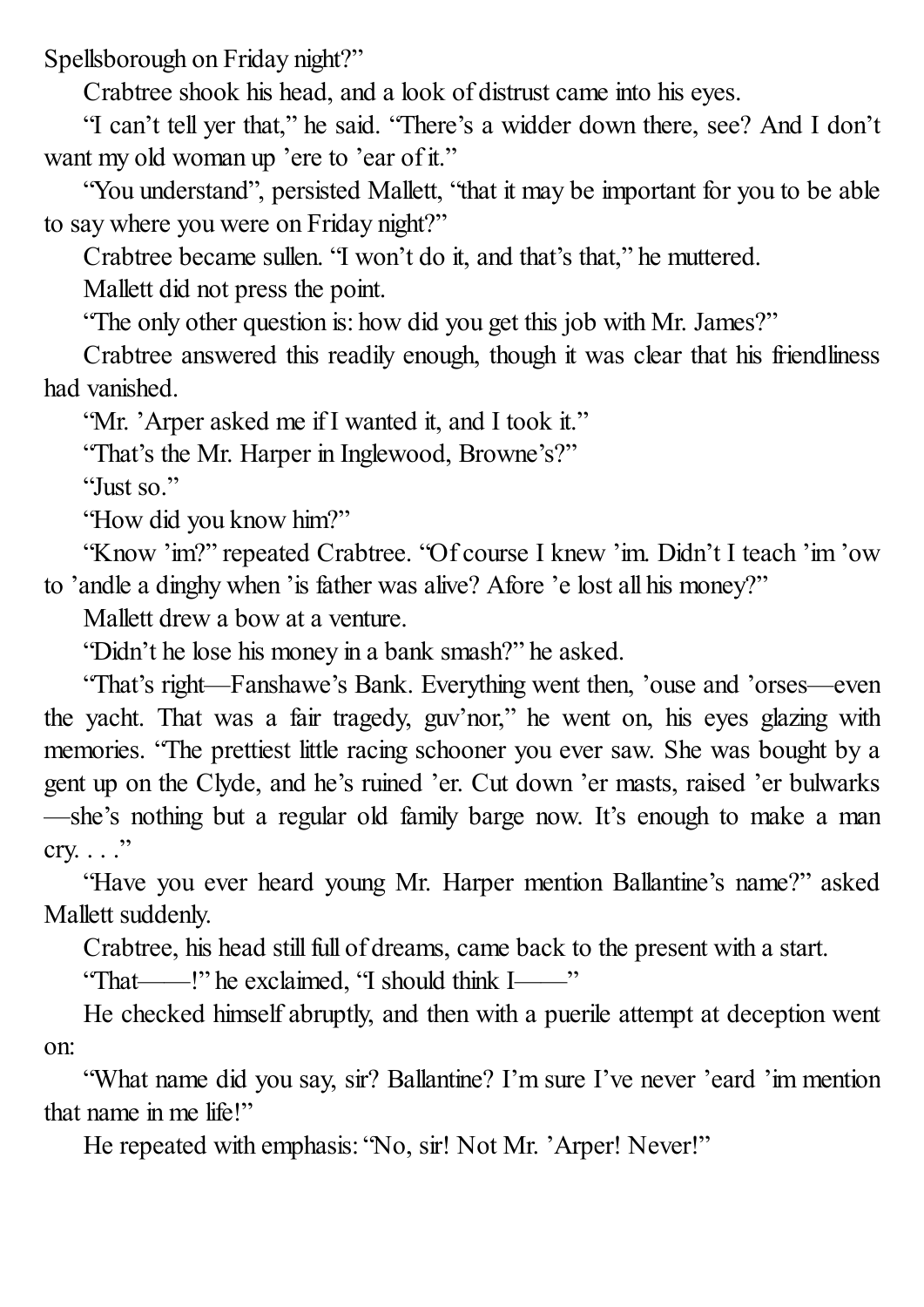# 11 MALLETT FEELS BETTER

### *Wednesday, November 18th*

The long delayed meal, and the pint of bitter that went with it, did Mallett good. It was fortunate, he reflected, as he puffed at his cigarette, that he was gifted with a good digestion. No detective, in his experience, could do his work satisfactorily unless he were on good terms with his stomach. Men are most proud of the qualities for which they have to thank nature rather than their own efforts, and Mallett's selfsatisfaction remained with him as he took a brief post-prandial stroll in St. James's Park. It was, for London, an ideal November day. Over the leafless trees the sky was a clear pale blue, and there was a nip in the air that was invigorating without being chilly. Mallett paced the walks, breathing deep gulps of the wintry air, exulting in his own well-being. But when one is faced with a question of paramount importance, it will intrude itself everywhere, and any subject, however far removed from it, will, by some trick of the brain, present itself as in some way connected with the overmastering preoccupation. So it was with the inspector now. He stopped in mid-stride, swung on his heel and stared absently across the lake.

"Digestion, now!" he murmured to the unheeding pelicans. "What was it Harper said? A fattish man with a lean face, as though he had a bad digestion? Something like that. But Crabtree said he wasn't particular. Crabtree's cooking was pretty rough and ready, I should think, and he seems to have eaten his breakfasts all right. Odd!"

He remained irresolute for a few moments. Then, throwing the butt end of his cigarette at a fat pigeon near his feet, he muttered: "Well, it's a long shot, but it might be worth trying," and walked out of the park to St. James's Underground Station.

Mr. Benjamin Browne, sole partner of Inglewood, Browne and Company, was decidedly annoyed that afternoon when Lewis abruptly entered his room and told him that Inspector Mallett wished to see him at once. His annoyance was not due to the fact that the visit interrupted any important work, for he was doing none. He was being disturbed in something far more intimate and important than any work—in the little nap which he was accustomed to take after lunch and to prolong, if possible, till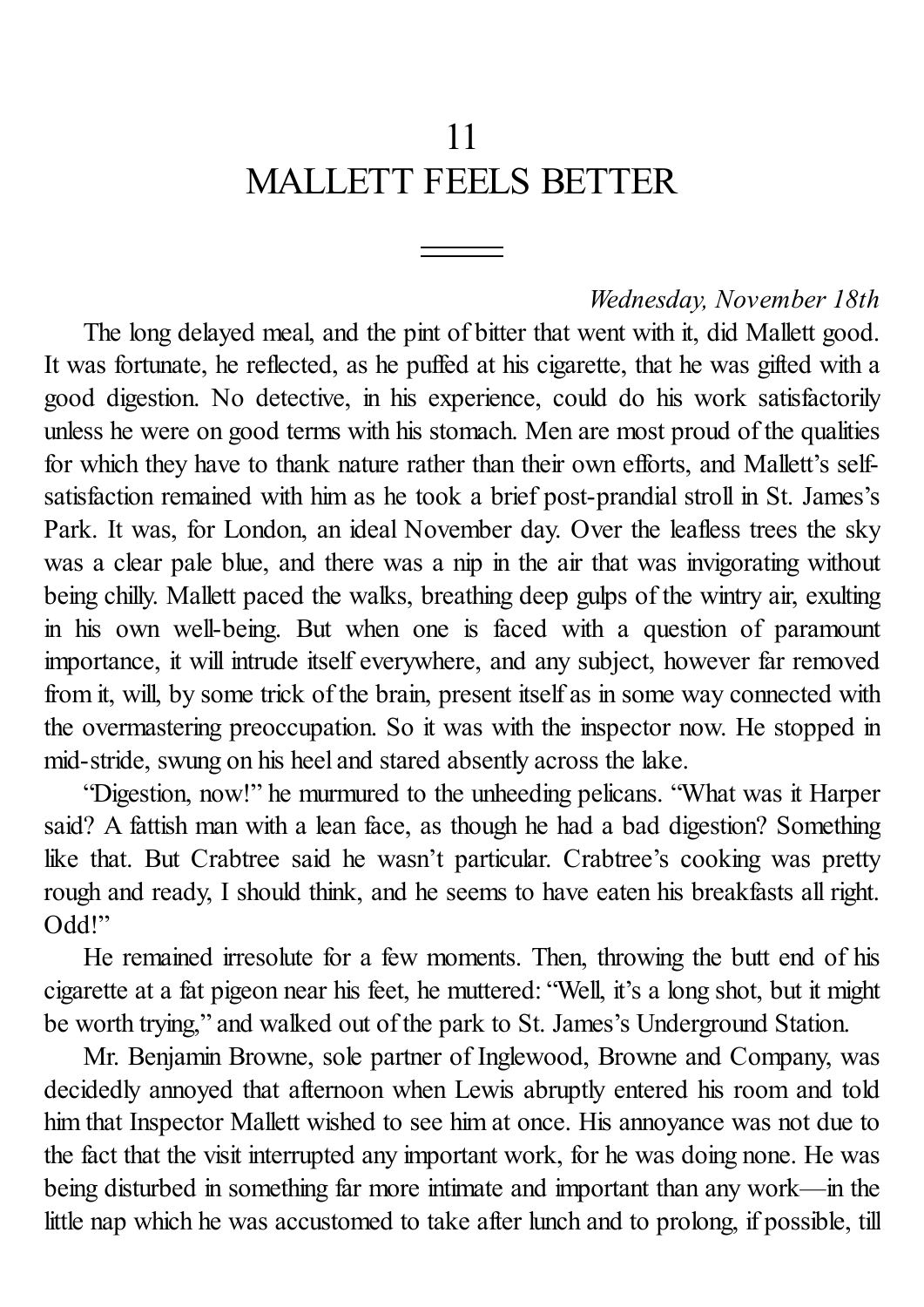tea-time. He objected still more to being caught in an undignified moment by Lewis, who had chosen to march in unannounced, to find his employer snoring in an armchair. Most of all, he objected to the grin of triumph on the young man's face, as he murmured hypocritically: "Sorry to disturb you, sir." In that instant, Lewis's fate was sealed. He was an indispensable employee, he knew, but there should be no partnership for him in Inglewood, Browne & Co.

Thus roughly awakened, Mr. Browne struggled to his feet.

"Ask him to wait a moment," he said.

"He says he hasn't long to spare," replied Lewis, rejoicing in his principal's discomfiture. "He would like to see you at once."

"Tell him to wait," repeated Browne. "I can't see him like this, can I?"

He clawed on the greasy tail-coat which he had taken off before his slumbers, ran to a mirror in the corner of the room, resettled his dishevelled black tie, dabbed with a hairbrush at his almost entirely bald head, stroked into submission his weeping black moustache, and finally settled down behind his desk.

"Now," he said to Lewis, pulling some documents before him, "ask him to come in."

Mallett took in the office at a glance—the dusty files, the empty letter-tray, the crumpled arm-chair. "Not much business here," he thought.

"Good afternoon," said Browne ponderously, stifling a yawn. "It's this Daylesford Gardens business, I suppose? Can we assist you in any way?"

"I hope so," said Mallett. "I am sorry to have to disturb you——"

"Not at all, not at all," Browne assured him. "To tell you the truth, we were rather busy today"—he waved his hand in a manner that he hoped would be impressive—"but we are always ready to assist the cause of justice. I'm sure."

"As a matter of fact," said the inspector, "I came here in the hope of seeing Mr. Harper. But I'm told he is out."

Browne shook his head sadly.

"I'm afraid that young man takes his duties very lightly, Inspector," he said. "I had to give him leave to go to the inquest this morning, of course, and Mr. Lewis too —very inconvenient to me, we have only a smallstaff here, as you see, but naturally the claims of the law must be met—and he has not returned. Simply absented himself. It's very—galling, Inspector. That is the word—galling." He breathed heavily and pulled at the long points of his moustache.

"Tell me about Mr. Harper," said Mallett confidentially. "Has he been with you long?"

"Four or five years," answered Browne. "And between you and me, sir, he has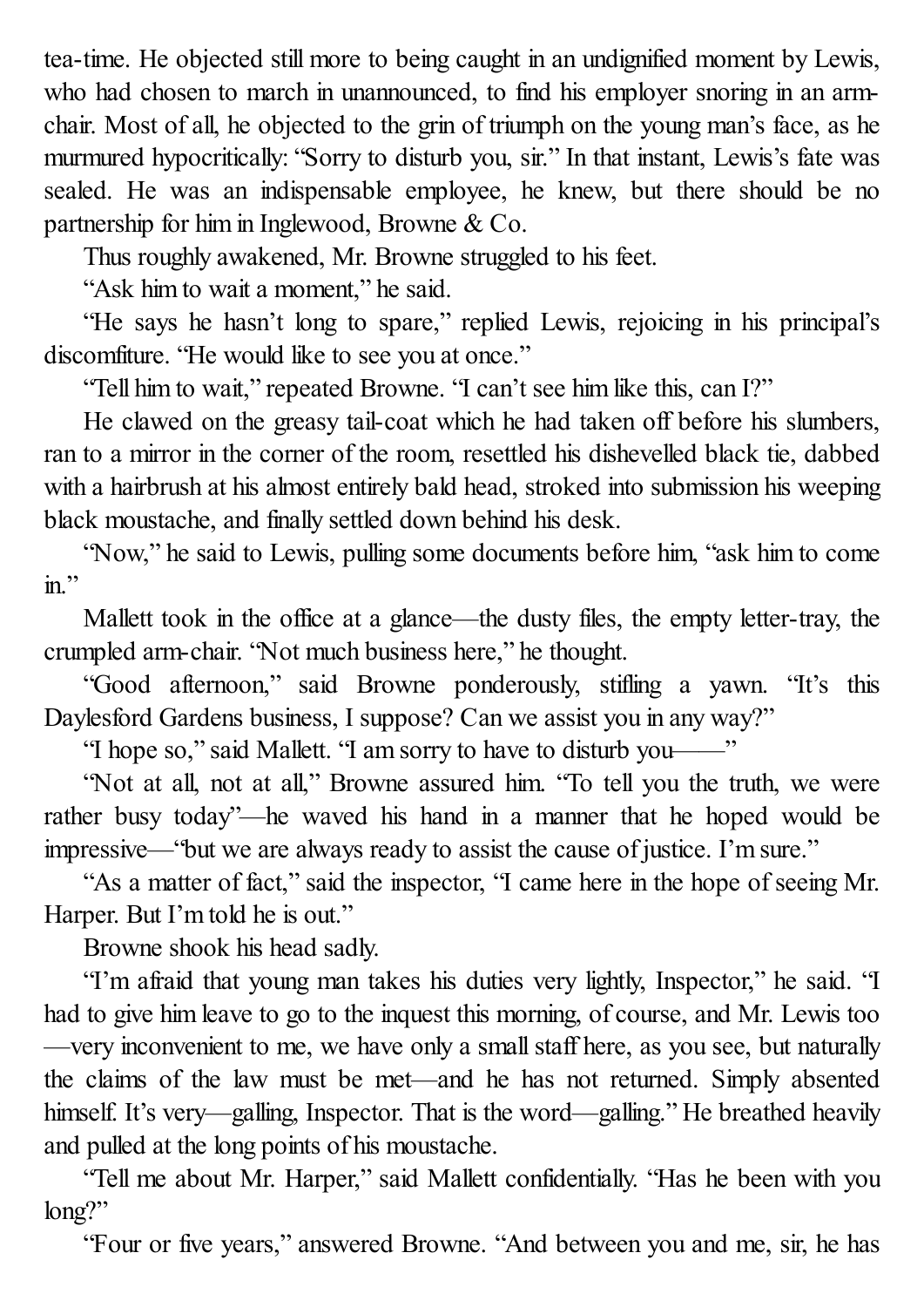been a most unsatisfactory young man. Most unsatisfactory. It was the late Mr. Inglewood who engaged him, out of friendship for his father, I understood. And from respect to Mr. Inglewood's memory, more than anything else, I kept him on. He was a fine gentleman, Mr. Inglewood," went on the house agent, shaking his bald head dolefully. "He had a wonderful way with the better-class clients, if you follow me. It was a great loss to the firm when he was taken."

He stared at his desk, contemplating the ghosts of vanished better-class clients, till Mallett recalled him to his surroundings with: "And Mr. Harper?"

"Ah, Mr. Harper, just so. His father was ruined, I understand, in that big bank failure some years ago—you would know the name, Inspector——"

"Fanshawe?" put in Mallett.

"Fanshawe—yes. And what made matters worse, Mr. Inglewood told me, Fanshawe was an old friend of the late Mr. Harper. And he ruined him, simply ruined him."

"That was very hard luck," said the inspector.

"Very. Oh, I was sorry for the young man, I assure you. That is why I kept him on here. Besides, there was always the chance that he might bring some of his better-class friends here as clients. But he didn't. And hard luck doesn't excuse his being so shockingly careless in his work as he's been. This Daylesford Gardens matter, for instance. That has been a bad business for us, Inspector. Why, there's three pound two and sixpence owing to Miss Penrose for dilapidations, and how we're going to collect it from the tenant now, I don't know."

"But you were telling me about Mr. Harper," Mallett interrupted.

"Exactly. Now, for instance, I had your Sergeant Frant round here yesterday asking to see the lease which Mr. James signed. Could Mr. Harper find it? He could not. He thought he'd put it somewhere, he said, but we searched high and low and it wasn't to be found. Now I call that sort of thing galling, Inspector."

"Now we are on that subject," said Mallett, "have you any letters or documents signed by Mr. James at all?"

"Not one," said Browne. "Except for the lease, there was only the cheque for the rent, and Mr. Harper took that himself and paid it in."

"But he returned the keys by post, didn't he? Wasn't there a letter with them?" "I'll ask Mr. Lewis," said Browne.

Lewis was summoned from the outer office and the same question put to him.

"There was a letter with the keys," he answered. "I remember Harper told me so."

"Then wasn't it filed in the usual way?" asked Browne.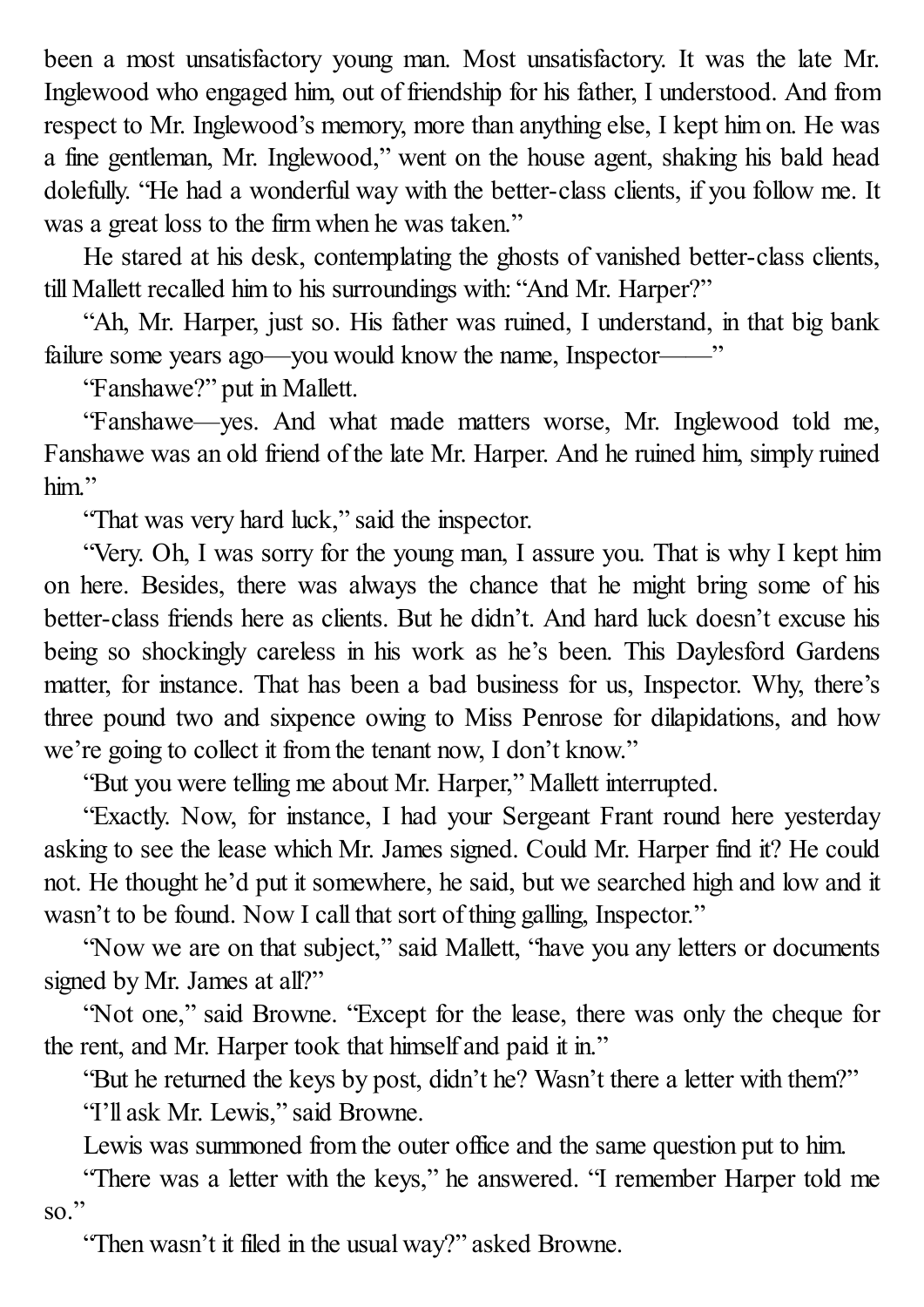"It ought to have been, of course," said Lewis, evidently pleased to be able to score off his fellow employee, "but it wasn't. I looked for it myself, and when I asked Harper, he said he thought it didn't matter, and he'd thrown it away."

Mr. Browne threw up his hands in despair.

"There you are, you see!" he exclaimed. "That's him all over! What can you do with a man like that? I believe he's in love, Inspector, engaged or something, but it doesn't excuse that sort of thing."

"I quite agree with you," said Mallett. "Good afternoon, Mr. Browne, and let me know if Mr. Harper comes in later."

Mallett, on his journey back to Scotland Yard, had food for thought. It was extraordinary how successfully James had succeeded in hiding his traces. Outwardly, nothing would have been more open, ostentatious even, than his actions. To open an account at a bank, to engage a furnished house and a servant, to take a ticket to Paris through an agency—here was a series of actions which should have left behind a trail of clues to his identity—to his handwriting at least, from which his identity could have been established. Instead, there was nothing, or next to nothing, unless Frant's second visit to the bank should prove more fruitful than his first. It was impossible even to lay hands on anybody who had ever spoken to him, except Crabtree and Harper. He frowned. Why should Harper have been so shockingly careless about the tenancy agreement and the letter? He would not willingly believe that this well-bred, good-looking young man could have had a hand in a callous crime, but if it were only coincidence, it was a very unfortunate one that the one person who had the opportunity of supplying valuable evidence should, knowingly or not, have been the means of destroying it.

Well, thought Mallett, James was in Paris, it seemed certain. Probably the French police would manage to find him. But they had little information to work on, not even a proper description. Nobody seemed to have noticed anything outstanding about him except his beard, and that could be shaved off easily enough. Somewhere in London there must be people who could tell more about him. Somewhere there must be the evidence which would link him with Ballantine, which would explain how Ballantine came to go to his death in that quiet little backwater in Kensington. All the indications were to the effect that here was a carefully prepared crime. It could not have been contrived without leaving some traces of its machinery. And he, Mallett, if anybody, was the man to find them. He gave his moustache an upward twist and looked so fierce that the lady sitting opposite in the train, catching sight of him over her magazine, started nervously.

On his desk at Scotland Yard he found a telegram from the Sûreté at Paris.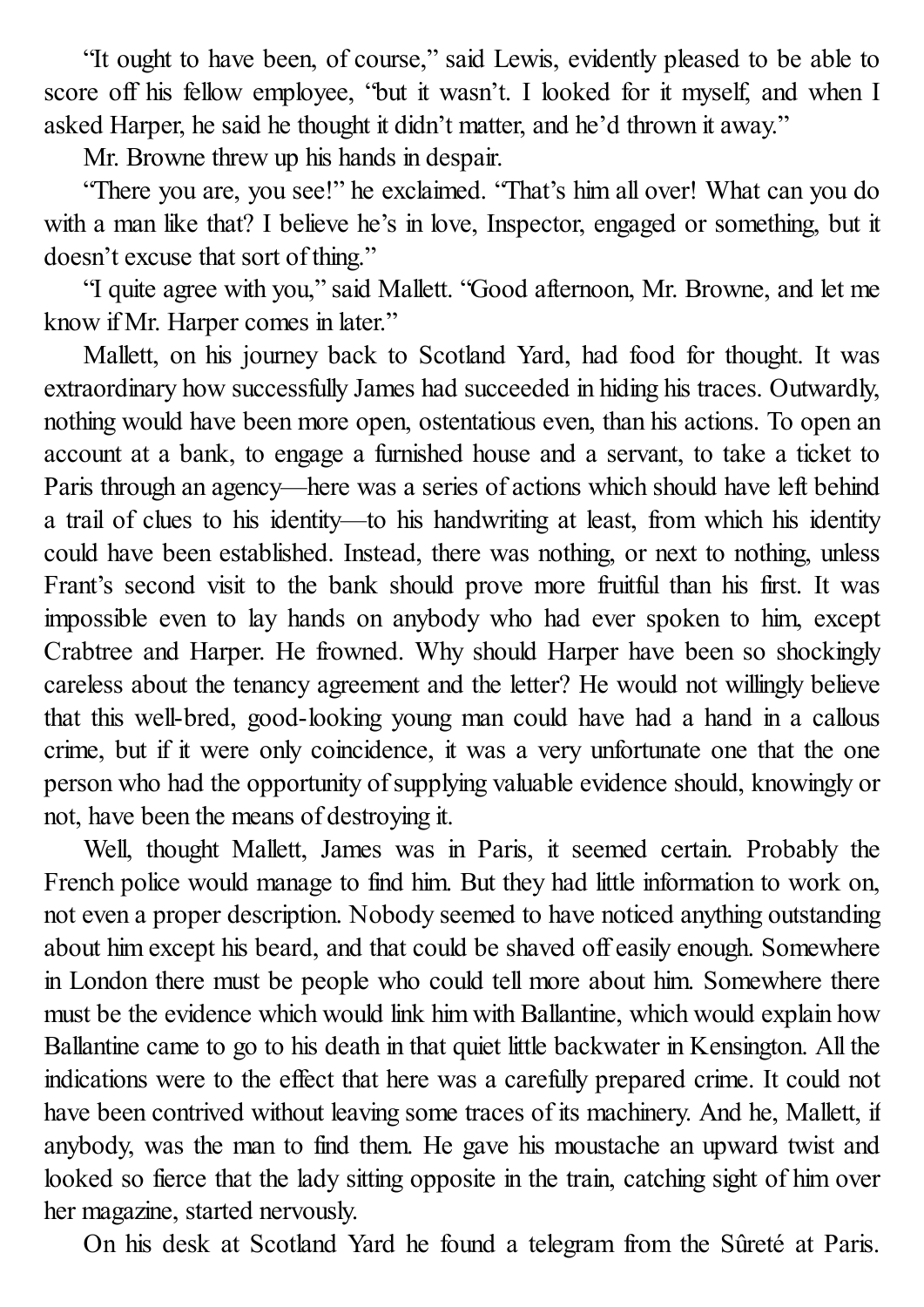Translated it ran: "James traced to Hotel Du Plessis. Search continues. Letter follows."

"I wish these French weren't so damned economical," said Mallett. "Now we shall have to wait till tomorrow for the details."

Sergeant Frant entered, in a state, of some excitement.

"I've got what you want, sir," he said.

"Well?"

Frant laid a letter before him. It was typewritten on the notepaper of the London and Imperial Estates Company, Ltd. It was addressed to the Branch Manager of the Southern Bank, and ran as follows:

*13th October, 19—*

Dear Sir,

This is to introduce Mr. Colin James, a gentleman well known to us. We are confident that you will extend to him all facilities in your power.

> Yours faithfully, LONDON & IMPERIAL ESTATES LTD. Henry Gaveston, Director.

"Gaveston!" exclaimed Mallett. "Of all people! Lord Henry Gaveston!"

"Well, even lords have some queer friends now and again," remarked Frant. "But it's what we want, isn't it? Here's the link between James and Ballantine."

"Yes, and the very last we expected," answered the inspector. "Have you got into touch with him?"

"His lordship is out of town, according to his valet," said Frant. "He wouldn't or couldn't give the address."

"I don't think that need trouble us," Mallett replied. "A man like Lord Henry won't go into hiding for long. We've got to have a chat with him, and the sooner the hetter!"

Feeling much relieved, he hummed a little tune as he sat down at his desk. Things were beginning to move at last!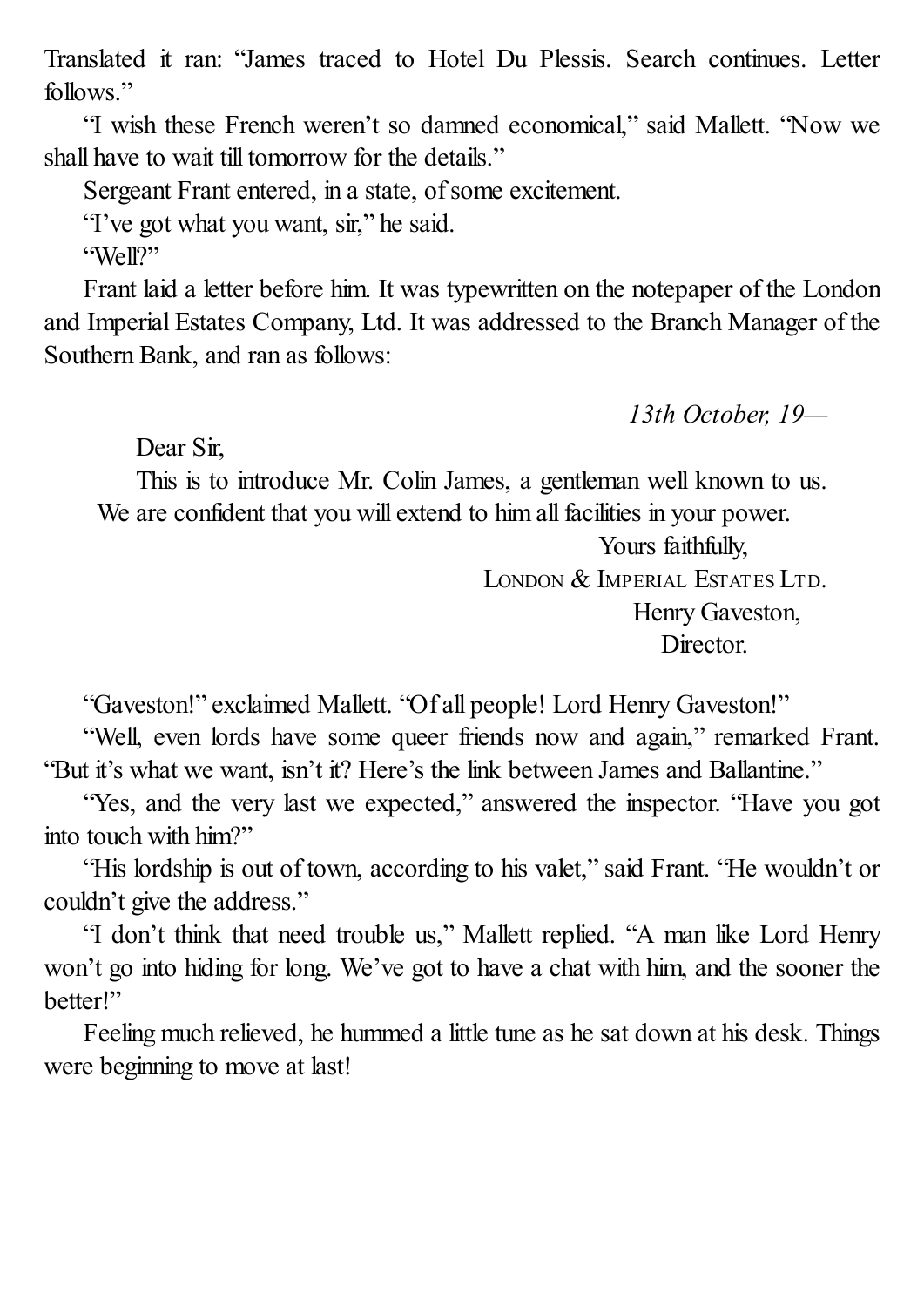## 12 INQUEST ON A BUSINESS

#### *Thursday, November 19th*

The letter from Paris was in Mallett's hands next morning. He read it through aloud, translating literally as he went, for the benefit of Frant. The writer acknowledged the receipt of the enquiries of his respected colleague and in reply hastened to submit for his consideration and information the matters following, namely: that immediately upon receipt of the advice and enquiries aforesaid he, the undersigned, had personally caused an investigation to be made at the Hotel Du Plessis, Ave. Magenta, Paris, 9e., and submitted to an interrogation strict and detailed the manager and staff of the hotel; that from such interrogation and examination of the relevant correspondence it was made manifest that the suspect James had veritably descended at the said hotel at 5.50 hours or thereabouts on Saturday and there lodged in a room previously reserved for him by the Agence Brook (room No. 323, on the third floor, with private bathroom, at a tariff of francs 65). The undersigned pointed out that such behaviour on the part of the suspect James was in conformity with his having fulfilled his expressed intention of making the crossing by the route Newhaven-Dieppe, precisely as the distinguished information of his colleague had suggested. Unhappily, by an oversight possibly unintentional but none the less criminal, one had not fulfilled the requisite formalities of the law and the said James had ascended to his room without signing the form provided for the surveillance of foreign voyagers in France. For this contravention one would rigorously pursue the hotel proprietors before the Correctional Tribunal of the Department of the Seine.

"Very right and proper," grunted Mallett, "but that won't help us to a sight of James's handwriting." He resumed his reading.

One had served breakfast to the aforesaid individual at 10.30 hours in his room, it appeared, whereafter he had immediately descended to the street and after regulating his account departed on foot carrying his suitcase. The undersigned had given formal instruction for his pursuit and detention, but so far one had found nobody of his description. The staff of the hotel declared him to be to all indications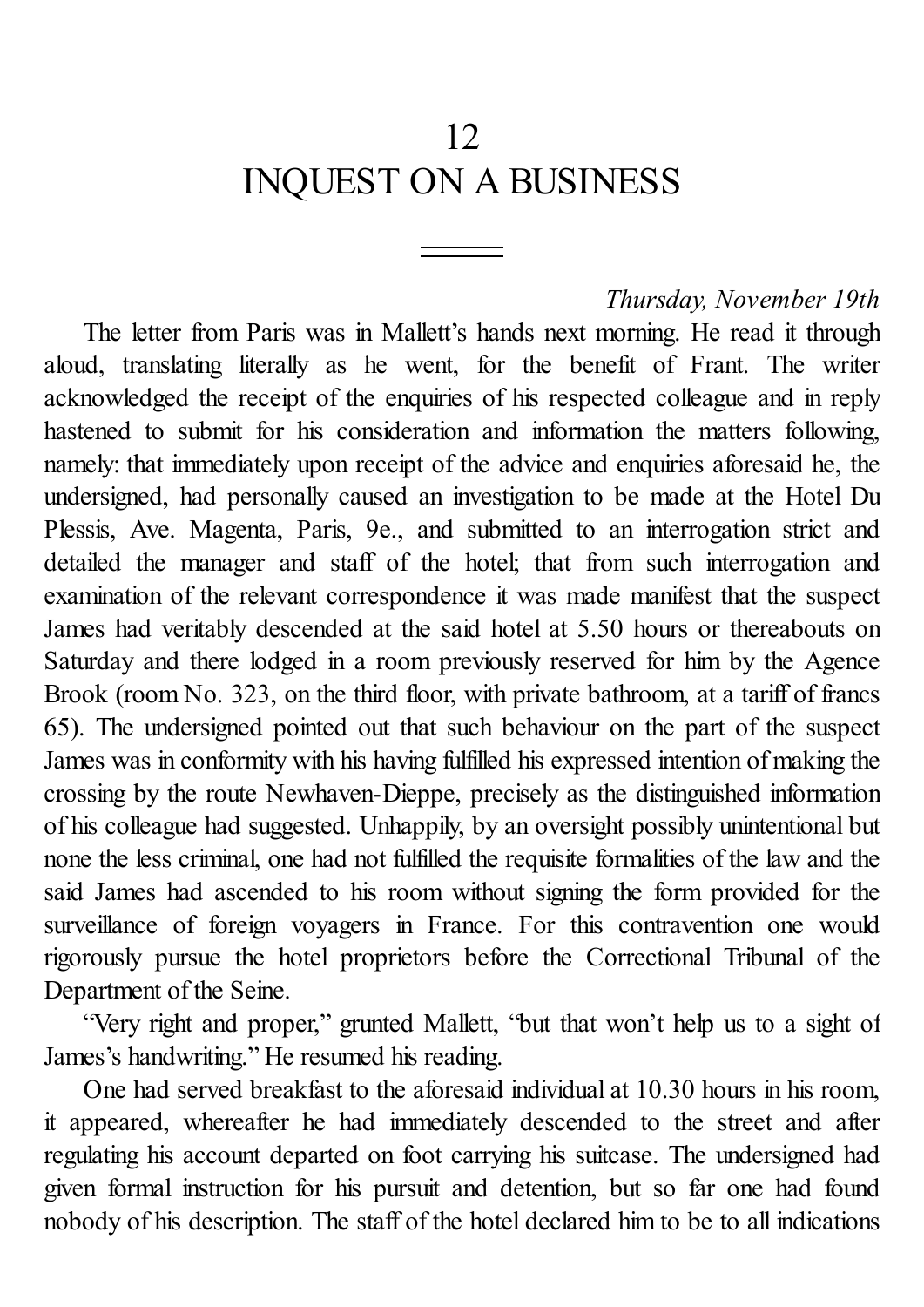a serious individual——

"What does that mean?" asked Frant.

"Simply that he didn't look like a crook," said Mallett.

——and of appearance and accent markedly Britannic. They pretended to be able to recognize him even without his beard, of which, without doubt, the suspect would seek without delay to disembarrass himself. Considering the measures in force in France for the control of strangers, it was not probable that the assassin would long escape the hands of Justice, unless indeed he had already returned to his own country.

"That sounds rather a doubtful compliment to us," was the inspector's comment.

The undersigned awaited with lively anticipation further particulars of the individual aforesaid and requested his collaborator to accept the expression of his most distinguished sentiments.

"And that's all," said Mallett, laying down the flimsy typed sheets. "Except for the signature, and that's completely illegible anyway."

"But it's a lot, isn't it?" put in Frant eagerly. "It lets us out, anyway."

"It does not let us out," Mallett answered emphatically. "In the first place, we've got to establish that James is the murderer. It looks like it, I agree, but we haven't proved it yet. In the second place, we must find out who he is, and what is his connection with Ballantine. Luckily that letter to the bank gives us a pretty good line on that."

"When we find Lord Henry Gaveston," objected Frant.

"You ought to read *The Times* more carefully," replied the inspector. "Especially the social columns. Look here."

He indicated a paragraph with his finger, and Frant, following his direction, read:

"Arrivals at the Riviera Hotel, Brighton, include Sir John and Lady Bulpit, the Bishop of Foxbury and Mrs. Escott, and Lord Henry Gaveston."

"Not much concealment there," said Frant.

"No. Which makes me think. . . . However, it's no use building theories until we get the facts. Where was I? Oh, yes. In the third place, we don't know for certain whether James stopped in France or whether he doubled home again. This trip to Paris may have been simply to throw us off the scent, and I dare say he would find his markedly Britannic accent rather a handicap if he wanted to go into hiding on the Continent. In any case there's a lot of work to be done at this end. If we can find out how Ballantine came to go to Daylesford Gardens, we shall have done something. We shall have to go pretty deep into his private life—find out where he'd been living and who with—you remember his wife's evidence—who had a motive for killing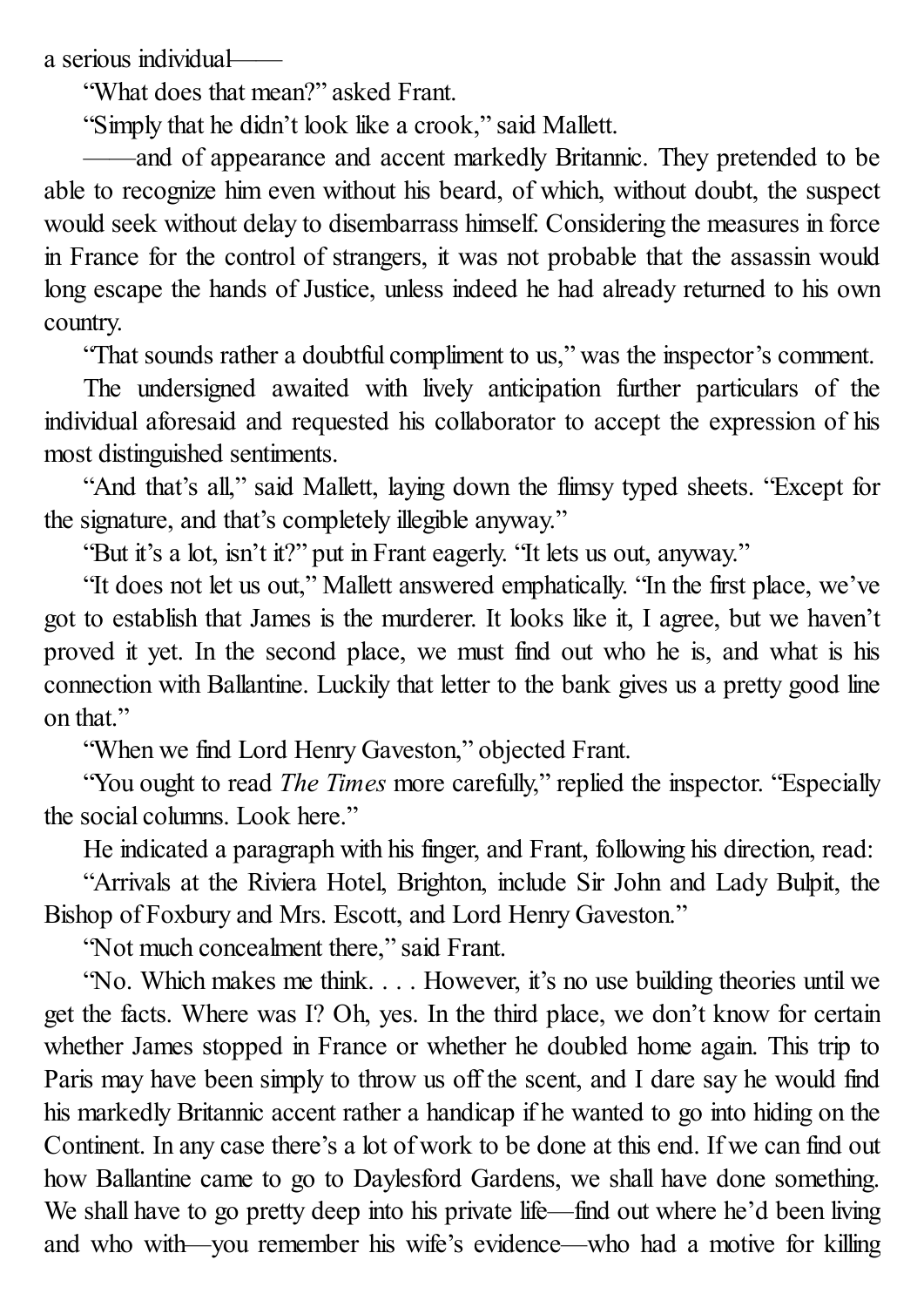him, and so on. Meanwhile a trip to Brighton seems indicated."

The telephone bell rang. Mallett took off the receiver and found himself speaking to Mr. Benjamin Browne.

"It's about that young man, Harper," said Mr. Browne's voice. "You asked me yesterday, Inspector, if you remember——"

"Yes, yes," said Mallett. "Of course I remember. What about him?"

"He has just come in here," went on Mr. Browne in deliberate tones.

"Well, ask him to be good enough to come up to Scotland Yard at once."

"But he isn't here now," said Mr. Browne peevishly. "He just looked in—just poked his head into my room, Inspector, and said he was resigning his position. And then he walked out—simply walked out without any further notice. After all I had done for him, too! It's really very——"

"Very galling, no doubt," agreed Mallett. "Did you tell him I wanted to see him?" "I didn't have the chance. I was so flabbergasted by his behaviour. And he didn't tell me where he was going or what he was going to do. He was so cool about it, it quite took my breath away. It is, as you say, most ga——"

Mallett rang off.

The inspector's trip to Brighton was postponed to a later hour than he had intended. The afternoon was spent in close conference with Renshaw, the officer in charge of the investigation of the affairs of the London and Imperial Estates Company and its associated concerns. Renshaw was supported by a couple of dour accountants and an enormous sheaf of documents, the first fruits of his enquiries into the ramifications of what the newspapers were already openly calling "the great Ballantine swindle". Mallett was fond of representing himself as a simple man which he was not—and as having a horror for complicated figures—which he had. But under the skilful guidance of the experts he found himself being led, fascinated, through endless labyrinths of crooked finance. The details were complicated, as they must always be where every action taken has to be accompanied by half a dozen others whose sole intent is to hide the real meaning of the transaction; but the general effect of the story revealed was plain enough. Ballantine had been practising, with extreme cleverness and several variations of his own devising, a very familiar form of swindle. With a number of companies to play off one against the others, and the means and the ability to rig the market in the shares of any or all of them, he had pursued the old game of robbing Peter to pay Paul and borrowing from Paul when Peter's balance sheet had to be presented. That was how Mallett, with his usual bluntness of phrase, put the position, and the accountants, though shocked at his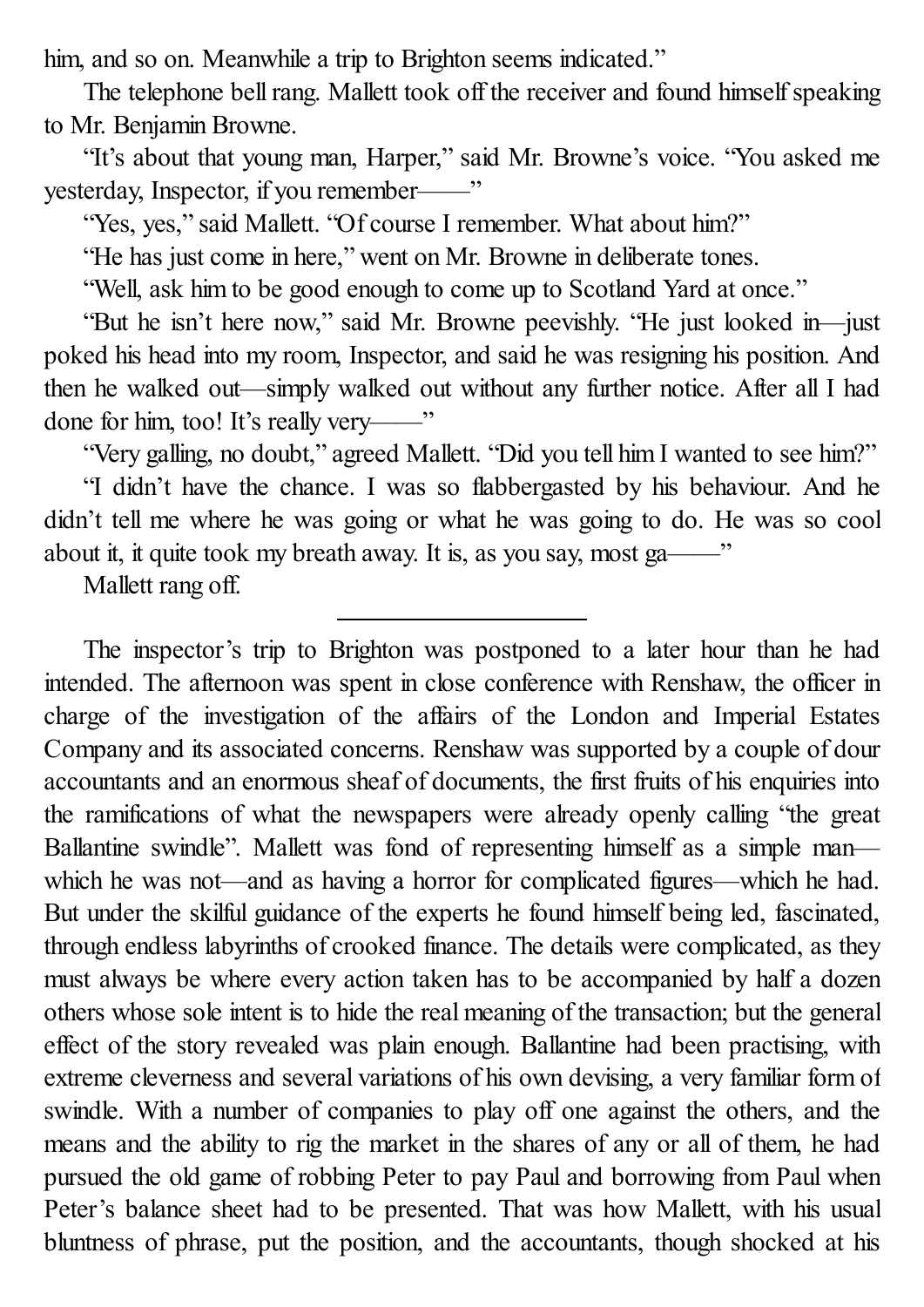unscientific way of expressing it, agreed that roughly—very roughly—that might be said to be the method.

"Only, of course," Renshaw remarked, "it wasn't a case of Peter and Paul only, but a whole lot more. In fact, in the City, Ballantine's companies were known as the Twelve Apostles. One or two of them never seem to have functioned at all. I fancy he just had them registered to make up the round dozen."

"And all of them, I suppose, with their offices at the same address?" asked the inspector.

"Yes; though oddly enough among his private papers we found a reference to another one—the Anglo-Dutch Rubber and General Trading Syndicate—with an address in Bramston's Inn, off Fetter Lane. Ballantine paid the rent for the offices monthly, but it never seems to have done any business, and when I went there the place was completely empty and had been for some time, apparently."

Mallett nodded, mechanically taking a note of the address. Once he had established the general crookedness of the late financier, the details of his devices did not interest him greatly. As to the eventual aim of all his dealings, that became clear enough as the enquiry proceeded. It was simply to divert money through one channel or another from the pockets of the investing public into those of Ballantine, and equally clearly it had been remarkably successful. Then quite suddenly, during the last few days of his life, things had gone against him. He had been unexpectedly attacked by a leading financial newspaper, and the shareholders in his principal concern, with the annual general meeting on the horizon, had lost confidence. The market quotations had fallen catastrophically, and on the very day of his death his enemies were in full cry.

"The game was up, and he knew it," said Renshaw. "Now if he had committed suicide one could have understood it."

"He would certainly have saved us a lot of trouble if he had," remarked Mallett. "Instead of which, he let someone else do the job, and left us with the business of avenging his worthless self. But I don't think he was the man to take his own life. Why didn't he run for it, like Aliss and Hartigan?"

"So far as we can make out, that's just what he did."

"Yes—as far as Daylesford Gardens."

"I think he meant to go farther than that," answered Renshaw.

He went on to explain the result of his researches into Ballantine's conduct on his last day of business. For some time previously he had been apparently unusually erratic in his behaviour, arriving late and leaving early, but on this day he had been almost continuously in his private room at the office. What he did there could only be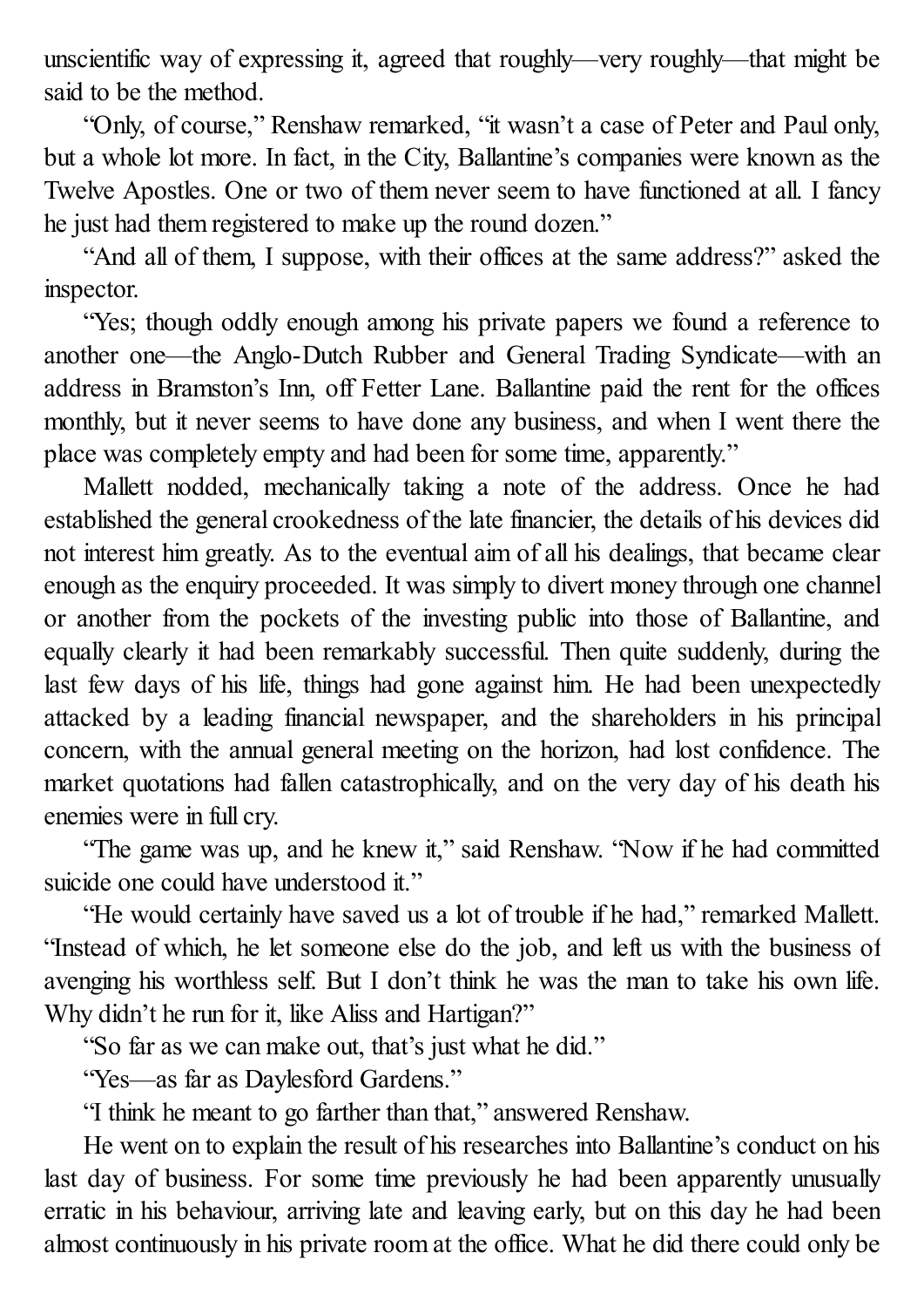surmised from the state of his belongings afterwards, but it seemed clear that he had spent a good deal of time in destroying papers. His private safe was almost empty, and Mallett was disappointed to learn that nothing connecting him with Fanshawe had survived. He had withdrawn from his private banking account the sum standing to his credit, and his passport was missing from the drawer where it was usually kept.

"Altogether," Renshaw concluded, "it seems pretty clear that he had a longer journey in mind than to Kensington."

"It also seems pretty clear," rejoined Mallett, "that he must have had a good deal of money on him when he was killed. How much, do you think?"

Renshaw shook his head.

"That we shall never know exactly, I am afraid," he answered. "There was only a hundred pounds or so in cash in his private account when it was closed, but there had been some very big sums passing through it during the last few months. Where it all went to, it is difficult to say. If, as I guess, he was afraid to face the shareholders at the meeting, and meant to run away, no doubt he had put away a little nest-egg somewhere—abroad, probably. Of the actual payments we can trace, many were to women."

"Including his wife?" asked Mallett, remembering Mrs. Ballantine's evidence at the inquest.

"No. She had been clever or lucky enough to get a handsome settlement out of him some time ago. So far as she was concerned, it was the other way about. From what we can gather, it seems that just before he went he was trying to get her to consent to raise money on the settlement, but she refused."

"Of course—she would. Then these other women are——"

"All sorts. He seems to have been generous in an odd sort of way, and kept up quite big allowances to discarded mistresses. Then he's been supporting the Italian dancer, Fonticelli—but that affair came to an end some time ago. The largest payments recently were all to Mrs. Eales."

"I think I have heard of her," said Mallett. "Was she the reigning favourite?"

"Yes. Ballantine has been living with her, except when it suited him to turn up at Belgrave Square, quite regularly for over a year now. He set her up in rather a nice flat in Mount Street. It was quite an open affair. Everybody knew about it in the office."

Mallett was silent for a moment.

"Mount Street is a long way from Daylesford Gardens," he said at last. "All the same, I think I must put Mrs. Eales next on my list to be visited. As I see my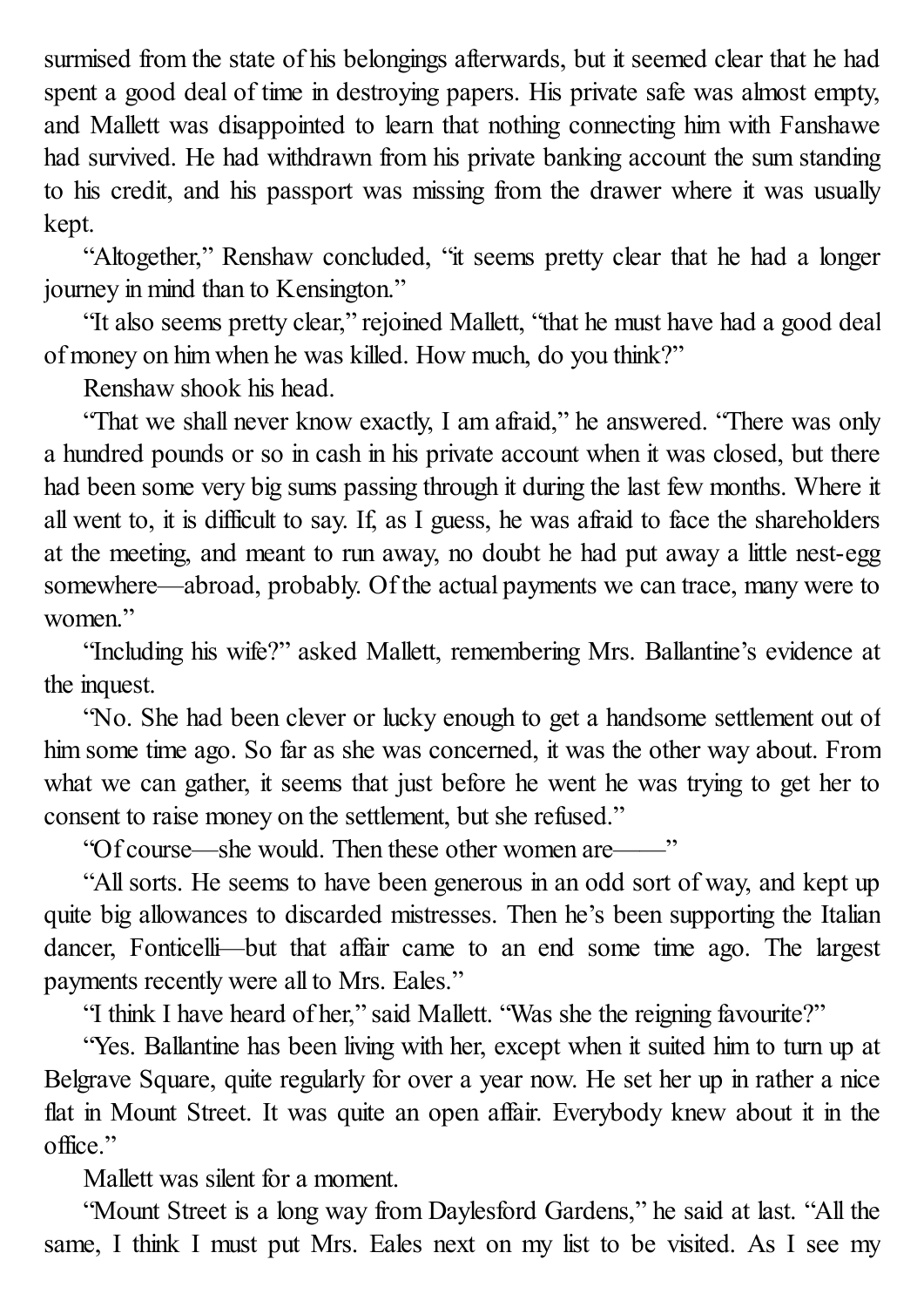problem, Renshaw, apart from yours, there are two lines to work on. One is to take James from where he first appears as a tenant of Miss Penrose's house, and trace him backwards until he meets Ballantine. The other is to work on Ballantine and trace him forwards, so to speak, until he meets James. Both are worth following up, and it seems to me that if anyone can help me to some knowledge of Ballantine's private life it will be Mrs. Eales."

"One other person could give you a good deal of information if he wanted to," said Renshaw.

"You mean Du Pine?" Mallett said at once.

Renshaw nodded. "He and the two missing directors were the only people who were privy to Ballantine's frauds," he added. "Du Pine was in it up to the neck. We've got quite enough to arrest him on now."

"I hope you'll do nothing of the sort," interposed the inspector. "A prisoner under arrest can't be questioned, and I think that Du Pine free will be more useful to me than under lock and key. We'll have him kept under observation, though."

"He practically begged me to arrest him this morning when we were at the office with him," said Renshaw. "Do you think he knows the Judges' Rules and feels he would be safer that way?"

"I dare say he knows a lot," replied Mallett, "but not so much as I shall know by this evening, I hope."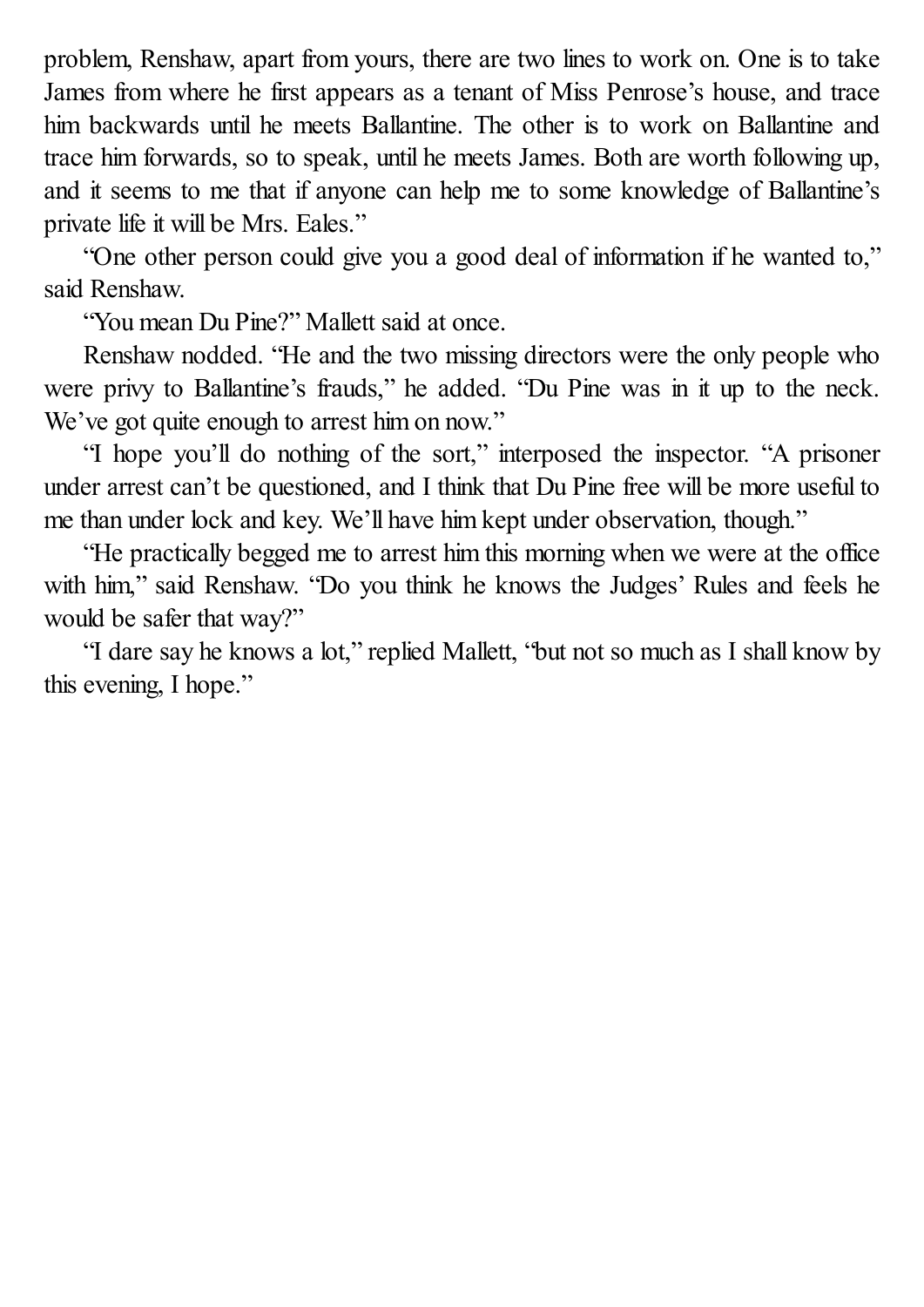### 13 MOTHER AND SON

*Thursday, November 19th*

Frank Harper was packing. The flimsy floors and walls of the little house echoed to the crash of drawers opening and shutting and to his loud shouts of annoyance as he pursued his elusive belongings up and down his untidy bedroom. Mrs. Harper heard him as she came in, her arms full of the fruits of an afternoon's arduous shopping. Characteristically, she dropped them all where she stood in the shabby passage that did duty for a hall, and ran upstairs at once to her son's room.

"Frank!" she exclaimed, pushing her untidy grey hair back from her eyes. "Whatever are you doing?"

"Packing," he answered briefly. "Haven't I got a clean evening shirt anywhere?"

"In the linen cupboard, dear. I'll get it for you. But why? Where are you off to?"

"To Lewes. And I haven't too much time to catch my train, either. Do get that shirt, Mother, there's a darling."

Mrs. Harper obediently trotted away, a puzzled frown on her kindly, stupid face, and returned almost immediately.

"Here it is, dear," she said. "I had to darn the neck, but it really doesn't show when you've got it on."

"Thanks, Mother." He examined the darn disdainfully. "Oh well, I suppose it will have to do." He crammed the shirt on to the top of the overflowing suitcase. "Now I think that's everything."

"You've forgotten your sponge-bag, haven't you, darling?"

"Good lord, yes! Now how the devil am I to get that in?"

"Shall I do it for you?" Mrs. Harper was on her knees, coaxing recalcitrant objects into place with her toil-worn fingers. "But why to Lewes, dear?"

"I'm staying the night with the Jenkinsons. You know. I've told you about her about them, I mean."

"Oh, yes, of course. I'm so silly nowadays, I forget people's names. I hope you enjoy yourself." Then she paused in her work and looked up at him. "But Frank, how is it that you're not at work?"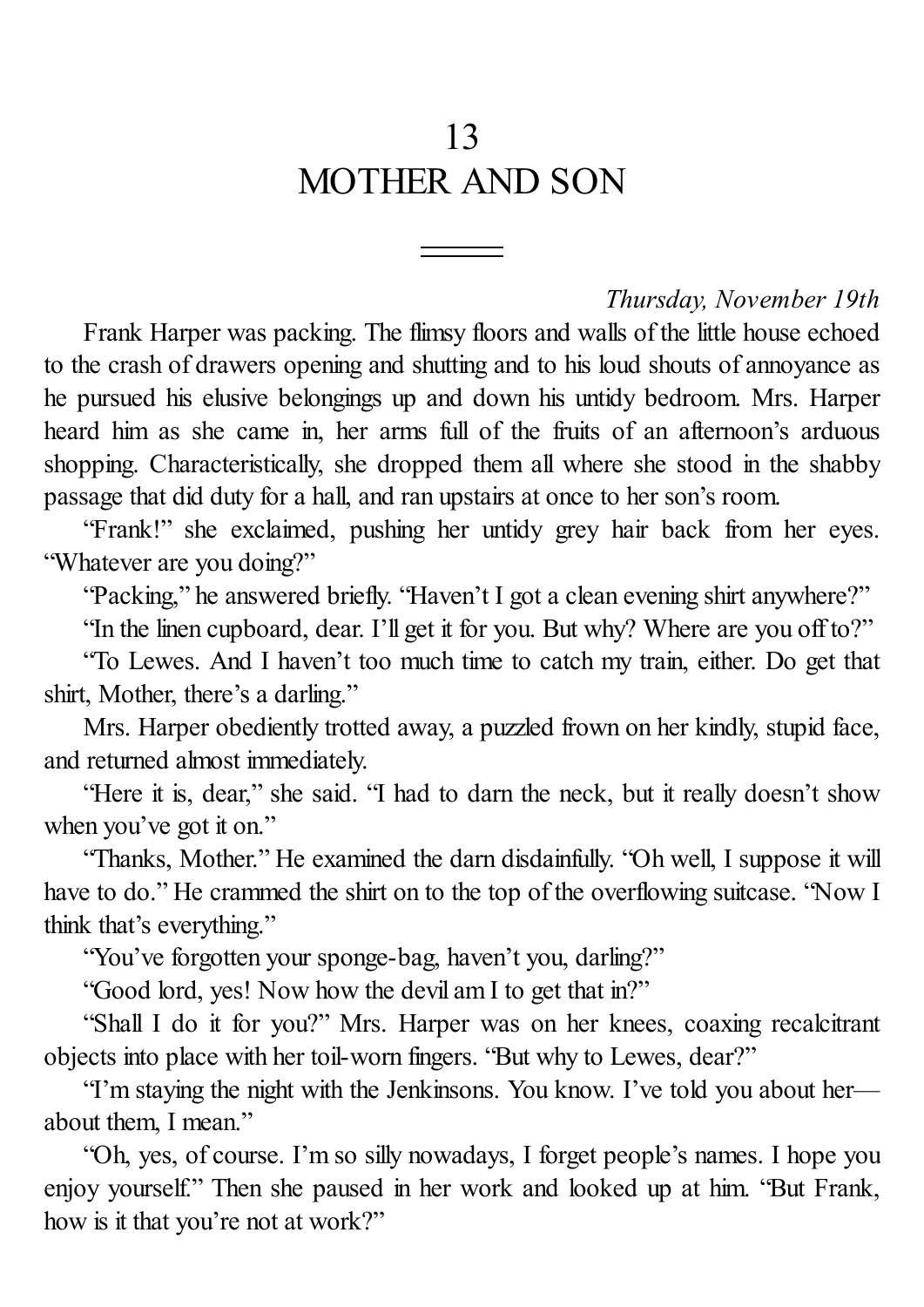Frank laughed.

"I've left that place," he said. "For good."

"Left it? Oh Frank, you don't mean that Mr. Browne has——"

"Given me the sack? No. Though, bless his innocent little heart, he's had cause enough to. No, Mother, I have resigned. Place didn't suit, as the servants say. Behold in your son a gentleman of leisure."

"Left—left Inglewood, Browne's? I don't understand. Of course, I'm glad, if you didn't like the place. And I shall love to have you at home. Only—only I'm afraid you'll find it very dull here with nothing to do. And—and what about your pocket money? You've always been able to keep yourself in clothes and things out of what you've earned. I can help you a little perhaps, but it's not much. And, you know, my money is only an annuity. If anything should happen to me——"

She bent her head over the suitcase to hide her confusion.

"There, Mother, that's splendid. I can shut it myself. Let me give you an arm to help you up. Oops!"

He pulled her to her feet, and bending down, kissed her with unexpected tenderness.

"You're not to worry about me," he said. "I'm not going to come back here and hang about the house all day. Quite the contrary. Once more, in the language of the servants' hall, I've left to better myself."

"You've got another post, then? A better one? What is it? Another house agent?"

Frank smiled happily.

"No, not a house agent," he said. "I'm going away, Mother, a long way away that is, if Susan is still of the same mind as she was last Sunday. And you, relieved of the burden of your worthless child, are going to live at that cottage in Berks or Bucks or wherever it is you've always wanted to go, until such time as I return, rich with all the spoils of Africa——"

"Africa! Frank, you're talking nonsense!"

"I am not! Africa I said, and to Africa I mean to go."

"But how are you going to get to Africa?" persisted the perplexed old lady.

"Oh, by train and boat, I expect. That is the usual way, isn't it? Unless I fly. Which reminds me, unless I do fly, now, I'm not going to get to Victoria in time."

He fastened the suitcase with an effort.

"Good-bye, Mother, and don't forget about the cottage. I mean it."

He laughed down at her bewilderment, and kissed her again. "Back tomorrow, I expect," he said. "I shall have a lot to do.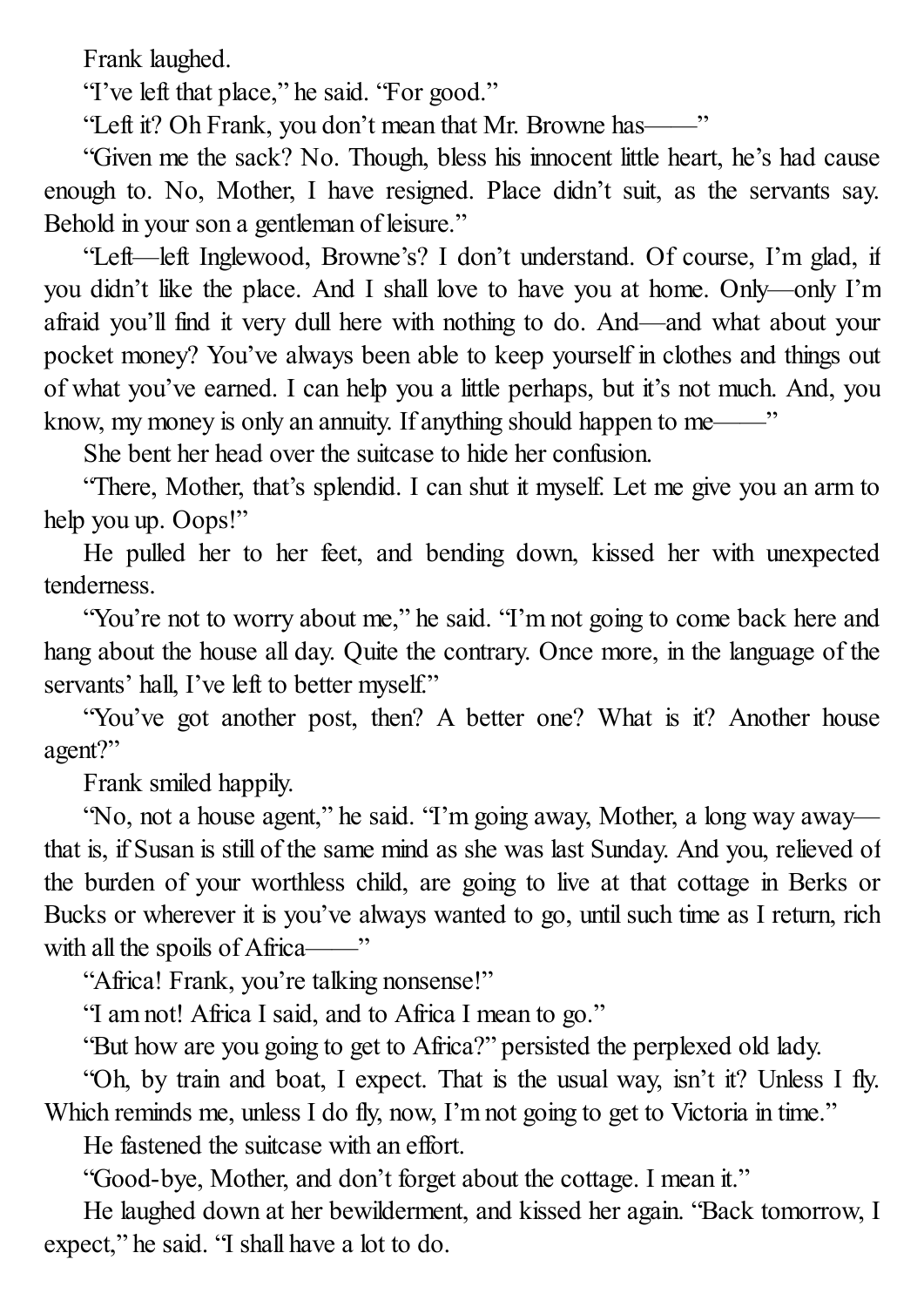*"For there are great things to be done, And fine things to be seen, Before we go to Paradise——"*

"Frank!" She called him back as he was in the doorway, the suitcase swinging in his hand.

"Yes, what is it?"

"I had forgotten to tell you. Someone was asking about you today."

"About me? Who?"

"A policeman."

"A policeman?"

The suitcase fell from his hand to the floor with a crash. The shock sprung the catch and the lid flew open. The carefully packed contents strewed the floor.

"Damned clumsy of me," muttered Frank. "No, don't you bother, Mother, I'll do it."

He crammed the things back into place and forced down the lid with a savage jerk. Then he straightened himself, his face red with exertion.

"What did he want?"

"Who? Oh, the policeman. It was only the sergeant from the police station round the corner. Quite a nice man, I see him often. Nothing to worry about, dear."

"Who said there was anything to worry about?" asked her son defiantly.

Mrs. Harper took no notice of the interruption and went on:

"I think it was just this horrible inquest business he came about. He had been sent to verify your address and so on, he said. I told him all about us and he took particulars and seemed quite satisfied. That's all. I thought you would like to know."

"Oh, well, if that's all. . . . Look here, Mother, if by any chance you have anybody—*anybody*, police or not—coming round here again while I'm away—not that I suppose you will, for a moment, but one never can tell—just keep what I told you under your hat, do you mind? About Africa, I mean, and Susan and all the rest of it. No point in having them poking into our affairs, is there?"

"No, of course not, darling. I don't know anything really myself, so I can't say anything, can I?"

He laughed. "That's the spirit. Mum. And mum's the word!"

He was gone. Mrs. Harper, with a sigh, began to tidy the chaos of her son's room. She did not in the least understand what Frank had told her. She did not believe all his grandiose talk about Africa and a cottage in the country. But then for years now she had lived in a dim twilight of existence, where the only reality was the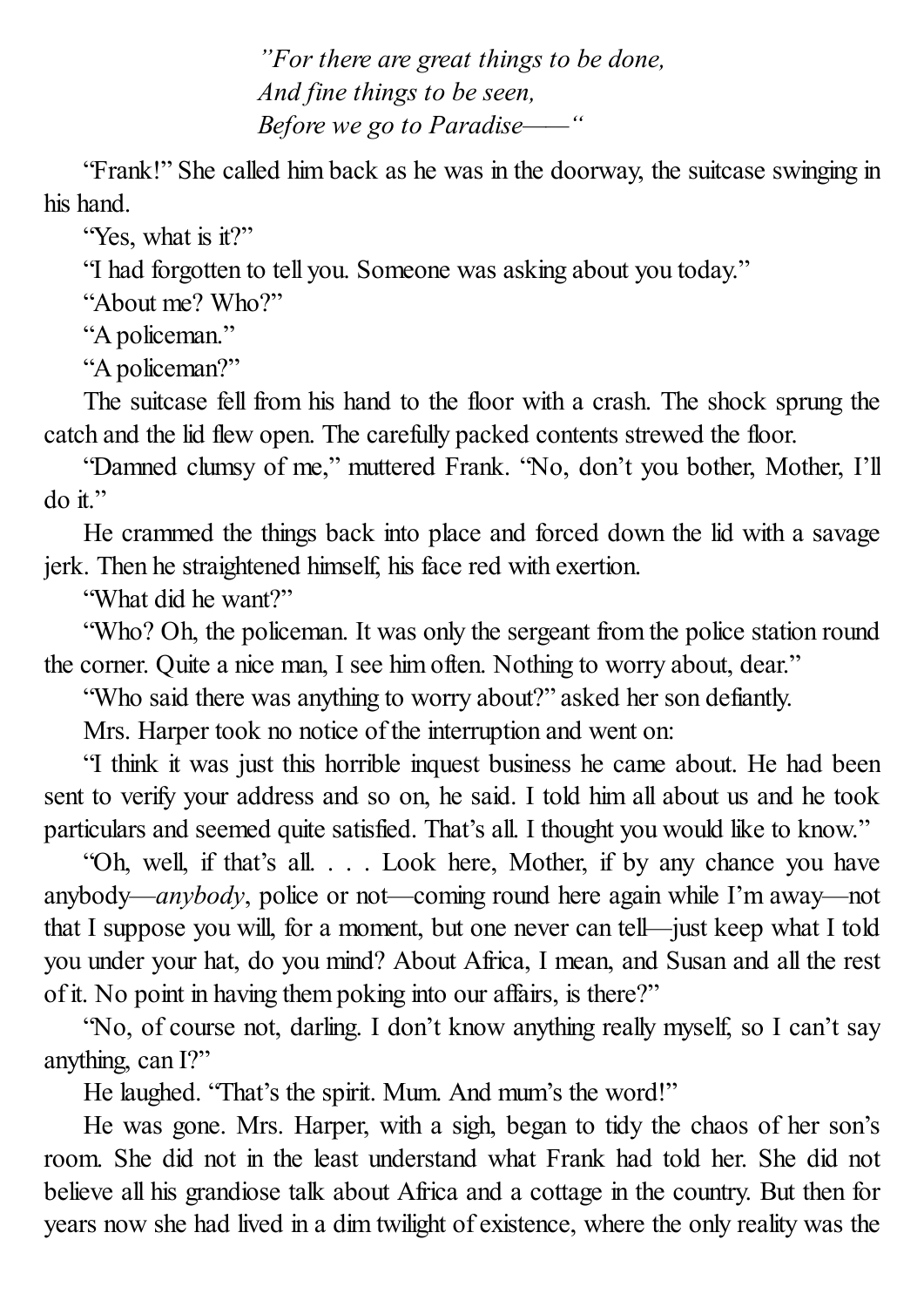ever-present necessity of making both ends meet, the only illumination the love and pride which she felt for her son. Dimly she was aware that there had been a time when life went easily and comfortably, when there was leisure to think and to enjoy, and when the prices of things in the shops were a matter of casual interest. It did not seem real now, any more than Frank's sudden optimism about the future seemed real. It only unsettled one to hope for impossibilities. But one thing at least was real —the fact that her moody, discontented son was for some reason happy and hopeful once more. And without understanding, she basked in the rays of his cheerfulness. After all, they had been ruined in the past for reasons which had always remained somewhat of a mystery to her. Why should they not regain their fortunes in an equally inexplicable way? And if for some cause it was the price of fortune to keep it a close secret—well, she reflected, one thing an old woman could do was to keep her own counsel.

She stopped in her work, her contentment suddenly clouded over. Frank had gone away with an odd pair of socks!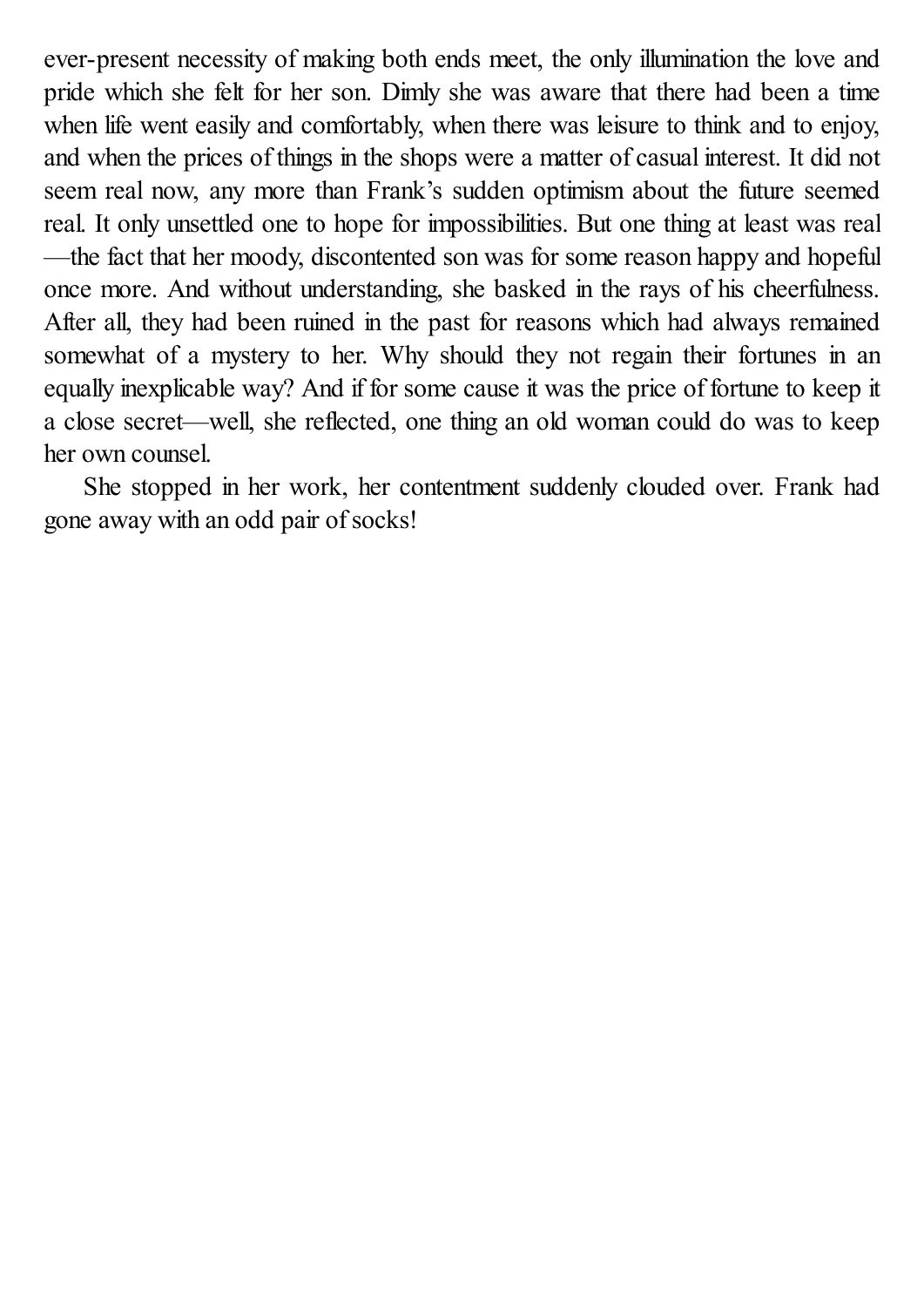### 14 LORD HENRY AND LORD BERNARD

#### *Thursday, November 19th*

An electric train carried Mallett smoothly Brighton-wards, together with a crowd of homing stockbrokers. The chatter of his neighbours in the carriage seemed to be equally divided between golf and the Ballantine affair—the latter being viewed exclusively from the financial standpoint. He was agreeably surprised to learn from their talk that each of them had, by superhuman foresight, succeeded in "getting out" of the Twelve Apostles at the very top of the market. He also learned several novel items of information—amongst others that the Commissioner of Police had "dropped a packet" on London Imperials and therefore was making no particular efforts to trace the financier's murderer. An elderly man in the corner was bold enough to hint his doubts of the accuracy of the last statement, but was instantly suppressed.

"Fact!" said the narrator, a stout young man with an aggressive voice. "Chap I knew had it direct from a pal of his who's in Scotland Yard."

This was too much for Mallett's gravity, and he hastily took up an evening paper to hide his smiles. Here he found that although now three days old, the "Mystery of Daylesford Gardens" still retained enough vitality to keep itself in the headlines, though fresh sensations had crowded it off the front page. He read with interest of an entirely mythical "police dash" to Birmingham, from which important results were understood to have been obtained; and had just embarked on an article by the City Editor on the probable effects of the London and Imperial liquidation which puzzled his unmathematical brains a good deal more even than Renshaw's accountants had done, when a name uttered by the same loud-voiced man caught his ear and riveted his attention.

"Bernie Gaveston is on the train," he said. "I saw him get into the next carriage." "Who?" asked someone.

"Bernie—*Lord* Bernard Gaveston. You know who I mean?"

"Oh! Yes, of course," was the answer. Then, respectfully: "Do you know him?"

"Rather! Matter of fact, he was staying at Gleneagles the same time as we were last year. I used to see him nearly every day."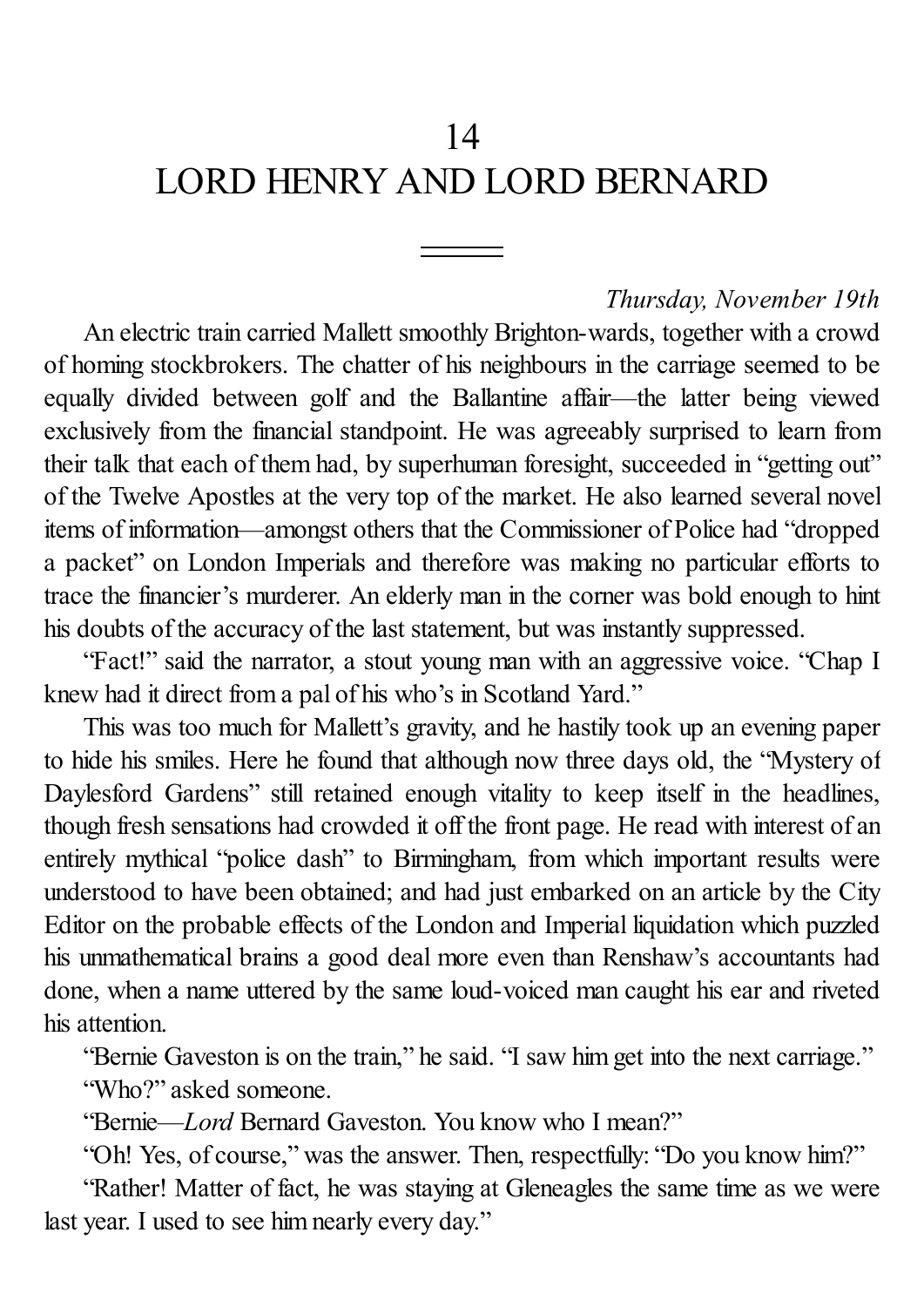"You never mentioned it before," said the elderly man from his corner.

"Well, of course, I didn't see much of him—not to speak to, I mean. He had his own crowd there with him. But I was always running into him, in the bar and so on. I thought he seemed a nice sort of chap. Funny thing is, I haven't set eyes on him since, and now here he is in the next carriage. Shows what a small place the world is, doesn't it?"

Mallett chuckled quietly behind his paper. The idea of this underbred little man claiming acquaintance with the famous Lord Bernard Gaveston amused him hugely. For Lord Bernard was, as every reader of the illustrated weeklies knew, a celebrity of the first order. It was difficult to know exactly why. He had never done anything particularly startling—never gone into Parliament or, like his unlucky brother, into the City. He had been content to remain an ornament to Society, and done it very well. He had written a couple of not very successful plays and composed some not very distinguished music. But his clothes were the despair and admiration of every young man who aspired to be well dressed, his appearance at a new restaurant or nightclub was the guarantee of its success, his photograph was almost as familiar to the public as that of the most boomed débutante—in a word he was News, with a capital N, and there were very few young men of whom that could be said.

At the same time, the inspector was not a little annoyed at Lord Bernard's appearance on the train. Obviously it was connected in some way with Lord Henry's presence in Brighton. There was not the smallest reason to suppose that he had anything to do with his brother's business adventures, but the inspector had come down to interview one man, and he was not best pleased to find that he might have to do with two. So far as Lord Henry was concerned, he thought he knew fairly well what to expect. He was the stupid type of titled man, with a fair record of military service behind him, who would appeal to one such as Ballantine as likely to give a good appearance to a list of directors. Nobody would expect him to be concerned in his chairman's fraudulent schemes or even to have the brains to understand them, and the only mystery was how it came about that of all the people connected with Ballantine he alone appeared to provide the link between him and Colin James. That mystery it was Mallett's present business to clear up and if it came to a contest of wits he was fairly confident of the issue. But Lord Bernard—he shrugged his broad shoulders—was a different matter. He was without doubt, in his own way, a clever man. Lord Henry had read the account of the inquest in the papers, no doubt, and sent for his brother to assist and advise him. Under the influence of that shrewd man of the world, would he refuse to give any information? And what would Mallett's remedy be if he did? He put down his paper and frowned out of the window at the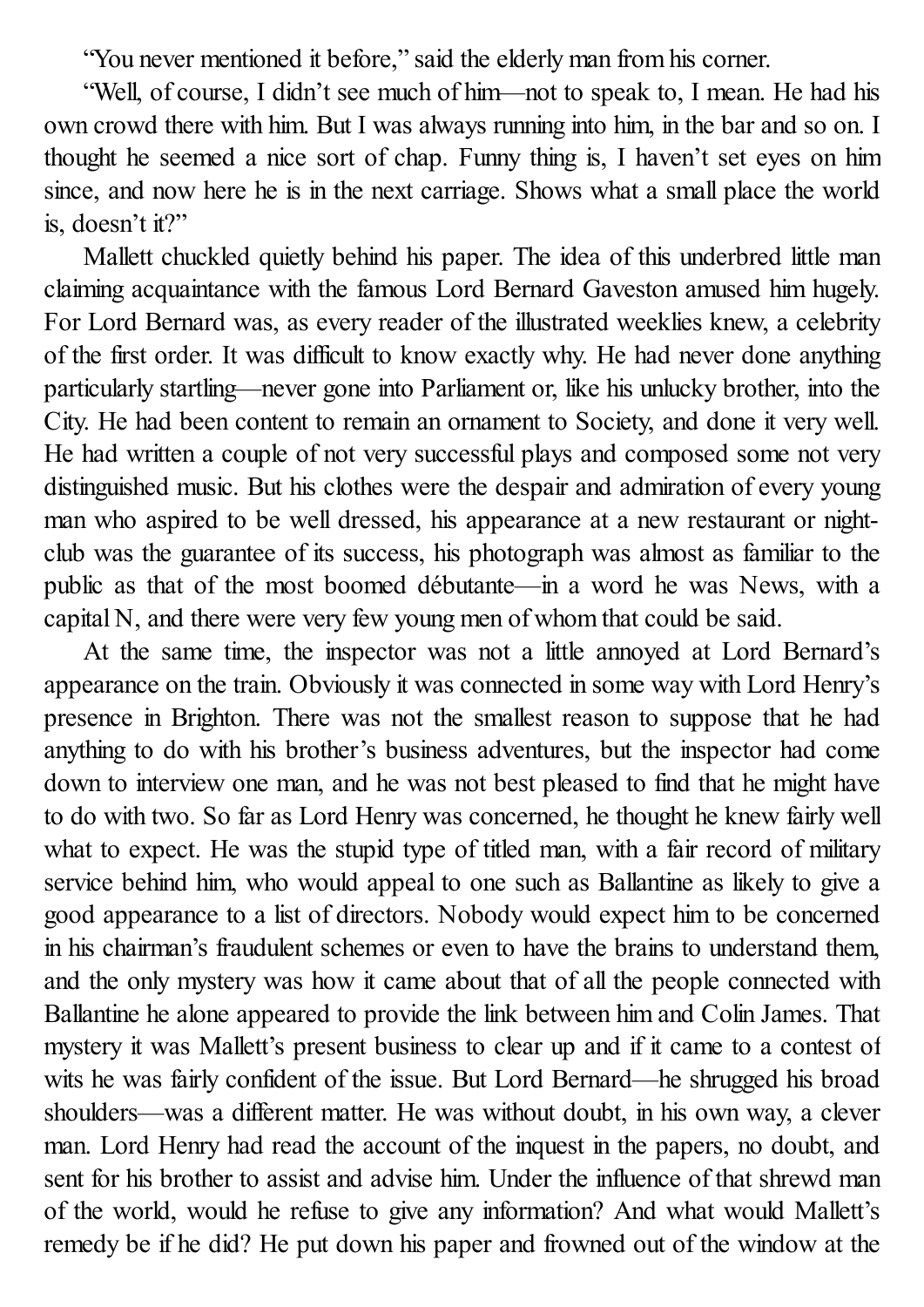darkened sky.

Whatever hopes the inspector may have had of reaching the Riviera Hotel before Lord Bernard and so of securing at least part of his interview without interference, were quickly disappointed. As he alighted on the station platform almost the first person he saw was Lord Bernard, being greeted by an obsequious chauffeur. Evidently Lord Henry was expecting his brother's arrival. Before Mallett's elderly taxi could clear the station, it was passed by a low open car of venomously speedy design, with Lord Bernard at the wheel, the chauffeur sitting beside him. "Not the sort of car I should have expected Lord Henry to own," said Mallett to himself. "I thought he was a steady-going sort of stupid."

The rear light of the car twinkled for a moment among the traffic ahead and was lost to view, and the inspector resigned himself to a comparatively slow journey to the hotel. The tall mauve lamps of Brighton front slid by in leisurely procession as the asthmatic vehicle chugged along. At last a violent grinding of brakes told him that he had arrived. Lord Bernard, he calculated, as he paid his fare, had about five minutes' start of him. Much harm could be done in five minutes. He cursed Renshaw for having been the unconscious cause of his delay. Had it not been for him, Lord Henry could have been interviewed, and he, Mallett, back in London, before Lord Bernard had even started. So absorbed was he in these reflections that he miscounted his change and only the driver's surprised "Thank *you*, sir!" revealed to him that he had grossly overtipped the man.

The mistake aggravated Mallett's sense of grievance with the world. Everything seemed to be going wrong with him. He did not grudge the driver an unearned shilling, but the fact that he, the most careful of men, should have made such a stupid blunder, annoyed him intensely. It was only by reminding himself that he might well be within a few moments of the most important discovery since he had begun his investigations, that he was able to regain his sense of proportion.

"Is Lord Henry Gaveston in the hotel?" Mallett asked the sleek and supercilious reception clerk.

"Yes, he is," admitted the functionary. His eyes travelled up and down the inspector's burly form and an expression of discomfort crept into his smooth features. "But I don't know whether he can see you. You are not from the Press, by any chance?"

"No. Scotland Yard," said Mallett bluntly.

The clerk's pained look was that of a prude in whose hearing an obscenity had been blurted out. He glanced involuntarily round the brilliantly lighted, over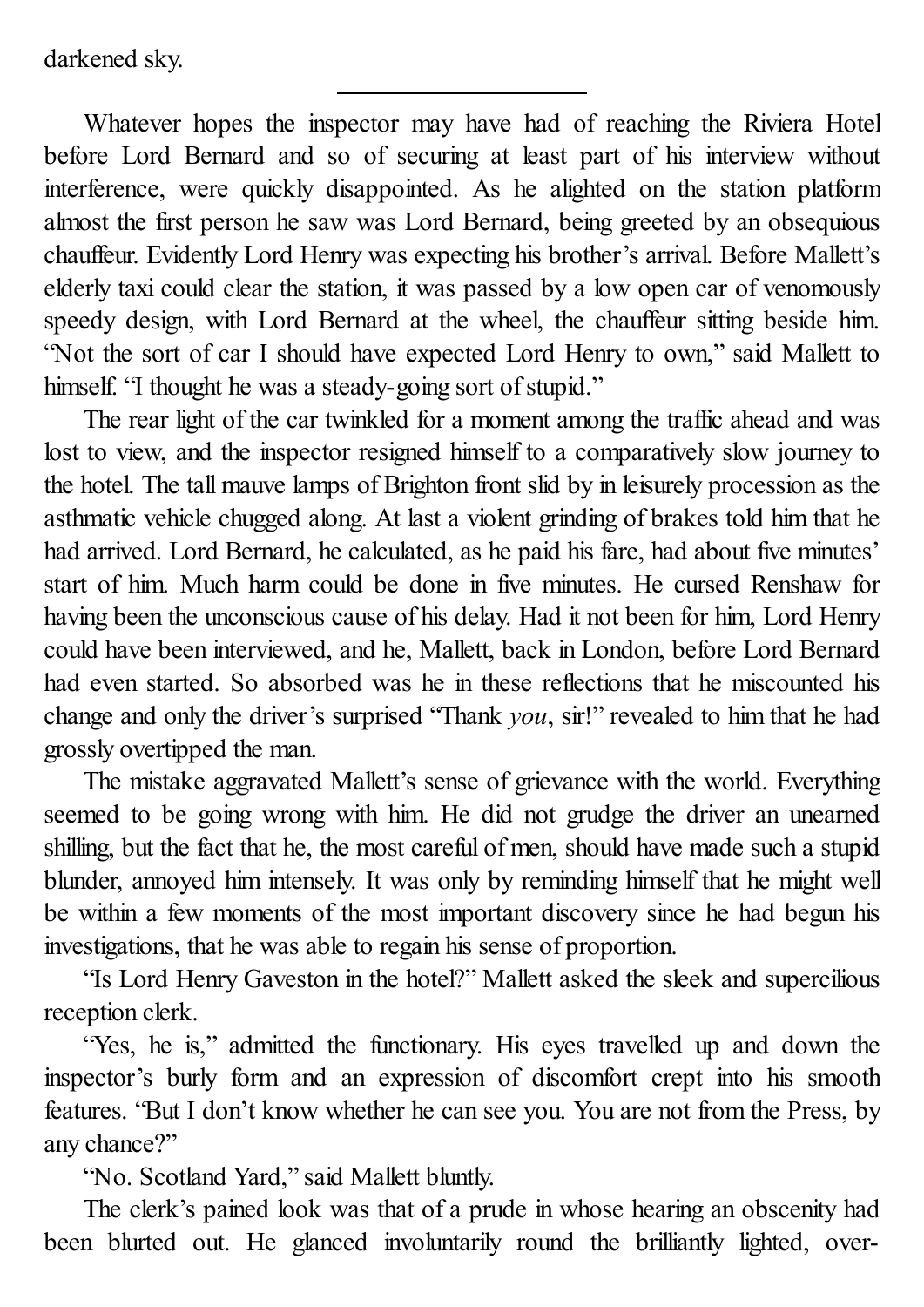decorated hall, at the monumental back of the gorgeous commissionaire outside, as though to say: "Not here! Not in the Riviera, of all places!" But he pulled himself together like a man, and with a fine show of sang-froid murmured: "In that case, I'll have him paged."

A small uniformed boy, uttering the high-pitched wail peculiar to his class, was duly sent out on his tour of the Smoking Room, Winter Garden, Drawing-Room and Ye Olde Tudor Lounge. Duly he returned, announcing with evident relish: "No reply, sir!" whereupon Mallett, turning on his heel, found himself looking directly into a small recess bounded by a cocktail bar. In front of the bar was a little table, and at the table, not ten yards away, sat Lord Henry and his brother.

Mallett indicated the bar with his finger. "Did you try in there?" he asked the page.

"Oh, no, sir!" came the instant reply. "The gentlemen in there, they never likes to be disturbed."

"Smart lad," said Mallett, too amused to be annoyed. "Perhaps you'll have a hotel of your own some day."

Leaving the page scarlet with pleasure at what he dimly apprehended to be a compliment, the inspector strode across the intervening space and bore down upon the two men.

There was a strong family resemblance between the two brothers. They each had the same rather prominent, well-cut nose, the same arched eyebrows over light grey eyes, the same delicately rounded chin. But while Lord Bernard's eyes were clear and vivacious, Lord Henry's were pale and watery. His raised eyebrows gave an impression of peevish surprise at what the world had to show him, in contrast to his brother's alert look of amused inquisitiveness. The elder of the two by a few years only, he was already beginning to go bald, and his face to sag before the onset of middle age. Lord Bernard, on the other hand, with his thick brown hair and clear complexion, might have stood model for an advertisement of anybody's patent medicine.

As Mallett drew near, Lord Henry was setting down an empty tumbler with the melancholy air of a man who was conscious that the contents had done him little good. Lord Bernard was contemplating a cocktail in his hand and appeared to be addressing it, rather than his brother, in low and soothing tones. Both looked up as the inspector approached.

"Lord Henry Gaveston?" said Mallett.

Lord Henry, characteristically, turned towards his brother for help. The latter appraised Mallett in a swift glance.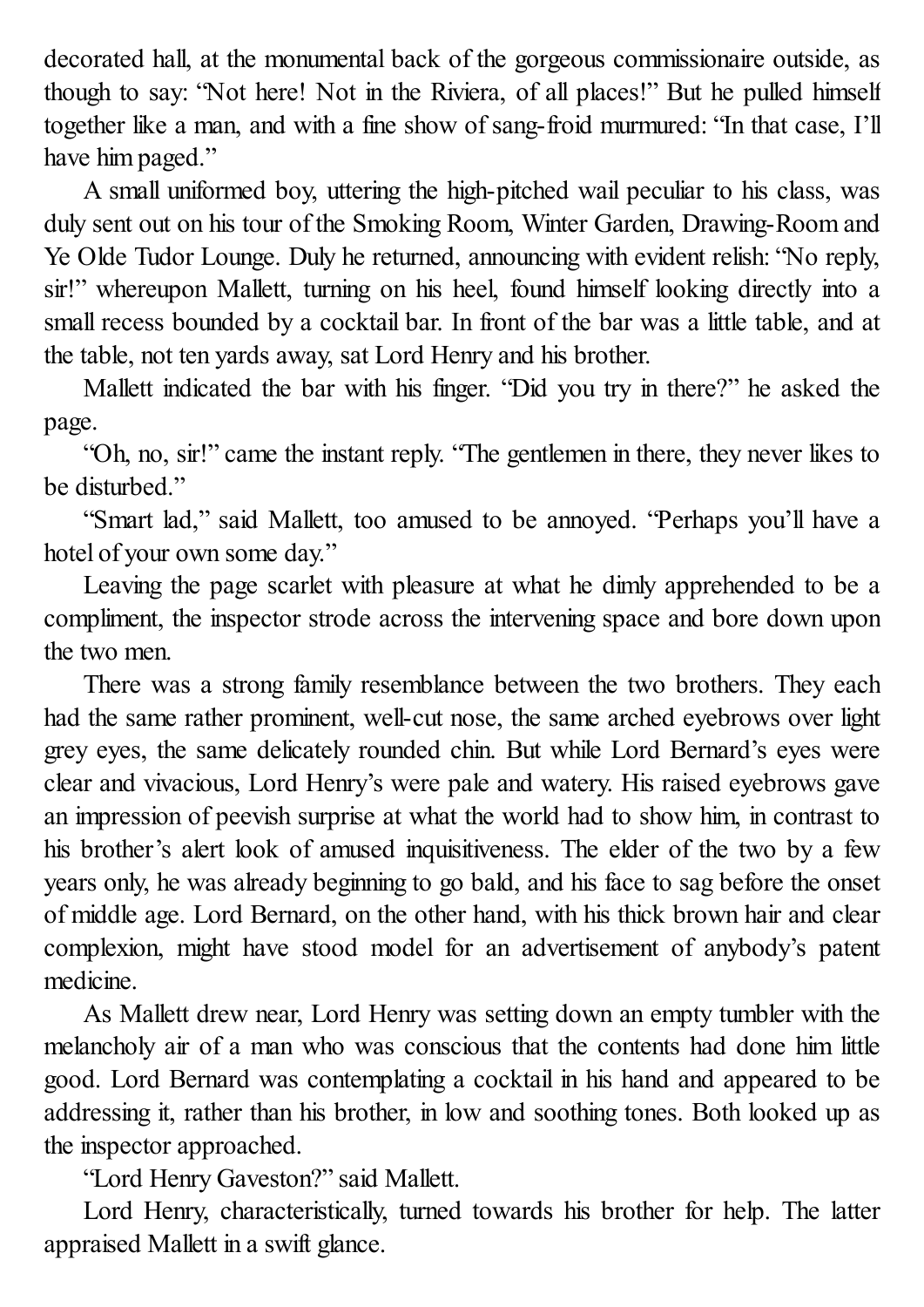"You're a detective, I take it," he said.

Mallett nodded. Lord Bernard rose quickly, laid his hand lightly on his senior's shoulder and said:

"I suggest, old man, that another whisky and soda would do you no harm at this moment."

Lord Henry said nothing, but dumbly relinquished the tumbler he was still clutching, and his brother bore it off to the bar.

Mallett was agreeably surprised that he should have been left alone with his man for a few moments even. He knew from experience the importance of a suspect's first reaction when confronted with a damning piece of evidence and he determined to lose no time. Without further preamble he drew from his pocket the letter to the bank, unfolded it, and handed it across the table.

"I want to ask you a few questions about this," he said.

Lord Henry, his hands shaking visibly, stared at the document for a moment. Then he fumbled in his pockets, produced an old-fashioned pair of pince-nez, and adjusted them with difficulty on his nose. With this assistance he slowly read the letter through, forming the words with his mouth as he went. Finally he said, in obviously genuine bewilderment:

"But I don't understand. What is all this about?"

"That is exactly what I have come to ask you," retorted Mallett in some irritation. In the background he could see Lord Bernard approaching, a brimming glass in his hand. "Is that your signature, or is it not?"

"Oh, certainly it's mine all right," returned Lord Henry dolefully. "No doubt about that. The office paper, too. But who is Mr. Colin James? Never heard of the feller in my life."

"Colin James", said Mallett impressively, "is suspected of the murder of Lionel Ballantine."

"Here's your drink, Harry," said Lord Bernard, depositing a whisky and soda on the table and dropping into a chair. "Ballantine's murder, eh? A nasty business. You don't know anything about it, do you, old man?" He turned to Mallett. "You know, I thought you had come to bother Harry about this London and Imperial Estates business," he confided.

"I am enquiring into the death of Lionel Ballantine," said the inspector stolidly, "and I am here to ask Lord Henry how he came to sign a letter recommending Mr. Colin James——"

"James!" put in Lord Bernard. "Of course, yes, the man in whose house Ballantine was killed! You saw all about it in the accounts of the inquest, didn't you,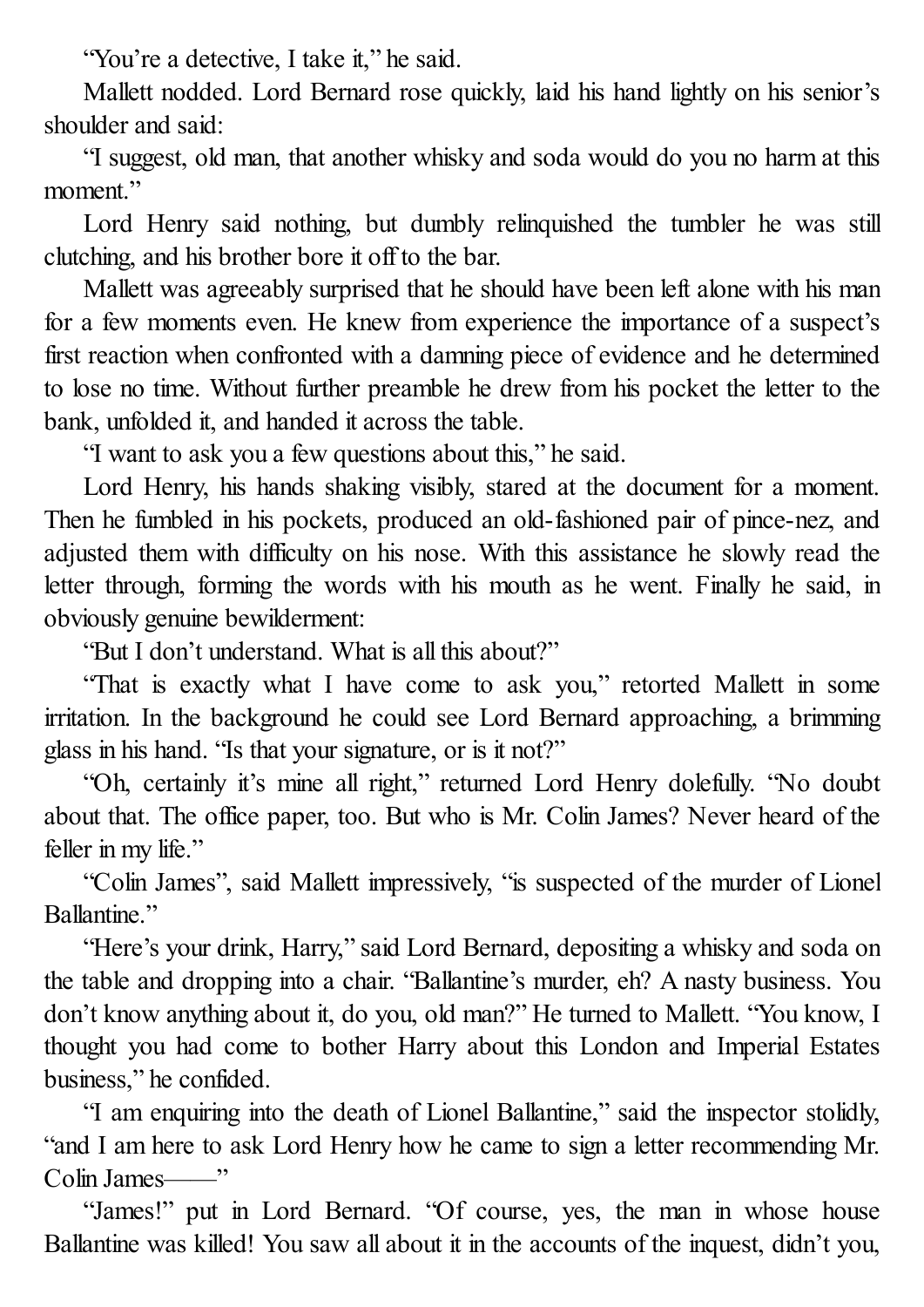Harry?"

Lord Henry shook his head. "I haven't the heart to read the papers nowadays," he said gloomily.

Lord Bernard took the letter and scanned it rapidly.

"But look here," he said, "you must remember something about it, surely?"

"Not a thing, I tell you," repeated Lord Henry. "Not a thing. I've signed so many things one way and another. . . ." His voice trailed off despairingly.

"But the date," persisted Lord Bernard. "October the thirteenth. What were you doing then?"

Lord Henry stared stupidly in front of him for a moment. Mallett said nothing. Since, contrary to his expectations, Lord Bernard seemed disposed to be a help rather than a hindrance, he was well content to let him do his work for him. Besides, it seemed more likely that Lord Henry would respond to his brother's methods than to any enquiries from a stranger. He waited therefore, while Ballantine's late colleague strove painfully to search his cloudy memory.

"Have a drink," suggested Lord Bernard.

Lord Henry obediently took a deep draught from the glass before him. Some colour came into his grey cheeks, and a look almost of intelligence into his eyes.

"I might have it down in my book," he said at last with the air of one who makes a great discovery.

He pulled from his pocket a small engagement book, and fluttered the leaves.

"Thirteenth—no, there's nothing there," he said. "Oh—I'm sorry—I was looking at September. October, now. . . . Here we are. Oh, yes, of course. Board meeting."

"A board meeting?" said Mallett. "Of the London and Imperial Estates Company?"

"Yes—it says so here."

"You signed this letter at a board meeting?"

"I suppose so."

"But why? Who asked you to?"

"That's just it. I don't expect anybody asked me to. There'd be a lot of papers in front of me, cheques and letters and so on, and I'd just sign along the dotted line."

"Without reading what you signed?"

"There wasn't time you know," answered Lord Henry. "Ballantine was generally in a hurry to get the business through. Besides I shouldn't have understood them if I had. So we just signed—the other directors and myself. 'Theirs not to reason why', you know."

"Like a society beauty signing a soap advertisement," murmured Lord Bernard.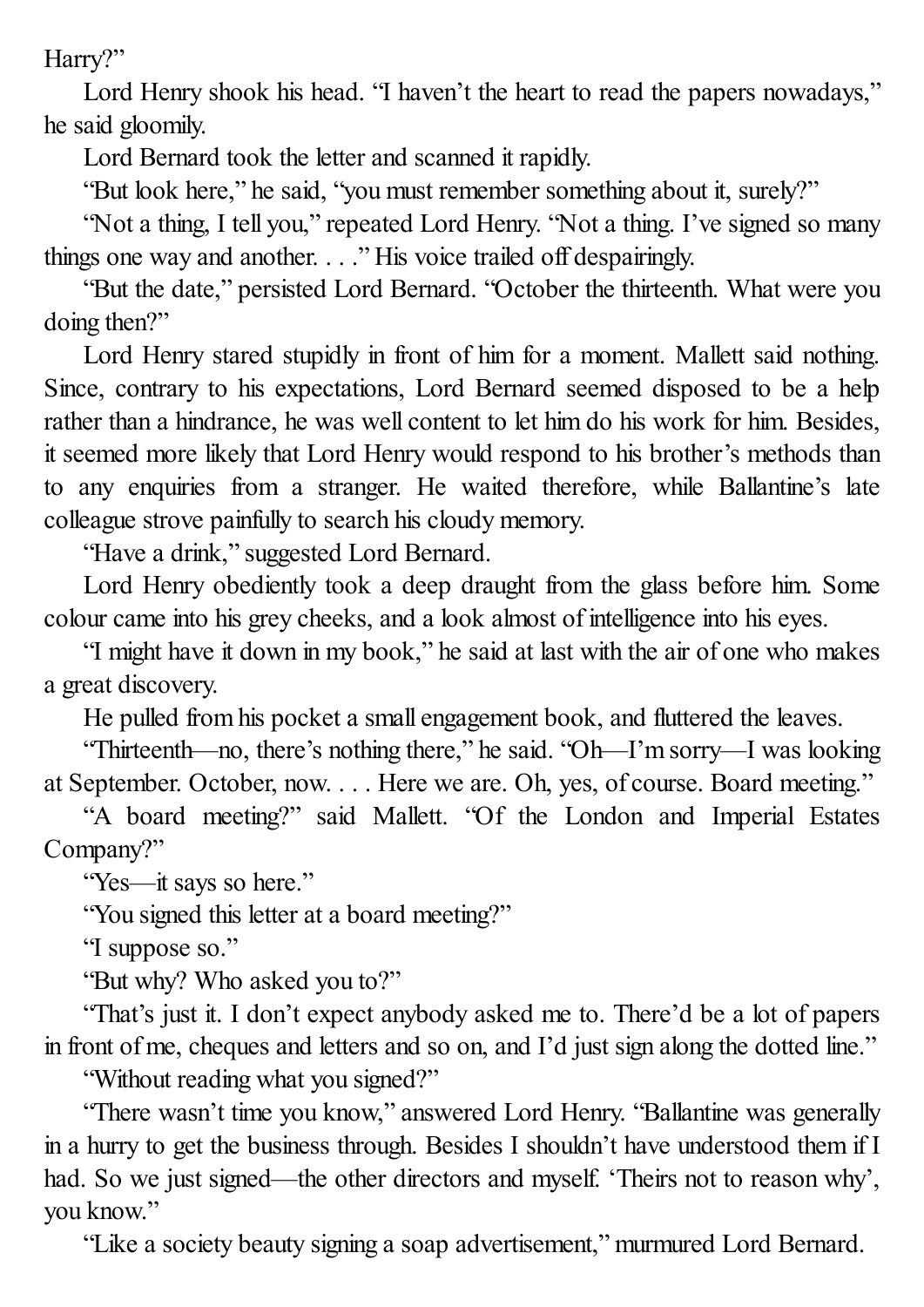"Oh, shut up!" said his wretched brother. "It's easy enough to talk like that now, but it seemed all right at the time." He turned to Mallett. "So there it is, you see," he groaned. "I know no more who this James is than the man in the moon."

But Mallett had not finished yet.

"Tell me," he said, "what was the usual procedure at your board meetings? You say you signed what was in front of you. How did it get there?"

"The stuff was generally just dealt round by that secretary fellow, Du Pine," was the reply. "What used to happen as a rule was this: we'd all go into the board room and sit round a long table, Ballantine at the top with a wad of papers in front of him, and Du Pine at his elbow, with another wad. Well, we'd have the minutes of the last meeting—you know the sort of thing—and then there'd be a lot of resolutions. Ballantine would propose something, Hartigan usually seconded, and we'd all say 'Aye'. There was hardly ever any discussion that I can remember. Du Pine would note it all down in his book as it went along. Then Ballantine and Du Pine generally had a little quiet conference at the head of the table, while the rest of us took a breather for a smoke and a chat, and then the papers and things to be signed would all come round. Du Pine would put down a bunch of half a dozen or so in front of each of us, according to how much business there was to be done, and we allsigned our names. Then a box of cigars would come down the table, we'd each take one, and that was that. As soon as we'd lighted up, we trickled off, leaving those two to clear up the mess. Mind you," he added, "I don't swear that that was what happened this particular time, but it was what always did happen, so I expect it probably did."

"Then we can't even be sure that this letter was signed on the thirteenth of October?" Mallett pursued.

"Oh, yes, we can," answered Lord Henry confidently. "That was one thing I always made certain of—the dates. You see, it was the only thing I could make sure of understanding. Come to think of it, I tripped up rather badly once when I altered a date which was wrong. It seemed that it had been put wrong on purpose—some dirty work of Ballantine's, I suppose—and my putting it right again messed the whole show up. There was quite a stink about it. After that, I don't remember getting one that wasn't dated correctly."

"Only one more question," said the inspector. "All these documents which were put before you for signature would be typed in the office, I suppose?"

"Lord, yes! We had hosts of girls. Some jolly good lookers among 'em, too."

"Then you ought to be able to find the machine that typed this particular letter," put in Lord Bernard.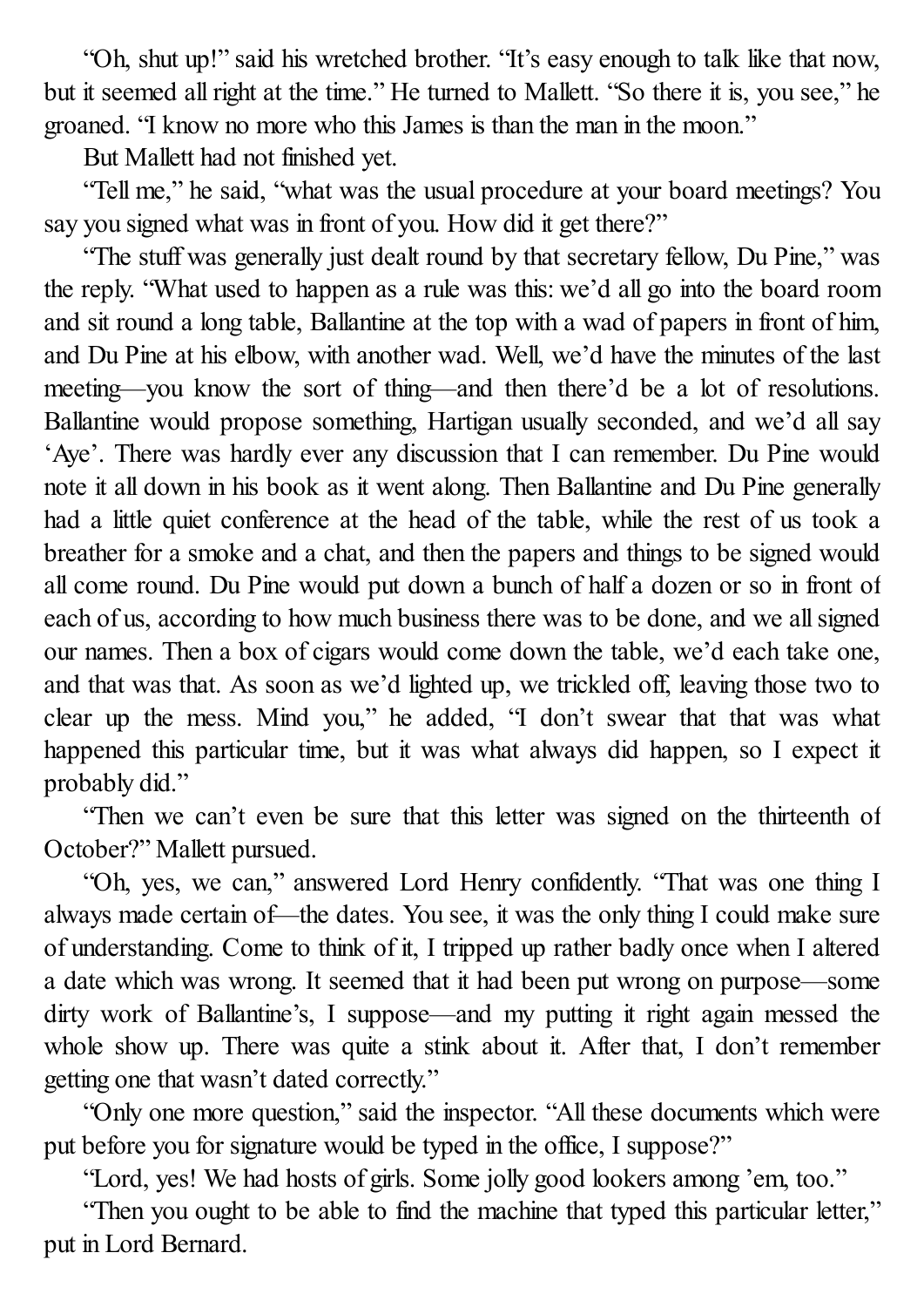Mallett frowned. The idea had, of course, occurred to him, but he did not relish the suggestion that anyone could teach him his business.

"Proper enquiries will be made," he said severely, and folding up the paper, put it carefully away. Then he stood up.

"That is all I have to ask you, Lord Henry," he said. "Thank you for your assistance."

"But we can't let you go like this!" cried Lord Bernard. "You haven't even had a drink yet!"

"I never drink before meals, thanks," replied the inspector austerely.

"Quite right—it's a silly habit," Lord Bernard warmly agreed. "But you do have meals, I suppose? Then why not stay on here, and have a bite with us?"

As if in support of his plea, a delicious smell of cooking was wafted from the kitchen near by to where they sat. The inspector's resolution weakened, but he resisted temptation.

"I'm afraid I must be back in London tonight," he said.

"So must I," was the answer. "If you'll stop and dine with us, I'll run you back. My car's outside."

"Was that your car at the station, then?" asked Mallett.

"Did you notice her?" said Lord Bernard with animation. "Yes—that's mine. I left her down here last week. Some miserable learner on the front caved a mudguard in, and I came down to see my brother and bring her back. She's a Visconti-Sforza, you know—supercharged. You'd like her."

Mallett combined a man's appetite for food with a childish passion for speed. The joint appeal was irresistible.

"I'd like to very much," he said. "But what about my clothes?"

"That's all right," said Lord Henry, unexpectedly coming to life again. "Dine in the gallery of the restaurant. Needn't dress there. Watch the dancing. There are some devilish pretty girls here."

"That's settled, then," said Lord Bernard, and the party broke up, to reassemble later for the meal.

Before rejoining his hosts, Mallett put through a telephone call to Scotland Yard. He briefly told Frant of the new developments and gave instructions for specimens of the work of all the typewriters at the offices of the London and Imperial Estates Company to be secured as soon as possible. Then he asked for news.

"Nothing fresh has happened," was the reply, "unless you count that Mrs. Eales was seen in Bond Street today with her husband, which is a record, by all accounts. But someone is very anxious to see you as soon as he can. Most urgent, he says."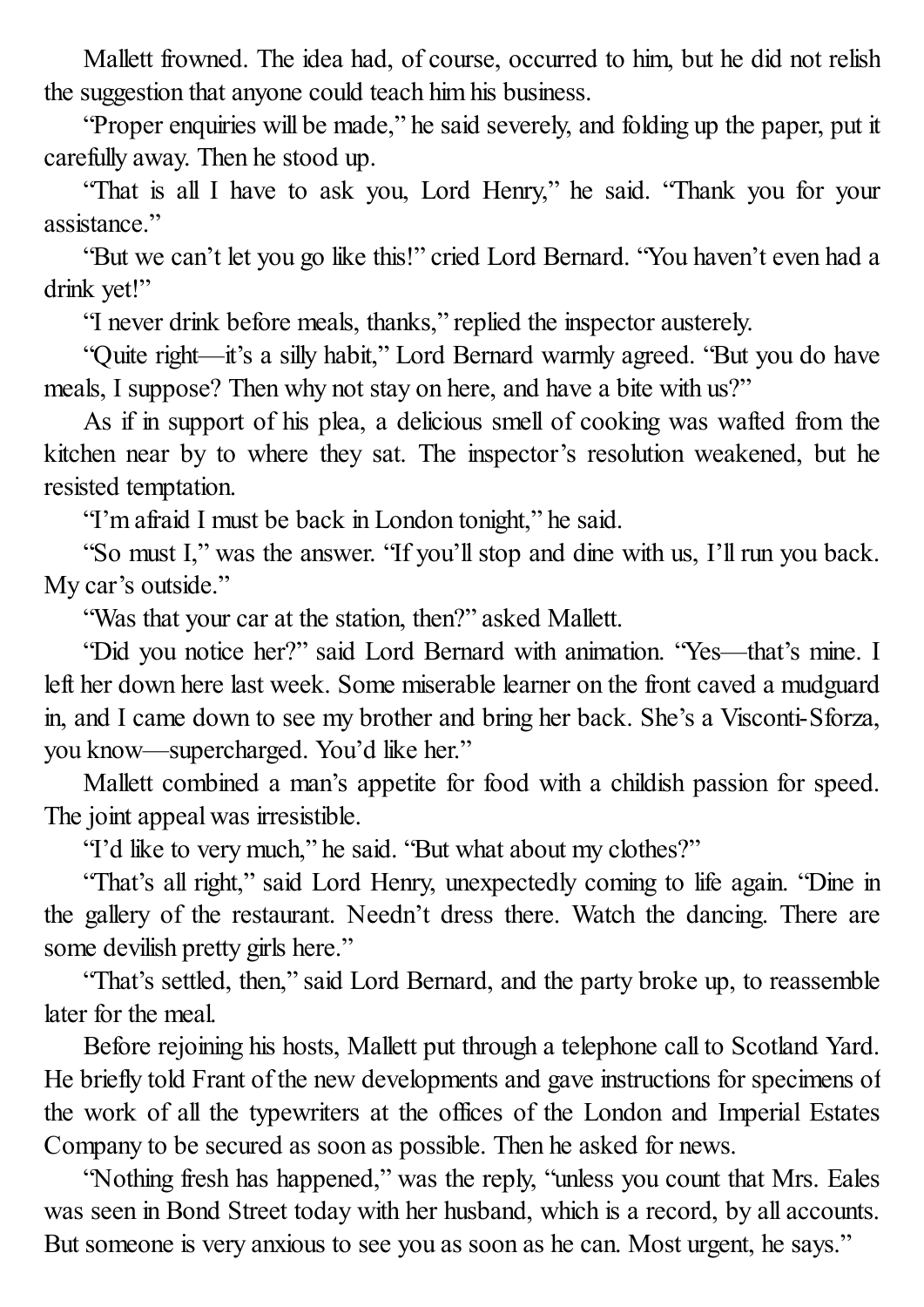"Who is that?" asked the inspector.

"Fanshawe."

"Oh!" said Mallett. "Did he say why?"

"No."

"Thanks. I'll see about it." He rang off and made his way to the restaurant gallery, deep in thought.

He found the brothers already at table, and the meal ordered. A gold-topped bottle stood ready in its ice-pail. Lord Bernard indicated it with an apology.

"I hope you don't mind," he said. "It's not stuff I care about in the ordinary way. There's an air of artificial gaiety about it which always depresses me in the end. That's why it's so peculiarly appropriate at weddings." (Lord Bernard's matrimonial misadventures, Mallett was reminded, were notorious.) "But on an occasion like this, I think it is indicated. It will help us to cheer my brother up."

Mallett could not but smile at thus finding himself in a conspiracy to restore the spirits of a man who had quite certainly been implicated, however ignorantly, in a colossal fraud, and who had laid himself under suspicion of being privy to a murder. But he adapted himself to the odd situation with a good grace and settled down to enjoy his dinner.

It did not prove difficult. Lord Henry, as his brother had predicted, brightened considerably under the influence of the champagne, and if his contributions to the conversation consisted mainly of somewhat scabrous anecdotes, they were at least amusing, and to Mallett, whose learning did not lie in that direction, had the merit of being new. As for Lord Bernard, he was not only a good talker but, more surprisingly, a good listener. He seemed unaffectedly glad of the inspector's company and interested in what he had to say. It was obviously as unusual an experience for him to be dining with a detective as it was for Mallett to dine with the son of a marquis, and he seemed as pleased with his unaccustomed acquaintance as a child with a new toy. He listened with flattering interest to all that the inspector had to tell him of his past cases, and punctuated the recital with shrewd and racy comment. Sooner or later, as it was bound to do, the conversation turned on Ballantine. Here Mallett discreetly fell silent, but Lord Bernard had plenty to say.

"It's easy to be wise after the event," he remarked, "but I always distrusted that man. Exactly why, it would be difficult to say. In my amateurish way, I make it my business to study people, and to do that I try to get on with people. I could never begin to get on with him. He was always very agreeable when one met him, he was intelligent and amusing to talk to, but there was always something about him that put me off." He pondered the problem for a moment or two, and then said seriously: "I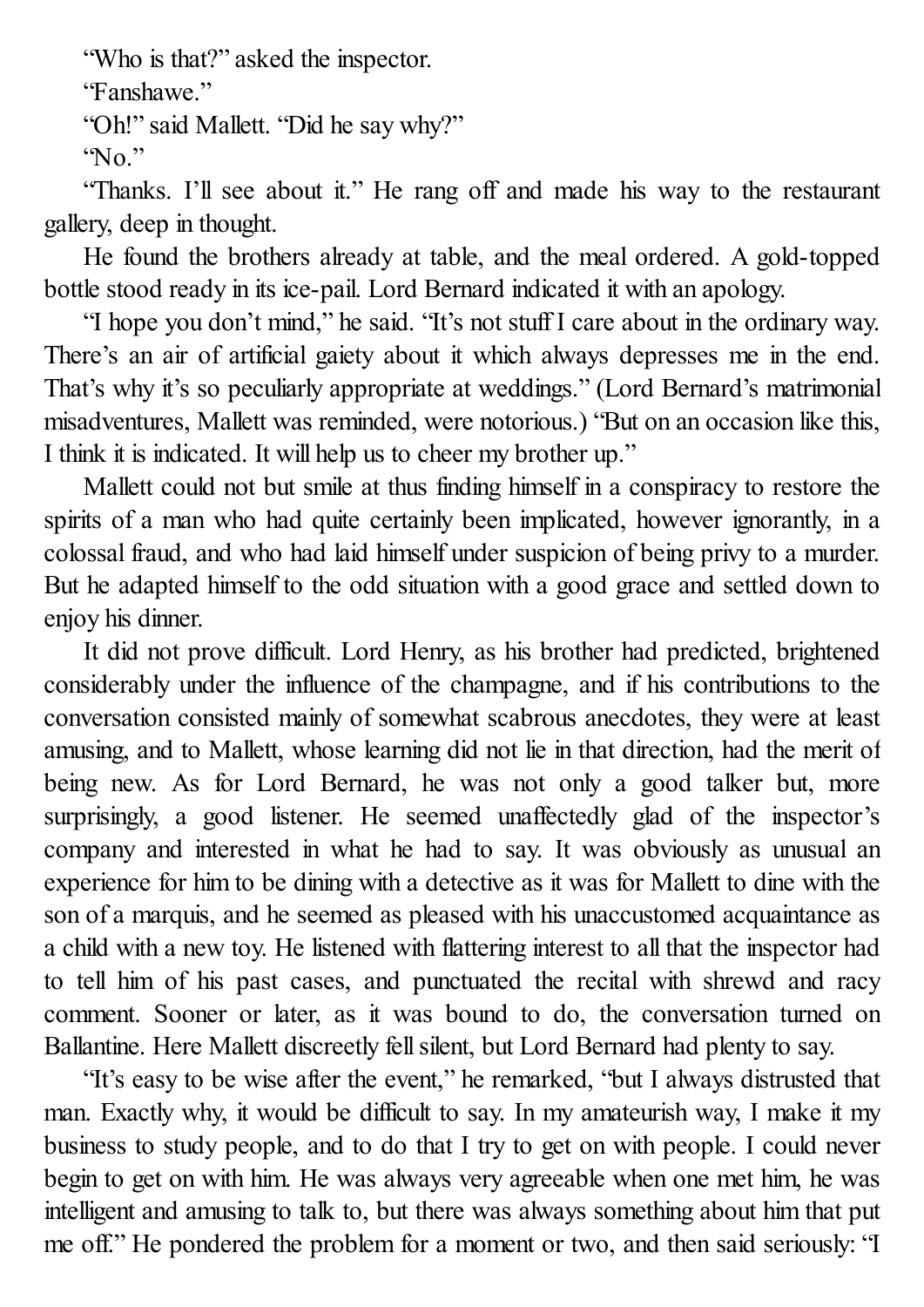think it was his clothes, chiefly."

"His clothes?" said Mallett in surprise.

"Yes. Clothes are an important part of one's life, you know, and Ballantine's clothes distinctly told me something about him which I didn't like. It's difficult to put into words, but there it is."

"Surely", said the inspector, "one of the advantages of being very rich is that you can wear exactly what you like. I've heard of lots of millionaires who dressed like tramps."

"Exactly," said Lord Bernard, "but what if you find a millionaire—or a man who's supposed to be a millionaire—who is always, consistently, too well dressed? Perhaps that's the wrong phrase—you are either well dressed or not—overdressed, shall I say? The impression that Ballantine always gave me was that of a man who had dressed himself for a part, the part of a great captain of business, and overdone it. And that, I suppose, bred the suspicion that he wasn't genuine, but merely an actor all the time."

"You're laying down the law a lot," grumbled Lord Henry, "but damn it, you didn't see very much of the man yourself."

"Quite a bit," his brother answered, "I was continually running up against him at race meetings, and so on."

"Well, of course he'd dress up for a race meeting; who doesn't?"

"Yes, but it wasn't only at races. He was just the same at other times. Don't you remember, Harry, when you took us down to his place in Sussex for the annual office staff beano, what a sight he looked? They ran a rather good dramatic society," he explained to Mallett, "and I got up a little play they were doing for the occasion. And that reminds me<sup>201</sup>

He paused to knock the ash off his cigar, and Mallett, contentedly puffing at his own, waited absently for the fact of which Lord Bernard had been reminded. It did not come. Instead, there was a loud ejaculation from his other side.

"By George!" exclaimed Lord Henry. "There's a real good looker down there at last!"

Human nature being what it is, a live good looker is always a more attractive subject than a dead financier. By common consent, the topic of Ballantine was abandoned, and the three men craned over the balcony to see.

In the restaurant beneath them, the tables had been filling up as they talked, and already the early diners were beginning to dance on the oval floor in the centre of the room. It was one of these that Lord Henry indicated—a tall fair girl in a white dress, with a mass of short-cut chestnut hair. She was pretty with a more than merely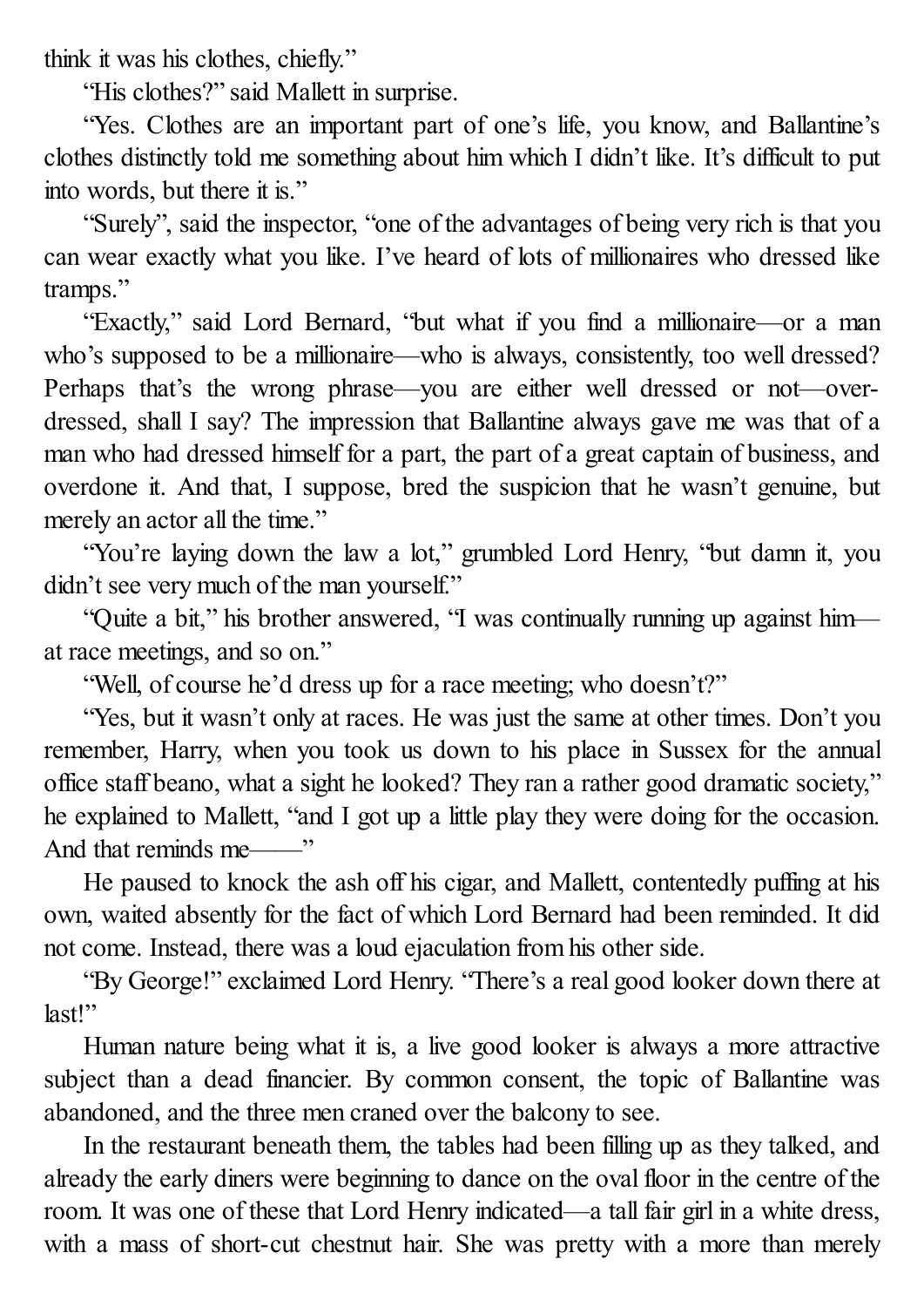conventional prettiness, in part, perhaps, because she was so obviously radiantly happy. With sparkling eyes and lips parted in ecstasy, she danced as if she wished she need never stop.

Lord Henry twisted round in his chair to get a better view. He stared for some time before he spoke. Then he said: "Jenkinson!"

"Eh?" said his brother.

"Jenkinson. That's the name. Couldn't get my tongue to it at first. Her father lives near here. Retired soldier—general or something. With me at Harrow."

"Well, Miss Jenkinson seems pretty pleased with life this evening," Lord Bernard remarked.

"Umph! You mean, pleased with the young feller she's with," grunted Lord Henry.

Mallett had taken no part in this conversation. Beyond casually glancing at Miss Jenkinson and noting the fact that she was pretty, he paid no attention to her. He was considerably more interested in "the young feller" dancing with her.

"Who is he, d'you know?" said Lord Bernard's voice in his ear.

"Haven't an earthly." Lord Henry turned back to his liqueur.

But Mallett, his attention now thoroughly aroused, continued to watch. For here, within a few yards of him, dancing contentedly in one of the most expensive hotels in England, was young Harper—Harper the superior estate agent's clerk, whose father had lost all his money five years ago, who had thrown up his job that morning without apparent cause, who. . . .

The inspector's thoughts raced. Acting on a sudden impulse, he rose, asked his hosts to excuse him and left the table. He came down the stairs just as the dance was ending and the couples were drifting back to their seats. Then a curious incident occurred. Harper's bow tie, inexpertly tied, had become disarranged, and the ends were hanging loose. The girl, with a laugh, began to tie it for him where they stood within a few feet of the watching detective. It was a pretty sight, but the bow that she had tied was scarcely a thing of beauty. Harper evidently felt that something was wrong and turned to rearrange it in one of the mirrors that flanked the wall. In order to do this, he half turned his back on the inspector, who looking carefully over his shoulder could see his face reflected quite clearly. Their eyes met, and as they did so Mallett saw something that almost made him start. It was the expression on the young man's face—a fleeting look of mingled fear and horror that he could not have believed possible in that handsome carefree countenance. The whole affair was over in an instant. Harper recovered himself almost at once, the bow was retied to his satisfaction, and he turned again to his partner with a smile. Then the lights were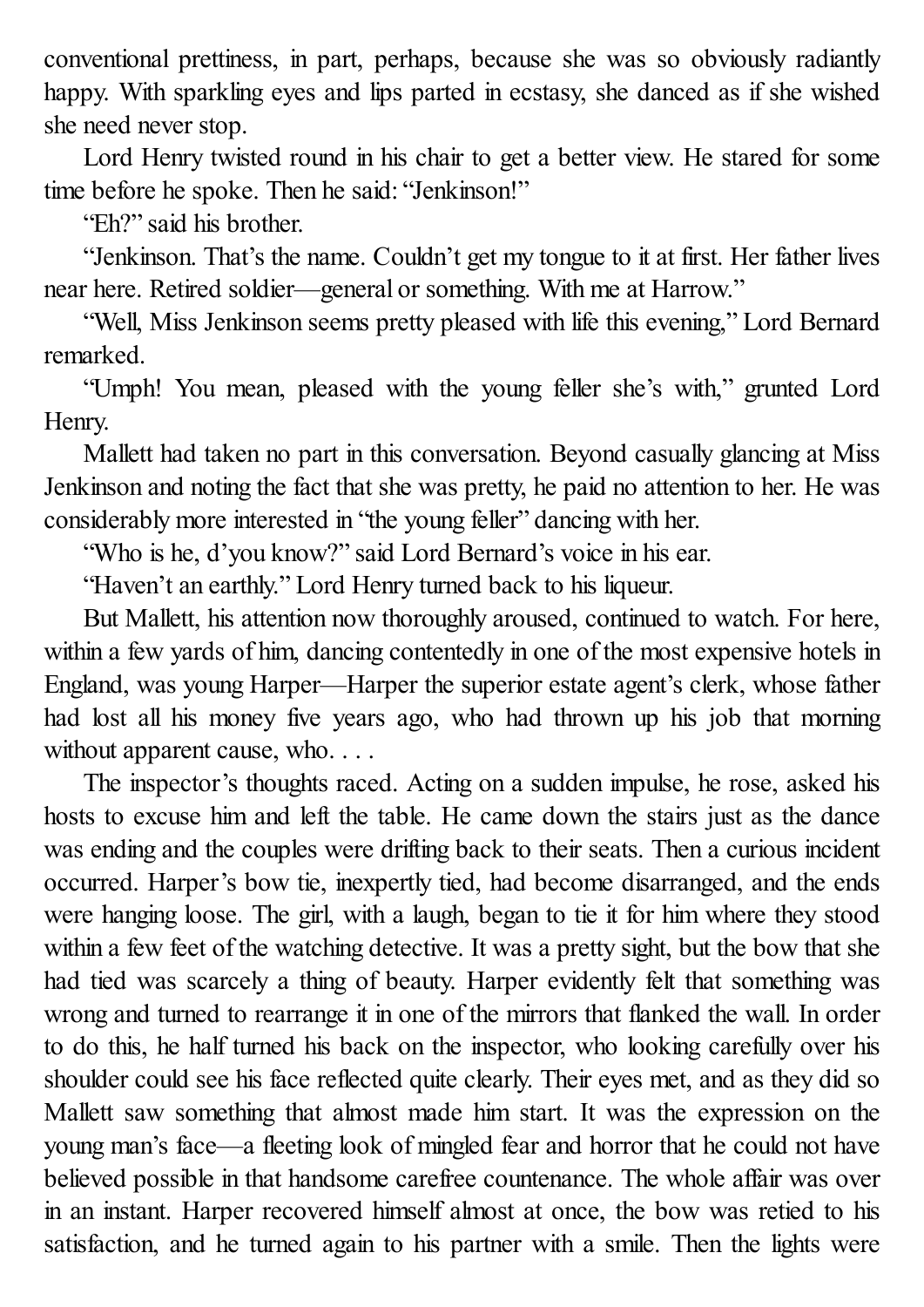dimmed, the orchestra struck up a waltz, and they were in each other's arms once more. Mallett remained in the shadows, staring and wondering.

A hand fell on his shoulder.

"Well," said Lord Bernard's voice. "If you're ready, shall we be off?"

"Thanks," Mallett answered. "I think I've seen allI want to here."

Lord Bernard raised his eyebrows, but said nothing. It was characteristic of him not to ask what the inspector had seen, or why he had left the table so abruptly. Clearly he was a man who could keep his own counsel and respect that of others. Silently he followed his guest out of the hotel and into the waiting car.

"It's a new experience to have a policeman in the car with me," said Lord Bernard as they passed the pylons which mark the boundary of Brighton. "Up till now they've always been on the other side of the fence, so to speak. D'you mind if I let her out a bit?"

Mallett did not mind. The rush through the darkened countryside over a road gleaming fantastically white in the headlamps was exhilarating. The Visconti-Sforza, he was glad to observe, was not one of those pseudo-racing cars which seek to give an impression of speed by making a noise like an old-fashioned aeroplane. It ran silkily, silently—and fast. The inspector leaned back in his cushioned seat and luxuriated in the pace. Lord Bernard, like most good drivers, was not given to talk while at the wheel, and the journey was accomplished for the most part in silence. Mallett had had a long and tiring day, but now as the car sped on, he found his thoughts speeding too, as though to keep up with it.

He concentrated his mind on the mysterious letter of recommendation to the bank, which had brought him down to Brighton. In a sense, he had been disappointed, in that the signatory had been able to tell him next to nothing about it. But was it really such a disappointment after all? He had never suspected—no sane person ever would have suspected—that the amiable nobleman he had just interviewed would prove to be concerned in the murder of the man whose innocent tool he had been. Nobody, of course, could be wholly exempt from suspicion in a case such as this, but, so far as he, Mallett, was concerned, he accepted without reservation his account of the board meeting and what went on there. And that account was, after all, of considerable value. It meant that somebody in the London and Imperial Estates Office had successfully endeavoured to get a director to vouch for Colin James. It seemed clear that most of the board took their duties as lightly as Lord Henry, and it was probably the merest chance that it was his signature that happened to appear on the letter. His mind went back to Lord Henry's description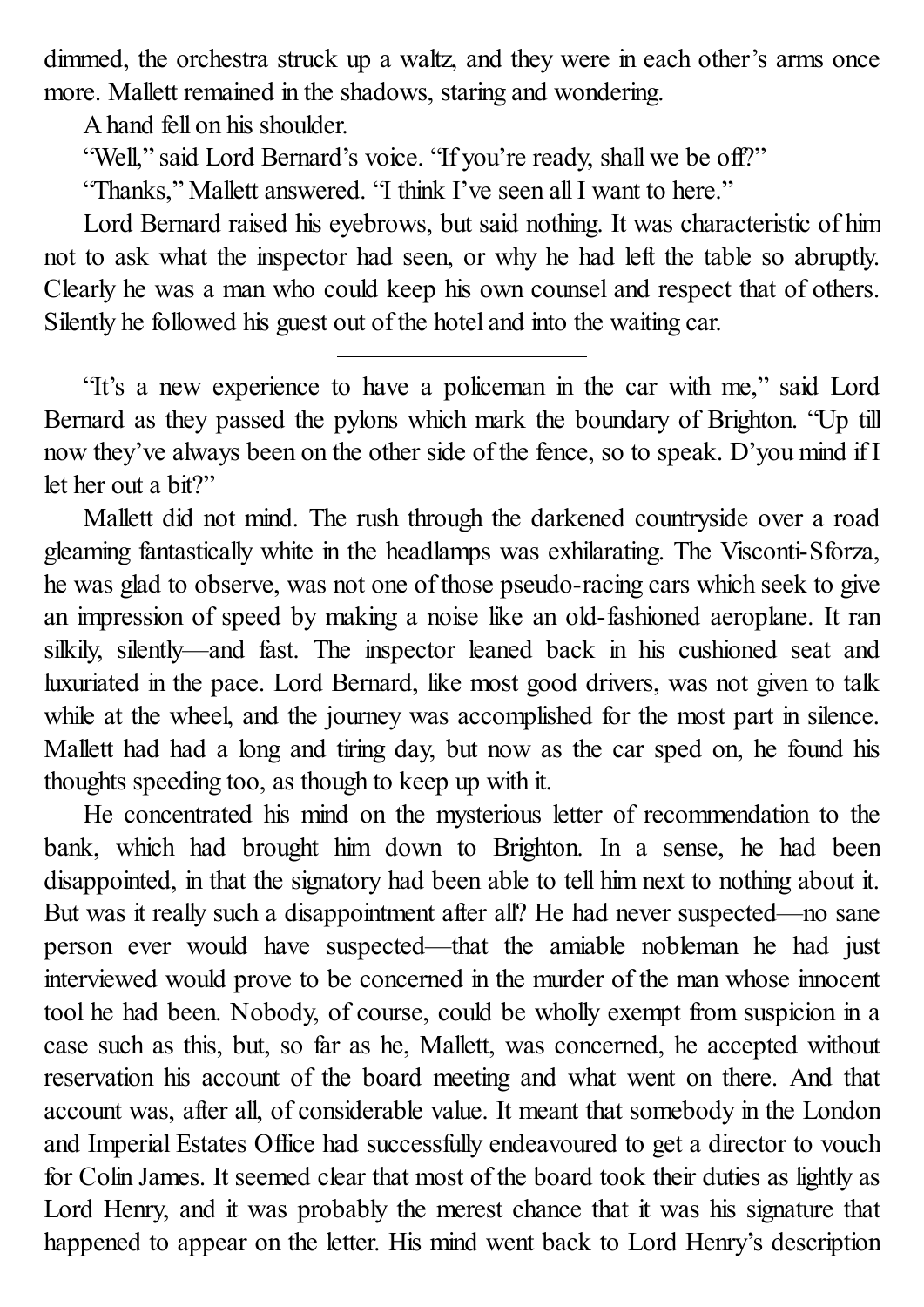of the procedure—Ballantine with a big wad of papers in front of him, Du Pine with another. From which set of documents had this one come? He toyed for a moment with the theory that one of the other directors might have contrived to shuffle it into Lord Henry's pile unobserved, but dismissed it as improbable. Remained then, the chairman and the secretary. Whichever it was, one thing was clear. Either was perfectly competent himself to recommend a client to the good offices of a bank. That it should have been done in this roundabout way led to only one conclusion that the real author of the letter was anxious that his connection with James should not come to light. And this, he remembered, was the first time that his name had appeared at all—the birth, so to speak, of Colin James, who was to walk away into blank space a bare month later along the pavement of the Avenue Magenta, leaving a corpse behind him in Kensington. On the face of it, it did not seem probable that Ballantine had assisted him. Men are not usually privy to their own murder. On the other hand, there must be some connection, as yet unestablished, between the two, or how did Ballantine come to go, apparently of his own free will, to the house where he met his death? There were, he knew, many dark corners in the financier's life which had yet to be cleared up. Perhaps James was a jackal of his and privy to some of his less reputable activities, who knowing that Ballantine's time was running short had seized the opportunity to make away with him and with the spoil which he had prepared for his flight?

Mallett pulled at his moustache and frowned. No, that didn't seem quite to fit the case either. For if James had been working for Ballantine it must have been for some time past. By October Ballantine must have known that a crisis in his affairs was approaching. And yet it was in October that, according to this theory, he began to interest himself in James's affairs. He turned to the other possibility—Du Pine. All that he had seen of the man and all that he had heard of him led him to believe that he was capable of most things. He had been Ballantine's confidant and assistant in large and complex operations—therefore he was intelligent; he had been a partner to his frauds, therefore unscrupulous. But what could his motive have been for engineering his employer's murder? Scarcely robbery. If he had been anxious to get a share in the booty which Ballantine intended to make off with, a little judicious blackmail would have served his turn, and, the inspector judged, would have been more in character than the brutal expedient of killing him. Besides, there was still the initial difficulty of solving the problem of how Ballantine came to go to James's house. If Du Pine were responsible for James establishing himself in Daylesford Gardens, that only removed one stage further the missing connection between Ballantine and James. There could be no doubt, from his demeanour at the inquest,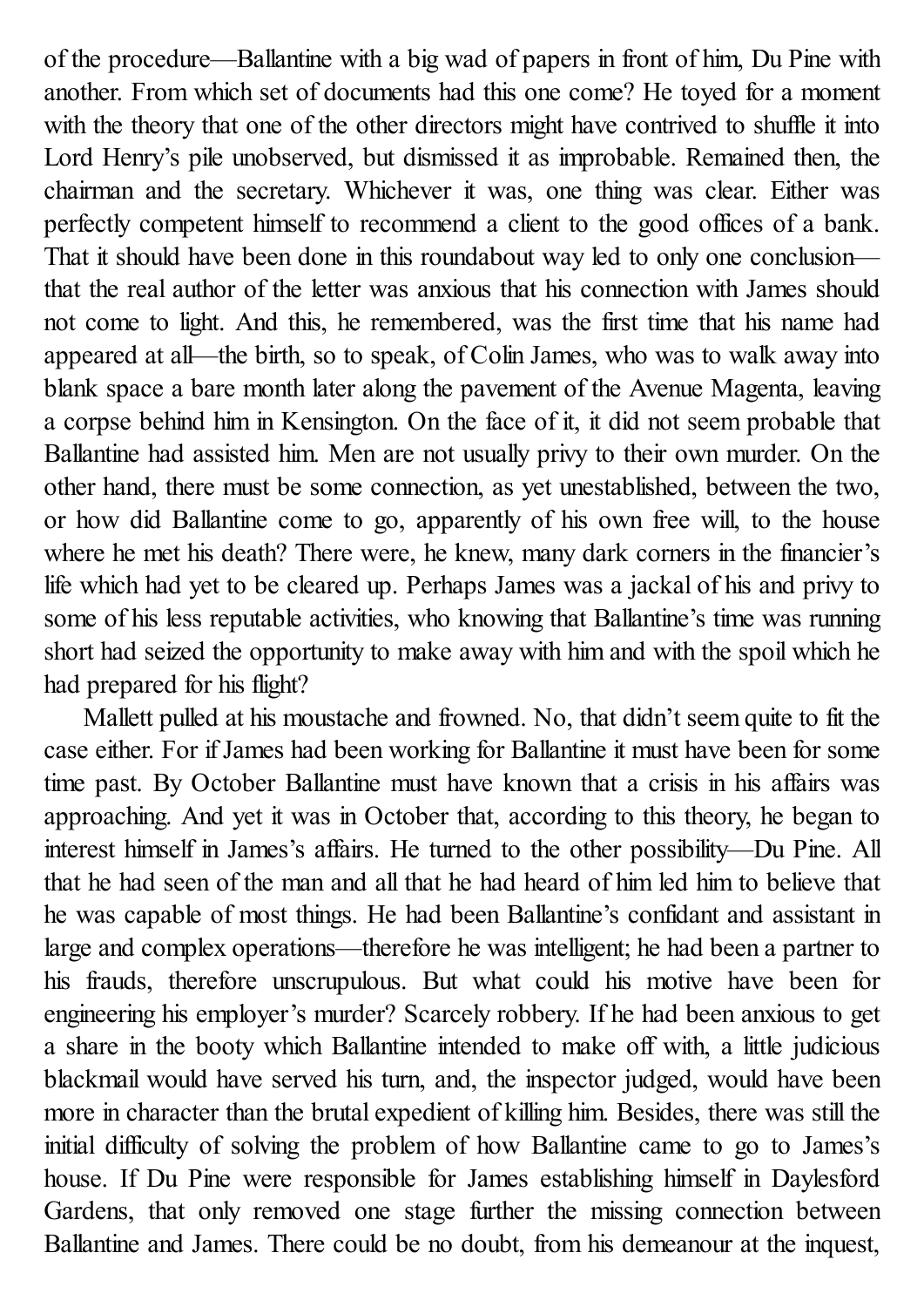that the secretary was thoroughly frightened, but of what? Perhaps merely of whatever shady actions of his might come to light in the records of the "Twelve Apostles". Possibly—but if he stood to lose by the exposure of Ballantine's financial crookedness he would be the less likely to commit a crime which would make its discovery doubly certain. If Du Pine had plotted Ballantine's death he would surely have had the common prudence to make his own position secure beforehand.

Casting back in his mind, he recollected something else about Du Pine—his dramatic introduction of the name of Fanshawe at the inquest. Was it a blind? Ifso, it was a singularly unskilful one. For he must have known that the police would not be long in discovering that James had been vouched for by the company a full month before Fanshawe was released from prison. That was yet another argument against attributing the authorship of the letter to him. Had Du Pine said the truth about Fanshawe's visit to the office? Well, Fanshawe could help to clear that up himself. But why blurt the name out in the most public way possible, instead of quietly informing the police as any reasonable man would have done? It was almost as if he wanted to concentrate attention on Fanshawe and away from himself. Why? Or alternatively, perhaps he genuinely believed that Fanshawe had taken vengeance on Ballantine, and feared a like fate for himself in return for his share in the events of five years ago. On the whole, that theory seemed most plausible, but it left the mystery of the letter as deep as ever.

"What a fool I am!" Mallett said to himself. "Why don't I practise what I preach? Here I am, theorizing without the facts, when a simple examination of the office typewriters will give me all I want—that is, if the girl who took the letter down has any memory."

He deliberately relaxed, and let his thoughts wander. Links, he reflected vaguely, missing links—the case was full of them. And he was going to see Fanshawe tomorrow. And the only link between Fanshawe and James was—Harper of all people! Fanshawe had been a friend of Harper's father, and Harper had found James his house—it seemed remote enough in all conscience! The personalities in the drama began to flit through his tiring brain like colours in a kaleidoscope. The speed of the car, from being a stimulant, became a narcotic. He dozed. Presently he found himself speaking to Harper who vainly tried to tie a bow, and explained that if he didn't get it straight he would be murdered, while Lord Bernard shouted in his ear: "You mustn't be over-dressed! It's a crime to be over-dressed!"

He jerked himself awake. Lord Bernard was still speaking, but what he said was: "We're just coming into London. Where can I drop you?"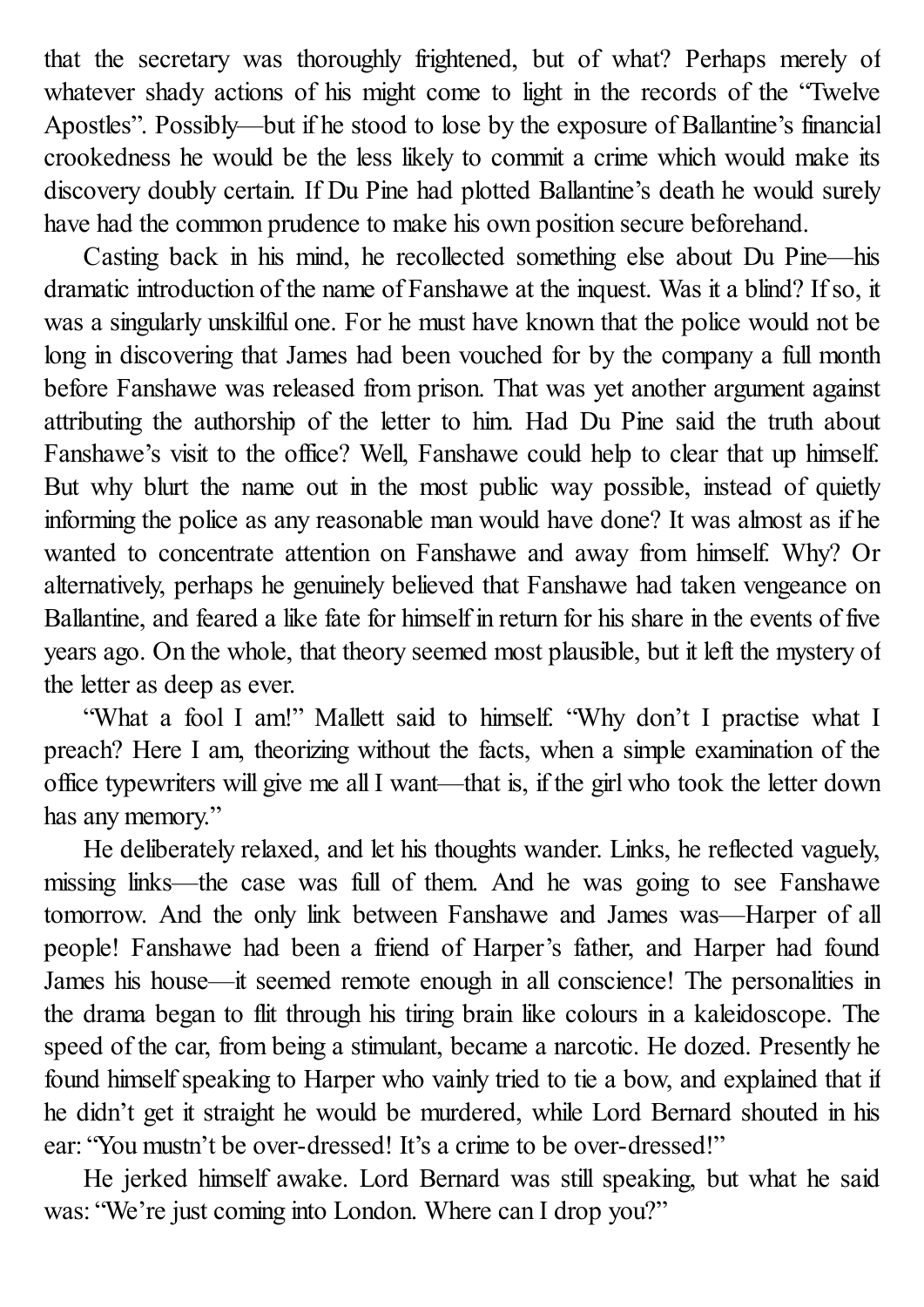## 15 MR. COLIN JAMES

*Friday, November 20th*

"Are you sure there were no other machines in the office?" Mallett asked Frant. It was Friday morning, and they sat together in the inspector's room at Scotland

Yard, at a table littered with little typewritten slips.

"Absolutely," was the reply. "They were all of the same make—big office typewriters, except for a small portable in Du Pine's room. That was a 'Diadem'."

"And quite obviously *this* wasn't," rejoined Mallett, tapping the letter with a broad forefinger. "I don't pretend to be an expert in these matters, but at a guess I should say it was a light Hornington."

He crumpled up the slips into a ball and threw them into the waste-paper basket with a shrug of disgust.

"And that's that!" he observed. "Now where do we stand? Here we have a letter written on office-paper but not in the office—brought in from outside so that poor dear Gaveston could sign it. Who could get at the paper? Obviously, anyone employed in the office who cared to sneak a bit and take it home with him. Who owned a typewriter? Nowadays nearly everybody does. By the way, I wonder if Du Pine has one at his private house?"

"He certainly has," said Frant, with an air of triumph. "Here's a specimen of its work"

He laid a sheet of notepaper before the inspector, adding: "It was addressed to the Chief Commissioner personally. It has just been sent down for us to deal with."

My Lord,

Having applied several times in vain at my local police station, I am constrained to write to you personally and ask for police protection. As you may be aware, I was, until it ceased to carry on business, the secretary of the London and Imperial Estates Company Limited. Since giving evidence at the inquest on my late chairman, Mr. Ballantine, I have every reason to suppose that my life also is in danger. I have more than once observed some extremely suspicious characters prowling near my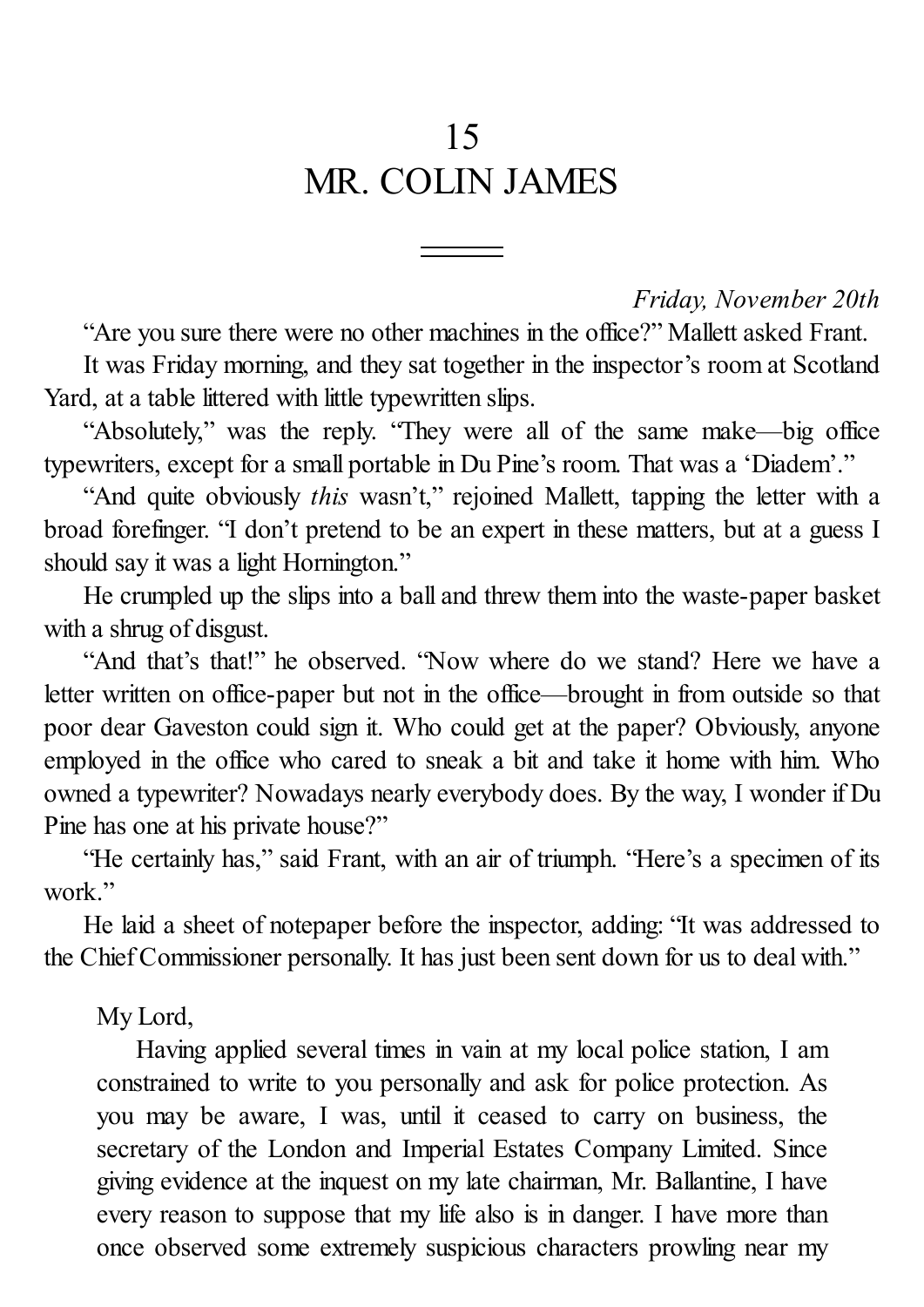house. There is one on the pavement opposite to me as I write. I earnestly beg that my request, which in the circumstances I feel sure you will agree is no more than reasonable, may be attended to without delay.

> I am, my lord. Your obedient servant, H. DU PINE.

Mallett placed the letter side by side with the other. "A different make of machine altogether," he commented. "Just look at the tail of the 'g's' for instance. Well, what do you suggest we do about this?"

"Take off our men, and put on uniformed constables," said Frant promptly. "The suspicious characters were our own people, of course."

Mallett pondered. "I think we can do better than that," he replied after a pause. "Keep the same men on, but put them into uniform for the occasion. That will kill two birds with one stone. We shall be watching him then without his knowing it, and giving him what he wants at the same time."

"I don't quite see——" Frant began.

"Don't you? Well, just think it over for a bit. What is the job of a constable who is told off to give somebody or other house police protection? Obviously to watch any suspicious person who may appear outside the house, or who may approach somebody. But it isn't to watch the behaviour of that somebody himself, is it? Nor is it part of his job to see what goes on in the house. There's a very considerable difference. And I'll tell you another thing, Frant. The average crook is apt to have a healthy respect for a plainclothes detective, but very little for the uniformed officer. He thinks of him as an ornament in the streets, just something to control traffic and arrest pickpockets, and so on. If Du Pine thinks he is being protected by ordinary flat-footed coppers he'll be much more likely to give himself away than if he's afraid he has a detective on his heels—that is if he has anything to give away."

"Certainly he hasn't done anything to give himself away yet," Frant remarked.

"Perhaps he wasn't quite satisfied in his mind about the 'suspicious characters'," said Mallett with a grin. "Now I've something else to tell you."

He briefly told the sergeant of what he had seen on the dancing-floor of the Riviera Hotel.

"Odd, very odd," said Frant, when he had done. "And the oddest part of it, if I may say so, is not that he should have been frightened at seeing you——"

"Thanks," said Mallett.

"I mean he would naturally connect you with the murder, which must have been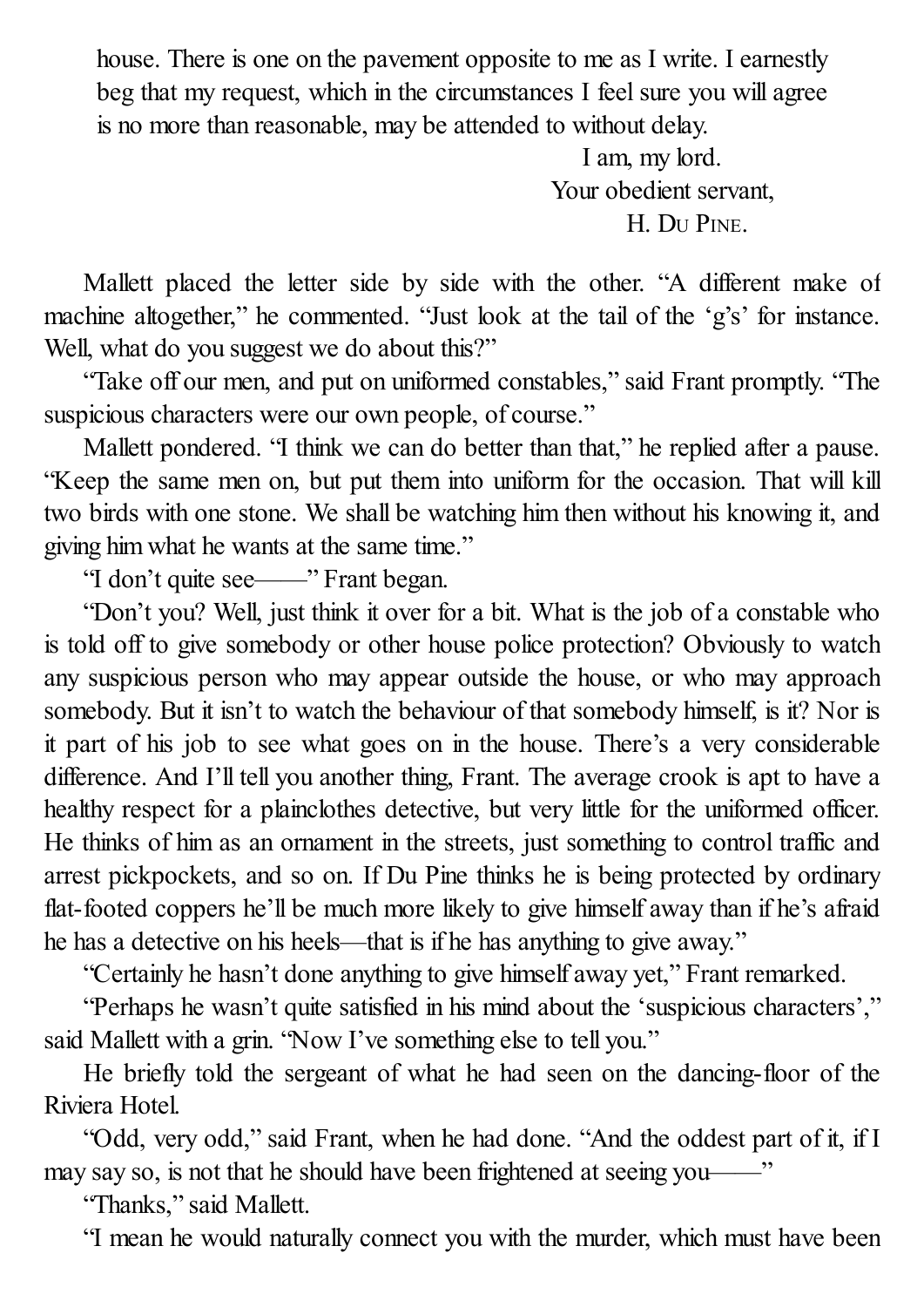a horrible shock to him——"

"He seemed pretty cool about it when I saw him. That was one of the things that struck me at the time. But you were going to say——"

"What really seems strange is that all of a sudden he could afford to be in a place like that. Do you know what they charge you for dinner there?"

"I do not," said Mallett with relish. "I didn't have to pay the bill, thank goodness."

"Well, believe me, sir, it's something terrific. How could he possibly run to it, I want to know?"

"What do we know about Harper's position, anyway?" Mallett asked.

"Quite a lot sir," answered Frant, eager to prove his own industry. "We have his address, you know, down Ealing way. I got into touch with the police there, and I find he lives alone with his mother—most respectable, but as poor as the devil. A tiny house, a servant who comes in twice a week—you know the sort of thing. It doesn't go with posh hotels at Brighton at all."

"Poor young men have gone bust now and then before this," said the inspector. "But you're quite right, all the same, Frant. This boy has come into money, or the near prospect of it, just lately. I'll tell you what makes me sure: the expression of the girl he was dancing with."

"I don't see that," Frant objected. "Of course she'd be pleased to be dancing with a boy she was fond of."

"But she wasn't just 'pleased'," persisted Mallett. "She was completely happy —without a care in the world. You don't so often see people like that, and there was no mistaking it. Now just consider the—what d'you call it—the psychology of it. Here's a girl who's been in love with a young man for some time—you'll remember what Mr. Browne said—who hasn't a penny to bless himself with; obviously no prospect of getting married for years and years. Would she look like that just because she was spending one evening with him, which anyway she knew he couldn't possibly afford?"

"Lots of girls are never so happy as when they're making a chap spend a month's wages in an evening," remarked Frant sagely.

"Not that sort of girl," said the inspector emphatically.

When people say "Not that sort of girl", particularly when they say it about a girl you have not yourself seen, there is obviously nothing to be said, and the sergeant accordingly remained silent.

"Why not simply interview him and ask him where his money comes from?" he said finally.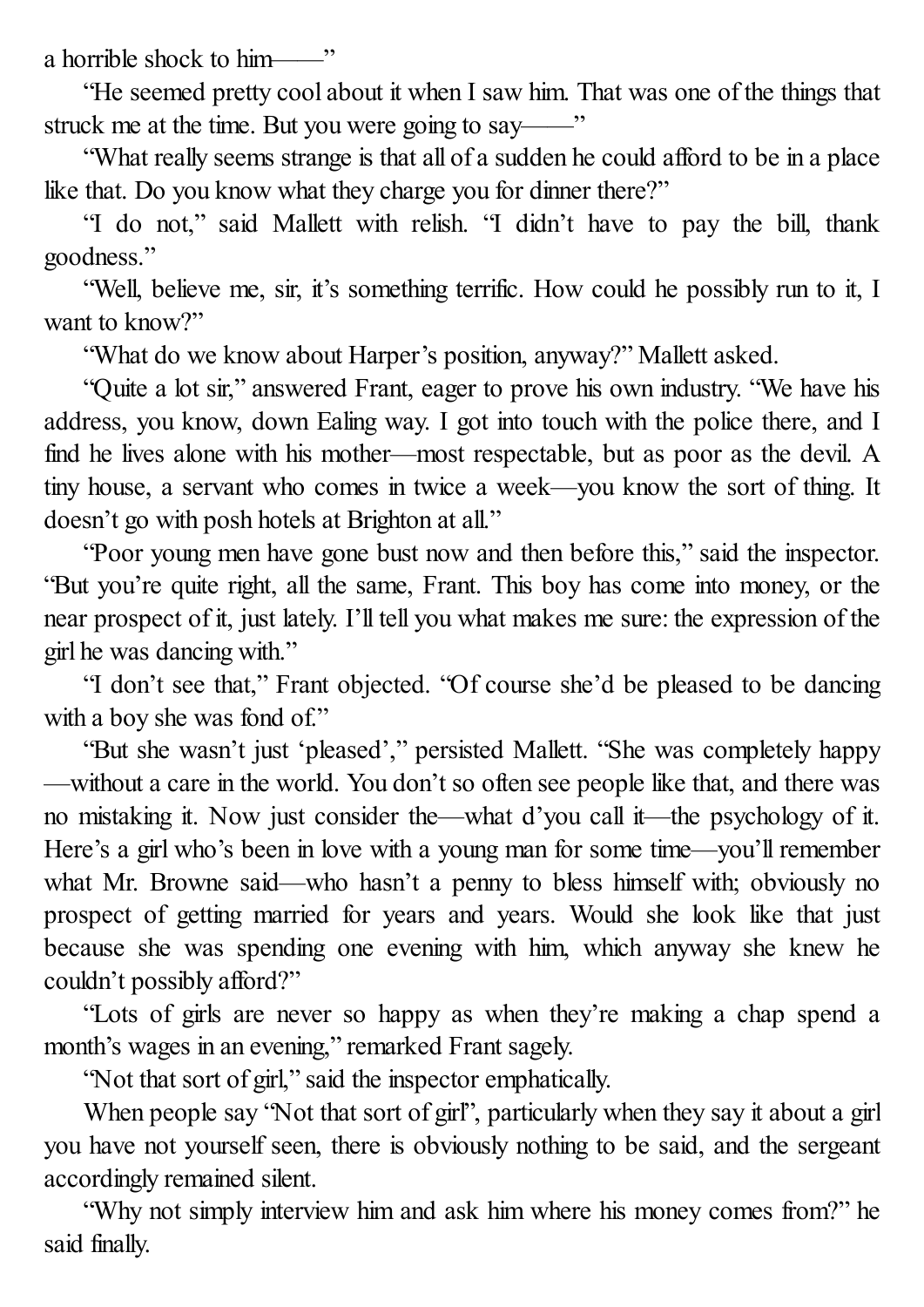Mallett shook his head.

"No," he said. "I've frightened this fellow pretty badly already, without meaning to. If he's got anything to conceal, he'll have done it by now, and have his story pat and ready. If there's nothing fishy about it after all, there's no harm done."

"Then why not ask the girl, or her father, and see what they know about him?"

"That's all very well, Frant, but you can't just stroll into a man's house, and say: 'I'm a police officer, and I want to know how much money your daughter's fiancé has got and how he got it'—can you? At least, I shouldn't care to do it, especially with a retired general. All the same, I should very much like to have the chance of a talk with him."

"And his daughter," added Frant, but under his breath.

The inspector drummed on the table for a moment, tugging at his moustache with his disengaged hand.

"Still," he murmured, "it might be managed. It's a long shot, but it might come off. I think I'll have a talk on the phone with the Sussex police."

"Now, or after lunch?" asked Frant, who knew his superior's weakness.

"After lunch, of course," said Mallett with decision. "Let's see, Fanshawe's coming here at three, isn't he? Well, I'm not going to interview him on an empty stomach, if I can help it. There's nothing else, is there?"

"There's a big bunch of reports from all over the country about people resembling James," answered the sergeant. "I suppose they'll all have to be enquired into, but not one of them looks the least helpful."

A description ofJames based upon the evidence already obtained and described with the usual euphemism as that of "a man whom the police desire to interview" had been circulated. These were just beginning to bear fruit, and the resulting harvest was, as Frant said, an unpromising one. Mysterious stout men with beards seemed to have appeared all at once in every part of England. They had been seen leaping into taxis, disappearing down subways, lurking suspiciously behind the hedges of country lanes. Late at night, they had drunk hasty cups of tea at London coffee-stalls or cadged lifts from lorry-drivers on arterial roads. They had even been seen, faces in the dark, peering through the windows of blameless suburban residences. Every one of them, Mallett knew, was probably the product of mere hysteria, begotten of an urge to figure in the news; but somewhere in the heap of nonsense might lurk the one grain of information that would make all the difference. Therefore it would all have to be sifted, enquired into, patiently and relentlessly, until its worthlessness was proved.

Mallett looked at the bulging file and then at his watch.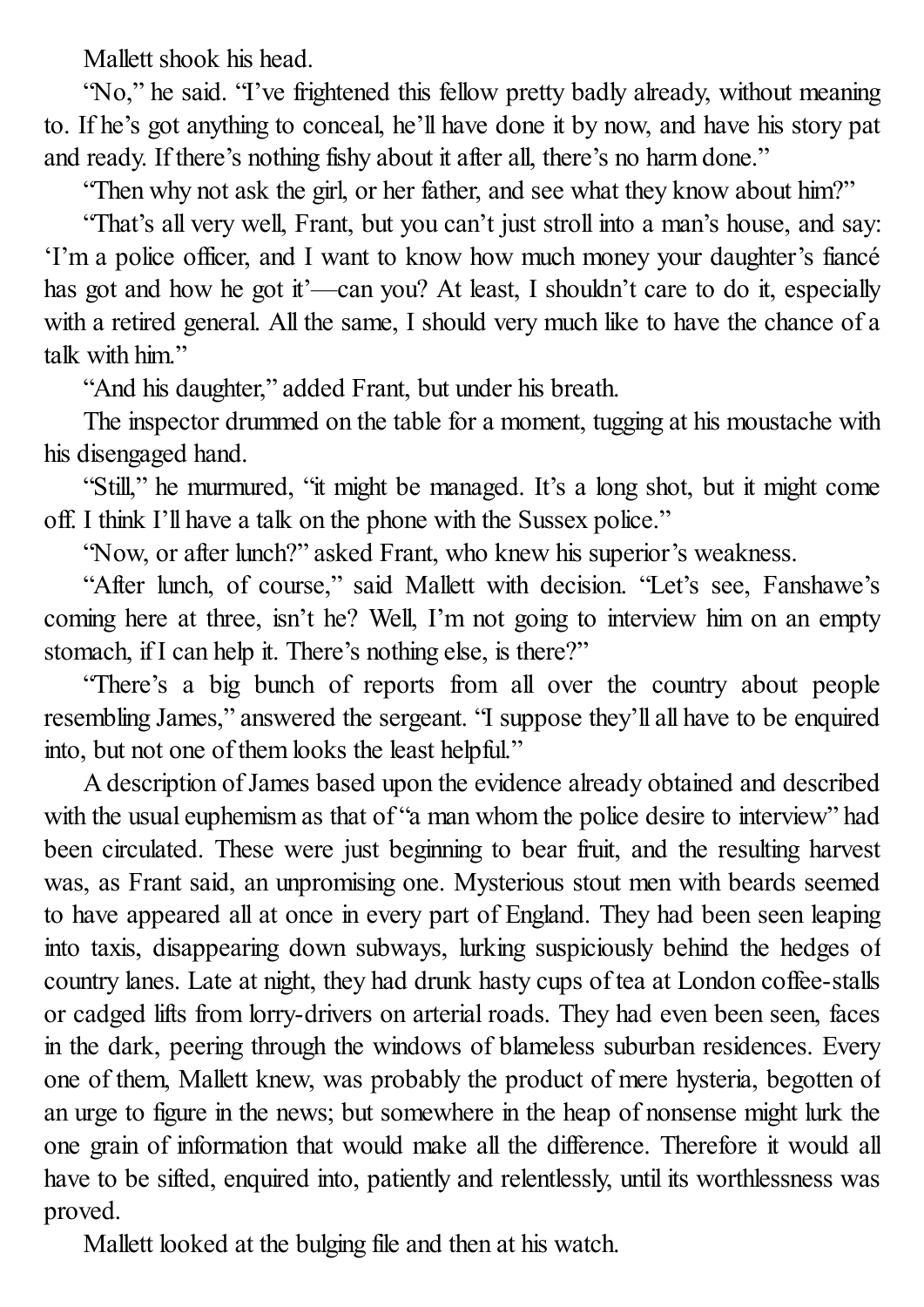"Not now," he said. "Have you ever noticed, Frant, how a big dinner the night before gives you an appetite for lunch next day?"

"I can't say that I have," answered Frant.

"Really, I have, often. I'm off now. These things must wait. I feelso hungry that I shouldn't care to stop if Mr. James stepped into the room this minute."

There was a knock at the door.

"Yes, yes, what is it?"

An officer put his head round the door.

"Excuse me, sir," he said, "but there's a man here who's very anxious to see you at once. He says his name is Colin James."

Mallett sank back into his chair.

"I take it all back," he gasped.

Whatever anxiety Mr. James may have had to visit Scotland Yard, it was apparent that once there he found himself in a state of great embarrassment. He stood in the doorway of Mallett's room, shifting his heavy weight from one foot to another, and turning watery blue eyes first on Mallett, then on Frant, and finally on a vacant spot midway between them. He was palpably in a miserably nervous state, and looked as though an incautious sound or movement would send him bolting back through the door again.

"Won't you sit down, sir?" cooed the inspector in his blandest tones. "I understand you have something to tell me?"

The visitor lowered himself into a chair, where he perched diffidently on the extreme edge.

"I—I really must apologize for troubling you in this way," he began, "but I feel it my duty in the *very* peculiar circumstances—it is all most unusual, I have never had anything to do with the police before and—but my name has been mentioned excuse me!"

His face was momentarily obscured by a large blue and white chequered handkerchief, while a sneeze exploded like a bomb in the quiet room.

"I beg your pardon," resumed Mr. James when his face reappeared from its momentary eclipse. "A nasty cold—a very nasty cold. I shouldn't really have travelled in this weather—my daughter tried to dissuade me, but I felt it my duty  $\overline{\phantom{a}}$ 

This time the sneeze took him by surprise, and Mallett ducked hastily to avoid the resultant shower. So far the inspector had said nothing. Indeed he had only listened with half an ear to the disjointed utterances of the stranger. But his eyes had been busy, and his brain was mechanically registering what he saw, and checking and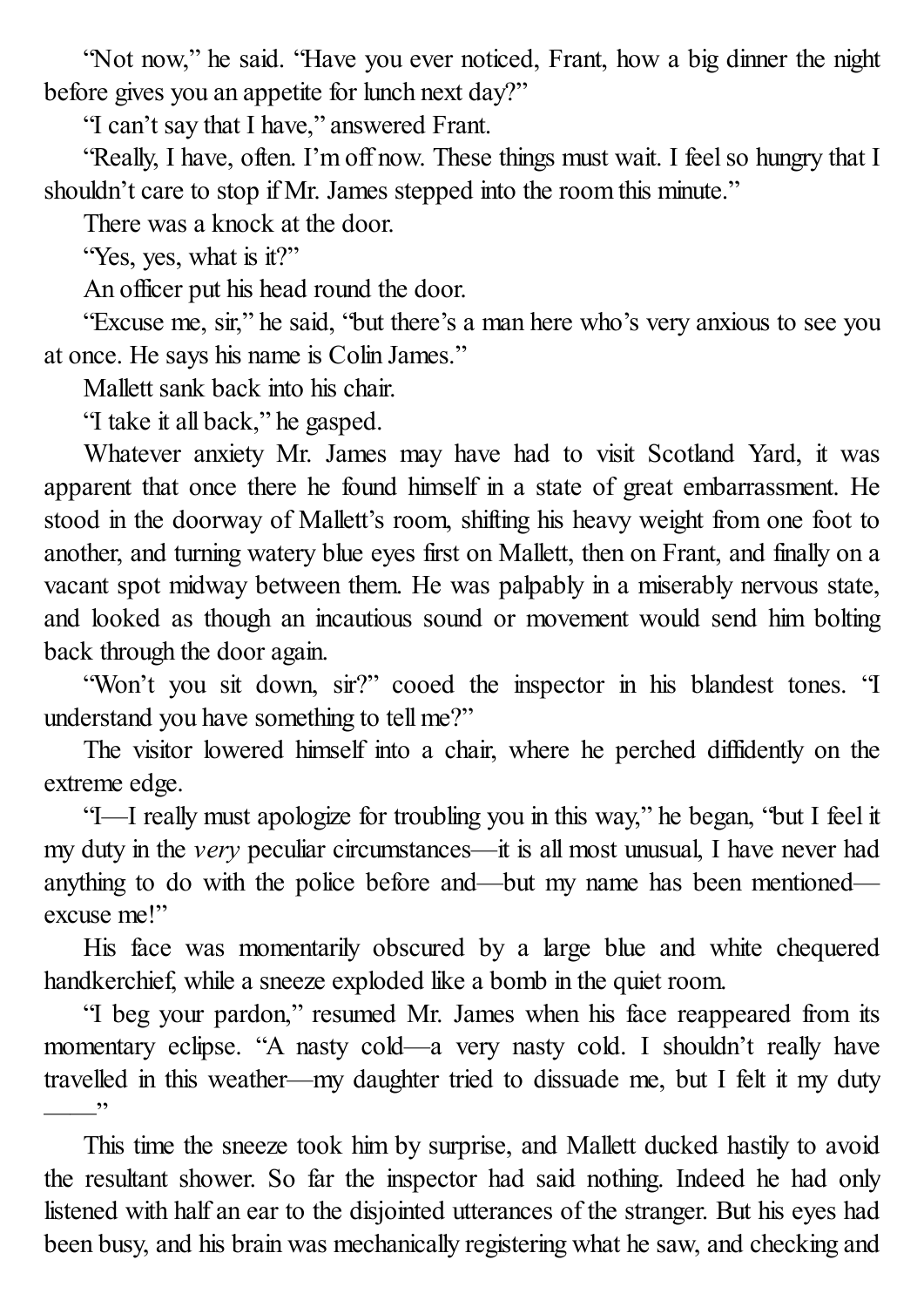comparing it with what he had heard elsewhere. The first impression produced by Mr. James was one of great size. As he sat, uncomfortably far forward in his chair, his stomach protruded almost to the desk behind which the inspector sheltered. The impression of size was reinforced by the bushy brown beard that straggled over his chest. But above the beard there showed itself not the fat florid face that one might have been expecting from a man of such bulk, but a peaky little countenance, with sunken cheeks and hollow eyes. His limbs, too, were by comparison thin. One wondered how such inadequate legs could support the burden of his body. "He looks like a thin man badly made up to play Falstaff," thought Mallett. He remembered Harper's words: "A fat man—or rather, paunchy. He had a big stomach and a thin face, as if he had a bad digestion."

Aloud he said: "Now let's take this quietly, Mr.—James. That is your name, I think?"

The visitor plunged into a pocket and produced a grimy card. "That's me," he said.

The inspector read: "Colin James, 14 Market Street, Great Easington, Norfolk." In the bottom left-hand corner were added the words: "Seed and Corn Merchant."

"Well?" he asked. "What have you got to do with this affair?"

"That's exactly it!" cried Mr. James. "What indeed? I'm a respectable man, sir, always have been. You can ask anybody in Easington, or for miles round—as far as Norwich if you like."

"But you thought you'd like to come as far as London to make sure," put in Mallett drily. Any hopes he had of hearing anything useful from the new arrival began to disappear. It seemed that Colin James in the flesh would prove to be no more value than the unsubstantial rumours which filled his files.

Mr. James blew his nose with a trumpet-like blast.

"I'm sorry if I've troubled you," he said sorrowfully. "I thought it right to come as soon as I could. My daughter told me it wouldn't be any good to anyone, but it seemed wrong not to. So as soon as my cold would let me get out of the house, I did"—he sniffed—"though I was hardly fit to travel as it was."

The inspector was touched in spite of himself.

"I'm afraid it is you who have been troubled, Mr. James," he said.

"I wouldn't mind that, sir," answered James, "if I thought I'd been of any use. But I can tell you, it takes a good deal to get me out of my home nowadays—quite apart from this cold of mine, I mean. My health isn't what it was, you know. I suffer a good deal——"

"From your digestion?" enquired Mallett.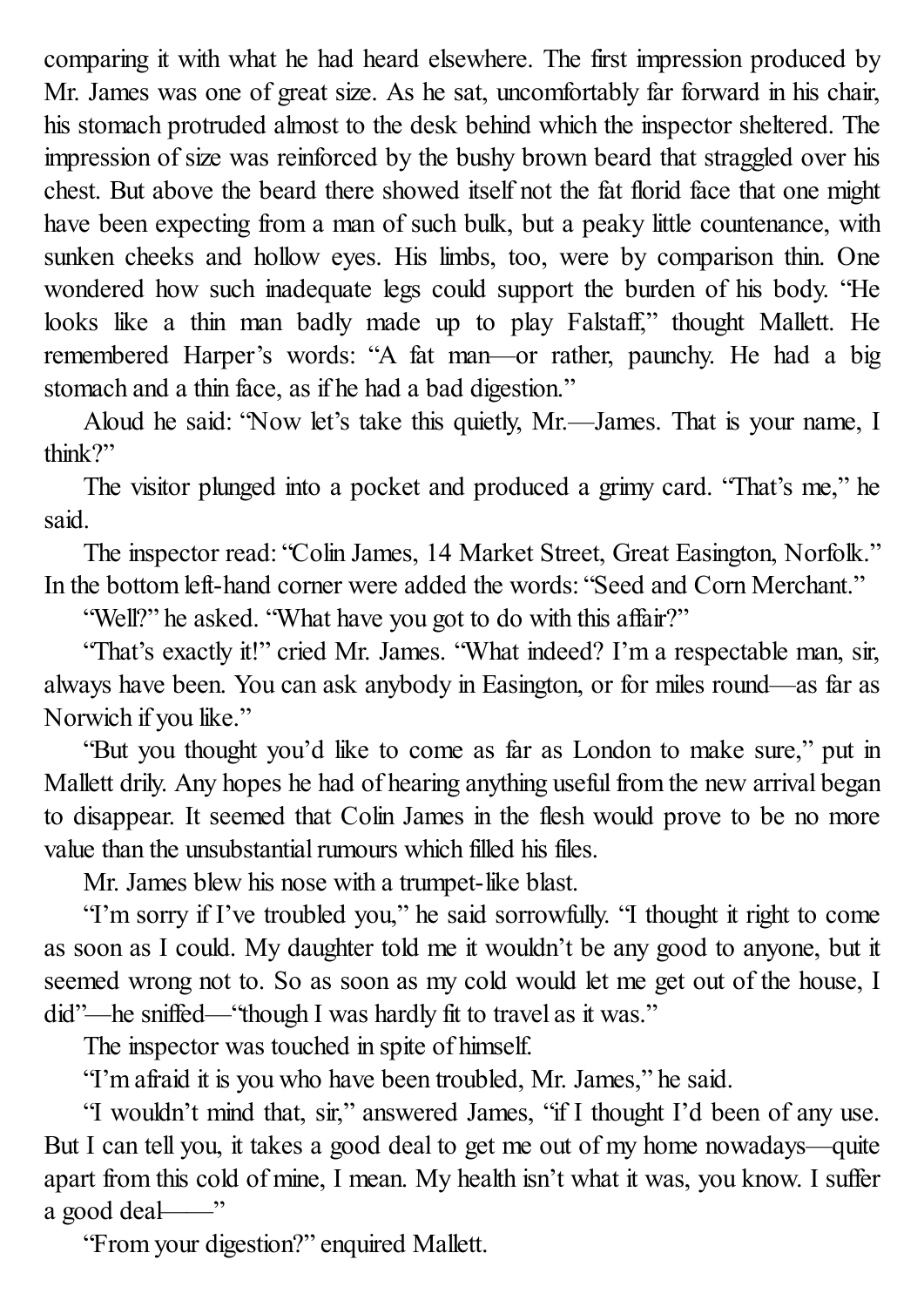"My digestion, just so. I wonder how you guessed that, sir. It's easy to see you're not a detective for nothing."

"Well, we're trained to notice things, you know," said the inspector pleasantly, rising as he spoke. "Thank you for coming, Mr. James. I think it's clear you're not the man we are looking for."

"Oh, you can be sure of that, sir," the corn merchant assured him earnestly. "But it was a funny coincidence, wasn't it? My name and beard and figure and all, my digestion, too, for all I knew, though you didn't put that in the description."

"I think I can promise you that your digestion alone would acquit you," said Mallett gravely.

"Would it really, now? That is most interesting—most interesting. I should never have thought of that. It just shows the way you gentlemen of Scotland Yard work. Well, all I can say is, in that case, I ought to have a good alibi—if that's the word for any crimes. That's the first good thing I've known come of my wretched stomach. It spoils all pleasure in life"—he contemplated his great paunch gravely —"it does indeed. The least little thing upsets it. You ask my daughter what happened when she took me to France."

"Oh, you went to France?" asked Mallett, "When was that?"

"Last August it was. A week in Paris. She was bent on our going, and all because the Edwardses up the street had been there at Easter and she wanted to be even with them. And nothing would content her but that I should come too. Never again, that's all I say—never again!"

"You don't happen to have your passport with you by any chance, I suppose?"

"There I go again!" exclaimed Mr. James violently, dropping back into the chair from which he had just painfully risen. "Forgetting the one thing I meant to tell you. Not but what my daughter said it was all nonsense——"

"Never mind about your daughter," said Mallett. "What was it you wanted to tell us about your passport?"

"It was stolen, sir—or at any rate, I lost it, and I always maintained it was stolen, though what anyone should want with such a thing I could never make out."

"Stolen? How?"

"On the way home. I had it in my hand at Dover, of that I'm sure, because I remember passing it to the man in the office place and he never looked at it but just pushed it back to me. And then by the time we got to the train—my hands were full of things—tickets and parcels and a penny for an evening paper—you know how it is—anyhow, when I came to look for it, it wasn't there."

"Did you make any complaint at the time?"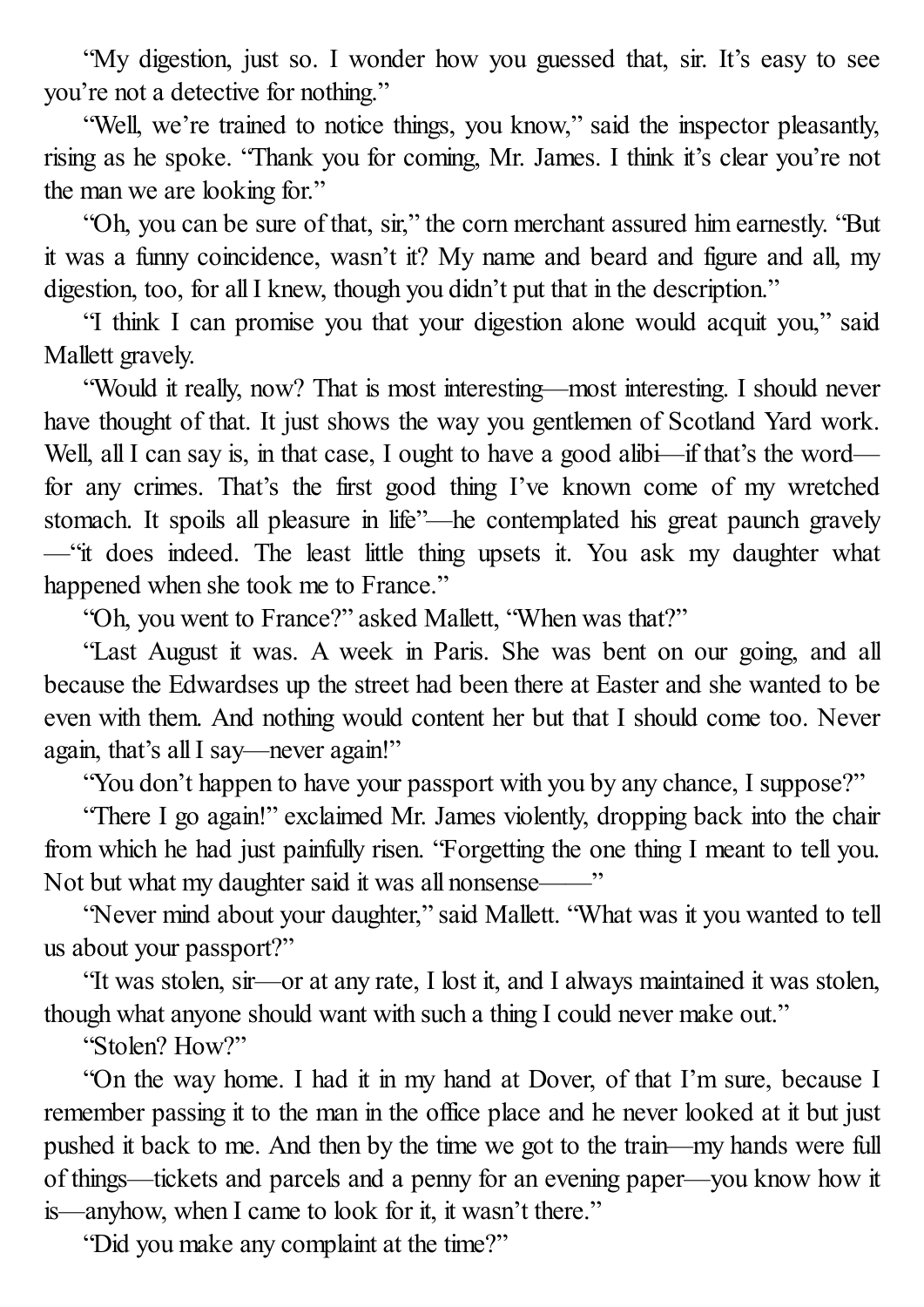"No. I looked for it on the platform, you know, just casually. I remember I said to my daughter: 'My passport's gone', and she said: 'You ought to tell the police', but I said: 'Nonsense, I shan't want the thing again as long as I live—you're not going to drag me abroad to face that dreadful cooking any more, you can be sure of that,' I said——"

"All this on the platform, where anyone could hear you, I suppose?"

"Just so, sir, I suppose anyone could, though I never thought of that at the time."

"You could hardly be expected to think that someone would pick it up, borrow your name and appearance, live under that name for a month and then use the passport to escape from justice after committing murder, certainly," said Mallett.

"Good heavens, is that what the rascal did?" exclaimed Mr. James.

"It looks very much like it."

"God bless my soul, I didn't know there were such people in the world—I didn't really. It gives me quite a turn to think of it."

"Well, you've given us something to think about," answered the inspector, "and we are much obliged to you. Now, Mr. James, to make everything regular, I'll ask you to wait here for a few moments while Sergeant Frant puts your story into writing, and then you can go back to nurse your cold at Easington. One other thing you can do for us," he added. "Do you mind if we take your photograph before you go? It may be valuable for our purposes."

"Not in the least," Mr. James assured him.

"See that that is done," he said to Frant. "I have an important appointment outside now. When you have taken this gentleman's statement, telephone to the police station at Easington and verify what he has told us about himself. Good day, Mr. James."

He departed to his lunch, leaving the sergeant, whose meal-times were not considered of importance, gloomily manipulating a fountain-pen.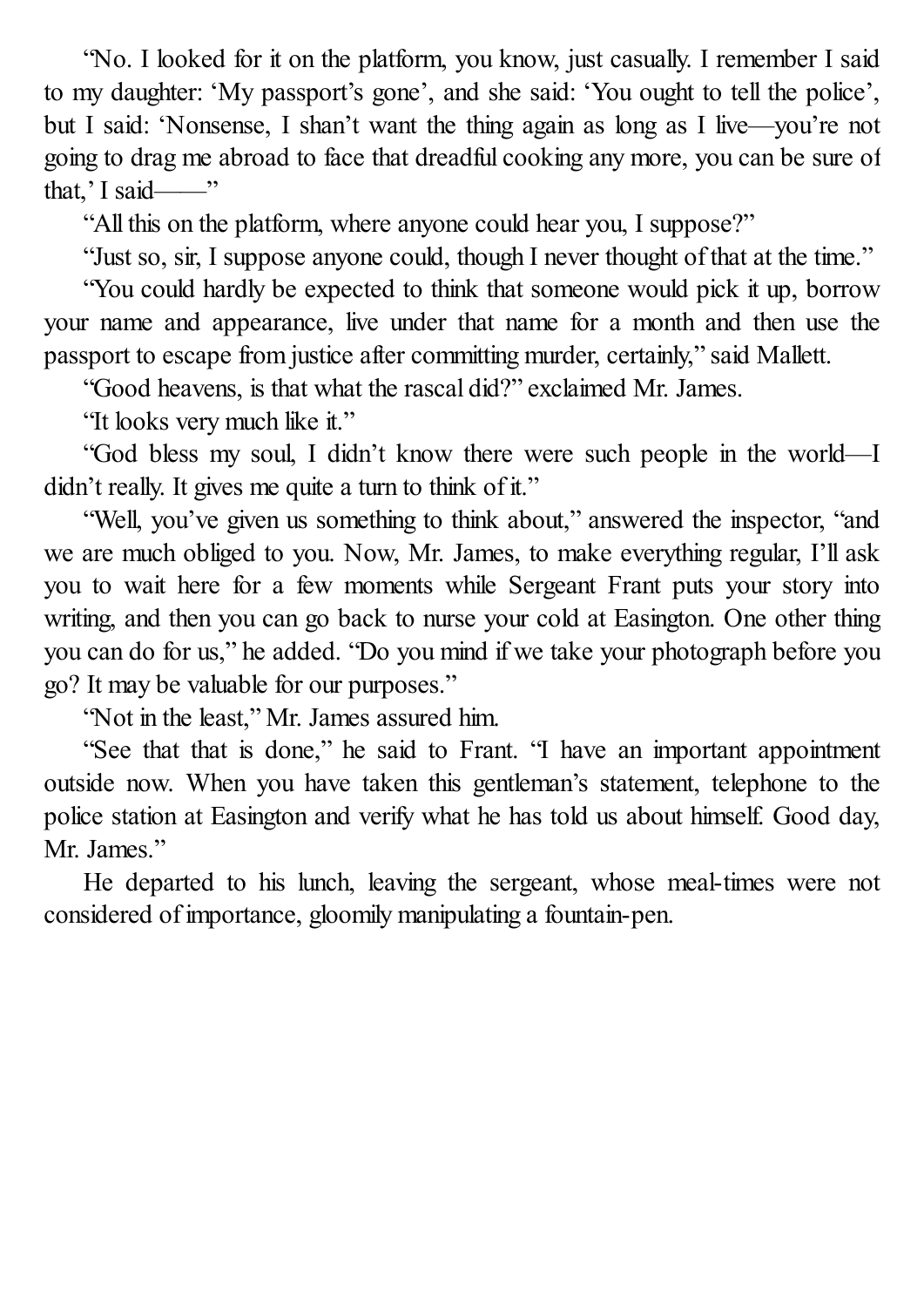## 16 FANSHAWE SPEAKS

## *Friday, November 20th*

It was afternoon. The Easington police had vouched for the bona fides of Colin James, and he had returned to his corn and seeds. Another visitor was now awaited, and for him the stage was set with more than ordinary care. A comfortable low chair was provided for him, for the inspector had found by experience that men talk with greater fluency when they are at ease, and at the same time the questioner has an advantage if he is sitting above the person he is interrogating. "If they put witnesses down in the well of the court instead of sticking them up in a box level with the judge, there'd be much less perjury," he used to say. This chair was arranged so that it faced the light, and at the same time an open box of good cigarettes was placed within easy reach on the corner of the inspector's desk. At the other end of the room a shorthand writer was in unobtrusive attendance.

When all was settled to Mallett's satisfaction there was still some time to wait. An uneasy air of expectancy descended on the room. Frant, whose nerves were less under control than his superior's, found the silence hard to bear.

"What do you think he's coming here to tell us?" he said.

"I haven't the least idea," was the answer. "I shouldn't be surprised if it turns out to be something completely unimportant after all. There are so many loose ends in this case that I'm beginning to wonder if we are ever going to find a thread that will lead us anywhere." He was silent for a moment, and then, as if feeling that the sergeant was finding the tension oppressive, began on another subject.

"What did you make of James's story?" he asked.

"I think we've learned something very valuable from it," Frant answered. "That name, description, passport—it can't be all coincidence."

"No, I agree, it's wildly unlikely that it should be. But you see what that leads us to. We have simply pushed back the beginning of the story a month or more further. It means that as early as August someone had made up his mind to impersonate Mr. James."

"He can't have known beforehand that he was going to pick up the passport,"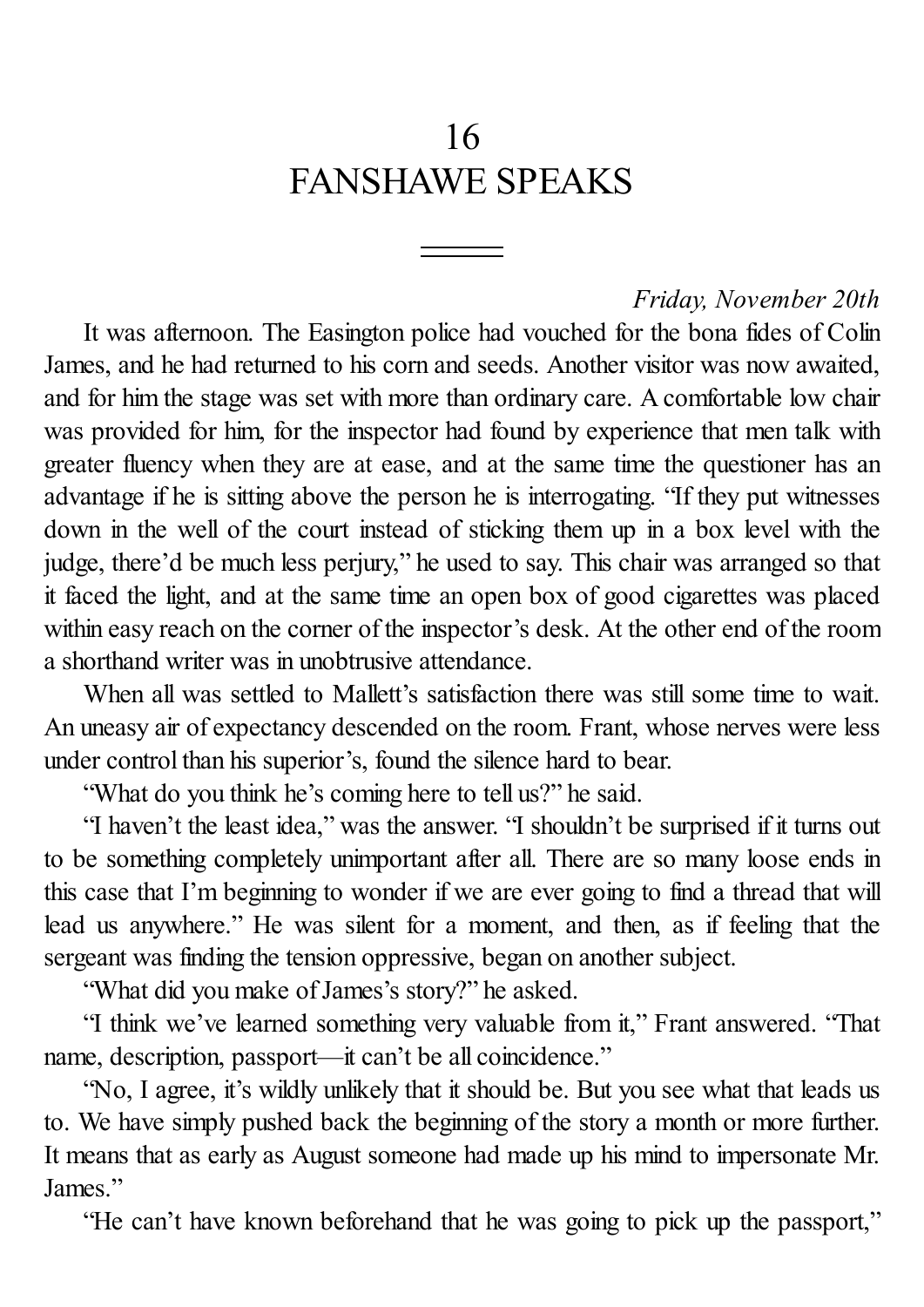objected Frant.

"No, he couldn't. But having had the luck to find it, he must have seen at once the sort of use he could put to it—or why didn't he return it, or hand it to the police as any honest man would have done? More and more I'm becoming convinced that we have to deal with a very dangerous and intelligent man. You see, he is not only a careful plotter with a long view, but a man who can take a chance when it comes his way, and build it into his plans."

"Of course, we can't be sure that it was the same man who stole the passport and who afterwards used it," put in the sergeant. "Any crook might be glad of the chance to sneak such a thing, especially when he had reason to think it wouldn't be enquired after."

"And then to sell it to someone who saw what he could do with it? You may be right, Frant. But whichever way you look at it, it leaves us in the same miserable vagueness as ever. The fellow wanted a disguise—he took the easiest one that offered. A false beard is easy—a false stomach isn't much harder, if you come to think of it, especially if you want to impersonate a man with a thin face and a big body. Then in just the same way, he wants himself introduced to a bank by the company, and he so arranged it that any director out of half a dozen might sign the letter. We started off with two bits of positive evidence—that he called himself Colin James and that he was recommended by Lord Henry Gaveston, and neither the real James nor Gaveston can help us in the very least."

"And I don't see that *he*," Frant nodded to the door, "can possibly help us in that direction, either."

"Even supposing he wants to, which I somehow doubt," added Mallett. "What earthly knowledge can Fanshawe have of James?"

"The real one or the sham one, do you mean?"

"The sham one, of course. Call him James the Second, if you like."

"I think the Old Pretender would be more appropriate," said the sergeant.

Mallett wrinkled his nose, a sure sign that he was vexed. His schooling had not included much history, and he felt obscurely that his subordinate was showing off. But before he could think of a rejoinder, the door was thrown open, and Fanshawe was announced.

Four years of prison life had left but little mark upon the former chairman of Fanshawe's Bank. His complexion, always pale, was perhaps a shade whiter, his lean face just a trifle thinner still; otherwise Mallett could observe no change in the man he had last seen in the dock at the Old Bailey. The voice, too, when he spoke, was the same—quiet and cultured, always with a cynical undertone beneath the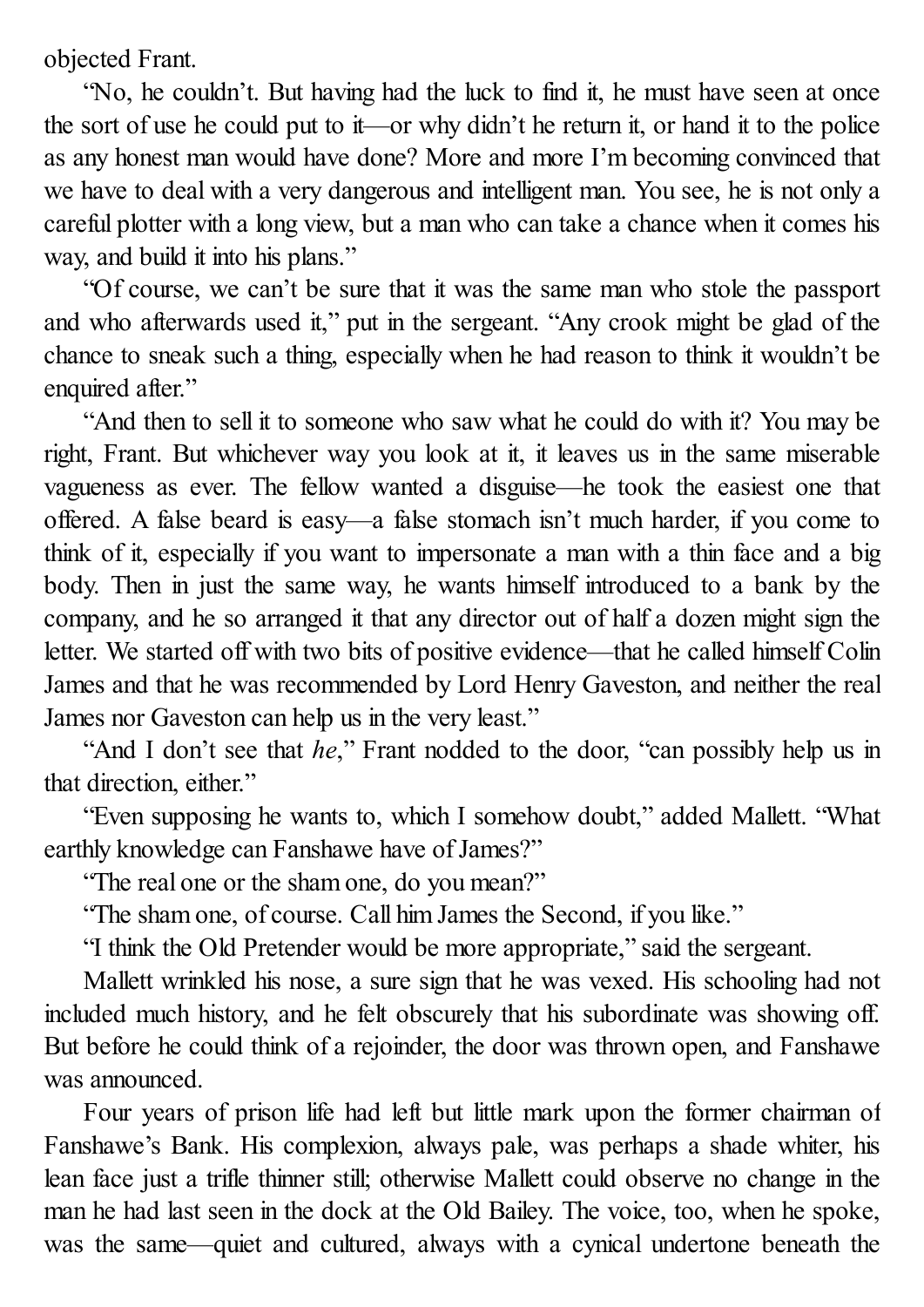smooth surface, a hint of hidden fires kept resolutely under control. John Fanshawe was a very different type of man from the financier with whom his name had so often been coupled. A man of taste and refinement, he had lived in his days of prosperity aloof from the world. He had been able to enjoy riches without arrogance, just as he had met ruin and disgrace without whining. In good times and bad alike, he had been as if sustained by some hidden source of fortitude, an innate pride which never deserted him.

Mallett felt oddly abashed before this calm proud man, but Fanshawe put him at his ease at once.

"Good afternoon, Inspector," he began. "I think you have been promoted since we last met?"

"I have—yes," answered Mallett. "Good afternoon, Mr. Fanshawe."

Fanshawe lowered himself into the arm-chair and took a cigarette. "*Mr.* Fanshawe!" he murmured. "You have no idea how refreshing it is to recover one's individuality again! I wonder whether anybody who has not experienced it can know what it feels like to be a mere number. That is the real horror of prison life, Mallett, the sinking of one's identity in a herd of indistinguishable fellow creatures. 'He that filches from me my good name'," he quoted. "Well, thank heavens that is over, at all events!" He glanced round the room. "Forgive me," he went on, "but have not rather elaborate preparations been made to receive me? I mean——" he waved his hand at the stenographer in the corner—"it almost looks as though something in the nature of a public utterance was expected of me. I'm afraid you are likely to be disappointed."

"Perhaps it would save us both trouble if you said exactly what you have come here for," said Mallett severely.

"I apologize, Inspector," said Fanshawe, the irony in his voice making itself felt. "Your time is valuable I know. I shall waste very little of it. I have merely come to make a complaint. I want to know why I, a week after my release from jail, should still be subjected to the indignity and inconvenience of being shadowed by detectives."

Mallett found it hard to suppress a smile. It was a somewhat ludicrous coincidence that this request should follow so hard on Du Pine's plea for police protection. Aloud he said:

"You will understand, Mr. Fanshawe, that the circumstances are a little unusual."

"The only unusual aspect of the circumstances, as I understand them," answered Fanshawe, "is that on leaving prison I was expressly exempted from the ordinary regulations about reporting to the police and so forth. I presume that you are aware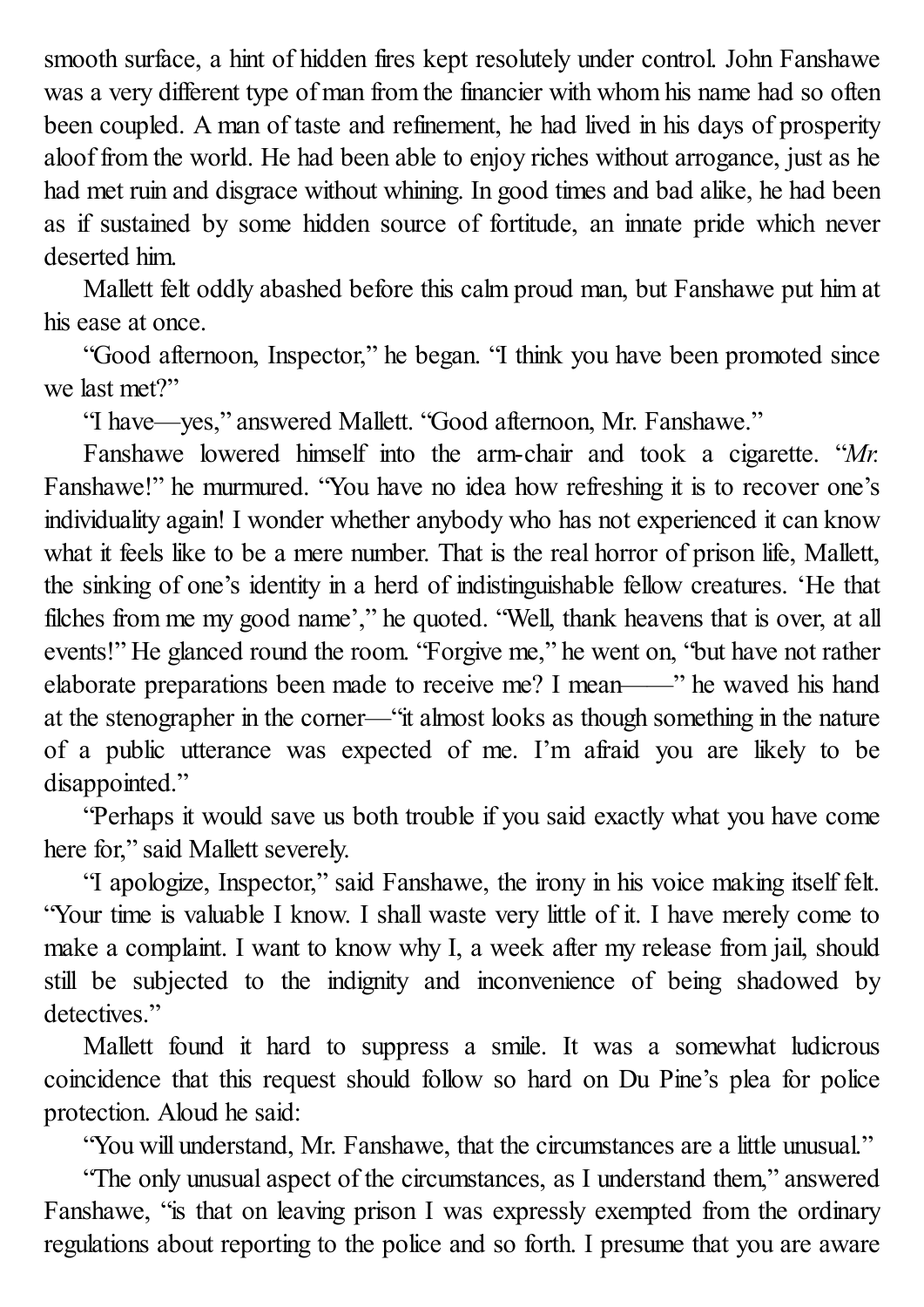of that?"

"Certainly. I am given to understand that the order was made on the direct instructions of the Home Secretary. It was most exceptional."

"Personally, I think it is the least he could have done," said Fanshawe with a touch of hauteur. "I always treated him very decently when he was my fag at school."

"You must know perfectly well", said Mallett impatiently, "that the supervision you are complaining of has nothing whatever to do with anything that happened *before* you were released from prison."

"I understand you. I read the papers, like everyone else. I am to gather, then, that this inquisition has to do with the events of last week-end?"

"If you read the papers," answered the inspector, "you will have seen your own name mentioned in the reports of the inquest on Lionel Ballantine."

A strange smile lit up Fanshawe's lean face. "In that little rat Du Pine's evidence? I did indeed." He turned suddenly and looked the inspector full in the eyes. "May I ask whether you suspect me of this crime?" he asked.

"Nobody is free from suspicion in a case of this kind," replied Mallett gravely. "Now, Mr. Fanshawe, don't you think you could assist us by answering a few questions?"

"And if I refuse, as I have a perfect right to do?"

"Then I am afraid you will have to go to the Home Secretary and ask him to relieve you of police supervision, for I shall not take the responsibility myself."

Fanshawe blew a long jet of smoke from his mouth and very deliberately crushed the stub of his cigarette in an ashtray.

"Very well," he said at last. "I have no objection to telling you. Du Pine's statement is substantially true. I did call on Ballantine"—an involuntary spasm contracted his features as he pronounced the name—"last Friday morning. I contrived to get in by using a false name, and as soon as he saw who I was he had me turned out of the office. Not before I had told him just a little of what I thought of him, though."

"Yes?"

Fanshawe smiled. He had a delightful, even brilliant smile, though now it seemed to hold a hint of malice. "My dear Inspector," he said, "that was what you wished to know, was it not? I really don't see how I can help you any further."

Mallett folded his large hands and put them squarely on the desk in front of him. Looming over the figure that reclined in the easy chair he seemed strangely impressive, and his voice when it came had an urgency, a vibrant appeal that was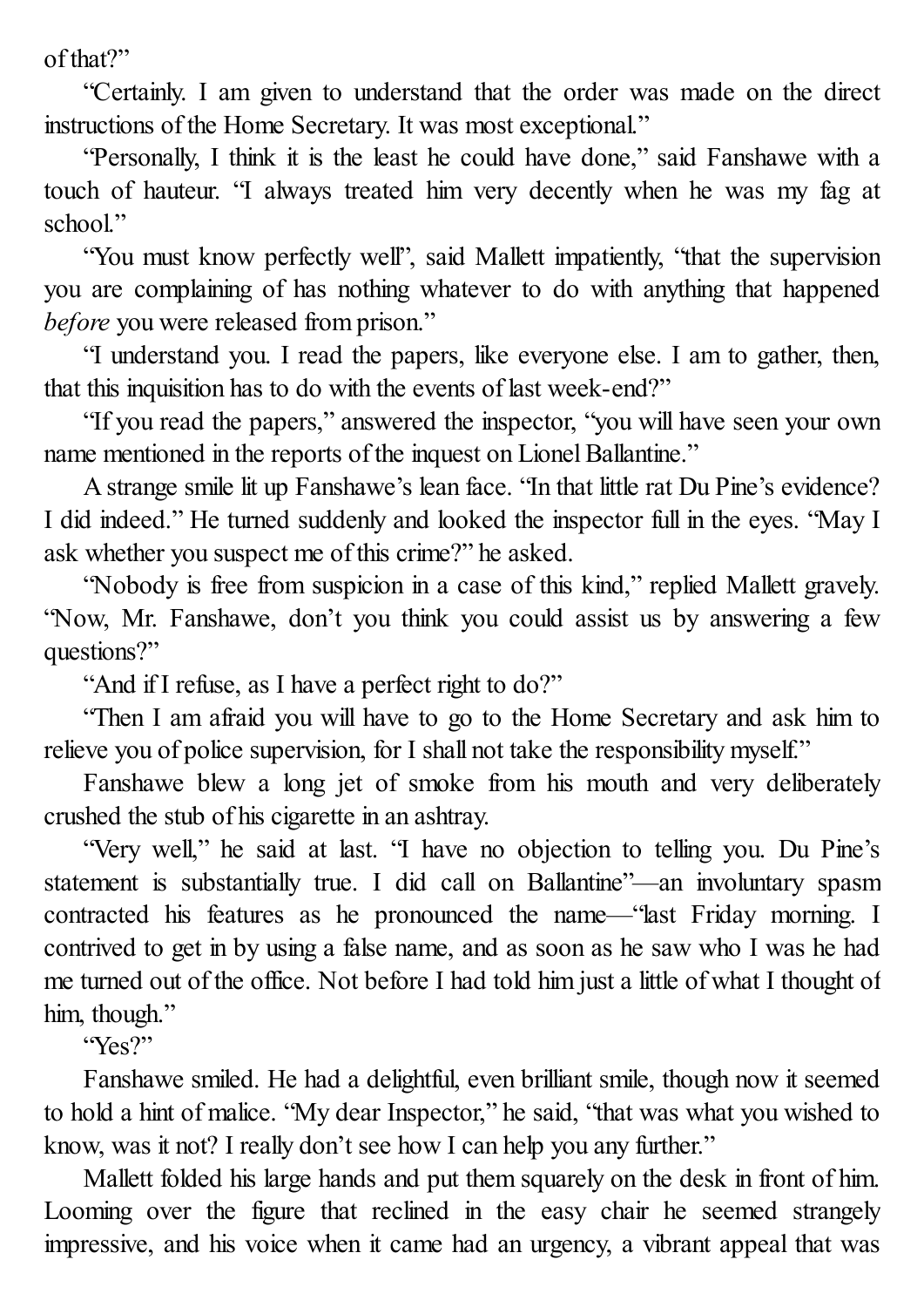rare in it.

"Don't let us beat about the bush any longer," he said. "I am going to be perfectly frank with you, and I want you to be frank with me. You are of all men alive the one who had the greatest motive for hating Ballantine. The day you were sentenced you threatened his life publicly. The day after you were released he was murdered. In the face of that you complain that you are watched by the police, while all the time you refuse to be frank with us."

"You must allow me to point out, Inspector," came the cold comment from the chair, "that this is the first opportunity I have had to 'be frank with you', as you put  $\mathbf{t}$ ."

Mallett felt that his impressive period had somehow missed fire. "I can't interview everyone at once," he muttered.

"Quite so, though no doubt you have able assistants to help you. Now, since I am here, entirely of my own volition, am I to understand that if I answer your questions the detectives will be withdrawn?"

"I can make no promises," Mallett answered. "That must depend on the extent to which you are able to satisfy us. But I should have thought that for an innocent man it would be natural to want to assist justice——"

"If by assisting justice you mean arresting the man who killed Ballantine"—again that curious spasm—"I shall do no such thing. He did a splendid thing which badly needed doing, and which I should have been only too glad to do myself."

The inspector tried another tack.

"Then in your own interest it is desirable that you should convince us that you had no hand in it," he said.

Fanshawe laughed aloud. "In the sacred name of self-interest, then!" he cried. "What do you want to know?"

"We will begin at the beginning," said Mallett. "Why did you go to see Ballantine on Friday morning?"

"Because he had ruined me—and not only me but a large number of people who had trusted me. It was through supporting him and his schemes that my bank was destroyed. He got out in time—very neatly—and I was left, as the phrase goes, to carry the baby."

"And you went to see him in the hope of getting some repayment from him?"

"You might put it that way—yes."

"Very well. Now as to your movements during the rest of the day."

"What are the movements of a newly liberated prisoner in London, without friends or prospects? Mine were mostly on the tops of motor omnibuses. I drifted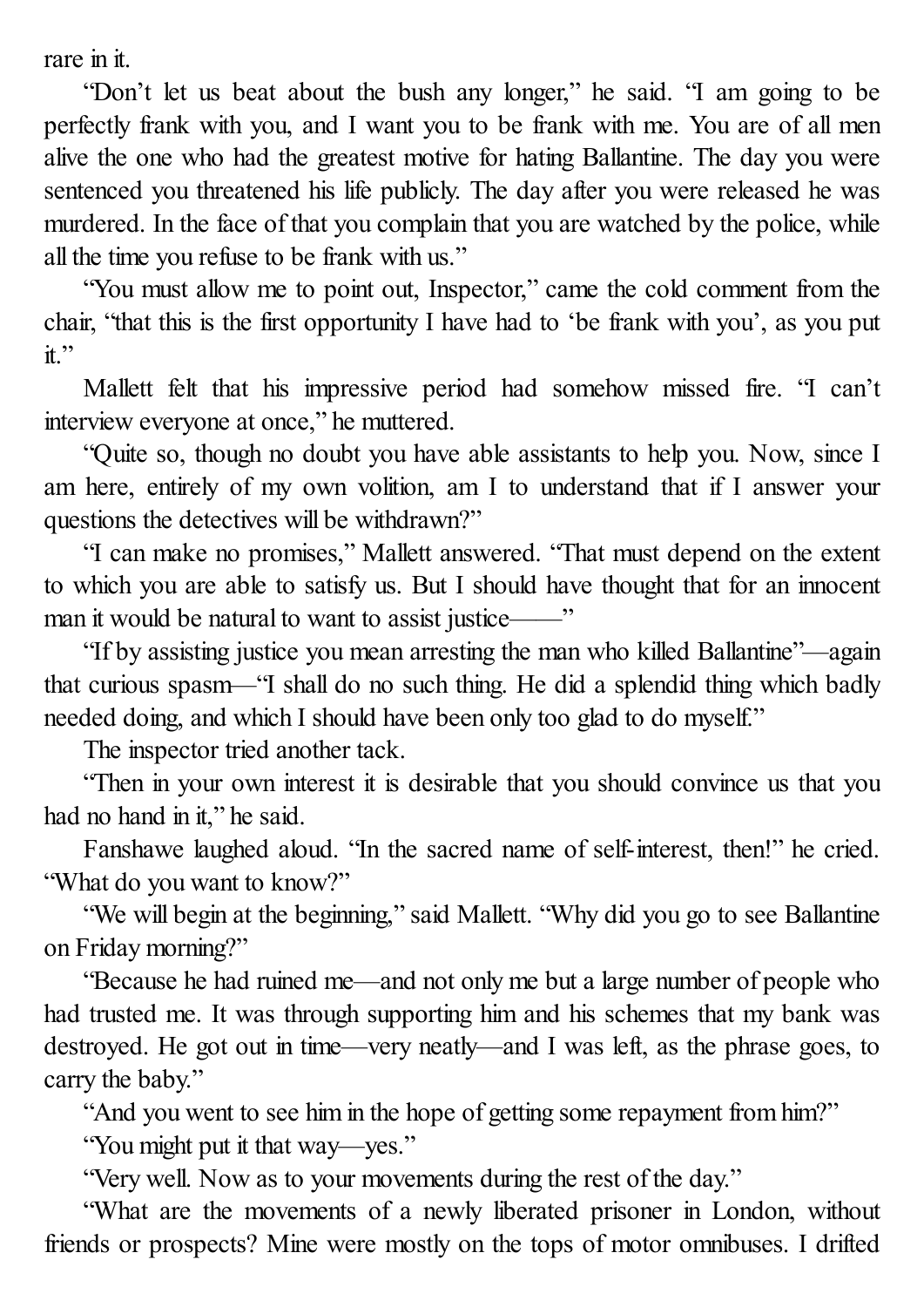aimlessly round London all day, simply enjoying the sensation of being my own master again, and noticing all the changes since I had seen it last. And you have no idea how the place has changed in the last four years, Inspector. You could write a book on it."

"And then?"

"Then I went home to tea."

"What do you mean by home?"

Fanshawe winced. "That is rather crude, Inspector," he murmured. "Yes, you are right, of course. I have no home now. I mean my sister's flat."

"In Daylesford Court Mansions?"

"Yes. I know what you are going to say next. Within a couple of hundred yards of Daylesford Gardens. Odd, isn't it?" He smiled as though in pure enjoyment at the coincidence.

"And then?"

"Oh, then I packed my bag and went abroad."

"You went abroad that same day?"

"Certainly. That night, rather. By the Newhaven boat to Paris. My daughter is living there."

Mallett took this piece of information in complete calm, but Frant, unable to contain himself, let his breath escape in a prolonged whistle. Fanshawe turned his head in his direction and stared at him for a moment with raised eyebrows, but said nothing.

The inspector recalled his attention by asking quietly: "What class did you trave<sup>l?"</sup>

"I bought a third-class return ticket in the City before I went to see—the person we have been discussing," was the answer. "Disgustingly uncomfortable, but beggars can't be choosers!"

"Did you notice anybody in particular travelling first-class?"

Fanshawe sat up abruptly. "Now look here," he said in a hard tone quite unlike his usual voice, "I have already told you that I am not interested in the ends of justice, if those ends are to avenge the killing of—Ballantine." He spat out the name with concentrated fury. "If anything I could say would help you to find the gentleman who called himself Colin James, I should not say it. If I could have shaken him by the hand for what he did, I should have done so."

It was Mallett's turn to be calm. "Very well," he said smoothly. "If that is your attitude, I shall not press you. You can tell me where you bought your ticket, I suppose?"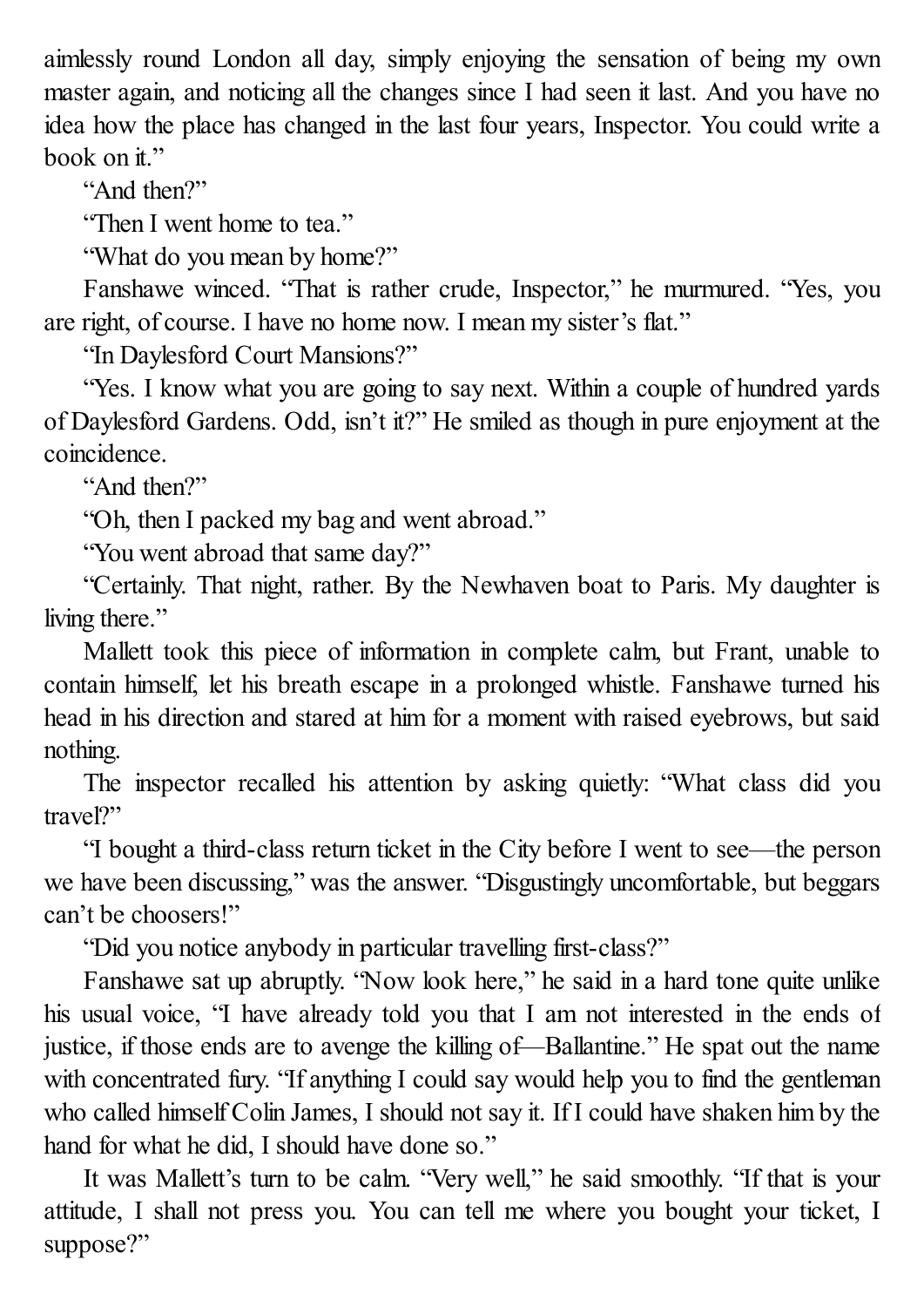"Oh, yes, Rawson's in Cornhill. They know me there."

"Thank you. And while you were in Paris, I take it you stayed with your daughter?"

"Yes. She lives out at Passy." He gave the address.

"You went there at once on arriving in Paris?"

"No, of course I didn't. You get there at such an unearthly hour you couldn't possibly go to anyone's place, particularly if you weren't expected. I spent what was left of the night at a hotel close to the station—a vile place, the best I could afford. I've forgotten the name."

"Not the Hotel Du Plessis, by any chance?"

"Certainly not—I've never heard of the place."

Mallett paused for a full half-minute. Then he said: "And that is all you mean to tell us, Mr. Fanshawe?"

"That is allI have to tell you, Inspector Mallett."

"Good afternoon, then."

"Good afternoon. And will the detectives be withdrawn?"

"I can make no promises."

There was silence in the room for a space after he had gone. The shorthand writer took his notes and went out to prepare a transcript of the interview. Mallett sat staring at the blotter on his desk, mechanically pulling at his moustache, deep in thought. Finally he turned to Frant.

"Well, and what did you make of him?" he asked.

"Obviously a very conceited man," answered the sergeant.

"Conceited? H'm, yes, and a good deal more than that. But you're right, Frant. He is a very vain man indeed. Prison life hurt his vanity more than anything else, obviously. Has it ever occurred to you, Frant, that all murderers are exceptionally vain? You have to be, to think that your own interests or convenience are sufficiently important to justify killing a man."

"Then do you think——?"

"No, I don't. Not yet, anyway. There's not a thing he's told us which isn't consistent with perfect innocence, and not a jury in England would convict on it. So anyway, our private beliefs don't matter."

"My own private belief, for what it's worth," said Frant, "is that Fanshawe was in league with James. I look at it this way: James, for some reason or another, disguises himself as—James. He lives in that disguise, very likely from August onwards—certainly for a month. He scrapes acquaintance with Ballantine—that may be presumed from the letter to the bank. All this time, he is waiting for Fanshawe's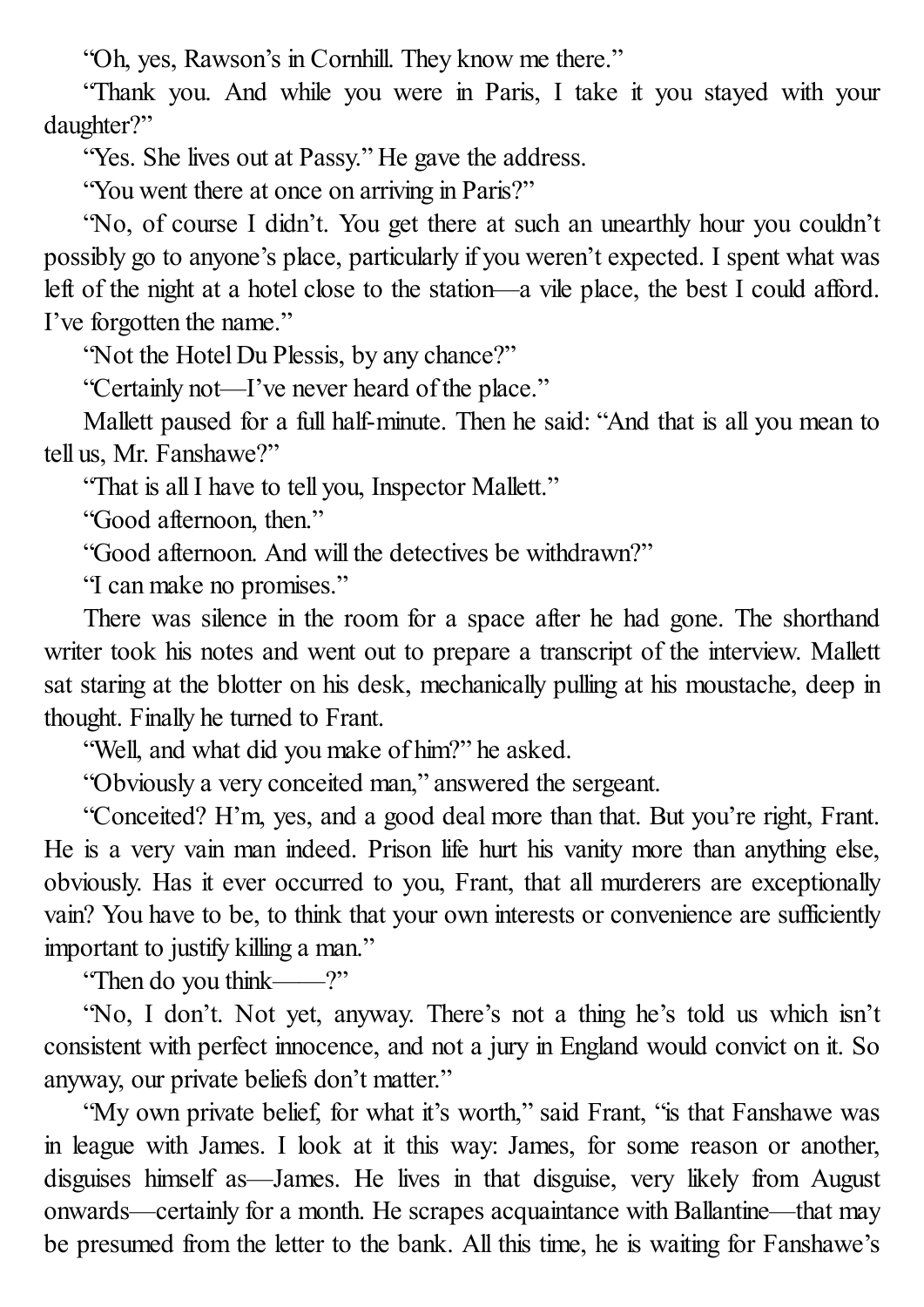release from prison. He engages a house through an old friend of Fanshawe's and has for his sole servant a man formerly employed by that old friend. Then immediately Fanshawe is free, he decoys Ballantine to the house——"

"Having first got rid of the dependable servant," interrupted Mallett. "Why?"

"That's natural enough. He didn't want a third person to be involved in the murder. I dare say he could trust him up to a point and not to give away his disguise, but letting him have a share in the crime is another thing."

"I see. Go on."

"Where was I? He decoys Ballantine to his house, where Fanshawe is already concealed. Together they kill him, leave the place separately, and travel over to France by the same boat but, for safety's sake, by different classes."

"If your theory is right," the inspector objected, "it doesn't account for one rather odd fact. Why did Fanshawe, who was in league with James to kill Ballantine in Daylesford Gardens, bother to go to Lothbury on Friday morning and draw attention to himself by threatening him in his own office?"

"Perhaps," said Frant, "he didn't then know of James's plans. Communication with a prisoner isn't easy, and it may be that it wasn't until later in the day that he got into touch with James and knew of the preparations that had been made."

"That doesn't seem very plausible to me," the inspector answered. "I think we're agreed that everything we have discovered so far points to a carefully arranged crime. James wouldn't have laid his plans so thoroughly and left himself such a small margin of time, if he'd thought that Fanshawe wasn't going to do his part properly. Don't forget that the lease of the house was nearly up, and the tickets for France bought already. It seems to me more likely that the two were in touch with each other while Fanshawe was still in Maidstone."

"Then what's your explanation of Fanshawe's behaviour on Friday morning assuming my theory is right?"

"Assuming that your theory is right—and after all we are only dealing in assumptions—don't you think it possible that Fanshawe's visit to Ballantine was all part of the plan?"

"In what way?"

"You have suggested that James decoyed Ballantine to his house in Daylesford Gardens. You haven't suggested how he managed it."

"No, that's a weak spot in the theory, I admit."

"That is one weak spot, and the threat to Ballantine on Friday morning is another. Let's see if the two can't cancel each other out. Suppose James sent Fanshawe to frighten Ballantine? We know, and very likely he knew, that Ballantine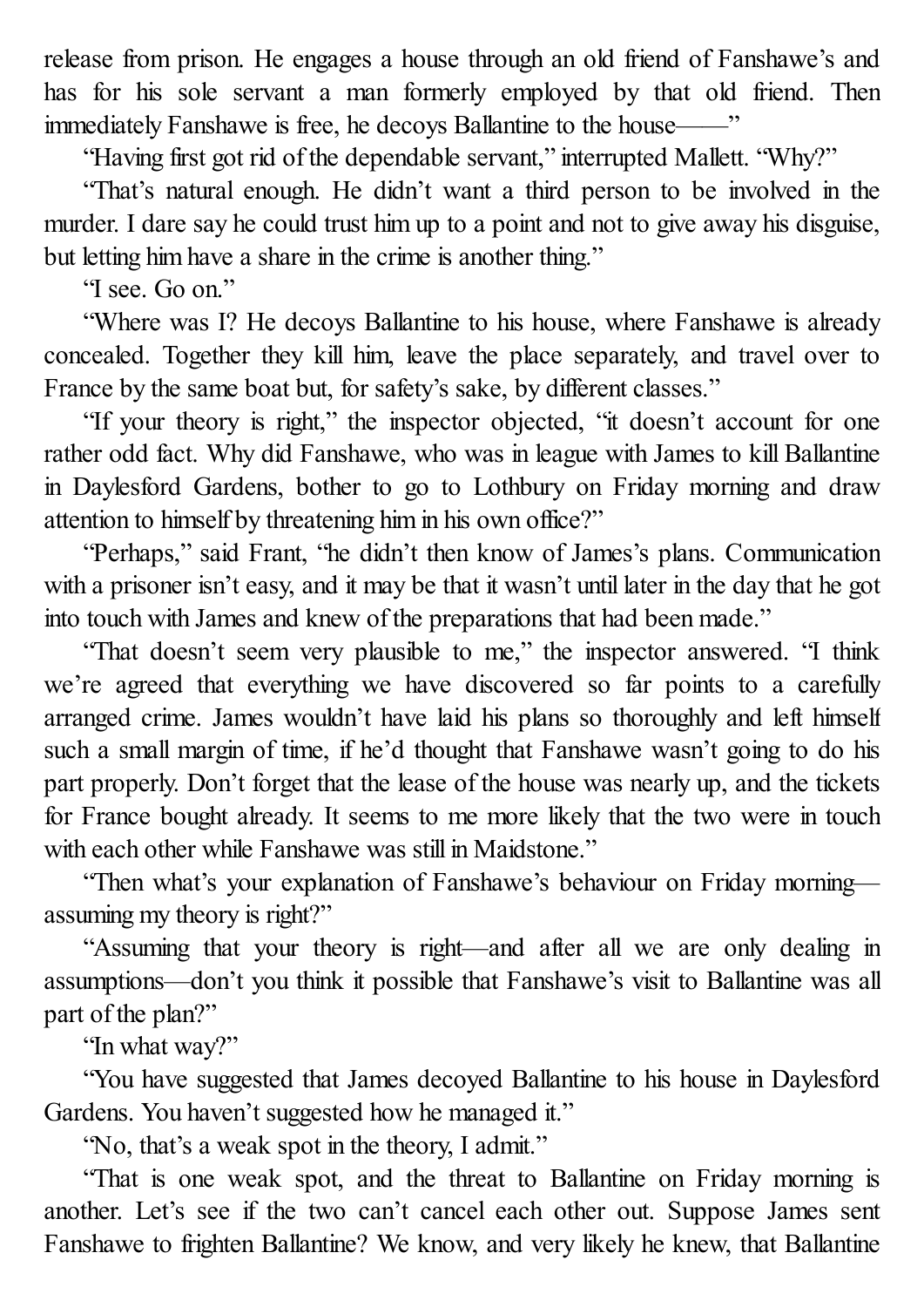was on the verge of financial ruin, and contemplating flight. He would therefore be in a particularly nervous state. James meets Ballantine after the interview, is told of the incident, expresses his sympathy, and then says: 'My poor fellow, your life is in danger if you go home. Come to my place for the night and you will be safe enough', Ballantine falls into the trap, goes to Daylesford Gardens, and there meets Fanshawe —and his death. How does that strike you?"

Frant rubbed his hands appreciatively.

"Magnificent!" he said. "That's just how it would have happened! I'm sure that's just how it did happen!"

"Quite," rejoined Mallett drily, "and how do we set about proving it?"

"There's only one way to do that," replied Frant, "and that's to find James."

Mallett smacked his desk in irritation.

"James, James, James!" he cried. "The crux of this whole case, and not a shred of evidence about him, except that his name is not James, that he hasn't got a beard, and is probably as thin as a rake!"

"You can add another probability to that," remarked Frant, "and that is that he is probably still in France."

"True. We haven't any proof whatsoever that he came back, although we know that his accomplice did, supposing our theory to be true. Well, there it is, Frant. We can only waste time discussing it further, until we get some fresh facts, which may or may not fit into the theory. Now about that question we were discussing this morning, I think I shall get on to the Sussex police and see if they can help us."

At that moment the house telephone rang. The inspector answered it. "Send him up," he said into the instrument.

"The Chief Constable of Dover," he said to Frant. "Now what on earth can he have to tell us?"

The head of the Dover police was an old friend of Mallett, who had collaborated with him more than once before. The inspector knew him for a capable, businesslike officer who was not likely to waste his time on trivialities. He came briskly into the room, shook hands with Mallett, nodded to the sergeant and came to business at once.

"Had to come up to see the Commissioner this afternoon," he said briefly, "and thought I might as well bring this with me. Safer than the post, anyway."

He put a sealed packet into Mallett's hands. Mallett opened it and drew out a limp, discoloured blue booklet. He examined it in silence, his eyebrows raised in astonishment. Then he uttered a long whistle.

"Where on earth did you get this?" he asked.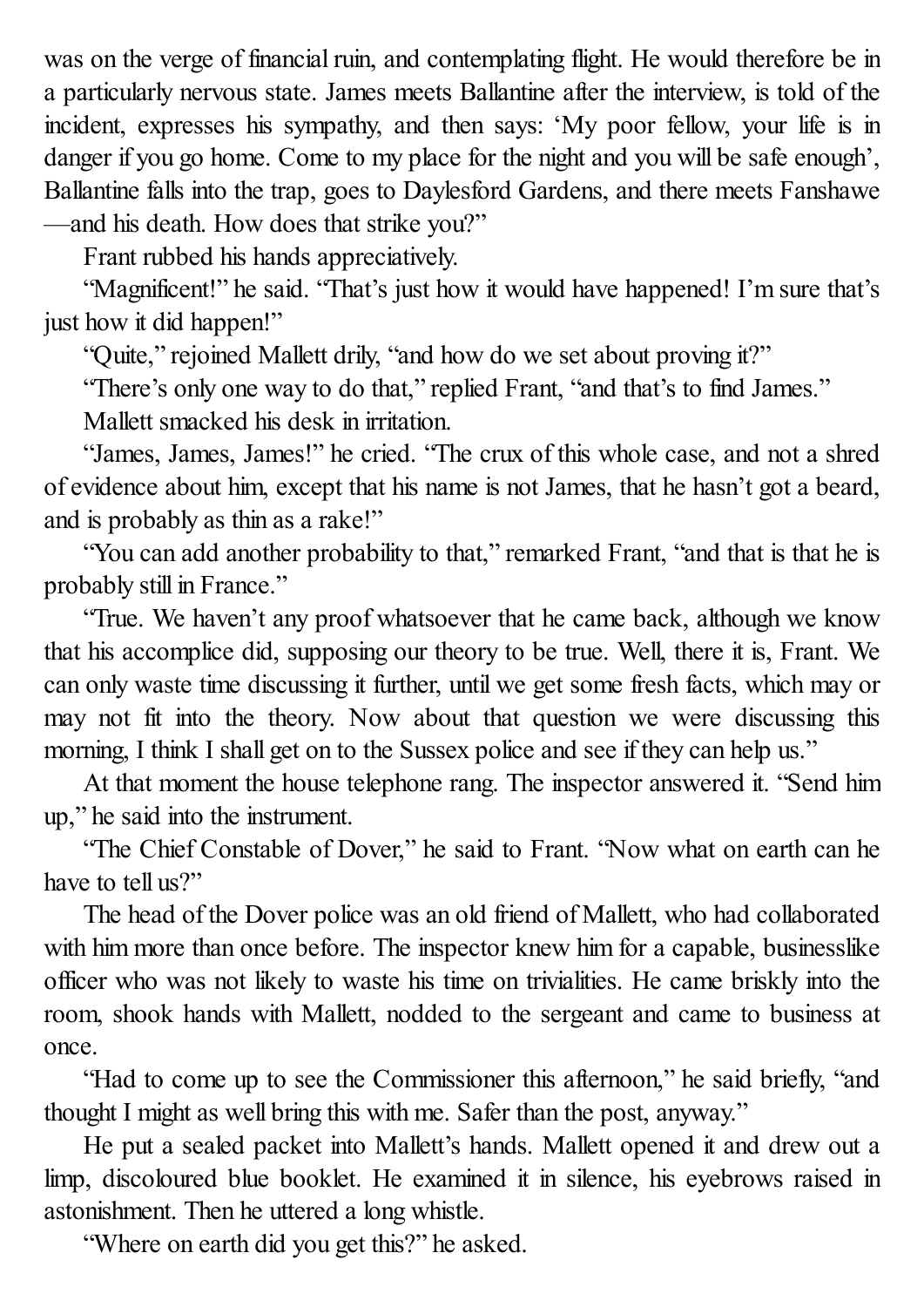"Fisherman brought it in this morning. Found it just below high-water mark a hundred yards or so east of the harbour last night. Tide sets that way, y'know. Got his statement for what it's worth"—he pulled a folded sheet of official paper from his pocket—"but nothing in it beyond that. May have been in the water days, a week perhaps, impossible to say. High tides all this week and a sou'-westerly gale to help 'em along."

"I'm very much obliged to you," said the inspector. "This may be really valuable. You'll stay for a cup of tea, won't you?"

The Chief Constable shook his head. "Got to be getting along," he said. "Hope it'll help you a bit. You've got a sticky job, I'm afraid. So long."

As the door closed behind him, Mallett tossed the object in his hand to the impatient Frant.

"Exhibit No. 1!" he exclaimed. "What do you think of it?"

Frant looked at it. "A passport?" he said. Then, opening its discoloured cover: "Colin James's passport!"

"No less," said the inspector. "The identical one that our friend of this morning had stolen from him three months ago. It's in pretty bad order, but the name is still legible, thank goodness. Now just turn to page seven."

Frant did so.

"The pages have stuck together," he observed, "and the inside here is quite unspoilt by the water."

"Exactly—luckily for us. What do you find there?"

"The stamp of the authorities at Dieppe and the date—13th November."

"Anything else?"

"Yes—there's something here. Boulogne, and a date in August—that must be the real Mr. James's trip."

"Anything else?"

Frant scanned the passport closely.

"Nothing else," he announced.

"Nothing else," Mallett repeated meditatively. "Just what does that indicate to you, Frant?"

"That James went to France, as we knew already, and didn't come back—as James."

"Yes."

"He came back under his own name, or at any rate another one, for which he had another passport."

"Of course, he may be a professional passport stealer, for all we know."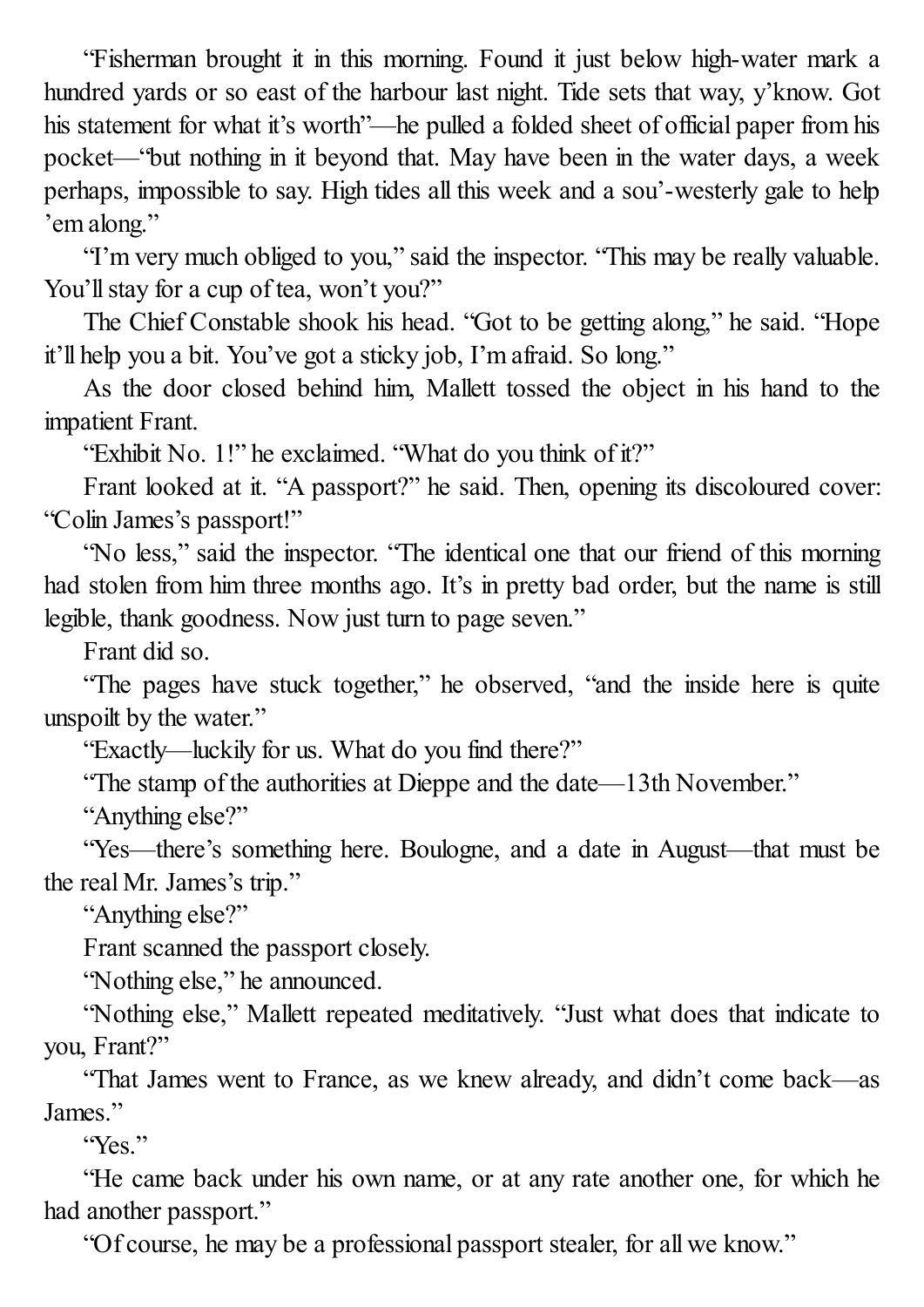"Then", went on Frant, "having no further use for the James identity, he threw the passport overboard just as the boat reached harbour. He may have been afraid of being searched at Dover, and wanted to make sure it shouldn't be found on him."

"In short," said Mallett, "James is in England. His trip to France was nothing but a blind. As soon as it had accomplished its purpose, back he came. But when, Frant, when? As the Chief Constable says, this passport may have been in the water for days—or for a few hours only."

"Perhaps Fanshawe knows the answer," suggested the sergeant.

"But we have no particular reason to think that they crossed together this time. It is a possibility, of course."

"There is another possibility. James may not have returned from France at all, but given his passport to Fanshawe or to some other confederate, with instructions to plant it on us, just to make us think he had come back."

Mallett shook his head.

"No," he said. "If he had done that, then he would have taken care to see that we did find the passport—left it on board, for example, where a steward would be sure to see it. As it is, it was only by the merest chance that it was discovered. I repeat, James is in England. There can be no more unloading responsibility on to the police in Paris. It's up to us to find him." He pulled at his moustache, and then added: "But I shan't feel a bit like doing it if they don't bring me some tea. I'm famishing!"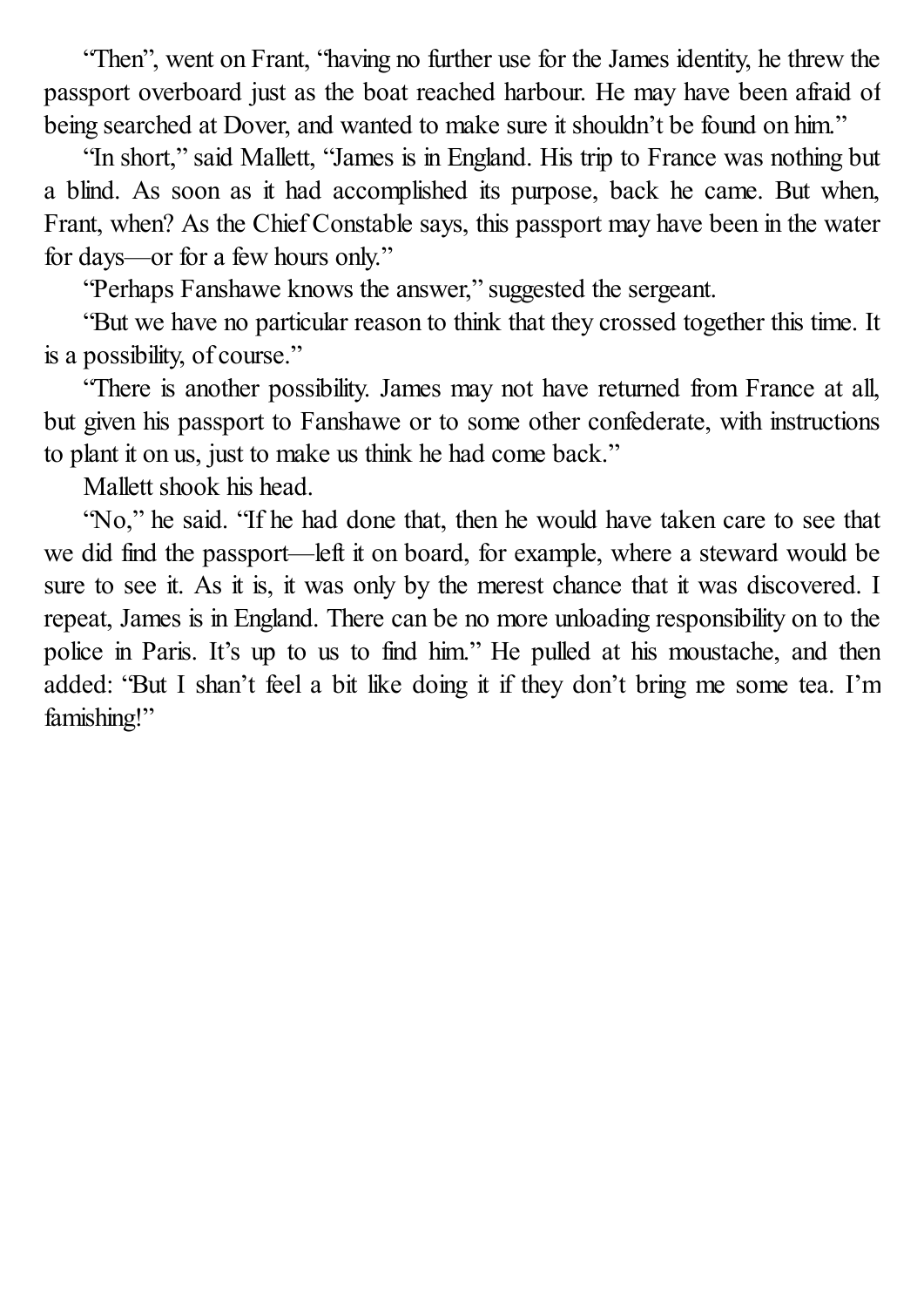## 17 SEEING A DOG ABOUT A MAN

*Saturday, November 21st*

"What's all this nonsense about?"

Susan Jenkinson, her delicate tongue poised on the flap of an envelope which she had just addressed, looked up from her writing-table.

"About what, Father?" she asked. "And do come in, instead of glowering in the door like that. There's a horrible draught. I'm sure it will give Gandhi a chill."

Major-General James Jenkinson, C.B., C.I.E. (Rtd.), in spite of his fiery complexion and parade-ground voice, was a well-trained parent. He meekly entered the room and closed the door behind him.

"I can't think what you wanted to give that dog such an imbecile name for," he complained, pointing to a nondescript mongrel which was dozing in front of the fire.

"It does sound a bit silly now that he's allshaggy," admitted his daughter. "But he was so dreadfully bare and naked at first, it seemed the only name for the poor darling. And it's a good name to shout, too. I'll try calling him Winston, if you really insist, but I don't think he'd answer to it."

The general made no answer to this suggestion, but contented himself with clearing his throat very loudly and fiercely.

"Well; what is it?" persisted Susan, as he remained silent. "You didn't just come in to complain about poor Gandhi, I suppose?"

"As a matter of fact I have come to talk to you about Ga—about that dog of yours," answered her parent. "He's been getting into trouble."

"Trouble? Gandhi? Father, whatever do you mean?"

"Sheep-killing."

"But that's absurd!" cried Susan, thoroughly aroused. "You know he wouldn't dream of it! He has chased a few old hens now and then just for the fun of it, I admit, but he won't even so much as look at a sheep. How could you think of such a thing?"

"It isn't what I think at all," said the general. "It's what the police think."

"D'you mean to say the police are after my poor old Gandhi?"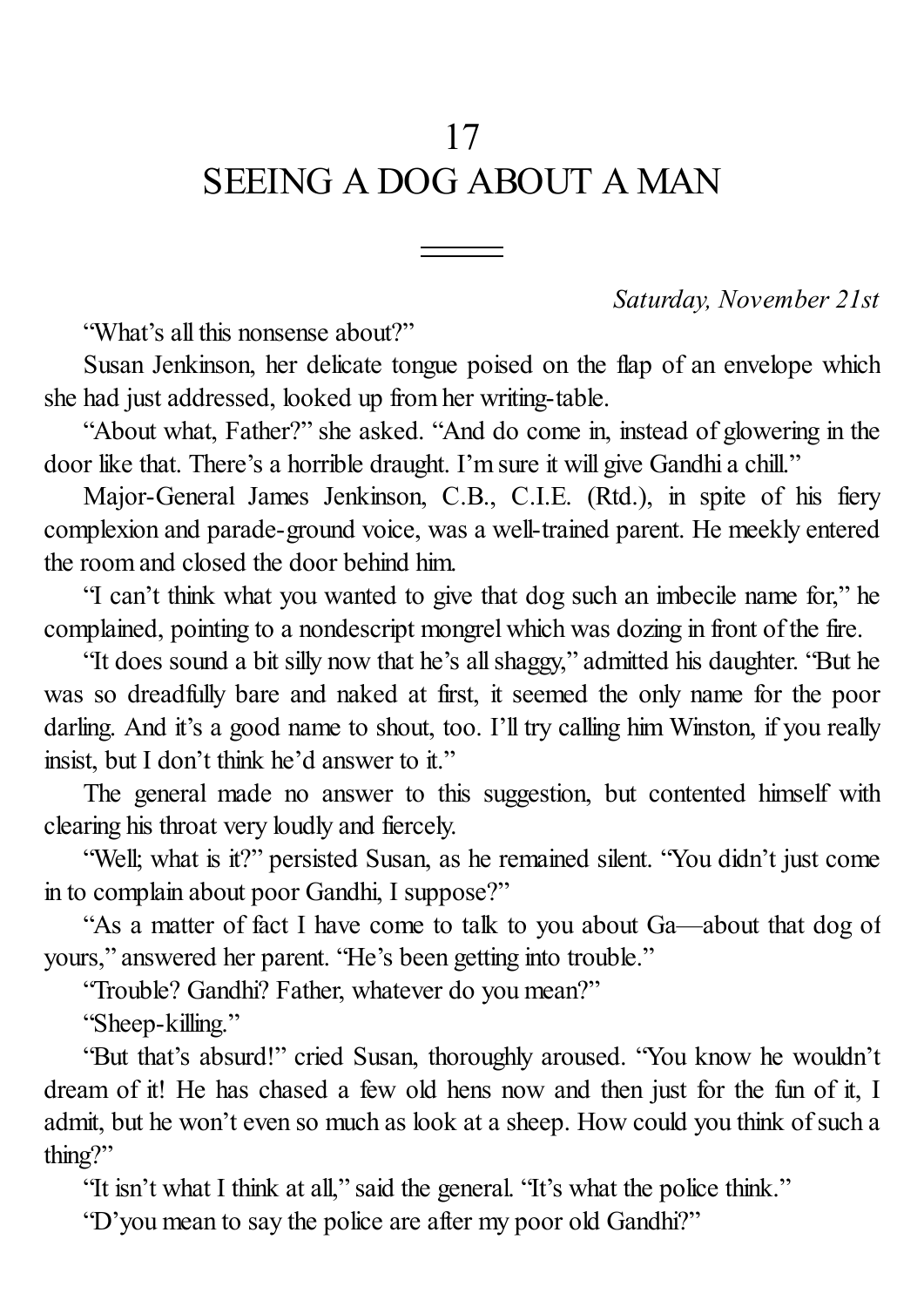"I don't know who or what they're after," replied the general testily. "But you know as well as I do that there has been a lot of trouble over sheep-worrying lately on the downs——"

"And nobody's ever dreamt of saying it was Gandhi's fault——"

"——And the police are making enquiries. And I think they are quite right too," he added hastily, before he could be further interrupted.

"But how do you know they are enquiring about Gandhi?" asked Susan.

"That's what I should have told you five minutes ago if you wouldn't keep interrupting. They've just been on the telephone from Lewes."

"Asking about my precious Gandhi?"

"Asking about a large dog belonging to me. I told them I hadn't got a large dog, but that you had."

"Father!"

"Well, that's true, isn't it?" asked the general, instantly on the defensive before the accusing stare of his daughter's blue eyes. "He is your dog, I suppose? You know I've never taken any responsibility for him—no responsibility at all."

"Did you let them accuse Gandhi of worrying sheep and never say a single word for him?" demanded Susan menacingly.

"Certainly not, my dear girl," her father reassured her. "Nothing of the sort. There isn't any accusation. I tell you, they are simply making enquiries."

"What sort of enquiries?"

"What sort of enquiries do the police make in a case like this? How should *I* know? They're just—well, enquiring."

"Over the telephone? Making allsorts of horrible accusations——"

"Not accusations."

"Well, insinuations against a poor lamb of a dog they've never even seen?"

"I wish you wouldn't run away with ideas like that," said General Jenkinson plaintively. "They do want to see the dog—that's just the point. A sergeant or somebody is on his way now to—well, to make enquiries, as I said."

"And what are you going to tell him when he comes?" asked Susan.

"I'm not going to see him at all," answered the general hastily. "I'm going out to the stables. He's your dog, and you had much better deal with the matter yourself. I take no responsibility—no responsibility at all."

Covering his retreat with his favourite catch-phrase when faced with a difficulty, the general cleared his throat in his most military manner, strode from the room and —since he was a man of his word—did in fact go to the stables, where he devoted a peaceful hour to the contemplation of animals which, whatever their faults, had never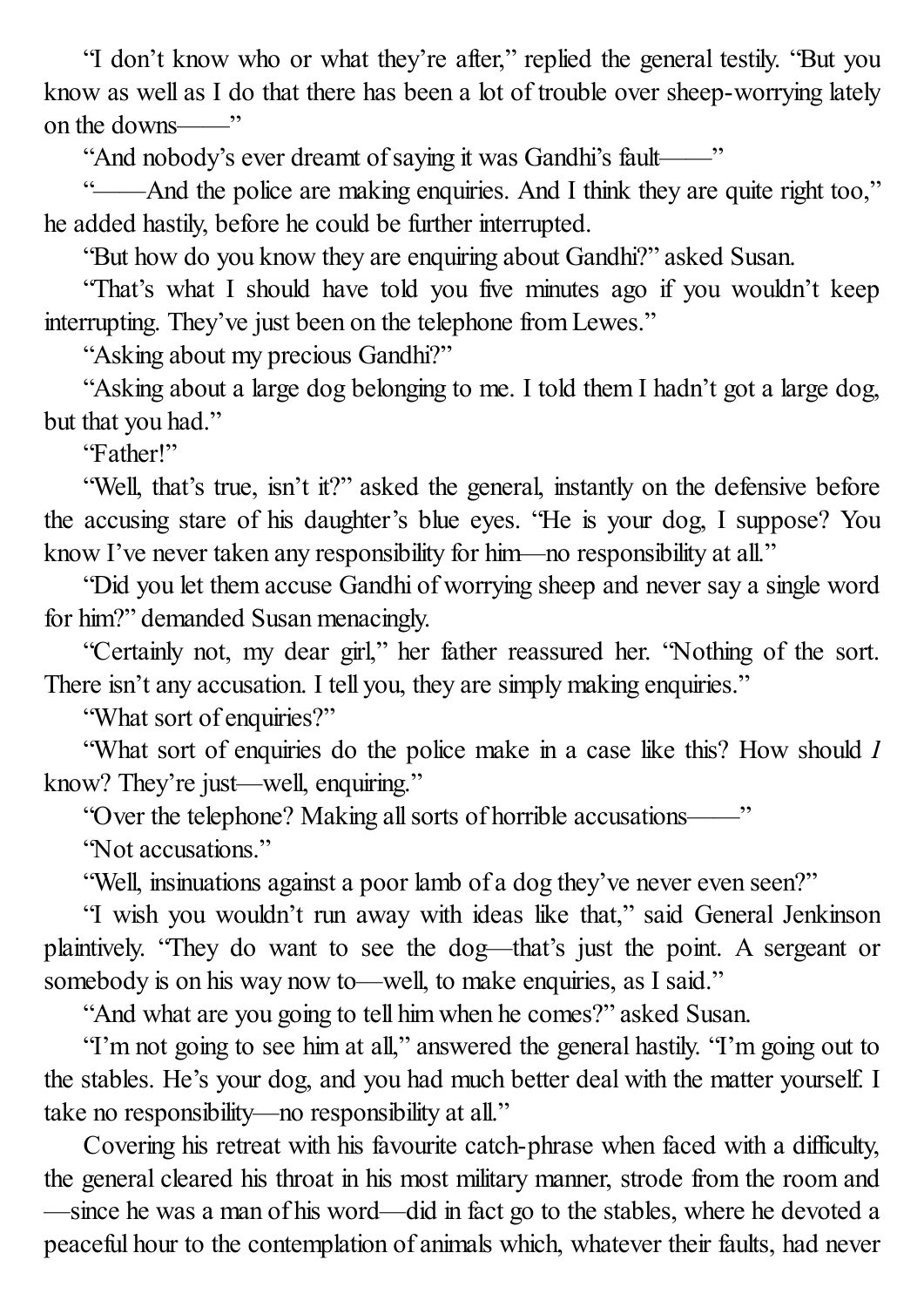numbered sheep-killing among them.

Left to herself, Susan sat in silence for a while. Then she pulled Gandhi's ears lovingly.

"It's all a mistake, isn't it, old boy?" she murmured.

Then she went upstairs to powder her nose. "If it's that nice Sergeant Littleboy who came up when we had the burglary, I know it will be all right," she murmured to herself. "But it's best to take no chances."

It was not the nice Sergeant Littleboy whom, some twenty minutes later, a nervous parlourmaid ushered into the morning-room. Instead, Susan found herself confronting a face which, though she could have sworn it was wholly unknown to her, nevertheless seemed to strike some vague association in her memory. She frowned involuntarily in the effort to identify it, and then, hastily remembering her good manners, assumed her most beguiling smile, and asked the sergeant to sit down.

The new-comer took a chair and as he did so Susan noticed with amusement that his uniform seemed a good deal too tight for him. His chest strained at the buttons of his tunic, and his breath came somewhat short, as though it were impeded by the neck-band. She longed to tell him to undo it, but feared to ruffle his dignity. "I expect he got a bit warm bicycling up from Lewes," she thought, for her windows overlooked the drive and she had seen his arrival.

While these thoughts flitted through his mistress's head, Gandhi conducted his own inspection. Rising in leisurely fashion to his long, ungainly legs, he submitted the stranger to a lengthy, searching sniff. It was some time before he was satisfied. The scent of the uniform trousers vaguely displeased him. Something about it grated on his canine consciousness. But presently he was reassured. Whatever the clothes, the man inside was all right. Quite unmistakably, his instinct passed him as a friend. With an almost imperceptible wag of the tail, he sauntered back to the hearthrug and lay down again, at peace with the world. Susan breathed a sigh of relief. The first crisis was safely over.

She caught the sergeant's eye, and found that he was smiling. Involuntarily she smiled too. Absurdly enough the dog which was the cause of all the trouble seemed to have made them friends already.

"Is that the animal, Miss?" he asked.

"Yes, that's Gandhi. Isn't he rather sweet?" said Susan in her most appealing manner.

"He *looks* harmless enough," was the guarded reply. Then, drawing some papers with an effort from the pocket of his close-fitting tunic, he went on: "I am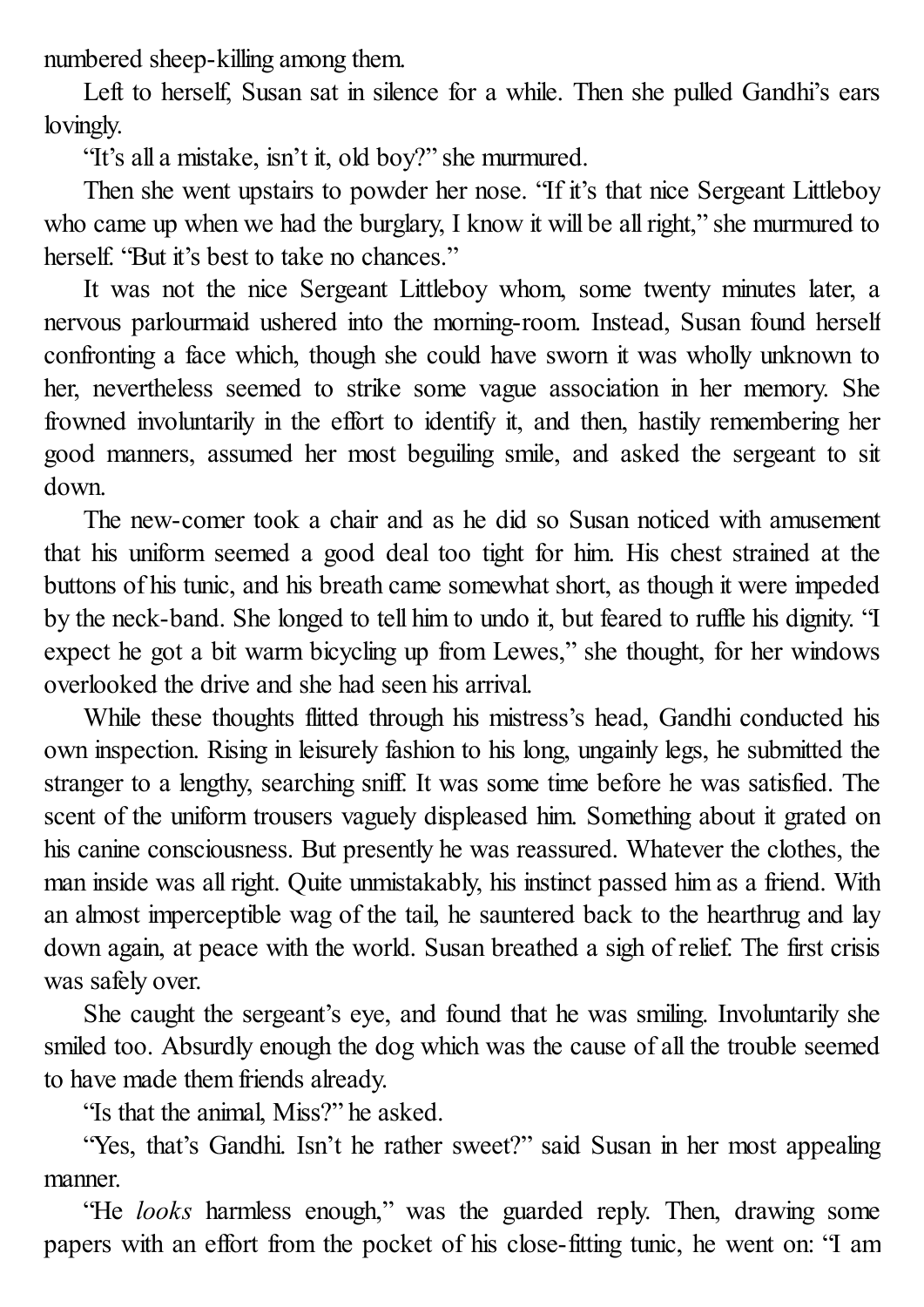sure, Miss, that to your mind it seems ridiculous that your dog could possibly be guilty of anything so dreadful as sheep-killing. But it is a serious matter, as you should know very well, living in a sheep-farming country, and we must consider this seriously. If it goes on, we shall have all the shepherds out with guns to protect their flocks, and it will end with the wrong animal killed as like as not. Now I have here some particulars of sheep-killing in this neighbourhood during the last few days. If you can account for your dog's movements during the times in question, we can pass the word on, and he'll be safe. I expect he's pretty well known in this part of the world"

Susan nodded, impressed in spite of herself.

"I'll do my best," she said.

"I'm sure you will, and you won't mind my saying that it will be all to your advantage if you can supply the names of independent witnesses who can support your statements. We have to be careful in these things, you know."

"Quite."

"Very good. Now the first time is Monday, the 16th of this month, about four p.m."

"Oh, that's an easy one. I had a cold and was indoors. Gandhi was with me."

"I see. Did anyone see him here—besides the people in the house, I mean?"

"Yes, Colonel Follett came to tea, I remember. He knows the dog quite well he's always making fun of him and his name."

"His address?"

"Rockwell Priory—just the other side of Lewes."

The sergeant noted the name, and went on: "The next day is Thursday last, the 19th. Three in the afternoon."

Susan wrinkled her brow.

"I remember now," she said after a pause. "I went out to the post office that afternoon."

"Was anybody with you?"

"No, but Mrs. Holt at the post office will remember, because Gandhi chased—I mean, her cat ran after Gandhi, all over the shop. There was quite a fuss about it."

The sergeant laughed.

"Excellent!" he said. "I will see Mrs. Holt on my way back. Now there is only one more date—the worst case of all. Friday the 20th, that is, yesterday, some time in the morning."

"I know that can't have been Gandhi," said Susan triumphantly. "I was out riding on the downs that day, and he was with me all the time."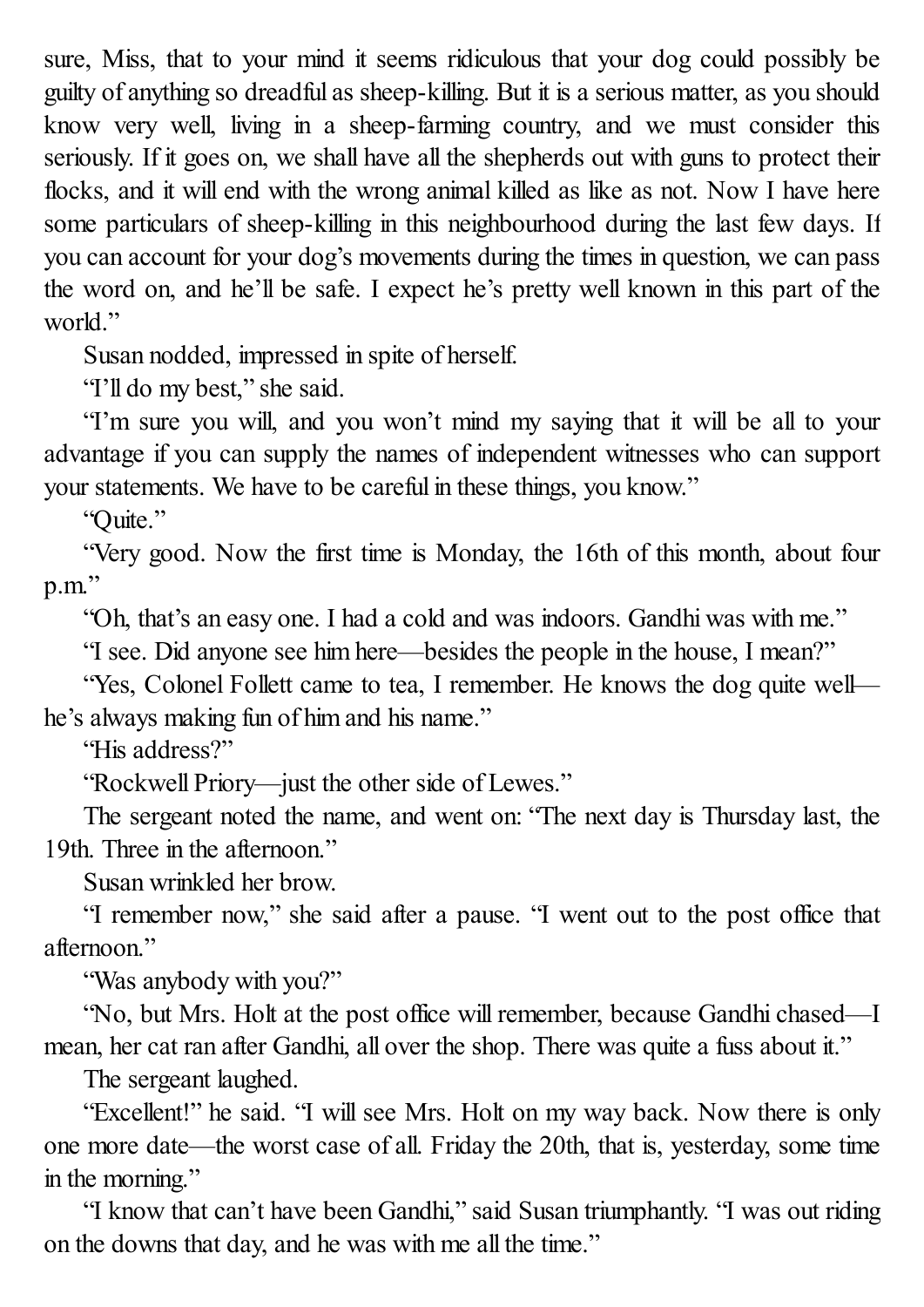"Are you sure it was Friday morning?"

"Certain. I had been dancing in Brighton the night before."

"How does that help you to remember it?"

"Because the—the person I had been dancing with stayed the night here and we went riding together the next day."

Susan was enraged to feel herself blushing like an early nineteenth-century miss as she made the reply. It may be that the sergeant noticed it, for his next question was: "Is he an independent witness?"

"Not independent exactly," answered Susan, as coolly as she could. "As a matter of fact, we're engaged to be married. If you want his name and address," she went on, "here it is." And she handed him the letter which she had addressed that morning.

"Thank you, miss," said the sergeant. He copied the address in his notebook, and handed back the letter. "May I be allowed to congratulate you?" he added, with grave courtesy.

"Thank you," said Susan in some confusion. First congratulations are sweet, even when they come from a police officer.

Meanwhile the sergeant had risen to his feet.

"Will the wedding be soon?" he asked.

"Oh, quite soon. We've waited long enough as it is."

"Just so. And you'll be living in the country, no doubt?"

"No. We've just had the offer of a share in a farm in Kenya. We shall go out there as soon as we're married."

"Ah, Kenya," said the sergeant musingly. "Well, I hope you'll be very happy there. I'm sure. It's a fine life, they tell me, for those that have a bit of capital behind them"

"Yes, it's a wonderful chance, isn't it?" said the girl eagerly. "It's what I've always wanted, but I never thought we could manage it. I was so surprised when he told me——" She stopped abruptly, as though she had only just realized how far the conversation had led her away from the matter in hand into her private affairs. "Is there anything else I can tell you, sergeant?" she went on in a different tone.

"Nothing else, miss, thank you very much," said the sergeant genially, stuffing his papers back into his pocket. "I must be getting back to Lewes now. And I shouldn't worry too much about your dog. Between ourselves I don't expect you will hear any more of this affair. Good morning."

He paused in the doorway. "Perhaps I can post your letter for you in Lewes?" he added.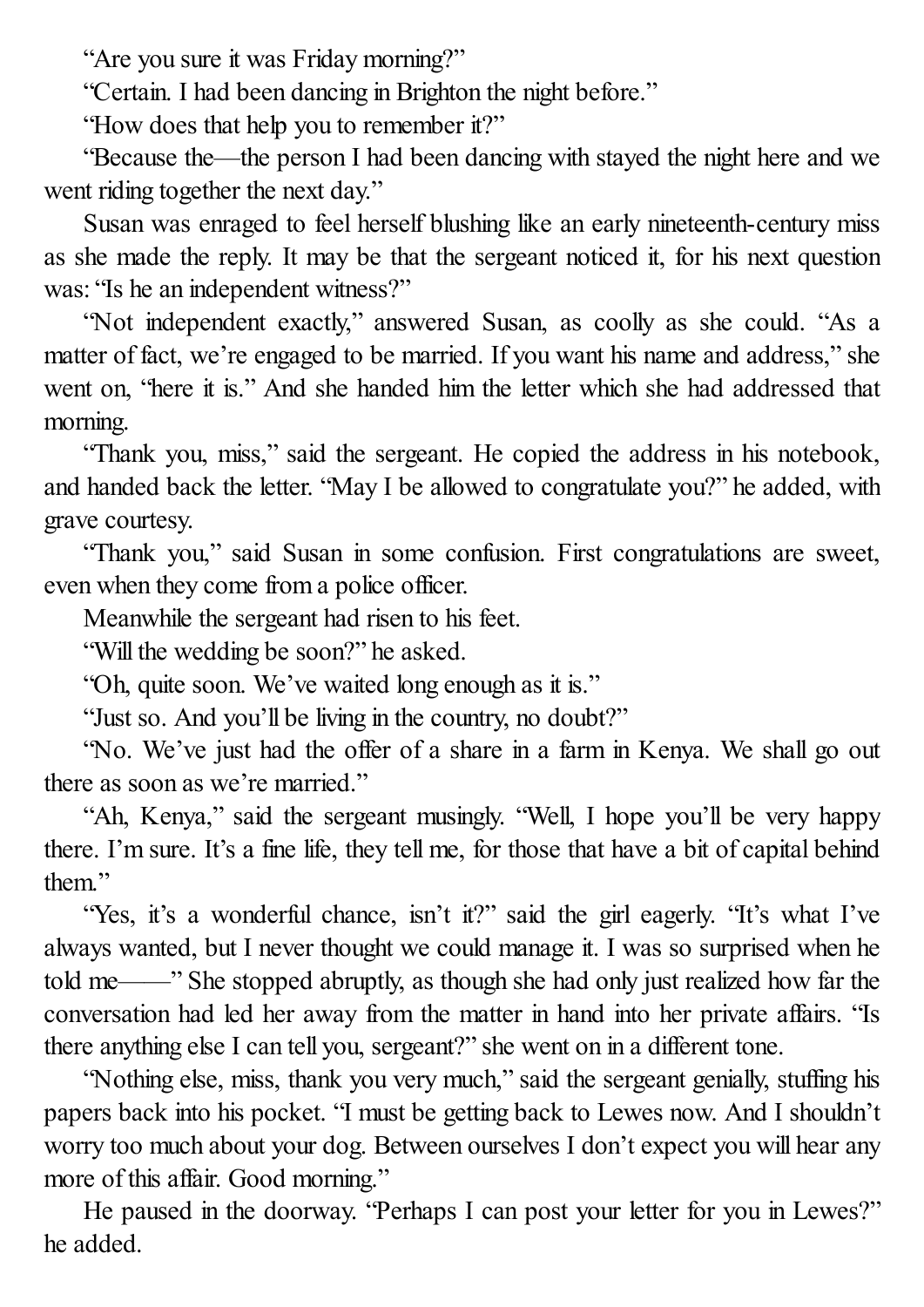"Oh, no, thanks. You needn't bother," Susan replied. "I've just thought of something I wanted to add to it, as a matter of fact."

The sergeant gave an understanding smile.

"I see," he said. "Good-bye, then, miss. And good-bye, Gandhi."

General Jenkinson, who had elected to leave the stables just half a minute too soon, encountered the sergeant as he was mounting his bicycle in the drive. He would have passed indoors without noticing him, but he felt that his dignity demanded that he should return the man's salute. As he did so, he looked at him curiously.

"I haven't seen your face before," he said. "You're not a local man, are you?"

"No, sir. I'm temporarily attached to this division."

"H'm," said the general. Then, almost automatically, he found himself exclaiming: "Mind you, I take no responsibility for this dog—no responsibility at all."

"Quite so, sir," said the sergeant soothingly. "The young lady took full responsibility herself in the matter. But in any case," he went on, "I don't think there is any reason for suspecting the animal. It seems quite clear that he is not the one we're after. I'm only sorry you should have been troubled in the matter."

"No trouble at all," the general assured him, "I'm always only too glad to assist the police in any way. It's part of one's duty as a citizen, in these days especially." He swelled visibly with pride at the assistance he had rendered. "And mind you," he went on, "I shouldn't have been at all sorry if it had turned out to be the dog you wanted. It's a ridiculous dog, and she's given it a ridiculous name. I don't care to have it about the house, I can tell you, sergeant. No pedigree, no manners, and then to hear that name always being shouted about the place—the name of the biggest enemy our Indian Empire has got—it's monstrous!" He paused, and then added: "It isn't even as if it looked like the blighter at all." The circumstance seemed for some reason to add the final drop to his cup of bitterness. He went on: "Of course, she's very fond of the dog, and all that, and I wouldn't see her unhappy if it could be helped, but all the same, I shouldn't be sorry to see the last of it—sheep-killing or no sheep-killing."

The sergeant, who had been making sympathetic noises during this tirade, here took the opportunity to murmur deferentially: "I dare say you will be seeing the last of it before long, sir. I presume the young lady will take it with her when she marries."

"Oh, she told you she was going to get married, did she?" asked the general.

"Yes, sir. But perhaps I oughtn't to have mentioned it."

"God bless my soul, why not? I approve of the affair entirely. She might have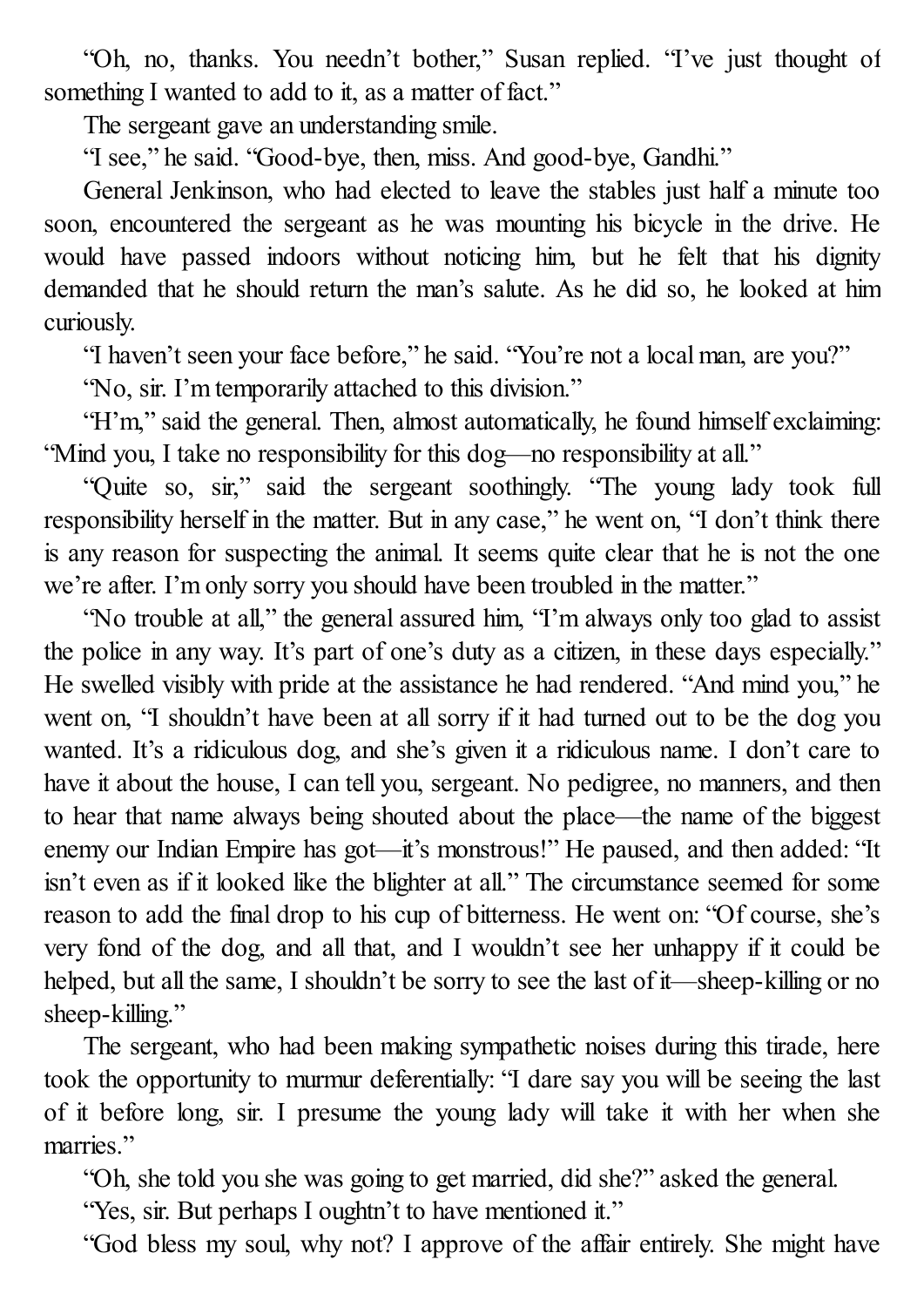done better for herself, I suppose, if she'd wanted to, but Harper is a very decent young fellow—I knew his father well—very decent people—quite a sahib in fact oh, I approve, absolutely! Though, mind you, the young people nowadays manage these affairs very differently from what they did when I was their age. In those days no young man would go near a girl's parents until he was in a position to keep her. Nowadays they all seem to think they can rush into an engagement without any prospects at all. Then they have to wait, and waiting's a ticklish business for all concerned—unsettles them, if you, follow me."

"Quite so, sir," the sergeant agreed. "I've a daughter at home waiting to be married, and I know what it's like."

"You understand, then. Well, it seems to be all fixed up now. Not such a long wait as I feared. They've got round the difficulty somehow—heaven knows how. That's the young people of today again, all over. Secrets, you know. In my young days it was: what's your income, and how do you earn it? Nowadays it's: I can keep your daughter and don't you ask any questions. Still, I suppose we should be satisfied even with that, as things go. We old 'uns aren't treated with the respect we used to get, and that's a fact."

"Quite so, sir," the sergeant said again.

The general looked up, quite surprised to find that he had been addressing a policeman, and not, as he had imagined in the oblivion induced by eloquence, a crony in his club.

"Quite so," he repeated fiercely.

"You'll be sorry to lose her, sir, no doubt," added the sergeant. "I understand they are to live out of England."

"The young fellow means to go out to Kenya, he tells me," said the general. "Got the offer of a partnership in a farm there. And a very good life for a young man—I don't approve of them hanging about in the old country when there's Empirebuilding to be done elsewhere."

He stopped suddenly, as though conscious that he had been talking a good deal. "Well, I mustn't keep you," he said, nodded curtly and strode into the house.

The sergeant saluted his retreating back, mounted his bicycle and rode slowly away. Before he had gone far, a curve in the drive hid the house from view. Here he dismounted and with a sigh of relief undid the collar of his tunic.

"Phew! That's better!" he murmured. "Well, thank heaven for the garrulity of generals, anyhow. It was a very long shot," he added to himself as he pedalled away once more, "but I've learned something, anyhow. Marriage—money—Kenya—but where the devil does it all fit in?"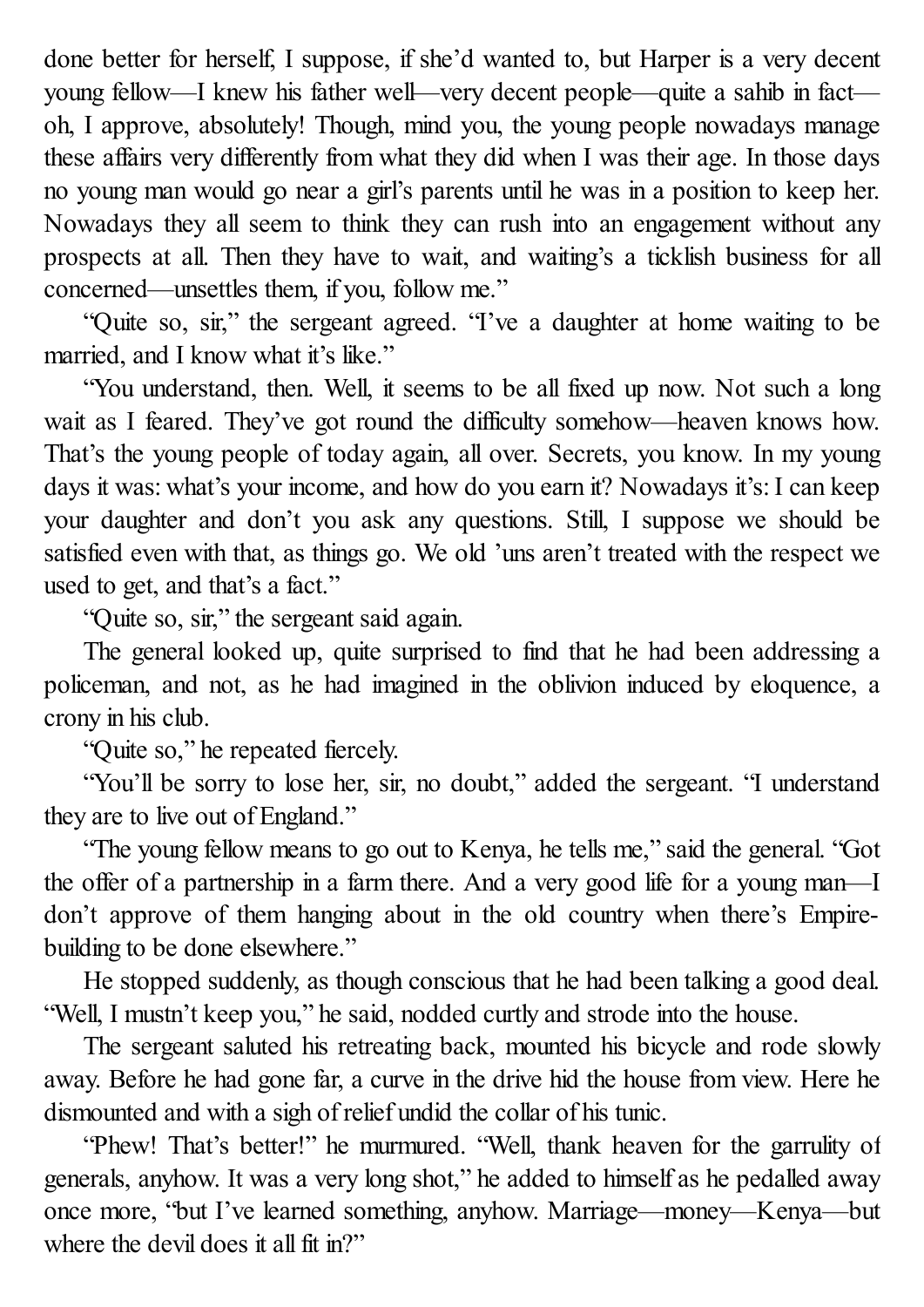Outside the gates he was overtaken and stopped by a police car. A superintendent got out.

"I don't approve of my sergeants going about the roads dressed in that slovenly manner," he said with mock sternness. Then, with a smile: "You'd better get in, Mallett. I've a man here who will take the bicycle back for you."

"Thanks," was the reply. "I've worn these clothes about as long as is good for them."

In the car, the superintendent observed: "By the way, we've found the dog that's been doing the damage."

"Good," said Mallett. "You might let Miss Jenkinson know. I shouldn't like her to be worried unnecessarily."

He could not but feel a hypocrite as he said it.

In the house, Susan was finishing a long postscript to her letter.

"Darling," she wrote, "since I finished this, rather an odd thing has happened. I've had a policeman here—a sergeant, asking questions about Gandhi!—sheepkilling, of all things, as if the poor lamb would even so much as give a sniff at a loathsome great sheep. Of course I told him it was all nonsense, and then he started asking me about dates and things, and one of them was Friday. So, of course, I told him about our heavenly ride on the Downs that day, and how Gandhi was with us every minute of the time, and then—darling, you'll think me a perfect idiot—but he asked me who you were and whether you could back up Gandhi's alibi or whatever you call it, and then before I knew what I was doing I started telling him all about you and how we found we could get married ages sooner than we thought we could and—oh, angel! I do feel such a complete worm to have gone and talked about our private selves to a great red-faced policeman! As if it mattered to a soul except just us! Do forgive me for being such an absolute fool. I feelso beastly about it because, you see, I must tell you now, I have been a bit worried in my mind ever since you told me about the money. It is marvellous having it and all that it means, but, darling, why are you so *mysterious* about it? Honestly, it makes me frightened sometimes. I hate to feel there's something about you I'm not supposed to know. And then when a great fat sergeant starts asking questions about you—he wasn't a bit like an ordinary sergeant, really, much more polite and educated—I suppose that's why I talked to him so much more than I meant. Dearest, do tell me, really, is there anything about this money which—you know what I mean, which the police oughtn't to know about? I don't mind what it is—honestly, I don't—it's only you I care about. Do write soon, if it's only to tell me I'm a nervous little fool. I get these silly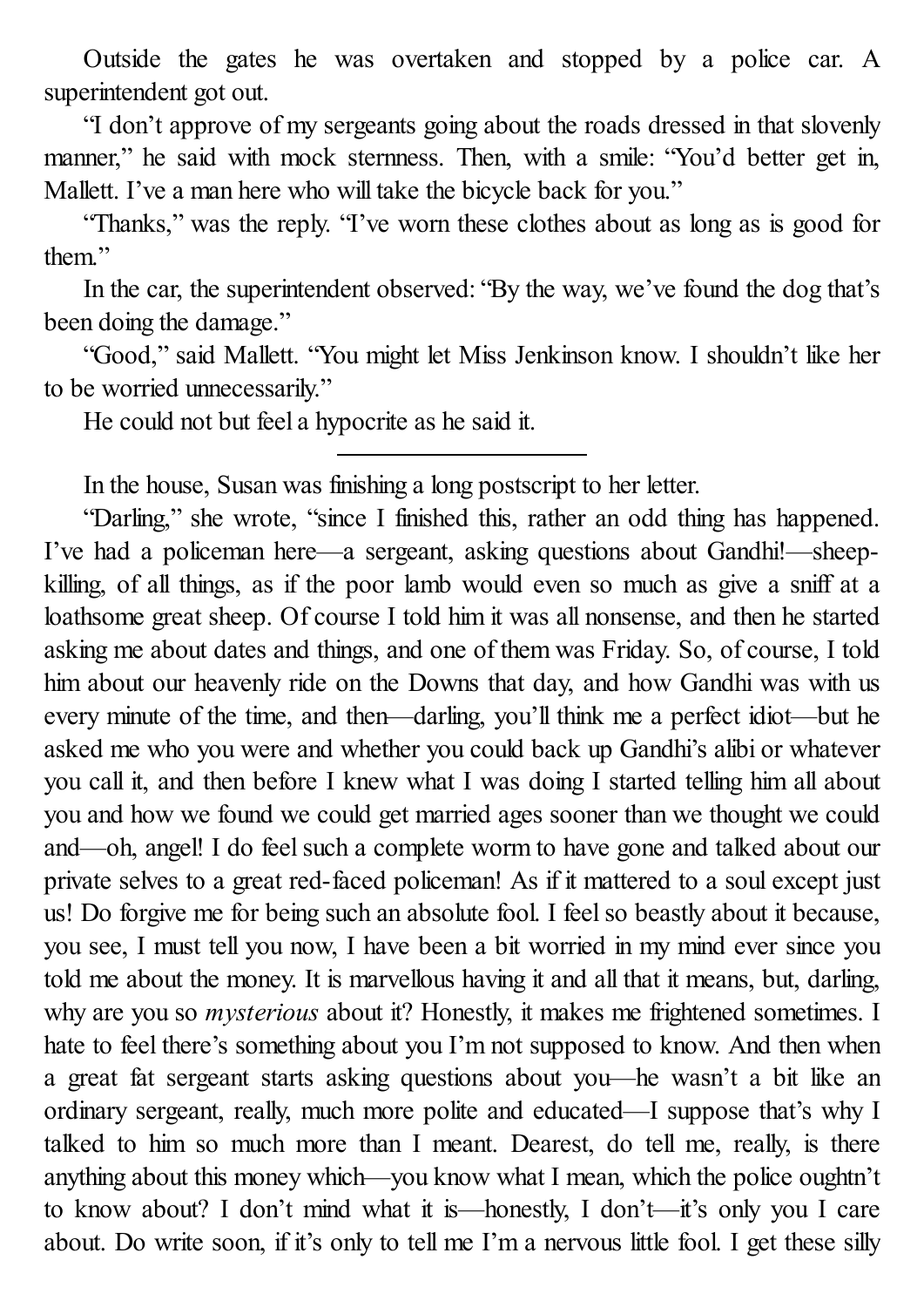frights simply because I love you so much. . . ."

The rest of the letter is irrelevant.

"That sergeant talked a lot," remarked the general at dinner. "I hate a talkative man." He took a spoonful of soup. "Now where all these politicians go wrong about India.  $\ldots$ ."

India lasted well into the savoury.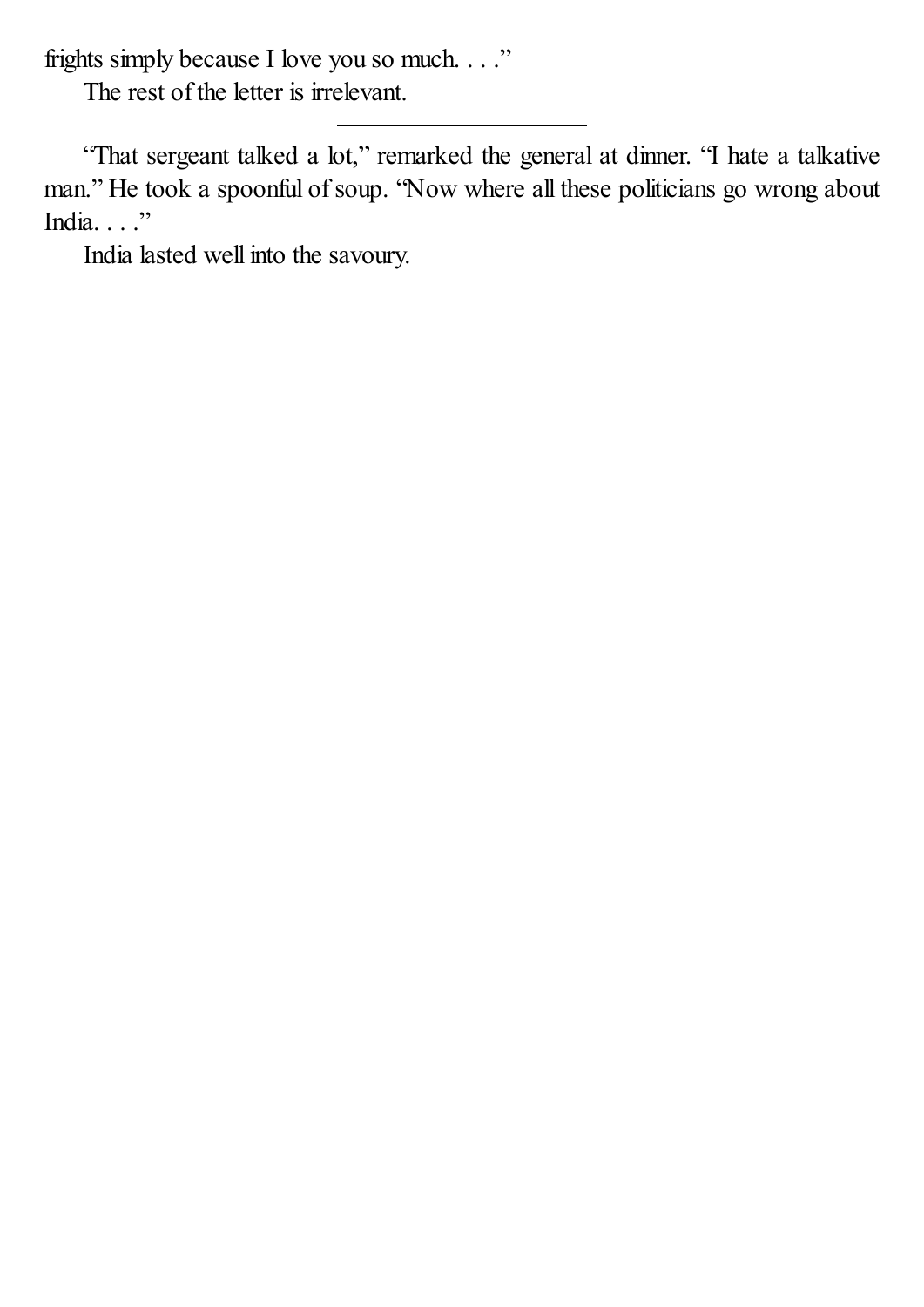## 18 EVIDENCE IN MOUNT STREET

*Sunday, November 22nd*

A flurry of rain, driven on a gust of cold wind, sent pedestrians running for shelter as Mallett turned into Mount Street. It was not a morning for loitering out of doors any longer than was necessary, but the inspector paused a moment beside a street hawker who stood, chilled and dripping, on the pavement. He threw sixpence into his tray, took a box of matches and looked into the man's face as he did so, raising his eyebrows in enquiry.

"Du Pine went in half an hour ago," murmured the hawker.

"Alone?"

The man nodded, and then whined: "Thank you, sir, God bless you, sir," as someone brushed past them.

Mallett put the matches in his pocket and crossed the deserted street. The house he sought was almost immediately opposite, and an observer might have thought it strange that only when he had reached the other side and was within a yard or two of the door did he unfurl the umbrella in his hand. With what seemed unnecessary disregard for any other passers-by, he held it right in front of his face. At that moment two men emerged from the house door. They paused for an instant, looking right and left, before getting into a small two-seater car which was drawn up by the kerb. Not for the first time Mallett thanked the unknown inventor of the umbrella, who has supplied us with a mask, effective and opaque, which can be assumed in a moment, on at least nine days out of ten in an English winter, without attracting the least suspicion. Only one thing was needed to make it perfect from a detective's point of view—an artistically contrived slit in the silk. Mrs. Mallett could never understand why her husband consistently refused to have his umbrella re-covered.

"Du Pine and—who?" the inspector asked himself, as he let down his umbrella in the hall, while the noise of the car receded down the street. "Thin, sandy, not too well dressed, toothbrush moustache—Captain Eales, I should imagine. Better make a note of the number of the car, anyway—VX 7810."

To Mallett, making a note of a fact or name was merely to repeat it once to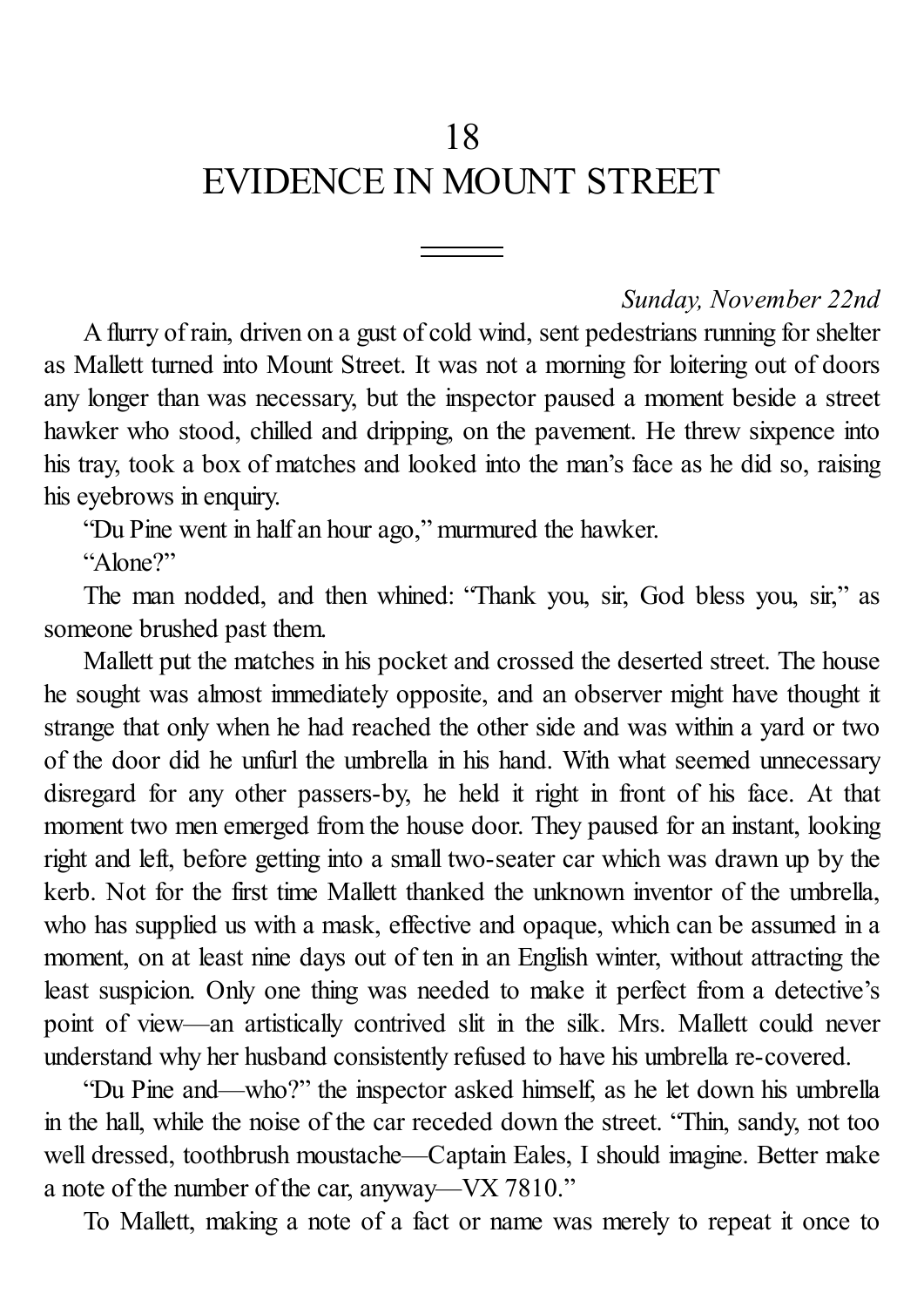himself under his breath. Thereafter it was more securely recorded that if it had been copied into a dozen notebooks.

He turned to the porter. "Is Mrs. Eales in?" he asked.

The man nodded. "Oh, she's in all right," he said. There was something of a sneer in his voice, a knowing contempt that to Mallett as a man was intensely disagreeable; for Mallett the detective, like anything else out of the ordinary, it had its interest.

"Then take me up in the lift, please," he said sharply.

"Very good, sir. It's on the second floor. This way."

The maid who opened the flat door to Mallett's ring was young and pretty, but her looks were marred by the expression, a compound of peevishness and indifference, that is to be found on the faces of servants in certain circumstances and in those circumstances only.

"She's under notice," was the inspector's instant reaction. "And she's worried about it, too. Now what is her worry—her next place, or this week's wages?"

"Mrs. Eales?" he asked.

"I don't know whether she can see you. I'm sure," said the maid. "She isn't hardly up yet. Is she expecting you?"

"I'm from Scotland Yard," said Mallett.

"Oh. . . ." A gleam of interest appeared in her eyes. Then she shrugged her shoulders. "I suppose you'd best come in then," she added with an instant resumption of her pose of unconcern.

With a swish of her skirt that said as plainly as words: "If she has nasty policemen coming after her, it's no affair of mine, thank goodness!" she led the way to what was evidently the drawing-room.

"I'll tell her you're here," she said, in a tone from which the inspector could guess the relish with which she would announce his identity, and left him.

After the cold cheerlessness of the street, the warmth of Mrs. Eales's drawingroom was agreeable. It was indeed a warmth that in a very few moments began to produce on Mallett an impression of stuffiness. Somewhere or other, concealed hotwater pipes were trying to dispel the rigours of the outside world and succeeding, he felt, only too well. The windows were closed, and heavy looped curtains shut out so much of the scanty daylight that he would hardly have been able to examine his surroundings without the aid of the electric light which the maid had turned on before she left him.

"H'm," he said to himself, as he looked around him. "This place would look better by night than by day, I fancy."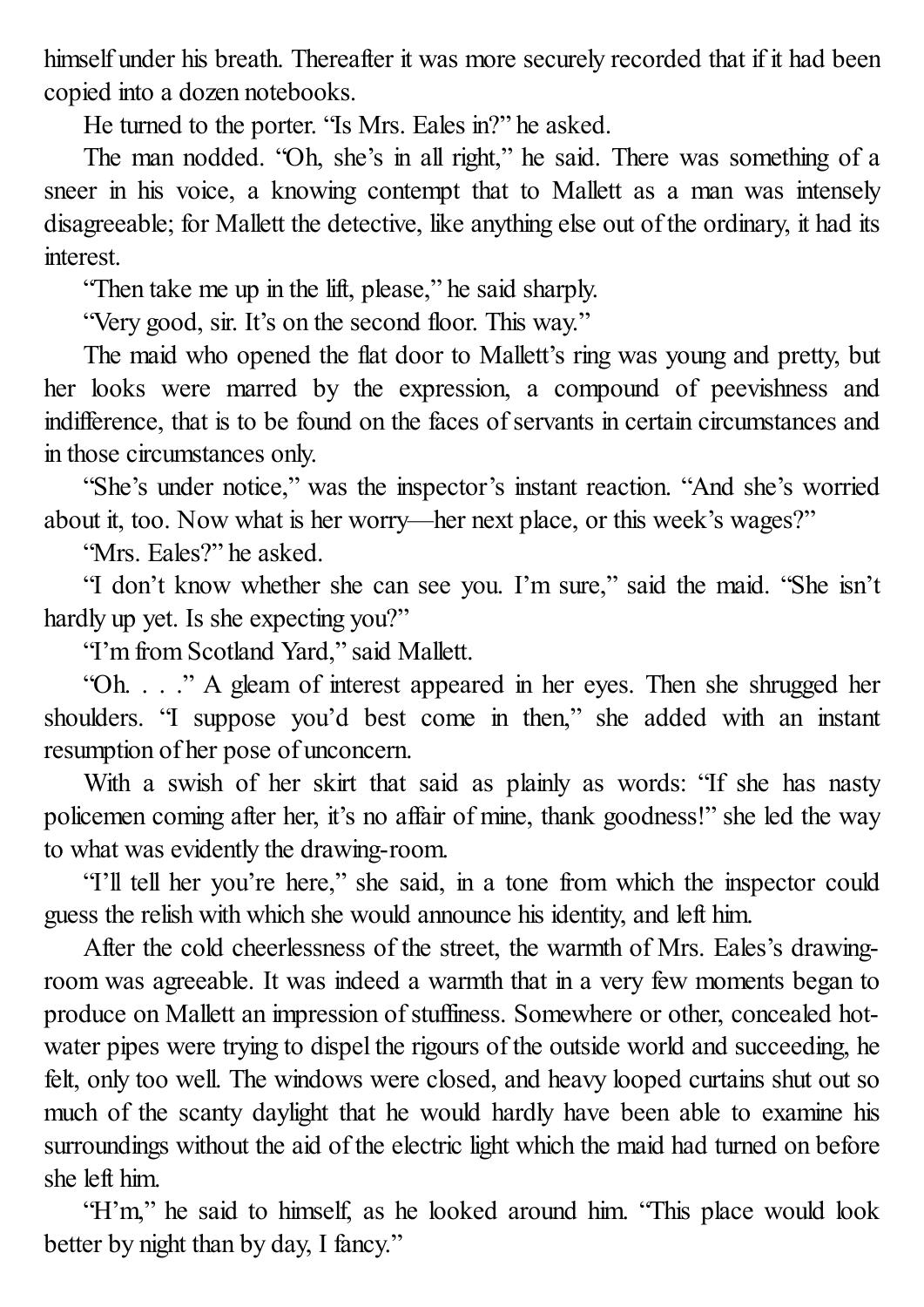It was a fair-sized room, but the multiplicity of objects in it made it look smaller than in fact it was. The modern craze for blank spaces and clean, spare lines had evidently not affected Mrs. Eales. Nothing was here that was not rounded, soft, stuffed, tasselled, fringed. The carpet which covered the floor from wall to wall was thicker and heavier than any carpet had a right to be, the huge divan was piled with cushions of monstrous size. Everything in the apartment breathed an air of expensive and unsophisticated comfort. From a little heap of illustrated society papers on a side-table it might be deduced that its inhabitant had at some time learned to read.

Mallett sniffed. "No books, of course," he murmured. "That's characteristic. And"—he glanced round the walls, "no pictures either. Not so characteristic. I wonder why...."

He looked more closely. On either side of the mirror over the mantelpiece a faint patch of wallpaper showed darker than the rest. Above, two picture-hangers still depended from the rail. Mallett's mind went back to the insolent porter, to the maid under notice. All pointed in the same direction—Mrs. Eales was hard up, sufficiently so to be selling things.

Had anything else gone? he wondered. It hardly seemed possible that a room so crowded could ever have held anything more, but a very short search proved that such was the case. The disinterested maid had evidently neglected her duties for some days and the array of miscellaneous curios and misnamed objets d'art that encumbered the mantelpiece and occasional tables was thinly coated with dust. And here and there a little ring of comparatively clean surface gave evidence that not long since the ranks had been thinned. Mallett counted half a dozen of them without difficulty—silent evidence that here a statuette of jade or ivory, there a china figurine had been sacrificed to necessity.

"I *do* apologize for keeping you waiting like this," said a voice behind him. He turned round as Mrs. Eales, a tremulous smile playing on her lips, came towards him with outstretched hand.

"You've come about poor dear Pompey, of course?" she began.

"Pompey?" The inspector was nonplussed for a moment.

"How stupid of me—Mr. Ballantine, I mean. Pompey was just a little pet name I had for him. Silly, of course, these pet names always are, don't you think, Mr.—er  $\overline{\phantom{a}}$ 

"Mallett."

"Mallett—thanks so much—but he used to get so pompous sometimes that it seemed to suit him. And now he's——" she pressed a handkerchief to her lips —"Oh, dear! I can't trust myself to talk about that."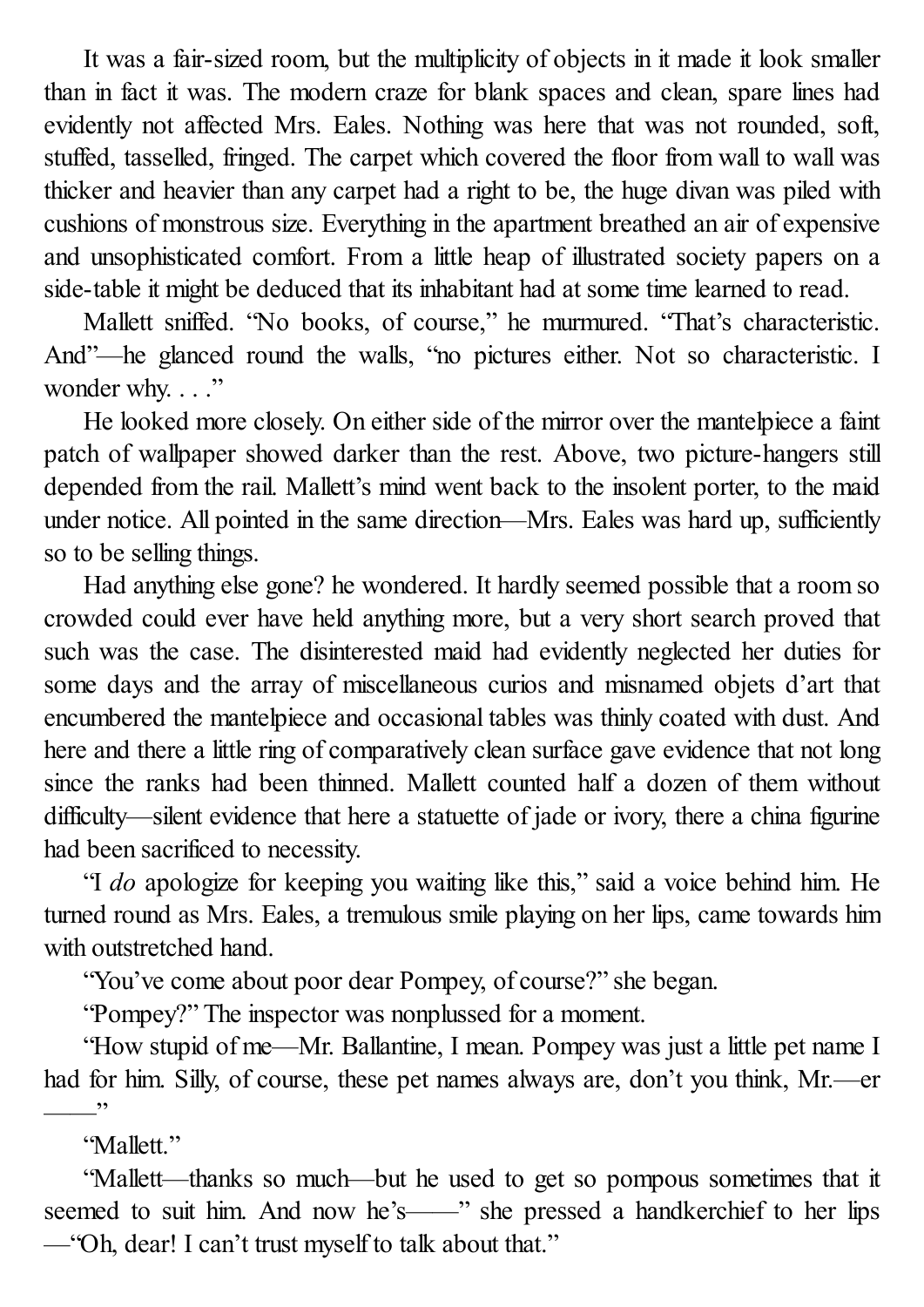"All the same, madam, I'm afraid I must ask you to talk about it," said Mallett. "I am enquiring into Mr. Ballantine's death, and I am here to find out what light you can throw on it."

"Of course, yes. I must be very brave. Though I don't know what light you will get from poor little me. Do ask me anything you like. Let's sit down here, shall we, and make ourselves comfortable?"

She sat down on the divan, and patted the place by her side in invitation. Mallett had no objection to taking his place beside her. He was not the type of man who would allow his judgment to be affected by propinquity to an attractive woman, even when her charms were reinforced by an exotic scent and a carefully indiscreet display of a silk stocking. What was more important from his point of view, Mrs. Eales had so placed herself that the light of the shaded lamp by the divan shone on her. Sitting himself in semi-obscurity, Mallett studied her with interest.

Like her drawing-room, Mrs. Eales probably looked best by artificial light. Daylight, one felt, would have been too unkind to the lines of anxiety and nervousness about the corners of her eyes and mouth, revealed too clearly that her slender neck and throat were already just a touch too stringy. But seen as Mallett saw her at this moment, she was undeniably a handsome woman. She was dressed in unrelieved black, which set off her fair skin admirably. Her make-up was sufficiently careful to excuse the length of time for which she had kept the inspector waiting. He speculated on what her age might be, but soon abandoned the attempt and found himself watching instead the fascinating play of her expressive brown eyes and thin white hands, neither of which seemed able to be at rest for an instant.

"Will you smoke?" said Mrs. Eales, opening a box of gold-tipped cigarettes. "Oh, but you prefer your own, I expect. Men always do, don't they? I'll have one if you don't mind. Now then, Mr. Mallett, you want to hear all about poor Pompey, I suppose. Of course, this has all been the most frightful shock to me, and I can tell you here and now that I have absolutely no idea how it can have happened. It's—it's been pretty hard, coming just now, you know," she added, and for the first time through the hard brightness of her voice crept a note of sincerity.

"I may take it that Mr. Ballantine's death has affected you rather badly, financially," said Mallett.

She nodded. "The rent of this flat is paid for up to the end of the year," she said, "and after that—well, it's going to be pretty difficult, that's all. Pompey always said he'd put me down for something handsome in his will, but I don't suppose there's anything to leave to anyone now, is there? Still . . . I'm afraid this isn't much use to you, is it, Mr. Mallett?"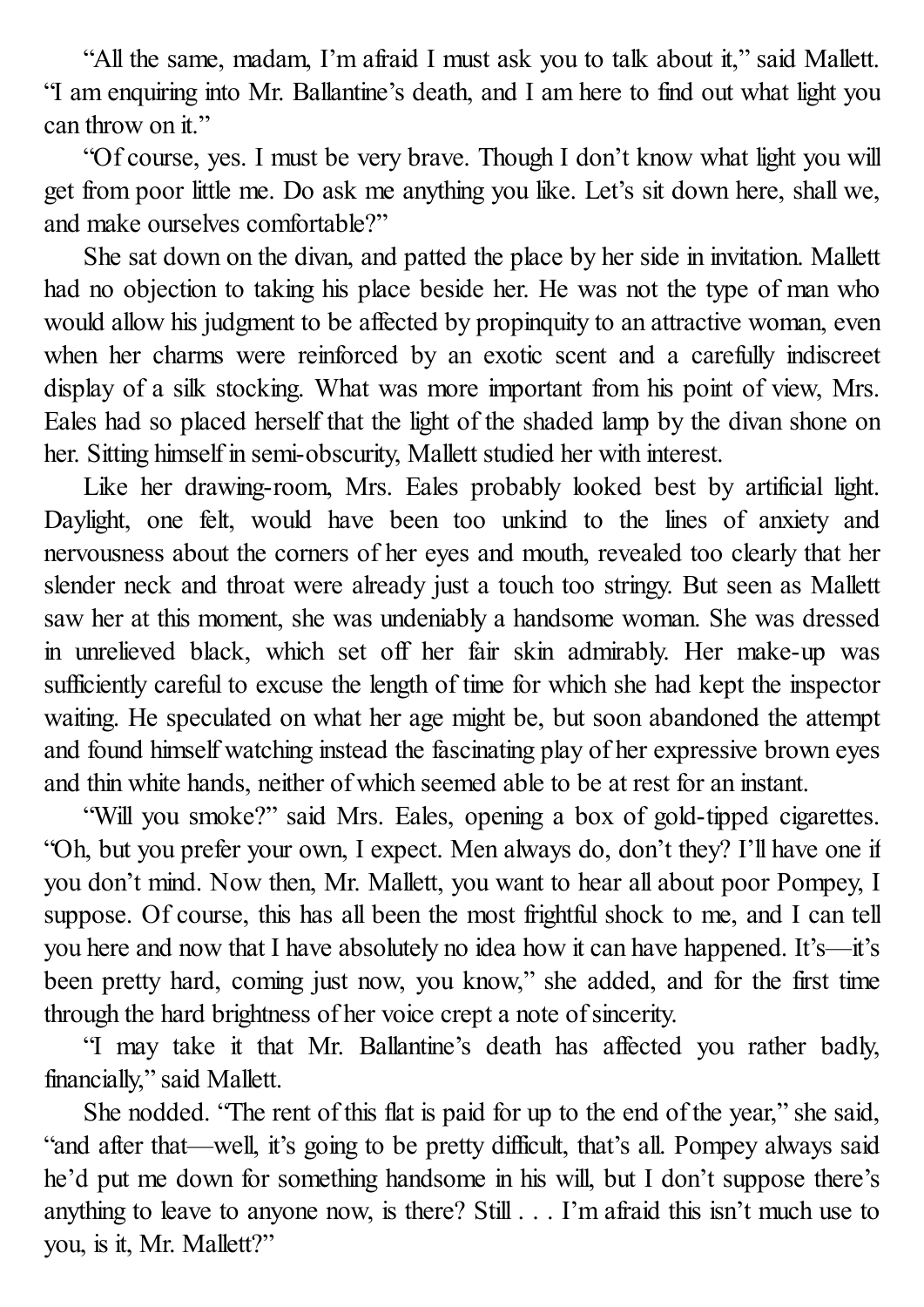"In cases of this kind," answered the inspector gravely, "it is always important to know who stands to profit by the murder. What you tell me is of importance from the point of view of—elimination, shall we say?"

"Meaning that I——? Yes, I suppose I might have guessed that when a man is murdered, his mistress naturally comes under suspicion"—she pronounced the ugly word in a defiant tone—"but in this case, if ever a woman stood to lose by it, I did."

There was a pause, and then Mallett said: "Suppose you were to tell me everything there is to tell about yourself and Mr. Ballantine?"

She shrugged her shoulders. "There's awfully little to tell really," she replied. "We'd known each other off and on for some time—my husband was connected with the turf in those days, and we used to meet at race meetings a good deal. In the end, about two years ago, he took this flat and—there you are."

"And since then he has lived with you here?"

"Yes. Perhaps that's putting it too definitely, though. He might be here for weeks on end, perhaps, and then unaccountably he'd disappear for a bit. Then one day he'd ring up and ask me to meet him for dinner somewhere and afterwards he'd come back here and stay perhaps for a night, perhaps for another long spell. He was an unexpected man in lots of ways. I don't know where he went between whiles. This was his headquarters, though, and of course it was always ready for him whenever he cared to use it."

The phrase woke an echo in Mallett's mind. Where had he heard something very like that before? Of course, Mrs. Ballantine had used almost the same words in her evidence at the inquest. Mount Street and Belgrave Square had both been open to Ballantine, but he had elected to die in Daylesford Gardens! The reflection prompted his next question.

"Did he ever mention Daylesford Gardens to you—or Colin James?"

"Never. I'm positive of that. As a matter of fact, he didn't discuss outside matters very much."

"You never tried to find out where he went to 'between whiles', as you put it?"

"No. I could guess sometimes, of course. He was always a bit polygamous, was Pompey. I never expected to have him all to myself. I know that sounds rather cattish, Mr. Mallett, but I don't mean to be unkind. He was just made that way. He was an awfully good sort in so many ways, really, you know. People didn't understand him, and he had an iceberg for a wife, but he'd do anything for anyone who knew how to be kind to him." She sighed, and then, turning her lustrous eyes on the inspector, said vehemently: "I'm sure there's a woman at the bottom of this! What else should he have gone to a dreadful little place like that for?"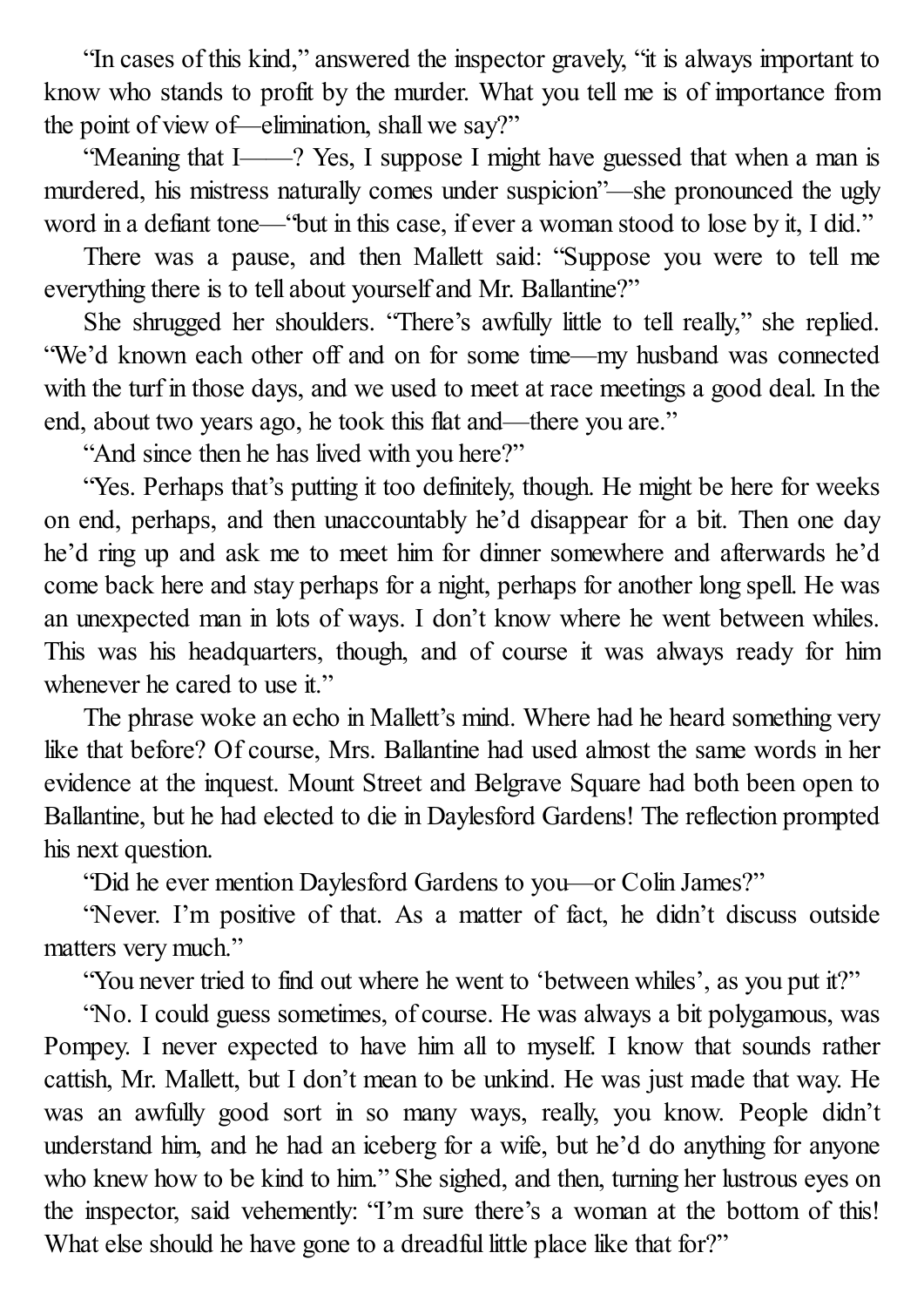"There is no evidence of the presence of any woman in the house at Daylesford Gardens," Mallett reminded her. "But there is evidence that he may have been meditating leaving the country about the time that he was killed. What would you say to that, Mrs. Eales?"

She flushed, drew herself up and shook her head. "No, that's not possible," she muttered. "He wouldn't have done that without telling me. After all, I was the person who counted most in his life, however many others there were. Mr. Mallett," she went on, her voice rising as she spoke, "you're not going to make me believe that Pompey meant to leave me in the lurch. I was his, I tell you, his! We made no bones about it—it was a perfectly open affair. Everybody knew we belonged to each other!"

"Including your husband?" Mallett enquired drily.

Checked suddenly in the full flood of her eloquence, Mrs. Eales was silent for a moment, while her flushed cheeks slowly paled.

"Oh, Charles!" she said at last, in a tone that might have meant anything. Then she gave a forced laugh. "Well, yes—including him too, I suppose. Does it matter very much? I mean, you don't want to hear about all the details of a marriage that's —that's been a pretty bad failure, do you, Mr. Mallett?"

The plea for sympathy was prettily contrived, but the inspector ignored it.

"Obviously, I must know anything there is to know about the relations between your husband and Mr. Ballantine," he said.

"But there weren't any—naturally!"

"Am I to understand that you were entirely separated from your husband during your association with Mr. Ballantine?"

Mrs. Eales obviously found some difficulty in answering the question. For the first time in the interview a trace of fear showed itself in her wide-open eyes. Before she could answer, Mallett helped her out.

"You see," he said gently, "we know that already, within a fortnight of Mr. Ballantine's death, you are seeing him again. It hardly looks as if there has been any final breach between you, does it?"

The well-timed disclosure had its effect. Mrs. Eales, he felt certain, had been on the brink of lying, though for what purpose he was still uncertain. Once committed to a falsehood, she would have gone stumbling on from one untruth to another, and her value as a contributor to the story which he was trying to piece together would have gone for good. Now the tension was relaxed and she began to speak again fluently and naturally, though the hint of fear remained to trouble the even tones of her voice.

"No," she said. "There wasn't any final breach. I'm afraid it's a little difficult to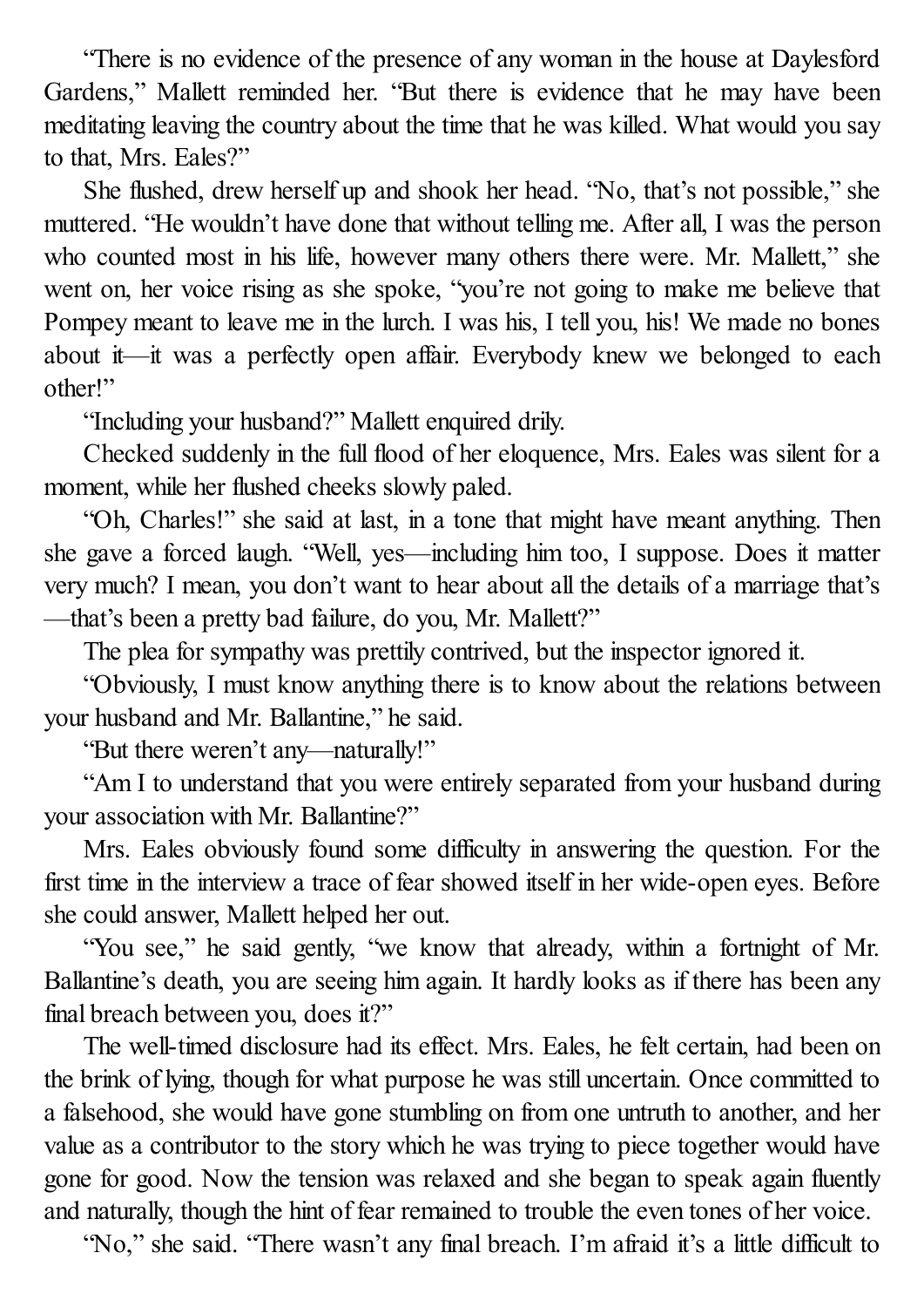put it into words. Our marriage had pretty well broken up by the time I met Pompey, of course, or all this would never have happened. But what had really broken it up was simply money—having no money, I mean, of course. I'm afraid that sounds rather brutal, but it is the fact. We are—we were always quite fond of each other, though it hadn't been a love match by any means. But we were neither of us much good at economizing, and I"—she glanced round the room and settled herself back more deeply among the cushions—"I like my little comforts, you see; I wasn't made to live on bread and cheese and kisses, and when the cash ran short, well—life simply became a cat and dog fight. So when this chance came along I told Charles that I'd simply got to take it. It *was* a bit hard on him, I know, but he saw my point."

"Do you mind if I smoke a pipe?" the inspector asked irrelevantly.

"Oh, not a bit. Please do. I *like* to see a man smoke a pipe." Mrs. Eales's mind reacted to certain stimuli with the infallibility of a penny-in-the-slot machine. In response to Mallett's request the appropriate cliché popped out almost of its own volition.

Behind the comforting cloud of tobacco smoke Mallett tried to visualize the situation Mrs. Eales had been describing—the selfish, shiftless couple, tied in matrimony the bands of which grew more and more frayed as their money melted away, the wife calmly announcing that she was going to live with a man who could keep her in comfort, and the husband—what had his attitude been? What would the attitude of such a man as Captain Eales be?

"What terms did your husband make for consenting to this arrangement?" he asked.

"Terms? I don't understand."

"But, Mrs. Eales," said Mallett in tones of gentle expostulation, "you can't really ask me to believe that your husband simply let this happen without trying to get something out of it for himself."

She shook her head.

"I'm afraid Charles made very little out of it," she said. "Mr. Mallett, you've simply no idea how hateful it is for me to be talking in this way about my husband, but it was such a very difficult position for both of us, wasn't it? I am sure that you, in your profession, learn to look on these things in such a much more broad-minded way than other people would—Well, I promised Charles I'd do what I could for him, and I did try to help him in lots of ways, but there was so little I *could* do. I never had any money to speak of to give him. Pompey was very generous in a way, but he always wanted to know where the money had gone to, and it was really *most* difficult for me. And for Charles, too, of course. Poor fellow, what could he do?"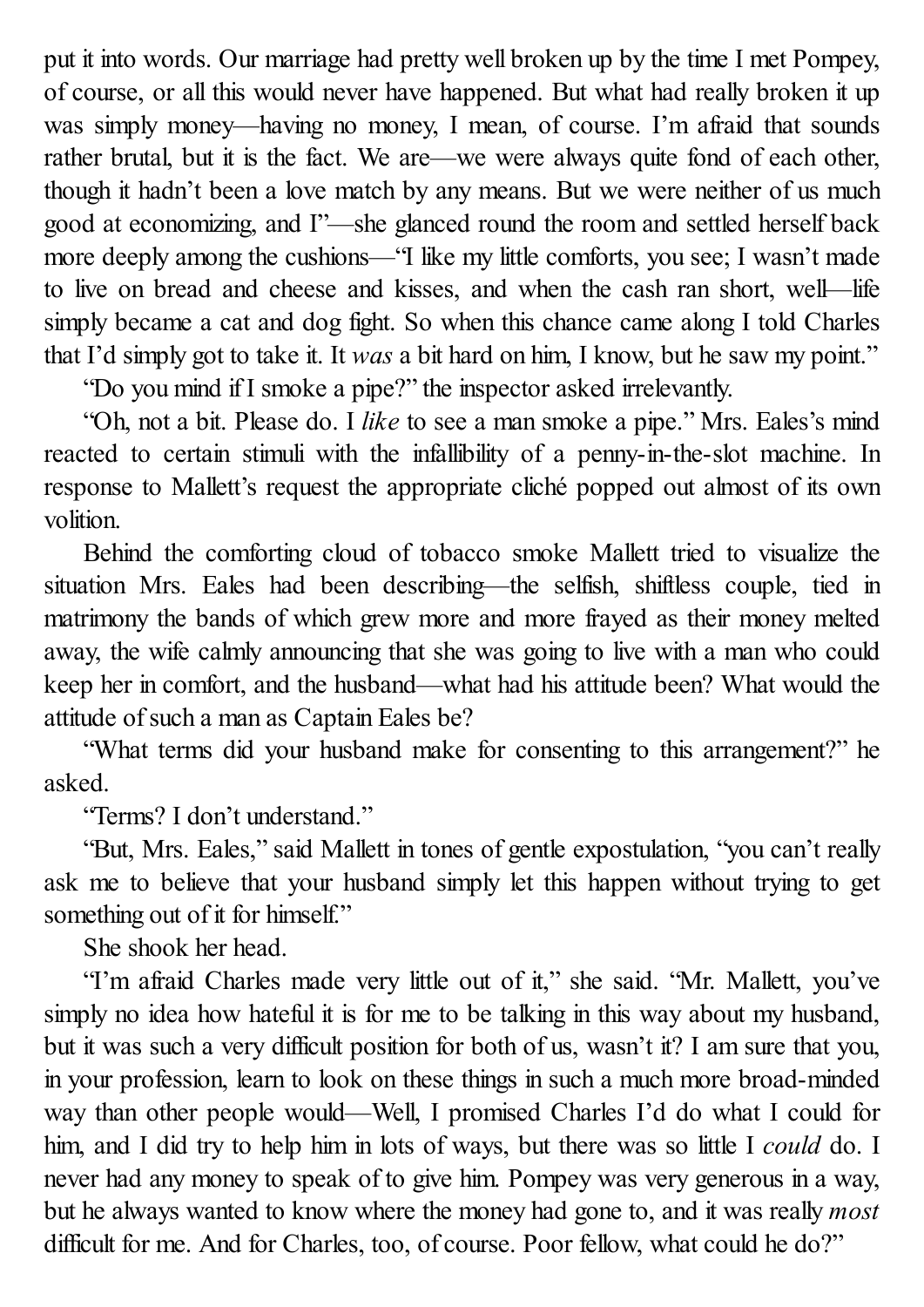"He could have divorced you, of course, and got enormous damages from any jury," said Mallett impatiently.

He looked at Mrs. Eales as he spoke, and something in her expression prompted him to add: "Or couldn't he?"

"No, Mr. Mallett," she answered in a voice that was hardly more than a whisper. "That is just what—he—could—not. Oh!" she went on in a sudden passionate outburst, "I do think our divorce laws are the most horribly unjust things that ever were invented! Simply made to make people unhappy and *force* them to break the law if they're going to look respectable! As if a poor creature like that counted as being alive at all, after all these years in a madhouse! Why doesn't someone *do* something about it, I want to know?"

Mallett heard this rigmarole out with an impassive countenance. When it was over, he said in his most matter-of-fact tone:

"Captain Eales couldn't divorce you because he was married already?" "Yes."

"His first wife being in a lunatic asylum?"

"Yes."

"So that your marriage to him was invalid and bigamous?"

"Yes—and now I suppose it's all got to come out." She was weeping now—or at all events, going through the motions of weeping with great virtuosity.

"Possibly," said Mallett. "But I am investigating murder, not bigamy. Do you feel strong enough to answer any more questions?"

Mrs. Eales raised her head from the cushions in which she had hidden it and began to powder her nose with great vigour.

"Yes. Please go on," she said. "I'm sorry to have been so silly, but you do understand how very, very hard things have been for me, don't you, Mr. Mallett?"

"Quite," said the inspector, feeling as he did so that it was a singularly inadequate answer. "Now," he went on, "I must ask you this: when did you first know that your husband was already married?"

"Not when I married him," she answered quickly. "I swear that!"

"When, then?"

"Oh, quite lately—less than two years ago."

"I see. Then it was after you had come to live with Mr. Ballantine?" "Yes."

Mallett pursed his lips. He thought he saw light.

"Was it Mr. Ballantine who told you?" he demanded.

She nodded. "I believe he'd known about it all along," she muttered half to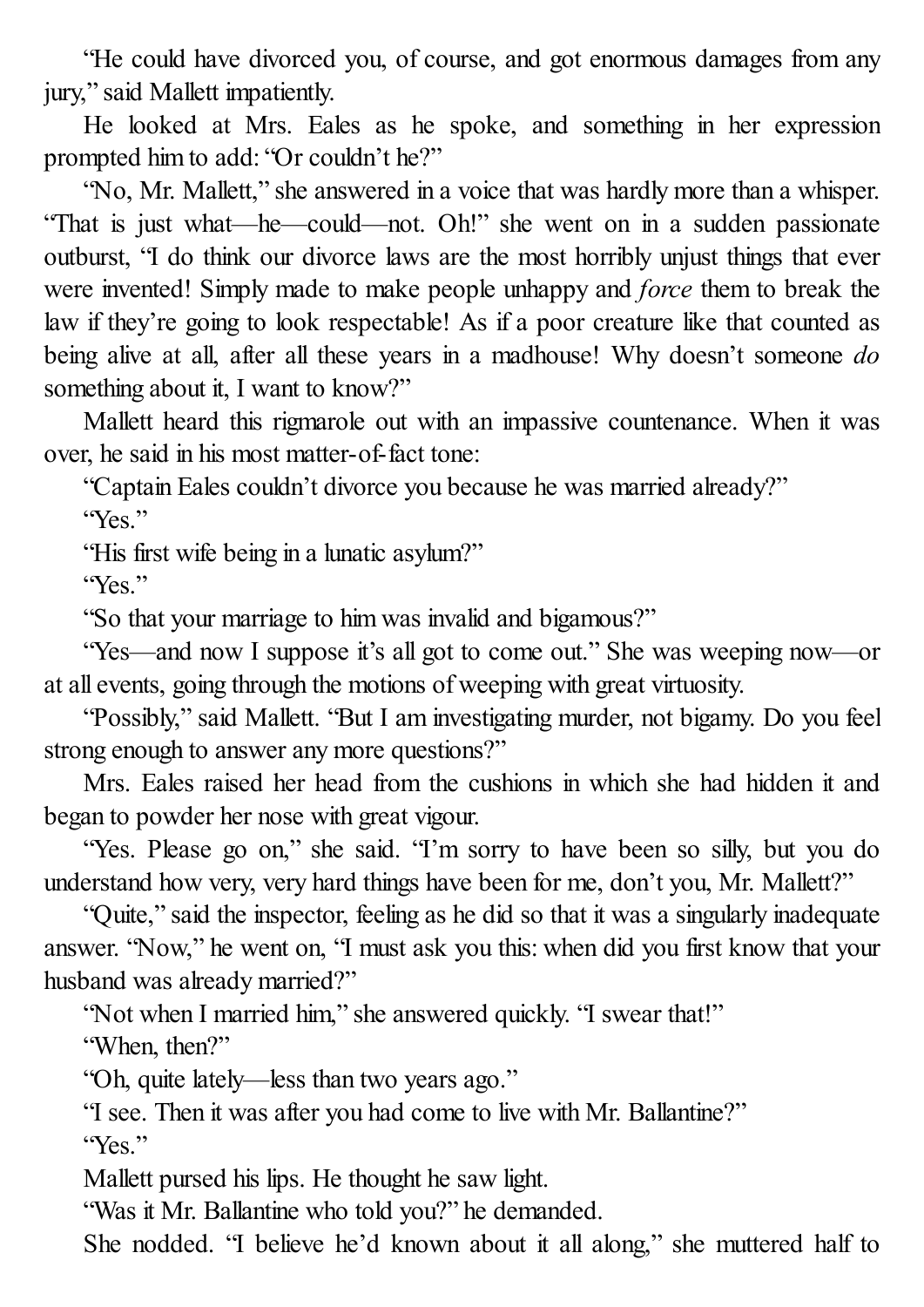herself.

"And I suppose," the inspector pursued, "he told you about it when your—when Captain Eales began to threaten divorce proceedings?"

She did not answer. Mallett had no need to press for a reply. The situation was quite clear to him now. Obviously the couple had marked down Ballantine as their prey from the start. Eales had allowed or encouraged his "wife" to ensnare the financier, with the intention, from the first, of making him pay dearly for his pleasure. But Ballantine had been too clever for him. A man in his position would have ample means of investigating the history of anyone he pleased, and when the blackmailing demands began he calmly called the bluff, and threatened the would-be petitioner with exposure as a bigamist. It was a trick quite in keeping with all that he, Mallett, had heard of Ballantine's character. Only one point remained obscure. Was Mrs. Eales telling the truth when she declared her ignorance of her husband's first marriage? If so, perhaps she was as much the victim of his plot as Ballantine had been intended to be. In the upshot, she had chosen to stay with Ballantine, enjoying all the comforts he could provide, while Eales was left out in the cold, an outwitted, impoverished, furiously angry man—a man with murder in his heart, perhaps. "But why wait two years?" Mallett asked himself, and could find, at the moment, no answer.

He turned to Mrs. Eales again.

"In spite of this disclosure, you went on helping your husband as far as you could?" he asked.

She nodded. "He *was* my husband, you see. I couldn't let an accident like that make any difference, could I?"

Mallett with difficulty suppressed a smile. The *naïveté* of the reply was disarming. He went on:

"And what exactly has your husband been doing during these two years?"

She shrugged her shoulders. "I never knew exactly," she said lightly. "He used to sell things on commission a good deal, I think. He tried the motor trade for a time, I know. Then it was silk stockings—anything that offered. He was always dreadfully hard up."

"Where was he living?"

"Oh . . . different places, I suppose."

"Including this one—when Mr. Ballantine was away?"

"No. He'd only come here during the daytime when he knew Pompey would be out. It was a little difficult, of course. Very often we'd have a meal together, and if he had any work to do he could do it here."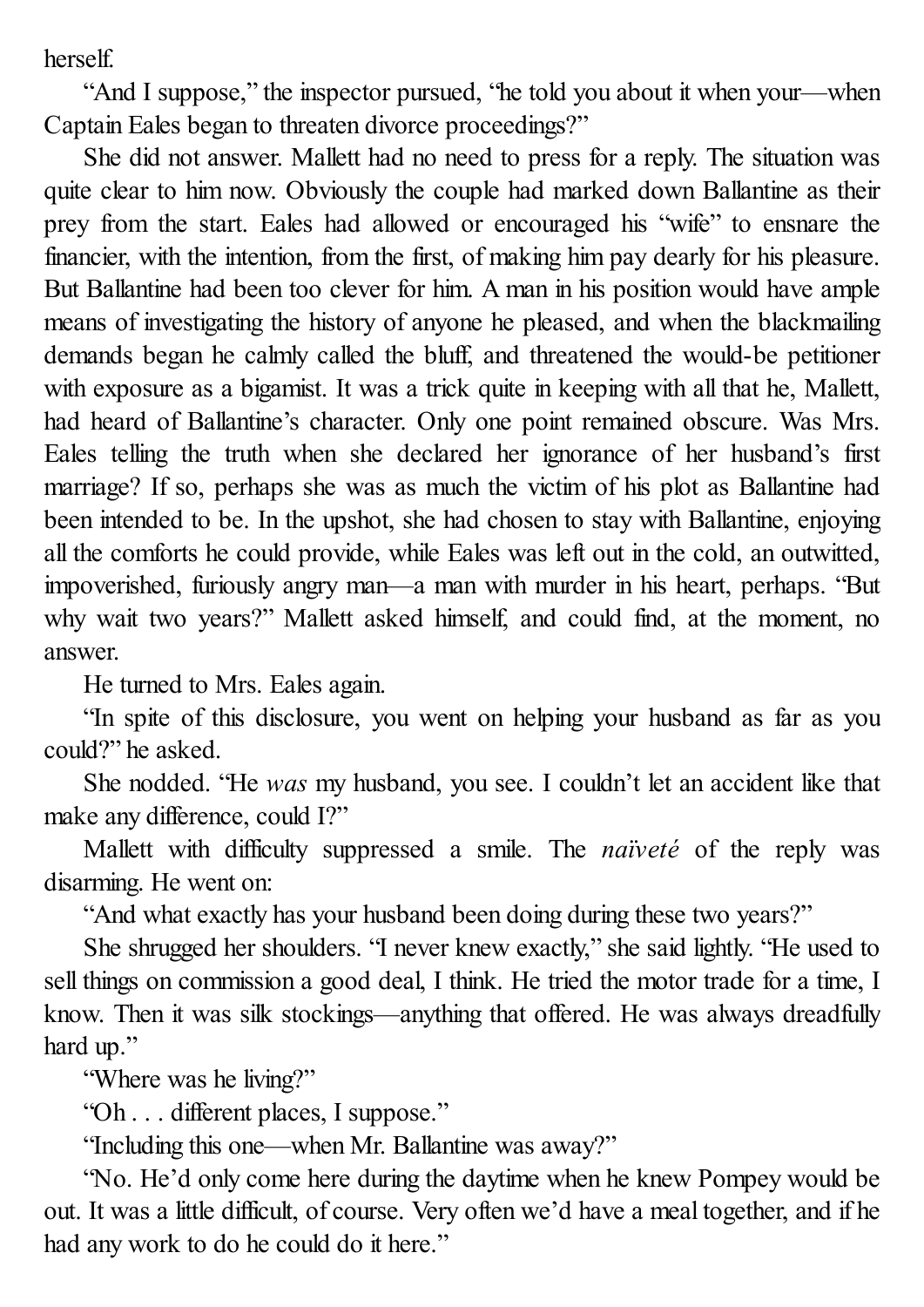The inspector looked round the room. "Here?" he asked.

"In Pompey's study, I mean."

"But since Mr. Ballantine's death, he has been living in this flat, has he not?"

"Oh, yes," answered Mrs. Eales brightly. "But of course that's different, isn't it?" Mallett expressed no opinion. Mrs. Eales' ideas of propriety were altogether beyond him, and he was thankful that an investigation into them was not within his province. Instead, he rose and said: "Will you show me the study, please?"

"I'm afraid there's nothing much to see here," said Mrs. Eales. "Pompey never kept any private papers here. He used to bring back papers and things from the office to work on them, but he always took them away next morning."

They were standing in the study, a small, sparsely furnished room, which was in marked contrast to the one they had just quitted. An open desk was innocent of papers, except for a few clean sheets of writing-paper. Some of these, the inspector noticed, bore the address of the flat, others the headings of the various companies with which Ballantine had been associated.

"Of course, I never knew what work he did," Mrs. Eales went on. "He kept everything in a big attaché case, and that was always locked."

Mallett forbore to ask how she came to know this. Evidently Ballantine had taken no chances with the lady of his choice.

"I see there is a typewriter over there," he remarked. "Did Mr. Ballantine use that?"

"Yes."

"Captain Eales, too?"

"Sometimes."

"May I use it now?" He eyed her narrowly as he spoke.

"Yes, of course," she replied, obviously surprised at his request.

Mallett took a sheet of the notepaper which bore the name of the London and Imperial Estates Company, and painfully, for he was no expert at the craft, hammered out from memory a replica of the letter which had sent him on his journey to Brighton.

"Thank you," he said when he had done. "I have only a few more questions to ask you. When did you last see Mr. Ballantine?"

"A few days before—before he was found."

"Can't you be more definite? What day of the week was it, do you remember?"

"A Tuesday or Wednesday. I think—Wednesday, I'm almost sure."

"We know that he was alive on the Thursday and Friday of that week. You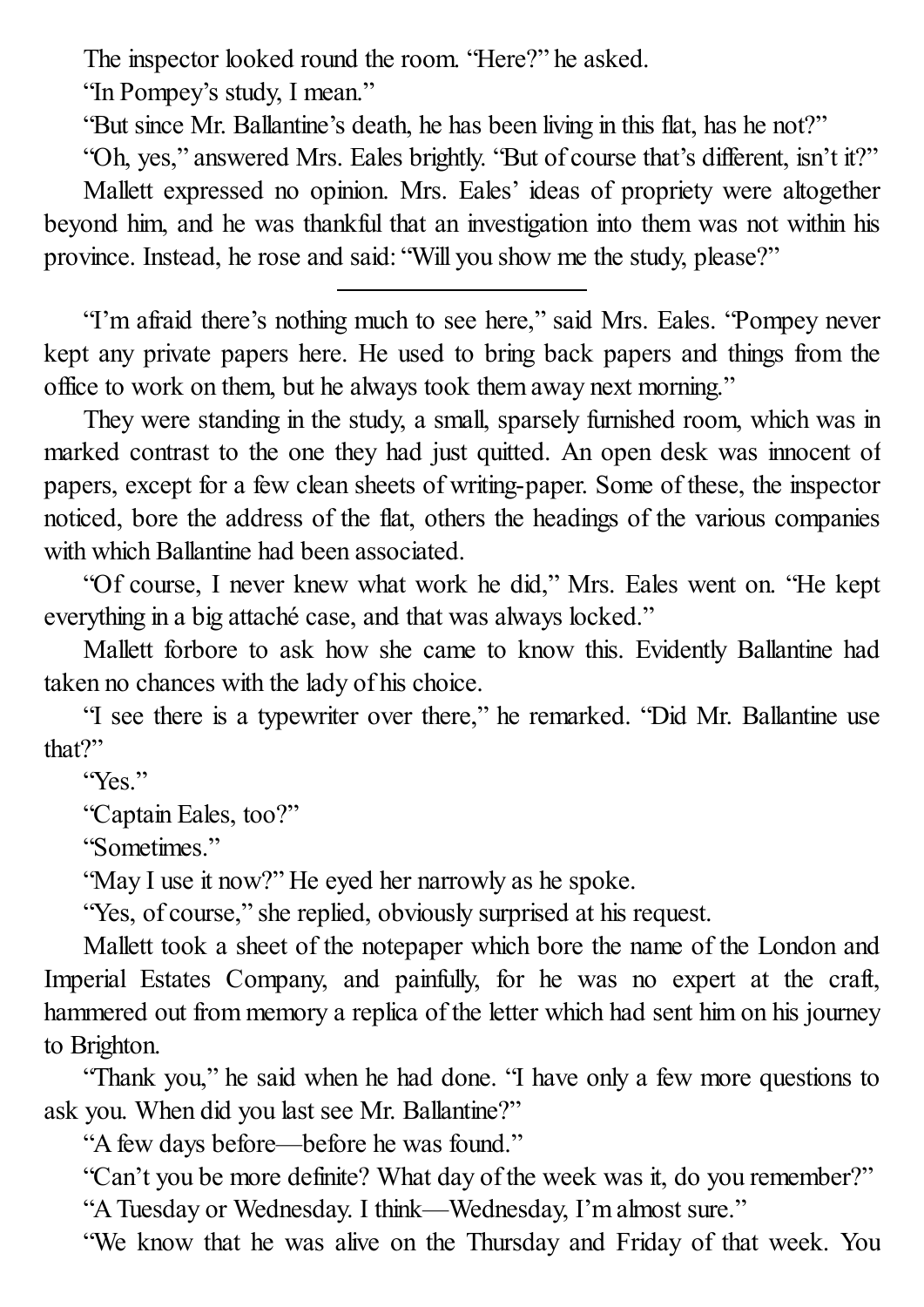didn't see him on either of those days?"

"No—I had seen very little of him all that month."

"Or hear from him?"

 $N_0$ "

"Thank you. Now would you mind telling me, please, what Mr. Du Pine was doing here this morning?"

"Mr. Du Pine?"

"That was what I said."

"I—I really don't know." Her voice faltered. "He came to see my husband. They went away together."

"I know that," said Mallett sternly. "But that isn't an answer to my question. What were they doing together?"

"I don't know," she repeated in a despairing tone. "Honestly I don't. I—I wish I did. He never would tell me."

"You do know, at any rate, that Captain Eales has been in some sort of connection with Mr. Du Pine, then?"

"Yes"

"For how long?"

"Oh, several months, I should think—since last summer, anyway."

"You didn't mention it just now, when I was asking you." Mallett reminded her.

"No—I'm sorry—I didn't think it mattered," was the lame reply.

"But it was some sort of business connection, apparently."

"Yes—but it's no good asking me what it was, because I simply can't tell you. He was always frightfully mysterious about it. It—it rather frightened me."

"What was there to be frightened about?"

She shuddered slightly. "Du Pine," she muttered. "There's something horrible about him. He frightens me badly."

A few minutes later, Mallett took his leave, his mind stored with fresh facts and impressions, and a slip of typed paper in his pocket. Further questioning had wholly failed to elicit anything more from Mrs. Eales as to the nature of her husband's business with Du Pine and the way in which she protested her ignorance convinced the detective that she was being sincere. Only one thing he was able to discover that the business, whatever it was, had involved some kind of travelling abroad, but whither or when the journeys had been made she could not, or would not, say.

Mallett let himself out of the little study into the passage which led to the front door. As he did so, a flutter of skirts round the corner told him that the sulky maidservant had not been altogether so incurious in her mistress's affairs as she had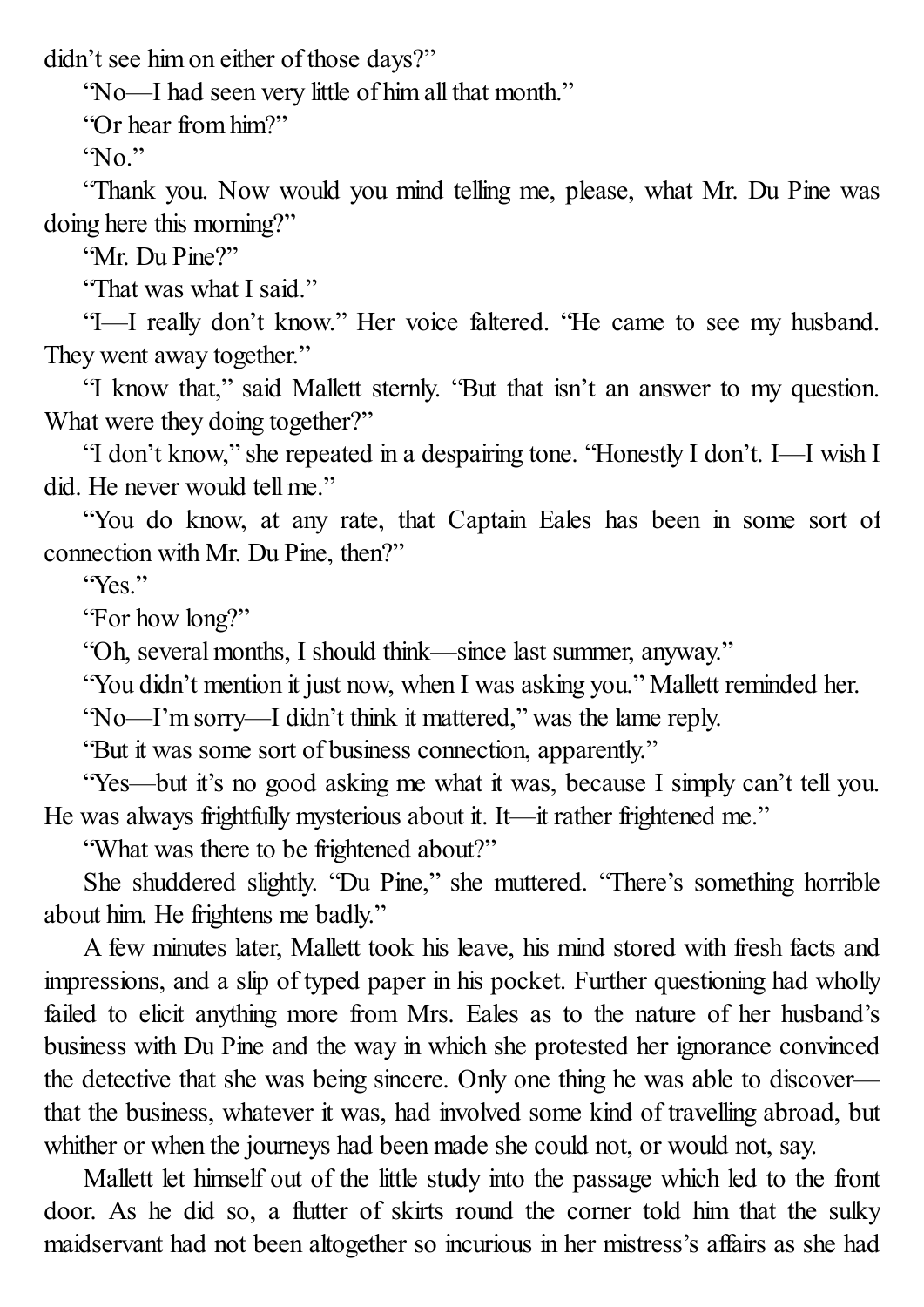appeared. He caught up with her in the hall. "You were listening at the door, I suppose?" he said quietly.

"Yes," she answered defiantly. "And what's more, I can tell you something." "Well?"

"I know when the captain went abroad—and so does *she*, no matter what she says."

"Never mind about your mistress. How do you know?"

"I heard him say it—same as I heard you just now—see? 'I'm making a little trip abroad tonight,' he said, plain as I'm saying it now."

"When was that?"

"In the morning, when he'd come in to see her."

"But what morning?" asked Mallett, exasperated.

"Friday the 13th," answered the maid with gloomy conviction. "You don't forget a date like that in a hurry. And as for starting a journey—I could have told him it would come to no good."

Mallett's face showed no trace of emotion, and the girl, looking eagerly to see the effect of her disclosure, was plainly disappointed.

"It's true, what I'm telling you!" she insisted.

By way of reply, the inspector merely said: "What is your name?"

"Dawes—Florence Dawes, I am, and I——"

"Your evidence may be wanted by us. Where can you be found?"

"Not here, I can't—not after the end of this week, I can tell you that!" she spat out angrily.

Still impassive, Mallett took down the address she gave him and found his way out into the wet and windy street.

"If Mrs. Eales had sold a few more things to pay her servant's wages," he murmured to himself as he strode along the streaming pavement, "she would have saved herself and her husband a lot of trouble."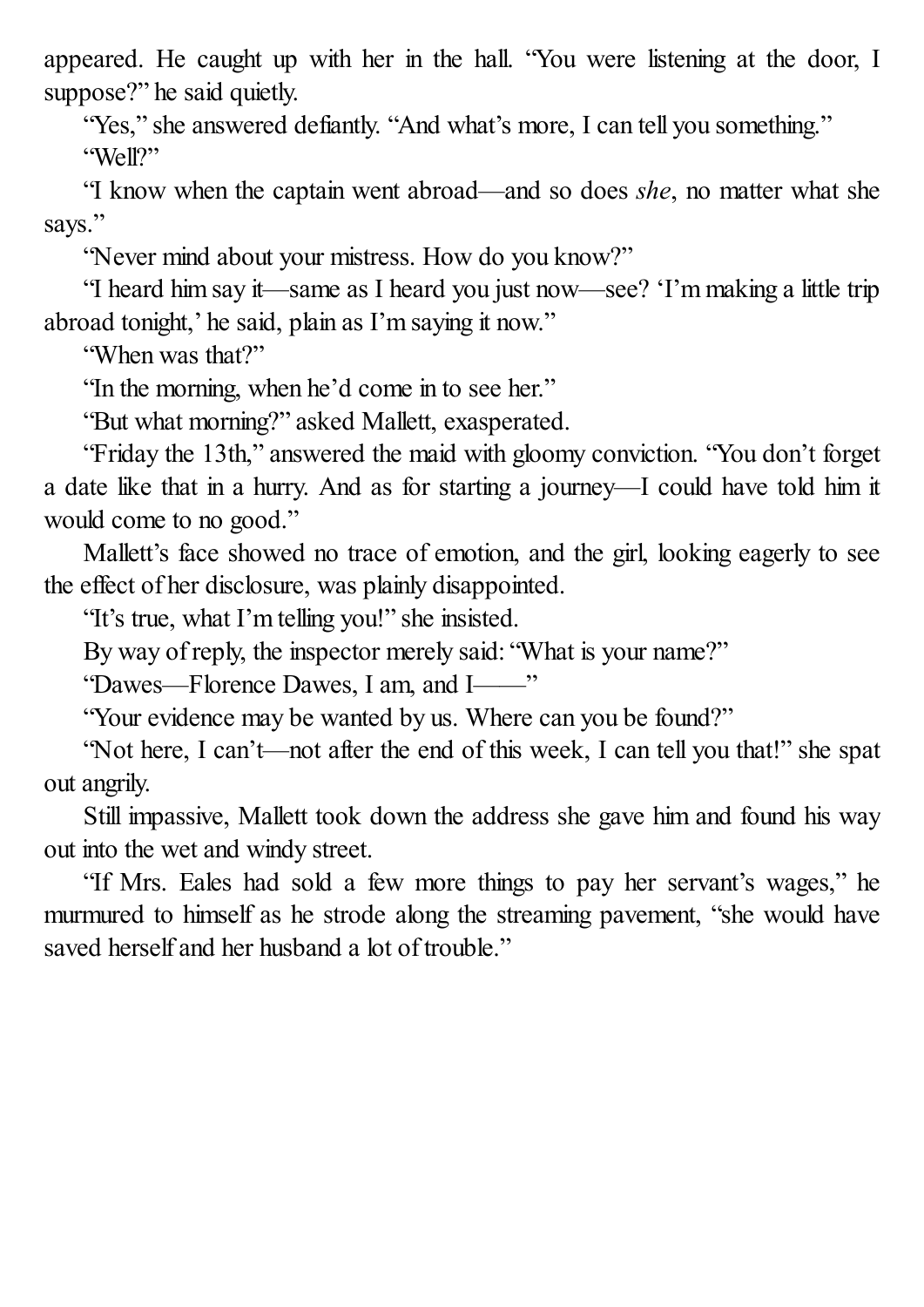## 19 RESULTS OF A LITTLE QUIET THINKING

*Monday, November 23rd*

"That's the machine, all right," said Frant.

Mallett and he stood at a table looking down at two typewritten letters on the office paper of the London and Imperial Estates Ltd. The inspector took a magnifying glass and pored for some time over the documents.

"Yes," he said at last, straightening himself. "This letter", he pointed to the one signed by Lord Henry Gaveston, "was typed by the machine I handled this morning. Do you notice that 'c' a little out of alignment? And if you look through the glass you will see a tiny fault in the crossbar of the capital 'J'. We'll get an expert to check it, but that's good enough for our purposes."

Frant was beaming. He rubbed his hands and twittered with excitement.

"By Jove, we've got him!" he exclaimed. Then he looked up into his superior's face. What he saw there prompted him to add more doubtfully: "Haven't we, sir?"

Mallett's forehead was furrowed with thought. He pulled his moustache until it seemed that the hairs must come out by the roots. For some time he stood in silence as though he had not heard the sergeant's exclamation. At last he turned slowly and said in a restrained voice:

"Have we? Let's sit down and think this over quietly."

He seated himself at his desk and drew a piece of paper from a drawer. Frant sat down opposite him, his effervescence suddenly subsiding to an uncomfortable flatness.

"In the first place," said Mallett, unscrewing the cap of his fountain-pen, "who is 'he'?"

"Well, Eales, I suppose," said the sergeant.

"Eales," repeated the inspector gravely. He wrote the name down at the head of the sheet. "Motive?" he went on.

"Money," said Frant promptly. "Money and jealousy—and perhaps the fear of exposure as a bigamist."

Mallett wrote down: "Money, jealousy, exposure" under the heading "Motive".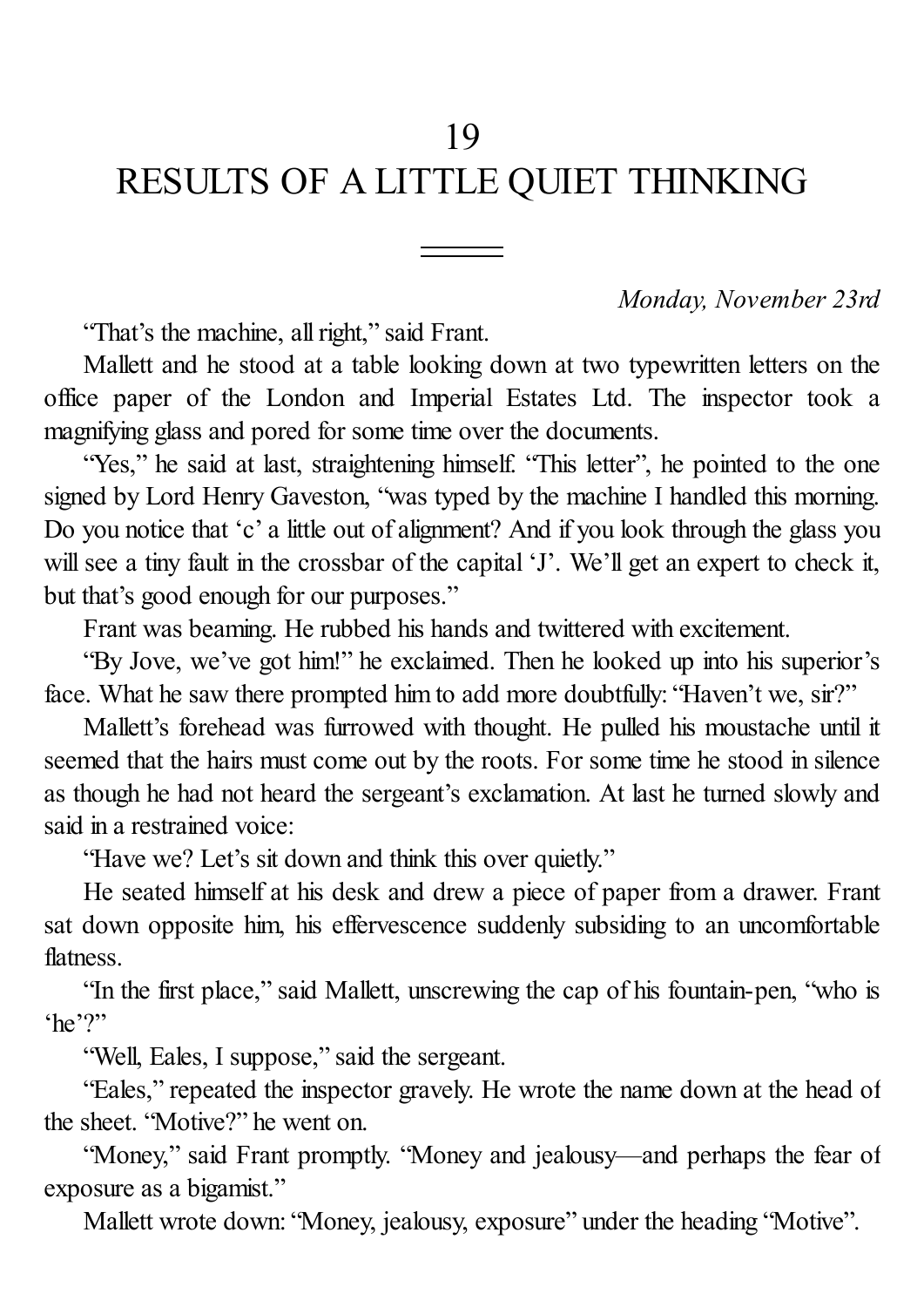"Evidence?" was his next question.

"The letter to the bank," was the ready answer.

"You mean that he could have written it," Mallett pointed out.

"Yes—of course, it doesn't go further than that."

"Access to typewriter," wrote Mallett.

"He could have put it among Ballantine's papers and got it taken to the office that way," Frant went on.

"M'm. Could he? Ballantine kept his attaché case well locked, remember——"

"If Mrs. Eales is telling the truth——"

"Agreed. And so far as we know, he never was in the flat at the same time as Ballantine, and Ballantine was never separated from the case. The first proposition doesn't depend only on Mrs. Eales. It's plain common sense. The second does, though, and she may be wrong there." He wrote a few words and then read: "Query, access to Ballantine's papers?"

"He may have had access to Du Pine's papers, too," put in Frant.

"Yes," Mallett admitted. "We know he was on close terms with Du Pine. But there are some difficulties there. First—why should he have typed the letter at his wife's flat and not at Du Pine's house? Second—isn't that theory equally consistent with Du Pine being his accomplice?"

"That is a possibility—yes," Frant agreed, reluctantly.

"It doesn't look quite so simple, when you come to look into it, does it?" the inspector went on. "Now what else have we to put down under 'Evidence'?"

"His trip abroad on the night of the murder."

Mallett noted the point. "Has it occurred to you", he added when he had finished writing, "that this all turns on our theory that Ballantine was killed by Colin James?"

"Of course."

"Then you think that Eales was James—on the evidence of this letter?"

"Not on that only," Frant objected. "Here's a man who for a long time has had no fixed abode. That would give him plenty of opportunity to live in Daylesford Gardens as Colin James for a few weeks without attracting suspicion. Then you have the mysterious journey abroad on the night of the 13th. I agree that he may be able to explain it away. But until he does—and I've a feeling that he won't be able to—I maintain that we've a strong case against him. All the facts fit him in a way they fit nobody else."

While his subordinate was speaking, Mallett jotted down the salient points. Then he said: "There's one fact that doesn't fit him very well, you know."

"What fact?"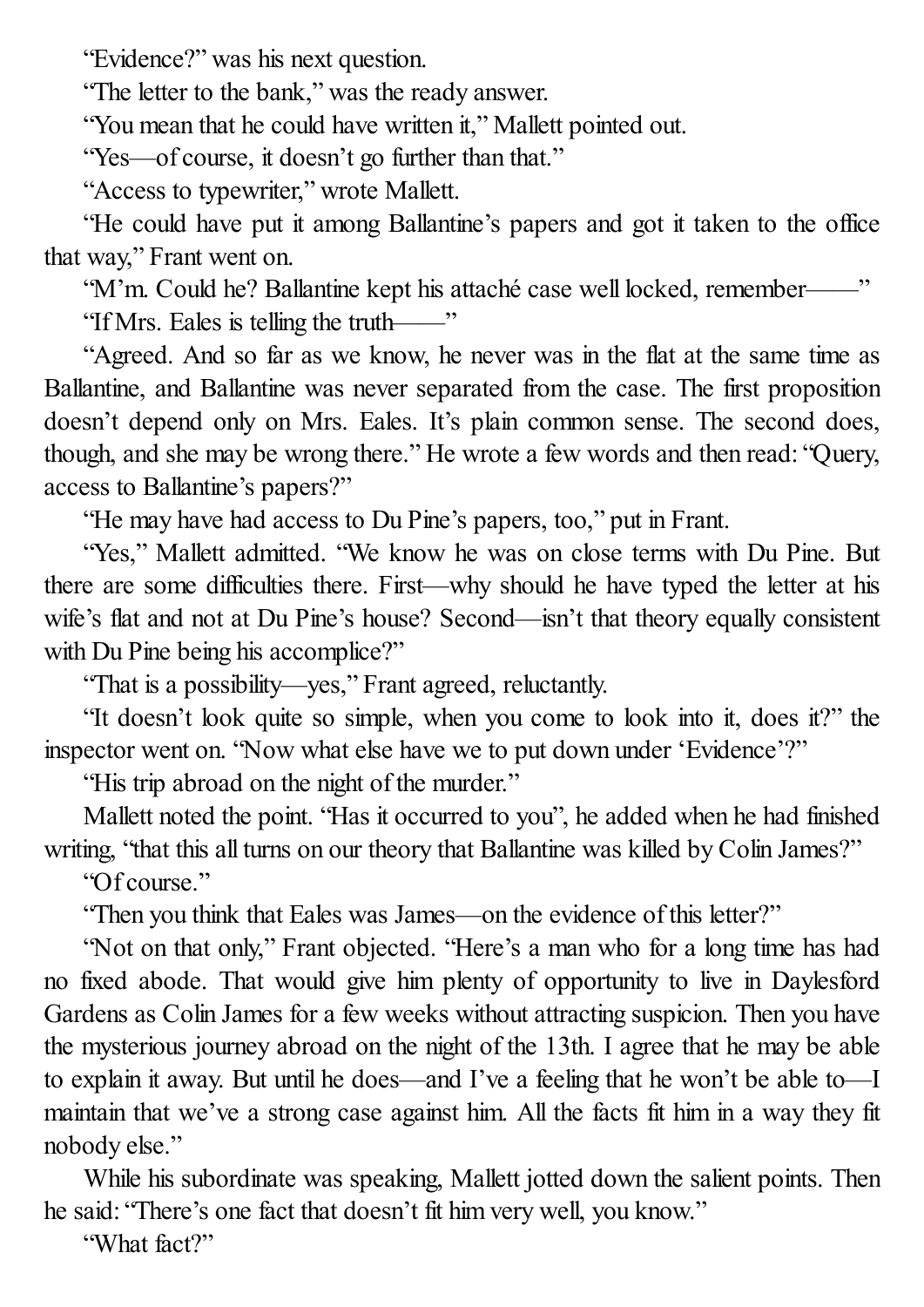"The beard. Eales has a moustache, as I think you know—a reddish toothbrush affair. I know what you're going to say, Frant. He could have covered it up with a false one which would go with the beard. But James—the real James, I mean—had his upper lip clean-shaven. Why go to the trouble of stealing a passport and making yourself up as the man it belongs to, if you won't even take the trouble to shave?"

"Murderers aren't necessarily logical," protested Frant. "It's absurd to be prepared to murder and to boggle at shaving off your moustache, but people do absurd things. I don't find anything impossible in the idea."

"Very well, then. We keep Eales in the running. By the way, how does that square with your theory of yesterday—that the murder was done by James and Fanshawe in collaboration?"

Frant pondered.

"It doesn't," he admitted. "That is, we have no clue as yet to any connection between Eales and Fanshawe—except just this, that they both went abroad on the same night."

"And that is something," the inspector agreed. "It would be asking rather a lot from coincidence to expect that three people mixed up this case happened to choose the same night to travel. Apart from that, though, there is no connection between them. Moreover there is a connection, and a close one, between Eales and Du Pine, which doesn't seem to square with his having anything to do with Fanshawe, Du Pine's mortal enemy. To all appearances, they are two quite independent people who happen to have reason to hate the same man. At the moment I'm inclined to think that if Eales goes in, Fanshawe comes out."

He wrote a few more words on his paper.

"May be James," he murmured. He underlined the word "may". "It doesn't seem to me to make sense," he complained. "That moustache still bothers me. What you say may be right enough as a general proposition, but it doesn't seem to me to fit this case. James, whoever he was, laid his plans with the greatest care, took every precaution. Why should he omit this obvious and simple one? And then why did Eales tell his wife that he was going to France? It was quite unnecessary. As James, he advertised the fact, naturally. But doesn't it seem to follow that as Eales, he would keep it as dark as possible?"

Frant groaned. "I give it up," he said. "You seem to have an answer to everything. I was a fool to jump to conclusions. We're not an inch farther on than we were."

"Don't let's be in too much of a hurry," said Mallett. "We needn't go to the other extreme all at once. All these objections may be explained away. I'm only saying that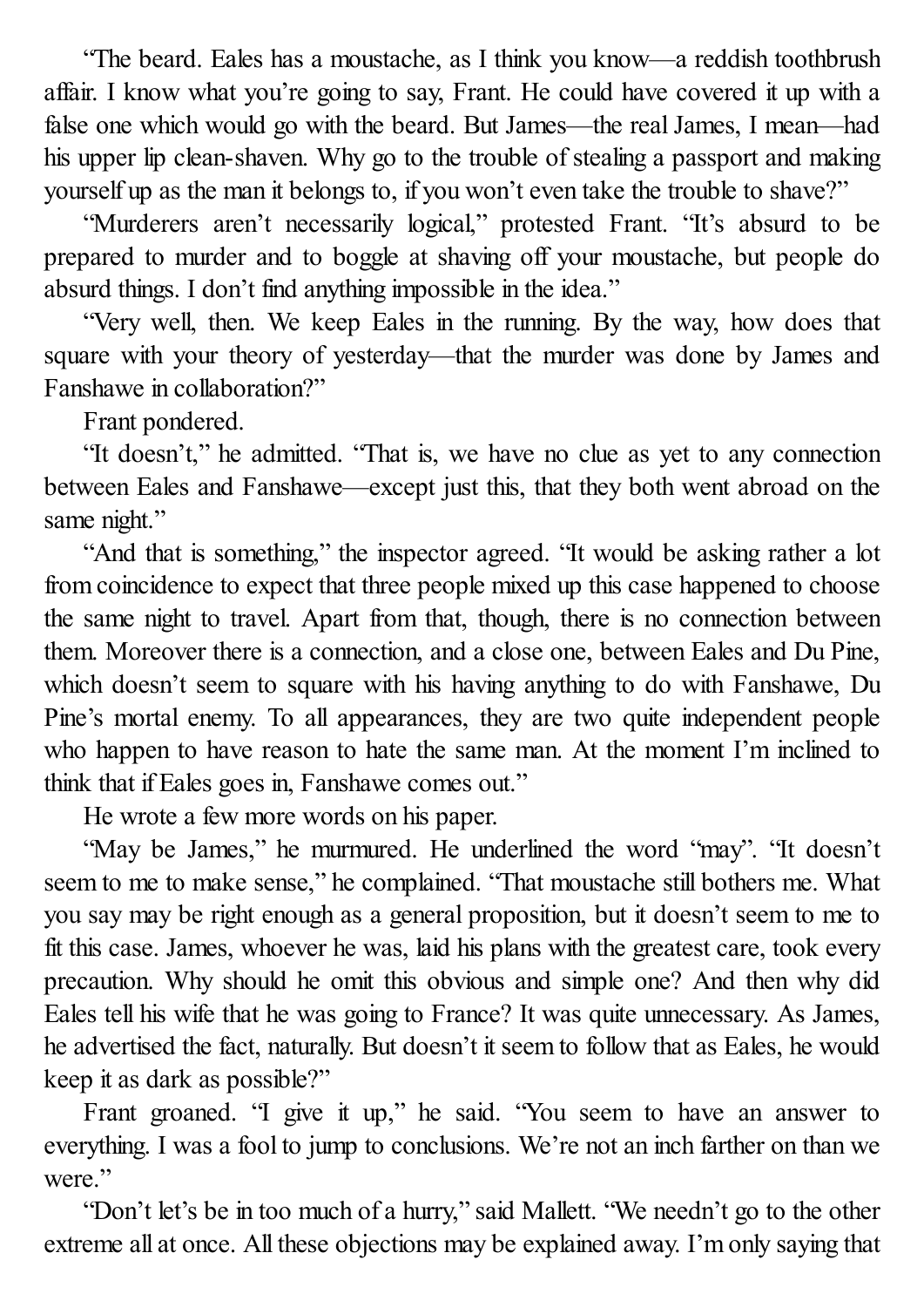at present we haven't the evidence to arrest Eales for murder." He drew out another sheet of paper and went on: "After all, Eales isn't the only pebble on our particular beach. We've got quite a number of facts accumulated here now, pointing different ways, and to different people. I propose that we take each one in turn, and treat him just as we did Eales and see what it amounts to. Who comes next?"

"Du Pine?" suggested the sergeant.

"Yes, he seems to follow logically. Motive?"

"He wanted to get his share of the boodle which he knew Ballantine was making off with."

"Good enough. Evidence?"

"He could have introduced the letter to the bank among Lord Henry's papers." "Certainly. Anything more?"

"He was doing something shady in association with Eales, so the arguments against Eales apply to him to some extent."

"Yes. . . . Du Pine could not have been James, I take it?"

"No. I've checked him up, and he was in London on the Saturday and Sunday following the murder."

"Not James," wrote Mallett. "Must therefore have had assistance."

"That seems to follow," Frant agreed. "The only other point against him I can suggest is his general behaviour."

"It was certainly uncouth enough to frighten Mrs. Eales fairly considerably," said Mallett.

"And he himself is frightened very badly of something."

"To judge from what I saw at the inquest, the something was a someone, and his name was Fanshawe." Mallett finished Du Pine's meagre dossier, and went on: "Fanshawe! I think he deserves a sheet to himself."

"No difficulty about a motive there."

"Motive overwhelming," went on to the paper. Then followed briefly: "Evidence —(a) Threats; (b) Opportunity; (c) Travel."

"That looks fairly impressive," remarked Frant.

"Yes. How much more impressive it would be if we didn't have to add something." And Mallett wrote: "Not Colin James."

"How lucky for Fanshawe," he observed, "that James and Ballantine were seen going into Daylesford Gardens, and James was seen coming out."

"There's no doubt about the bona fides of the witness Roach, is there?" asked Frant.

"None at all. I've had him looked up. He seems to be a most reliable little man.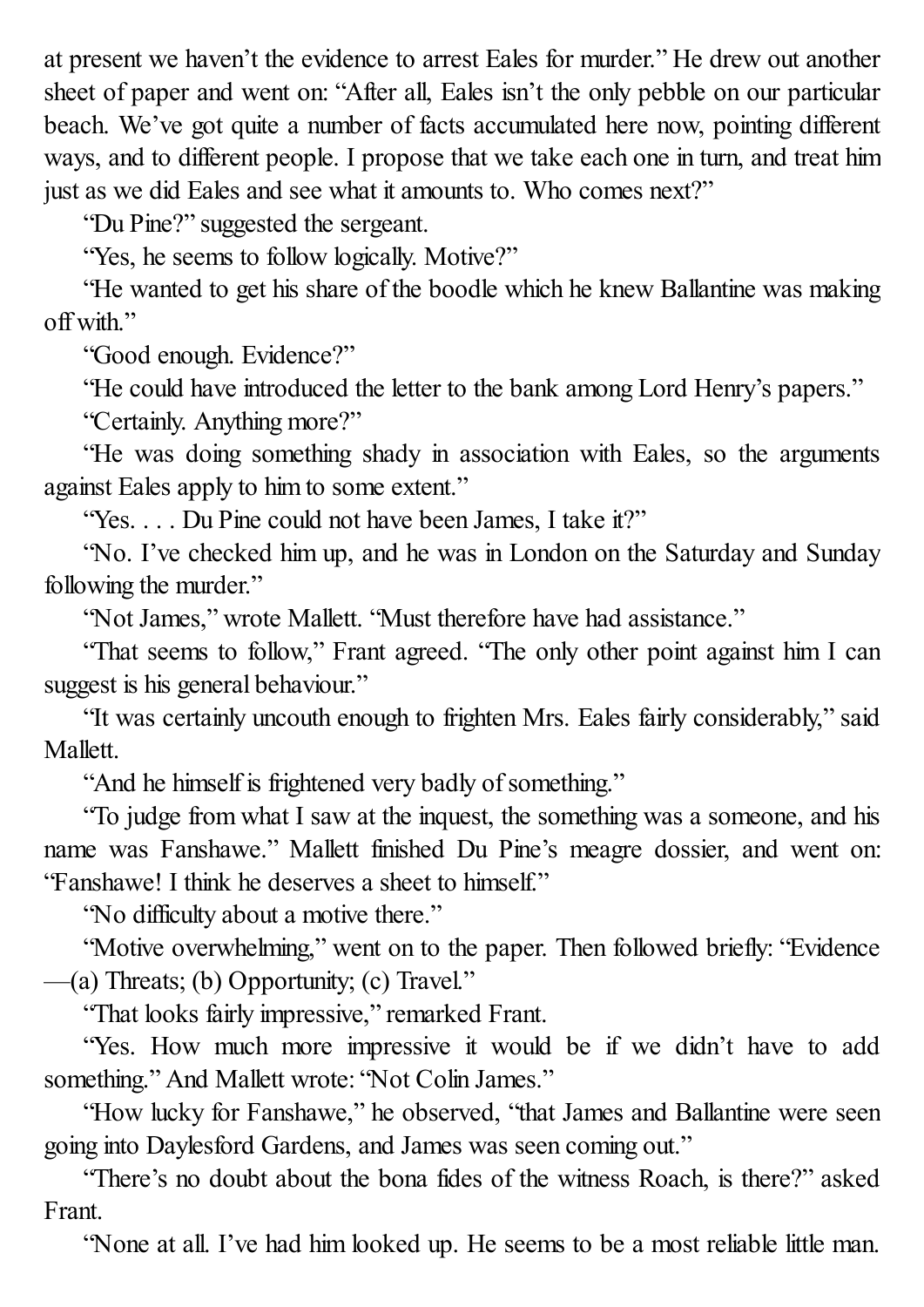By the way, is there any evidence that Fanshawe has profited by the crime financially, I mean?"

"No. He is living very quietly with his sister in Daylesford Court Mansions. I should say he was decidedly badly off."

"Did you go to Rawson's in Cornhill to see whether he got his ticket to Paris from there?"

"Yes. It was quite correct and in order."

Mallett sighed and placed the paper neatly on the others.

"Harper comes next, I think," he said. "His motive is the same as Fanshawe's, only at one remove, so to speak, *plus* money, perhaps. And unlike Fanshawe, he has got suddenly richer since the murder. Like Du Pine, he has something to hide, and something frightens him. Unlike Eales or Du Pine, he does not appear to have had any previous connection with Ballantine, or knowledge of his transactions. Unlike anybody else on the list, he professes actually to have seen James—and, incidentally, either accidentally or on purpose, he has contrived to cover James's tracks very thoroughly. An odd person, Harper, and in an odd position too. He seems to link up so many different parts of the puzzle."

"You don't think he did the murder, do you?" said Frant.

"Did it? No. . . . . "

"Or helped to do it in any way?"

"He certainly helped to do it, by letting James the house in Daylesford Gardens. That may be just coincidence, of course. But if you could have seen him on the day we discovered the body—I tell you, Frant, that boy knows something! The question that's worrying me is—does he know that he knows it?"

There was silence for a space, broken only by the faint scratch of the inspector's pen travelling over the paper. Another sheet was added to the pile, and then the two men sat without speaking, each absorbed in his thoughts.

"Then there's Crabtree," said Frant at last.

"Crabtree? Yes, of course, the servant. We mustn't forget him. Let's see, his motive is Harper's—at one remove further this time. He was at Daylesford Gardens, and we only have his word for it that he left on Friday morning. He might have stayed there all day and finished Ballantine off when he came in with James."

"That makes him an accomplice of James," said the sergeant.

"Not necessarily, though it looks like it. But James might have left Ballantine behind him alive and well, and then Crabtree took the opportunity to kill him and fill his pockets with whatever cash Ballantine had on him. With some of the money he goes to Spellsborough races, and the rest he gives to Harper who, in return,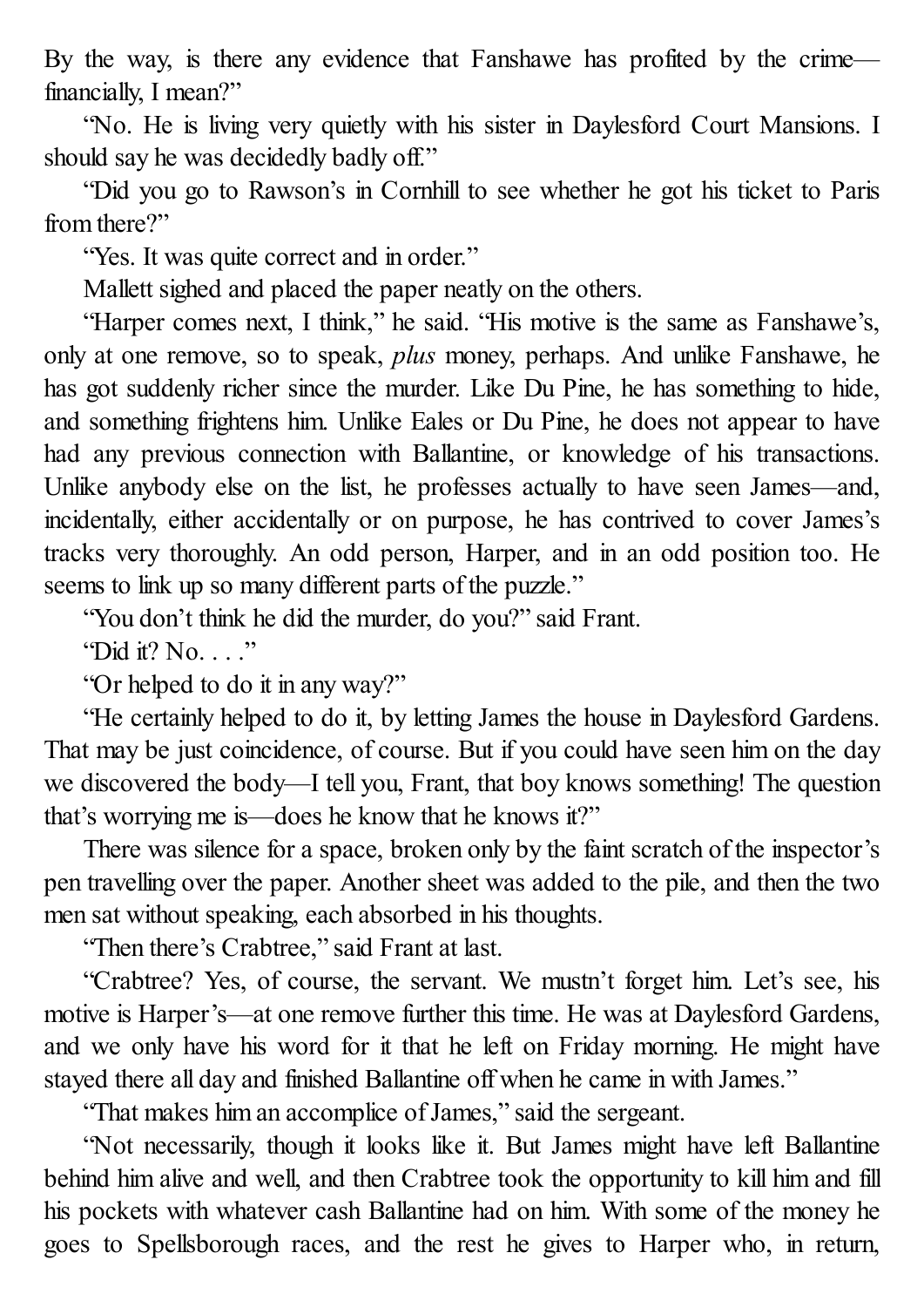promises him a good job, in Kenya probably. How does that strike you?"

"Not very favourably, I must say."

Mallett laughed. "Nor does it me," he admitted. "But you see that, given the right assumptions, there's not one of them we can't make a case of sorts against. And we know perfectly well that they're assumptions no jury in the world would be prepared to make. And all the time we're no nearer than we were at the start to answering the two questions we've got to answer before we have the full history of this crime who was Colin James, and why did Ballantine go to Daylesford Gardens?"

"They're a mixed bag of suspects," said Frant, stirring the little sheaf of papers with his finger.

"Yes, but they're all connected in one way or another. Beginning with James, you have Crabtree who kept house for James, Harper who got the job for Crabtree, Fanshawe who was Harper's father's friend, Du Pine who is afraid of Fanshawe, and Eales who does some dirty work for Du Pine. Add Mrs. Eales to the chain and you bring it back to Ballantine."

"Well, we wanted to find the connection between James and Ballantine," said the sergeant with a grin, "and here it is. But it is a desperately roundabout one."

"Yes, it's rather like the old woman and the pig who wouldn't get over the stile. But we've still got another suspect to put on the list."

"You mean Mrs. Eales?"

"No; though there are still some things about that lady I don't understand. I don't expect any man could understand her altogether, for the matter of that."

"Mrs. Ballantine, then?"

"No, no. This isn't a woman's crime. Besides, she had long got past the stage of hating Ballantine enough to murder him, if I'm any judge of character. I think she was the kind of woman to go on making the poor sinner's life a burden to him with her rectitude and patience, and to take a pride in putting up with all the unhappiness he caused her. The suspect we've got to put on the list is a more dangerous character than that."

"Who do you mean?"

"X," answered the inspector. "The unknown quantity, who may upset all our calculations. It's fatal to forget him. Whenever you make a list of possible criminals, you are apt to put yourself in blinkers and forget that anyone exists outside your list. Always put in X, and keep a sharp lookout for him."

"And how do we set about finding X?" asked Frant, with heavy irony.

"I propose to do a little quiet thinking," said Mallett. "Unless we're unexpectedly lucky, I don't think anything more is going to turn up to help us. The facts are here,"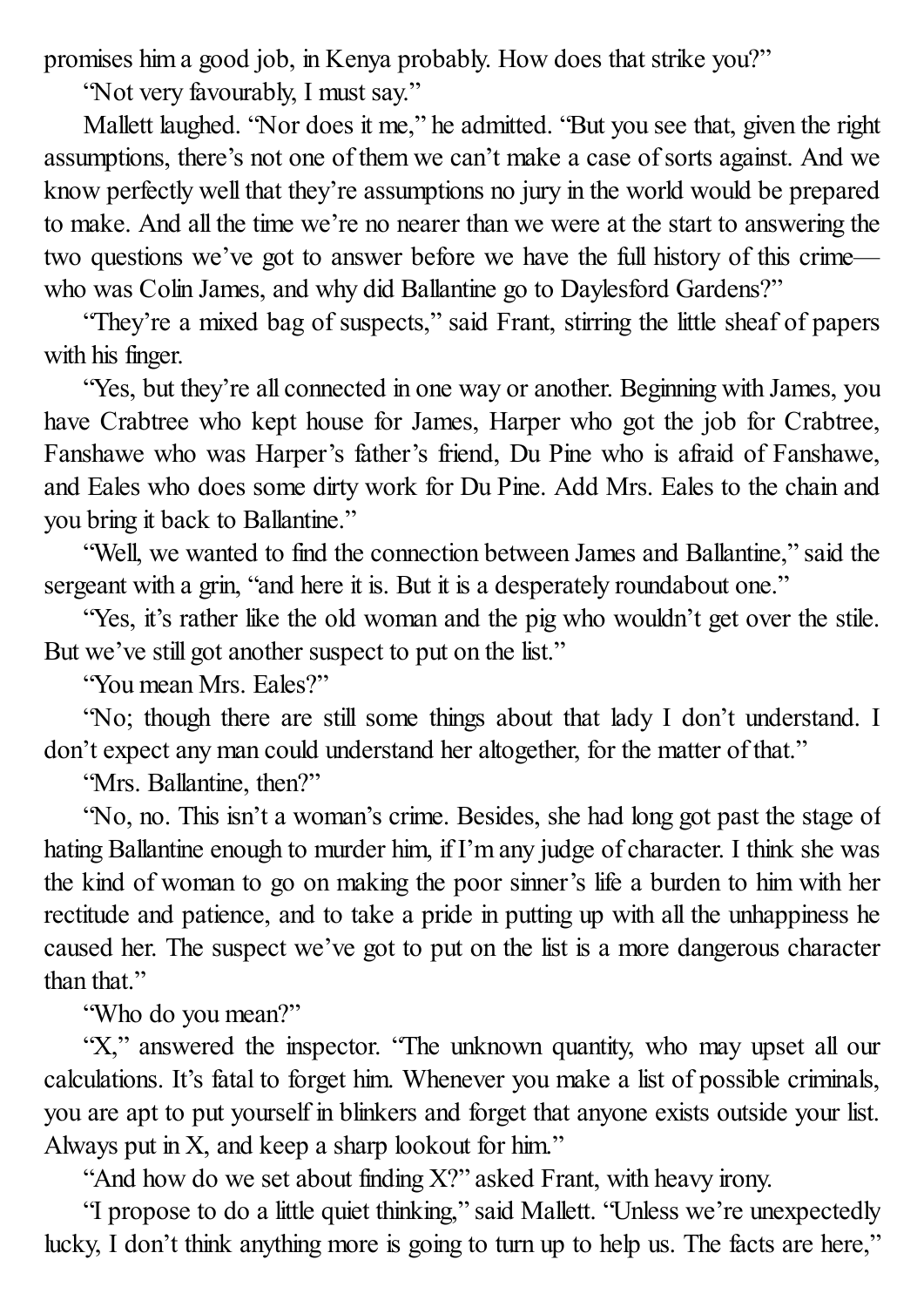he pointed to the desk, "and I've got to spell them out."

"But you said just now," Frant objected, "that there's nothing there to justify a conviction."

"Perhaps not. But when I know where to look, it won't be too hard to find the material I want. At least, I hope not. There is such a thing, of course, as knowing who the murderer is and not being able to bring it home to him."

Frant rose to go.

"While you are doing that," he said, "do you mind if I do a little work on my own?"

"Of course not. What had you in mind?"

"I still think Eales is the likeliest man on our little list. Certainly he's the one we know least about. I should like to apply for a warrant for his arrest."

"A warrant?"

"Yes—for bigamy."

Mallett stared at him. "But you can't," he said. "Not on Mrs. Eales's story to me alone."

"I don't mean to. If Ballantine found out about his first marriage, there ought to be some record of it in his papers. Renshaw has them all. I shall ask him to let me go through them."

Mallett was never slow to show appreciation of a subordinate's ideas. "That's a really good suggestion," he said. "Do that. Find out if we can prove Mrs. Eales's story to be true, and let me know."

"And then, may I apply for a warrant?"

The inspector smiled, somewhat in the manner of a parent humouring a child anxious for a treat.

"We'll see," he said. "Perhaps when I've thought this out, we shall be wanting a warrant for something more serious than bigamy."

"Then you think I may have been right about Eales after all?"

"No, I don't!" roared the inspector, exasperated. "I don't think anything yet. I'm only asking you to go away and let me think!" And Frant found himself fairly hustled out of the room.

"Thinking seems to be a whole-time occupation for some people," was the sergeant's unspoken comment as he left. "And I'm prepared to bet that the first thing he does is to go out and make a pig of himself over lunch."

Frant did not return for some hours. When at length he again walked along the corridor that led to Mallett's room, it was with the long, impatient strides of a bearer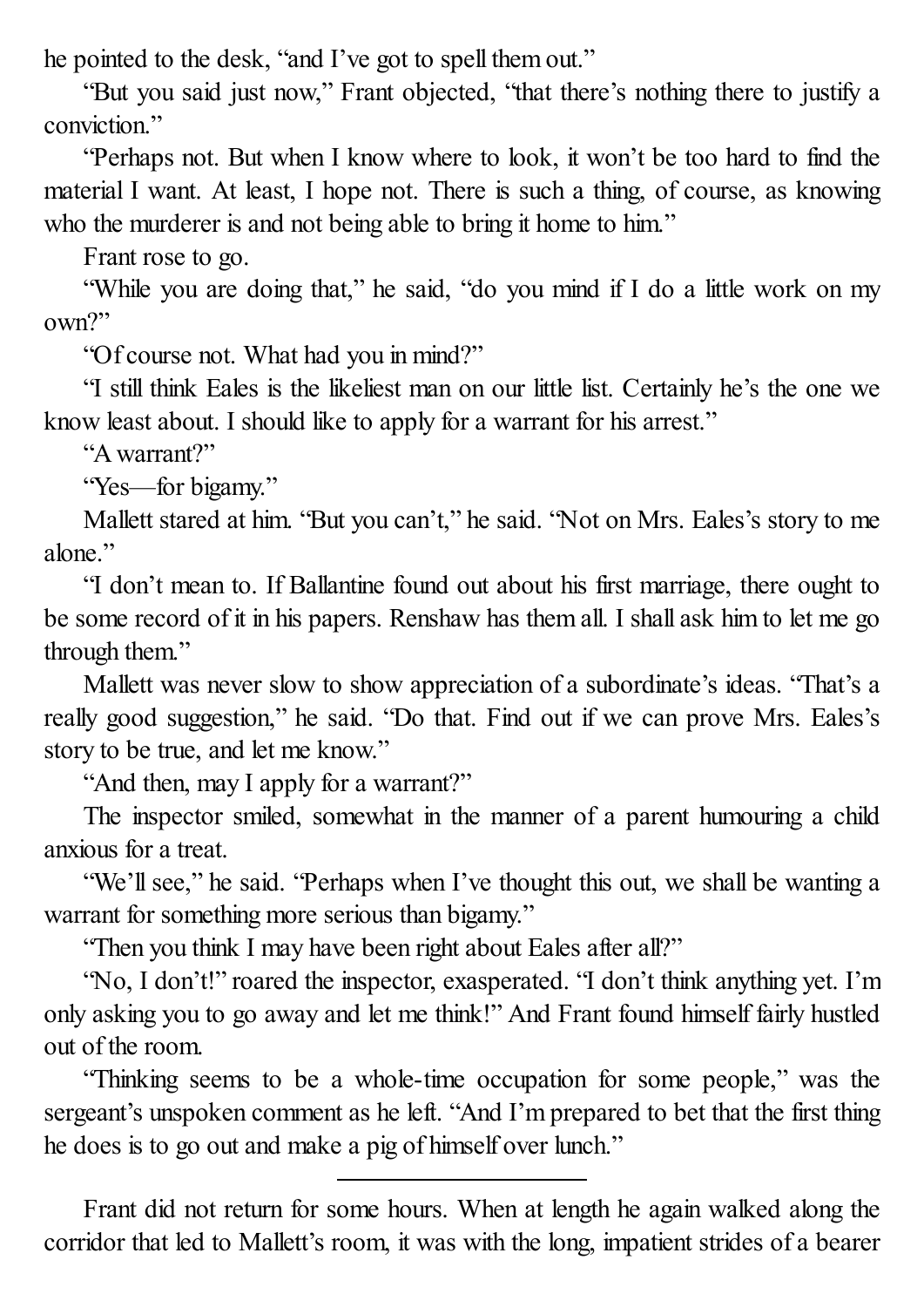of good news. He knocked at the door, and, receiving no answer, entered at once. The words he was already framing died away in an exclamation of surprise and disgust. His superior officer was lying back in his chair, his eyes closed, his feet miraculously poised on an overturned waste-paper basket which seemed to be on the verge of crumpling beneath their weight, his great body stirring gently and rhythmically with the deep-taken breaths of sleep.

Exactly when Mallett woke up, Frant could not say. He was only gradually aware, as he looked down on him, that he was being scrutinized from under halfclosed eyelids, that the corners of the mouth had twisted slightly into a friendly, almost mischievous grin. This stage lasted for a few seconds only, and then, quite suddenly, the whole man started to life at once. With a convulsive jerk the inspector sat up abruptly in his chair, his feet under him, his eyes wide open. The waste-paper basket was sent spinning across the room by the sudden movement until it was brought up short by the opposite wall. There it remained, the sole witness to an unfortunate lapse in the career of an exemplary officer.

It was an embarrassing moment for the sergeant, whose genuine respect for Mallett reinforced the dictates of discipline in constraining him to do his best to look as though nothing unusual had happened. But Mallett remained genially unashamed.

"Do you know," he said with the air of one imparting a deep confidence, "I was almost asleep when you came in? I was tired," he added, somewhat unnecessarily.

The agreeable smile had not left his lips, and this emboldened Frant to ask, with a touch of malice: "Did you have a good lunch?"

"I haven't had any," was the surprising reply. "Is it late?"

"Nearly three o'clock."

"Good lord! Well, it can't be helped. Now tell me what you've been doing."

Frant was so astonished by the inspector's uncharacteristic indifference to his meal-times, which he felt must portend some occurrence of great importance, that the news he had come hot-foot to tell seemed in comparison a minor matter. But as he told his story something of his earlier enthusiasm returned, and the obvious interest with which Mallett listened gave him additional encouragement.

"I went straight to Renshaw after leaving you," he began, "and he gave me a free hand with all Ballantine's papers. There was nothing at all to be found among the private documents that helped me in the least. There were very few private documents of any kind, for the matter of that."

"I'm not surprised," commented Mallett. "For one reason or another, Ballantine took care to leave very little in the way of personal papers behind him."

"Then it occurred to me," Frant went on, "to look at his passbooks. I thought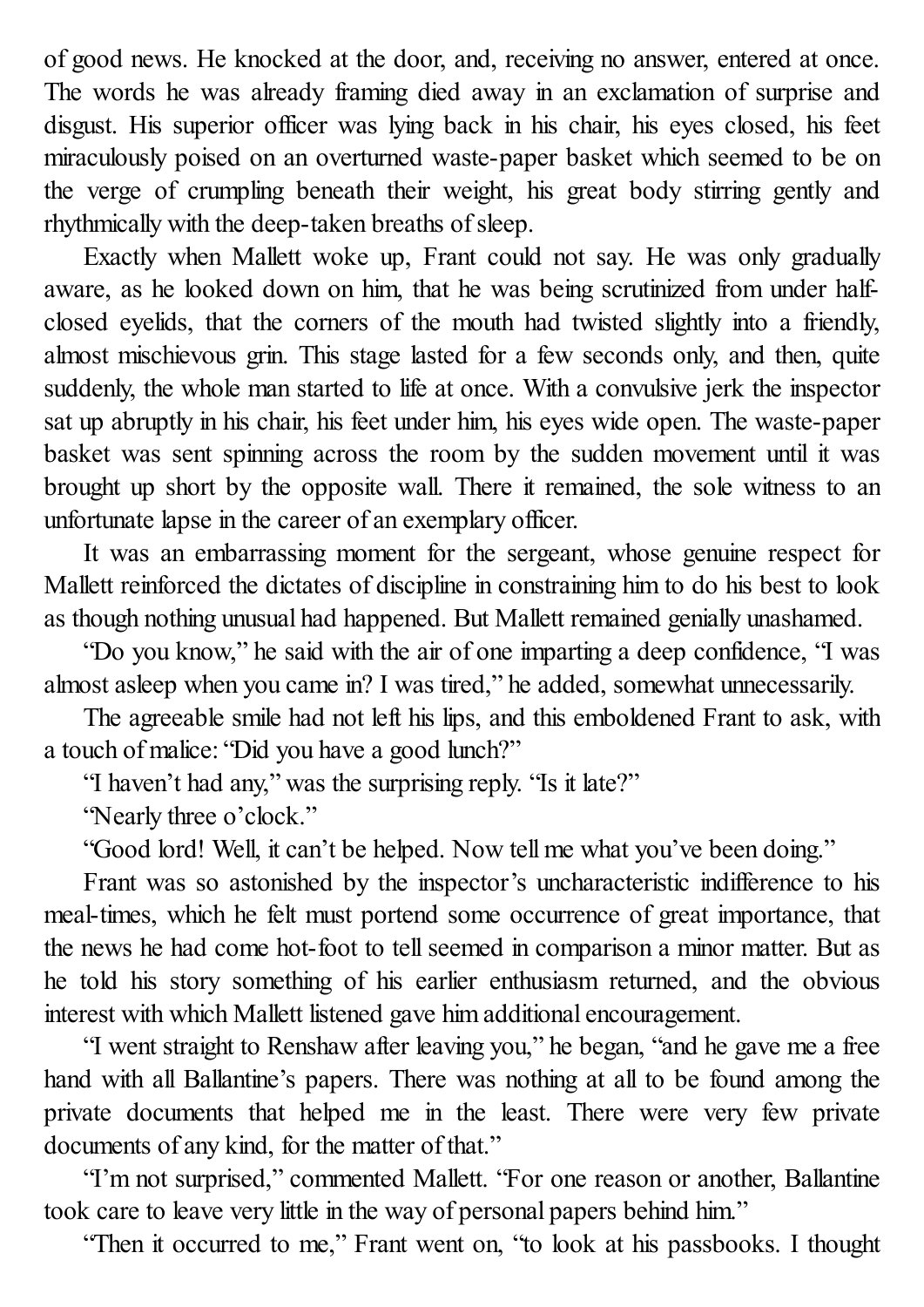that if he had been investigating Eales's past, he would probably have employed someone to do the donkey-work for him."

"An enquiry agency, you mean?"

"Just so. There aren't so many of them in London, and I carry most of their names in my head. I began with the passbooks of three years ago and it wasn't very long before I came across a series of payments to Elderson."

"Elderson?"

"Yes, the name struck me at once. You remember the clever little man who was in U Division and had to resign from the force over the Barkinshaw affair? He set up in business as a private enquiry agent in Shaftesbury Avenue."

"I remember him perfectly well," said Mallett. "I think we've had some trouble with him since. Wasn't there rather a serious complaint from one of his clients a year or two ago?"

Frant nodded. "The complaint was withdrawn later," he said, "but it gave friend Elderson a bad fright at the time. I thought that fact might come in handy if I had to put pressure on him, and so it turned out."

"You went to see him, then?"

"Straight away. He was very smooth-spoken and ingratiating—just as he always used to be—until I told him what I'd come about. Then he turned difficult at once. He said he was very sorry, but his business being a highly confidential one, he made a point of keeping no record of his clients' business. He showed me his advertisements, in which he guaranteed absolutely that all records were destroyed as soon as a case was concluded. They looked most impressive, I must say." Frant chuckled at the recollection.

"Well?"

"Well, I reminded him of the affair we've just been speaking of, and suggested to him that if he wanted to put himself in a better light with Scotland Yard, perhaps it would be as well if he thought the matter over again."

"Most immoral," grunted the inspector.

"Wasn't it? Well, the long and the short of it was that in the end he admitted, most reluctantly, that in the very peculiar circumstances of this case, he had perhaps allowed a few records of his dealings with Ballantine to survive. I asked to see them, and he went to his safe and brought out the fattest file you ever saw in your life. I should think Ballantine must have been an exceptionally valuable client of his. He seems to have made it his business to pry into the private affairs of every man, woman and child he ever had to deal with."

"Including Eales?"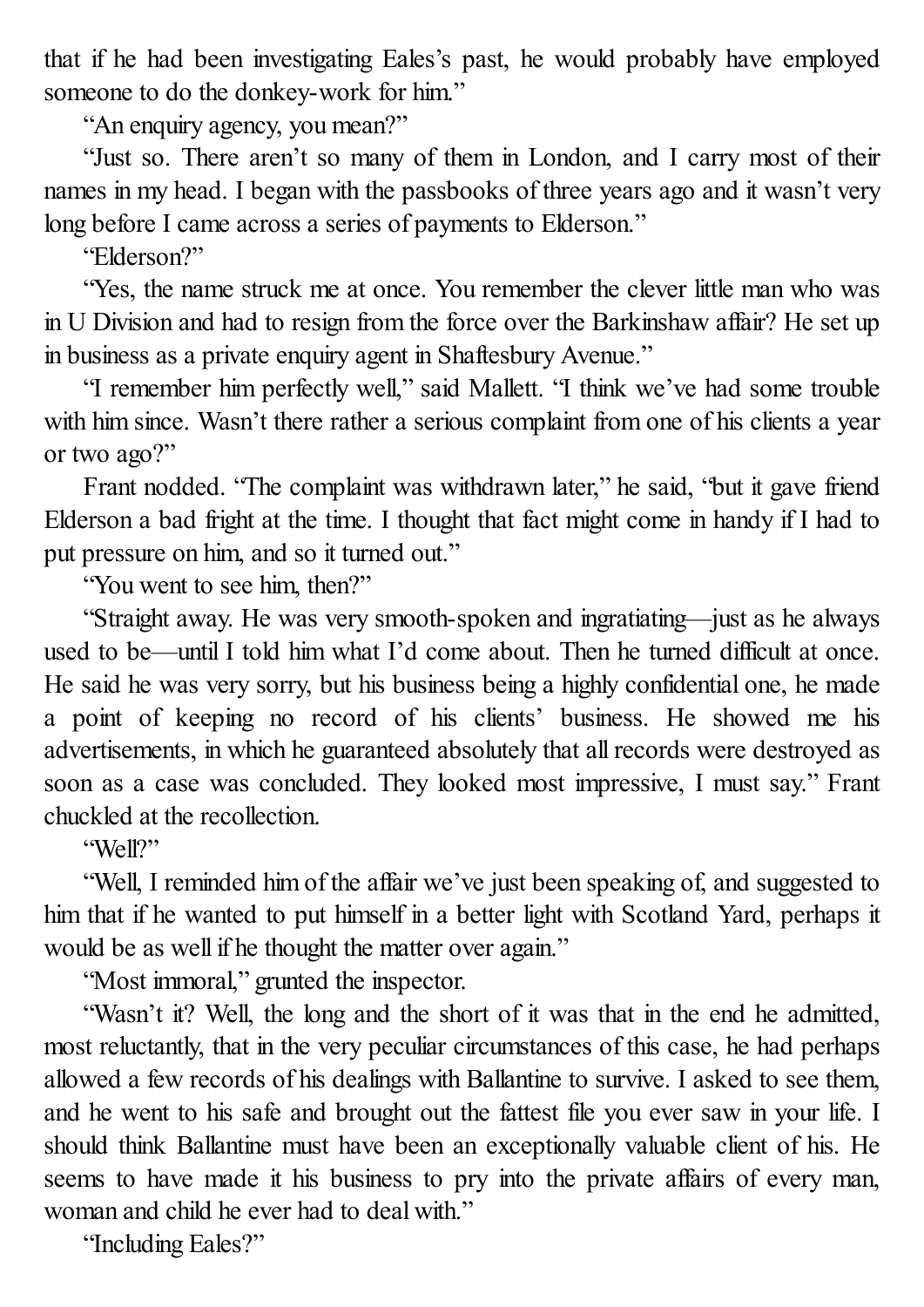"Including Eales. Including also Mrs. Eales—the first and second."

"Aha!"

"I've brought the relevant papers away with me," went on Frant with a triumphant air, "and here they are. Here is a copy of Elderson's letter to Ballantine enclosing a certified copy of the certificate of marriage between Charles Roderick Eales, bachelor, and Sarah Evans, spinster, on the 14th July, 1920, at the parish church of Oakenthorpe, Yorkshire; here is his report of his visit to the North Riding County Asylum and a transcript of the register of inmates there; here is the name and address of the doctor who certified her; here is——"

"Stop, stop!" Mallett begged. "I'll take it as read. I'm a tired and hungry man, remember. Eales is a bigamist. We knew that already, but now we know just how, when and where he bigamized. We know when he was lawfully married and who to, and which asylum his wife is in. We have only got to send up to Yorkshire to get the evidence and he can be arrested whenever we like. Is that what you were going to say?"

"Well, yes," the sergeant admitted. "It was—more or less."

"Then there's nothing more to be said—except to congratulate you on a smart piece of work. It was a really brilliant idea to get at the information through Ballantine's passbook. And what do you propose to do next?"

"Exactly what you suggested just now, sir—get the evidence and put Eales under lock and key as soon as possible. When we do, I think we shall find out something further about Master Eales."

"I think we shall," said Mallett meditatively, and was silent for a moment, a barely perceptible smile flickering over his features. "In any case," he added, "I think we can say we have done a useful bit of work today."

It was Frant's turn to smile. After the hard work that he had just completed, Mallett's "we" struck him as decidedly entertaining, to say the least of it. His amusement did not pass unobserved.

"I said 'we'," repeated Mallett. "May I point out that you haven't asked me yet what I have been doing while you were away?"

"But you told me yourself," objected the sergeant. "You have been thinking, haven't you?"

"Exactly—but I thought you might be interested enough to enquire the result of my efforts. Or doesn't thought interest you?"

"Very much indeed," Frant hastened to reassure him.

"I am delighted to hear it. Well, then, after some hard and decidedly tiring thinking"—Mallett stifled an enormous yawn—"I have come to some definite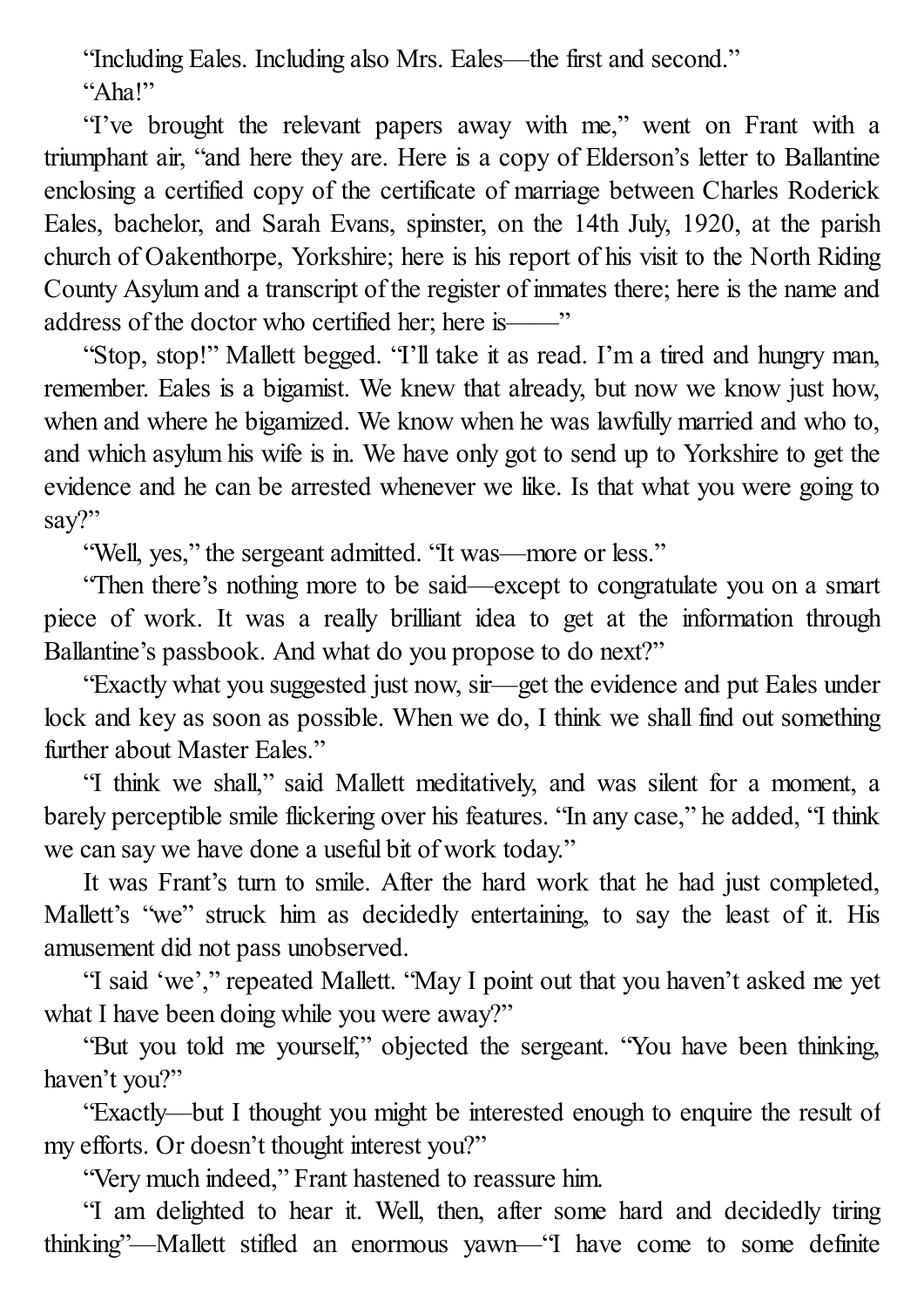conclusions. One definite conclusion, perhaps it would be more accurate to say, from which the rest follows as a matter of course."

"And that conclusion is——?"

"The identity of Colin James."

Frant took a sharp breath of excitement. The inspector went on calmly: "That identity once established, it becomes perfectly simple to ascertain who killed Ballantine, and why, and how and all the rest of the story."

"Of course, we've always assumed that. But who is James?"

"Unfortunately," Mallett proceeded, "having done that, we are only halfway to our objective. The business of detection", he continued pedantically, "is in two parts. First, we have to discover the criminal. That can be done, as I have done it in this case, by pure deduction from sometimes very slender evidence. Second, we have to prove his guilt to the satisfaction of a jury. That, as you know very well, is often the hardest part of our task. I think that in this instance it won't turn out too impossibly difficult, now that I know exactly what I am looking for. And for a start——"

Frant could bear it no longer. "But James! James" he almost shouted. "Who is Colin James?"

"As I was saying—for a start, I think I shall go and have another chat with Gaveston."

Frant stopped in the act of repeating his question, open-mouthed, while he groped for the significance of the name. "Gaveston?" he said at last. "The silly old man who signed the letter? I don't understand. What earthly good can he be?"

"No, not that one, but his brother, Lord Bernard. A much more interesting person to talk to, altogether. I shall enjoy seeing him again. Last time we met, he dropped something in the course of conversation that makes me think he has some knowledge which will be useful."

The sergeant shrugged his shoulders. "This is all very mysterious," he grumbled. "I'm supposed to be helping you in this case, and you won't tell me the most important thing in it. If you won't, you won't, I suppose, but I don't see why I should be kept in the dark."

Mallett's eyes were dancing mischievously. "Think, Frant, think," he taunted him. "It's not so difficult when you get down to it. We had a list, didn't we? Let's see, now, who were they?"

"Eales, Du Pine, Fanshawe, Harper, Crabtree," said Frant rapidly, "and——" "Yes?"

"And, of course—X."

"I think we can leave him out now."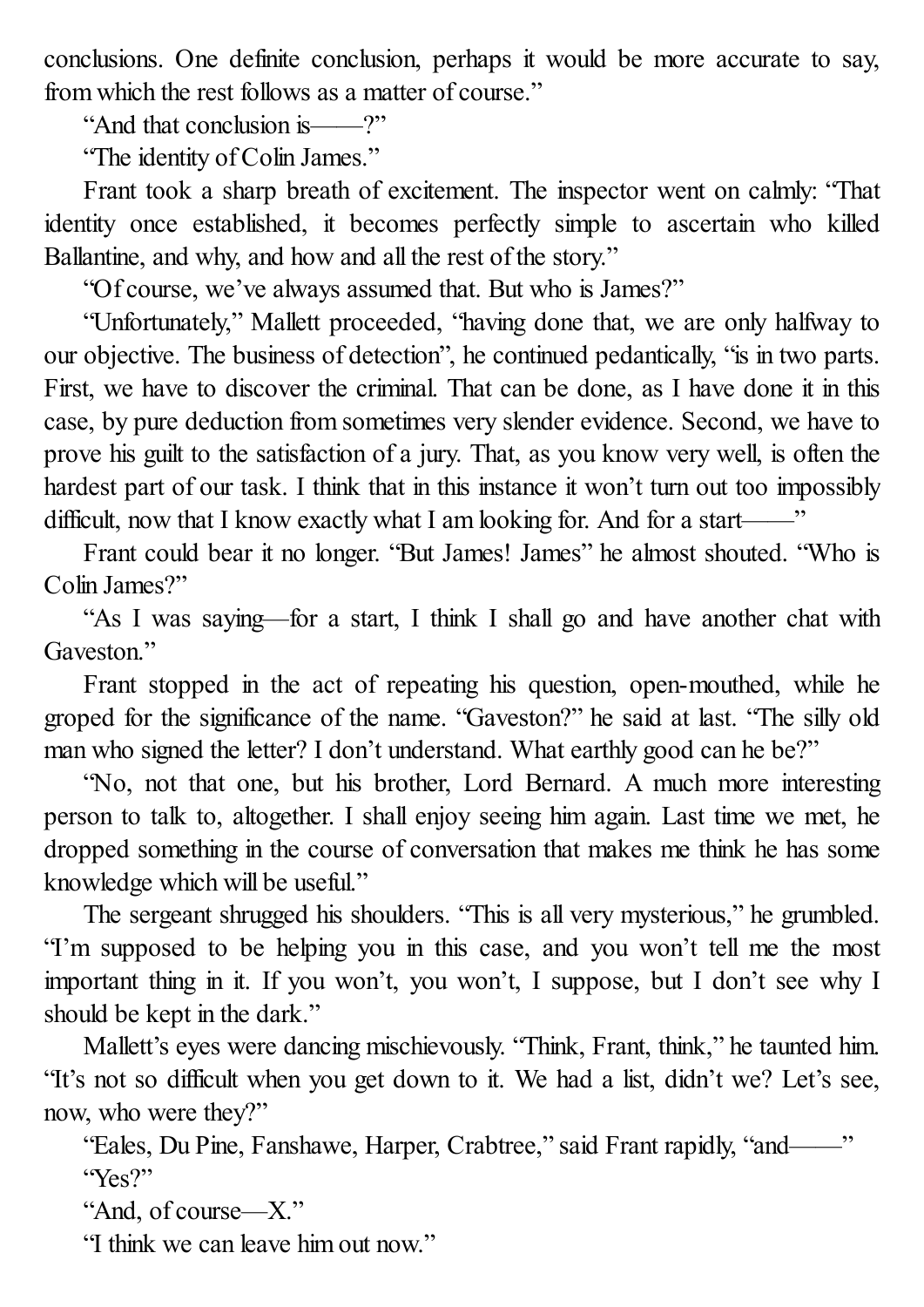His pencil played busily across a writing-pad. Then he tore off the sheet and passed it across the desk.

Frant read as follows:

"Identity of Colin James.

"The following are the names of the chief suspects in the case of Lionel Ballantine:

Eales Du Pine Fanshawe Harper Crabtree."

"Do you mean", he asked, "that James is one of the people on this list?" "Certainly."

Frant shook his head slowly, as he read once more the list of names he knew so well. Then Mallett's hand reached over towards him and the pencil made a cross against one of them. He stared at it, then looked up again, his face still clouded with perplexity.

"But I don't understand," he muttered. "How——"

"It is a bit difficult at first sight," Mallett admitted, "like most very simple things. Let me see if I can make it a little clearer."

He took the paper back again, and wrote a few further words at the foot.

"Now do you see?" he asked, handing the sheet across once more.

There was a strained silence while the sergeant slowly spelled out the significance of what Mallett had just written. Then his face suddenly cleared, and he burst into a peal of laughter.

"Good lord!" he exclaimed. "Why didn't we think of that before? It explains everything!"

"Everything?" said Mallett reflectively. "I'm not so sure. The murder—yes. That is after all the essential question. But I am still troubled in my mind about *these* fellows"—his pencil stabbed the page once and again. "How do they fit into the story? I shan't be satisfied until I know. And now would you mind sending out for some sandwiches for me—beef ones, with plenty of mustard? There's a lot to discuss still, and I should hate to die of starvation in the very moment of success."

Frant went to the door, and then turned and picked up the slip of paper.

"In case you don't survive until I get back," he remarked as he pocketed it, "I should like to keep this as a memento."

Mallett leaned back in his chair with a smile. "The last will and testament of John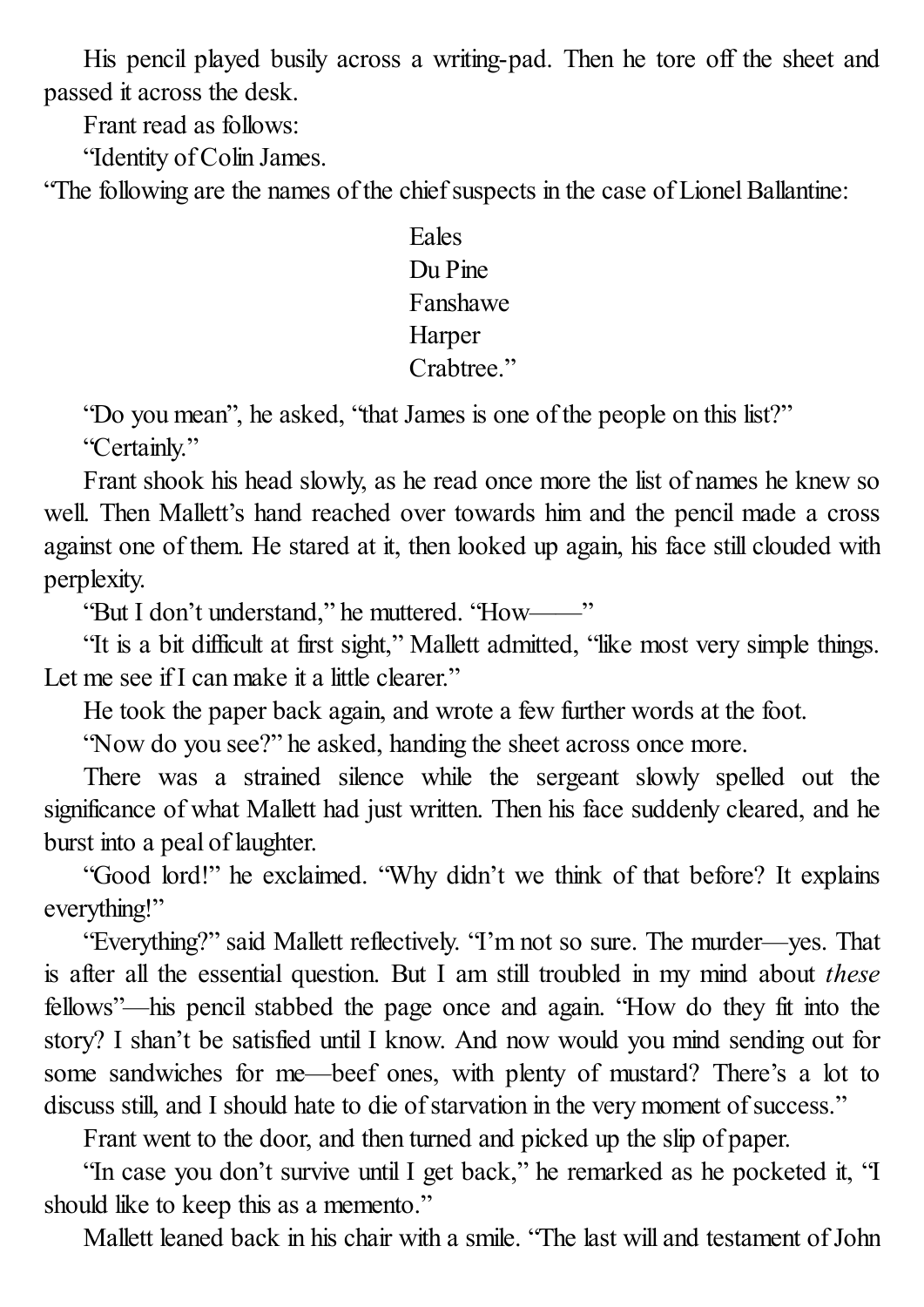Mallett," he murmured.

He was already asleep by the time the sound of Frant's feet had ceased to echo down the corridor.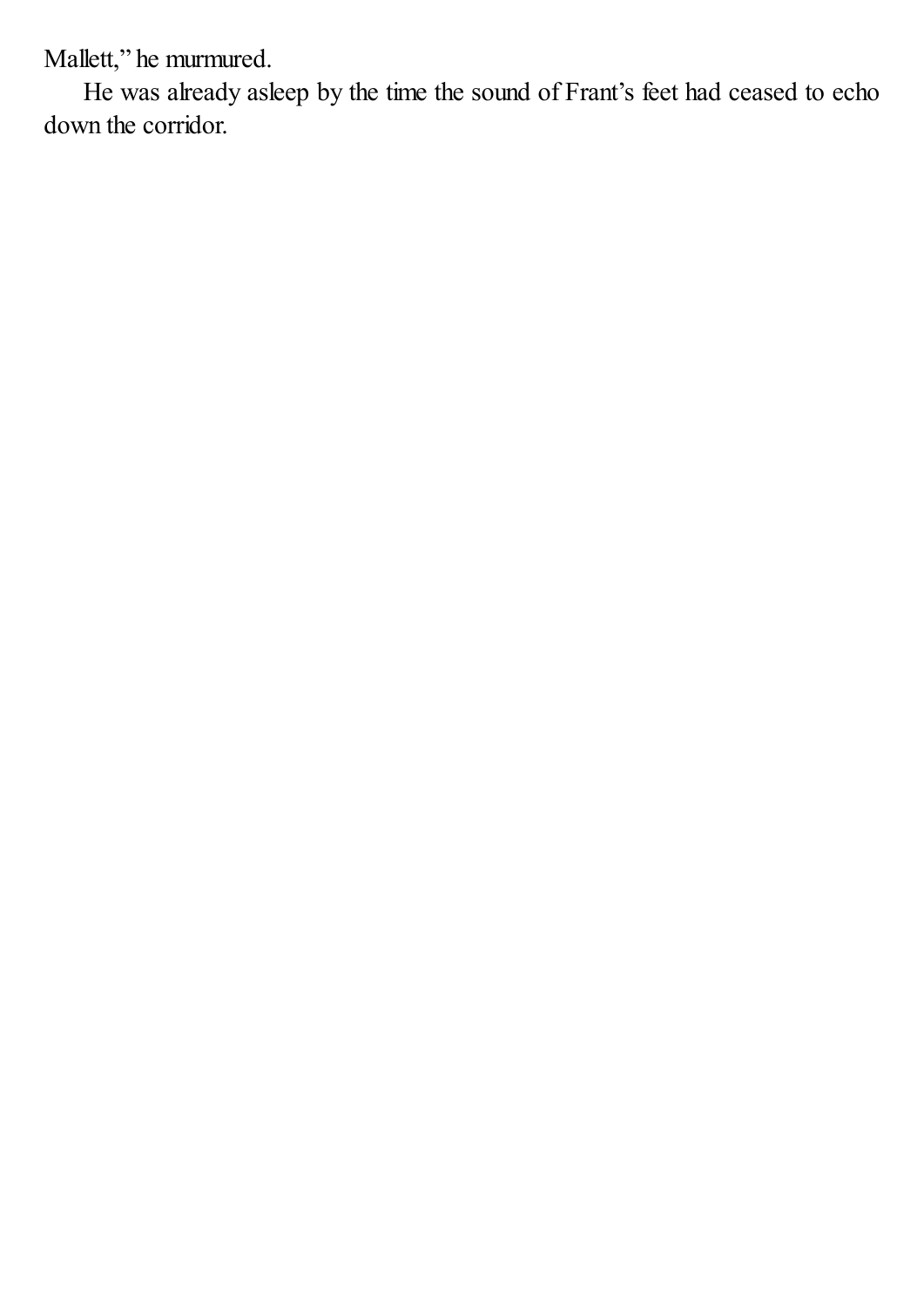## 20 LORD BERNARD REMEMBERS

*Tuesday, November 24th*

"I'm not sure whether his lordship can see you now, sir," said the butler, doubtfully. "Is it anything very important?"

"Yes," said Mallett. "It is—very important. Just tell him that Inspector Mallett wants to see him, will you? I shan't keep him for more than a few moments."

It was a quarter to eleven in the morning. Outside the door of Lord Bernard Gaveston's elegant little house in Hertford Street the Visconti-Sforza, awaiting her master's pleasure, was undeniable evidence that he had not yet gone out. But the man still seemed to hesitate.

"If you will wait a minute, I will enquire," he said severely.

He grudgingly admitted Mallett into the hall and vanished within. After a very short absence he returned and with an air compounded of resignation and disapproval said: "Come this way, please."

Mallett followed him upstairs and was ushered into a small, square room on the first floor.

"This is the gentleman, your lordship," said the butler.

Lord Bernard was at breakfast. He smiled cheerfully at his visitor and called to the butler:

"Bring another cup for Mr. Mallett, and some more coffee."

Mallett protested, with all the self-conscious rectitude of an early riser, that he had breakfasted several hours ago. Lord Bernard retorted with unanswerable logic, that for that reason he was all the more entitled to take further refreshment in the middle of the morning; and went on, to the profound embarrassment of the butler, to point out that at that moment every member of his grossly overpaid and underworked household was indulging in the orgy known as "elevenses", and if they were entitled to it, how much more a busy detective? The argument, and the delicious scent of coffee wafted to his nose from the breakfast table, were together too much for the inspector, and he capitulated.

"It is an odd thing," said his lordship, when the coffee had been brought, "but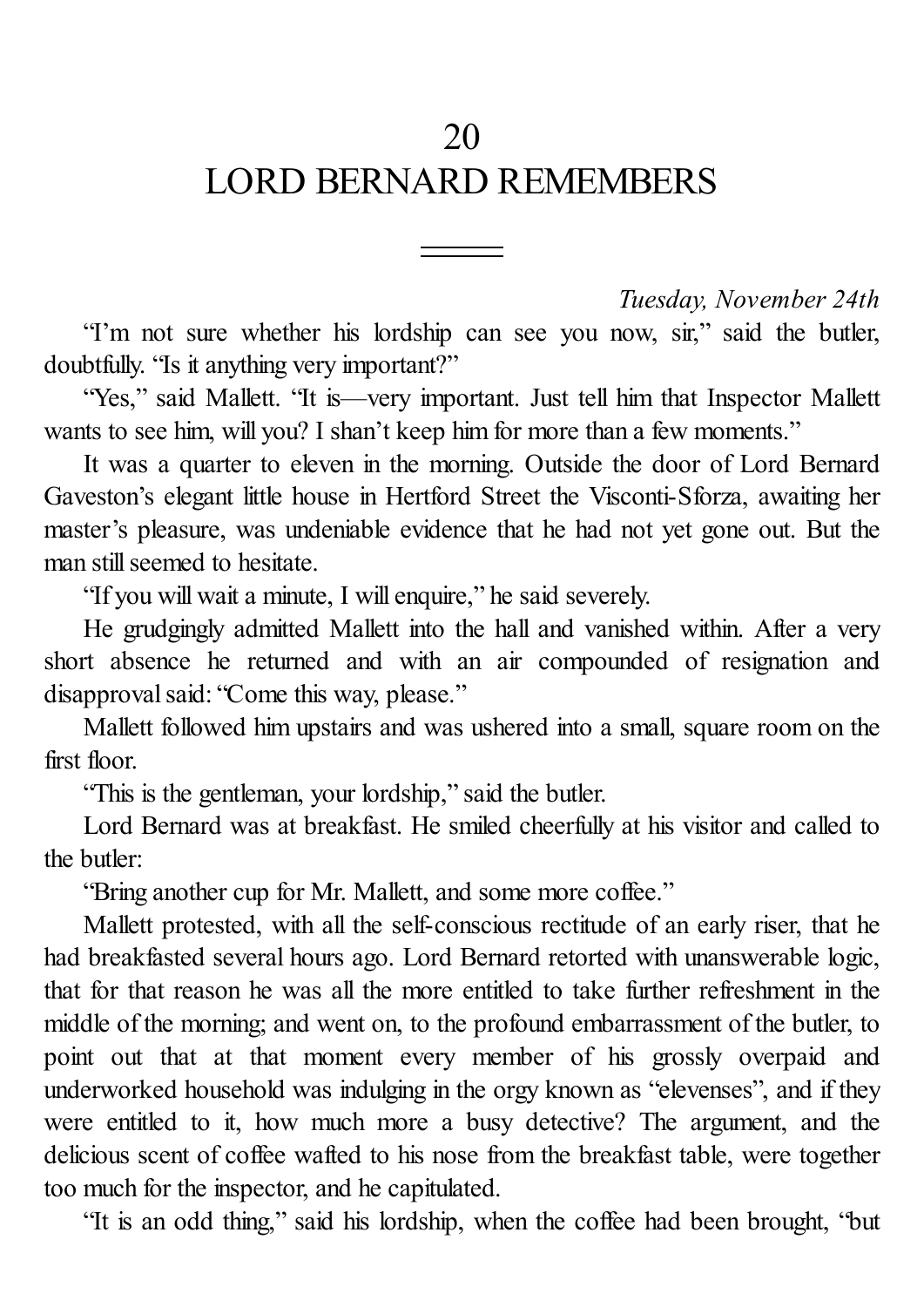though I am not generally considered a particularly hospitable man, whenever I meet you I always seem to be pressing you to eat and drink against your will. Last time it was dinner, I remember."

"It was a very good dinner," said Mallett gratefully.

"Not bad. Let me see, we had a *sole vin blanc* and a *tournedos*—rather overdone, didn't you think? I can't remember the sweet for the moment."

"At all events," said Mallett, "I am extremely glad to find your memory is so good, because I have come here simply to tax your memory on one subject."

Lord Bernard shook his head.

"Don't depend on it. Inspector," he said. "My memory is not on the whole a good one. I remember the things I happen to be interested in, like everybody else, that's all. Leading a rather idle and worthless life as I do, dishes and the vintages of wines bulk rather largely in my mind, I'm afraid. Yours, I expect, is full of details of your cases. I dare say you tend to be quite forgetful outside them, unless you are a superman—which I suppose a detective ought to be. I know musicians who are hopelessly absentminded about ordinary things, but can carry the full score of half a dozen symphonies in their heads. It's a form of specialization."

While he was speaking, Mallett was only attending with half his mind. His eyes meanwhile were travelling round the airy, charmingly furnished room. Something that he had noticed when he entered it had touched a chord of memory—something connected with the matter in hand. What was it? Presently he found it. It was a small, brilliantly executed oil painting of a woman's head, which hung over the mantelpiece. He had seen that face once before, and though the woman in the portrait was some years younger, at least, than the original when he had met her, he had no difficulty in recognizing her. It was Mrs. Ballantine. He had just established the fact to his satisfaction when Lord Bernard's little discourse came to an end.

"Just so," he said. "Everybody's memory works in a different way, and you never can tell what will jog it into action again. What I have come to ask you is about something you said at that dinner, and about something you would have gone on to say if you had not been interrupted."

Lord Bernard gave him a keen look.

"You must play fair with me, Inspector," he said. "Before we go any further, you must tell me whether this in any way implicates my brother. Because if so -----

"I can promise you," replied Mallett, "that nothing you can tell me will incriminate your brother. Indeed, I can go further and give you my assurance that I am quite convinced that Lord Henry is in no way concerned with this crime."

"Very good. Then go ahead."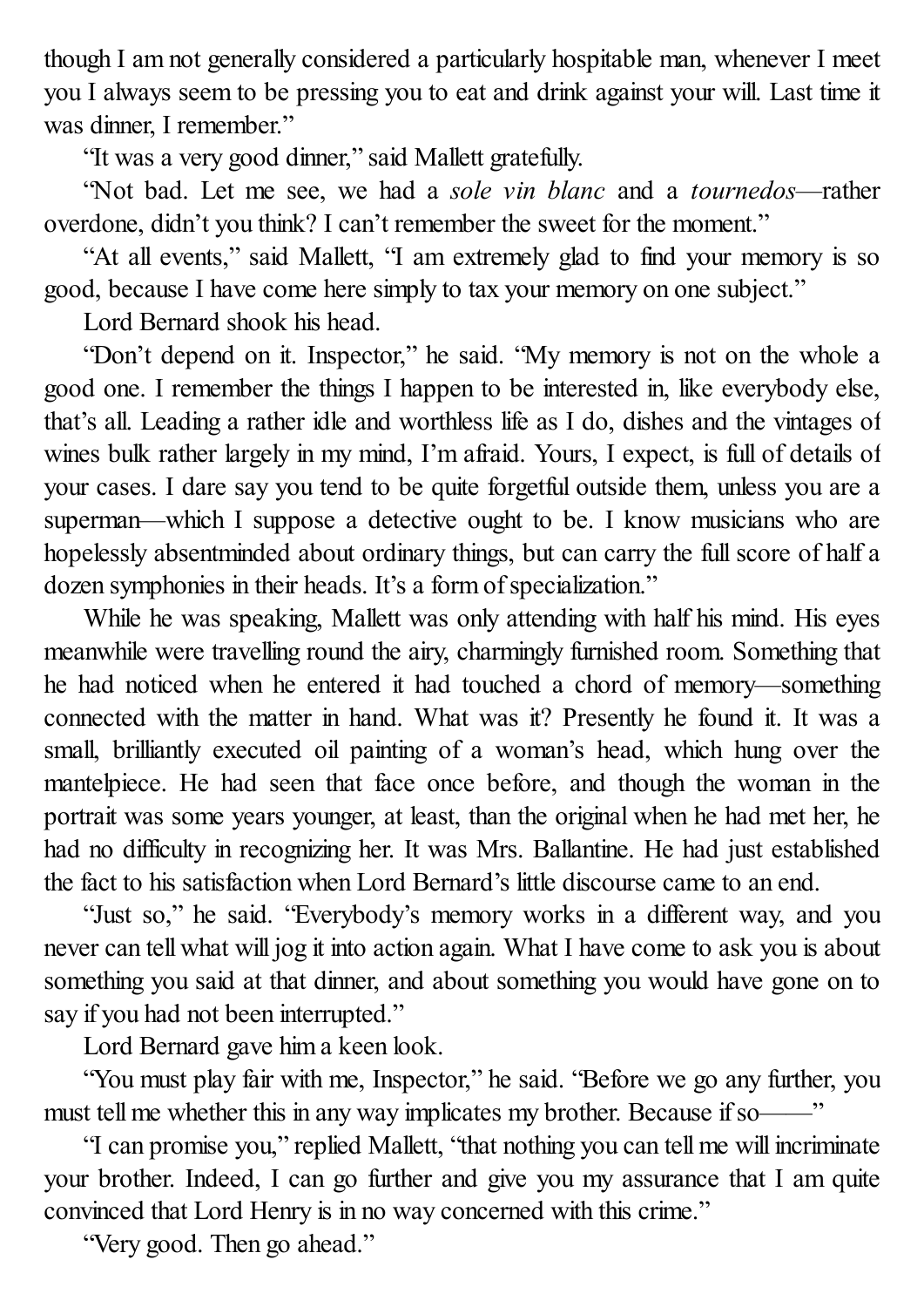"We had finished dinner, and you were talking about Ballantine. You told me that you had always distrusted him, principally because of his clothes. You mentioned that he always gave you the impression of a man dressed up for a part. Then you went on to speak in particular of the last time you saw him at his place in the country, where you had gone with Lord Henry to help his office staff to produce a play. I am speaking from recollection, but that is roughly the line the conversation took."

"There's not much wrong with your memory, is there?" said Lord Bernard with a smile. "I congratulate you. But I'm afraid I'm interrupting. Please go on. What did I say next?"

"That's just the point. You were going to say something, and had got so far as 'That reminds me——' when you were interrupted. Now I have reasons for thinking that if you can tell me what you were about to say, it will help me to prove who murdered Ballantine."

"That sounds extremely improbable, if I may say so," Lord Bernard commented.

"It is true, none the less, and I must ask your lordship to take my word for it."

"Obviously, I must. You know your business, and I don't. Well, I'll do my best. Just run over my lines again, and I'll see if I can remember my cue."

Mallett repeated the words again.

"That reminds me—that reminds me——" murmured Lord Bernard to himself. "No, I'm sorry, Inspector, but it doesn't come back. You see, I'm not really remembering that evening at all. I can vaguely recollect using the words you have mentioned, but that is only because you have put them back into my mind, and they sit there, isolated so to speak, and sterile, because the context isn't there. Just cudgelling my brains and trying to remember is no good. If I could only think myself back into the mood of that evening, feel as I did then, perhaps the words would start breeding in my brain and have issue, the issue that was stifled at birth last Thursday night. Though heaven knows, Inspector," he added, "whether it will be any good to you when it does arrive!"

"Do you think you can do that, then?" asked Mallett.

"The mind's a funny thing," said Lord Bernard. "I've noticed sometimes that it helps if you stop concentrating directly on the subject, and shift your attention elsewhere, not on to something different altogether, but a bit to one side, if you follow me. I don't want to waste your time, but if I were to discuss the Ballantine affair quite generally, it might attain your purpose, as well as amusing me. Do you mind doing that?"

"Not at all."

"Very well, then. Have you made any discoveries in the case recently?"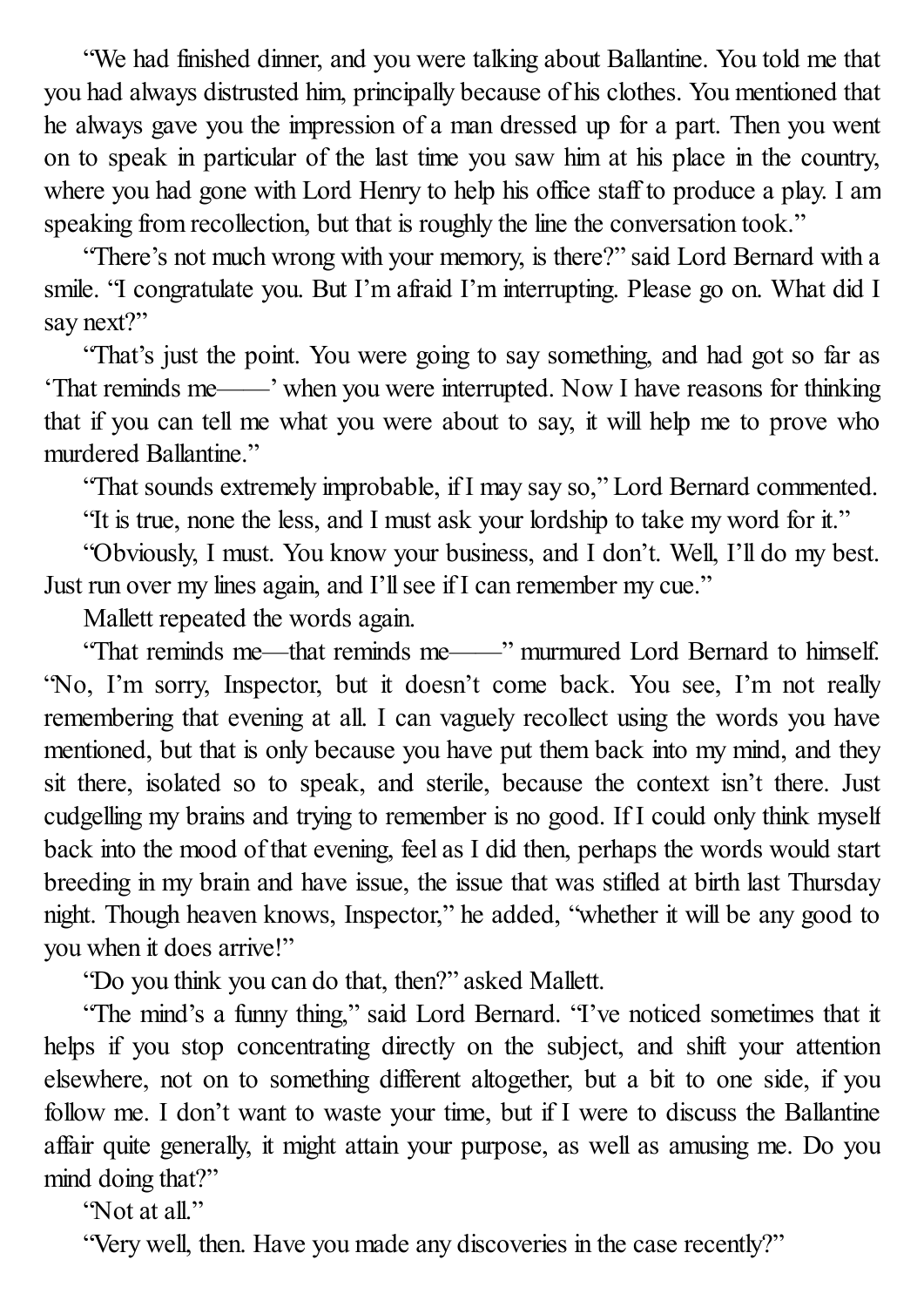Mallett considered for a moment. Then he got up and walked across the room to get a nearer view of the picture. He noticed, for the first time, that there was an inscription on the frame, some lines of verse which were new to him. He read:

> "*Who her will conquer ought to be At least as full of love and wit as she, Or he shall ne'er gain favour at her hands. Nay, though he have a pretty store of brains, Shall only get his labour for his pains, Unless he of er more than she demands.*"

He read it through twice before he took the plunge.

"Yes," he said. "I have discovered something of interest since I came into this room."

Lord Bernard was looking at him with an expression of amusement.

"I congratulate you," he said. "Yes, that painting is something of interest, certainly —though, to be frank, I hardly expected you to recognize it as such. It is one of Jules Royon's best works. He would have been a famous man if he had lived. Personally, I don't think there has been a better painter in France since Renoir died. If you like, I can show you some water-colours of his which are little masterpieces, too."

Mallett shook his head.

"I'm not interested in the painting," he said, "but only in the subject."

"The subject? Ah! You recognize her then?"

"I do. And it occurs to me that your interest in Ballantine was perhaps rather closer than you suggested in our talk at Brighton the other evening."

Lord Bernard laughed.

"I'm afraid you're exploring a mare's nest," he said. "Yes, that's Mary Ballantine's portrait all right. But you can see for yourself that it was done some years ago. In point of fact, I have not seen her since her marriage—or, indeed, for some time before that. No, if you're looking for a jealous lover to fix the murder on, I fear you will have to look elsewhere. The picture is here as a work of art, merely."

"And the inscription?" Mallett asked.

"Ah, the inscription! But that just proves my point! When I tell you, Inspector, that it was her own choice! I had commissioned the portrait from Royon because I was—not to put too fine a point on it—in love with her, or as nearly in love as makes no matter. She had it framed and sent to me, with those lines underneath. I never had anything to do with her again." He crossed the room in long strides, and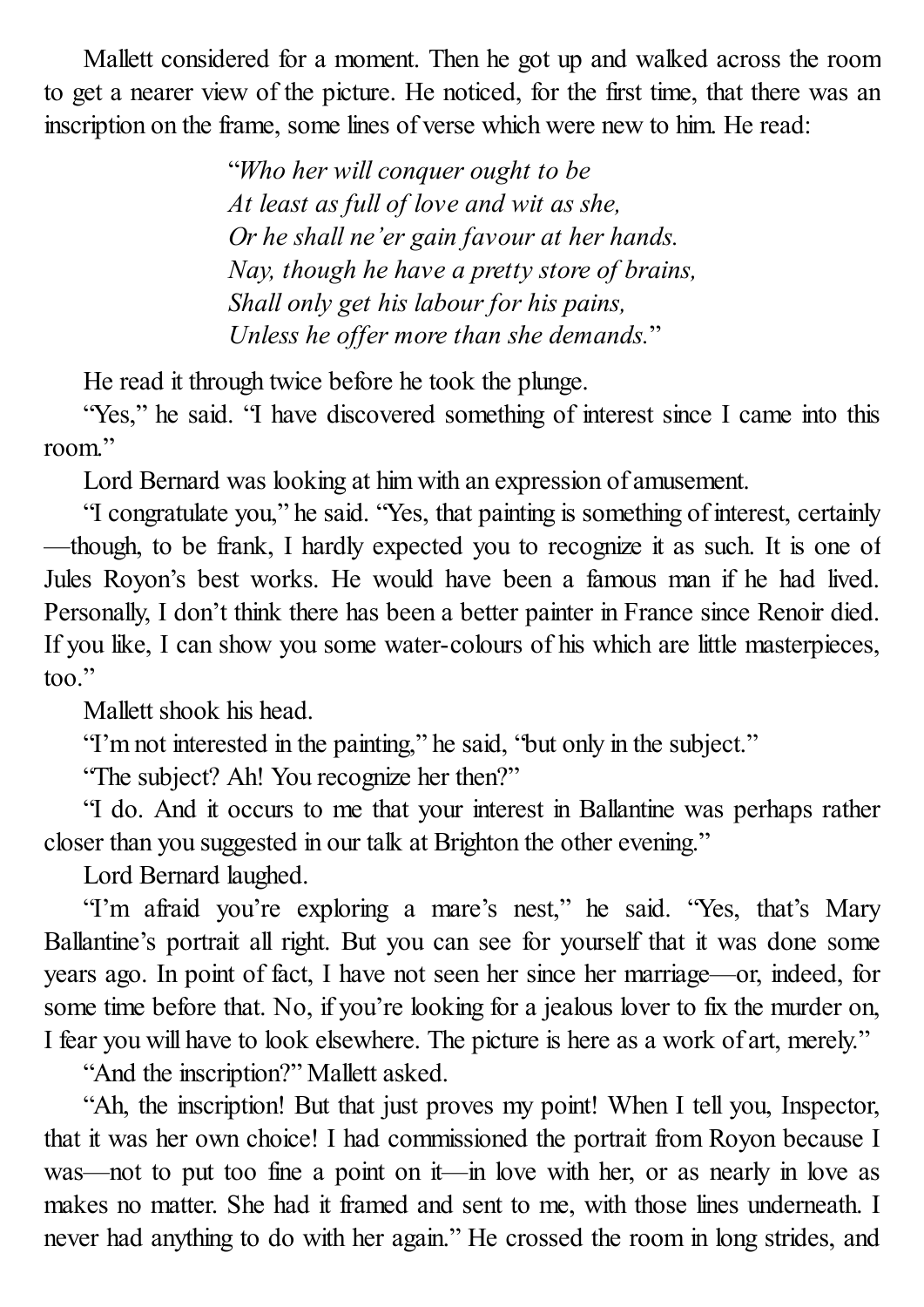standing in front of the painting, read the lines over softly to himself. "They are beautiful, are they not?" he went on. "Yes, and very proper to be addressed by a despairing lover to his mistress. But when a woman writes them of herself—when she sets herself up on that sort of pedestal—no thank you! 'Unless he offer more than she demands', indeed! What right has any woman to demand that sort of approach from a man? It's the fault of the poets, I suppose, who put such absurd ideas into women's heads, so that they trade on their femininity, but how any woman ofsense——"

He stopped abruptly in the heat of his tirade, and his expression changed all at once.

"A woman!" he exclaimed. "There was a woman at Brighton, wasn't there? A girl who looked happy? Inspector, you never told me—what was it exactly that interrupted me in what I was telling you that evening? Can't you remember?"

"I remember perfectly well," answered Mallett. "You were interrupted by your brother, who noticed a pretty girl on the dancing floor below where we were sitting."

"Why on earth didn't you mention it before? Why, it's the crux of the whole case," said Lord Bernard in growing excitement. "I can see it all now. We were in the gallery, watching a terrible lot of old dowagers and their gigolos, when suddenly she appeared. It's as clear as crystal now!"

"Then you do remember?" the inspector asked eagerly.

Lord Bernard was back at the breakfast table, arranging chairs.

"Do you ever go in for reconstructing the crime at Scotland Yard?" he asked. "I think now that if we reconstruct our dinner-party, whatever was in my mind then ought to come back to it again. I can't promise, but by all the rules it should. Now let me see, you were in the middle, weren't you? And I was *there*, and my brother away on the left. This chair will have to do for him. You will have to double the parts, if you don't mind. Would you care for a cigar to complete the illusion? No? Very well. We have got to imagine that we are in the Riviera Hotel, and the gallery will come just about where the edge of the carpet is. Is that right?"

"Absolutely."

"Good. Now just prompt me to start with, and we will see what happens. How do I begin?"

" 'I always distrusted Ballantine,' " Mallett began. " 'It would be difficult to say why.'"

" 'I think, it was his clothes chiefly,' " Lord Bernard chimed in.

" 'Why his clothes?"

" 'Ballantine's clothes revealed something in his character which I didn't like.' "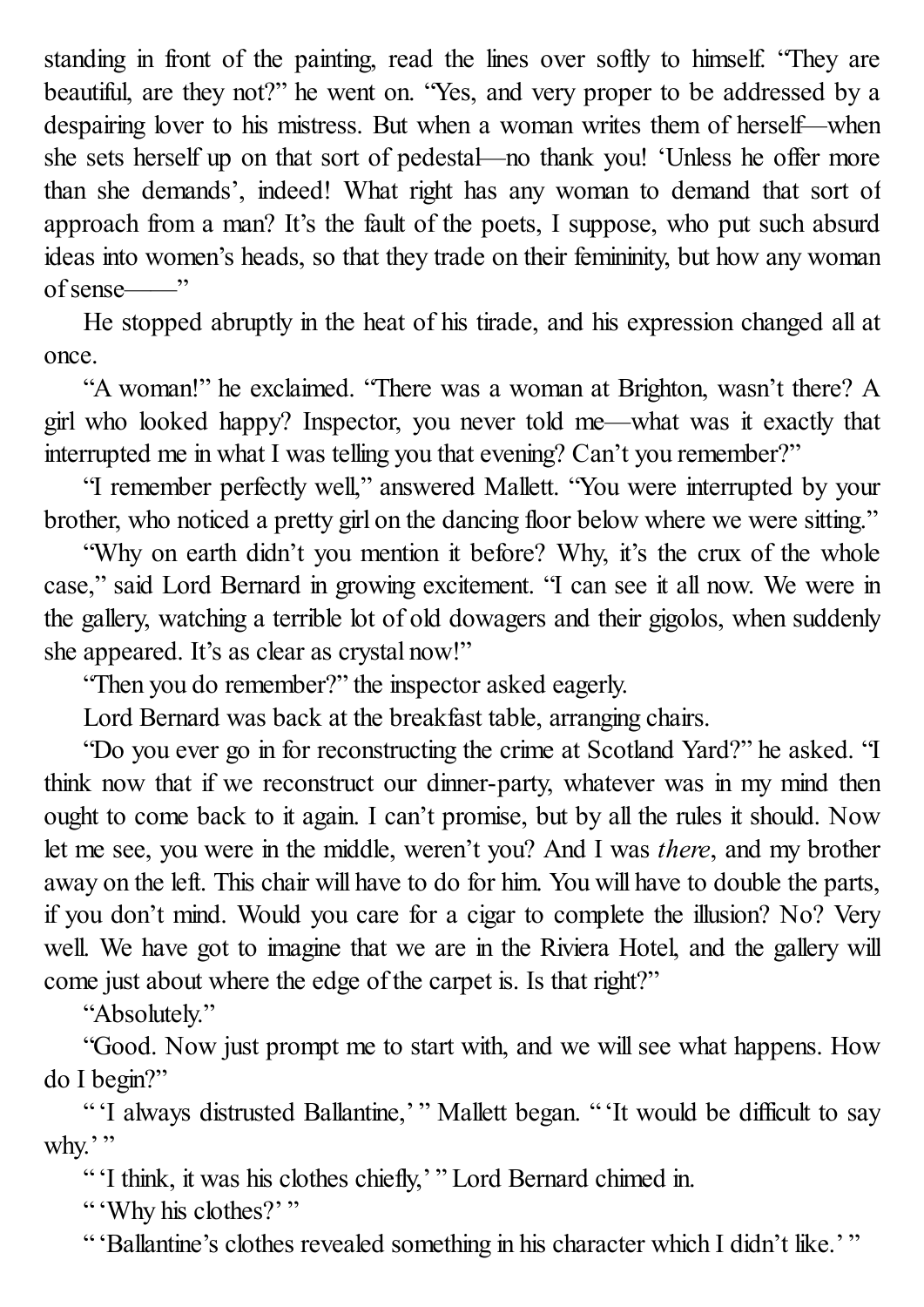" 'Surely a millionaire can wear what he likes?' "

" 'Yes, but why should he be always too well dressed? Or, I should say, overdressed? He gave me the impression of acting a part?' "

Mallett here assumed Lord Henry's thick voice as best he could.

" 'You didn't see much of him,' " he objected.

" 'Oh, yes I did—at race meetings, especially.' "

" 'Naturally, he dressed up for race meetings,' " went on Mallett-Gaveston.

"'Ah, but it wasn't only race meetings.'" Lord Bernard began to speak faster and with more and more animation. " 'Do you remember taking me down to his place in the country for the dramatic show his staff was giving? He looked a dreadful sight'—or words to that effect—'and that reminds me——'"

So convincing was his acting, that Mallett too was carried away by the part he was playing.

" 'By George!' " he said enthusiastically, " 'there's a real good-looker down there at last!"

His hand, dramatically extended, pointed, not, as it should have done according to the rules, downwards, but directly at the door in front of him. And, as though in response to a magic incantation, it opened, revealing the prosaic outlines of the butler.

The latter was of the ambassadorial type whose dignity is not easily perturbed. Only by the slightest lift of his eyebrows did he recognize that there was anything irregular in the situation that confronted him. And when he spoke, it was only to say: "Will your lordship require the car to wait any longer?"

"Oh, go away, Waters! Go away!" roared the master, and burst into a fit of laughter.

Mallett, for himself, felt more than a little foolish. He had been made to look ridiculous and he felt extremely doubtful whether any good purpose had been served by it. Meanwhile Lord Bernard, still laughing, pushed back his chair and rose to his feet.

"The séance is over!" he announced.

Mallett's heart sank.

"Then you still can't remember?" he asked.

"On the contrary, I remember everything. And what I remember is so perfectly trivial and irrelevant that I can only apologize for making you waste your time."

"I am the best judge of that," returned the inspector. "What was it?"

"Simply this—I was going to say: 'That reminds me that the lamented Ballantine still owes me some money for that dramatic society of his.'"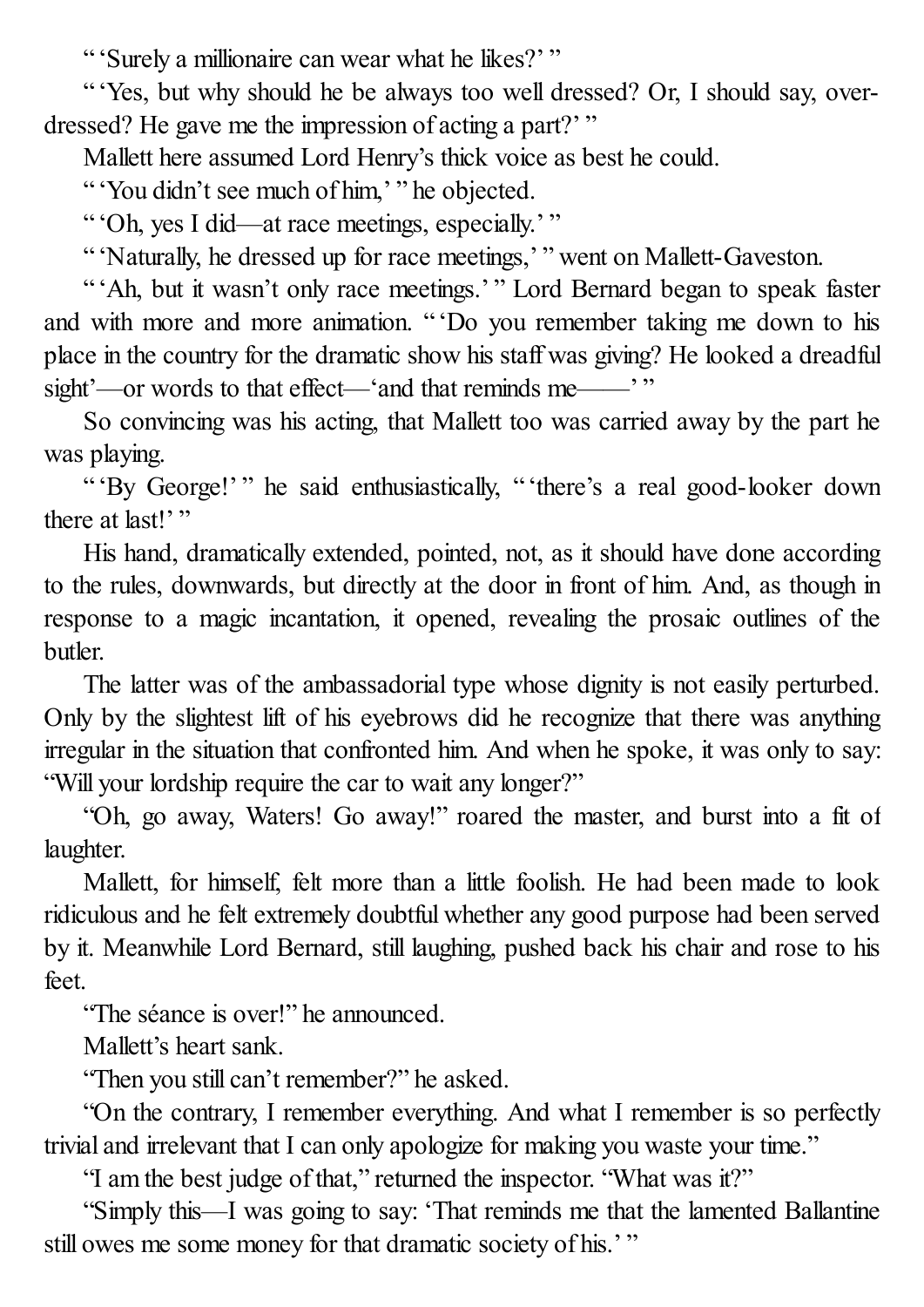"In what way?"

"For the dresses and wigs and so on. As I was in charge, I ordered them all, and then when the bill came in he was to settle it. He hadn't done so up to the time he was killed, and now the wig and dress people are going for me."

"I suppose the members of the dramatic society are really liable to you," suggested Mallett.

"Yes, but how can you ask those poor devils to pay? They've lost their jobs as it is. No, I don't mind paying. What I object to is that they're trying to charge me for something I didn't order—something that wasn't used in the play at all, and what's more, the most expensive thing of the whole bill. It isn't very much, but I object to the thing on principle."

"Which is the firm in question?"

"Bradworthy's—I expect you know the name. Their address is somewhere near Drury Lane. If it interests you. I'll look for the bill, and show you what it's all about."

"You needn't trouble yourself," said Mallett "I can tell you. Bradworthy's are dunning you for a brown beard and a padded suit, supplied by them to the London and Imperial Estates Ltd., some time between August and October last."

Lord Bernard looked at him in amazement.

"You are perfectly right," he said. "But how on earth you could guess is utterly beyond me. No, don't tell me. I prefer to remain in ignorant admiration, 'to venerate where I cannot presently comprehend', as Burke so prettily said of the British constitution. I shall dine out on this story for weeks."

He shook the inspector's hand warmly.

"Good-bye," he said, "and thank you for a most amusing morning. I wish you could tell me just one thing, though."

"What is that?"

"Ought I to pay Bradworthy's bill or not? It is rather on my conscience."

"I must leave that to your lordship's solicitors," said Mallett, and took his departure.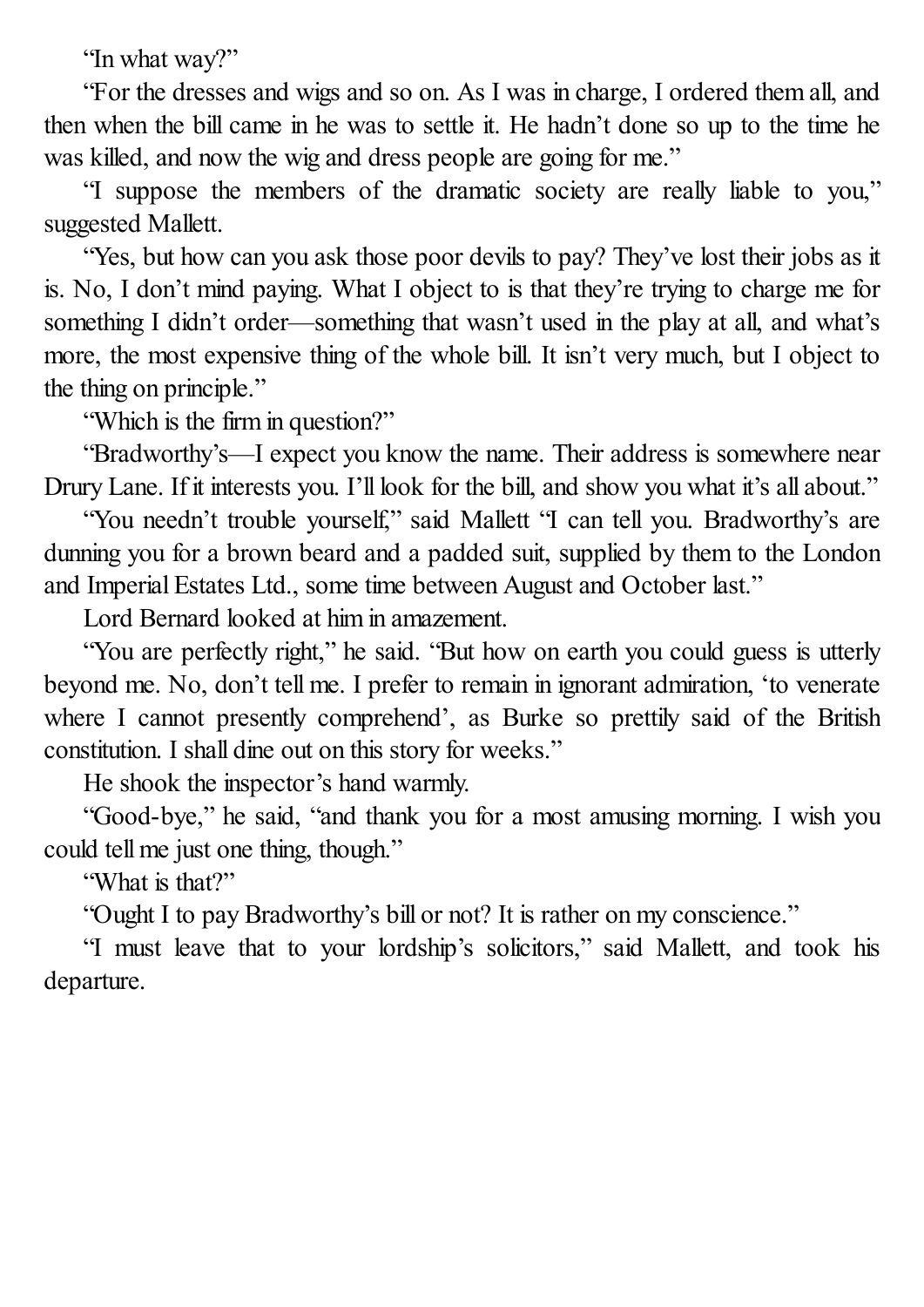### 21 AT MRS. BRADWORTHY'S

#### *Tuesday, November 24th*

Old Mrs. Bradworthy was an institution in theatrical London. She had sat, a genial fat figure in black silk, at the back of her little shop, just round the corner from Drury Lane, longer than the most elderly *ingénue* actress could remember. It was a gloomy shop, the light from the windows being all but cut off by the suits of stage armour which hung facing the street, and had so hung, growing daily dirtier, ever since they were made for Irving's production of *Macbeth*. Mallett had been there once or twice before—although the interest of the detective in make-up and disguise is not nearly so great as is often supposed—and he never ceased to marvel that so small a place could hold the vast stock of dresses, wigs and stage accessories without which no amateur play-producing society, no pageant or fancy-dress ball could hope to be successful. It was a wonder, too, that even the proprietress, inured as she was to the blackness in which she lived, could find her way about. The unwary visitor, straying in the dingy recesses at the back of the shop, could be fortunate if he did not break his knees over some "property" or another on the floor, or bump his head on a pantomime mask hanging unseen from above; but Mrs. Bradworthy, guided by some instinct of her own, would go at once to the mustiest corner in her establishment and bring from it at the first attempt exactly what the most exotic fancy of her customer required. She had lived so long in the atmosphere of the stage that she and everything about her seemed a trifle unreal. The very assistants in the shop looked more like supers than ordinary human beings. Only her charges were firmly related to the workaday world, and these, Mallett knew, were no joke. One does not become an institution in trade—even when that trade is a theatrical one—without a keen sense of business.

He found the old lady sitting behind the counter, working, as usual, on her endless accounts. She greeted him with pleasure.

"Well, Mr. Mallett, this is a nice surprise! What can I do for you today?"

"I've called about Lord Bernard Gaveston's account," began the inspector.

"Lord Bernard, indeed!" The old lady took him up at once. "Why can't he pay, I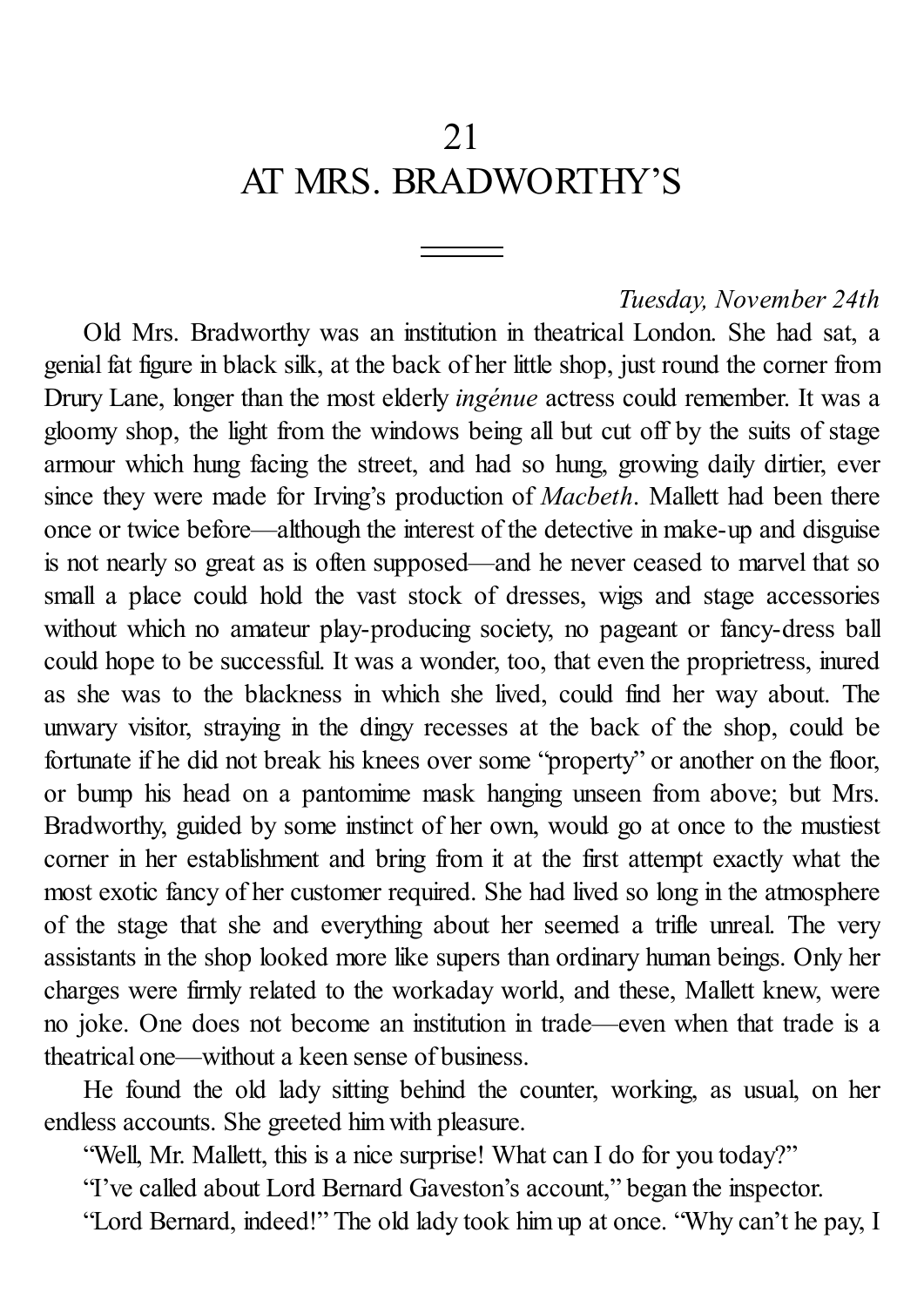want to know? It isn't becoming a gentleman, let alone a lord, to keep me out of my money all this time."

"I wonder if you'd let me look at his account," said Mallett, diplomatically avoiding taking sides in the controversy. "There's one item in it that interests me a little."

With surprising strength for her age the old lady instantly reached down a heavy ledger from a shelf behind her, and quickly found the place.

"Here you are," she said, pushing it over to the inspector. "Can you read it all right there, or do you want the electric light? I'll turn it on if you like, but——"

"No, no, I can see perfectly," Mallett lied. Mrs. Bradworthy's parsimony was notorious, and he knew that she would never forgive him if he proved himself to be wasteful in the matter of electric current. Straining his eyes over the page, he found the item he sought.

"That is what I am enquiring about," he said. "The padded suit and beard."

Mrs. Bradworthy shook her head sadly, and clicked her tongue against her teeth.

"Tck, tck! The most expensive thing in the whole account! Bought, and not hired like the rest of them, you see, Mr. Mallett. It's a bad business—it should never have gone out without payment, but there it is. It will be a lesson to us, that's all I can say."

"I notice that it is dated a few days later than the other items," Mallett remarked.

"Yes, indeed. It was ordered special, after the others had gone out. I remember it particularly. In a great hurry, it was. And then to try and get out of paying for it! It really seems criminal, doesn't it?"

"Did you take the order yourself?"

"Indeed, yes. Over the telephone—nasty new-fangled thing, and such an expense too, you wouldn't believe."

"But who actually gave the order?"

"Why, Lord Bernard—or I suppose it was. I didn't take much notice, naturally. But he said Lord Bernard's account, as clear as I'm talking to you."

"And it was delivered—to whom?"

"It wasn't delivered at all. It was fetched, that very evening."

Mallett could hardly restrain his impatience.

"Who fetched it?" he asked.

Mrs. Bradworthy shook her head.

"It was late, I know," she said. "After I'd gone home, because I remember getting it out and doing up the parcel myself, before I left. You can't trust these girls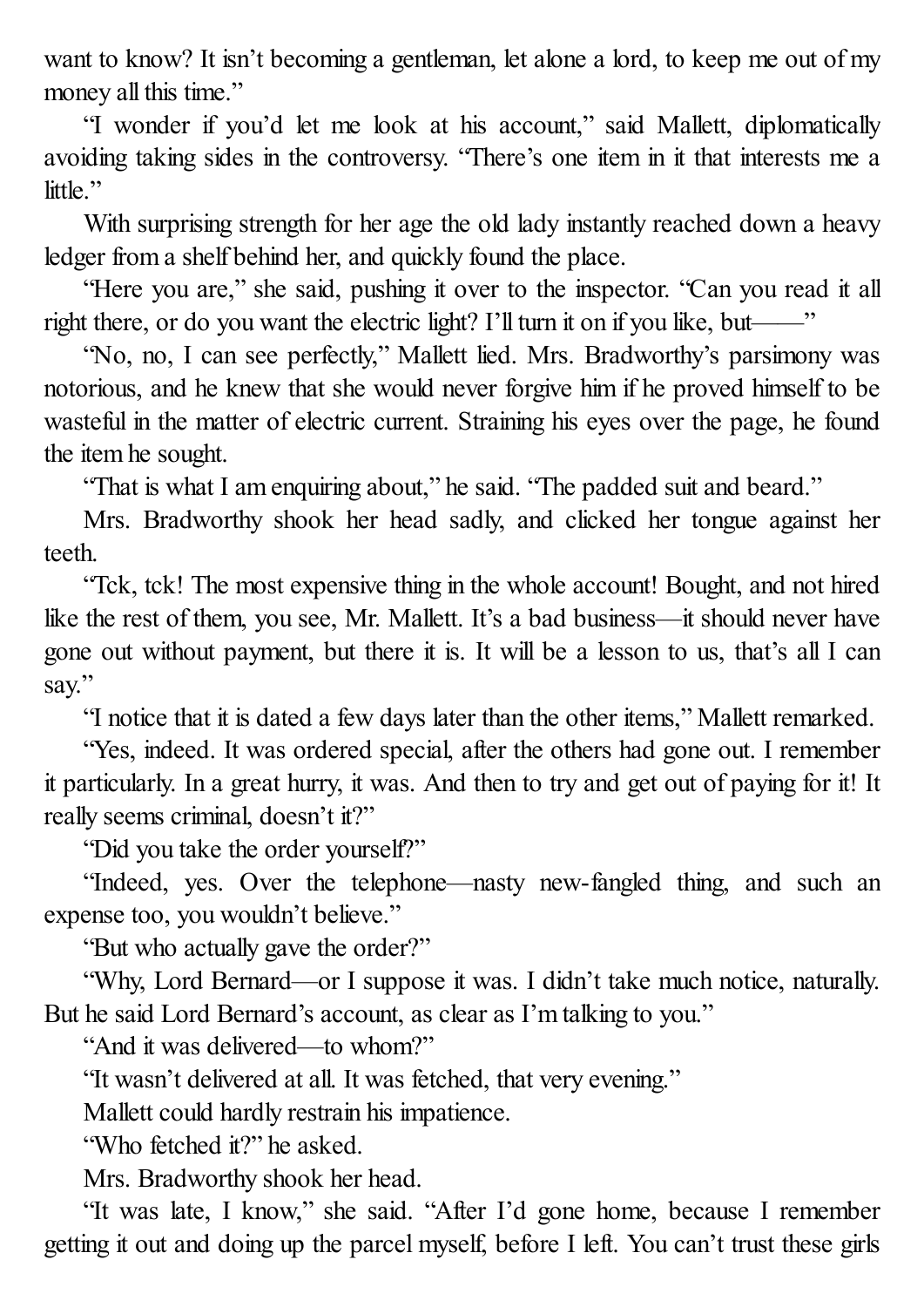to do anything properly if you don't do it yourself. But as for who actually handed it over, so to speak, now you're asking. Amelia!"

A tall, ungainly, myoptic woman of uncertain age emerged from the dim background of the shop in answer to her call.

"Amelia, dear, that padded suit of Lord Bernard's—were you there when it was fetched?"

"No, Mrs. Bradworthy. It was very late, after I'd gone. I know that, because Tom complained to me next day he'd been kept from shutting up by waiting for the gentleman. Five minutes after closing time he came in, Tom told me."

"Then it was Tom who handed the parcel over?" said Mallett.

"Yes, that's right," said Mrs. Bradworthy in a peculiar tone of mournful satisfaction. "It must have been old Tom."

'It was Tom all right," echoed Amelia.

"Then Tom can tell us who actually took the parcel away," Mallett exclaimed. He had no sooner uttered the words than he felt as if he had committed a blasphemy. Mrs. Bradworthy's face took on an expression of pained reproach and Amelia looked as though she were about to cry.

"Oh, but haven't you heard, Mr. Mallett?" Mrs. Bradworthy asked softly. "Poor old Tom—twenty-five years he'd been here—and then, only last week—those dreadful motor cars!"

Mallett's hopes evaporated into thin air.

"So Tom is dead?" he said dully.

Mrs. Bradworthy nodded. Amelia blew her nose loudly and faded away.

"I see. Good afternoon, Mrs. Bradworthy, and thank you."

"But what I want to know is, will Lord Bernard pay my bill or not?" asked Mrs. Bradworthy, overcoming her emotion with remarkable speed.

For the second time that day Mallett ended an interview on an unanswered question. He made his way back to Scotland Yard, oppressed with the strong realization that the evidence on which he had so confidently depended had failed him, and that all was to do again.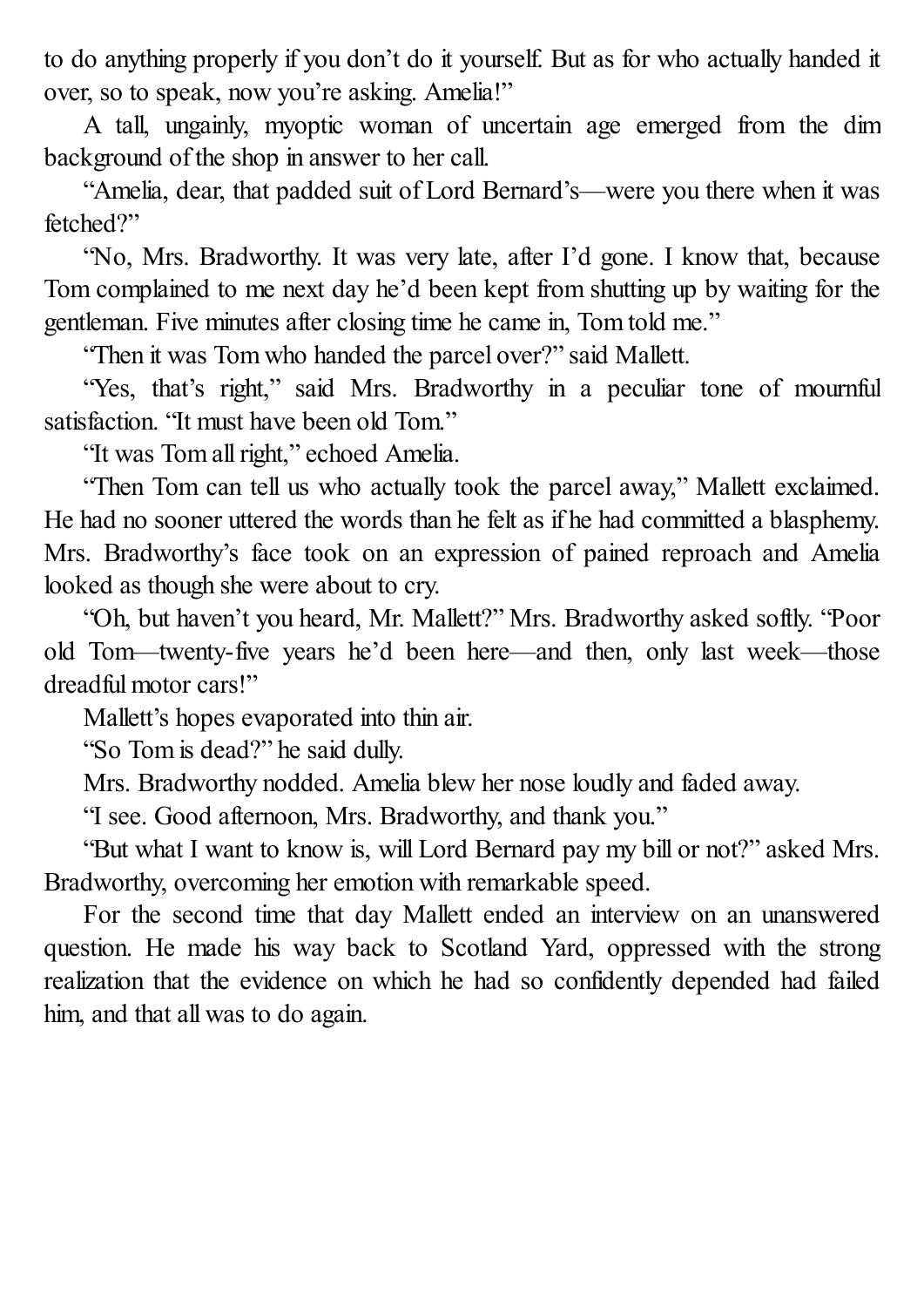# $22$ ARREST

#### *Wednesday, November 25th*

Sergeant Frant was busy, and perfectly happy. He kept the telephone fully employed on long-distance calls and was perpetually in and out of Mallett's room, each time with a fresh piece of news to report. The inspector paid little attention. For the whole morning he sat at his desk, hunched up over a pile of documents, going over the statements of witnesses, the depositions at the inquest and his own memoranda. He refused the assistance which Frant offered him.

"There's a link missing," was all he would say, "and it's somewhere here. I must find it myself."

After a solitary lunch, he came back looking better pleased with himself. Frant met him on the stairs.

"I'm just going——" he began with a triumphant air.

"Can you tell me," Mallett interrupted unceremoniously, "where Crabtree is to be found now?"

"Yes. He's got a job in a wholesale fruiterer's at Covent Garden."

"Thanks. Where did you say you were going?"

"To Bow Street."

"Then I'll come with you."

At the bottom of Bow Street, Frant indicated where the fruiterer in question was to be found, and the men parted. Mallett discovered Crabtree, a pile of orangeboxes on his head, on the pavement outside the shop. The man gave him a sour look as he recognized him.

"What is it this time?" he snarled.

"Just a question," said Mallett genially. "You needn't stop your work to answer it."

"Then get out o' the way!" Crabtree began to walk beneath his precarious load to a van drawn up some distance away. Mallett fell into step with him, as though interviewing in these circumstances was the most ordinary thing in the world.

"When you were with Mr. James," he asked, "do you ever remember seeing him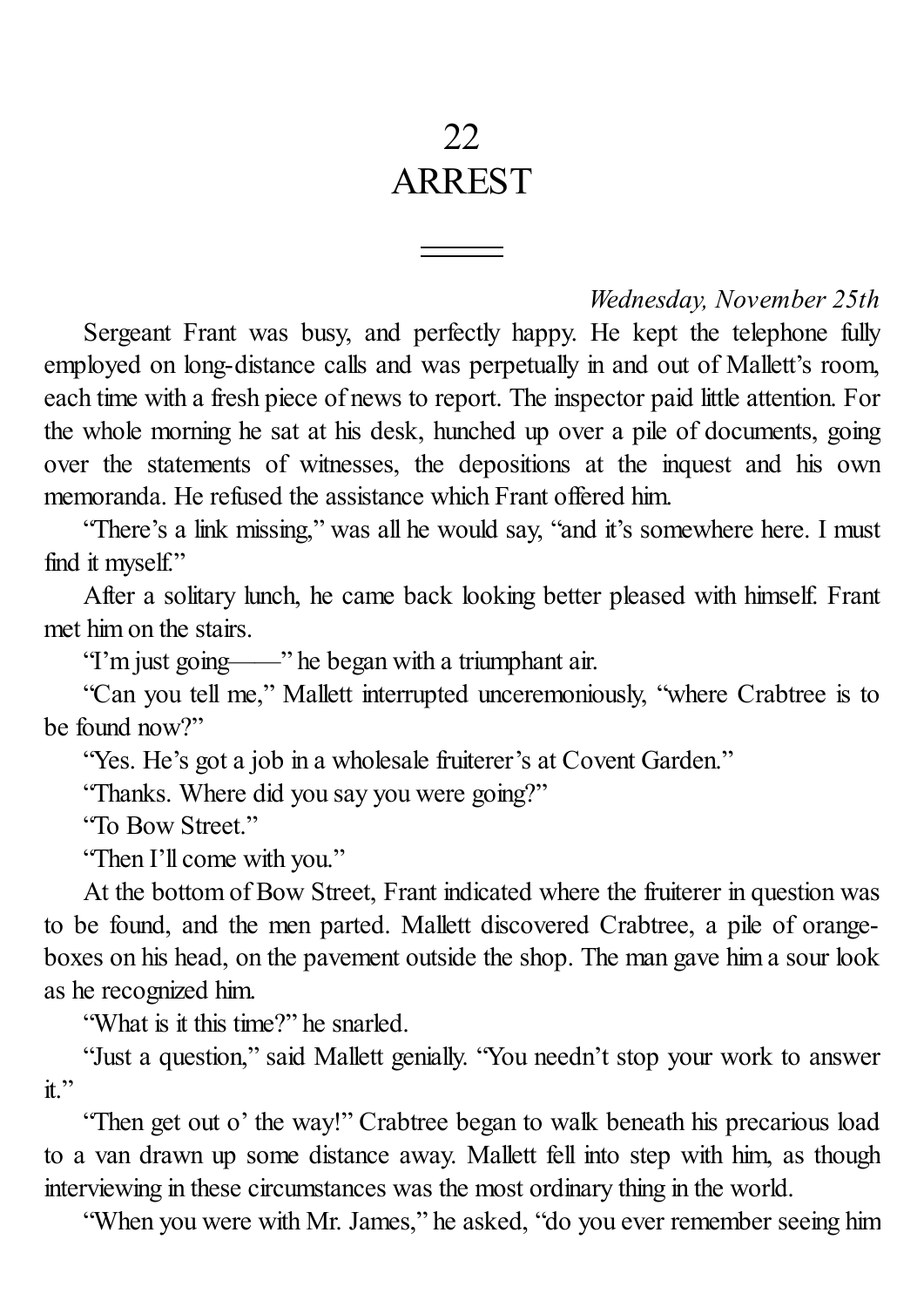with an umbrella?"

"No!" The orange-boxes crashed down into the van by way of emphasis.

"Ah, I thought not. I just wanted to make sure. Good day!"

Crabtree scratched his head, now relieved of its burden, and informed the world in general that he, Crabtree, was several unprintable things; by which he was quite correctly understood by his friends to mean that he was rather more than mildly surprised.

Mallett meanwhile was making the best of his way towards Bramston's Inn, the address of the only one of Ballantine's concerns outside the offices of the "Twelve Apostles" in Lothbury. It is not very far from Covent Garden as the crow flies. As the Londoner walks, it is apt to be a tedious and tiresome journey, punctuated by the exploration of blind alleys and vain appeals for directions addressed to passers-by, who invariably prove to be themselves "strangers in these parts". Mallett, who enjoyed nothing so much as threading with secure knowledge the by-ways of London—his "Forty-two routes from the Old Bailey to Scotland Yard" was a minor classic in police literature—covered the distance speedily enough. His way led across Kingsway, through the pleasant spaces of Lincoln's Inn Fields, through Old Square and out into Chancery Lane under the archway on which Ben Jonson is said to have toiled as a bricklayer. Then he plunged into the network of narrow streets that lies between Fleet Street and Holborn. It is a region dominated by great printing works, its tortuous ways clogged by newspaper vans and horse-drawn drays, hiding in odd corners shy little chop-houses beloved of journalists, a house or two where history has been made and not merely recorded, and what must surely be the last row of cottage-gardens in Central London. Somewhere East of Fetter Lane the inspector turned sharply down an alley to his right, ducked under the nose of a carthorse in a warehouse entry, directed two lost Americans to Gough Square, turned to his left through a passage that seemed no more than a slit in the wall, veered right once more and finally came to a standstill facing the short row of early Georgian houses that bears the name of Bramston's Inn.

Topographers and historians are unable to say for certain whether or not the Inn has any valid connection with that Sir John Bramston who was Chief Justice to Charles I. It was, say some, in its earlier days, an Inn of Chancery—a poor relation of the opulent and flourishing Inns of Court, and indeed it still wears a faint family resemblance to its more famous cousins. But it is a resemblance that has grown more and more distant with time. Hall and chapel have long since been swept away and now the only legal flavour that yet remains to its dark chambers and ruinous staircases is supplied by two firms of solicitors, neither of them of very high repute.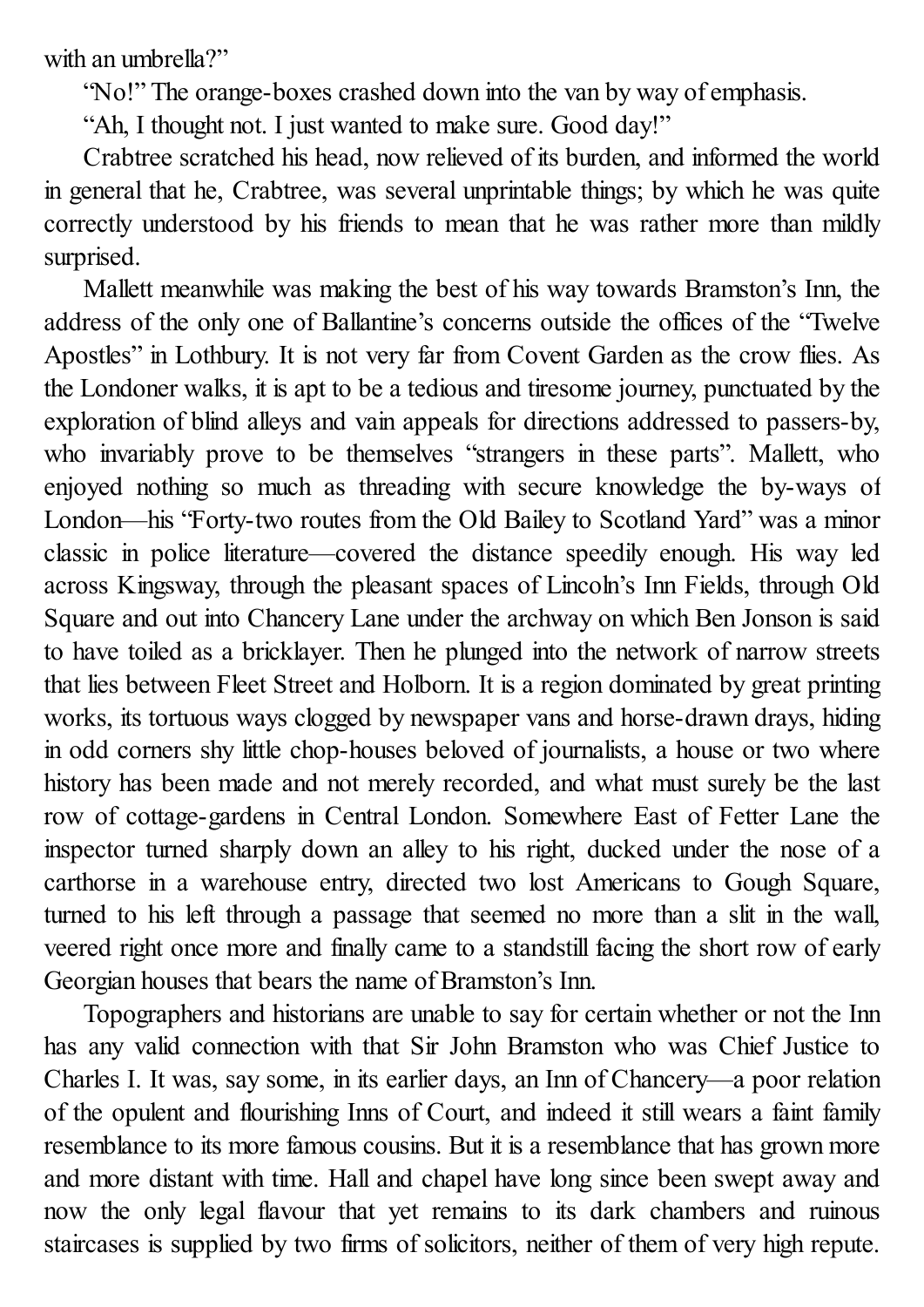For the rest, its tenants are obscurely charitable societies, minor trade associations and firms of uncertain reputation—such as, for example, the Anglo-Dutch Rubber and General Trading Syndicate.

The name, in dirty black paint upon a dirty yellow background, was still legible in the doorway of one of the four houses that made up the row. The offices were on the fourth floor, and from the dusty windows hung a board which announced: "These desirable offices to let. Apply caretaker." The caretaker, a shabby, ill-shaven man with red and suspicious eyes, emerged from the basement at Mallett's knock.

"Police?" he said querulously, in reply to the inspector's summons. "We've 'ad 'em 'ere already. They didn't find nothing."

"All the same, I'll have a look round, if you don't mind," answered Mallett.

They ascended the stairs together and went into the deserted office. It consisted of two rooms only, unfurnished save for a couple of desks and a safe, the door of which swung open to reveal the emptiness within. Mallett walked quickly round them, his footsteps sounding heavily on the uncarpeted floor, while the caretaker watched him from the door In the furthest angle of the inner room was a window, giving on to the back of the block. Mallett threw it open.

"What's this?" he demanded.

"Fire escape. They put it in—the Anglo-Dutch people did—soon after they took  $\mathbf{H}$ "

The inspector leant out of the window and gazed thoughtfully down the narrow iron staircase. From the angle at which the window was set, it could not be overlooked in any way by neighbouring tenants. The wall of No. 3, next door, shrugged a protective shoulder which effectually screened it from observation. The wall of the building opposite was blank. He considered. That should be Black Dog Court below, and from it, he knew, a passage ran into Fleet Street. It was a welldevised back exit—or entry. He nodded in satisfaction and withdrew.

"'Ave you seen all you want to see?" asked the man behind him.

"I've seen all there is to see here," returned Mallett, "but there's still one thing not here I want to see. Will you show it to me?"

"What's that?"

"The umbrella."

"What are you talking about? What umbrella?"

"The umbrella which was left behind here the last time the tenant left this place."

The man became talkative all at once.

"I don't know nothing about no umbrella!" he cried. "Straight I don't! I don't know what you're getting at, guv'nor! I've bin 'ere, man and boy, thirty years, and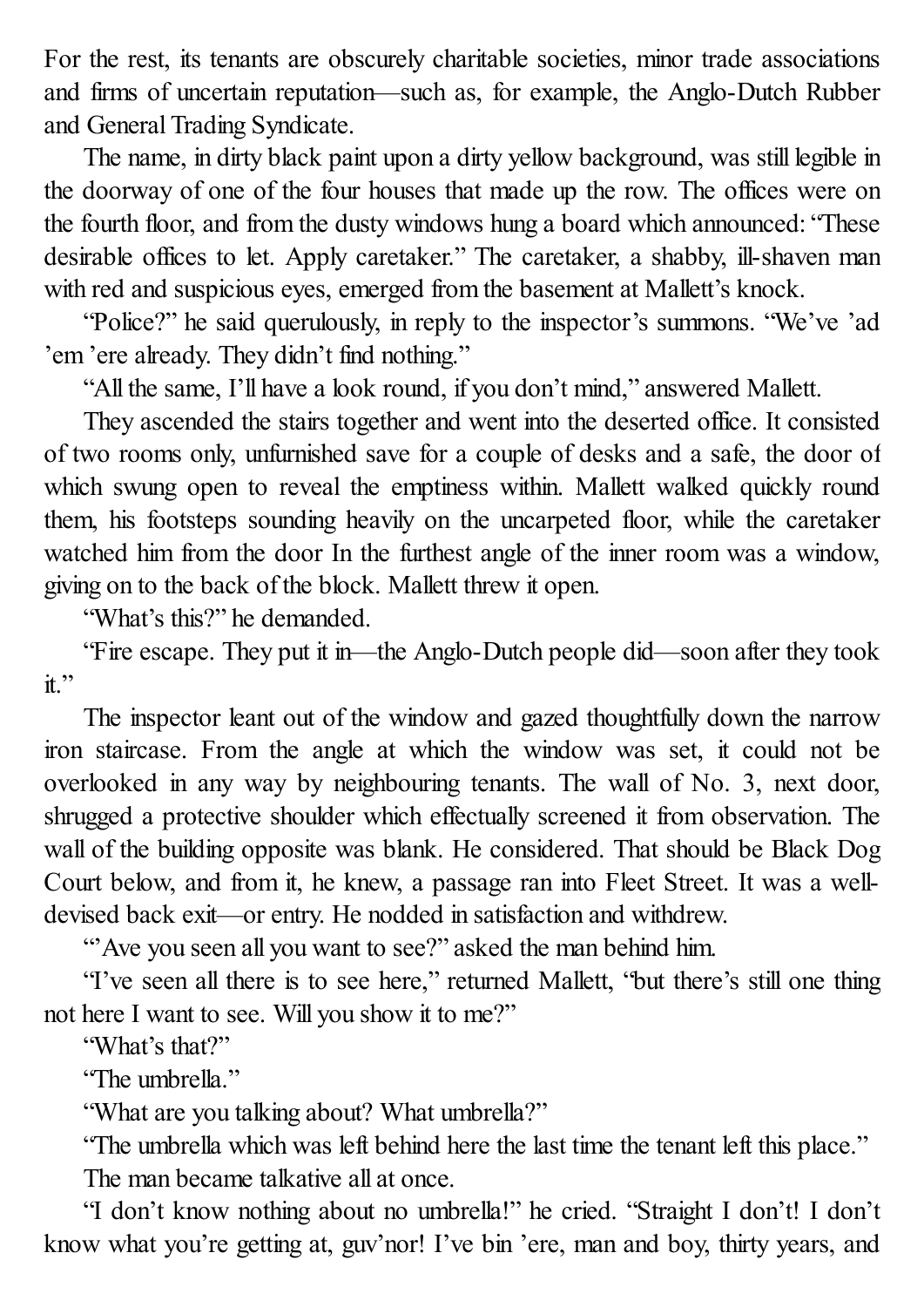I've never so much as seen no umbrella! You ask any of the tenants 'ereabouts, they'll tell you the sort of man I am——"

Meanwhile, Mallett, holding his arm in a firm but gentle grip, was impelling him slowly downstairs.

"An umbrella," he murmured in his blandest tones, while the caretaker's protests died away into whimperings. "A nice silk umbrella. With a broad gold band on it, for certain. And initials. Or perhaps a name and address on it. Oh, certainly, a name and address I should think. Where is it?"

They had reached the bottom landing. With a convulsive start, the man tore himself away from the inspector's grasp and vanished into his dim abode below stairs. There was the sound of chairs being overset by hasty movements, of a key being turned in a lock, of a cupboard door opening and closing with a bang, and the man returned. He was pale with fear, and in a hand that trembled violently he extended to the detective an umbrella, precisely as had been described.

"Thank you," said Mallett coolly. "That was what I had in mind." He inspected the gold band that decorated the handle. "Name and address in full, I see. Just as I thought. Well, well!"

"I didn't mean to keep it, guv'nor," the caretaker insisted.

"No?"

"No. Yer see, it was like this. After Anglo-Dutch hadn't been near the place two, three days or more, I thought I'd just go up to see if things was all right, see? And I found that there umbrella put away, like, be'ind the door. I didn't look at the name on the 'andle or anythink, I just thought I'd keep it by me for 'im when 'e come back. Then the police coming in and all, I took another look at it, and when I seed 'oo it belonged to I got scared. I didn't know what to do about it. I didn't dare let on I'd got it, even."

His eyes anxiously sought Mallett's to see if he was believed. "I—I swear I never done nothink wrong, guv'nor," he went on. "Only just what I told you, that's  $all$ ."

Mallett cut him short with a "That'll do!" The story might be true or not. He had sufficient experience of the terror that certain classes feel towards anything connected with the police to be prepared to credit it. But it was of little moment whether the man was lying or speaking the truth, now that he had provided the essential evidence.

"You talk about 'Anglo-Dutch' as if he was a person," he said. "Did only one man use these offices, then?"

"At the start there was two or three used to come in and out, when they was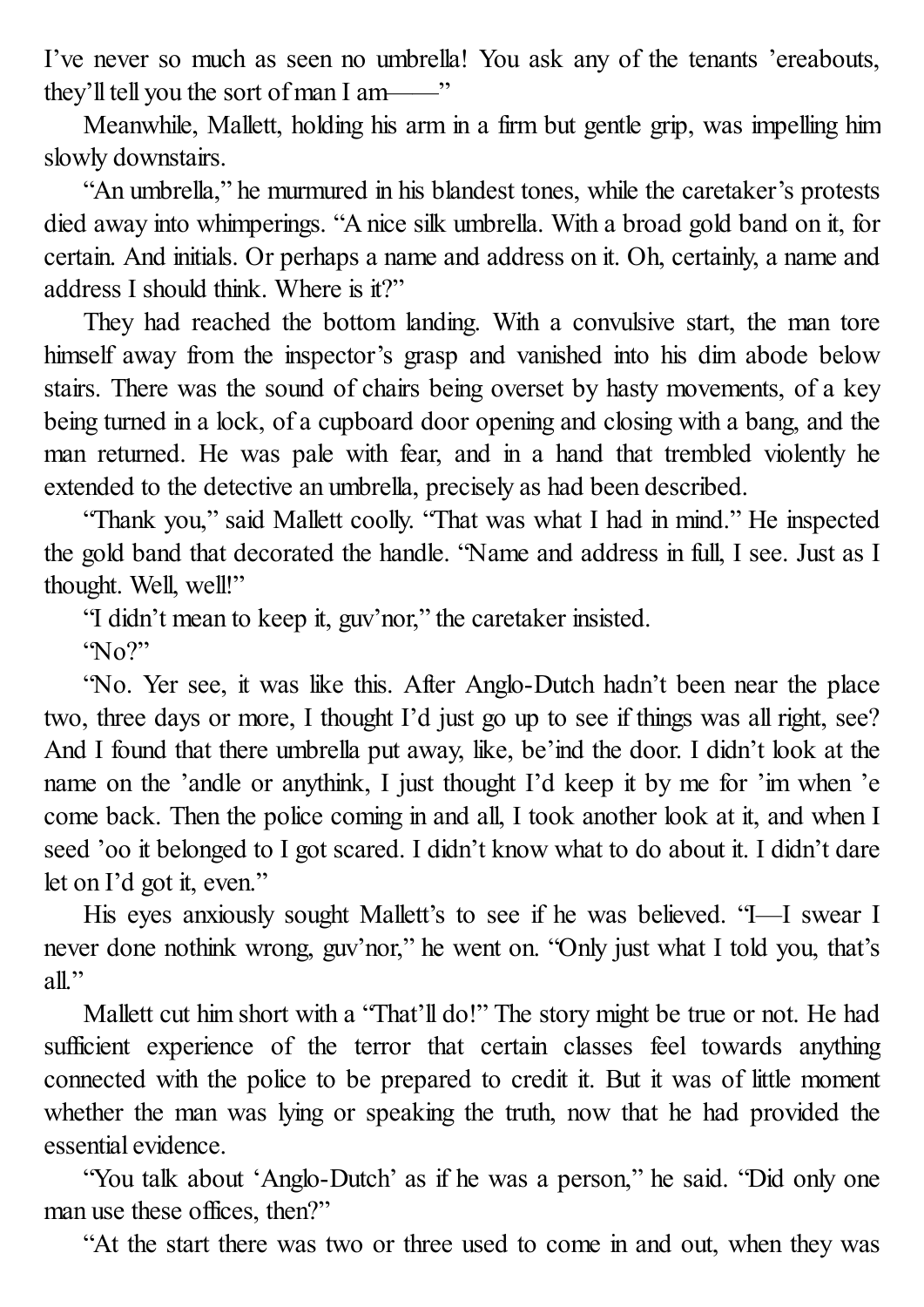moving in. After that there was only just the one. I never found out 'is name—that's why I called 'im Anglo-Dutch."

"Did he come regularly?"

"Most days—not every day. 'E'd come in the morning, ten o'clock or thereabouts, and leave in the evening. I never seed 'im go out to lunch, even. I used to wonder what 'e did there all day by 'isself. 'E never 'ad no callers."

Mallett produced a photograph from his pocket.

"Did he look anything like this?" he asked.

The caretaker peered at it doubtfully.

"I'm a bit short-sighted," he confessed. "I wouldn't like to swear that's the same man, not on oath, I wouldn't."

"But is it like him?"

"Oh, yes, it's like 'im all right. The same sort of man, you might say. But it's no good asking me to swear——"

"I'm not," said Mallett curtly, and strode away.

But for all the sharpness of his words, his heart was singing. For the photograph he had shown to the caretaker was a copy of the police photograph of Mr. Colin James, and the umbrella under his arm was the umbrella of Lionel Ballantine.

Frank Harper was walking aimlessly up Fleet Street. His expression, as he turned into a tobacconist's shop, was decidedly more clouded than that of a happily engaged young man should ordinarily be. He told himself, as he bought his cigarettes, that he was smoking a great deal too much. It was not the first time within the last few days that he had made the same reflection, and it had always ended in his going out somewhere and buying another packet. For whatever the voice of common sense might say, in the long run it was always his overstrained nerves that had the last word and drove him to seek relief. Even then, he knew, no relief could be anything but temporary, so long as the essential cause of the trouble remained unresolved. It lay in his pocket now, that cause, as it had lain for two days past—a letter from the girl he loved, asking, and asking insistently, the one question which he could not answer. And this morning another had been added to it, reproaching him for his failure to reply. Another would come soon, he knew—perhaps it would be a little more bitter than the last. And he, who had so lately been lifted to the summit of happiness, now saw himself travelling down a long slope leading to an inevitable quarrel—an estrangement, even. "If you won't tell me, I can't marry you!" Would it come to that? He shrugged his shoulders as he lit his cigarette. Well, if it came to that, it came to that! Meanwhile, there was nothing to do about it—except to smoke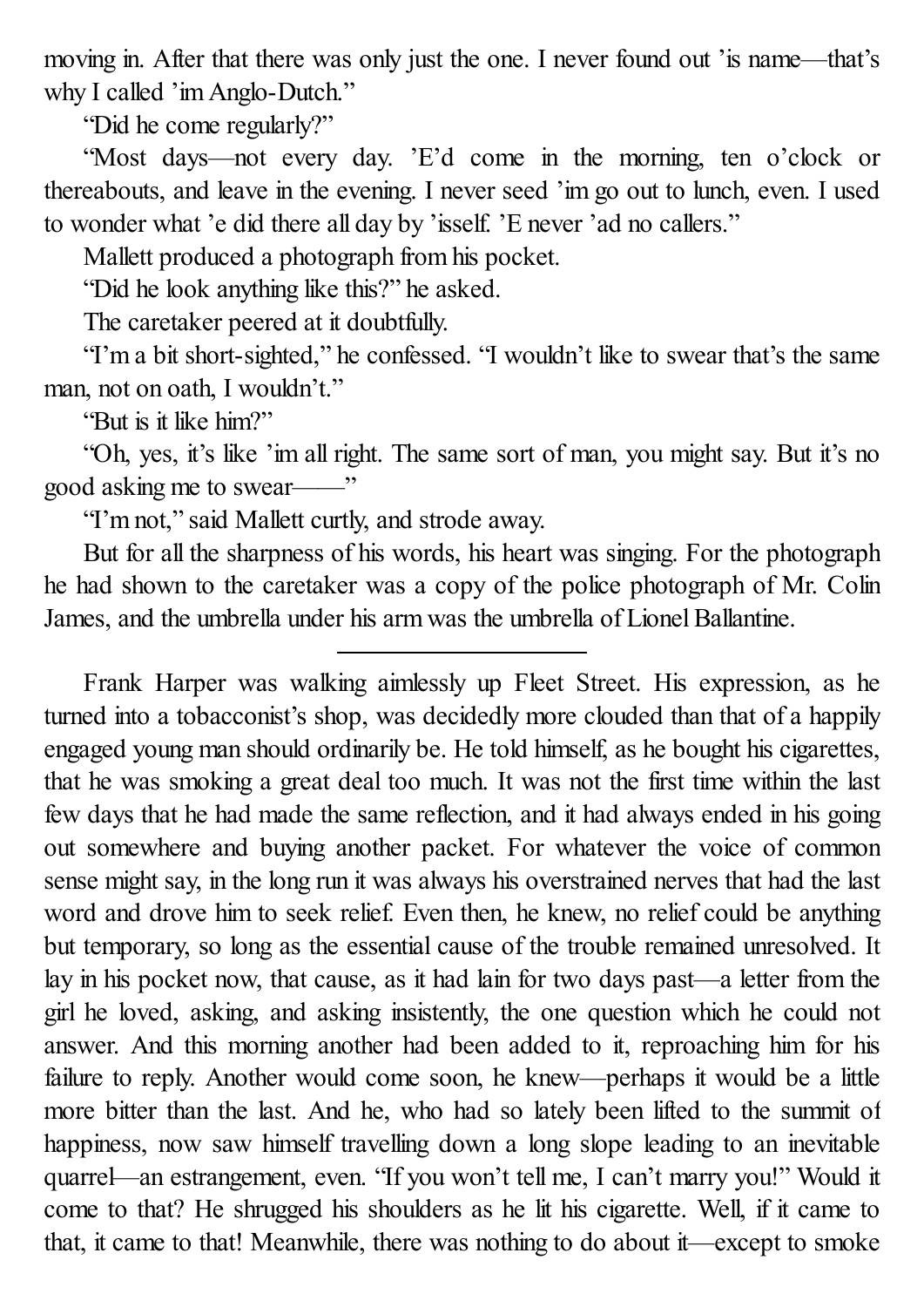incessantly, and hope fervently that it wouldn't. If a girl can't trust a man, he thought bitterly—but what if a man can't trust himself?

As he walked out of the shop he jostled a burly figure on the pavement. He murmured a perfunctory "Sorry!" and walked on. The man he had touched turned at the sound of his voice and walked quickly after him.

"Mr. Harper, isn't it?" he said.

Harper looked round. For a moment or two he gazed blankly at the large man with the smart umbrella who had accosted him. Then a look of recognition came into his face.

"Ah, yes, of course. Inspector Mallett," he murmured in his somewhat irritatingly superior manner.

Mallett's eyes gazed keenly into the young man's. For a fraction of a second there was a trace of disappointment in his expression, as though he failed to find what he had sought there. Then a smile illuminated his broad features.

"This is a bit of luck," he exclaimed genially. "You're just the fellow I wanted to see."

"You know my address, I think, if you wish to ask me anything," returned the other coolly.

"No time like the present, though, is there?" said Mallett, unrebuffed. "I tell you what—I'm due at the Yard. If you're not doing anything, why not share a taxi down there? We can have a little chat as we go."

The smart umbrella was waved in the air, and a cab drew up at the pavement. Mallett flung open the door for Harper to get in. Harper hesitated a moment, looked up into the inspector's still smiling face, then nodded abruptly and climbed into the vehicle. The door closed and the taxi moved off. A young reporter on an evening paper happened to see them go.

"Did you see that?" he said to a friend. "Inspector Mallett! He's made an arrest!"

But it was Sergeant Frant, not Inspector Mallett, who was to make an arrest that day. His incessant labours had borne fruit. They had, to begin with, brought about a considerable liveliness in a quiet part of Yorkshire, involving not only the police, but also doctors, clergymen, registrars and asylum officials. The enquiries that Mr. Elderson had made quietly and unofficially were repeated with thoroughness and such dispatch that about the time that Mallett was entering Bramston's Inn, Frant, in a police car, was turning into Mount Street, bearing in his pocket a fateful slip of paper, signed by the chief magistrate at Bow Street. He was just in time to see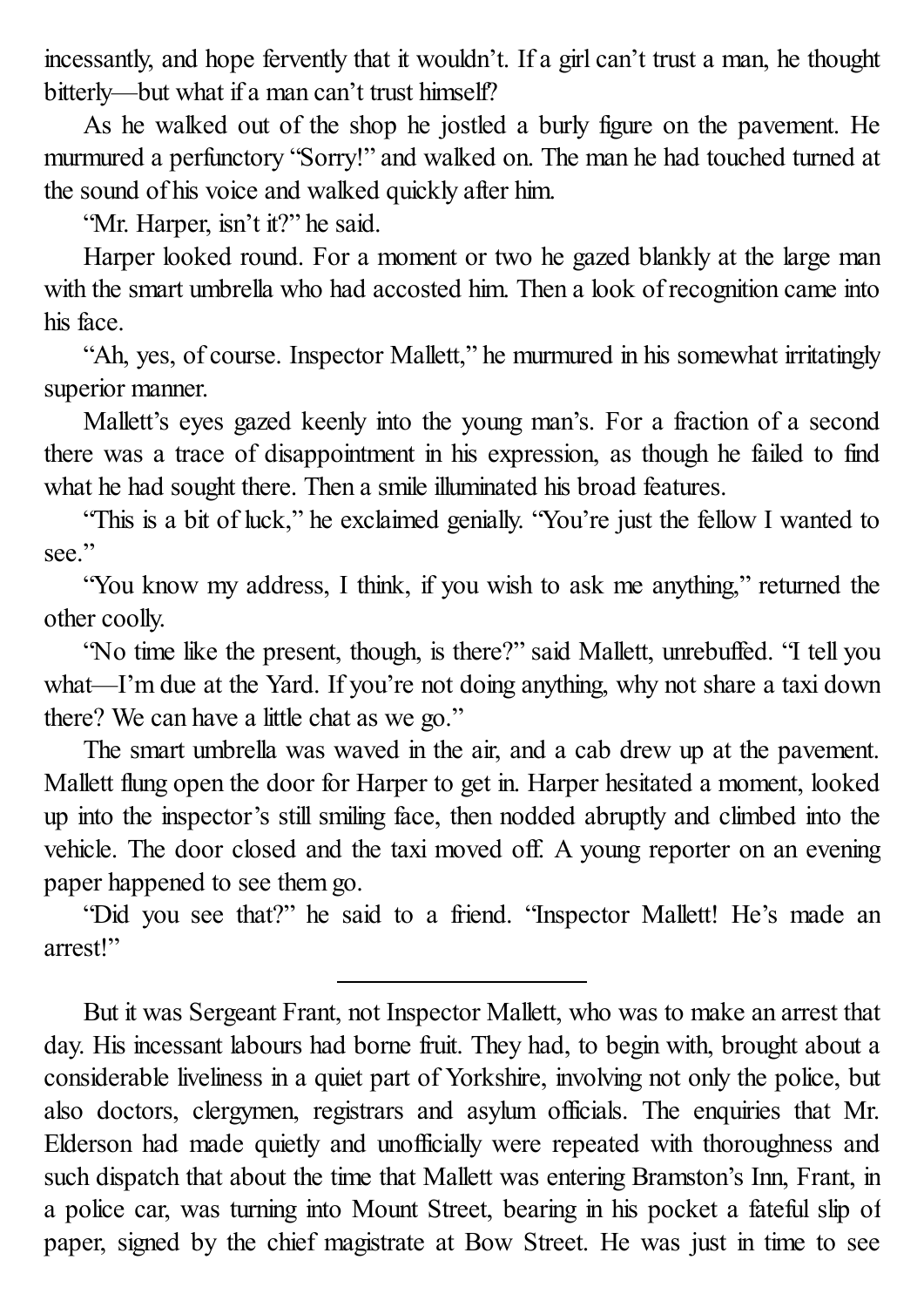Captain Eales, a small suitcase in his hand, emerge from a house door, and step into a taxi which was waiting for him. The cab gathered speed slowly, and with the police car in its wake, drove off. As Frant had anticipated, it took a northerly direction, and in due time it drew up outside a pleasant little detached house in St. John's Wood. Frant gave a quiet order to his driver, and the car slowed down close to the kerb, just giving him time to alight so that he touched the pavement almost at the same moment as did his quarry, fifty yards ahead. Then it drove on, past the house, turned into a side street, reversed and awaited further orders, just out ofsight.

Frant strolled towards Eales, his pulses quickening slightly with the uncontrollable excitement of the hunter. But the latter instead of paying the cab, as he had expected, walked straight up to the front door of the house, leaving his suitcase behind him in the waiting vehicle. The sergeant judged it wise to hold his hand. He allowed Eales to enter the house unmolested, walked on past him to the corner, turned and came slowly back. He had not proceeded far when Eales emerged once more from the house. On the steps he turned, and called out to someone behind him: "Mind you, this is the last time!" Frant caught a glimpse of Du Pine standing in the porch, could just distinguish the expressionless smile which greeted the words, and then the door closed.

By the time Eales had given his order to the driver and had settled himself again on the seat of the taxi, the police car had been summoned and the sedate pursuit began anew. This time the course lay southward. The little procession of two skirted Lord's cricket ground, ran down Regent's Park Road, crossed the Marylebone Road and went on down Baker Street and across Oxford Street towards the West End. The chase ended just off Piccadilly, at the headquarters of an air line to the Continent. There Frant tapped his man on the shoulder as he was about to climb into a motor-coach bound for Croydon aerodrome, and murmured a few words in his ear which caused him to abandon the idea of flying for that day.

Eales, a little pale but perfectly self-possessed, entered the police car with a shrug of his thin shoulders.

"You have got the warrant. I suppose?" he asked Frant as they started for Bow Street.

Frant read it over to him. The effect was somewhat strange.

"Bigamy!" exclaimed the prisoner. "Oh, my God!" He laughed aloud above the noise of the traffic.

The rest of the journey was accomplished in silence, but in the charge-room at Bow Street Eales spoke once more.

"I suppose that damned little double-crosser Du Pine is responsible for this?" he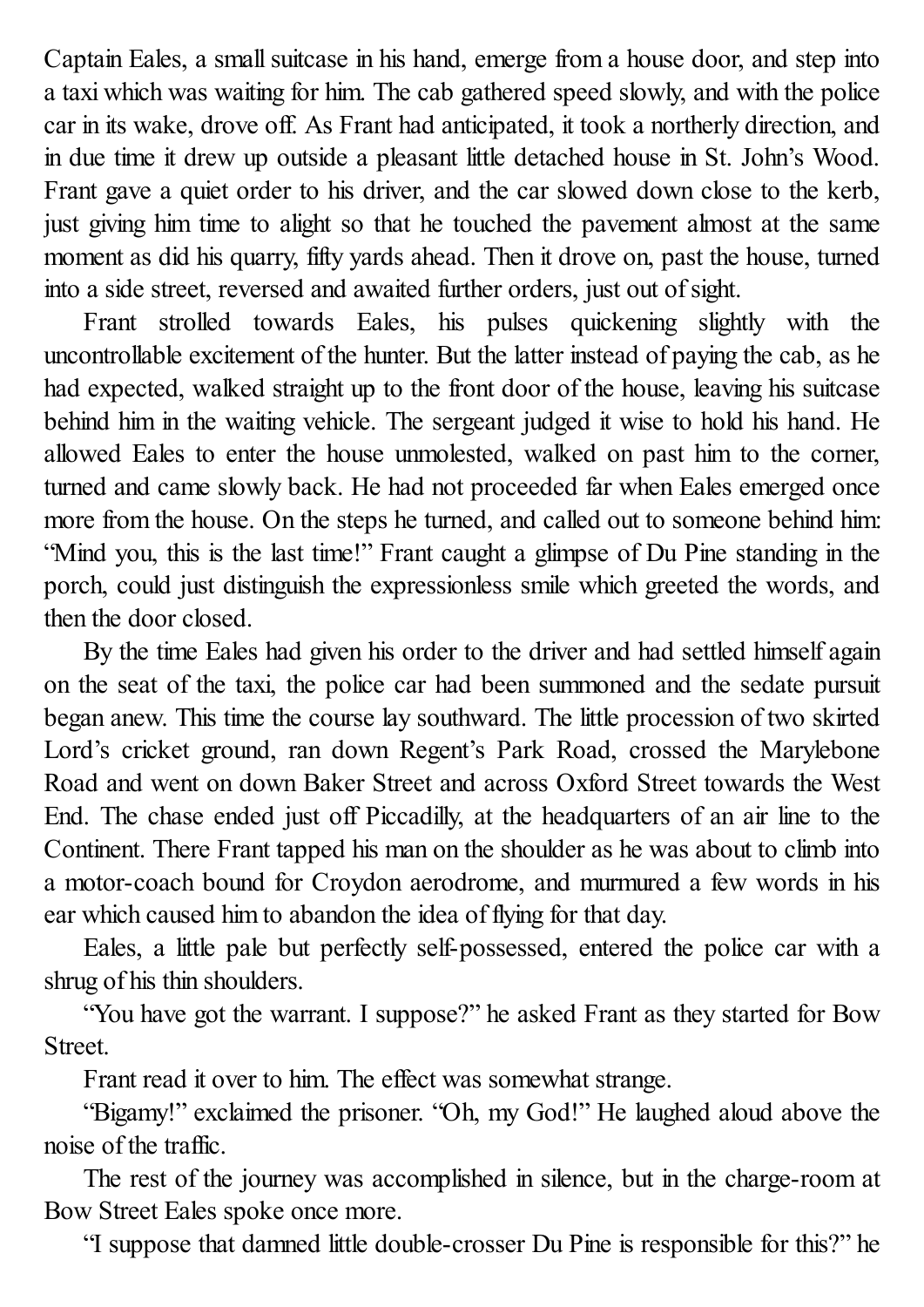demanded.

"I am not allowed to tell you through what channels information reaches the police," answered Frant warily.

"Because if he is, I can tell you a thing or two——"

The sergeant cut him short and at once administered the statutory caution. Eales, a little impressed by the official verbiage, fell silent once more. Frant watched him narrowly.

"I think I am entitled to tell you", he said in detached tones, "that we are a little interested in a trip abroad you made on the night of the 13th of November. But of course if you prefer to say nothing, you are perfectly entitled——"

The prisoner's face changed.

"Here, give me a pen and paper!" he snarled.

He began to write, copiously, fluently, pausing only at intervals to swear under his breath.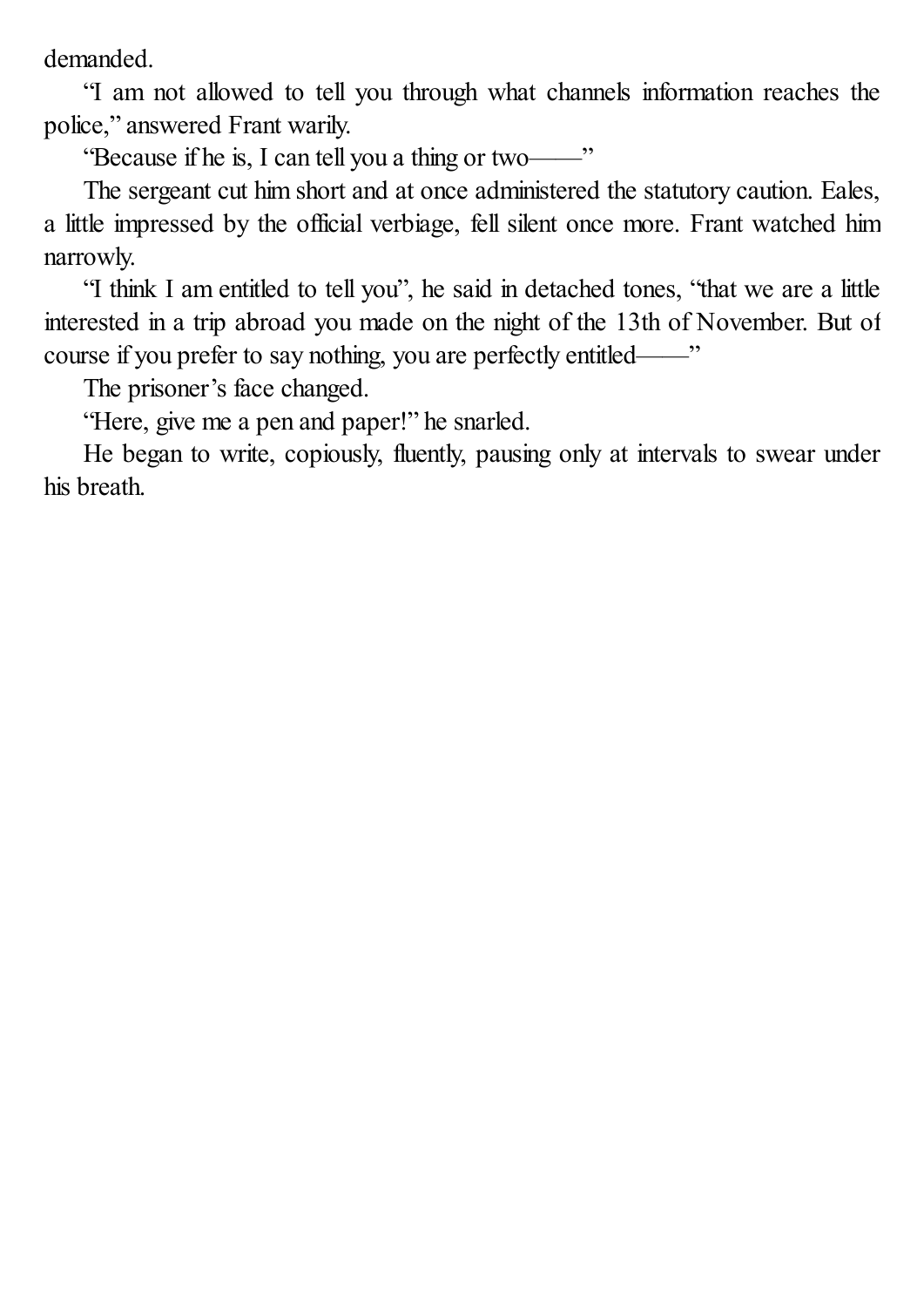## 23 **SUCCESS**

#### *Wednesday, November 25th*

The taxi wound its way slowly through the thronging traffic. The gloom of a late winter afternoon had set in, and the street lamps, which had just been lighted, only illuminated fitfully the corner in which Harper sat. Mallett looked at him curiously. The pose suggested to his experienced eyes a sense of strain, as though the young man was compelling himself to appear at ease, without altogether succeeding. His head lolled back comfortably enough against the back of the car, his legs were jauntily crossed, but at the same time there was to a close observer a rigidity in the body which told of muscles that were taut with the effort of doing nothing, of nerves protesting against the ordeal to which they were being subjected. None the less, the inspector looked in vain for any sign of the acute terror which their encounter at Brighton had so unmistakably inspired. Then he had been frightened—horror-struck, almost; now he was ill at ease, nervous perhaps, but no more. Here was an enigma, and one that the inspector determined to resolve without delay.

"The last time I saw you," he began, "you seemed to be enjoying yourself."

"Enjoying myself?" echoed Harper in apparent surprise. "That seems rather an odd way of putting it."

"I don't see anything odd about it," returned Mallett. "It would have been my idea of enjoying myself, at your age, and most people's, too."

"People's ideas of enjoyment evidently differ. I really can't answer for yours. Personally, I found it a most distasteful experience, and I thought I made it clear at the time."

"No, I'm damned if you did!" exclaimed Mallett, irritated at this absurd piece of fencing. "If ever I saw a young couple enjoying themselves——"

"Really, Inspector," Harper broke in, "I think we are talking at cross-purposes. Now I come to think of it, you mentioned the last time you saw me. Strictly speaking, I have no idea when that was. As a detective you may, for all I know, make a practice of seeing people when they aren't looking. I can only speak of the last time I saw you, and that was at the inquest."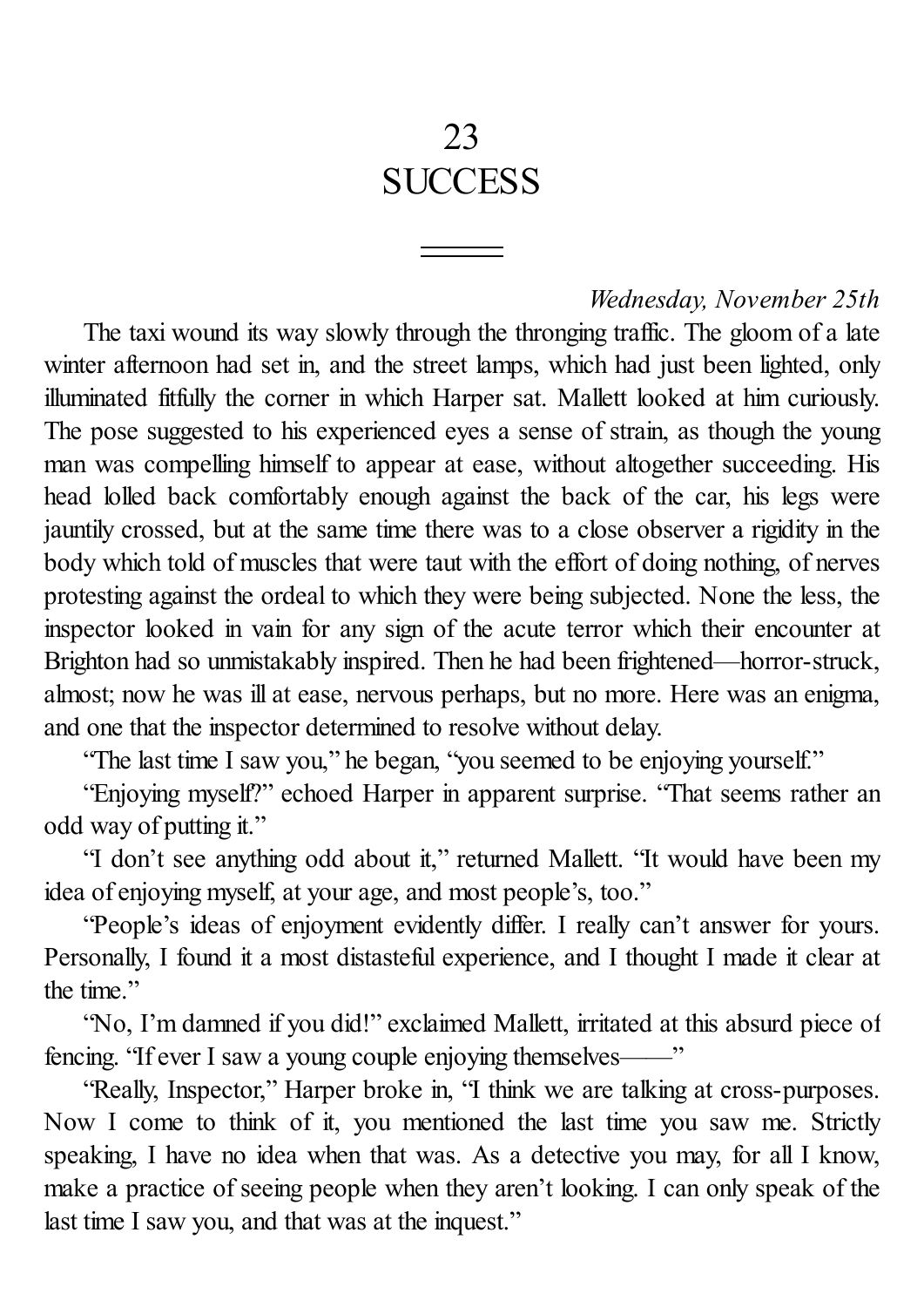The taxi travelled some distance before Mallett found words to answer this extraordinary assertion.

"Are you going to deny that you were at the Riviera Hotel, Brighton, the evening after the inquest?" he asked sternly.

"Certainly not. Why should I?"

"And that you saw me there—in the interval between two dances—and seeing me, showed every sign of surprise and fright, and"—he paused for greater emphasis —"and guilt?"

Harper's manner had changed completely. Abandoning altogether his attitude of defensive suspicion, he now leant forward and spoke with an appearance of entire sincerity.

"Look here, sir," he said. "I don't in the least understand what you are driving at. I was at the hotel on that evening. I was dancing. I was enjoying myself very much. As for being frightened or guilty, I never felt less like it in my life. You tell me that you saw me. Well, you can take my word for it that I did not see you. Now, will you please tell me what all this means?"

"You did see me," Mallett maintained. "I was standing within a few yards of you —just behind you, in fact."

"Which of course explains why I didn't see you."

"You were looking in a glass to tie your bow-tie. It was at that moment that you saw me and looked—as I have said—frightened and guilty."

"Looking in the glass to tie my tie. . . ." The young man mused a moment. "Good lord, so that was it?"

"Ah, so you remember now?"

"Certainly I remember—not seeing you, though. I may have, of course, but your face made absolutely no impression on me."

"Then what was there to be frightened of?"

"I was frightened", said Harper soberly, "of myself."

"What?"

"Of my own appearance, I mean. That bow-tie. Don't you remember. Inspector, the day we found him there—at Daylesford Gardens—I commented to you about his tie—what an ugly thing it was, and how badly tied? Well, when I looked in the glass, I got the shock of my life. Mine looked exactly like it. It suddenly brought it all back to me—that horrible swollen face and how his tongue stuck out from the corner of his mouth—ugh!"

Mallett was laughing.

"So that was why you looked so scared!" he chuckled. "Well, well! I always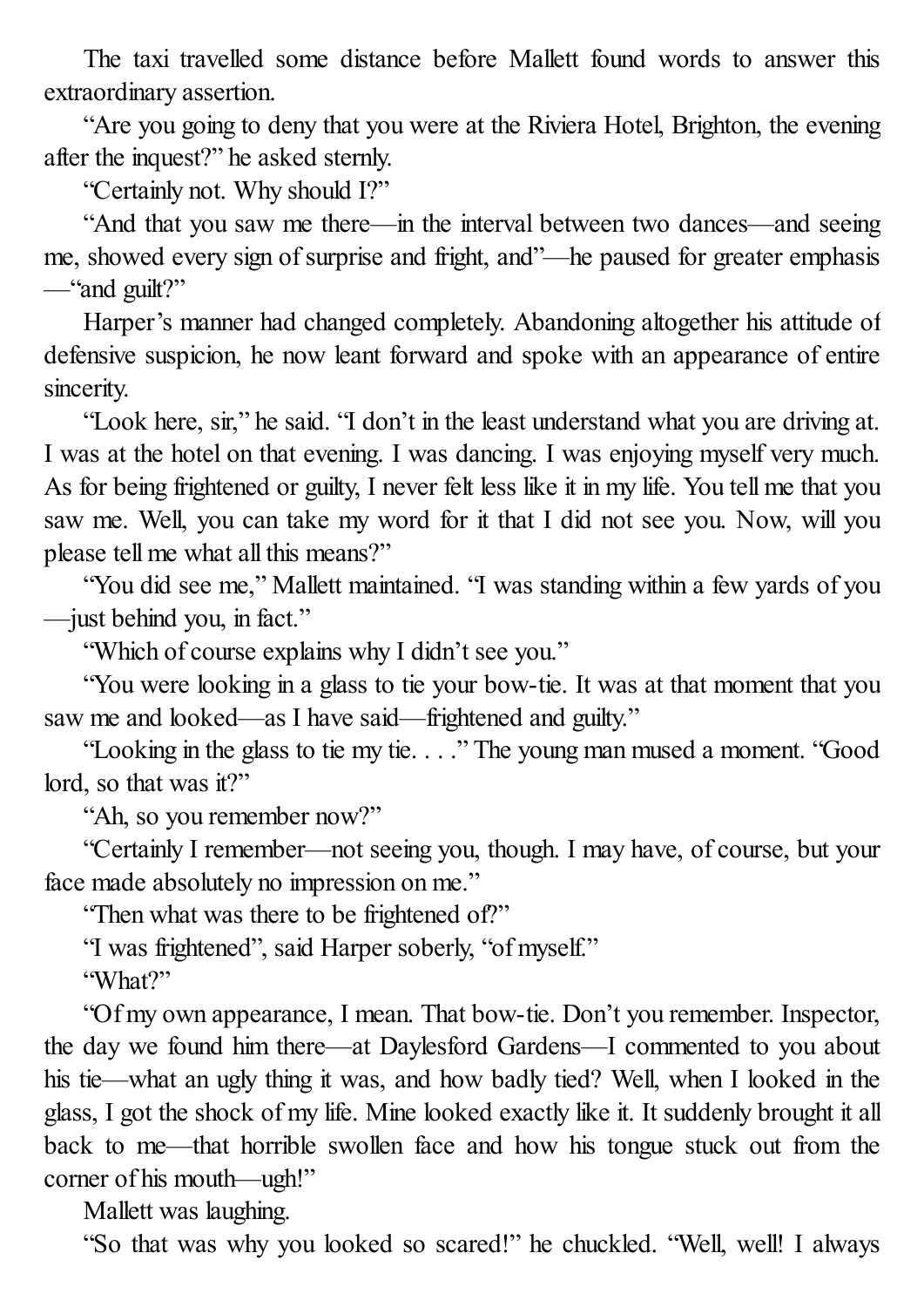said you knew something about this case we didn't know! What a lot of trouble you might have spared us!"

"Trouble? You don't really mean that tie business was important?"

"About the most important thing in the whole case."

"I don't understand. Please tell me."

Mallett had no objection. It was a minor point—now. He was relieved to find that this likeable young fellow was free from suspicion, and success had loosened his tongue.

"Your tie looked odd", he explained, "because someone else had just tried to tie it for you—and done it very badly."

"Yes," said Harper, blushing a little in spite of himself.

"Ballantine's looked odd for just the same reason."

"But why should anyone tie it for him?"

"For the same reason that he put on his coat and trousers for him—to make him look like Ballantine."

"After he was dead, do you mean?"

"Precisely."

"Then what," Harper asked with growing excitement, "what did he look like before he was killed?"

"He looked remarkably like a stout gentleman with a beard who once came to your office to take a furnished house in South Kensington."

"Do you mean, then," the young man breathed in a voice hardly above a whisper, "that James was Ballantine?"

"I do. A fact," added Mallett, "which is going to prove very inconvenient to a number of otherwise excellent alibis."

There was silence between them as the car crossed the end of Trafalgar Square and sped along Whithall.

"Of course," murmured Harper, "I always thought that couldn't have been his tie. Nobody could have worn one that colour with those clothes. I wonder why he changed it." He shivered and then seemed to rouse himself suddenly from his reflections. "I'll get out here, if you don't mind," he said. "That is, unless you want  $\overline{\phantom{a}}$ 

"That's all right," said the inspector. "You've told me all I wanted to know, and very interesting it was."

He ordered the driver to stop, put Harper down, and drove on alone into New Scotland Yard. He was feeling in a genial mood, expansive and self-satisfied. The chase was almost at an end and he was about to reap the reward of his persistence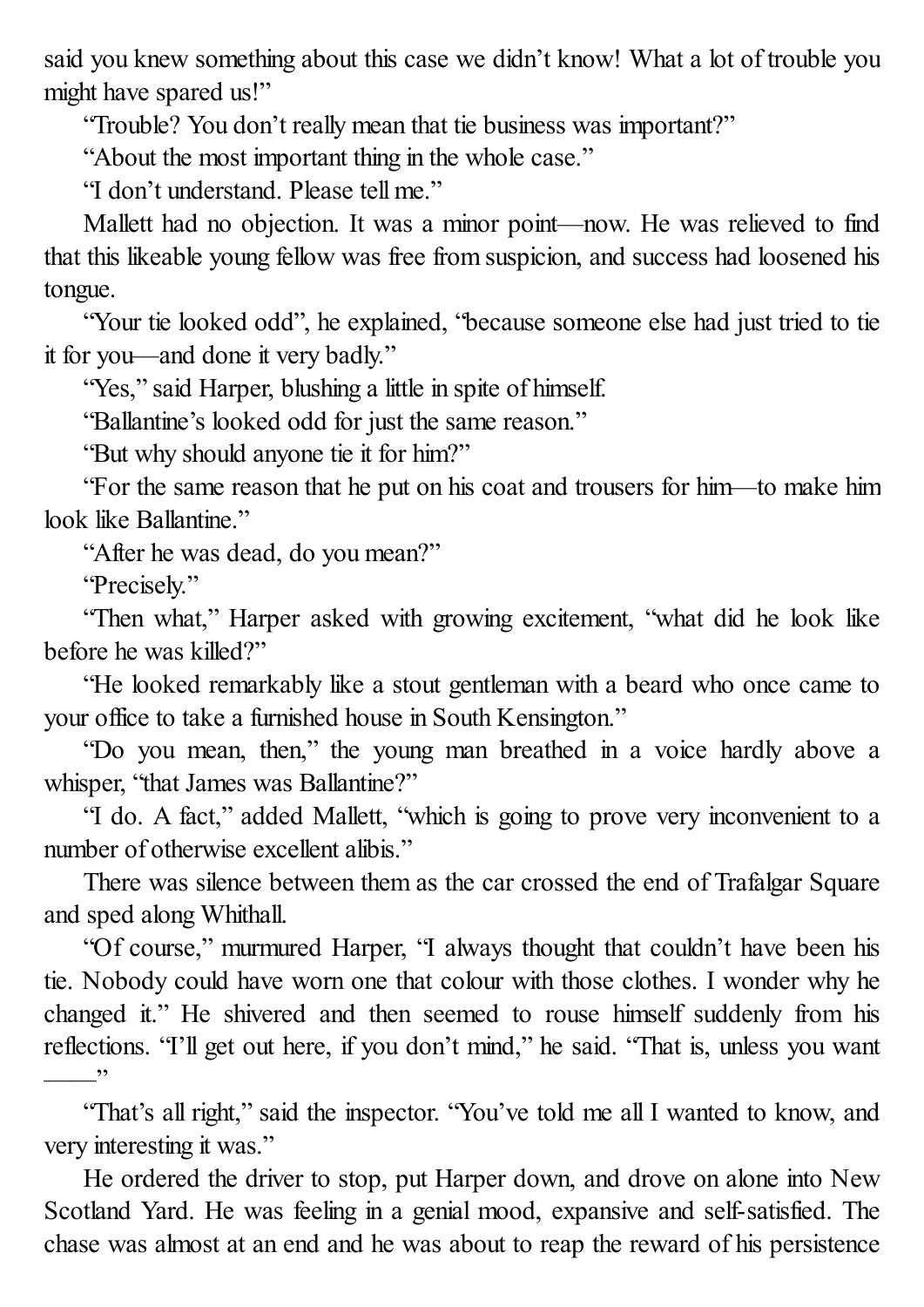and ingenuity. It did not occur to him to look back at his late companion. Had he done so, he would have seen him stand a moment irresolute on the pavement, and then go quickly to a public telephone box.

Mallett made his way at once to his office. As he entered it, he was overtaken by Frant, in a high state of excitement. He motioned him to come in.

"Well?" he asked.

"I arrested Eales this afternoon," said the sergeant.

"Yes? Is that all?"

"And Du Pine half an hour later."

The inspector smiled. "More bigamy?" he asked.

Frant shook his head. "You may laugh, sir," he said, "but that charge of bigamy has worked like a charm."

"I'm sure it has. But what exactly is Du Pine's offence?"

"Drug-trafficking."

"Aha! So that was his little game, was it?"

"Yes. He'd been importing it on quite a large scale for some time apparently, and latterly employing Eales as his messenger to Paris. The poor devil was so hard up he couldn't refuse, he tells me, and he was quite well paid. When I arrested him this morning he was just off on another trip—by air this time."

"The infernal cheek of that fellow Du Pine—right under our noses!"

"It was rather more than just cheek," said the sergeant gently. "You see, he had to get the stuff—he wanted it, desperately."

"For his own use, you mean?"

Frant nodded. "He was in a ghastly state when he was brought in," he went on. "The station doctor had to give him a pretty stiff dose of morphia or he'd have gone off his head. I really felt sorry for the blackguard. It seems that he's been an addict for years, but since the crash of the company and Ballantine's death, worry and fright have so wrecked his nerves that he's been increasing the doses until he'd used up all his supply—and his customers' too. That's why he sent Eales over today. It's a very useful capture, and if the French police play up, we ought to be able to round up a whole gang on both sides of the Channel."

Mallett rubbed his hands in satisfaction.

"The end of a perfect day," he purred. "I think we've both earned a cup of tea."

"And now," said Frant as they sat down to tea, "would you mind telling me, just for my own information, what you have done and just how you managed to get to the bottom of this?"

"Pure—what is the word?—ratiocination," answered the inspector proudly. "I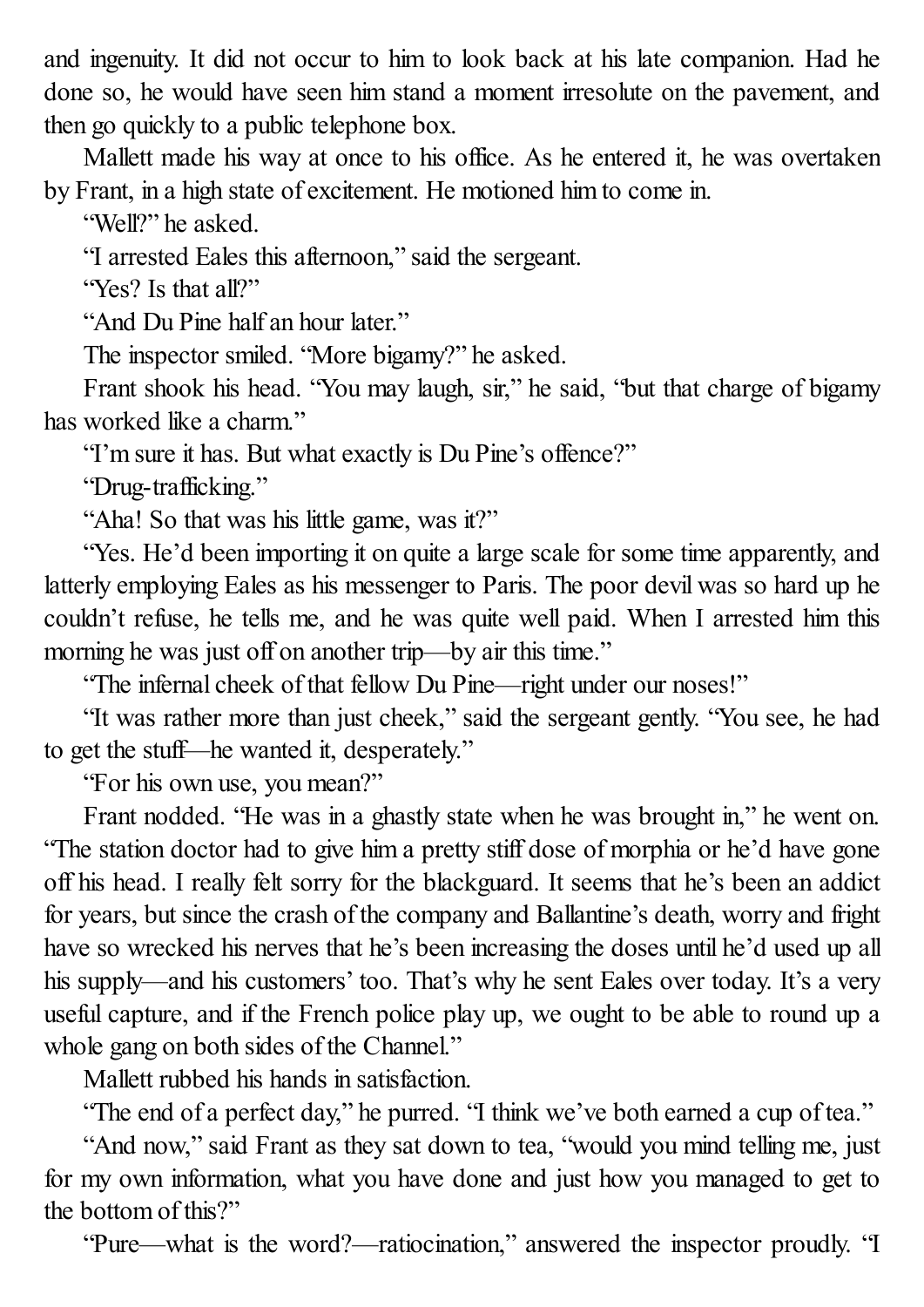approached it this way. There were several people who might have killed Ballantine. Of them all the one who took my fancy from the start was Fanshawe. Apart from the question of motive, he was the only man who seemed to me to be of the stuff of which murderers are made. Not that he is a common sort of killer by any means; on the contrary, I should put him down as a distinctly superior type—high-minded, fastidious, and all the rest of it. But vain, Frant, vain—or, if that's too small a word, proud as Lucifer. The sort of man who, if he decided that someone else ought to be wiped out would think no more of doing it than of squashing a fly on the windowpane. That was my first reflection.

"Then I went on to consider the evidence. One thing struck me at once. Fanshawe went to France by the night boat on Friday the 13th. So, we found, did Eales. A coincidence, no doubt, but a perfectly possible one. But so also did Colin James. That struck me as a perfectly impossible coincidence—that three individuals, connected with this crime, should all have chosen independently to travel by that boat. Now we know, had known from the start, that James was someone else in disguise. It stuck out a mile. To reduce my three travellers to two, my impossible coincidence to a possible one, James must be one of the others in disguise, either Eales or Fanshawe. I struck out Eales, for reasons which you know. Therefore James was Fanshawe. At the same time, we knew on irrefutable evidence that James had been a tenant in Daylesford Gardens while Fanshawe was a tenant of a cell in Maidstone. Therefore James was not Fanshawe. Two perfectly logical propositions arriving at opposite results. I left them there and went back to consider what we have always regarded as the crux of the problem, the identity of James.

"Who had I got to look for? Either somebody who had disappeared altogether, about the time that James came to life, or somebody whose manner of living enabled him to lead a double life, putting in sufficient appearances in his old haunts and under his normal guise to avoid suspicion, while spending the rest of his time building up the new identity of Colin James. I went through the records of disappearances, and found none that would suit. I was not surprised. James had been only intermittently at Daylesford Gardens, and I suspected all along that he had been spending the rest of his time elsewhere in another identity. So I had to find someone whose conduct had recently been irregular and abnormal, whose sleeping places one couldn't trace, and who had a motive for building up another personality at the time in question. I found him—Lionel Ballantine.

"Once that was established, the rest fell into place easily enough. The letter to the bank, the uneasiness of Mrs. Eales, everything was explained. Then I turned back to the first part of the problem, and that fell into place too. James was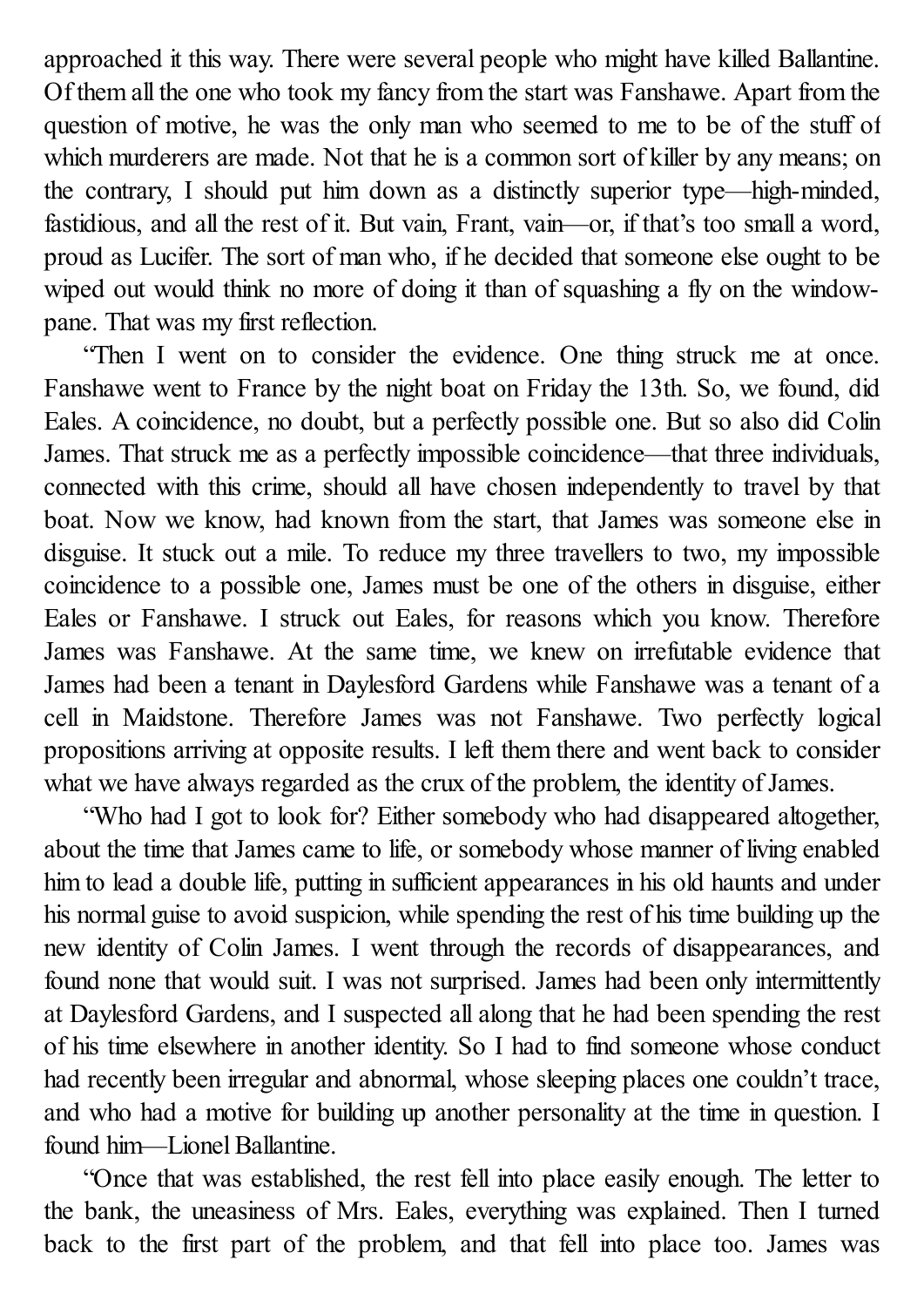Fanshawe; James was Ballantine. Why not, when it was simply a case of taking a disguise off a dead man and putting it on a live one? It only remained to prove it, and that turned out to be the difficulty. Unexpectedly, I wasn't able to prove what I know to be the fact, that Ballantine ordered James's suit from Mrs. Bradworthy, but my second shot turned out a winner. The evidence at the inquest was that Ballantine left his office with his umbrella. No umbrella was found with him at Daylesford Gardens. Therefore he must have left it behind when he changed into James. I pondered over various possible places which he could have used for the job, and hit on the Anglo-Dutch offices, which seemed to have no other purpose in life. As it turned out I was right."

He brandished the umbrella in triumph.

"A pretty little thing, isn't it?" he remarked. "Strictly, I suppose, it belongs to the creditors, but I should love to keep it. It would be a pity to make a hole in such a nice piece ofsilk, though. But just as a memento, I think I must have it."

"I've got my own memento," said Frant. "I shall frame this."

He held up a scribbled sheet of paper.

"Identity of Colin James.

"The following are the names of the chief suspects in the case of Lionel Ballantine: X

> Eales Du Pine Fanshawe Harper Crabtree

"James was a mask for Ballantine. The mask survived the wearer!—J.M."

Mallett laughed.

"That was a piece of conceit on my part," he said. "But I was so pleased when I had seen through the problem that I couldn't resist the temptation of mystifying you. Well, the case is at an end now, I suppose, so far as detection is concerned. Tomorrow I shall apply for another warrant at Bow Street and after that the lawyers take charge. Do you know, Frant, in some ways I feel quite sorry——"

There was a knock at the door.

"Come in!"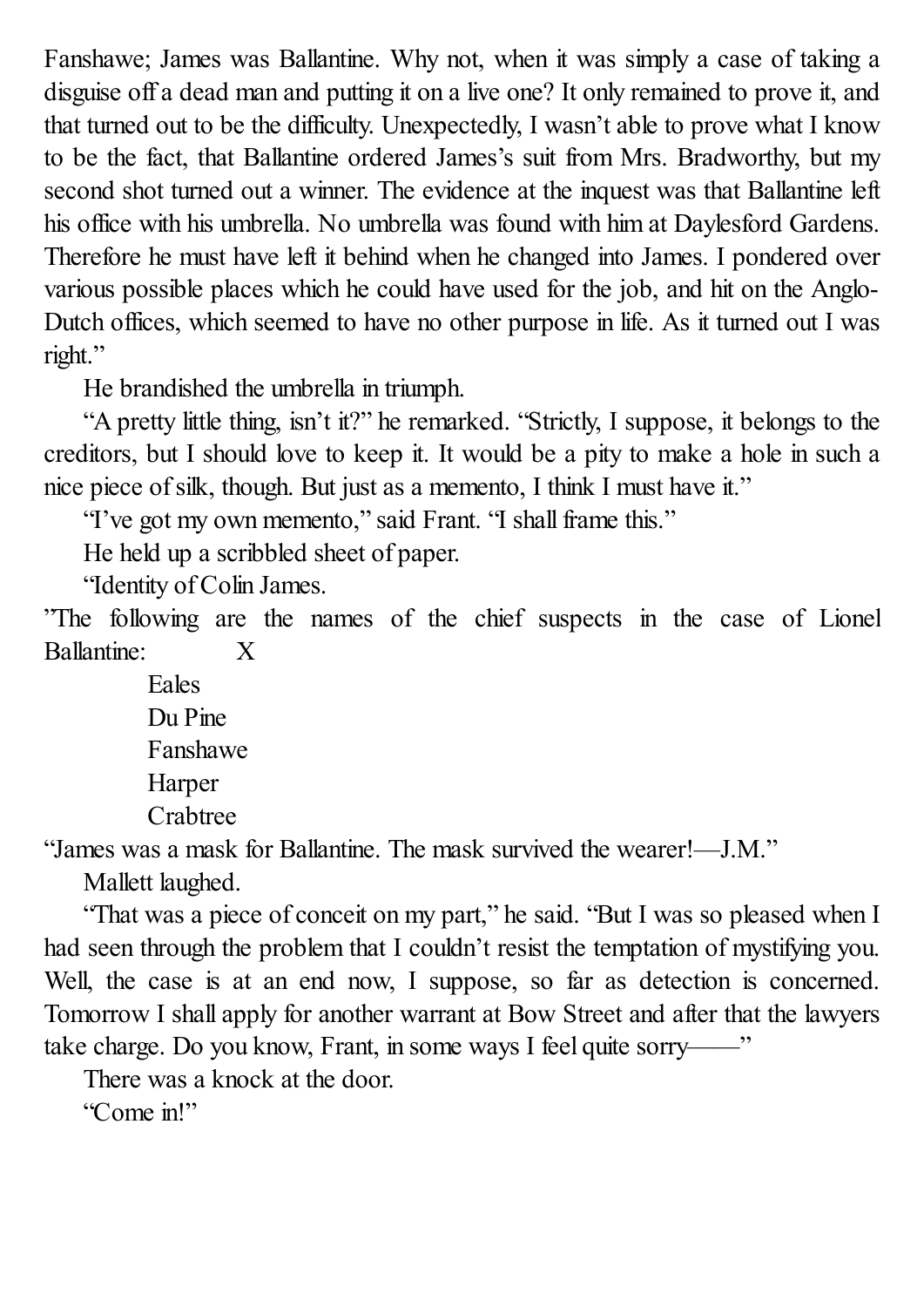# 24 **ESCAPE**

*Wednesday, November 25th*

Mallett was not a superstitious man, but he always declared that from the moment he heard that knock at the door he felt confident that something had gone wrong. Certainly there was no excuse for the glare which he fixed on the man who now came into the room—a perfectly commonplace plain-clothes detective.

"What do you want?" he barked.

"I was told to report to you, sir," was the reply.

"Told to report—who by?"

"By the Deputy Commissioner, sir."

Mallett looked at him more closely.

"I don't understand. Weren't you on duty at Daylesford Court Mansions?"

"I was, sir."

"Well? Who has relieved you?"

"Nobody, sir. I was simply ordered to cease keeping observation and report to you."

"What?" cried Mallett, leaping from his chair.

"I understand there was a special instruction to that effect from the Home Secretary," the man continued.

" I always treated him very decently when he was my fag at school," murmured Frant with a wry smile, but the inspector did not heed him. With a roar he dashed from the room and sped along the corridor, leaving Frant and the bewildered newcomer to follow as best they could.

They came up with him in the entrance. He had stopped there abruptly, his great shoulders heaving as he recovered his breath. When the sergeant approached, he caught his arm and held it tightly.

"I'm a fool, Frant," he muttered. "My nerve must be going. We said to-morrow, didn't we? There's no real hurry, now, just because of this piece of imbecility. It's only—only damnably upsetting."

"Quite, quite," said Frant soothingly.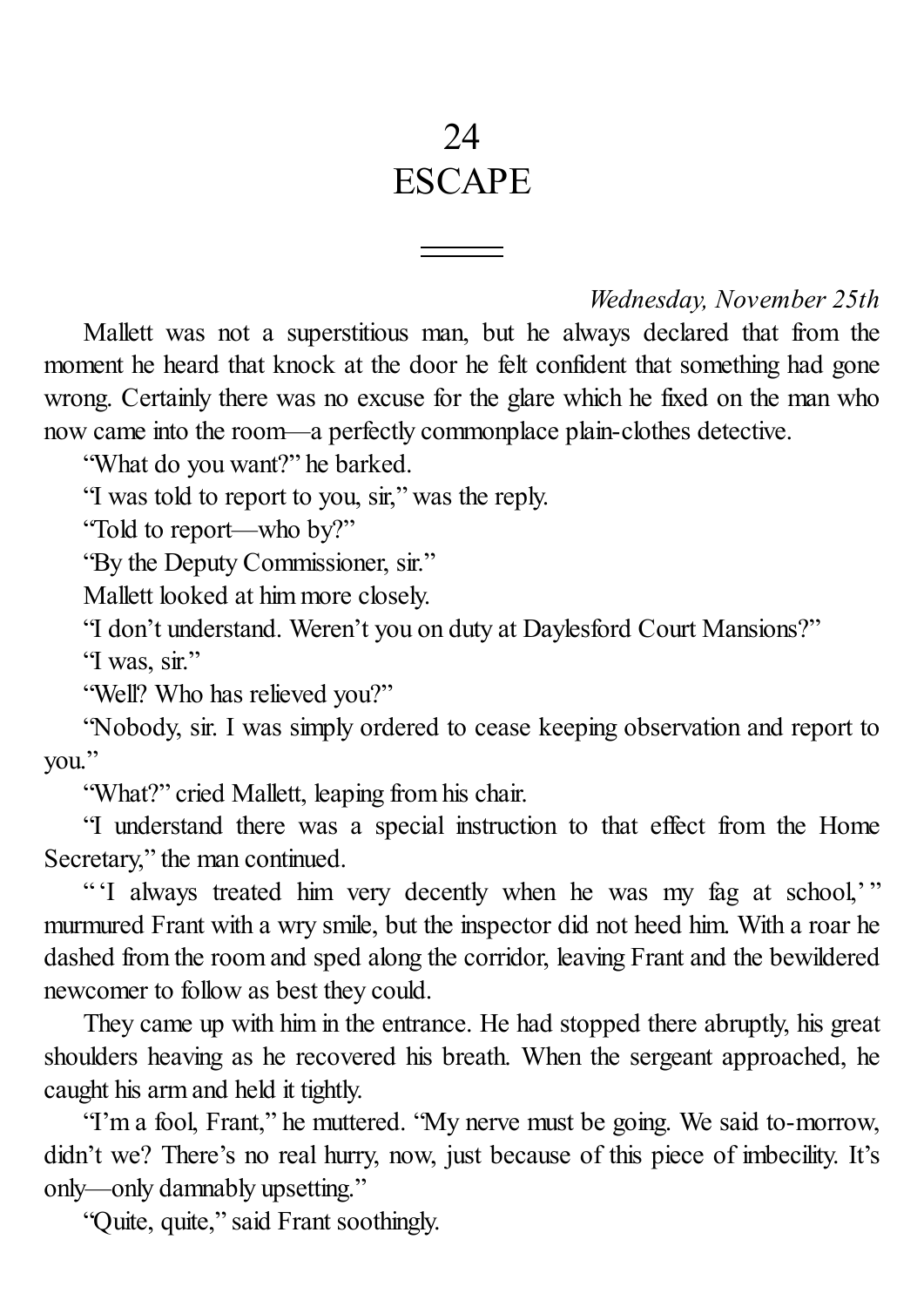"When you've got a rat in a trap, it's a bit of a jar to find that some fool has opened the trap while your back's turned," he went on, "even though the rat doesn't know it is in a trap. I'm not going to risk it, Frant. We're going to Daylesford Court Mansions now."

Within a few moments a police car swung out into Whitehall, carrying the three officers. They were silent as they drove. It had begun to rain, and the pavements were bright with the reflections of the street-lamps. On such a night, Mallett reflected, Ballantine had walked with another to his death in the little house in the quiet Kensington square. They passed the entrance to Daylesford Gardens, and, craning his neck, he could just distinguish the house itself, now dark and tenantless. It was only a matter of a few hundred yards, and they were at the Mansions. Strange, that the tale should end so near to where it had begun.

Daylesford Court Mansions have little in common with the "luxury flats" of modern London. They boast neither lifts nor uniformed porters, and there were no curious eyes to watch the detectives as they entered. Mallett clattered up the stone stairs at their head. The inhospitable entrance, the hygienically glazed walls put him in mind of a prison. Did Fanshawe, he wondered as he went, ever note the resemblance? Prison! Well, he would resume his acquaintance with that before long —for a little time, and then—he felt a little nauseated. Not for the first time, on such an occasion, he was conscious of a sense of disgust with himself for the duty he was about to perform. To deliver a man over to the hangman in order to expiate a wholly worthless life—it seemed an ignoble task, when all was said. In a perfectly organized community, a man like Ballantine would have been removed long ago, while Fanshawe——

His fingers closed over the door-knocker of Miss Fanshawe's flat. The touch of the cold metal served to dispel at once all introspection. While there was something to be done, he could leave it to others to decide the purpose or utility of the deed. "Now for it," he said to himself, and knocked long and loud.

The summons was answered after a short delay by a tall, grim, middle-aged woman, pale of countenance, her lips set in a firm line. She wore an apron which seemed incongruous alike to her well-made dress and her authoritative manner.

She greeted the detectives with raised eyebrows and a slightly contemptuous "Yes?"

"I am a police officer——" Mallett began.

"Very well. You wish to see my brother, I suppose."

"Is he here?"

"Certainly." Her lip curled as though at the suggestion that he should have run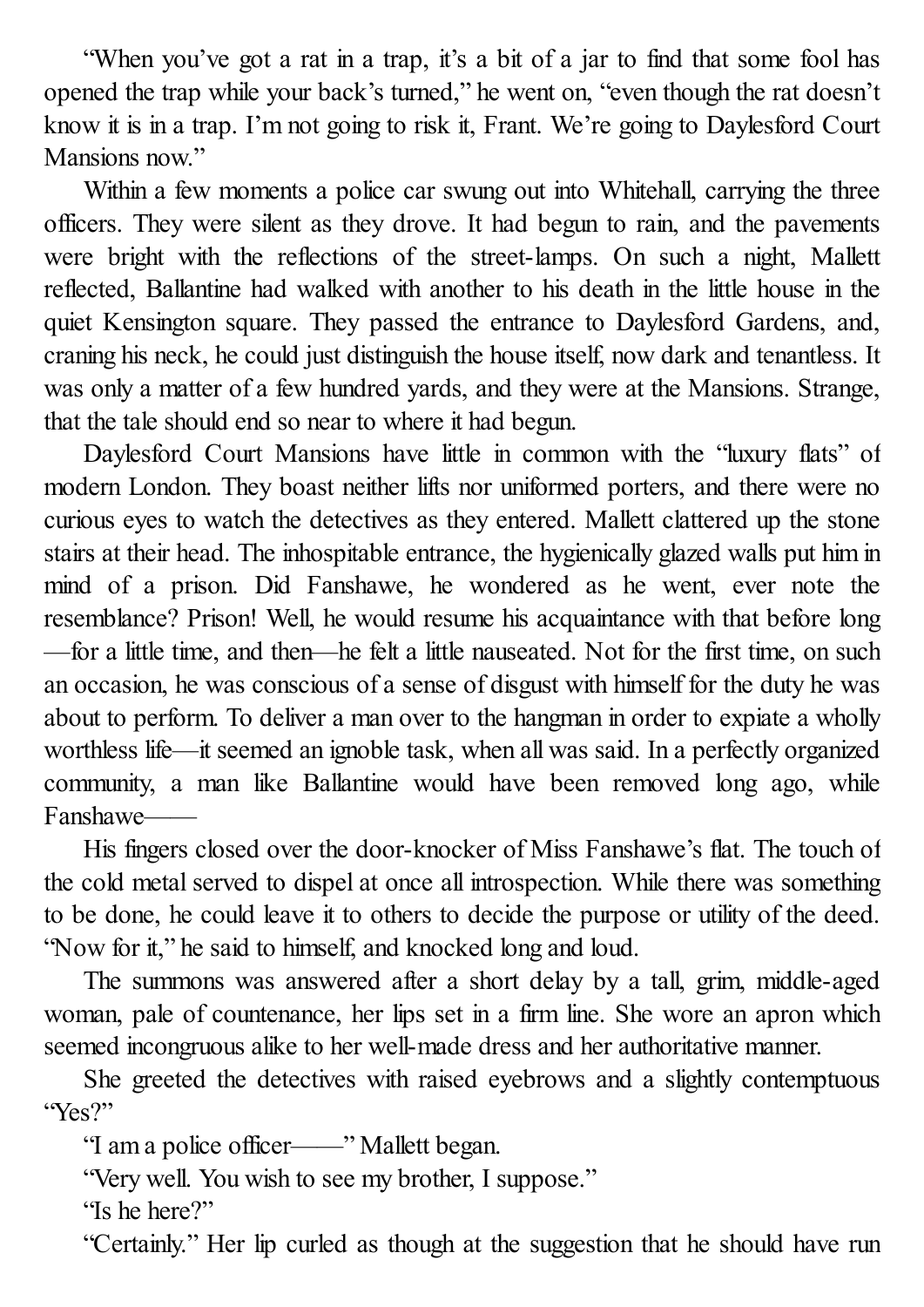away. "He has been in his room for the last hour. I will show you the way. The maid is out at the present," she added. The last piece of information was evidently intended to explain why she should be doing them this service in person.

The three men entered the flat and Miss Fanshawe strode stiffly in front of them down the narrow passage. Presently she stopped at a door, knocked smartly at it, opened it wide, called out: "Some policemen to see you, John!" and walked on without herself crossing the threshold.

Mallett was the first to enter the room, with Frant close at his heels. It was a plainly furnished bedroom, with an open desk in one corner. On the desk lay a large white envelope. On the bed lay John Fanshawe. An empty glass was beside him. He was fully dressed, except for his shoes, which he had considerately taken off and left on the floor. He had died painlessly, and if his unfurrowed brow was any guide, with an easy conscience.

Frant broke the news to Miss Fanshawe. He found her in the kitchen, preparing supper. She heard him without the slightest trace of emotion.

"He always said he would do this, rather than go to prison again," was her only comment. "He didn't tell me you were coming for him, but I'm not surprised."

"Is there anything I—we can do for you?" stammered the sergeant, taken aback.

"Nothing, thank you." Then with a muttered "One must eat", she turned to her cooking again.

The inspector, having made arrangements for the removal of the body, turned his attention to the papers in the desk. He observed that the letter was addressed to himself, and characteristically left it to the last. Quickly he sorted out the neatly filed documents, appraised their significance, and divided them into two little heaps those of value from the police point of view and those that could be disregarded. Among the former were two bank passbooks which he scrutinized with some care and not a little surprise. Finally, when he was satisfied that nothing of interest had been overlooked, he opened the letter.

"Well, Inspector," it began abruptly, "so you have solved the problem! My congratulations! In an hour or so, perhaps less, I suppose you will be clumping up here in your heavy policeman's boots, all agog to make your arrest and provide a bit more carrion for the gallows. But when you come, I shall not be here. It would have been easy enough for me to absent myself in body as well as—if a policeman can understand the word—in soul, but I shall not attempt to. At my time of life I am not going to embark on a wretched game of hide-and-seek abroad, skulking in thirdrate hotels under an assumed name, with the long drawn out mummery of extradition at the end of it all. I loathe an anti-climax, and two little tablets which I bought in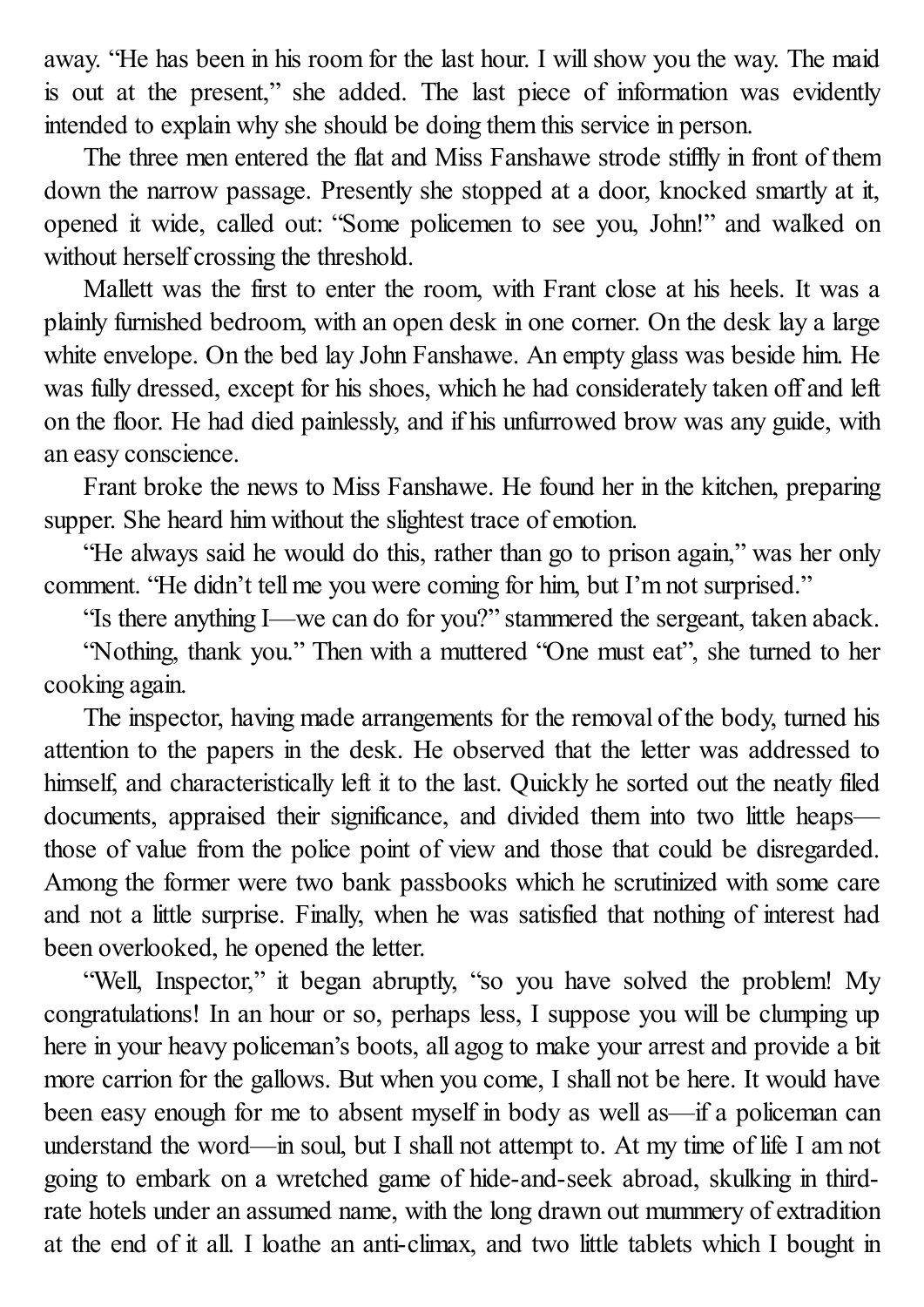Paris will save me from that. Candidly, I should like to have gone on living, merely for the intellectual pleasure of having got the better of you. Since that is denied, there is no great point in further existence. And to the last I retain the far greater pleasure of leaving the world a better place for the extermination of a rogue.

"How did you find it out, I wonder? I am honestly surprised that you did, for it seems to me to have been as nearly perfect a crime as is possible in an imperfect world. I take no credit for it, for the planning, after all, was all his. I merely took advantage of a heaven-sent chance. It must be uncommon for a man to provide an alibi for his own executioner. The whole affair was quite simple, really. As I told you, I saw Ballantine for a moment at his office on Friday morning, the 13th November. As I did not tell you, I saw him again that evening. I was going home, and at the corner of Upper Daylesford Street I almost ran into him. He knew me, of course, and the start he gave was enough for me to know him. I think I should have recognized him in any case. When you have been seeing the same face in your dreams for four years, it takes more than a sham beard and a big paunch to deceive you. I challenged him—told him I should give him away unless he gave me what I wanted, and to my surprise he took me with him to the house in Daylesford Gardens. As soon as we got inside, he asked me how much I wanted. I named a modest figure and he sat down at his desk to write a cheque. The poor fool! As if money could have satisfied me! He soon found out his mistake. He sat with his back to me to write and it was a simple matter to pull the cord off the blind and slip it round his neck. It was the best moment of my life.

"It was only when I began to go through his things that I realized my amazing good fortune. He had planned to leave the country that very night, and had made all his arrangements accordingly. In his bag I found a couple of hundred pounds in notes and enough in bearer bonds for all my purposes. There was Colin James's passport, there were James's tickets, James's reserved places on the train and boat, a note of James's hotel in Paris, and—on the body—James's clothes and beard. It was all too easy. All I had to do was to turn James back into Ballantine. That was simple enough, except that the dressy beast had worn a stock which was too much for me, and I had to give him James's tie and made a mess of that. His neck was—but you saw it, no doubt. Then I became James, and my clothes went into his suitcase. I put the letter to the house agents which I found into a parcel with the keys and I walked out. I went to Paris as I had intended, but in unexpected comfort. That it was at his expense made the journey doubly pleasant. Once in Paris, James disappeared—they will find him at the bottom of the Seine—and Fanshawe came home, third class this time, shedding the passport overboard as the boat reached Dover.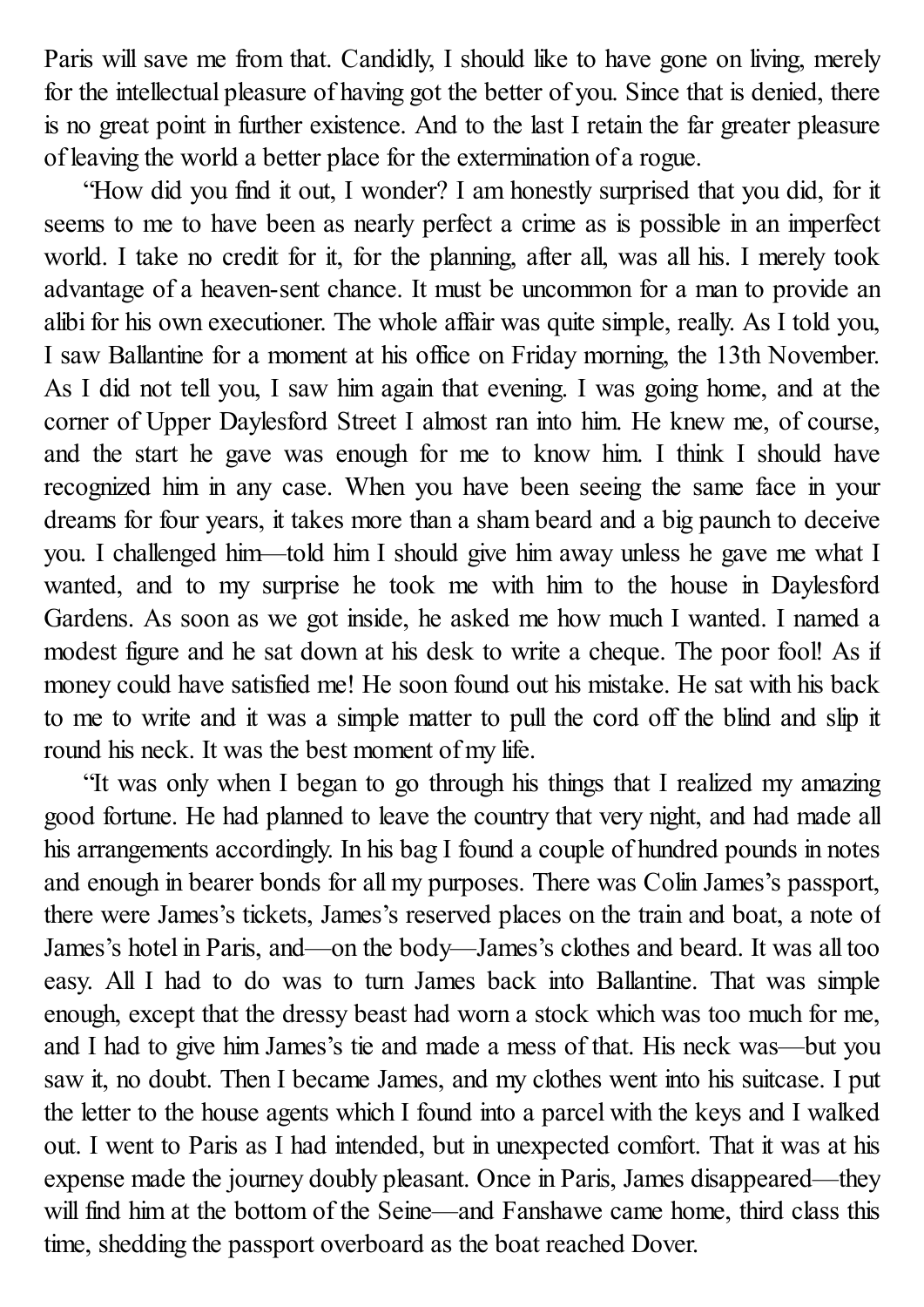"As to why he came home—but it would be a pity to leave you without something unsolved, wouldn't it? Besides, time is short. Good-bye."

The letter ended as abruptly as it had begun. Mallett thrust it into his pocket, called Frant to watch by the dead man and went outside to await the arrival of the ambulance. He felt utterly tired and desperately in need of fresh air. As he reached the street door, a voice called him quietly by name. He looked round and saw Harper standing on the pavement, pale and dishevelled.

"What do you want?" he asked.

"Is he—dead, Inspector?" the young man asked in his turn.

"Yes. How did *you* know?"

"I—I guessed it. It was what I thought he would do," Harper muttered.

Mallett looked at him again. It had stopped raining by now, but his hat and clothes were wet, as though he had been standing in the open for some time.

"How long have you been here?" he asked.

"Quite a long time," was the answer. "I was waiting for you. I saw the police car outside and I didn't care to go in."

He spoke in an oddly subdued manner, humbly even, without a trace of his usual conceit.

"How did you know I would be here? What have you to do with this affair?" the inspector persisted.

Harper drew a deep breath before replying.

"I told him you were coming," he said at last.

"What!"

"As soon as you had explained who Colin James was, I saw that Fanshawe's alibi was destroyed. You said almost as much yourself, in so many words. So as soon as I could, I telephoned to him. I hoped he would get away, but——"

"You hoped to defeat justice, eh?"

"Yes." Harper's voice became more and more apologetic. "I'm sorry, Inspector, I quite see that it was very wrong of me, but I had to."

"What do you mean?"

"You see, he was my father's best friend."

"And helped to ruin him, I'm told."

"Exactly. Although my father always insisted that he was not really to blame. I saw him the day he was released from prison. He promised to help me if he could. Then the morning after the inquest on Ballantine I got this."

He drew from his pocket a crumpled letter which he handed to the inspector. It was in Fanshawe's writing, addressed from Daylesford Court Mansions, and ran as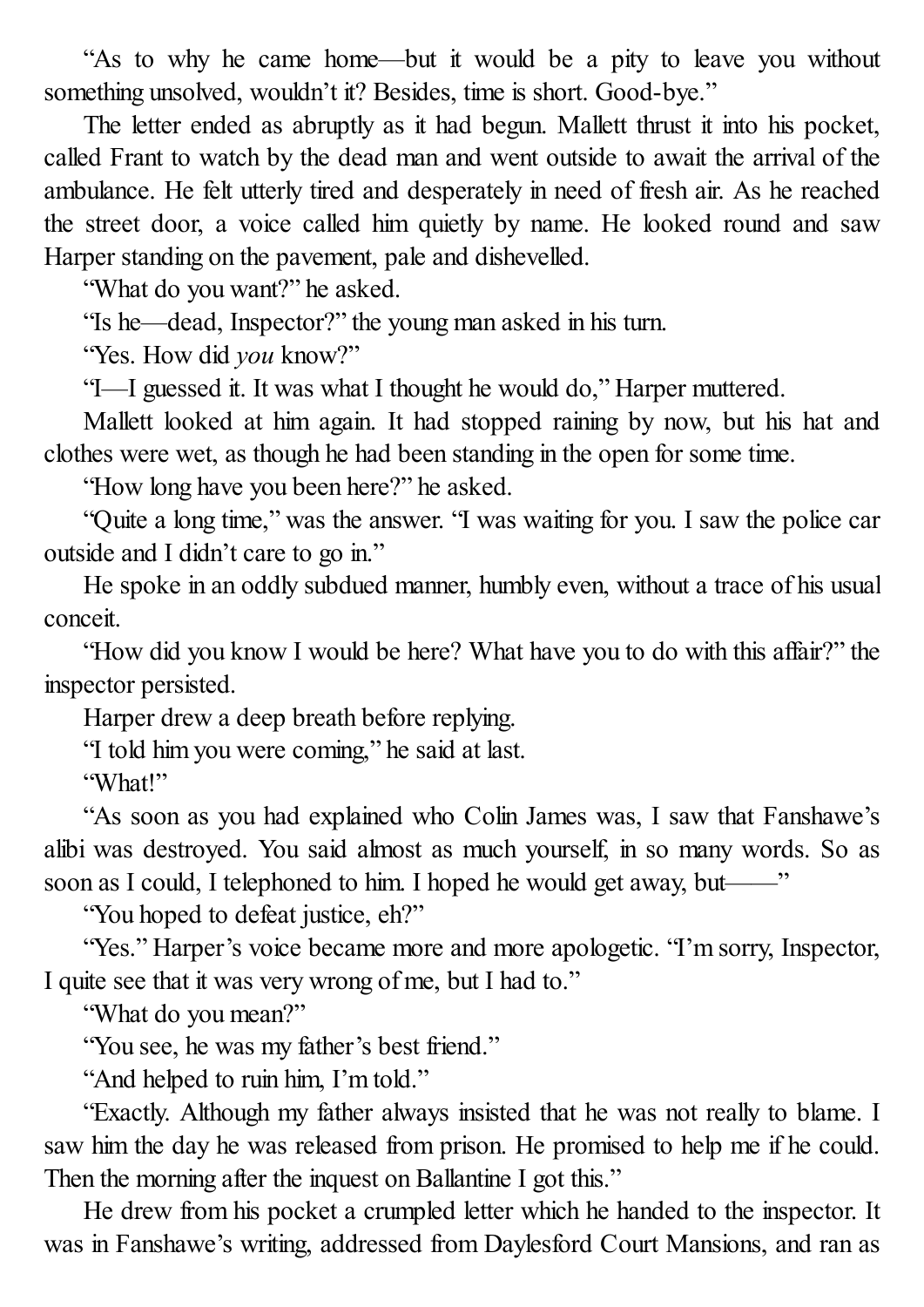follows:

My dear boy,

Circumstances over which I had no control have prevented me from making any repayment of the debt which I owed to your father. Will you please accept the enclosed by way of some recompense? You will oblige me by not acknowledging this letter, or mentioning to anyone the fact that you have received it. God bless you.

J.F.

"With the letter were banknotes to the value of two thousand pounds," Harper explained. "I didn't know—I swear I didn't know—where the money came from. I mean, I never connected him with Ballantine's death in any way, not until this afternoon in the taxi."

"No?" Mallett's brows shot up.

"No. I didn't know—how could I? Why, Inspector, you must believe me. You've only just tumbled to it yourself," he protested, with a spark of his old arrogance. "And the money—it meant simply everything in the world to me. I didn't think—I didn't let myself think—that that could have anything to do with the murder." The young man's urgent voice broke, and then he added, almost under his breath: "At first."

"At first. And then?"

"And then—God, it was awful! The not knowing, I mean! And not a soul to share one's doubts with!" He shuddered, and went on in quieter tones: "Well, it's over now. I needn't go on deceiving myself, anyway. And Ballantine's bloody creditors can have the money. I haven't spent a bob of it."

"Just a minute," said Mallett. "You've been through a bad time, and I'm not at all sure you don't deserve all you've got, but there's no reason why you should make things worse than they are."

"Worse?" Harper laughed mirthlessly. "I like that!"

"I've been looking through Fanshawe's papers," went on the inspector impassively. "He kept them in apple-pie order, as one might expect. I find that he drew a cheque to self for two thousand pounds on the 18th of this month on an account he kept at the Bank of England in the name of Shaw. It rather looks as though that was his present to you. No doubt we shall be able to prove it by the numbers of the notes."

"Of course you will," said Harper impatiently. "But what is the point of that?"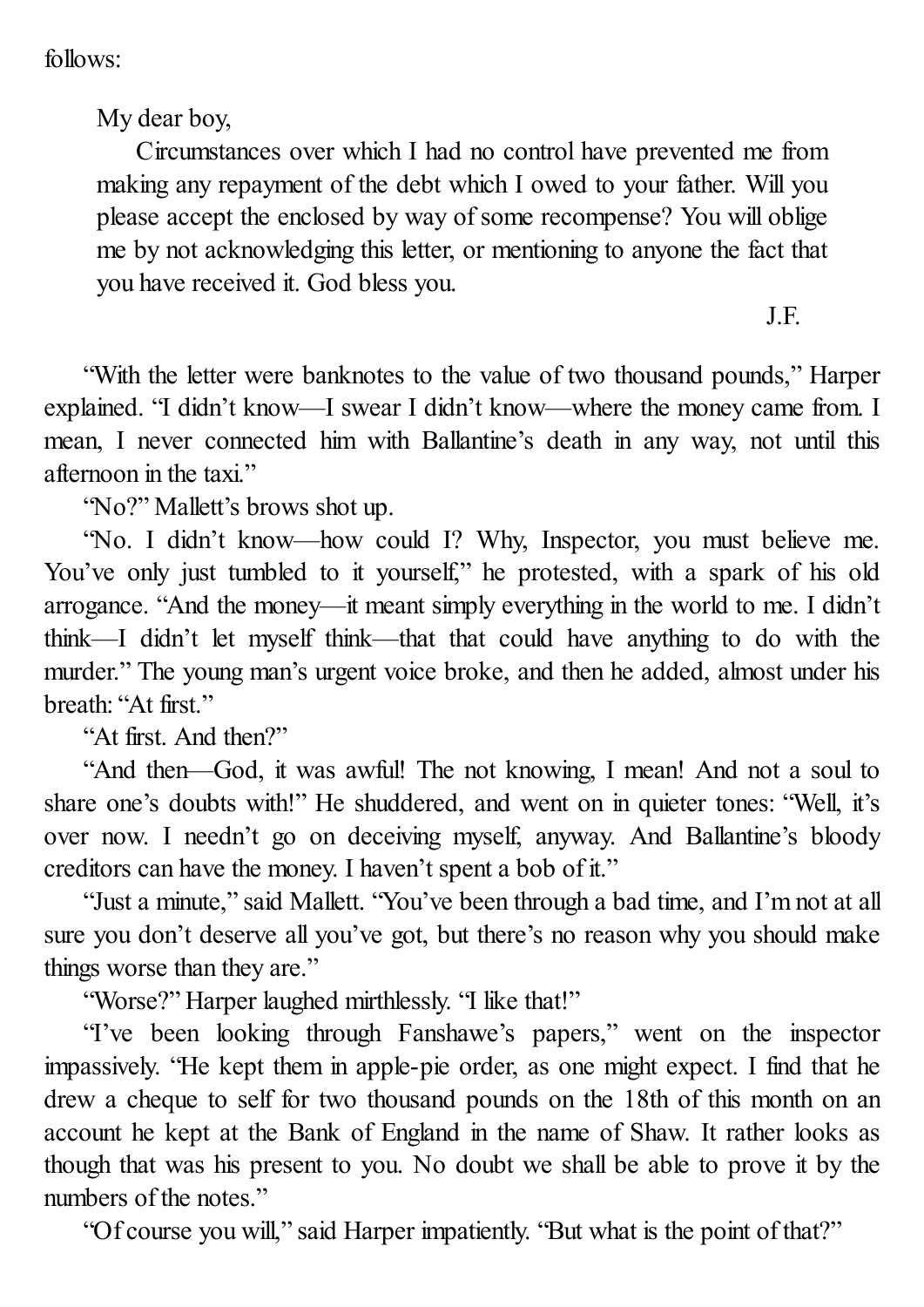"Only that this passbook shows that the account had not been operated for five years. The money he stole from Ballantine went into a separate account altogether."

"You mean——"

"I mean, young fellow, that the only matter between us now is the telephone call you made an hour or so ago. I needn't tell you that you have committed a criminal offence."

"No," said Harper soberly, "you needn't. But it's an offence I shall be proud of having committed to my dying day."

The lights of an ambulance appeared round the corner. While they approached, Mallett remained quite still, staring in front of him.

"What are you going to do with me?" asked the voice at his side.

The inspector turned his head abruptly towards him.

"I think I can make my report without mentioning your name," he jerked out. "Good night, young fellow, and—good luck!"

He moved away to give instructions to the stretcher bearers.